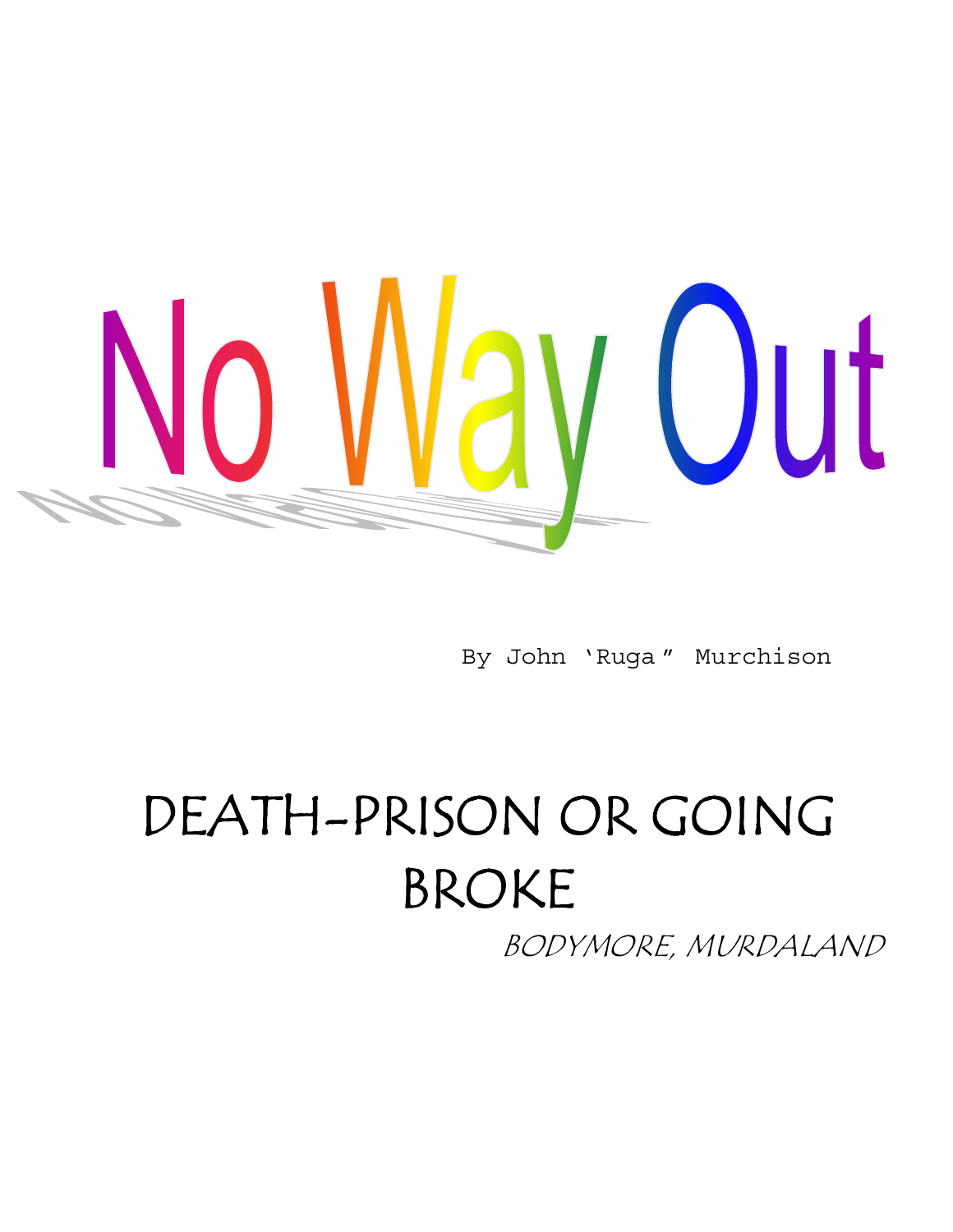Friday, January  $11<sup>th</sup>$ 

 It all began about 3:00 a.m. on a cold and rainy night in East Baltimore. Sixteen-yearold Leon Ruga laid on the couch of his aunt's house halfway asleep. "Boom, Boom, Boom", the three loud knocks coming from the front door only four feet from where Leon was laying startled him. He jumped to his feet wide-awake now. A quick survey of the dark room revealed another figure asleep on an opposite couch and three empty 'Evans Williams' bottles strewn across the oak coffee table in front of him. "Boom, Boom, Boom" the loud knocks came again as the semiintoxicated Leon staggered through the darkness to the front door. Knowing that the outside screen door was locked; Leon opened the inner door and peered out onto Chapel Street. *"Yo, who's dat",* said Leon wearily. *"Yo son it's me, Gizza."* Recognizing the voice of the late night visitor, Leon unlocked the screen door. As Gizza entered the house, Leon could see that he was only wearing dirty wet socks, wet dark blue jeans, and a dripping wet white T-shirt. Due to the cold and wet temperatures outside Leon immediately knew something was wrong. (Gizza was a native of the Queens area of New York City and came to Baltimore four years ago to elude the NYPD. In his mid to late twenties, Gizza was only one of a dozen New York boys that sold narcotics on Regester Street.) *"Son, I just got stuck-up."* Gizza said before Leon could ask any questions. *"Damn, Yo, let's go in the kitchen and tell me what happened."*

 The kitchen was fairly empty except for the usual kitchen appliances and a rectangular wooden table just opposite the stove. Leon cut on the lights and noticed a couple of roaches scatter. Undisturbed by the fleeing pest, Leon and Gizza sat down at the table. Taking off his wet clothes, Gizza explained what happened. *"Yo, I was up the hill closing up the late night shop, cause shit was slow. I went up in the spot and it was two niggas in their wit big heat son.* 

 $-1 -$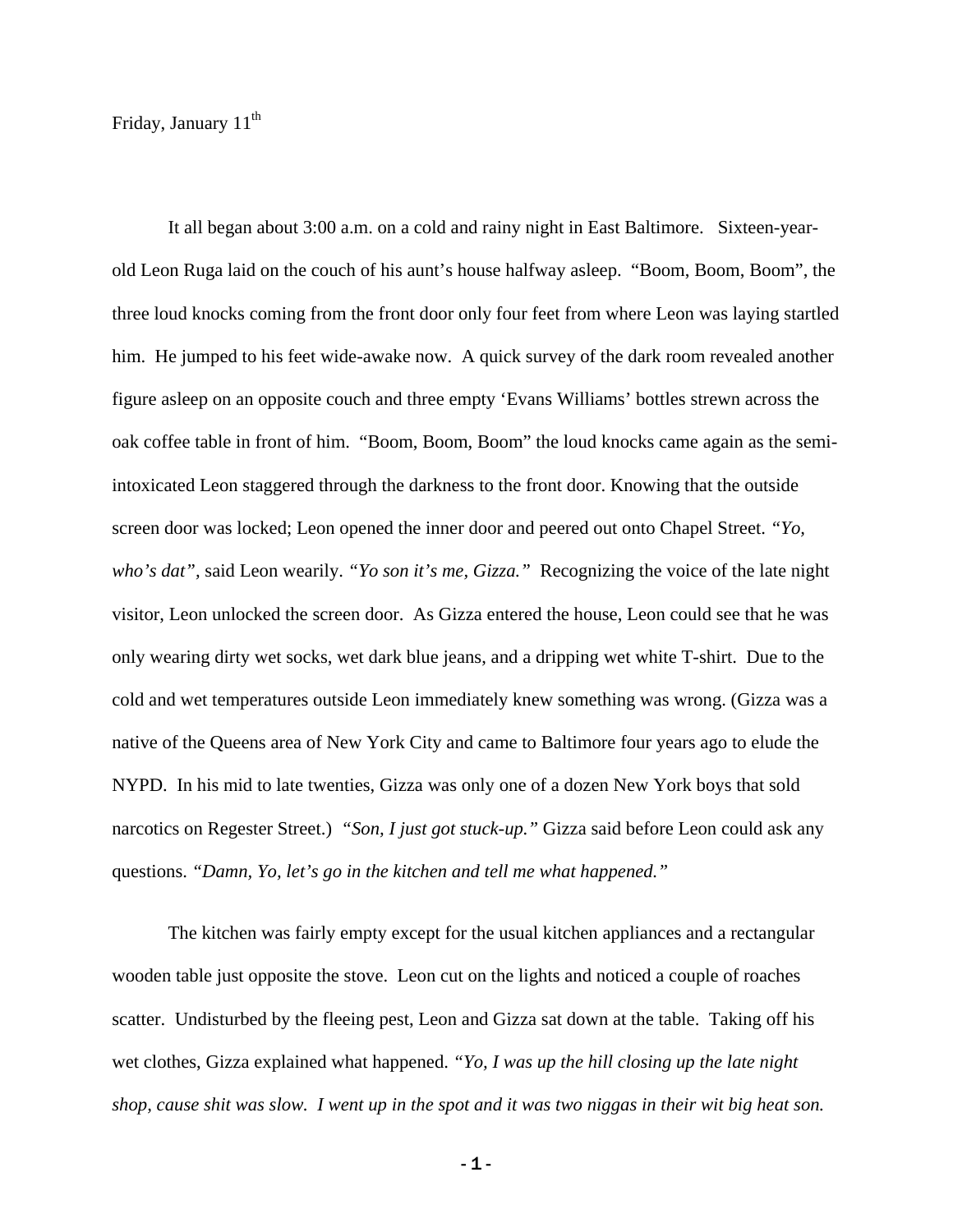*Them niggas took everything, even my keys to the house. They told me they know where I rest my head, and they said they going to be there waiting." "Why you wasn't strapped?"* Leon said. "The burner was in the spot and I couldn't get to it. But Yo, I think that bitch Pinky set me up." "Yeah, I can believe that" (Pinky was the dopefiend Mother of the well respected and feared Chapel Street 'Dink". Due to her sons known reputation as a gunslinger, Pinky be going around taxing those street hustlers who are willing to pay our of fear of her son, Dink. So, when Gizza told Leon of Pinky's possible involvement, it came as no surprise.) "That bitch going to die Yo, she think her and her son don't bleed" Leon said. "Word, word", Gizza added.

 Darnell woke up out of his ghettoish nightmare to the faint sounds of a conversation. Reaching over to his sweatpants thrown on the floor, Darnell grabbed his pager to check the time. 3:41 a.m. Darnell then got up. Threw on his sweatpants and headed downstairs. Once downstairs, he noticed Gizza and Leon sitting in the kitchen and Doughboy still sleep in the livingroom. "What's up son", Gizza said noticing Darnell standing at the bottom of the steps. "What's up Yo, where your clothes at?" Darnell said seeing Gizza sitting there with only a pair of hooping shorts on. "Pinky got em set up", Leon blurted out. "Man, I told you don't let that snake bitch know where you hustle at." Darnell said as he took a seat at the table. "Yeah, I know. That's my fault kid." "Do you know who the niggaz was?" Darnell asked. "Nah, but they took my keys and told me they was going to be at the crib when I came home. And, word is born kid, I'm kinda shook." "So what you trying to do about that". "Yo, I was just telling him we would go up there with him and scope shit out, make sure them niggaz ain't in there" Leon interrupted. "You got some heat in the house?" Darnell asked Gizza. "Yeah", Gizza said. "Alright then, come on, we going up there!"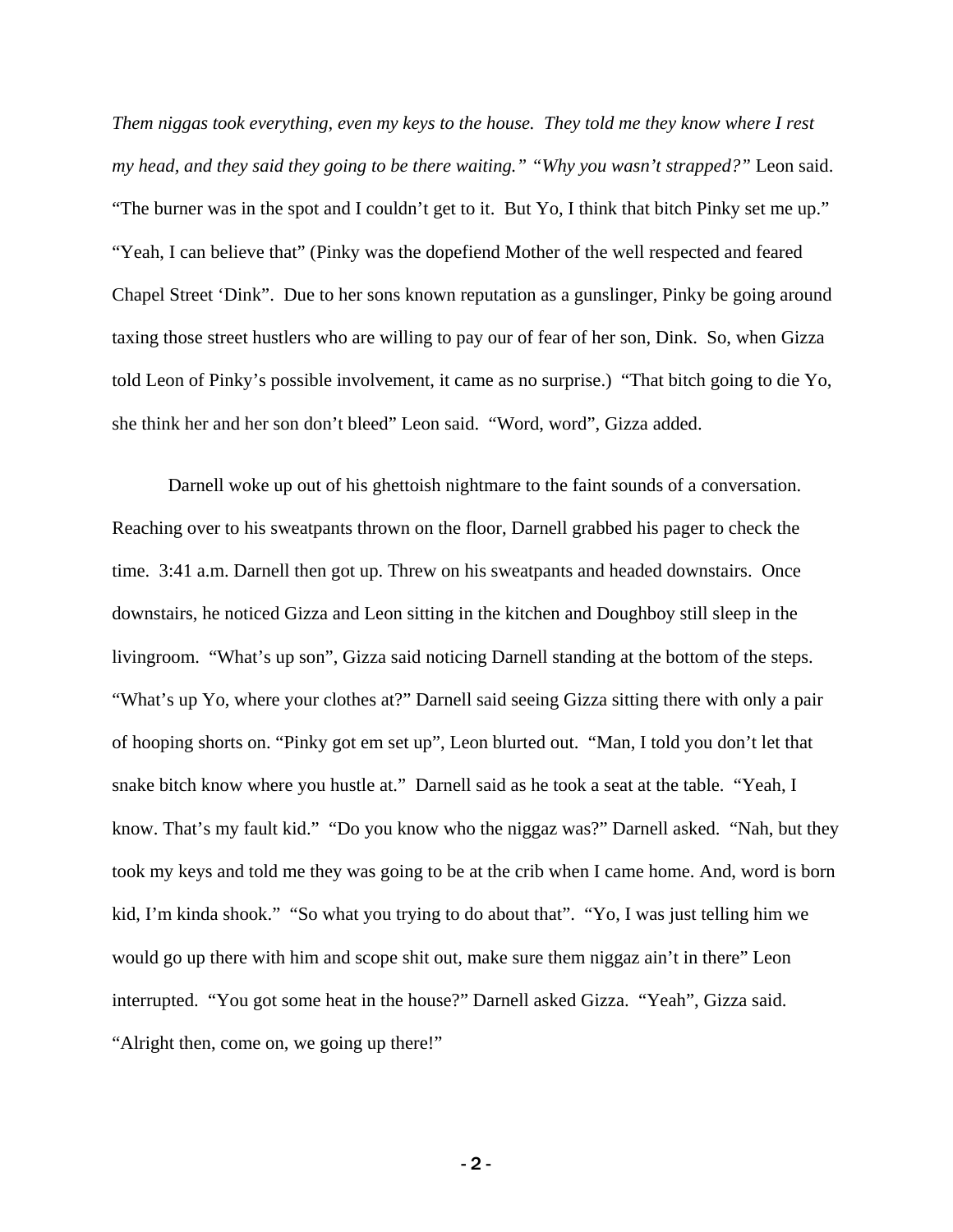The rain had subsided for most part but the temperature was still cold as Gizza, Leon, and Darnell walked up Federal Street towards the house. Gizza, now wearing a pair of Timberland boots, sweat pants and a down coat, courtesy of Darnell, lead the way. As they crossed Patterson Park, Leon began to wonder how far ahead was their destination. "Damn Yo, where the fuck you live at?" "You can say we there now son, the house on the next block", Gizza answered.

As they turned on Montford Avenue, Gizza pointed out the house and they noticed that no lights were on. "Yo, the lights off, but still lets go around the back", Darnell suggested.

 The alley facing the eastside of Montford Avenue was poorly lit. As they opened the gate to the house, several rats ran across their path. The house was a two-story, red brick row house that seed to be totally empty. Leon and Gizza stood at the back door as Darnell look through the kitchen window. "It don't look like nobody in there Yo, but this is just to be on the safe side", Darnell said while slapping a round into the chamber of the nickel-plated .380 caliber pistol that he brought along. Feeling safer due to the presence of the gun, Gizza walked up to the window and smashed it with his elbow. The shatter of the glass made a loud noise that echoed through the empty house. "Yo, I'm ah go in first them unlock the back door." Darnell said. Careful not to cut hisself on glass filled windowpane, Darnell climbed through, gun in hand. About 20 seconds after Darnell disappeared through the window, the back door swung open. "Come on", Darnell whispered.

 Except for the hum of the refrigerator, the kitchen was dark and quiet. "Gizza where them guns at?" Leon asked. "I got a tre pound upstairs in the front bedroom." With Darnell in front with the .380, they made their way through the dark house until they reached the front bedroom Gizza immediately ran for the mattress. "This is my baby right here kid" Gizza said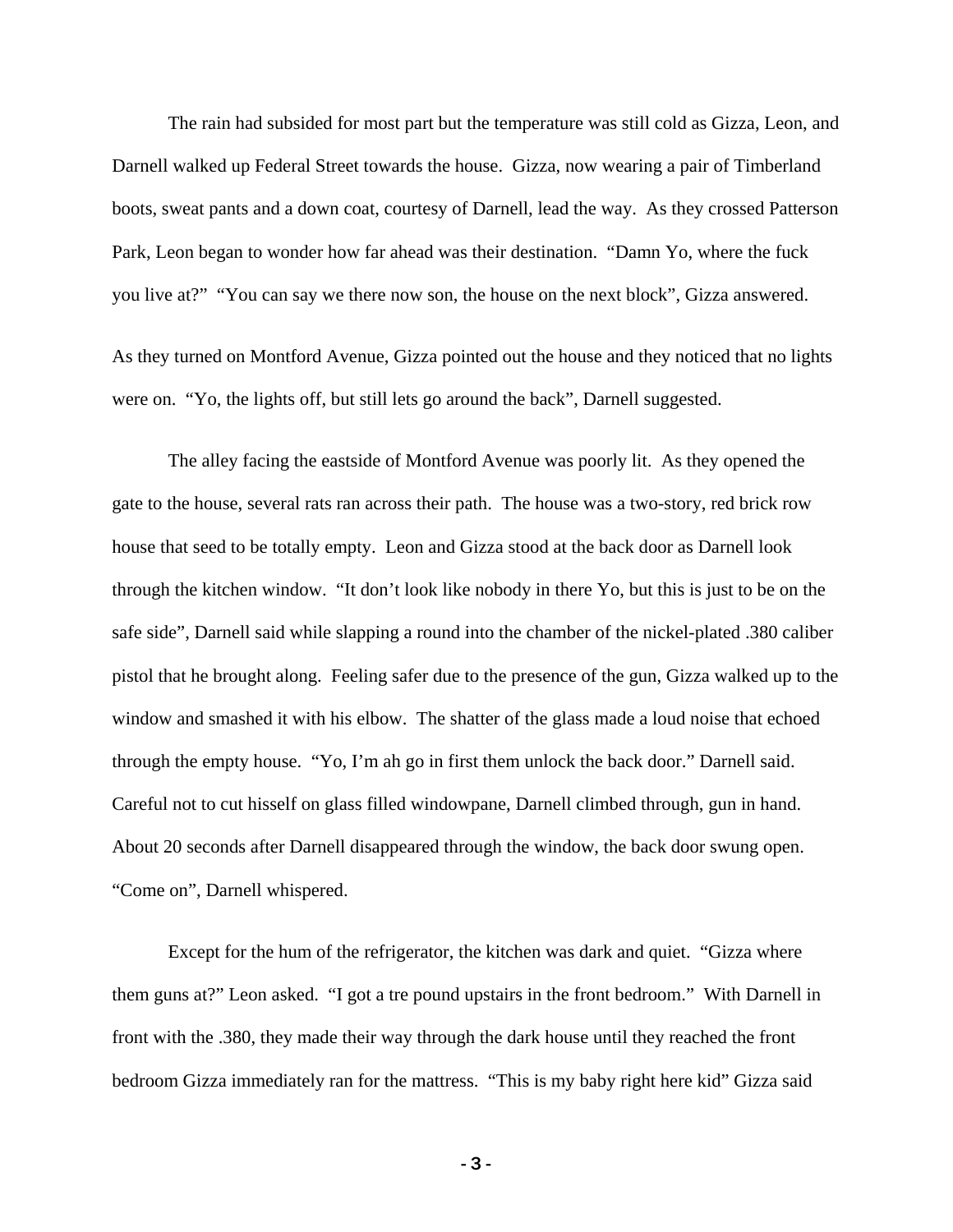while holding up the black, long barreled .357 python. "Got damn, thatsa big muthafucker," Leon said. "I feel sorry for the nigga who get hit with that". "I feel you kid, now lets check the rest of the house just to make sure them catz ain't up in here hiding." Gizza said. "I'm chill, y'all don't need me" Leon said sitting on the bed. "Aiieht Bet" Gizza said then him and Darnell left out. With Leon chilling in the front bedroom, Gizza and Darnell checked the rest of the house with their fingers on the triggers. Only after making sure the house was completely empty did the search party return to the bedroom where Leon was. "I ain't hear no shots so I guess ya'll didn't find nobody hiding" Leon said. "I don't even think them niggaz knew where you lived at for real," Darnell said. "Word, word" Gizza said sitting on the bed. "Yo kid, I got mad love for ya'll, coming up here with me dog." "Man, don't worry about that shit, we look at you like part of the crew anyway" said Leon. Gizza looked at Darnell. "Hell yeah Yo", Darnell agreed. "Yo son, I got some of that Jamaican shit and some blunts, ya'll trying to smoke?" Gizza said walking over to the dresser and pulling out a ziploc bag full of marijuana. "Yeah, yeah, yeah, spark'em up".

 Leon, Gizza, and Darnell sat around the room smoking weed and tripping for the next couple of hours. Outside, the darkness of night was long gone and the glow of the morning sunshine brightened up the streets of East Baltimore, "Yo, its day time already," Leon said looking out the window, and I'm hungry as shit." Hell yeah Yo, you ready to bounce." Darnell said. "Yeah". "Son, ya'll about to leave?" Gizza said giving Darnell and Leon two quick pounds, "then I'm get at ya'll later Bee". "Aiieht" Darnell said as him and his cousin went downstairs and out the front door. Their bloodshot red eyes squinted to the brightness of the sun. After their eyes adjusted to the daylight, they noticed several dopefiends running in the nearby

- 4 -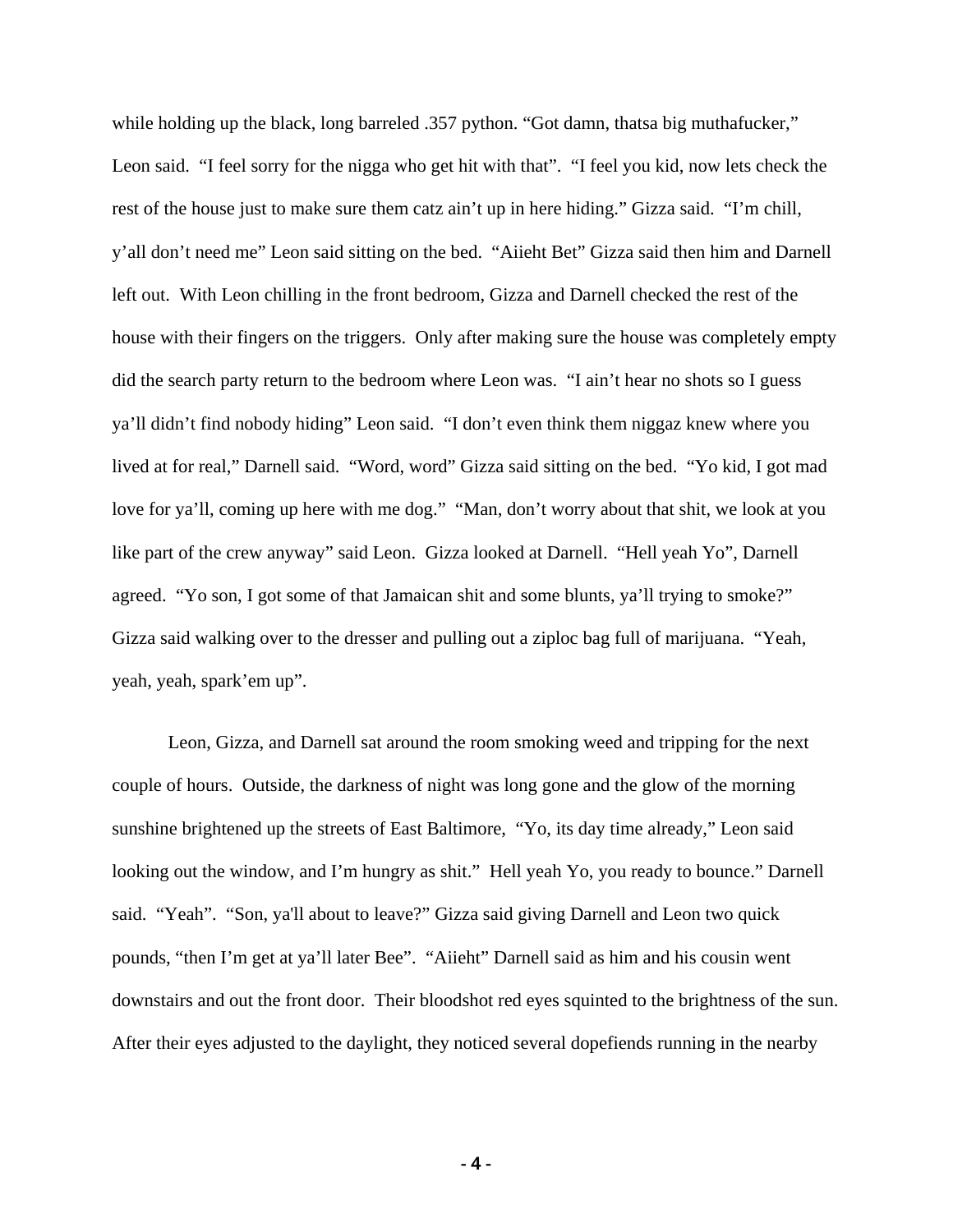alley to get they early morning blast. "Come on Yo, let's get off this block. Shit hot and you strapped". Leon said. "Hell yeah, let's go". Darnell agreed.

 Doughboy awoke suddenly to a bad headache. "Damn my head hurt," he mumbled to himself. He looked around the living room and noticed that Leon was gone. "He must be upstairs with Darnell playing the game," Doughboy thought. After a cold cup of water to ease his headache, Doughboy went upstairs. He opened Darnell's door but to his surprise, the bedroom was empty. He then heard a knock on the front door. He quickly ran downstairs and opened the door. There standing on the steps was his homeboy 'Setty'. (The car thief of the crew, Setty had just did a 6-month bid out Hickey for grand theft auto and had only been home for 3 weeks.) "What's up Doughboy," Setty said as he entered the living room, "where Darnell at?" "Man, I don't know, him and Leon was here last night but when I woke up this morning they was gone," Doughboy said. "So Leon stayed down here last night huh?" "Yeah" Doughboy answered. "They probably went on a caper," said Setty. "Hell no, the would have woke me up" Doughboy said just as the front door came open and a skinny lady walked in. "Hi you doing Miss Sherri" said Setty. (Sherri Smith was Darnell's mother. This was her house and eventhough she sniffed coke, she kept it up pretty nice.) "Hi Setty, where have you been, I ain't seen you in a while," said Sherri. "I was locked up for a while, but I came down here yesterday." "It was so many of ya'll in here yesterday, I didn't even notice you" Sherri said. "Miss Sherri do you know where Darnell and Leon went?" Doughboy interrupted. "I don't know, they probably out there doing something they ain't got no business doing" she said. "Nah Miss Sherri we don't be doing nothing illegal" Doughboy said with an innocent look on his face. "Umm hmm" Sherri mumbled as she walked up the steps to her bedroom clutching tow vials of coke.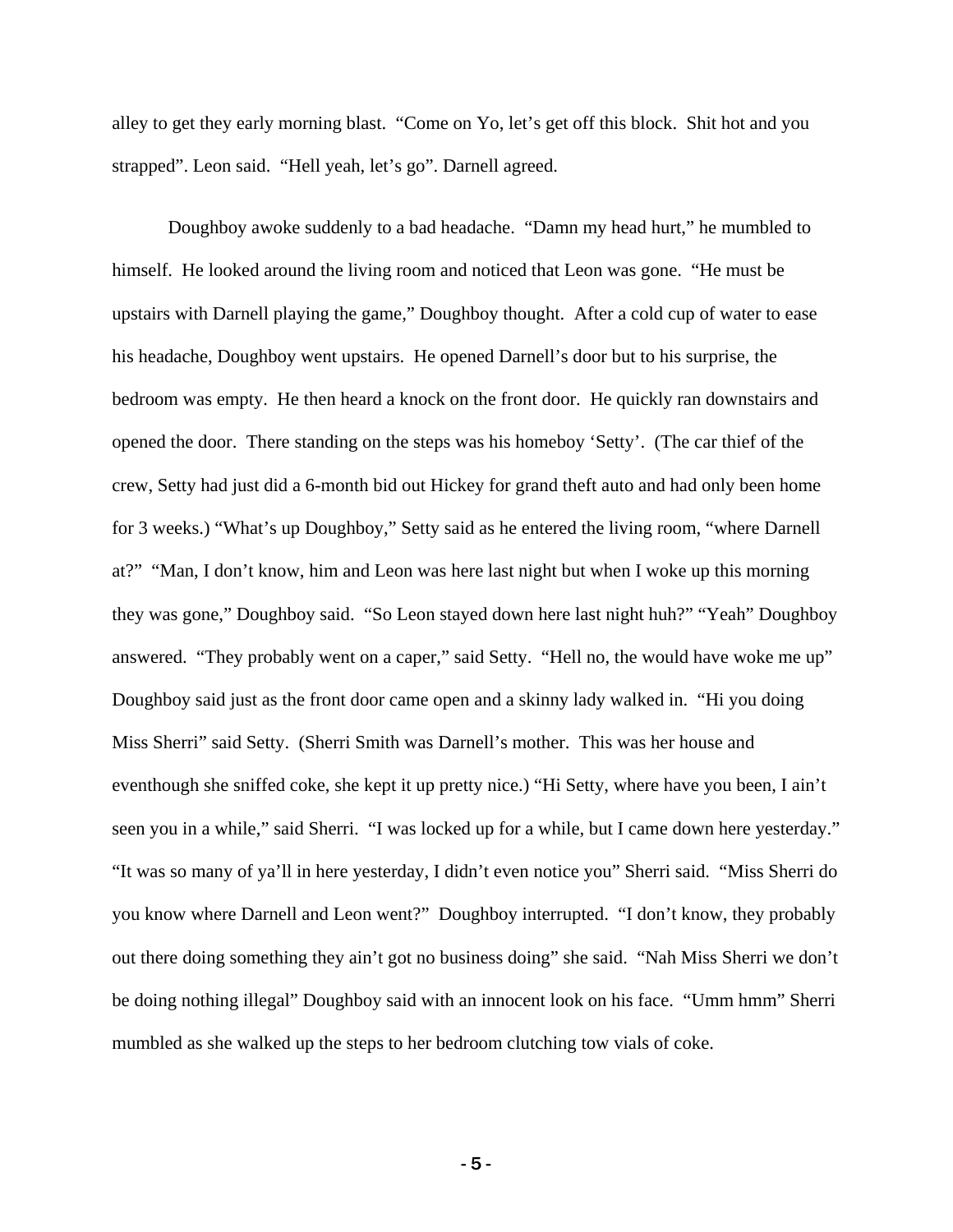As soon as Sherri was out of sight upstairs, Doughboy and Setty heard the back door come open. "There they go" Doughboy said hearing Leon's voice. Doughboy and Setty walked in the kitchen to greet their 'home boys'. "Where ya'll was at" Setty said sitting at the kitchen table. Leon and Darnell quickly told Doughboy and Setty of the incidents from the moment Gizza knocked on the door until they left his house up on Montford. "So he think Pinky set him up huh?" Doughboy asked. "Yeah, and she probably did, but fuck that shit right now, I'm bout to go around Len's, do anybody want me to get them something?" said Leon. After receiving money and orders from his three comrades, Leon left out the back door en route to 'Lens breakfast spot'. Doughboy and Darnell sat at the table with Setty. "Oh yeah, it's a party up Rutland rec tonight, ya'll trying to go?" Setty asked. "I'm with that," said Doughboy. "Yeah, I'm going" Darnell said, "It's going to be mad bitches in there, but how much do it cost?" "Eight dollars" Setty answered, "but it's going to be a real DJ, not no tape deck party." "How you find out about this," said Doughboy. "Its mad little flyers on the fence up on Federal." Setty answered. "Tay and them going?" asked Doughboy. "I don't know, I didn't see them niggaz up the way, that's why I came down here." "Mad niggaz going to be strapped in there. Something probably kick off." Darnell said. "Hell yeah" Setty agreed, "and we only got that one heat. Darnell do you think Gizza will let you hold that .357?" "I don't think so, man he looked kinda shook when we left." I know them niggaz got some more guns Yo; they ain't come all the way to Baltimore with one goddamn .357" Setty said. "Hell yeah, they got some more guns up there, he just didn't show ya'll." Doughboy agreed. "Yeah, ya'll probably right, but we don't even know if they going to be checking niggaz at the party." Darnell said. "Yeah, but we can get around that," Setty said.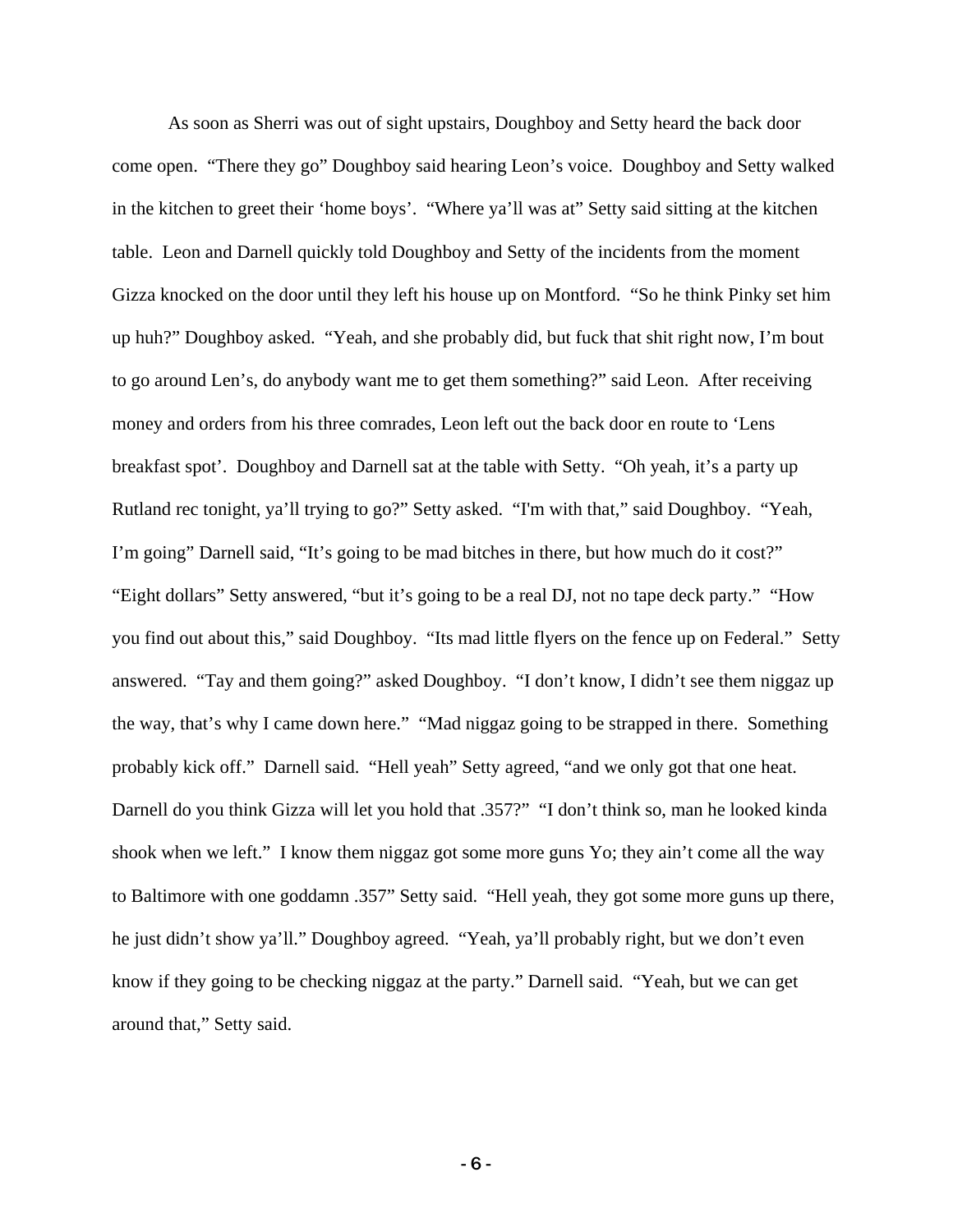A couple more minutes of contemplating, the upcoming party and where to get more guns went by before Leon walked in with the food. Everybody grabbed their particular order then ate in silence for a couple minutes before Doughboy spoke "Leon it's a party up Rutland tonight, you going?" "Yeah, ya'll going?" "Umm hum" everybody mumbled through a mouth full of food. After swallowing a spoonful of home fries, Darnell said, "Leon, you think Gizza will let us hold that trepound?" "Hell no, that nigga cherish that gun, but he probably got something else he could let us hold." "That's what we was just telling him," Setty blurted out. "Alright then, I'ma go back up there later on" Darnell said. "I'm bout to go up my house and take a shower and shit," Leon said as he threw away his trash. "Yeah, I'm bouncing too," Doughboy said. "Setty you going up the way?" Leon asked. "Yeah hold up," Setty said getting up from the table and putting his coat on. "I'm ah be up there later on," Darnell said. "Aiieht Yo" Setty said following Leon and Doughboy through the living room and out the front door.

 The temperature outside was a little warmer as Leon, Doughboy, and Setty walked up Federal Street. When they passed Broadway, they noticed their homeboy 'Greasy' standing on the corner of Bethel and Federal. "What's going on fellas?" Where ya'll coming from?" Greasy asked as his comrades approached. "Down Chapel" Doughboy replied. "What's up with you?" "Ain't too much, just trying to finish off these last two bundles," Greasy said. "You going to the party tonight Greasy?" Setty asked. "Yeah, yeah, but who else going?" So far, it's just Darnell and us. I don't know where the rest of them niggaz at" Setty said. Just then, three dopefiends walked up and Greasy dipped in the alley to serve them. "Setty walk me up to North Avenue so I can get a hack," Doughboy said. "Alright" Setty said. "Leon tell Greasy I be back in a minute," "Aiieht" Leon said giving Doughboy a pound. Then Doughboy and Setty walked up Bethel Street. Greasy finished his transaction then came back to the corner where Leon was still

 $-7 -$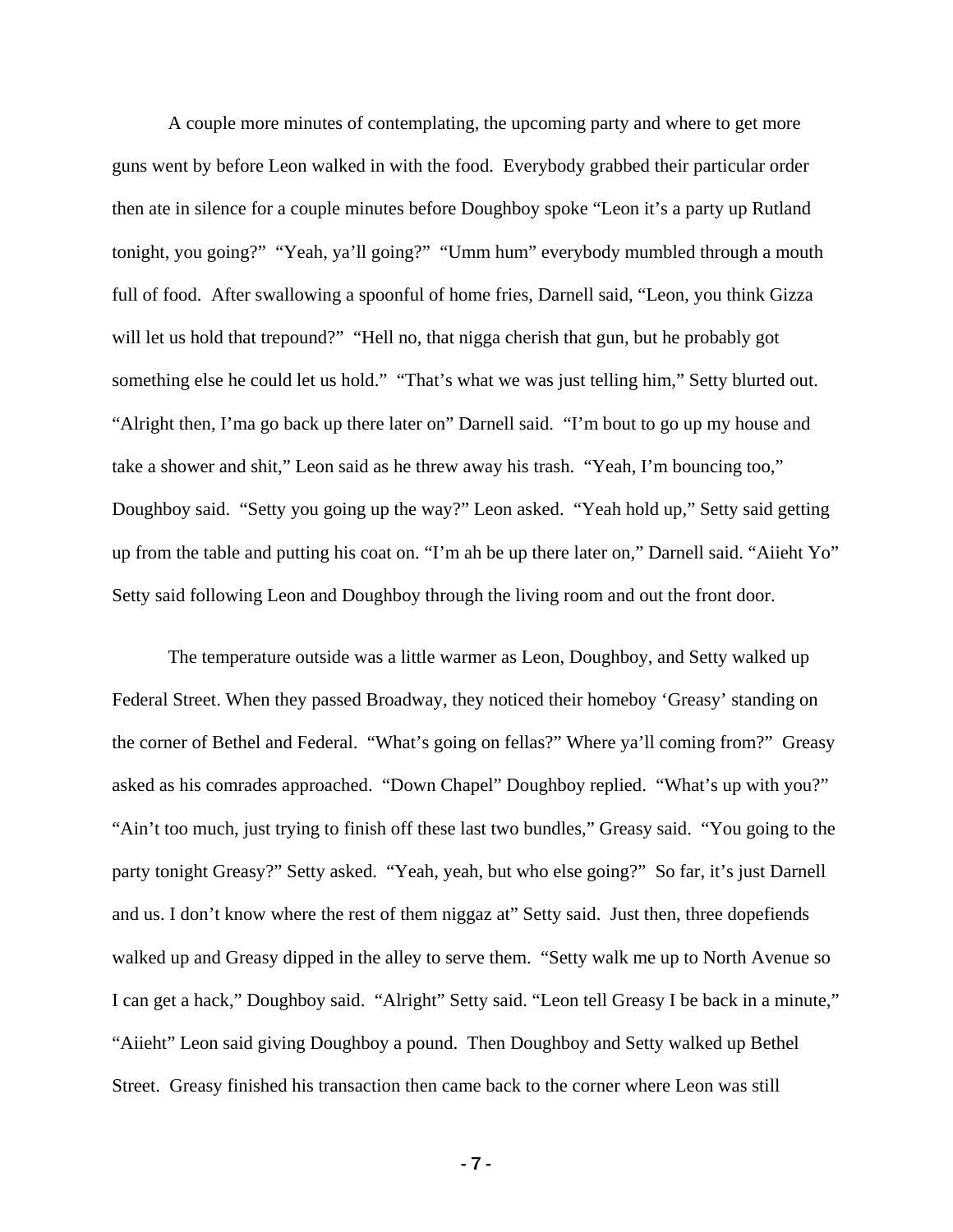standing. "Setty said he be back, he walked Doughboy to get a hack," Leon said. "Alright" Greasy said while counting the money he just made. "Yo, I'ma go around my house, I be back later on" Leon said. "Aiieht son, son" said Greasy. As Leon walked down Bethel Street towards his house he could hear Greasy up at the corner yelling, "Sherly ya'll, sherly, gray top nickels on the sherly."

 Twenty minutes went by before Doughboy found a hack and Setty made his way back down Bethel Street. As he approached the corner on Federal, he saw his homeboys Wayne and Mookie. (Wayne was a newcomer to the crew and also a heavy drinker. But Mookie been around the neighborhood all his life.) "There go Setty" Wayne said to Mookie noticing Setty coming across the street. "What up ya'll" Setty said. "Chillin, Chillin" Mookie answered. "Where Greasy go at" asked Setty. "He in the hole" "I know ya'll heard about the party tonight," Setty said as he sat down on some steps. "Yeah, I'm going," said Wayne. "I ain't going, I got a pussy shot tonight," Mookie said happily. "Oh yeah" Setty exclaimed. "Yeah. This lil shorty I been talking to on the phone want me to come over and stay the night cause her peeps ain't going to be home." "Where she live at?" asked Wayne. "Down Lafayette and Castle" Mookie answered. "I probably know shorty, what's her name." Setty asked Mookie. "Yo, why ya'll asking questions about my girl" Mookie said smiling. Just them Greasy came out the alley. "Yo, I'm finished, ya'll want to go get some smoke?" Greasy said. For the next couple of hours Greasy, Mookie, Wayne and Setty filled they lungs and body with weed and drinks, all the while not knowing what the future will bring.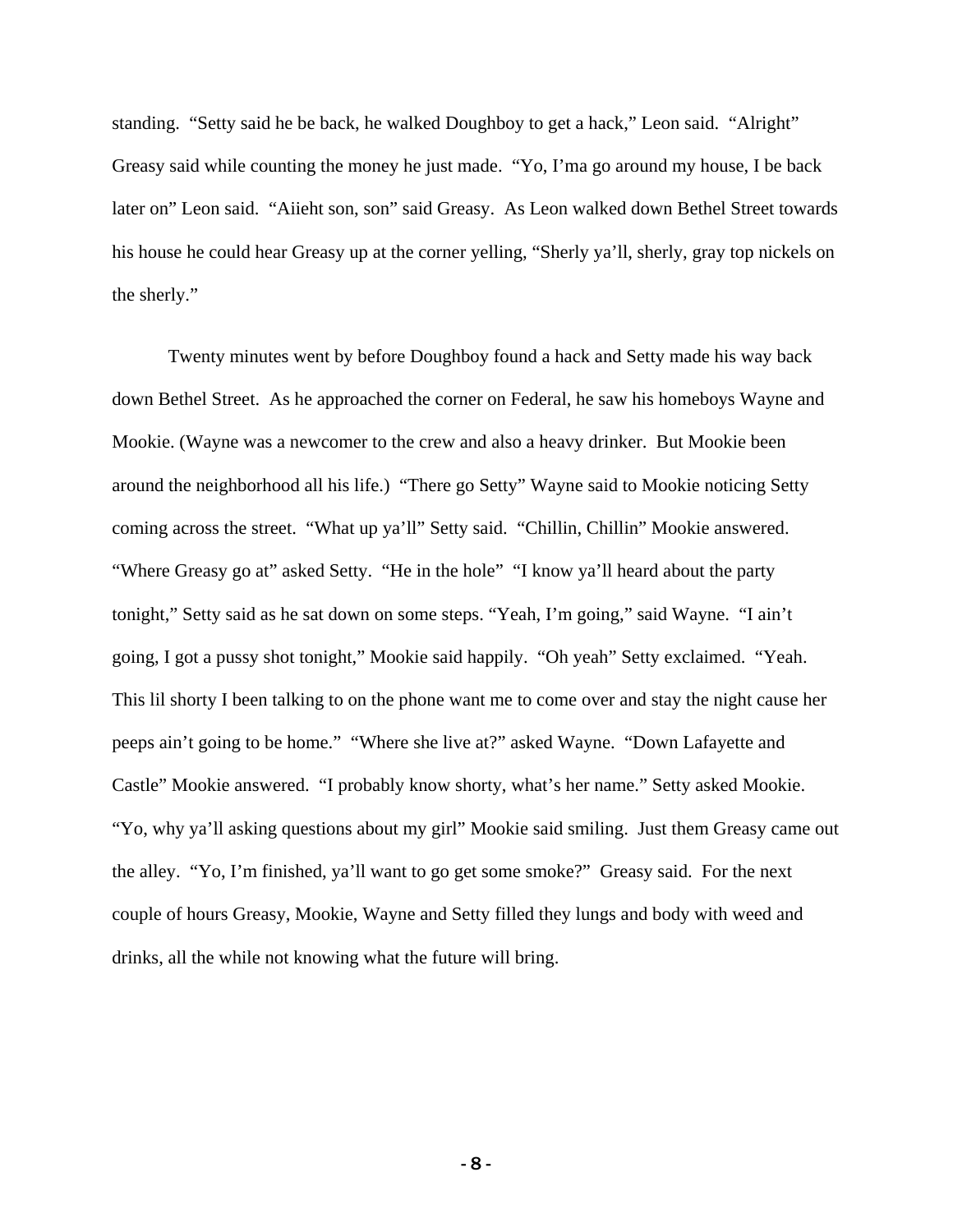"Leon your little girlfriend called" Denise yelled from downstairs as Leon got out the shower. "She said call her back." (Denise Glover was a middle aged, hard workingwoman and also Leon's mother) "Alright mom" Leon called out from the bathroom. He quickly dried hisself off and then with the towel still wrapped around his lower body, walked to his room. Once in his room, Leon put on some black jeans and a T-shirt, then picked up the phone and dialed a number. It rung three times before an elderly woman answered. "Hello", "Hello, can I speak to Tierra?" Leon said. "Hold on Sweetie" (Leon had only been messing with Tierra for about three weeks. She lived on Bond and Lafayette with her grandmother) "Hello" Tierra said as she picked up the phone. "Yeah, what's up" said Leon. "Where was you last night?" Tierra asked. " I stayed down Darnell's house" Leon replied. "I'm going to ask him." "Girl, what you don't trust me?" "Yeah but you supposed to had called me last night, remember?" "You know Darnell don't got no phone." "So what! You could have went to the phone booth." She said. "Alright, that's my bad for not calling. Is you mad at me?" "Boy, you know I can't stay mad at you." "Now that we got that cleared up, what's going on with you?" Leon asked. "Nothing, just missing my baby" "Who's your baby?" Leon asked already knowing the answer. "You Boy". "Yeah, I missed you last night too." "I wanted to ask you if you would be mad if I go to the party tonight" Tierra said to her boyfriend. "No I wouldn't be mad" Leon answered. "You probably just saying that because you want to go too" she said. "Hell yeah I'm going" "No Leon you can't!" "Why not?" "Cause I wouldn't fee right dancing in a party with my boyfriend walking around." "I won't get jealous or nothing. We can act like we don't even know each other just for the night" Leon said. "Alright then, just for tonight" Tierra said. "I love you," said Leon. Than a long pause. "Hello, you still there?" he added. "Yeah" Tierra's voice was low. "What's wrong" "I don't really know what to say because I…I love you too" she said. "You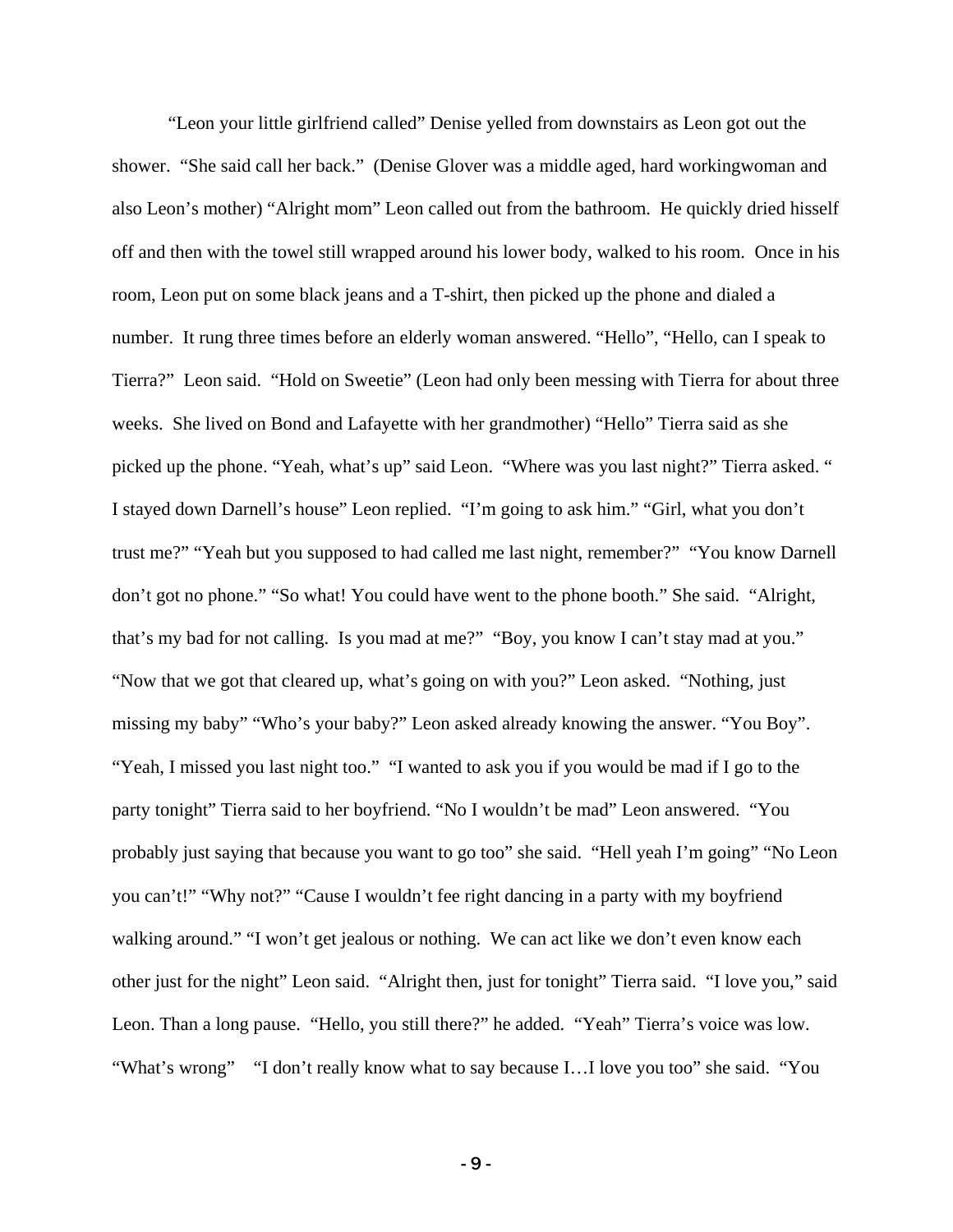do?" "Yeah" "Why you never told me," Leon asked. "Cause I didn't want to tell you how I felt inside and then get hurt if you don't feel the same way." Tierra said. "I will never hurt you Tierra!" "I know that now" "Now since we know we both love each other, then, uh, can I…" Leon said. "I already know what you about to say and the answer is yes," Tierra answered. "When!" "Tomorrow night" she said. "Alright, I'll be there," Leon said happily. "I got to get ready to go get my hair done Leon, so I'ma call you when I get back." "Alright then" "I love you baby," Tierra said. "I love you too" Leon said, then hung up the phone. A deep tingling feeling went through Leon as he anticipated tomorrow nights date. He danced around excitedly for a minute, then thought to hisself "Damn I really love her."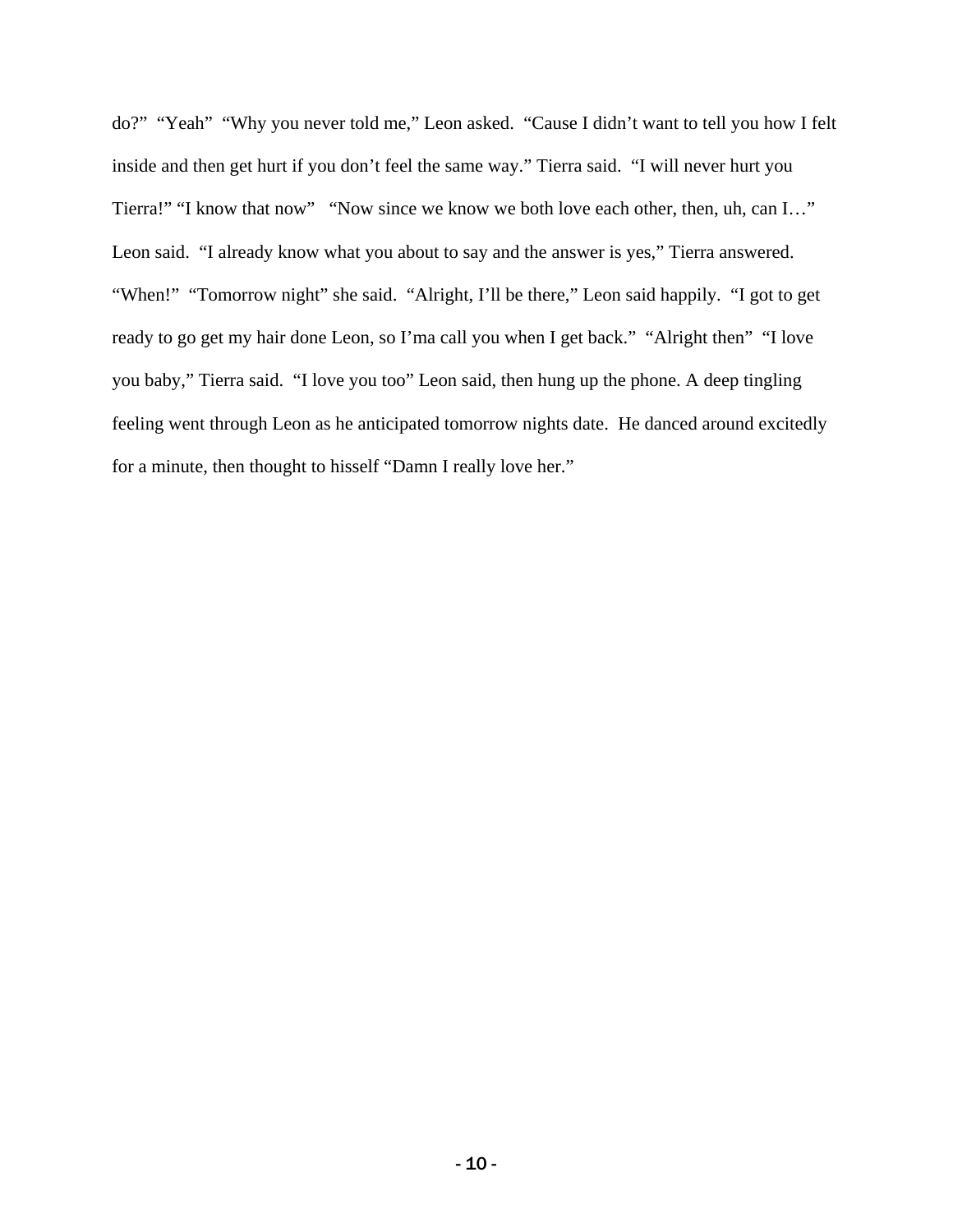It had been about seven hours since Leon, Setty, and Doughboy left his house. Now fresh out the shower, Darnell got dressed and made his way back up Gizza house to see about the gun. Somehow, the walk seemed shorter than it did some fourteen, fifteen hours ago. Even though it was now 7:30 in the evening, the dopefiends still ran up and down Montford Avenue as Darnell knocked on Gizza's front door. Darnell heard a window open above and looked up. Then he saw Trab stick his head out he second floor window. (Trab was 27 and dark-skinned with golds on top and bottom teeth. He was also from Queens, New York, and him and Gizza was partners.) "What's up son?" Trab said looking down at Darnell. "Is Gizza in there?" Darnell asked. "Nah shorty, why? What's up?" Darnell thought about asking Trab for the gun but since he didn't know him that well Darnell decided the odds were better if he asked Gizza. "I just had to talk to him about something" said Darnell. "Well son, check up on Regester" Trab said. "Aiieht" Darnell said then turned and walked back down Montford toward Federal.

 At the same time about 1 mile away Leon was walking down Oliver Street. He had spent the majority of the afternoon taking a nap. It wasn't until 7:00 did Leon wake up and decide to go back outside. The party started at ten so that only left about three hours. As soon as Leon turned on Bethel Street, he saw Greasy, Wayne, Setty, and Mal sitting on some steps. "What's up ya'll?" Leon said. "Ain't too much" Mal answered. "Darnell ain't been up here yet?" said Leon. "Nah" Setty said passing Leon an already lit blunt. "Yo, I'm freaking everything up in that party" Greasy said standing up. "Ya'll know I'm a dancing muthafucker." Everybody started laughing when Greasy started dancing around, obviously too far-gone of the weed. "Yo, that nigga high as shit" Wayne said laughing. Just then, Darnell walked up. "What the fuck ya'll give him?" Darnell said looking at Greasy dancing around. "Man that nigga just can't handle the high," Leon said. "I went back up Montford but Gizza wasn't home" Darnell said

- 11 -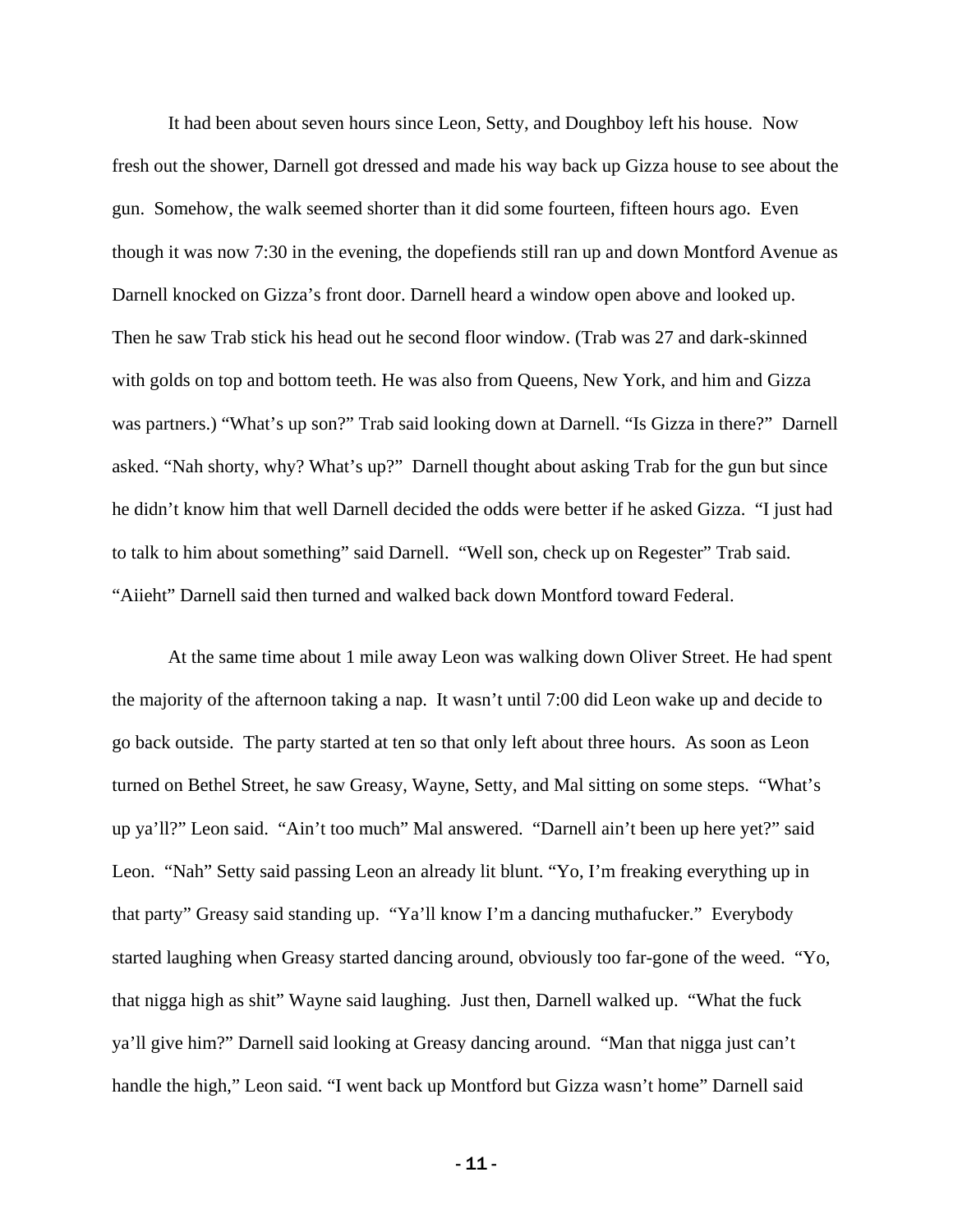sitting on the steps. "Oh, well, it look like we just going to have to tote the .380" Setty said. The six homeboys chilled and smoked weed until about 9:40 p.m. then they all went down Darnell's house. Leon, Setty, Mal, Wayne, and Greasy sat in the living room while Darnell got dressed for the party. "Setty, didn't Doughboy say he going to the party?" Leon asked. "Yeah". "It's damn near ten now and he ain't even down here yet," said Leon as Darnell came down the steps holding the .380 in one hand and a black book bag in the other. "We can put the drinks in here" Darnell said holding up the book bag. Darnell gave Leon the gun, then he put it in his pocket and stood up. "Everybody ready, then let's go," Leon said, then everybody got up and walked out the front door.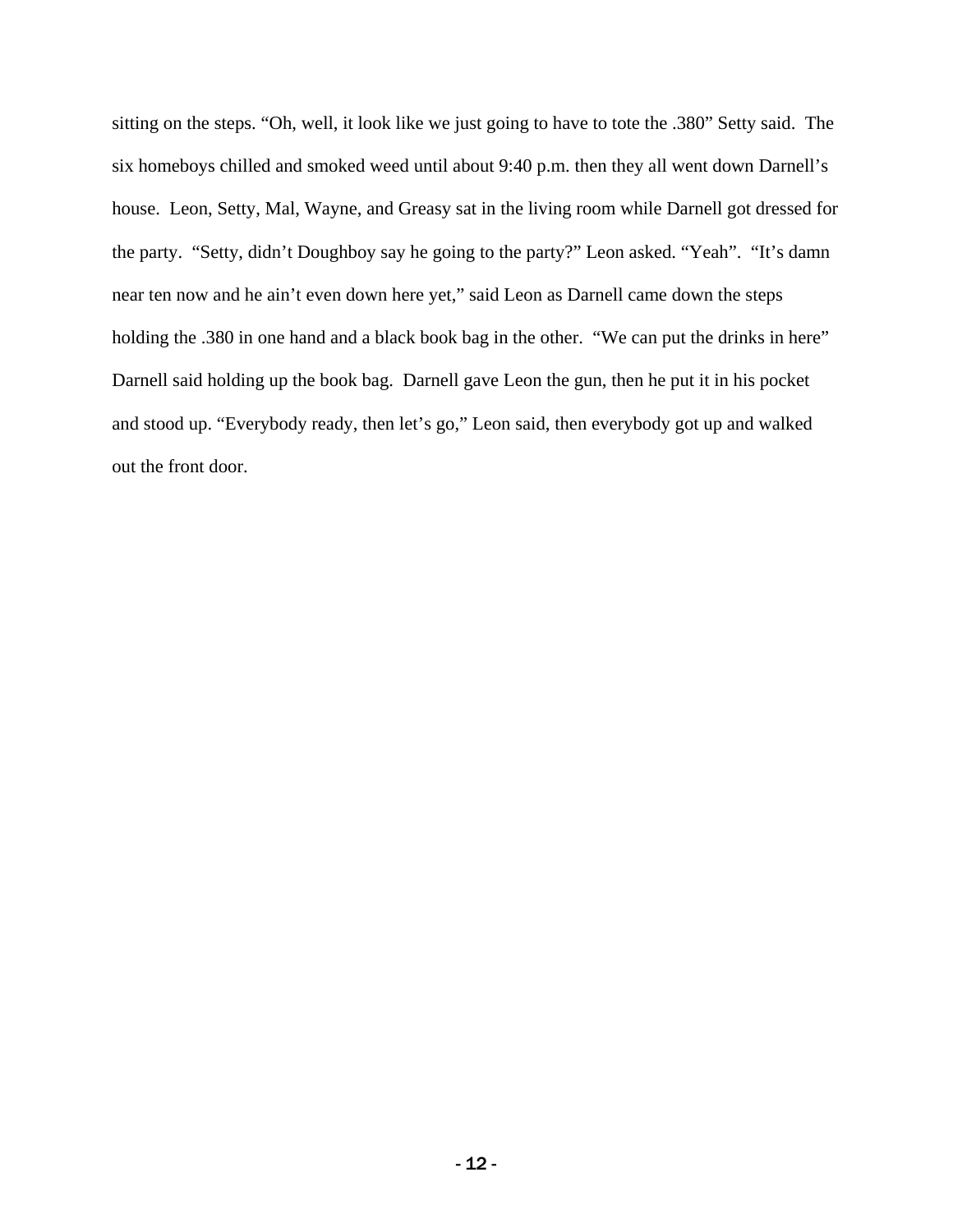Rutland Recreation Center was only two blocks from Darnell's house, but since they stopped at the bar first and got two fifths of E&J, they didn't get to the rec until after ten. Out in front of the rec was a crowd of people waiting to go in the party. With the drinks in the book bag and the .380 now in Leon's long johns, the six homeboys got in line to enter the party. Leon and his crew paid their way in, got checked, then entered the gymnasium, part of the rec where the party took place. Fortunately, the man who was checking people at the entrance didn't feel the small nine shot .380 Leon had concealed in his dip. "Yo, that was close as shit" Leon said. "Yeah, we made out" Setty said loudly so that everybody could hear him over the loud club music. The party had started only 20 minutes and already the gym was packed with pussies and dicks. "Let's go in the bathroom and drink," Wayne yelled. Then all six comrades made their way through the crowd and into the bathroom. As soon as they opened the bathroom door, the aroma of weed and drinks hit them. As they turned the corner to where the stalls were at, they noticed about ten other niggaz in there smokin weed and drinking absolute vodka. Leon and his crew occupied the other end of the bathroom and began drinking their E&J.

 They was only in the bathroom drinking for about fifteen minutes before the drinks was gone. All six homeboys was pretty much drunk except for Leon because he didn't drink too much. Once outside the bathroom everybody split up and started to disappear into the crowds of people dancing to the loud music. Leon was still standing by the bathroom by hisself when he saw Doughboy. "Yo, its mad bitches in here" Doughboy yelled over the music. "Yeah man, but at first I thought you wasn't going to come," said Leon. " I told ya'll I was coming back down" Doughboy said. "Where the rest of them niggaz at" he added. "They in here somewhere" Leon answered. "Did ya'll ever get the gun from Gizza?" "Nah, Darnell went back up there but he wasn't home" Leon said. I know ya'll got the .380 in here." "Yeah, yeah, yeah, you know it"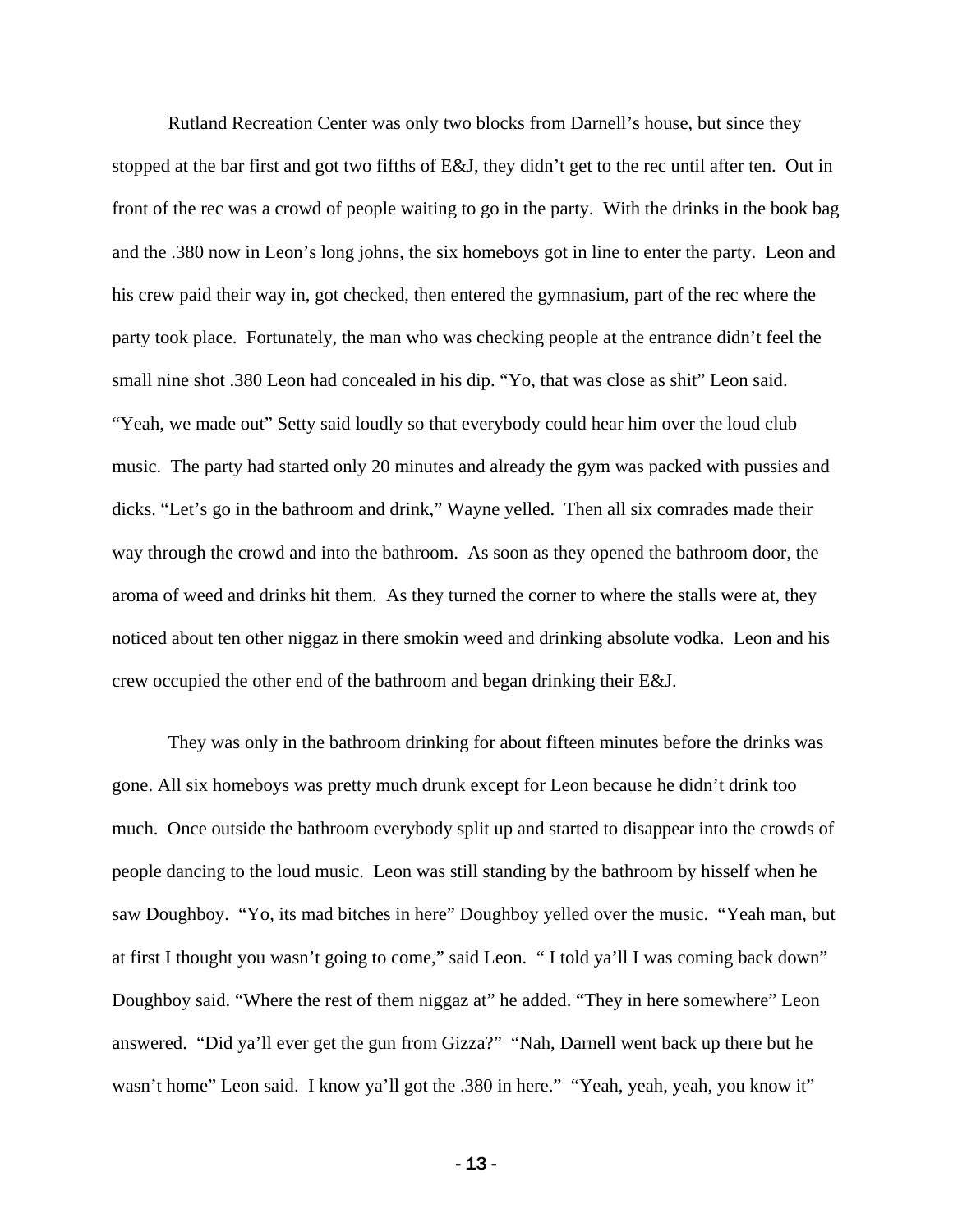Leon said then quickly took the small gun out of his long johns and put it in his pocket. Doughboy and Leon stayed together walking around the freaking girls here and there and occasionally running into one of their homeboys for the next hour or two. It was around 12:30 when Wayne found Leon and Doughboy freaking two girls. "Yo Leon, come on we got some beef" he said. When Leon and Doughboy heard that they stopped dancing with the girls and walked over to Wayne. "What's going on?" Leon asked. "Setty and Darnell was just fighting those Lafayette and Castle niggaz in the bathroom," Wayne said. "Where them niggaz at" Doughboy said angrily. "Darnell, Mal, Setty outside waiting for us but the Castle Street chumps still in here." Wayne said then him, Leon and Doughboy left out the party. When they got outside it was mad people standing around. They spotted Darnell and them across the street. When they got closer, Leon noticed Darnell's lip was busted and Setty had a knot on his forehead. "Give me the gun" Darnell said as soon as Leon and them got on the curb. Leon passed the .380 to Darnell then he cocked it back and put it in his front hoody pocket. "Who exactly was it" Doughboy asked Setty. " Bird, Tory, Rickey, Lil Cal and some other nigga" Setty answered while looking across the street to the entrance to the party. Just then, Lil Cal and Troy came out. "There they go right there," Setty said. "I'ma kill them niggaz," Darnell said as he pulled out the .380 and began to run across the street. Before Leon and them could even follow behind Darnell he was five feet away from Lil Cal and Troy, then nine loud pops interrupted the night. Leon turned around just in time to see his cousin put four of the nine .380 slugs into the nigga Lil Cal. Girls was screaming and niggaz was running. Troy managed to slip away without getting hit but his friend lay stretched out in front of the rec.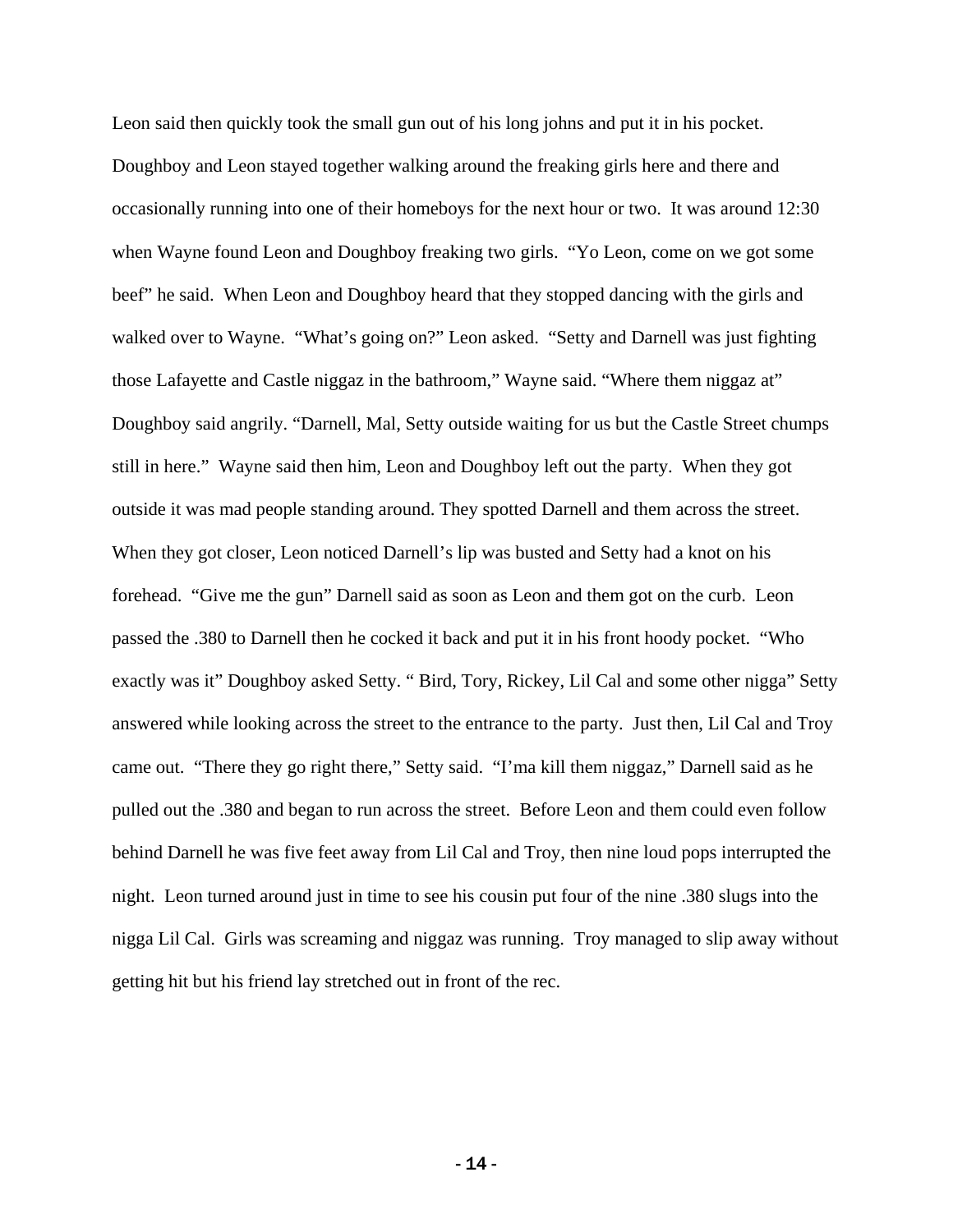Saturday, January  $12<sup>th</sup>$ 

 Beep, beep, beep, beep. The black pager on the night table woke Brenda out of her sleep. She reached over and grabbed it. The number read '483-9717-911.' Brenda was curious who was paging her boyfriend who lay next to her in bed still asleep. So she picked up the phone and dialed the number. The phone only rung once before a male voice answered. "Hello", "Yeah, did somebody just page me?" Brenda said. "Who's this?" Leon said. "Brenda". "Girl, put your boyfriend on the phones, its important" Leon said. "Hi Leon" hold on" Brenda said recognizing the voice on the phone. "Boom, get up, Leon on the phone" Brenda said while shaking the boy laying in her bed. "Umm, who is it?" Boom said still half asleep. "It's Leon, boy get up, he said its important" Brenda said. Boom reached over and grabbed the phone. "Yo, Darnell hit the nigga Lil Cal from Castle Street last night" Leon said. That got Boom's attention and he sat up in the bed. "What happened?" "It was a party down the rec, them niggas swung on Darnell  $\&$ Setty in the bathroom, then we came outside, we saw them and Darnell just went off." "Did the chump die?" Boom asked. "I don't know, but I know he caught "bout three", Leon said. "Yo, I'm a get shit straight with Shorty, then I be up there", Boom said. "Alright", Leon said, then hung up. "I thought you said you was staying down here with me today?" Brenda said as Boom got up and walked to the bathroom. "I got to go up there, cause some shit happened last night", Boom yelled from the bathroom. "See, that's the shit I'm talking bout Boom, you always put your friends in front of me," Brenda said getting a little angry. "here you go with this shit again, Brenda you know I love you but I also got love for my dogs" Boom said. "I just don't want you going up there getting into whatever they did last night". "I know how to take care of myself" Boom said. "I know you do, but…." "But what!, I'm tired of every time I come down here you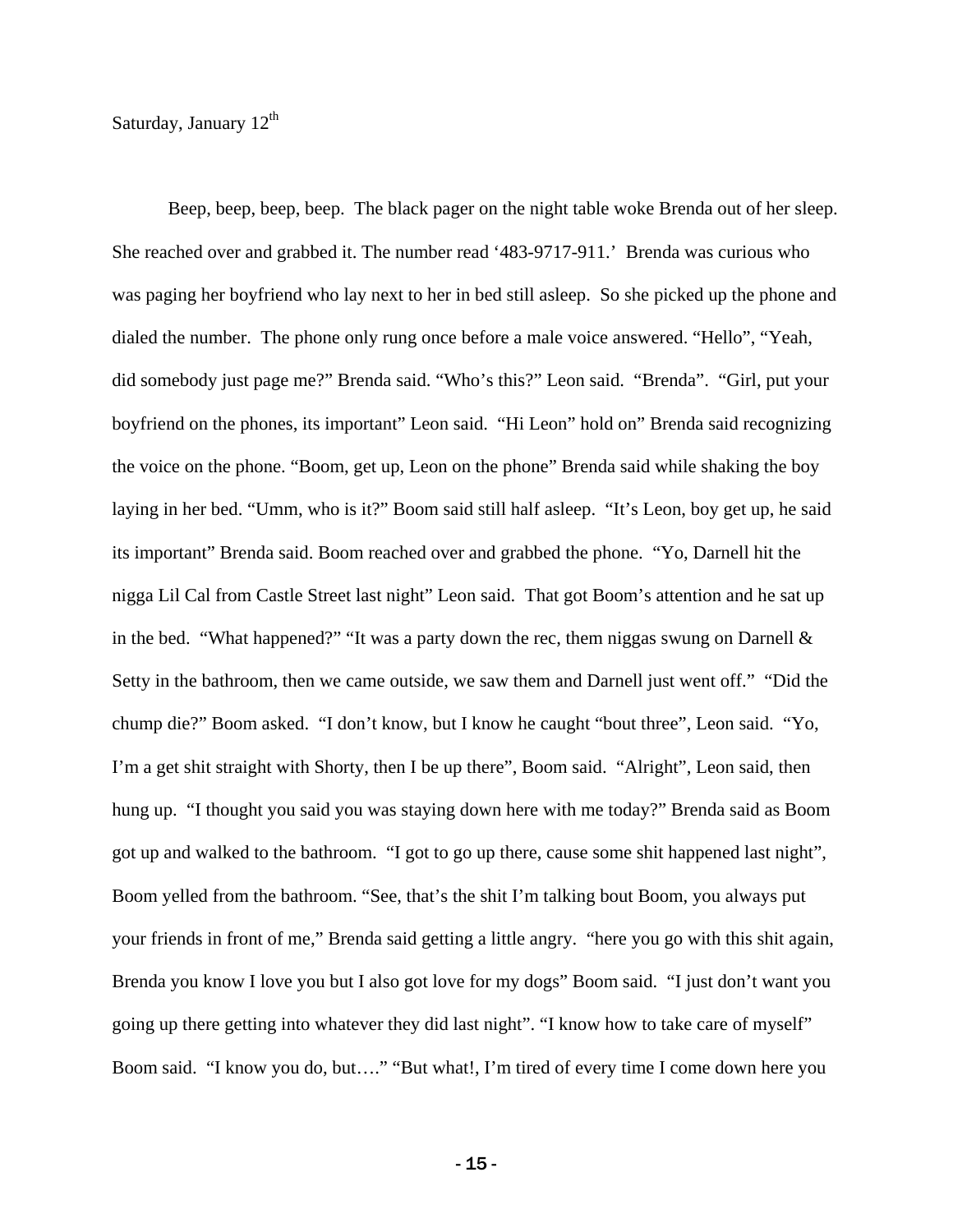want to argue about every little thin" Boom said getting mad. "Then why you keep coming?" She said. "So, what exactly are you trying to say?" Boom said coming out of the bathroom. "You only come down here when you want some pussy". "Girl, I ain't got time for these games, so I'ma go ahead roll out, let you calm down. I'm a call you later" Boom said then he grabbed his coat and went downstairs. Once outside, Boom walked toward Monument Street to get a cab. Brenda lived in Somerset Projects so for Boom to walk up his way would've been a little too far. He got a cab within minutes. "Where to?" the Jamaican cab driver said. "Chapel and Oliver" Boom answered half thinking about his homeboys and half thinking about Brenda.

"Man, I wasn't scared" Darnell said laughing. "You looked like you was possessed or some shit" Setty said, making fun of his homeboy. After the events last night, Setty and Doughboy stayed down Darnell's house. It was now 10:10 the next morning and the three homeboys sat in the living room talking about last nights beef. "Yo, you better chill in the house for a couple of weeks, Man it was mad witnesses out there." Doughboy said. "Yeah Man, I ain't going outside for a while".

 "Alright Shorty", Mookie said giving Missy a kiss on the cheek and then walking out her front door. It was 10:30 a.m. and already Castle Street was crawling with dopefiends. Mookie didn't really notice them because he was thinking about the girl who he fucked real good last night and into early morning. He turned up Lafayette to head up the hill to his house. Across the street he noticed the Lafayette & Castle crew chilling on the corner, but he didn't pay them no attention. As far as he knew he wasn't in enemy territory.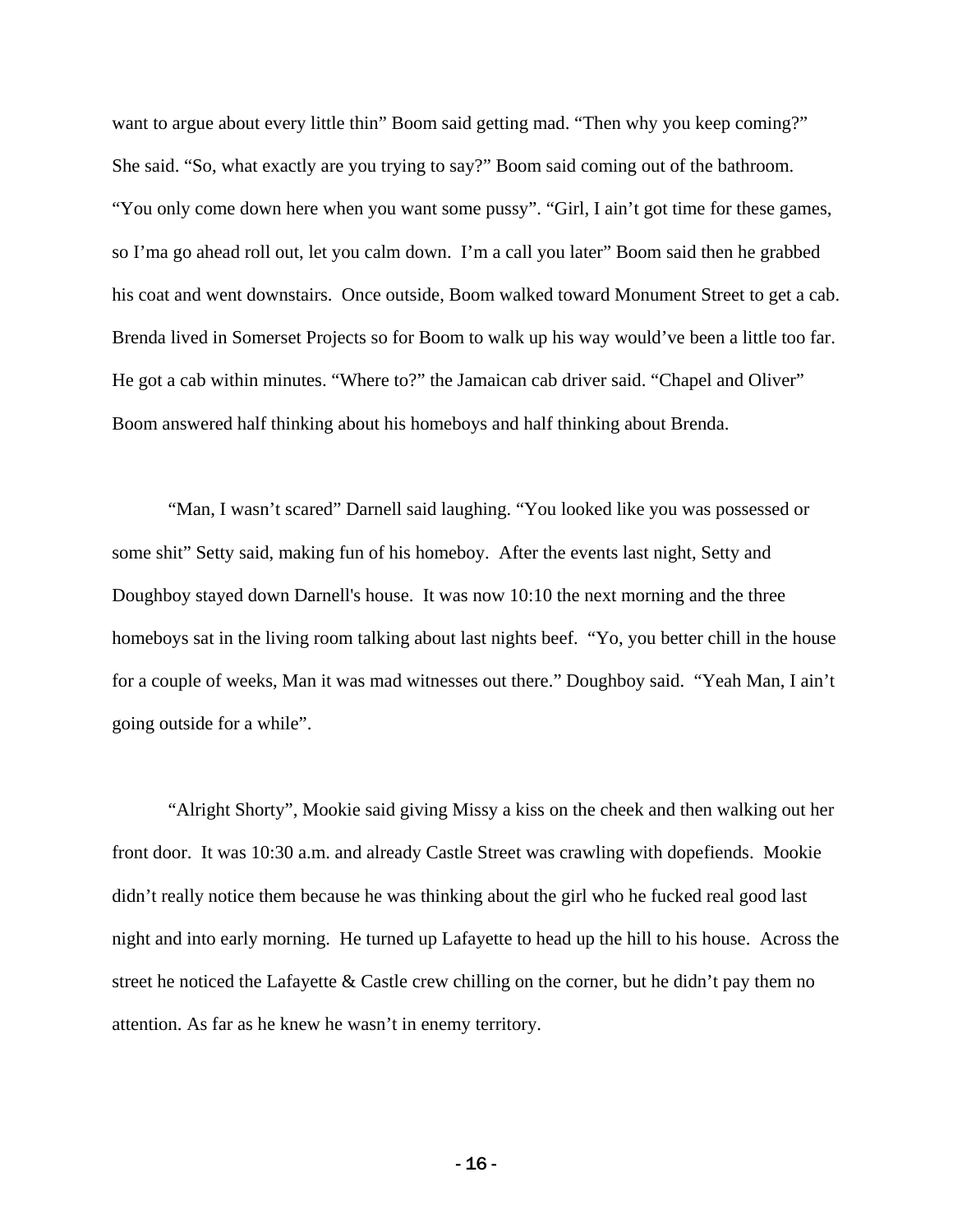"Yo, Troy, don't he hang with that nigga that shot Lil Cal last night?" Ricky said looking across the street at Mookie. "Yeah, but he wasn't with them at the party last night", Troy said. "so what, that nigga don't be comin' around here after one of his homeboys shot my nigga", Ricky said then started walking across the street towards Mookie. Troy right behind him.

 Mookie noticed as two of the dudes on the steps across the street got up and started walking towards him. He didn't have no beef with them so he figured shit was cool until the light-skinned one he knew as Ricky spoke, "Nigga, you must got a death wish coming around here like shit sweet after that shit last night". "Yo, I don't think you know me slim" Mookie said looking at the two boys up and down. Just then Troy stole Mookie then tried to rush him. Ricky popped Mookie too and he staggered a bit cause he was caught off guard. Mookie tried to fight back but his two enemies was pounding on him something serious. Mookie blacked out for a second and almost hit the ground. He stumbled back and fell on some steps. His attackers started kicking and stomping him. Mookie was almost out cold when he heard police sirens. Rickey and Troy here it too, so they stopped, then ran down Lafayette. Eventhough Mookie was well fucked up, he managed to get up and start walking. His left eye was swollen closed and his lip was split open. Blood was all over him. He looked around with his good eye and realized that the police sirens was headed somewhere else. "I'ma kill them niggaz" Mookie mumbled to himself as he continued his walk up to his house.

 "Keep the change" Boom said to the cab driver as he exited the yellow cab. It had been about an hour since he talked to Leon on the phone and now he was finally up Darnell house. He knocked on the door, Setty answered it and he walked in. "Mr. Gunclapper" Boom said smiling

- 17 -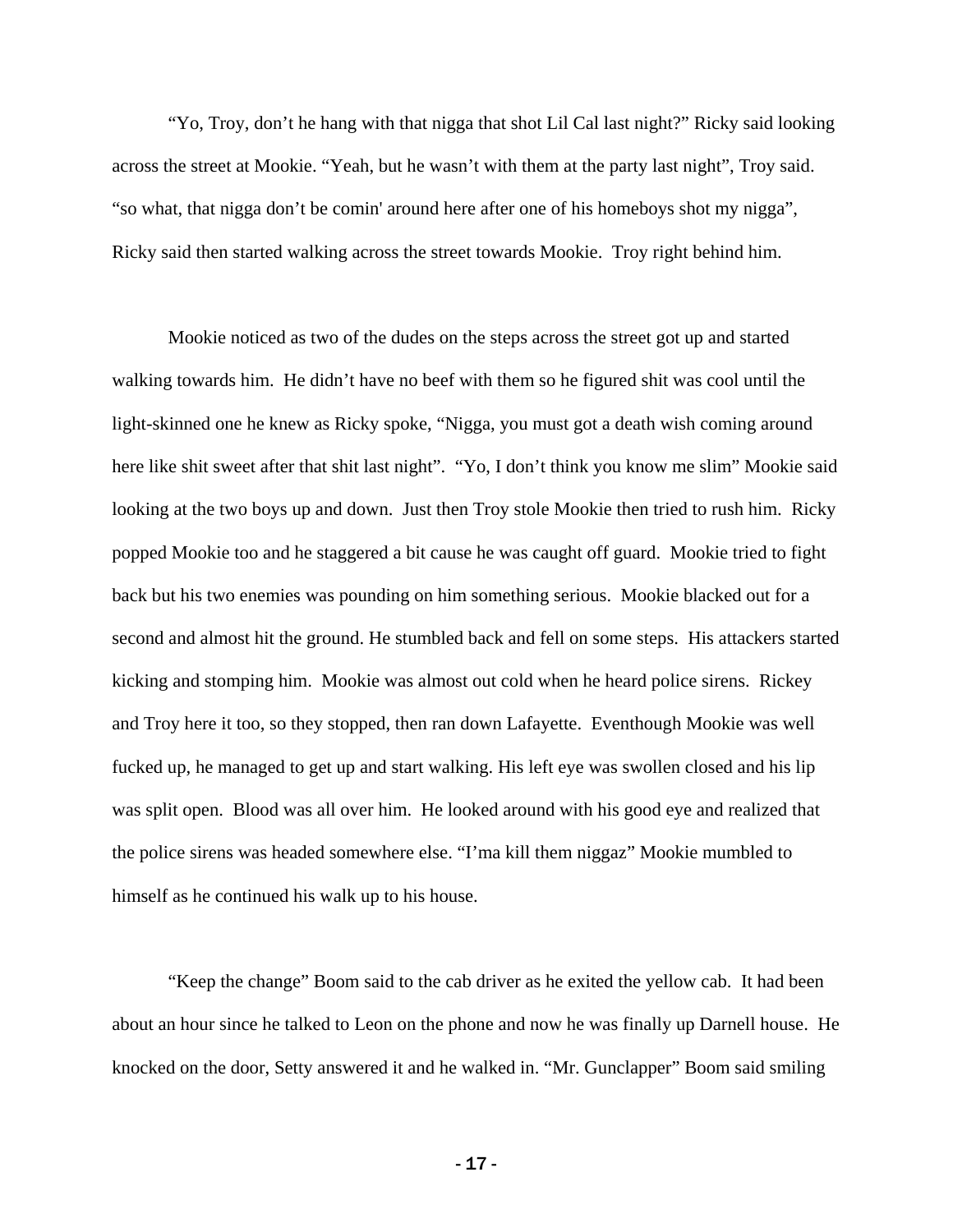at Darnell. "yeah, you know how that go, but Yo, we got to get some more heat, this one .380 ain't going to do the job if them niggas try to retaliate" Darnell said. How did you know what happened so fast?" Doughboy asked Boom. "I talked to Leon earlier, but did the nigga die?" "We don't know but he was screaming like a little bitch" Setty said. "Hell yeah" Darnell agreed. "So, what ya'll trying to do now?" Boom said. "We bout to go up Gizza house to see if he will let us hold a gun" Darnell said. "Come on then, what we waiting for".

 Boom, Darnell, Setty and Doughboy walked up to Montford and Federal. "Yo, ya'll wait right here cause I don't want him to think I brought all ya'll to his house" Darnell said. With his homeboy waiting at the corner Darnell knocked on the front door. Nobody answered, so he knocked again a little harder, then waited. After knocking a couple more times and receiving no answer Darnell decided nobody was home so he walked back to the corner. "Damn Yo, ain't nobody home", Darnell said. Just then Setty got a cruddy idea. "Yo, didn't you and Leon bust the back window when ya'll was up here yesterday?" he said. "Yeah, why" Darnell said. "Let's just go through the window and get the guns" Setty said. "I'm with that, I don't like them New York chumps anyway" Boom said. "What's up Darnell, you wit it?" Setty asked him. Darnell thought for a minute then said, "Fuck it, let's go".

 Once Darnell, Boom Setty and Doughboy got in the backyard, Darnell noticed a piece of cardboard box up at the window that he crawled through yesterday. "Darnell, you sure you knocked hard enough?" Doughboy asked. He was nervous. "Yeah man, ain't nobody in there" Darnell said, then Setty walked over to the window and punched the cardboard out. It landed on the kitchen floor with a soft thud. Setty looked into the house. "Yo, gimme a boost" Setty said, so Darnell and Doughboy grabbed his legs and boosted him up into the window. Setty climbed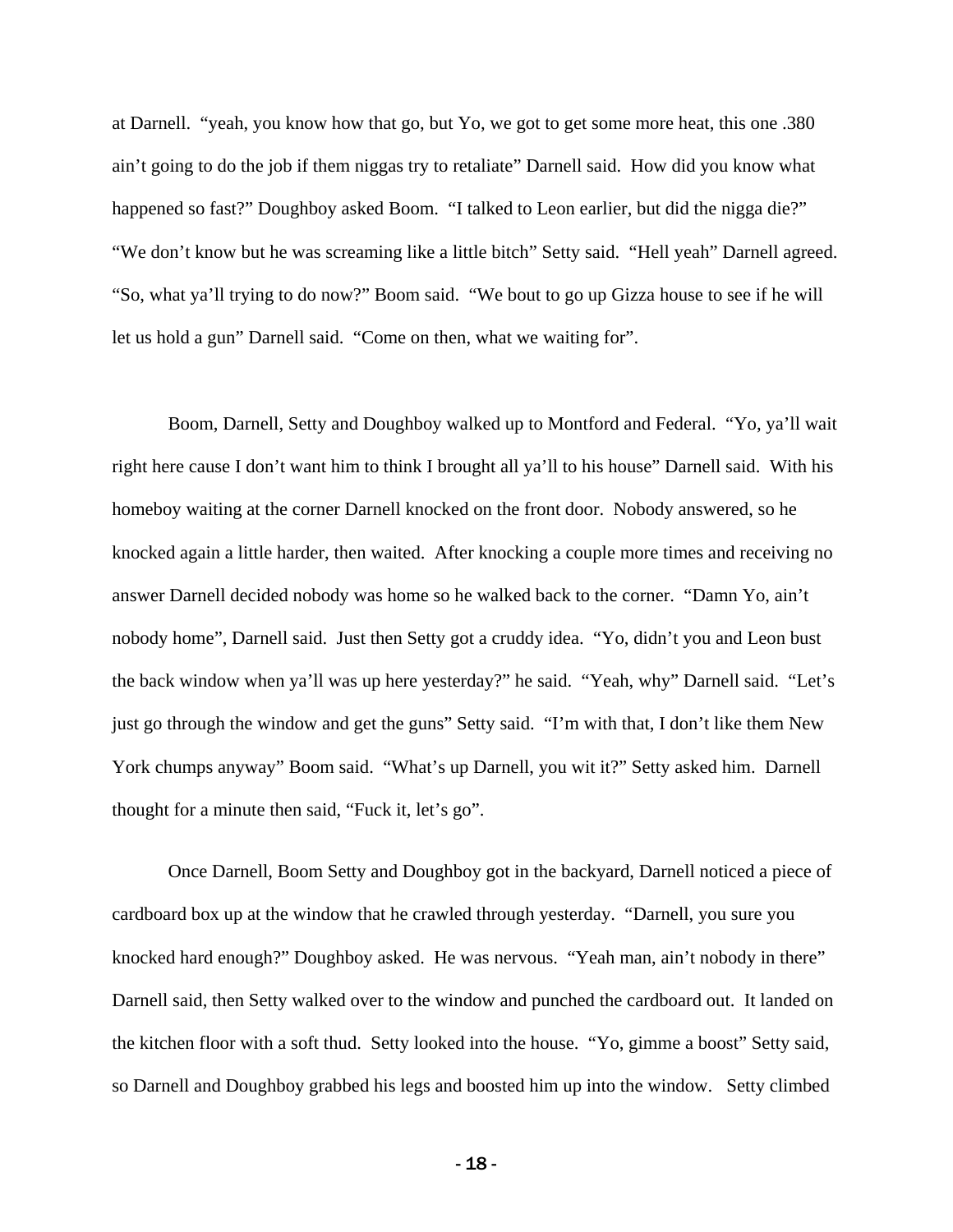through and landed in the kitchen right on top of the cardboard. He was nervous. He knew that if the New York boys would have caught him in there, he was sure going to die. He had no logical explanation to be in that house. Setty stood there for a moment, just listening. All was quiet. He took four quick steps over and unlocked the back door for his homeboys. "Yo, where did he have that .357 at?" Setty asked Darnell as soon as they came into the house. "It was upstairs in the front bedroom", Darnell said. All four homeboys was nervous being in there. Gizza or Trab could come through the front door at any time, but despite their nervousness they quickly and quietly made their way upstairs to the front bedroom. Darnell ran straight to the mattress. He lifted it up … no gun.. "Damn, he must got the shit on him", Darnell said angrily. "Shiid, its something in here", Boom said then him and Doughboy went down the hallway and into the other two bedrooms while Darnell and Setty searched the front bedroom thoroughly. "jackpot fellas", Setty yelled out as he lifted two big ziploc bags out of the dresser drawer. One had what looked to be about 400 white top nickel vials full of cocaine and the other had about a quarter pound of weed. At the same time Boom was in the back bedroom searching a closet. He couldn't see over the top shelf but when he reached his hand up there he felt something hard and plastic. He grabbed it and pulled it down. In his hand he held a brand new .40 caliber Glock handgun. His instinct told him to pull out the clip. He did and it was empty. "Damn", Boom thought to himself and then walked in the middle bedroom where Doughboy was at. As soon as Boom entered the room he saw Doughboy holding up a chrome smith & Wesson .38 caliber revolver. "Look what I found" Doughboy said showing boom the revolver. "I found one too", Boom said, then showed Doughboy the huge automatic. "Yo, what the fuck is that" Doughboy asked. "It look like a Block plus I found like 300 dollars", Boom said. Then he and Doughboy went to the front bedroom where Darnell and Setty was at. "Yo, look what we found" Doughboy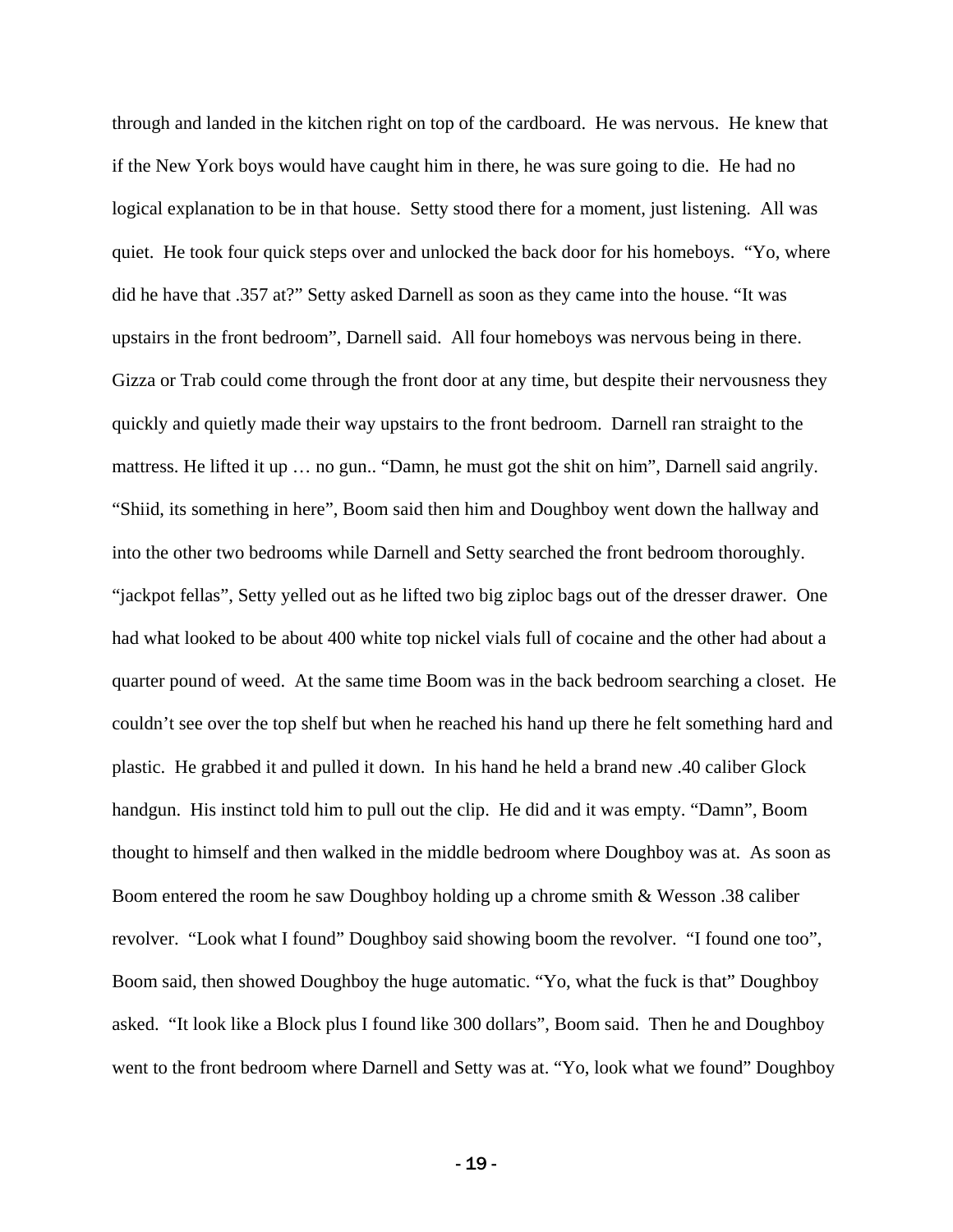said. They showed Darnell and Setty the two guns. Then Setty held up the two-ziploc bags. "Now lets get the fuck out of here" Boom said. Darnell grabbed a pair of brand new Gortec boots and then the four homeboys went downstairs and out the house the same way they came.

"They left about an hour ago" Ms. Debbie said to her nephew Leon sitting at the kitchen table. "You don't know where they went? " Leon asked. "Uh, uh, Setty and Doughboy stayed down here last night and this morning the little lightskin one came over and then they left" Sherri said. "You talking about Boom?" Leon asked his aunt. "Yeah, I always forget his name". Leon sat there thinking where the hell could his homeboys have gone at. They wasn't up the way, they didn't go on no caper because he checked in Darnell's room and the .380 was still under his mattress. As soon as Ms. Debbie went upstairs the back door flung open and in walked Darnell, Doughboy, Boom and Setty. "Yo, Leon we got some guns and hits", Setty said happily. All four homeboys sat at the table with Leon. Doughboy pulled out his gun and so did Boom. Setty sat the weed and cocaine on the table too. "Damn, let me see" Leon said reaching for the two guns. "Where ya'll get these?" "We went up in Gizza's house", Boom said proudly. Leon looked at this homeboy's real crazy then said, "Tell me ya'll didn't break in his house Yo". "Man, fuck that nigga" Boom said. "He going to know it was us" Leon said still examining the guns. "No he ain't cause remember yesterday when he got stuck up the niggas took his keys, he probably think they the ones who took the shit" Darnell said. "Hell yeah", Doughboy agreed. "I found like \$300, Yo let's go down South Broadway and get some shells" Boom said then pulled the clip out of his new weapon. Boom then gave the Glock to Darnell so he could put it up while they went to get bullets. Doughboy did the same with his .38. Darnell grabbed the two guns and the ziploc bag with the coke in it and went down the basement. "Let's smoke some of this weed first, " Setty said looking at the quarter pound of weed laying in front of him. "Here" Boom said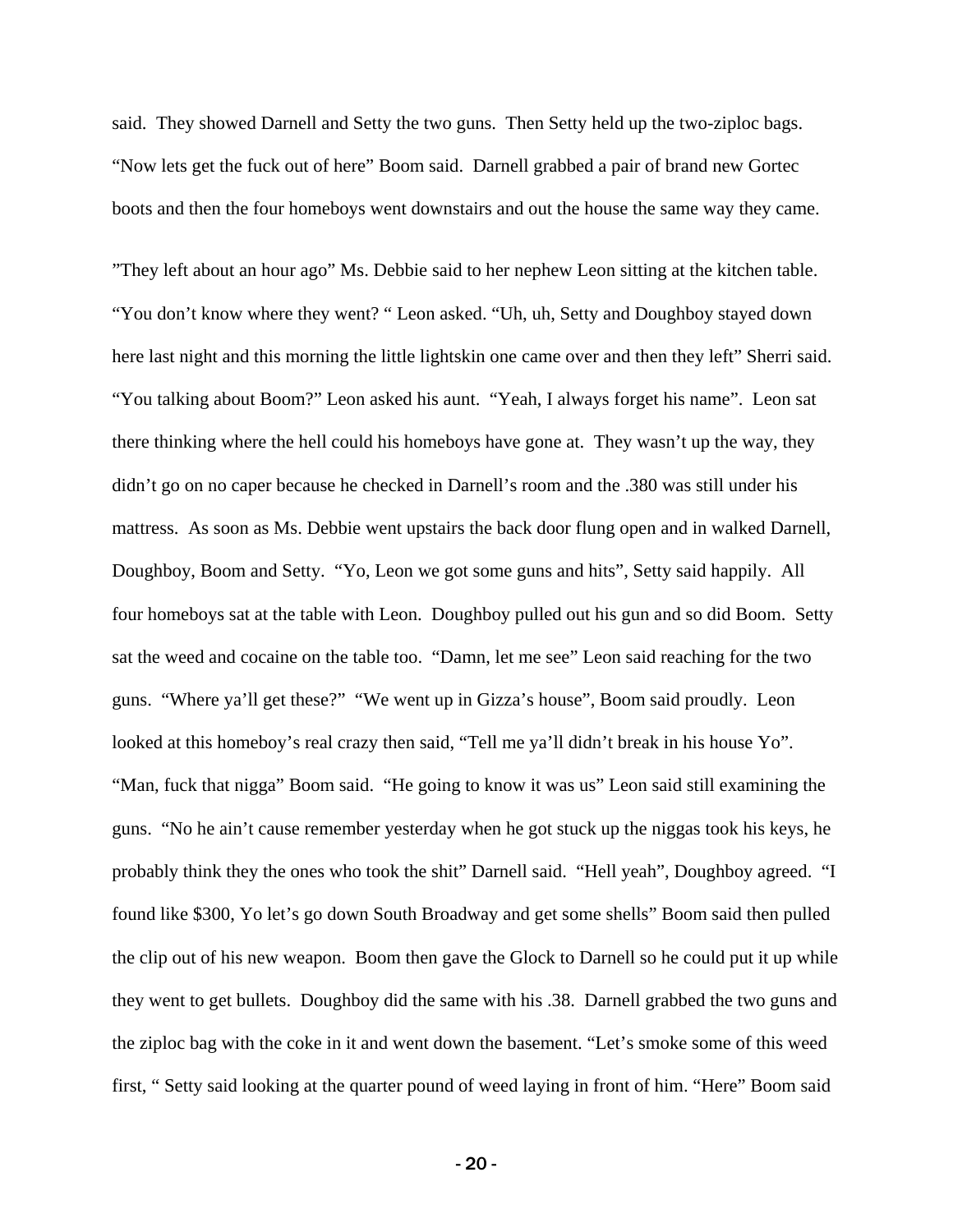giving Doughboy a twenty dollar bill. "Go get like five boxes of phillies". Doughboy grabbed the money then left out the back door in route to the bar on Washington  $\&$  Federal. When Doughboy came back, him and his crew sat in Darnell's kitchen smoking weed for about an hour then went outside to find a hack. They found one with a blue pickup truck and jumped in the back. Since Boom had the money he sat up front with the driver. "Where you wanna go", the older black heavyset man asked. "to the gun store on South Broadway", Boom said. "the gun store!" the driver asked, surprised as he drove off. "Yeah, and, um, could you get something for me, I will pay you extra", Boom asked. "and what would that be young man?" "Some bullets", Boom replied. "Yeah, I guess I could do that", the driver said then, "how much you paying?" "I will give you an extra \$15", Boom said. The driver thought for a moment then said, "I'ma tell you what I'ma do, just give me \$25 altogether, \$10 for the ride and \$15 for getting the bullets". "alright", Boom said, then took two tens and a five out his pocket and gave it to the hack man. The hack man put the money in his inside pocket. Once they arrived in front of the gun store the hack man cut the truck off and took the keys out of the ignition. "Now, what kind of bullets do you want", he said, then Boom pulled the clip out of his pocket and gave it to him. "I need bullets for this and some .38 long bullets", Boom said. "Do you know how much they cost?" the driver asked. "Nah, but here , take this, it should be enough". Boom gave him seventy dollars. The hack man was just about to get out the truck when Boom remembered something, "hold up, there take 20 more dollars cause I need some .380 bullets too".

 The cold ice pack Mookie had rested on his swollen eye felt soothing. It had been about two hours since he was fighting down on Castle Street. As soon as he got into the house his grandmother saw his face and began to cry. Mookie felt sad but it wasn't his fault that he was all beat up. After his grandmother calmed down, she cleaned Mookie up and tended to this wounds.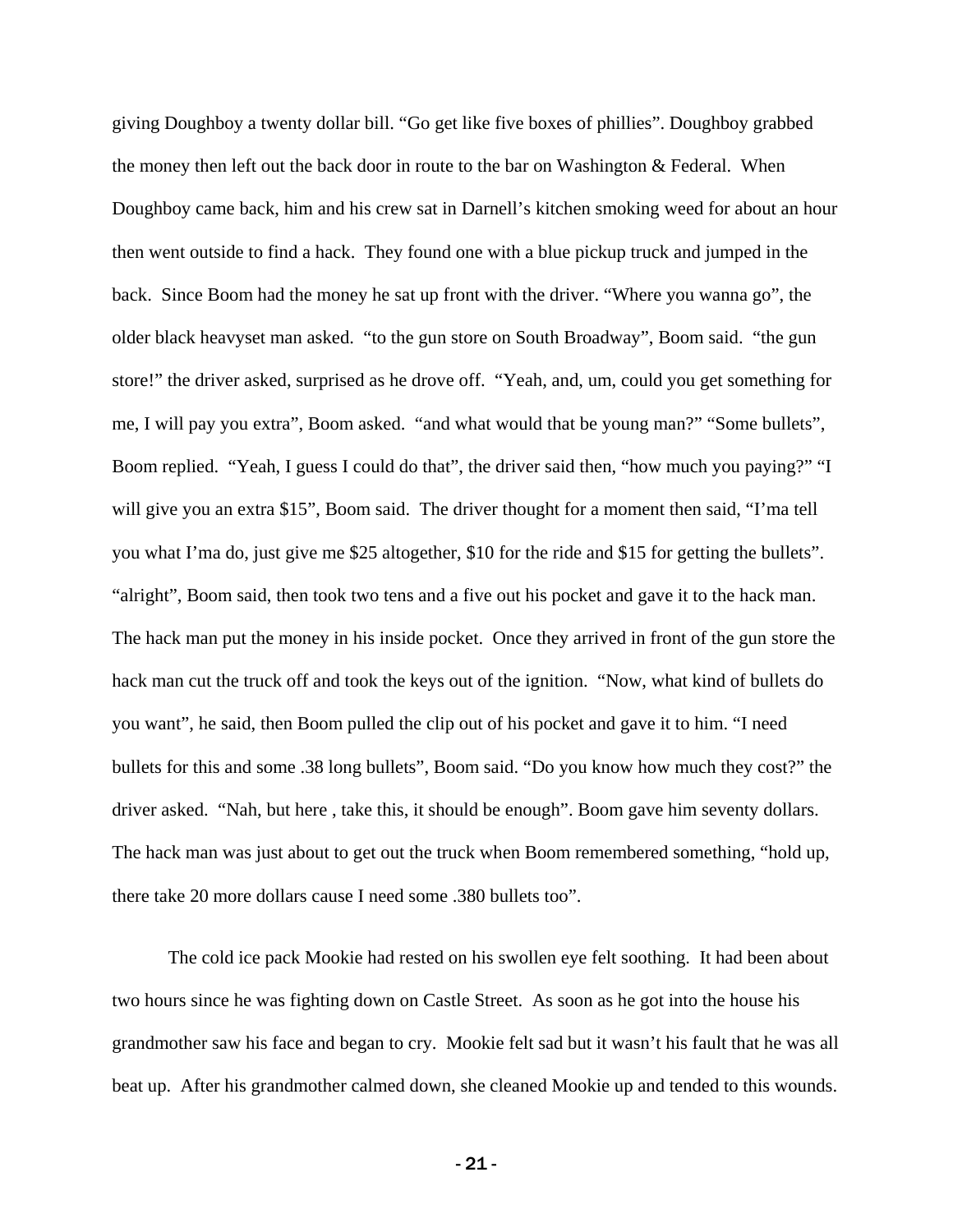Mookie had took a shower since then and now he was sitting in his room listening to 2Pac shout mind blowing verses. Everytime he heard 2Pac's voice he got madder and madder at them chumps who banked him earlier. "Retaliation is a must" Mookie screamed out as he sat on his bed contemplating revenge.

 After getting the bullets for their guns, Leon, Boom and Setty went up Lanvale and Bethel to sell the coke Setty found in the ziploc bag. Doughboy had went home up the Alameda a little while ago and Darnell had stayed down his house on the low because of the shooting the night before. The three homeboys had brought the now fully loaded 13 shot Glock and the 400 nickel coke pills up the way. They had everything stashed in a vacant house close by. "Yo, we just going to sell all this shit, then split it four ways," Setty said while figuring the amount he will end up with. "Yeah, that's cool, cause it's 400 pills, which is 2 G's, split four ways, \$500 a piece," Boom said. "Yeah, I'm cool with that" Leon said. "Alright then, let's do this fellas, let's get that money", Setty said. The three homeboys took turns serving the fiends as they came. Despite the fact that it was close to the middle of the month, the money was coming fast. It was other people with coke on that same strip so they had a little competition. They sold their coke pills for the rest of the afternoon occasionally smoking a blunt and going to the sub shop. It was about 9:30 p.m. when things slowed down a little bit so they decided to close shop until tomorrow. They all went into the vacant house to count the money and pills that was left. "ninety-five, ninety-six, ninety-seven. Yo, we got ninety seven pills left", Leon said. Setty and Boom was busy counting the cash. "I got nine fifty-five here" Setty said. "I got five thirty five" Boom said looking at all the money on the raggedy table. "So what's that…..um, fourteen eighty-five, right?" Setty asked. Boom agreed. "so everybody take three fifty for tonight until we finish the rest tomorrow. Three fifty times four people is fourteen hundred, so we will have

- 22 -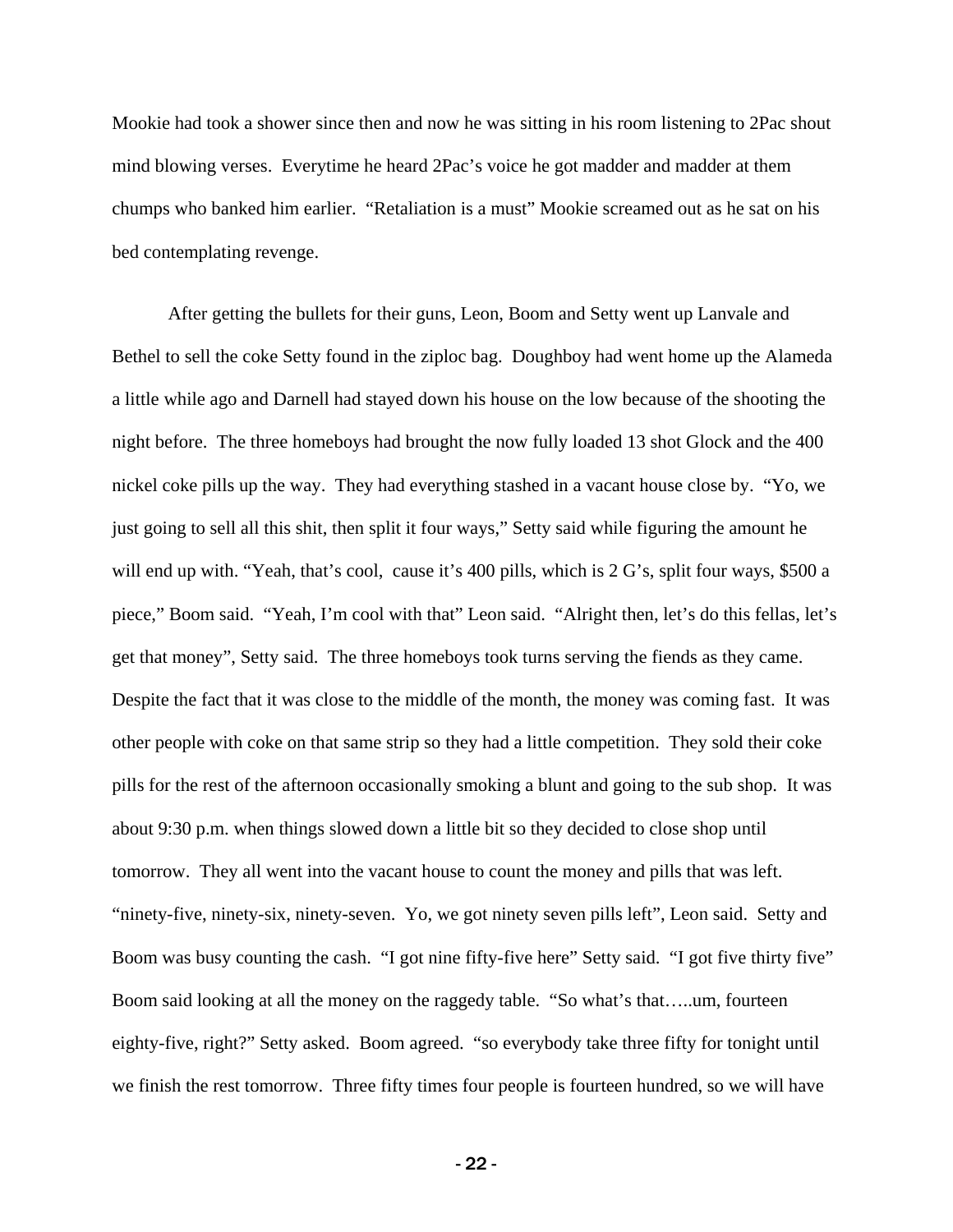eighty five dollars left over", Setty said. "Alright" Leon said while scooping the last ninety seven pills back into the bag. "Yo, we might as well leave the pills in here overnight since we coming out early tomorrow" Boom suggested. "Yeah and I'm put this eighty-five dollars in here too" Leon said then he grabbed the money and put it in the ziploc bag with the pills. "So, what ya'll niggaz trying to do now," Leon asked his two homeboys. "I'm bout to go home for awhile, is you going to take Darnell his cut of the money down there." Setty said to Leon. "Yeah, I'm take it down Chapel Street with you for a while, then I probably go back down Somerset" Boom said. "Alright then fellas, I'll holla at ya'll tomorrow" Setty said then he put his money in his pocket and left out through the back door. Leon stashed the ziploc bag good, but in a spot they all knew well. Boom grabbed the Glock and then him and Leon left out in route to Darnell's house. They walked down Broadway then turned on Federal Street. "Yo, let's go to the bar real quick" Boom said then him and Leon turned down Regester Street towards Crystal. "yo, son hold up" Leon heard a voice say from behind them. As they turned around he noticed Gizza jogging towards them. Leon got nervous for a second then he realized Boom was standing to the right of him strapped down, so he got focused. "Oh shit", Leon whispered to this homeboy. "Man, just chill he don't know nothing", Boom said just before Gizza was close enough to hear him. "Yo, kid, did you and Darnell come back up the house yesterday?" Gizza asked Leon. "Nah man, why you ask me that?" Leon said. "Nah son, you lying bee" Gizza said in a harsher voice. Then he said "Trab said ya'll came up there looking for me". I ain't come looking for nobody. I chilled home all day after I left your house then we went to the party at the rec" Leon explained. "Nah, you went up there today son and took some guns and coke" Gizza accused. "You got the wrong man" Leon said. "You lying to me son! Tish said ya'll was selling some coke up Lanvale today with the same color tops, and plus my neighbor said he saw ya'll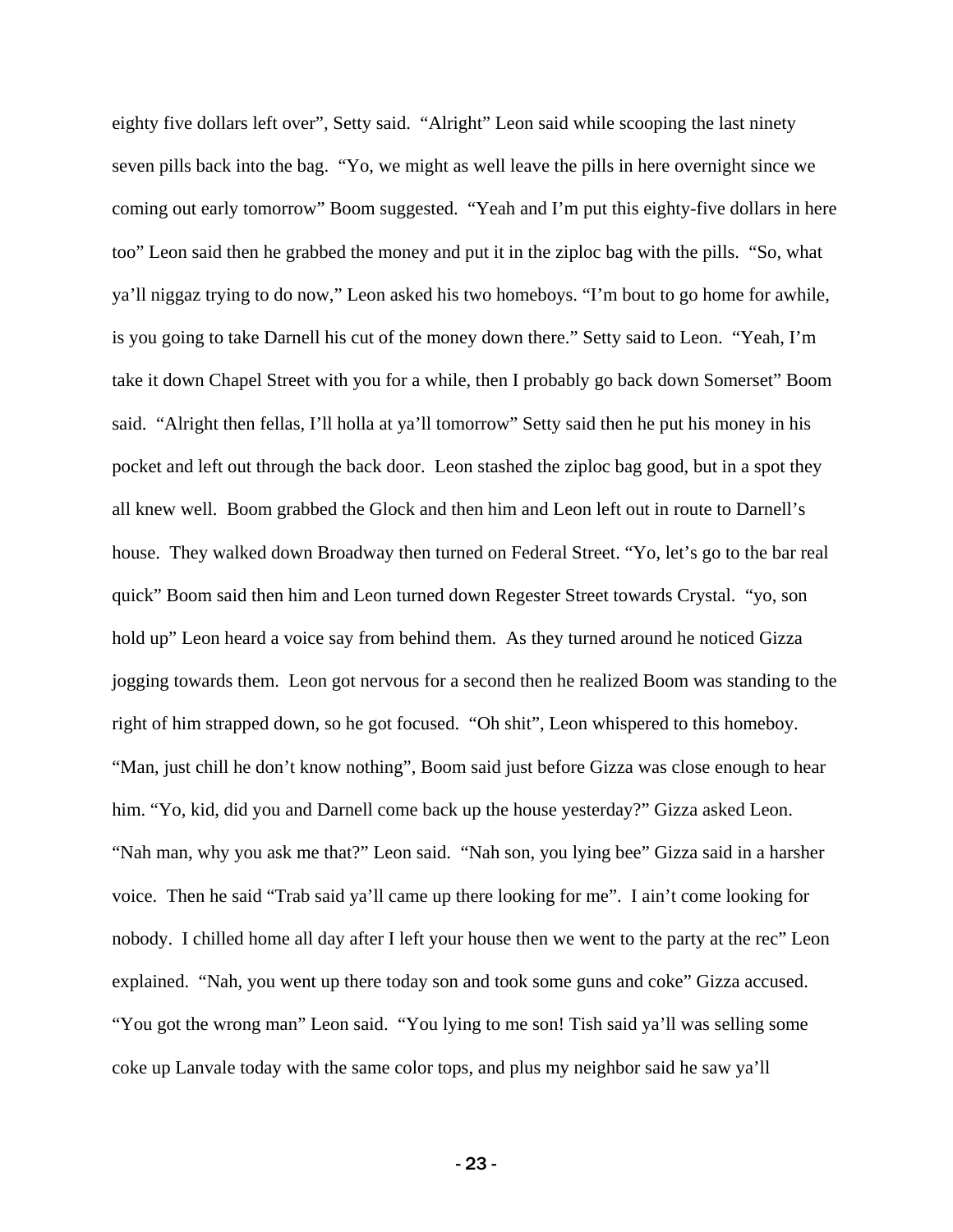knocking on the door this morning" Gizza said. Leon ain't know what else to say. Gizza had the story down pack. Then out of the blue Gizza grabbed Leon by his coat and said, "Where my shit at bee, I'm not playing with you lil' niggas, word is born son. I will murder every last one of ya'll if you don't come up with my shit". Gizza reached for Leon pockets. "Yo, get the fuck off me" Leon said tussling with the older man. Then it happened…it came so fast Leon or Gizza never really saw anything but the spark.

 The recoil on the Glock was to a minimum as Boom pulled the trigger and put the .40 caliber into the side of the New York boys face. The loud {Blok} echoed through his body as he saw a perfectly round hole appear on his victims left cheek.

 Leon knew it was going to happen, he just didn't know when. Gizza's head jerked back with a snap and his grip tightened on Leon's coat as he fell to his knees, eye's wide open in fear. Then three more loud {Blok} interrupted the night and Leon watched as his homeboy put three more slugs into Gizza at close range. The blood splashed all on Leon's coat and face. He turned to look at his friend and saw him, standing there, gun still pointing at Gizza, with a evil glow in his eyes. "Come on Yo" Leon said grabbing Boom's coat so that he could snap back into reality. Leon and Boom began to run down Crystal Street. Except for a couple of junkies, the street was empty and unusually dark. They ran down to Durham and went into the alley. "Yo, take this" Boom said giving Leon the Glock. "I'm going down Somerset" Boom was out of breath and scared. His hands was shaking uncontrollably. "Yo….you going to be alright?" Leon asked out of breath also. "Yeah, yeah, yeah, Yo, I'm gone" Boom said, then took off running the opposite way down the alley. Leon stood there watching his friend for a moment and thought, "Damn, he just killed Gizza".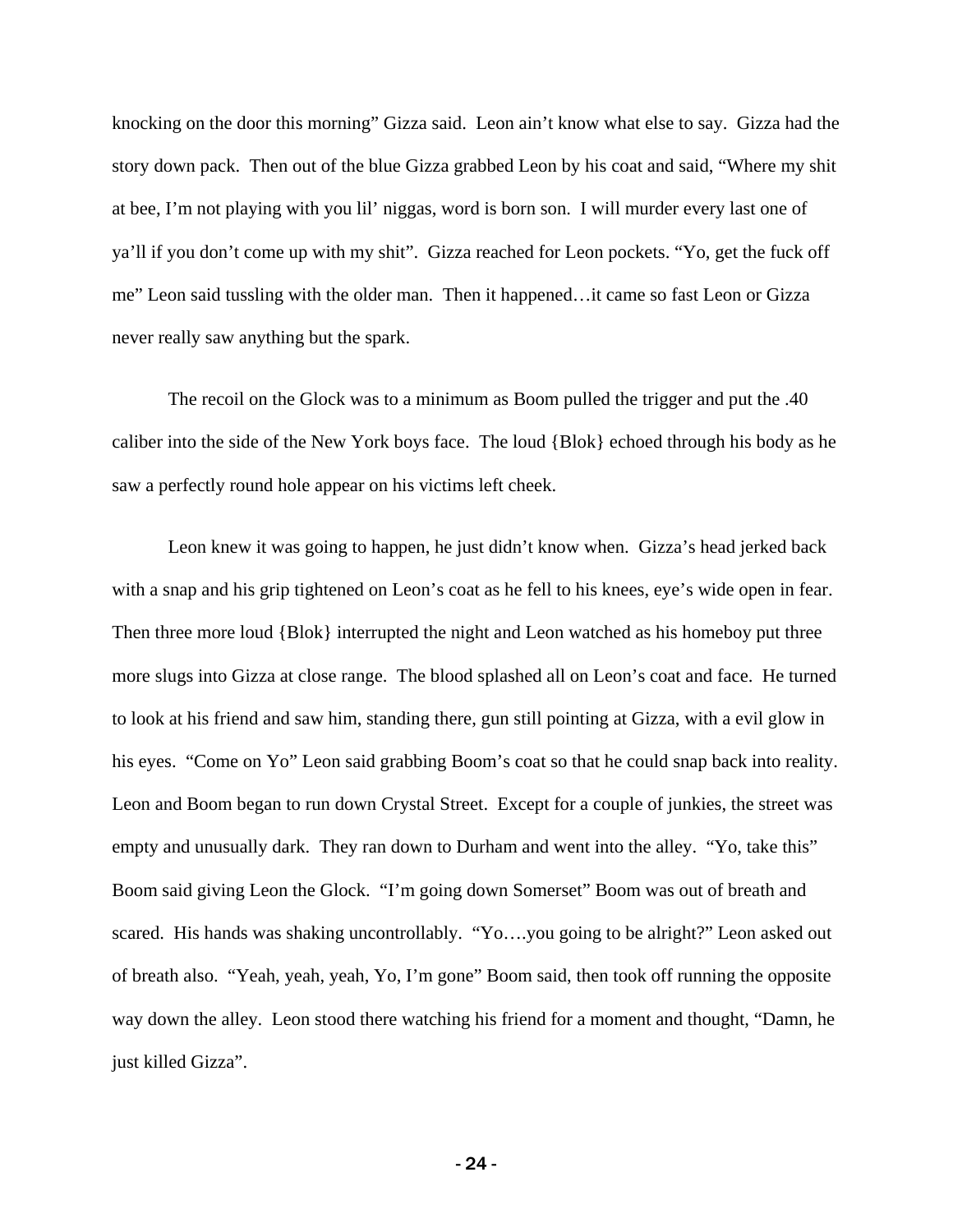{Blok………Blok, Blok, Blok} Greasy head the four gunshots coming from around the corner as him and Tay sat on Federal & Bethel. "Damn, somebody just got they shit pushed back" Tay said. "Yeah, I hope it ain't one of us" Greasy said. "Let's go see what happened". When Greasy and Tay got around on Regester Street the block looked empty. "Man, that was probably somebody shooting in the air" Greasy said. "Nah, look" Tay said pointing at a figure laying next to some steps. They walked down to closer view the person laying on the ground. To their surprise they saw Gizza laying in a pool of blood with the whole left side of his face almost gone. "Oh shit yo, that's Gizza" Greasy said. Just then a police car came riding down the street. Tay flagged it down. As far as he knew, Gizza was a comrade and he was trying to get some help for him. As the police pulled up and saw the dead body he got on his radio. After sending a message for the ambulance the police officer exited the car with his gun drawn. "Put your hands where I can see them gentlemen" the office said pointing his Glock 9mm at Greasy and Tay. "Nah Officer, we found him lying here just now" Tay said. With one hand still holding the gun pointed at the two boys, the Officer used his other hand to radio for backup. "Put your muthafuckin' hands up where I can see them" the white officer said louder. Greasy and Tay did what he said. "Man, we ain't do nothing" Greasy said while holding his hands in the air. "Get down on your knees now!" the officer yelled. "Man, I can't believe this shit" Greasy said to Tay as they got on their knees. Just then two more police cars pulled up. The other two police officers went over and handcuffed Greasy and Tay and then put them in two separate police cars. The first officer then went in the trunk of his car, pulled out a white sheet, then laid it over the dead New York man.

 Leon was tired and out of breath when he reached his cousin's house on Chapel Street. The back door was unlocked so he just walked straight in. Nobody was downstairs so he went

- 25 -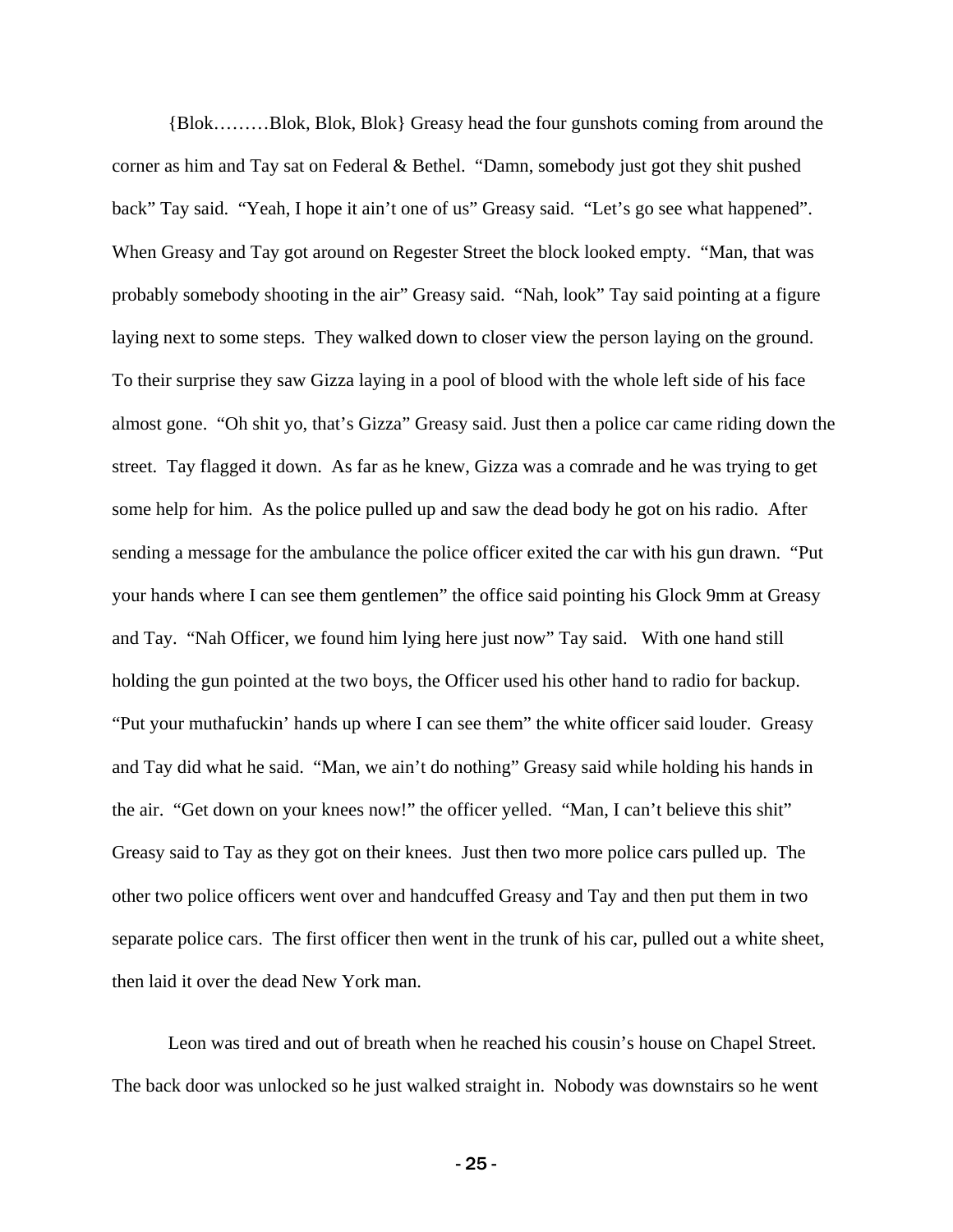up to Darnell's room. "Yo, what the fuck happened to you?" Darnell said noticing the blood all over Leon. Leon sat on the bed and caught his breath before he spoke. "He dead Yo, that nigga dead" Leon said still nervous. "Who Yo?" Darnell said. "Gizza, Boom shot him in the face" Leon said then pulled the Glock out of his coat pocket and dropped it on the bed. "What happened?" Darnell wanted to know. "Gizza knew that ya'll broke in there, he said his neighbor saw ya'll up there, then he tried to grab me up and go in my pockets. Then Boom just bust him". "Where Boom at now" Darnell asked. "he went down Somerset" Leon said. "Did anybody see ya'll?" "Nah" Leon hoped. "We got some serious shit on our hands now" Darnell said. "Yeah, I know" Leon added.

 Brenda heard the loud knocks coming from the front door while she was frying some chicken wings. She turned the heat on the stove down a little bit then walked to the door. "Who is it?" Brenda said. "it's me Brenda, open the door" Boom said. Brenda could hear the tension in her boyfriend's voice, so she quickly opened the door. "What's wrong?" Brenda asked Boom as he walked in the house past her. "Ain't nothing wrong" Boom lied. "It is something wrong, I can see it in your face" Brenda said looking directly into Boom's eyes. "I said, it ain't nothing wrong, so stop looking at me like that" Boom said turning away from his girlfriend. "I knew it, I knew it. You went up there with Leon and them and got into some shit didn't you? Brenda asked. "Nah girl, I keep telling you ain't nothing happen" Boom raised his voice. "Alright then, I'm going to leave it at that, is you hungry?" Brenda said. "Hell yeah" Boom said walking into the kitchen.

 After he finished talking to Darnell and gave him his \$350, Leon left. "Aw shit" Leon said to himself, when he remembered that he was suppose to go see Tierra tonight. Leon looked at his watch. It was 10:51 p.m. He quickly went to the phone booth on Wolfe and Federal. He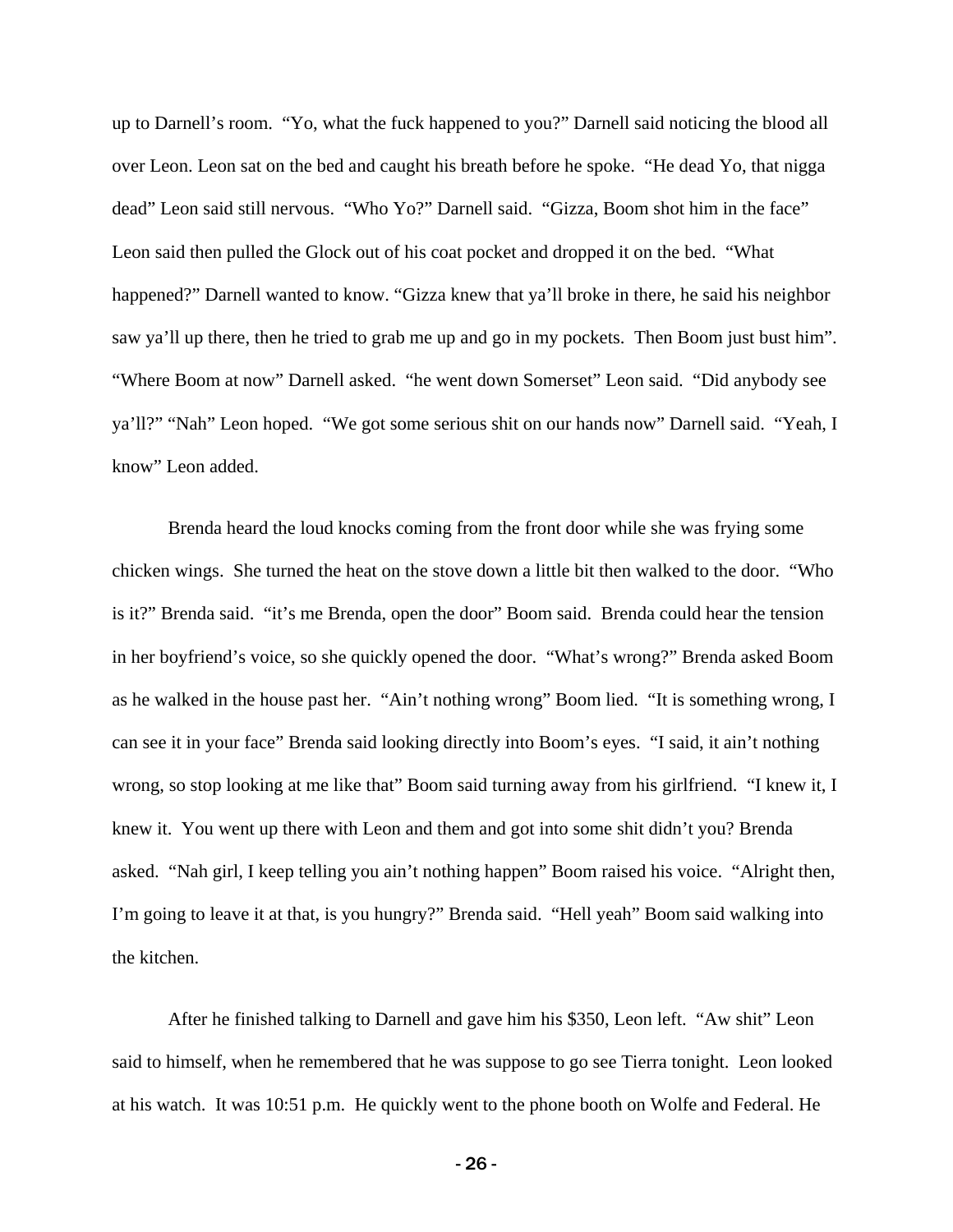put 35 cents into the phone and dialed Tierra's number. "Hello" a female voice said. "Tierra?" Leon asked. "Boy, where have you been?" I've been calling your house all day" Tierra said. "I had to take care of something" Leon explained. "Yeah, well your mother is worried about you so you better call her" Tierra said. "I am, but can I still come over your house" Leon asked. "Yeah, but call your house first". "Alright, I'll be up there in like 20 minutes" Leon said then hung up. He then called his mother and informed her that he was okay and that he was on his way up Tierra's house. It only took Leon 13 minutes to get from the phone booth on Wolfe all the way up to Bond Street. He knocked on the door and Tierra let him in. After speaking to her grandmother, they went upstairs to her bedroom. As soon as the bedroom door was closed, Leon and Tierra embraced and started kissing passionately. "You sure your grandmother ain't going to hear us?" Leon asked Tierra looking into her eyes. Tierra stuck her hands down Leon's pants and caresses his manhood then she said "Boy, you dick ain't that big, I won't make too much noise" she said smiling and so was Leon. She led him over to the bed and they both started taking off their clothes. They got on the bed and Leon climbed between her legs. Tierra moaned as he pushed up into her. Leon was in heaven too and he couldn't hold back the soft moans that escaped his lips. They continued fucking off and on for the next 2 hours before they both fell asleep.

 Leon woke up suddenly out of a light sleep. He looked at his watch, it was 4:15 the next morning. He got up and put his clothes on. After he was fully dressed he looked at Tierra still sleeping in the bed. "damn, she even pretty when she sleep" Leon thought to himself, then he went over and gave her a kiss on the cheek. Leon then went down downstairs and left out the front door, making sure he hit the lock before he closed it.

- 27 -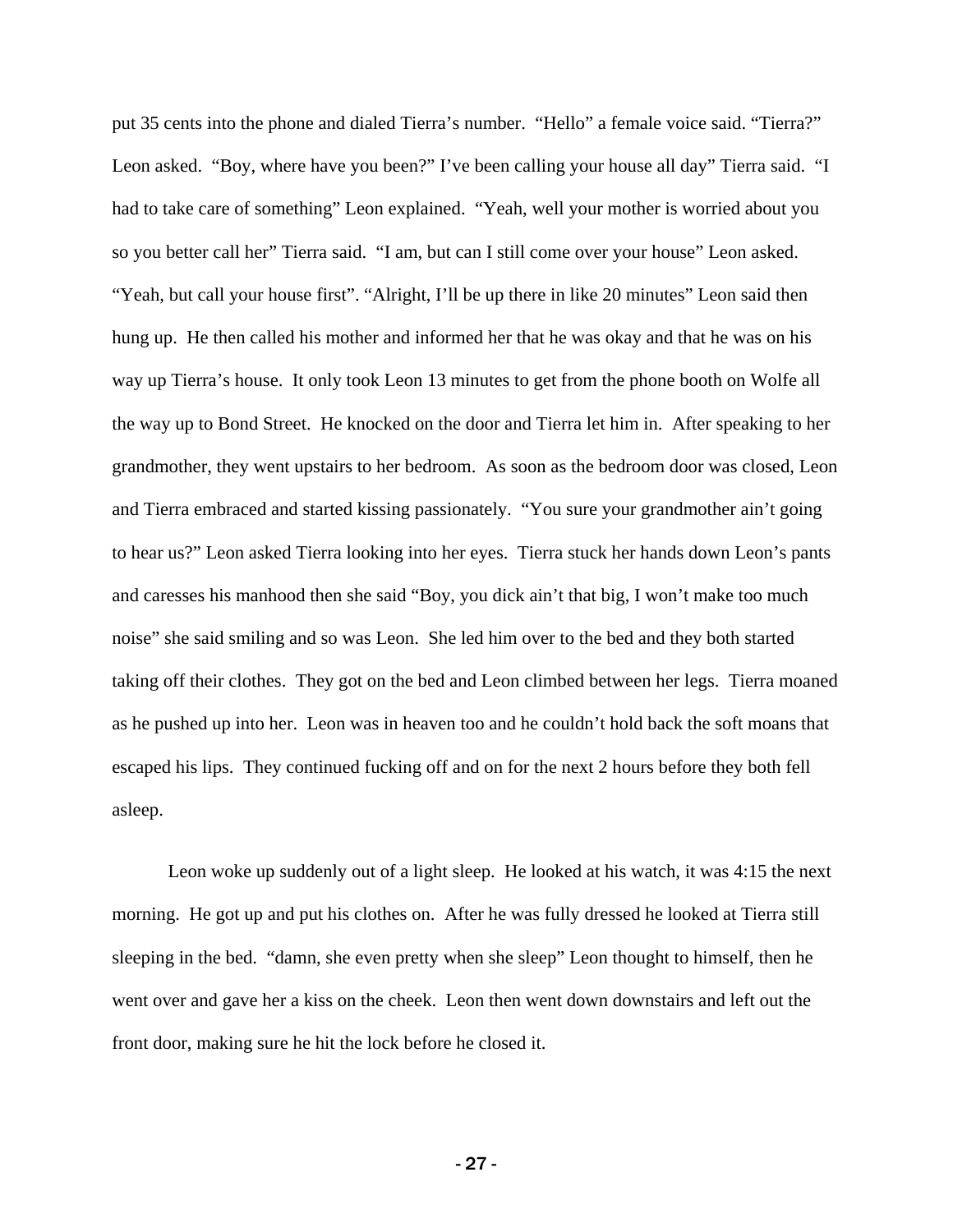## *Sunday, January 13th*

 Ring, Ring, Ring. It was about 8:00 in the morning when Setty heard the phone ringing. "Hello" Setty said picking up the phone. "This is A-T  $&$  T with a collect call from ... 'Greasy'… at the Central Booking Intake Facility, if you refuse this call hang up, if you accept this call do not use three-way or call waiting features or you will be disconnected, to accept this call dial one now." Setty pressed one on the phone then heard "Thank you". "Hello, Setty?" Greasy asked. "Yeah yo, where the hell you at" Setty said. "me and Tay over Central Bookings". "For What?" Setty asked. "Man, somebody killed Gizza last night and they locked us up for the shit" Greasy explained. "yo, you for real?" Setty was shocked. "Yeah man, they had us down homicide for like five hours asking us questions and shit, he got hit with a .40 caliber" Greasy said. You sure it was Gizza?" Setty asked, he still was in shock of what happened. "Yeah, that nigga was tore the fuck up though, but it was him." Setty thought to himself for a minute. He broke up in the nigga house, then he get killed that same night with the same kind of gun they found in there. "Where Tay at?" Setty asked. "He still in there getting his fingerprints and shit done". "yo, how did they lock ya'll up, I'm saying uh, did they find ya'll with the gun or something?" Setty asked Greasy. "Nah Yo, that's what I'm trying to say, they don't got no evidence but they still charged us with  $1<sup>st</sup>$  and  $2<sup>nd</sup>$  degree murder. Yo, this shit crazy, we was up on the block and we heard some shots coming from down on Regester so we went down there, you know, just to make sure it wasn't none of ya'll, then we saw Gizza laying there with his head almost gone" Greasy explained. "Yo, is they giving ya'll a bail" Setty asked. "Hell no Man, we probably going to sit over here for 30 days until we go for our preliminary. But Yo, call my grandmother for me and tell her to take that block off the phone cause I'm locked up, and uh, I'm call you probably tomorrow Yo, this CO pushing up one me" Greasy said. "Alright" "Alright,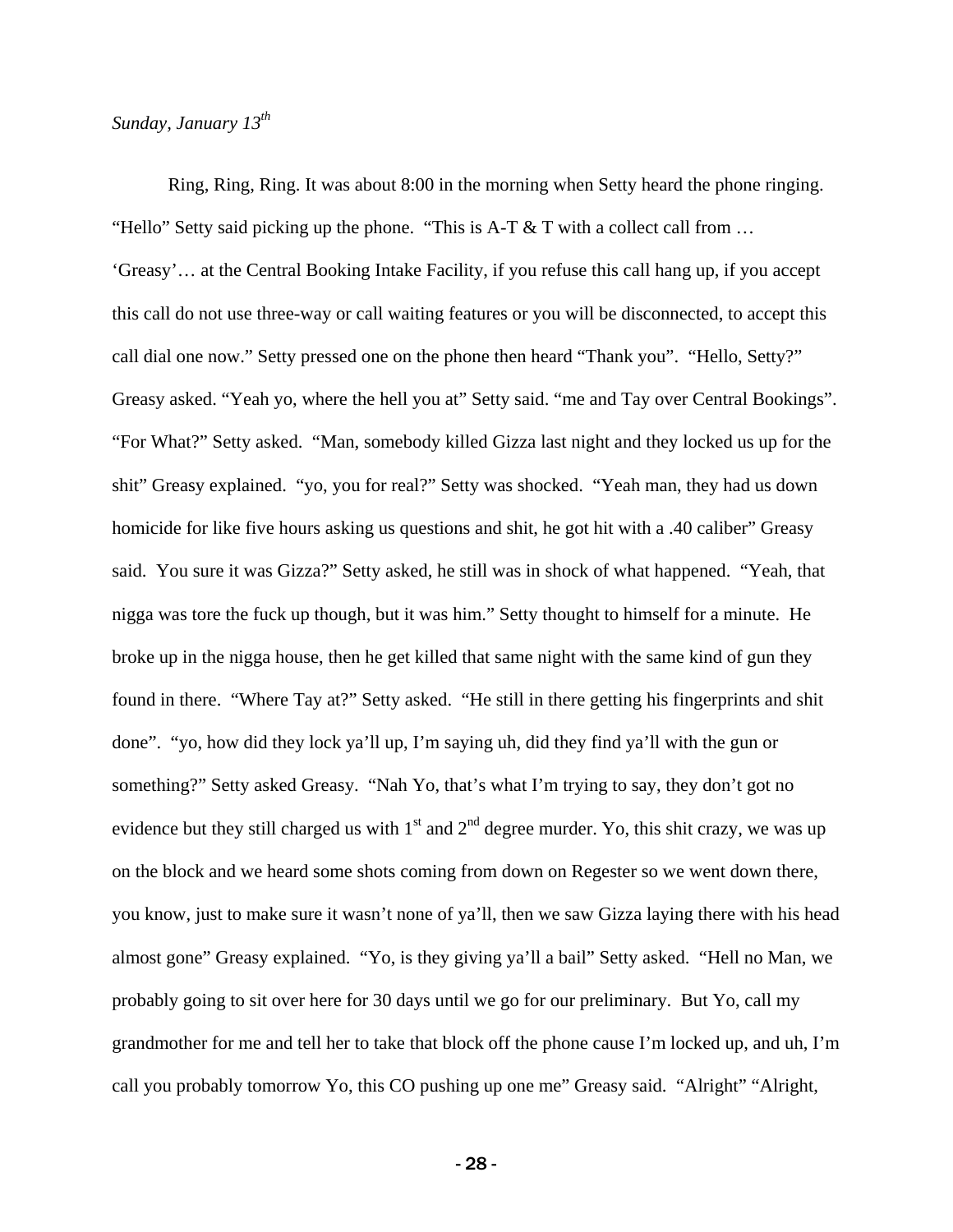one love" Greasy said then hung up the phone. Setty hung up the phone and sat there thinking for a minute. Then it all came to him, he had left Leon and Boom last night with the Glock and they was on their way down Chapel Street. Gizza must have approached them when they crossed Regester and either Leon or Boom laid him down to rest.

 Darnell was in his kitchen eating a bowl of Capt. Crunch when he heard someone knocking on the front door. He looked at the clock on the wall and it was 11:47 a.m. He got up with the bowl in his hand and walked to the front door. "Who is it?" Darnell said and Mookie answered. Darnell opened the door and Mookie walked in. "Yo, what happened to your face" Darnell said noticing Mookie's bandaged lip and bruised face. "Troy and Ricky banked me yesterday" Mookie said sitting down on the living room sofa. "Them niggaz said we supposed to did something Friday night" Mookie explained. "Aw Man, I forgot you wasn't at the party, Yo, some shit kicked off and that nigga Lil Cal got wet up", Darnell said while sitting on the other couch still holding his cereal. "So that's what them niggaz was taking 'bout. Who hit him up?" Mookie said. "me" Darnell said. "What happened?" Mookie asked, then Darnell explained what happened Friday night at the party. "Yeah, Yeah, that's what I like to hear" Mookie said excitedly. "Now them niggaz must want war cause they put they hands on you. We going to tear the fur off them bitches, yo." Darnell said. "Oh Yeah Yo, you heard Gizza got killed last night?" Mookie said. "Yeah man, I know about that too." Darnell said sitting the now soggy bowl of cereal on the coffee table. "Don't' tell me you bucked him too" Mookie said. "It wasn't me this time, it was Boom". Darnell said in a low voice. Then he told Mookie everything from when they broke in Gizza's until Leon came down there last night with blood all over him. "I still got the Glock down here, hold up" Darnell said then he grabbed the soggy cereal, dumped it, and went upstairs. He came back downstairs with the Glock and the .380 and handed the Glock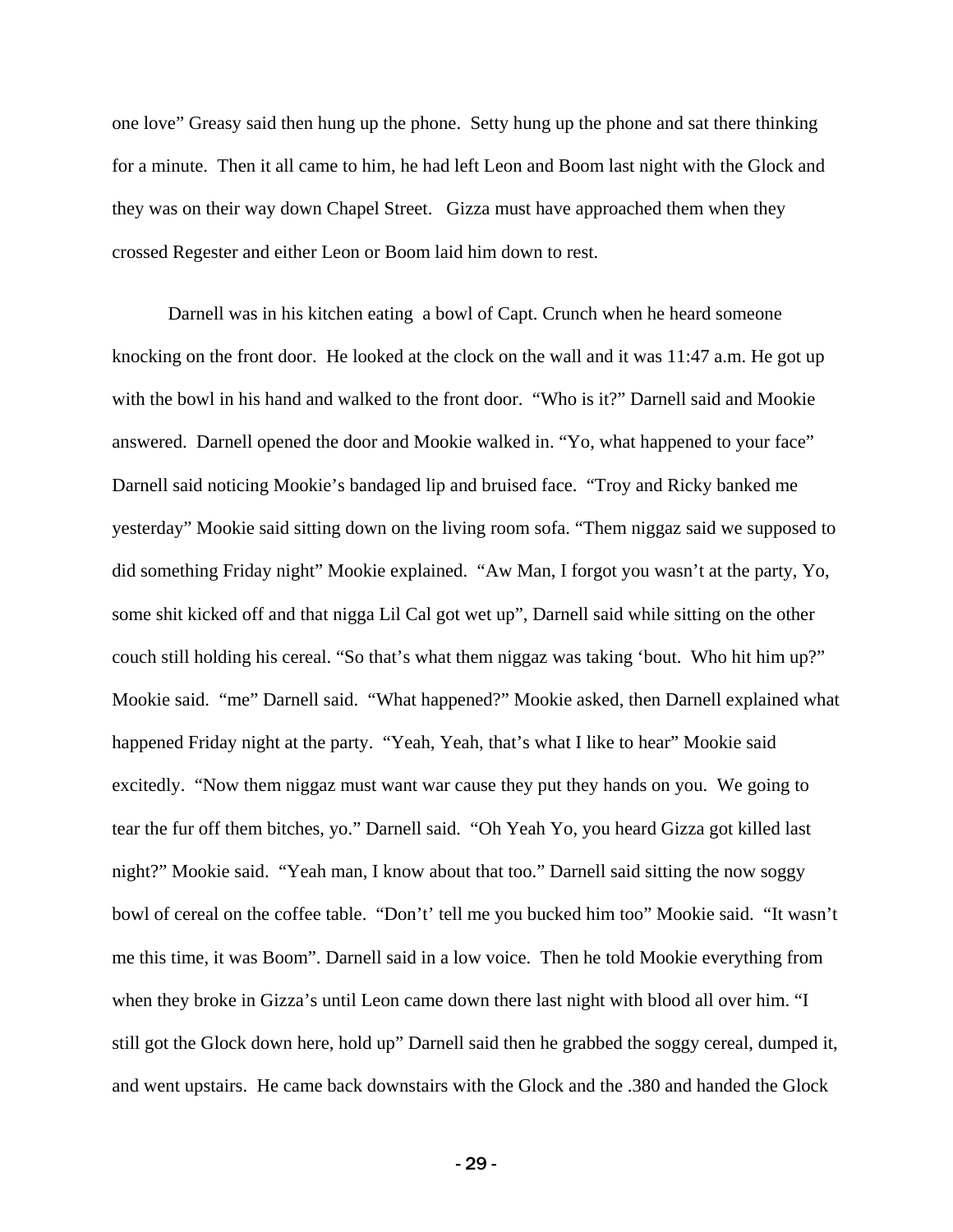to Mookie. "This is a big boy" Mookie said examining the gun. "Where the .38 ya'll got?" Mookie asked. "Doughboy took that up his house. He probably be down here in a little while" Darnell said. "yo, them Castle Street niggas don't want war" Mookie said smiling at the Glock. "Basically" Darnell said holding up the .380.

 It was about 1:30 in the afternoon when Leon knocked on the door. A lady answered it. "How you doing Miss Lisa?" Leon said. "I'm alright, come in" she said. Ms. Lisa was Brenda's Aunt and also Tierra's. Brenda and Tierra was cousins, in fact, Brenda was the one who introduced Tierra to Leon a couple of weeks earlier. Leon walked into the living room. "You can go upstairs. Brenda at the market, he up there by himself" Lisa said walking into the kitchen. Leon went upstairs and into Brenda's room, Boom was sitting on the bed watching TV with some sweatpants and a tank top on. "What's up my nigga" Boom said. "Ain't shit, what's up with you" Leon said. "Just sitting here thinking, you know". "yo, I ain't even go up Lanvale to sell the rest of them pills this morning" Leon said sitting on the other side of the bed. "Setty probably went back up there and finished them" Boom said. "Yeah, I hope so". "What did you do with the gun last night?" Boom asked Leon. "It's down Darnell house, word already spread around about Gizza, but don't nobody know who did it. Niggas say they locked two people up for the shit too". "I'm still not going up there for a minute" Boom said, he was still shaken up about it. "yeah I feel you" Leon said, then "oh yeah, I fucked shorty last night". "Was the pussy good" Boom said smiling. "Blazin, plus I had shorty saying my name" Leon said and Boom started laughing. "But yo, I had an idea how we can get money" Leon said. "I'm listening". Boom was interested in anything involving money or guns. "We can go half on a half ounce of Redy, and just open up shop on Dallas Street. You know it ain't nobody up there with Redy" Leon explained. "Hell yeah, I'm wit that, do you got a connect for the Redy cause I ain't trying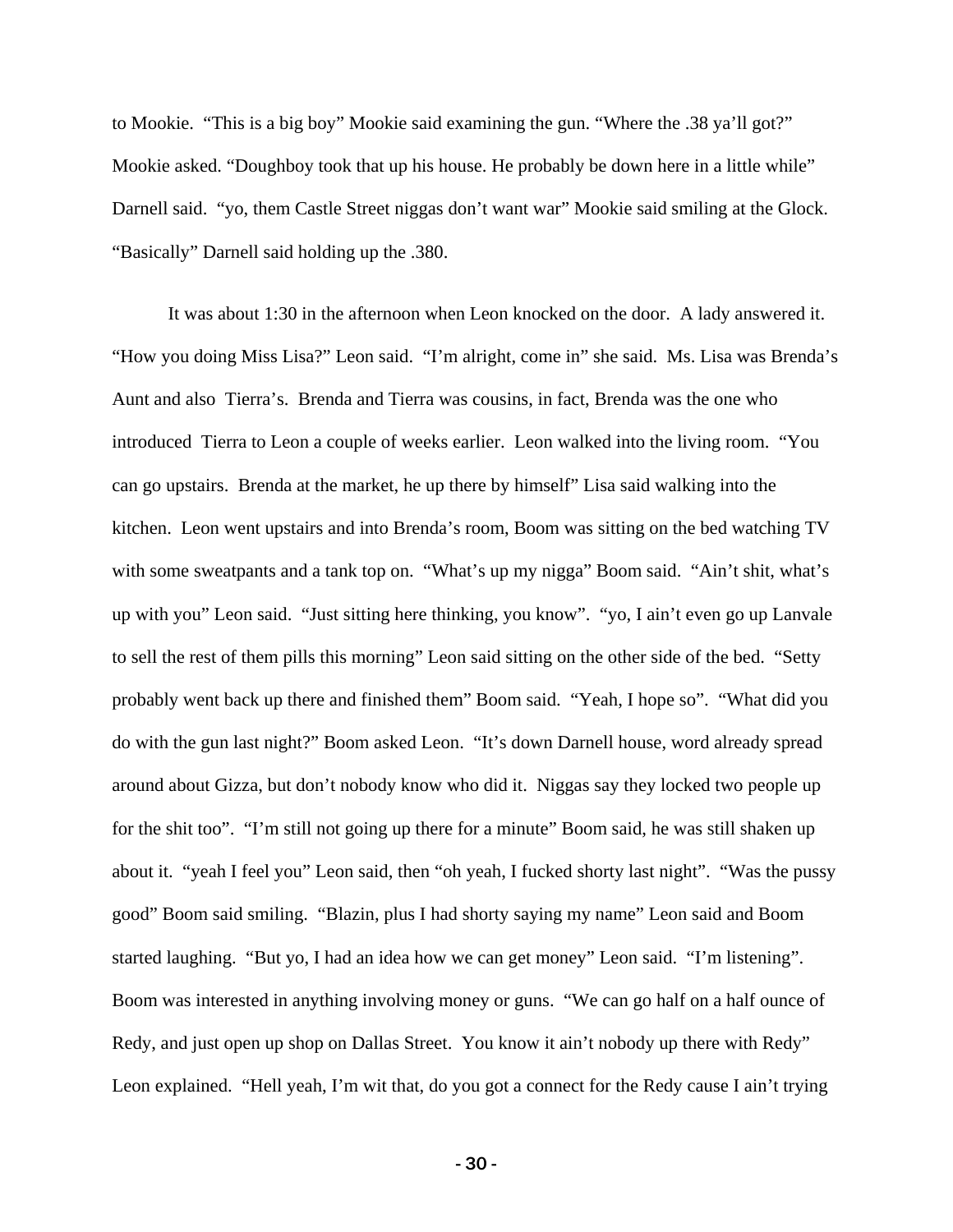to cop no shit that's doo doo" Boom said. "yeah, and he only going to charge me \$475. The nigga is my cousin's baby father. His name Tony and plus he probably throw in a couple extra grams" Leon said, then, "just give me \$225 and I will put up the \$250" Boom walked to the dresser. He pulled out 11 twenty dollar bills and a five then gave the cash to Leon. "When are you going to cop?" Boom said. "I'ma go holla at him right now, matter of fact" Leon said putting the money in his pocket and standing up. "Do you think we can bag up down here?" Leon said. "Yeah, I'ma go up Monument Street and get the vials" Boom said. "Alright" Leon said giving his homeboy a pound, "I'll be back like around 5" Leon added then left.

 Setty and Mal had been up on Lanvale selling the 97 pills since 10:30 a.m. It was now close to 2 in the afternoon and they was finally finished. Setty counted the money and it was \$485. Since Mal had helped him sell the pills, he gave Mal the 85 dollars that was left over from yesterday. Then he divided the \$485 4 ways and evened it out to \$120 apiece. With the extra 5 dollars he went got something to eat. "Walk me down Chapel so I can give Darnell his cut" Setty said to Mal. "Alright, come on" Mal said and they began walking down Federal. Setty had already told Mal about the break in up Montford and then about Greasy and Tay getting locked up for Gizza's death. He didn't tell him about his theory that Boom or Leon bodied the New York boy because he wasn't for sure. But is made sense though, because they didn't even come outside all day, not even to sell the rest of the pills. Something wasn't right for sure.

 When Setty and Sweats got down Chapel, Darnell and Mookie was sitting in the living room smoking weed and playing Sony Playstation. "What's going on ya'll" Mal said while taking a seat on the couch. "Chillin, chillin" Darnell said but didn't take his eyes off the game. "Mookie, what the fuck happened to your face" Setty said noticing his homeboy war wounds. Then Mookie and Darnell put the game on pause and told Mal and Setty about Mookie's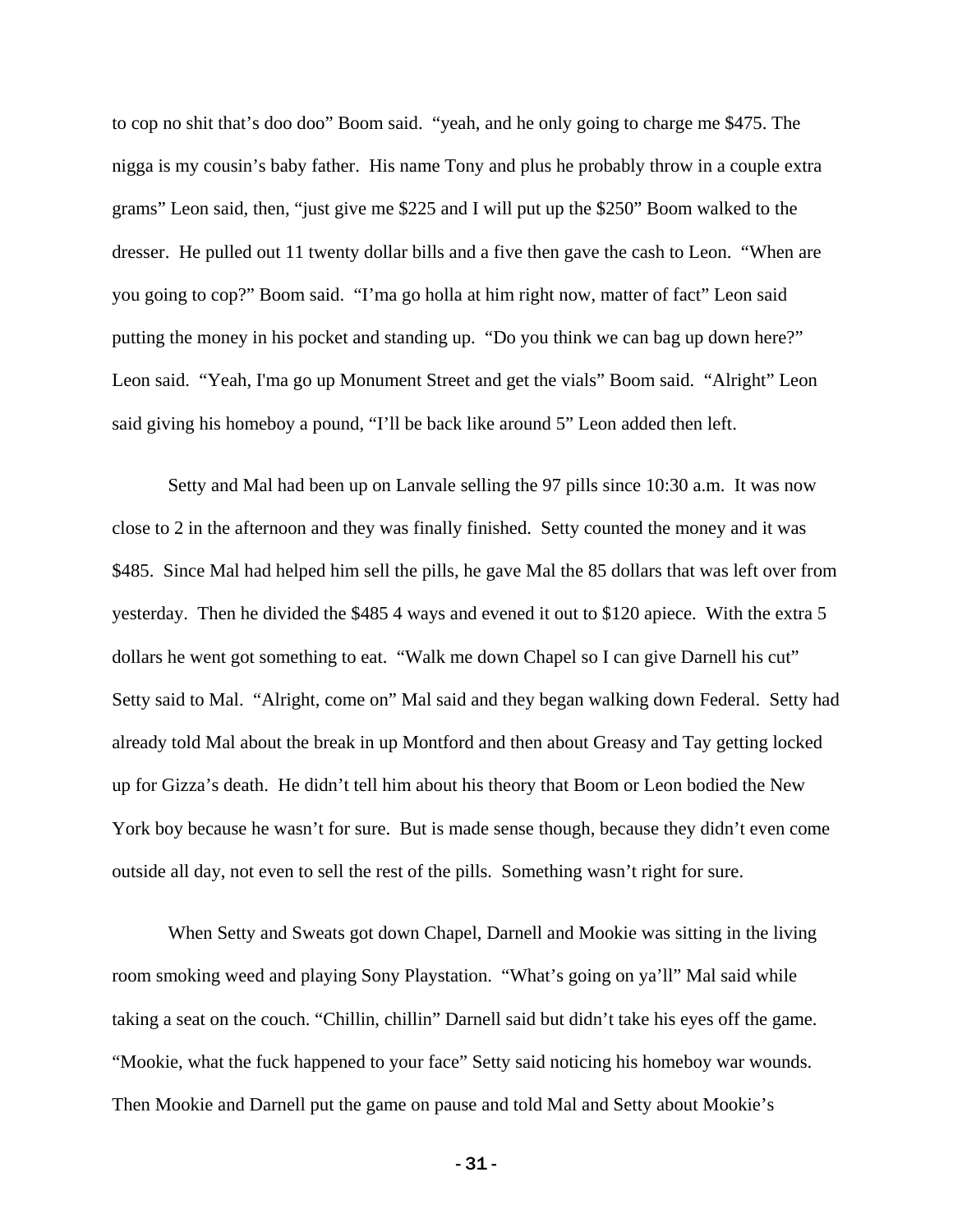encounter. "What the fuck, they ain't learn from the party" Mal said angrily. "That's all they do is bank niggaz, they don't want no gun play" Mookie said then pulled the Glock from under the cushion. "That's the Glock right there Mal" Setty said as Mookie handed the plastic gun to Mal. He examined the gun then said, "How many shots it hold" "Thirteen" Darnell said. "Did ya'll hear about Gizza" Setty said after taking a puff off one of the blunts. "yeah" Mookie and Darnell said. "They locked Greasy and Tay up for the ship" Setty said. "How you know?" Darnell asked. "Greasy called me from down the Bookings earlier. He said him and Tay heard the shots and walked to Regester. He said Gizza's face was almost gone, then the police pulled up and locked them up because they was on the scene" Setty explained. "Them niggas ain't even do it, Boom dusted him off" Darnell said. "That nigga crazy" Mal said. "I kinda figured it was him or Leon when I heard it was .40 caliber shells on the ground" Setty said. "Now we got two beefs on our hands, Troy and them and now the New York boys too" Mal said.

 "That's all you need is a half ounce?" Tony said into the phone. "Yeah, me and my man going half" Leon said. "I'ma give you half for 475 and I'ma front you another half" Tony said. "Alright Yo, good lookin out". "Is you at your house?" Tony asked. "Yeah" "Alright, I'll be there in like 40 minutes" Tony said then hung up. Tony was Leon's connect that he had mentioned to Boom earlier. He was only 27 years old and already had mad money. Leon sat in his house waiting for his deal to come through.

 When Tony finally arrived in his money green SC 430 it was 3:40 p.m. Leon looked out the front window when he heard him pull up rocking Mobb Deep loudly. Leon opened the door and Tony came in carrying a black book bag. "My bad, I'm a little late yo, I had to pick up some money over west" Tony said while following Leon into the dining room. Leon's mother was visiting family so they didn't have to worry about being interrupted. "I ain't in no rush, you

- 32 -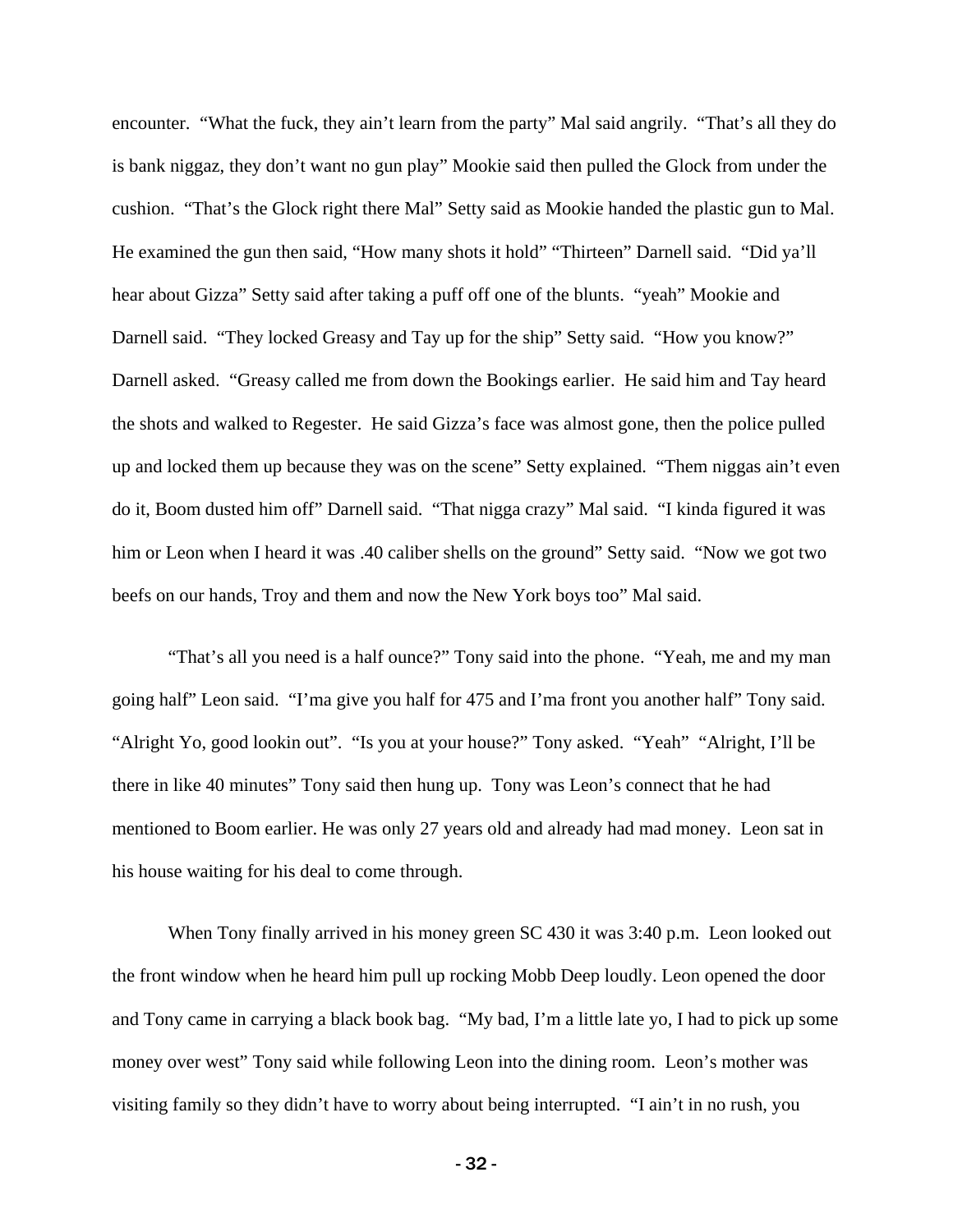doing me a favor" Leon said as Tony sat the book bag on the table. "I thought you might need this too" Tony said then pulled out a black Sigrams 10 millimeter handgun and a bag of bullets and gave it to Leon. He grabbed the gun and looked at Tony surprised. "I can keep this?" Leon asked. "Yeah man, I ain't going to have you out here getting money with no protection" Tony said then pulled out a plastic bag with 28 grams of Redy in one big rock. "this is a whole ounce. I didn't have time to break the shit down". "Alright cool" Leon said then gave Tony the 475 dollars. He put the money in his leather coat pocket without even counting it. "From the half I fronted you, just bring me back 400" Tony said. Leon nodded then said, "I'ma have that tonight." "Just holla at me tomorrow" he said as he walked through the front door. "Yo, I appreciate everything especially the gun" Leon said to Tony as he walked over to his spotless car. "It's only right you know, we family" Tony said smiling out the window, then drove away.

 Doughboy was wearing blue guess jeans, charcoal timberlands and a black Helly Hansen coat as he stood on Alameda & Harford Road trying to get a hack to go down the hill. He was mad because nobody was stopping and he had that chrome .38 snub tucked in his belt. Then a blue sedan pulled up and rolled down the window. "You need a hack sweetie" the lady in the sedan said. Doughboy got in and said "Federal & Bethel" When they got to his destination, Doughboy gave the hack lady a five dollar bill. As he exited the sedan he looked at the dashboard clock. It was 4 p.m.. He noticed Wayne standing in front of the bar and walked over. "Where you coming from?" Wayne asked Doughboy. "Up Alameda". Wayne noticed Doughboy kept looking up and down the street and said "What's wrong?" "I'm strapped" Doughboy said still looking around. "man, is you crazy its hot as shit out here." "I know" Doughboy said then walked in a nearby alley and stashed the fully loaded revolved in a cinderblock then put a smaller brick over top the hole. He then went back to the corner with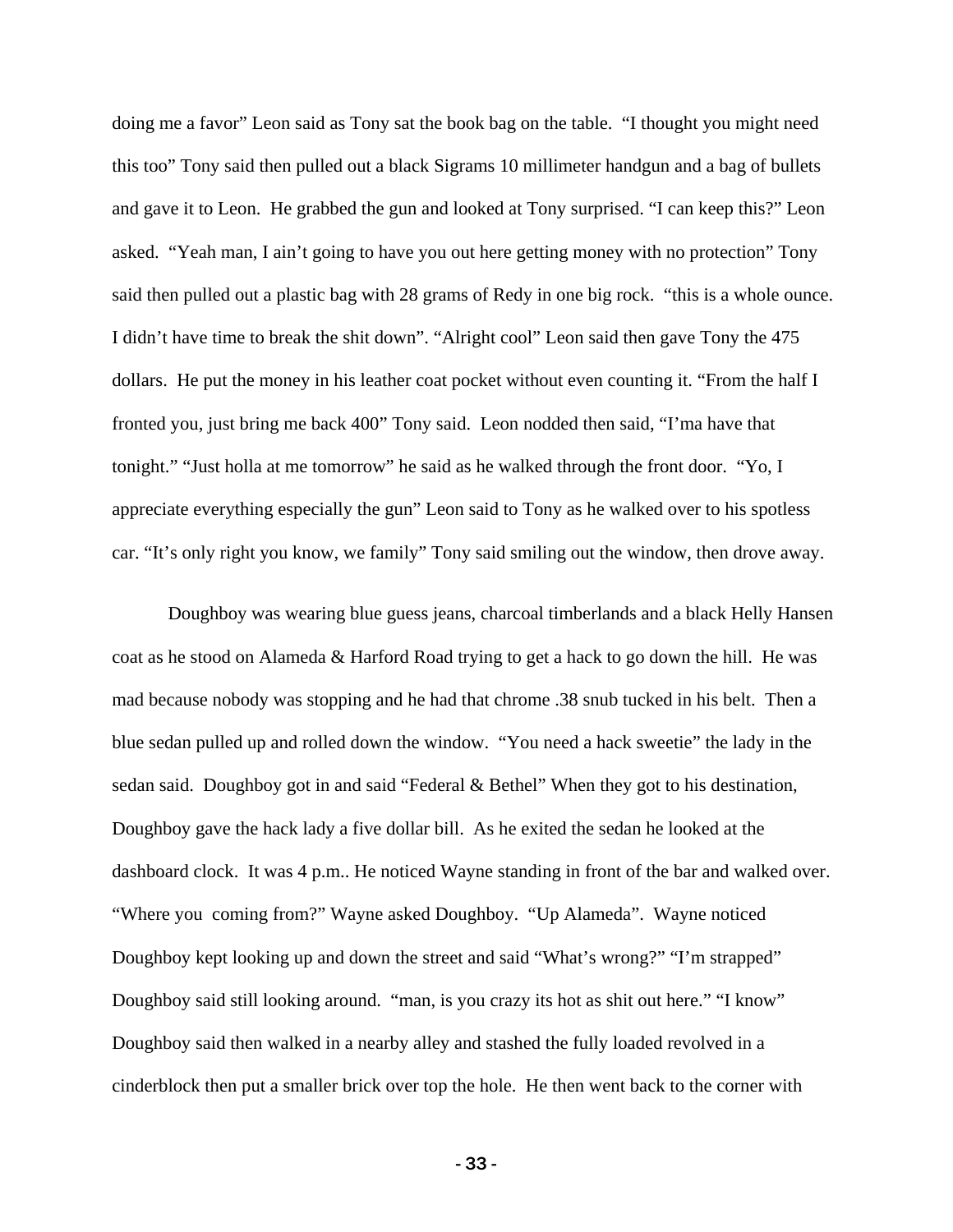Wayne. "You working" Doughboy asked him. "Yeah, I'm taking Greasy's spot cause you know him and Tay got locked up last night" "For what?" Doughboy asked. "you didn't hear, man, somebody blew Gizza's brains out down on Regester and they locked Greasy and Tay up for it". "Aw man" Doughboy said. "What" Wayne asked him. Then Doughboy told him about the break in yesterday. "Do you know what he got hit with" Doughboy asked. "Nah, but I know it was something big, niggas say half that nigga face was gone". "How many pills you got left" Doughboy asked Wayne. "About 4 more bundles" "Damn. Well I'ma go down Chapel real quick. I'ma leave the heat up here" Doughboy said. After showing Wayne where he hid the .38, Doughboy walked down Federal towards Chapel.

 It was 5:17 when Boom heard knocks on the front door. When he opened it he saw Leon standing there with a black book bag on. "nigga you late" Boom said smiling at his homeboy. "Man, its only 5:17" Leon said looking at his watch, then added "Did you get the vials". "Yeah" Boom said as him and Leon walked upstairs. They went into the bedroom and Brenda was sitting on the bed. "What's up Brenda?" Leon said. "Hi Leon, did you talk to my cousin today". "yeah, I hollered at her earlier" Leon said. "Girl, go downstairs, we got to take care of something" Boom said. Brenda got up and left out the room closing the door behind her. "Man, you crazy" Leon said taking the book bag off. "What size vials did you get?" "I figured we should rock dimes so I got 40 super skinny" Boom said then he pulled out the vials and a box of razors and sat them on a table. "That'll work, but check this out" Leon said as he pulled the 10mm out the book bag and handed it to Boom. "Yeah, I like this" Boom said looking at the big gun in his hands. Then Leon pulled out the Redy and sat it on the table. "Yo, that look like more than a half" Boom said. "It is, he fronted us a half too, so this a whole ounce, plus he gave us the gun". "How much do he want back from the half" Boom asked. "Four hundred" "That's sweet"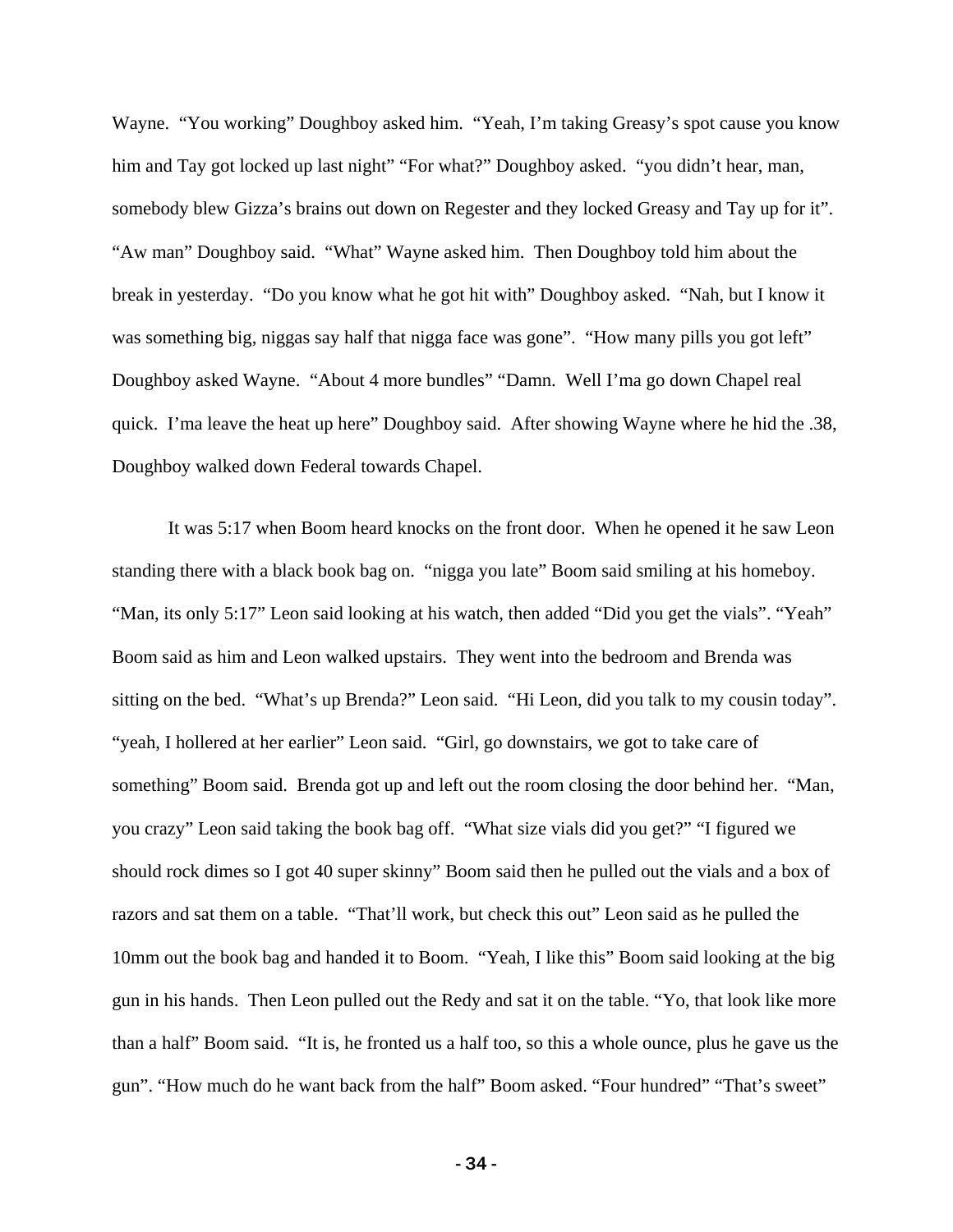Boom said. "Lets go ahead and get this bagged up so we can get that money" Leon said sitting at the table. Boom put the gun on the table and sat down too. They sat in the room slicing and bagging up the ounce of Redy for about an hour. When they were finally finished they counted up all the pills. "One hundred sixty two, that's 1,620 dollars we going to make" Boom said. "After we take Tony's 400 out we got 1,220 for ourselves" Leon said. "We might as well don't spend nothing and just cop another ounce" Boom said. "yeah, that's the same thing I was thinking. I can get the ounce for 750 so we would have like 470 left over, but yo we can just cop a ounce and a half with the 1,200 because you remember Setty should still have like a ball for us from then 97 pills if you need some spending money" Leon explained. "Yeah, we can do that, we in this together, so its whatever, we going to get rich together too" Boom said then they gave each other a pound.

 Doughboy had been down Chapel Street for a while. When he first got down there, Darnell and them told him about everything that happened last night. It was now 7:30 in the evening and they spent most of the afternoon smoking weed and playing the Playstation. "Yo, I'm bout to go up the way" Mookie said then got up and put on his coat. "yeah, we going up too" Setty, Doughboy and Mal said then got up and put they coats on. "Darnell. Let me hold the .380" Mookie said. Darnell grabbed the gun from under his seat cushion and handed it to Mookie. He put it in his belt. "Alright then, I guess I'll holla at ya'll tomorrow" Darnell said standing up and stretching. "Aiieht Yo" his four homeboys said, then left out the front door. It was beginning to get dark outside as Setty, Doughboy, Mal and Mookie made their way up to Bethel Street. When they got up there they saw Wayne still standing on the corner. "Damn, Yo, you ain't' finished those three bundles yet" Doughboy asked Wayne. "Yeah, I just finished, shit was kinda slow". "What's up with you now" Mal asked him. "I'm bout to go out Eastpoint and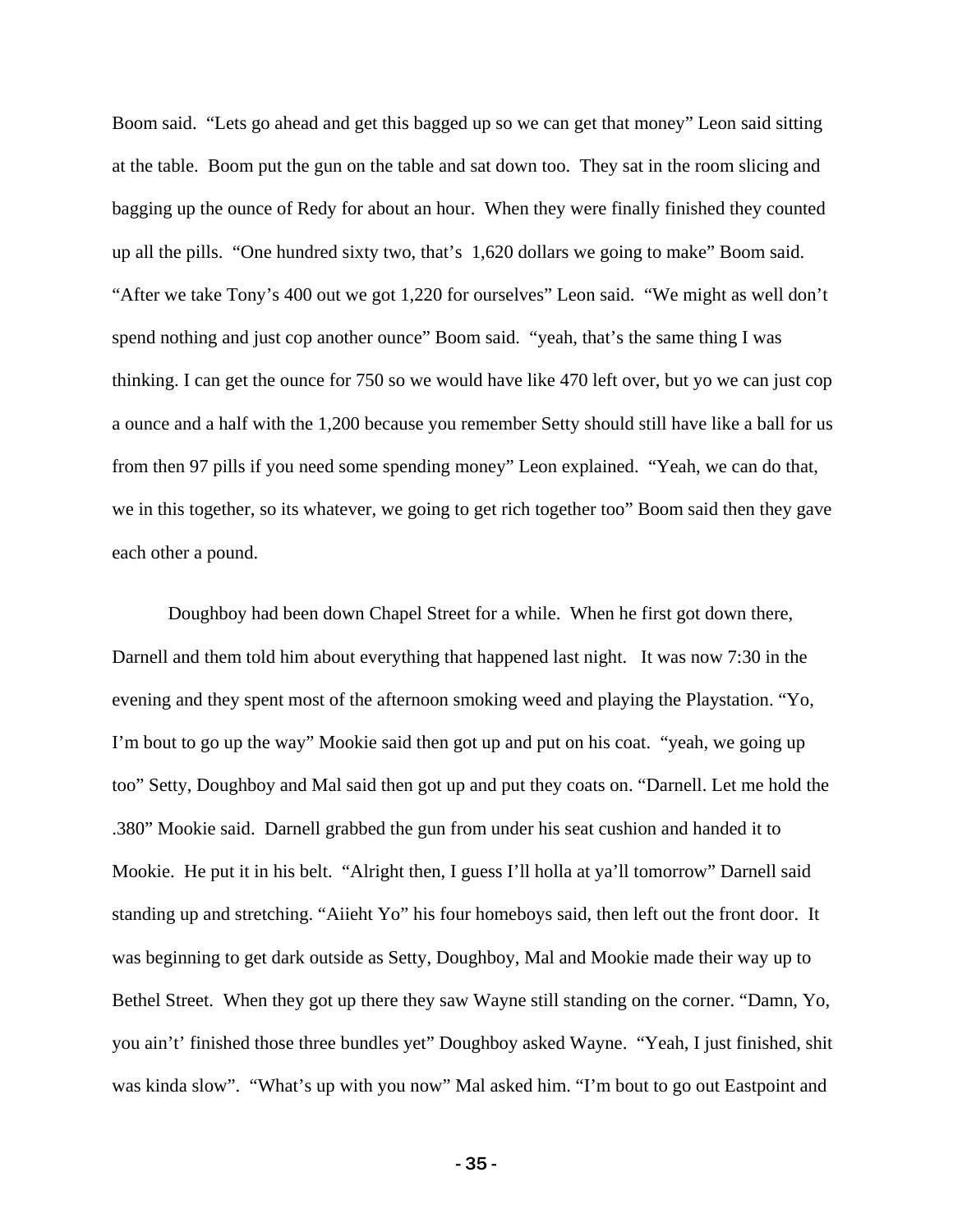get me some boots. Ya'll trying to go?" Wayne said. After Wayne went and got the .38 out the alley all five homeboys went up to North Avenue to bet a hack. They went out Eastpoint Mall and Setty and Wayne bought some butter timberlands boots. Wayne also brought the new Cee-Z CD. They stayed out the mall walking around and messing with girls until about 10:00 p.m., then they all got in a hack and went back around the way. They chilled on the block and got high until about 1:30 in the morning, then everybody went home for the night.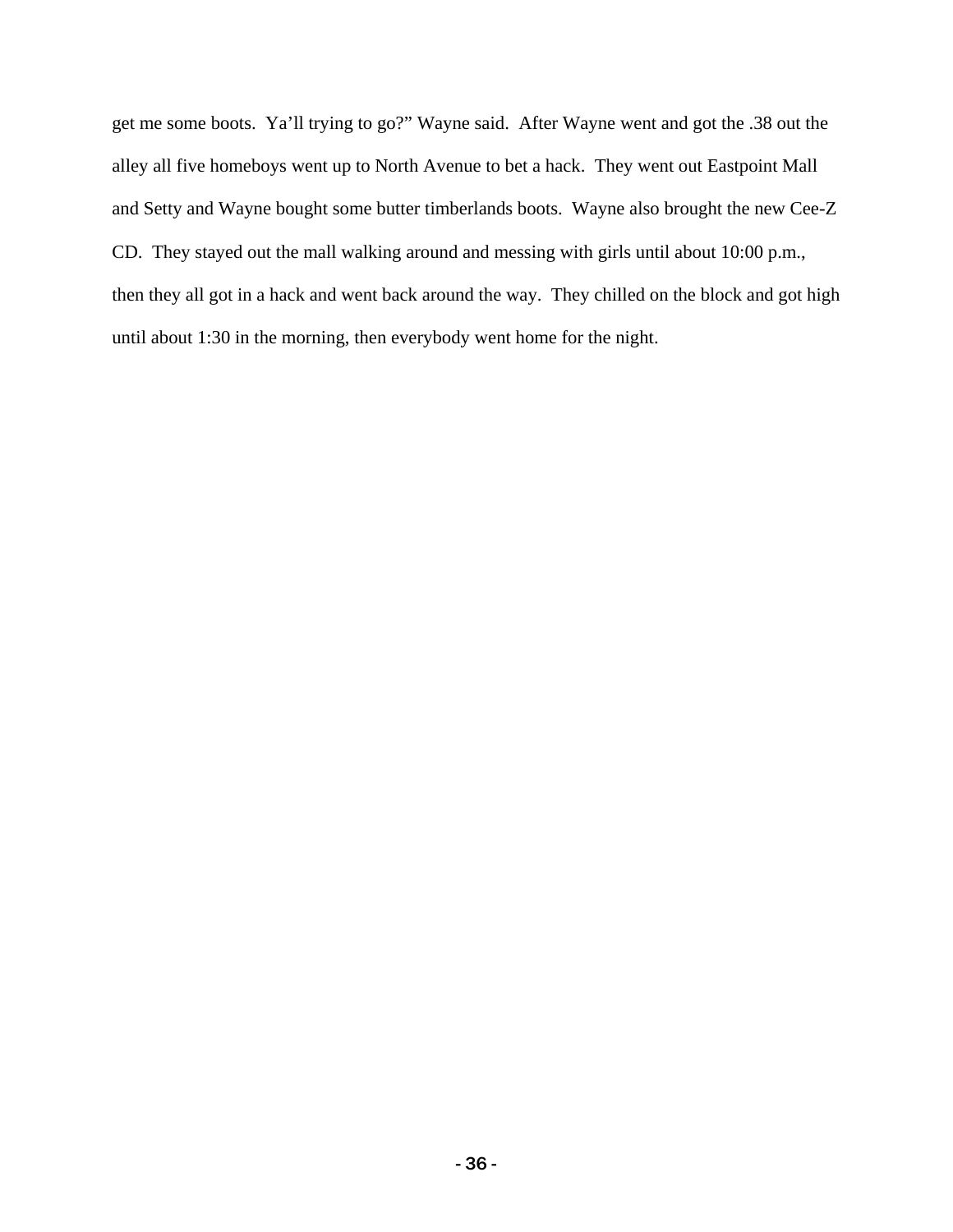Monday Morning, January 14<sup>th</sup>

 Leon woke up early, took a shower then got dressed. When he got home from down Somerset last night, he decided he would wait until this morning to open up shop on Federal  $\&$ Dallas. Leon put the 162 pills in a brown paper bag separated in twenties by rubber bands. He had 8 bundles altogether. Leon put the paper bag in the book bag and the 10 millimeter in his dip then went outside. It was mad little kids outside on the way to school as Leon made his way down to Dallas Street. Leon had obtained his G.E.D. the year before while he was locked up out Victor Cullen, but the book bag was a decoy just in case the police thought he looked suspicious. Leon quickly found a secure vacant house to stash the pills and gun then he went to the corner on Dallas and Federal. He saw the older Dallas Street boys on the other corner selling dope and weed. Leon walked over, "What's up Keko" Leon said to one of the four boys. "What's going on Lil Leon" Keko said giving Leon a five. (Leon knew and fucked with all the boys on the corner, but Keko was the one he trusted the most. Keko was dark skinned, about 28 or 29 and had four golds on his front teeth that said 'Keko' on them. He had got shot up real bad, back when Leon was only eleven and now he walked with a limp.) "I'm on with some Redy" Leon said. "Me and Boom went half on a ounce". "See, that's why I like you lil niggas, ya'll always out here trying to get that dough" said Keko. "I need you to do me a favor though", Leon said. "You got that, what's up?" "I'm saying, you know how shit is when you first start out and we don't have enough to pay no corner man or runner" Leon said. Keko thought for a moment then said, "Give your Redy pills to my runner and I'ma tell him to pitch them for you, but I'll pay him". "Thanks Yo, good looking out" Leon said. "Come on now, you know I fucks with ya'll lil niggas real heavy, anything ya'll need just holla, but just come back and forth to collect from my worker so that he won't fuck your money up" said Keko. "alright" Leon said then went to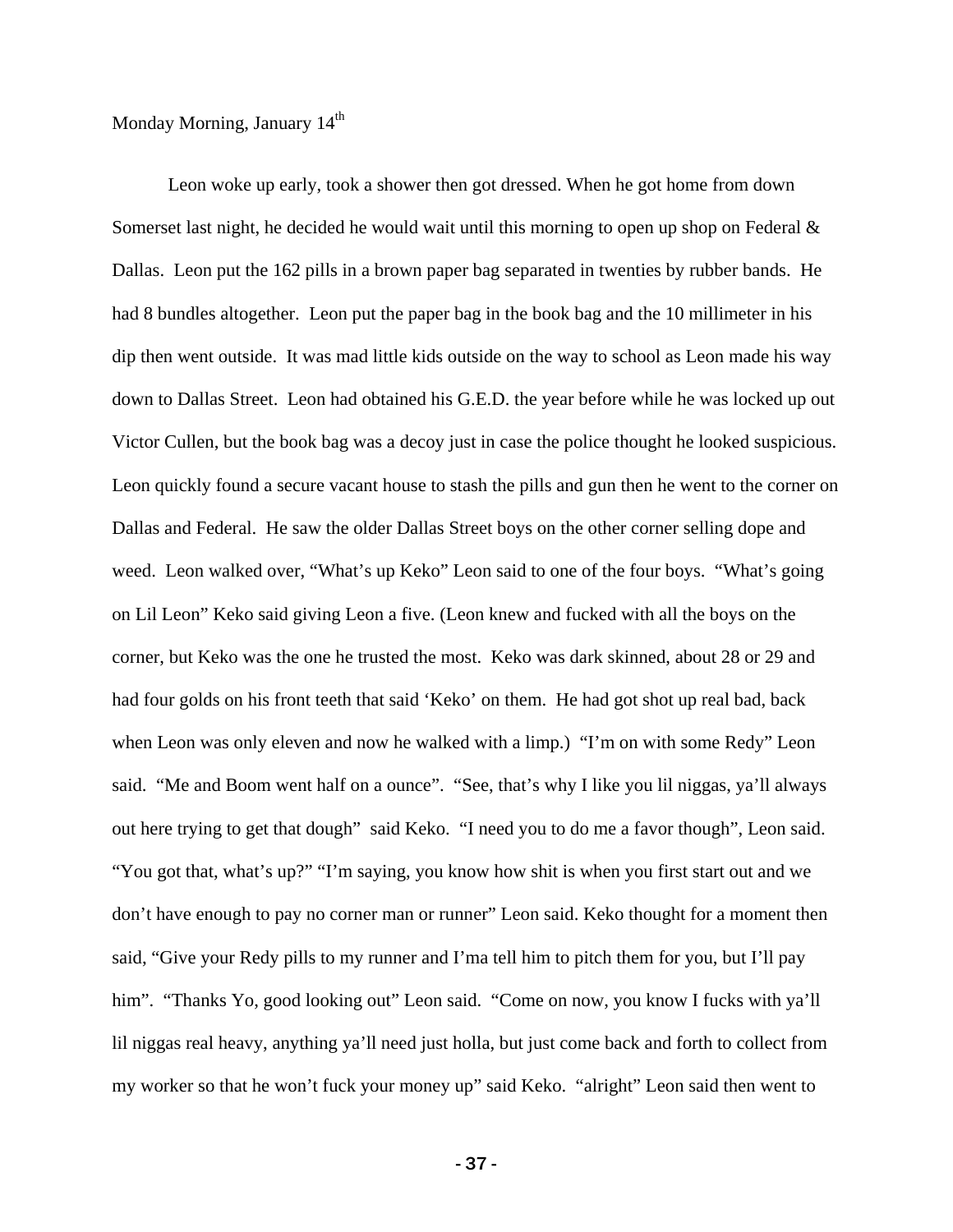get his pills. He came back and gave the eight bundles of Redy to Keko's worker. Then Leon went back to the corner and started yelling "Black top dimes of Redy ya'll."

 Setty woke up around 9:00 a.m, took a shower, ate and then just chilled in his room. He already had made up his mind the night before that he wasn't going to school today. A high school dropout, just like the majority of his homeboys. It was 12:37 p.m. when he decided to go outside. The only real reason he was still in the house anyway is because he figured Greasy or Tay was probably going to call, but they hadn't and he was tired of watching T.V., so he turned it off and went outside. Despite it being the middle of January, the temperature outside was not hot or cold as Setty walked down Caroline Street. He turned down Federal and saw Leon sitting on the steps next to the sub shop (Mama Sues). "What's up Leon, where was you at yesterday?" Setty asked sitting down next to his homeboy on the steps. "I was chilling down Somerset with Boom" Leon said. "I got 120 for ya'll from those 97 pills the other night." "We forgot about that shit at first but we wasn't worried because we know you ain't cruddy" Leon said. "Yo, I know ya'll the ones who dusted Gizza" Setty said. "Man, fuck that nigga. The night when he got stuck up he was scared as shit. Them New York niggas is some bitches for real yo" Leon said. Well, you know Tay and Greasy got locked up for that shit" Setty said then lit up a cigarette. "oh, they did! Damn, how that happen?" Setty told him how it happened. "That shit ain't going no where, they ain't got no evidence or no witness. They probably come home on the preliminary" Leon said. "yeah that's the same thing Greasy said." Setty said then he noticed the runner across the street wave a hand at Leon. "Hold up Yo" Leon said to Setty then he got up and walked across the street. Setty watched and saw Leon and the Runner he knew as 'Mont' walked into the alley. They came back out like 10 minutes and Leon walked back over to the steps. "What, you working for Keko now" Setty asked. "Nah, me and Boom went half on a half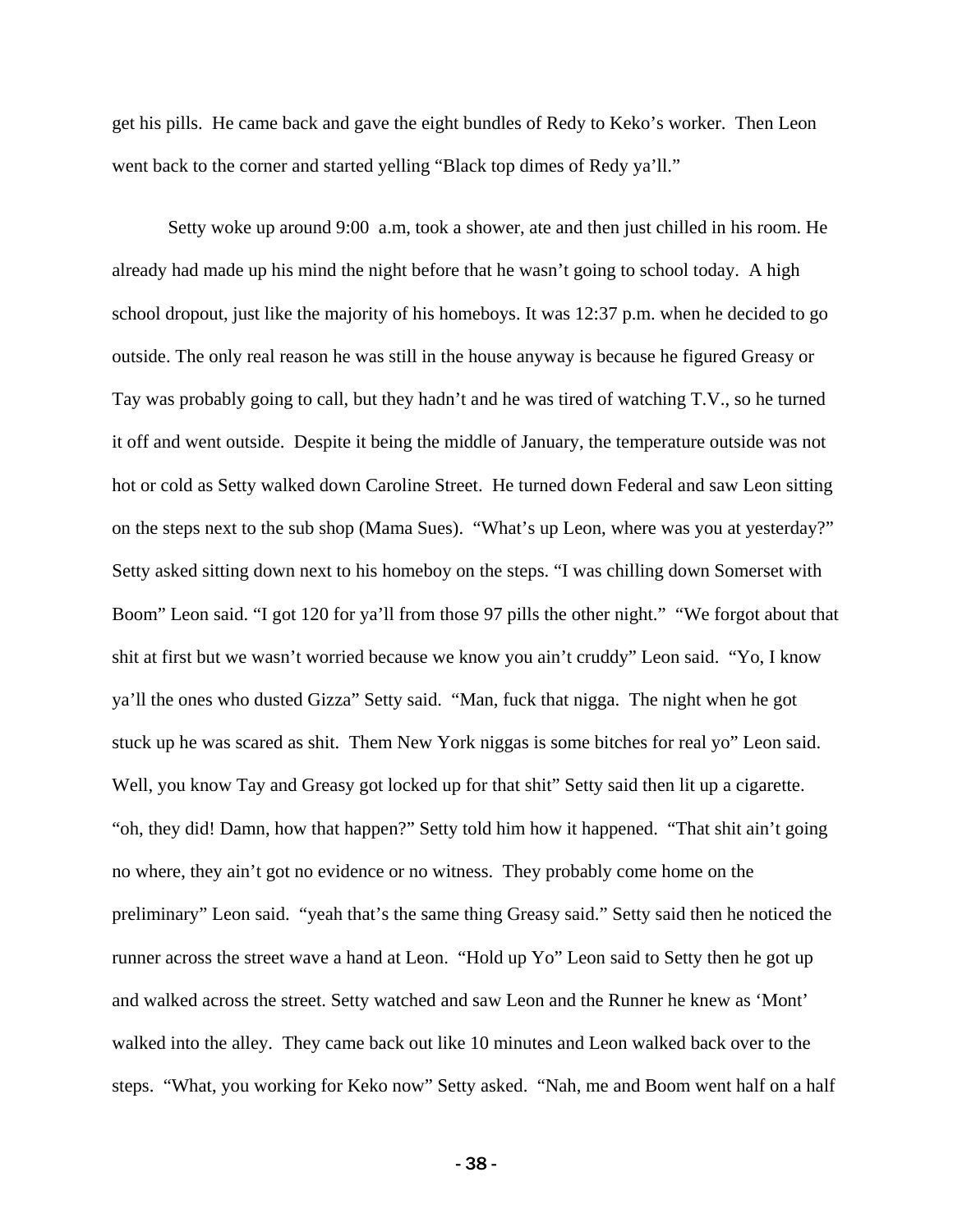ounce Redy and plus we got fronted another half from my cousin's baby father." "That's fucked up, ya'll ain't asked me to roll with ya'll" Setty said. "Nah, it ain't nothing like that Yo, it was just a spur of the moment thing, we ain't plan this shit or nothing" Leon said. "Alright then, when ya'll reup, I'm trying to roll with ya'll" Setty said. "I ain't got no problem with that but how much loot you got to put up". "I'm saying, I brought some boots yesterday, so I got close to 300, like 280" Setty said. "Alright then, you can cop a quarter and put it with our shit. Niggas going to blow up. The Redy jumping off already. But Yo, walk me up my house real quick so I can put this money up" Leon said then him and Setty started walking down Dallas Street.

Wayne stood on Bethel  $\&$  Federal with his new boots on as he sold the bundles for Cheetah. The spot was originally Greasy's but since he was locked up, Wayne slid in and started making a couple dollars. Doughboy had let Wayne hold the .38 down there last night and he had it stashed in the alley in the cinderblock just as before. On all four corners dopefiends stood around. Some already high and some looking to get high. Behind Wayne on one corner was the bar (Lee's). Wayne was getting 65-35 off the nickel of cocaine. Which means out of every \$100 bundle he got 35 dollars. It was late in the afternoon and he already sold 8 bundles, which left him with about 280 dollars. Wayne was calculating the figures in his head when Darnell walked up. Being as though Darnell had not been out the house really in the last couple days he still had all the money from the pills they got from Gizza's house, which was about 460 dollars. "What's going on Wayne" Darnell said giving him a five. "What's up Man, I ain't seen you since that shit happened at the party" Wayne said. "Yeah man, I had to chill for a couple days, but I was getting tired of sitting in the house" "I ain't seen Leon and Boom since Friday night either, what's up with them" Wayne asked. "They got a little something on they hands, but they probably be up here later on" Darnell said. "Oh Yeah, I heard". "But what's up with you, I see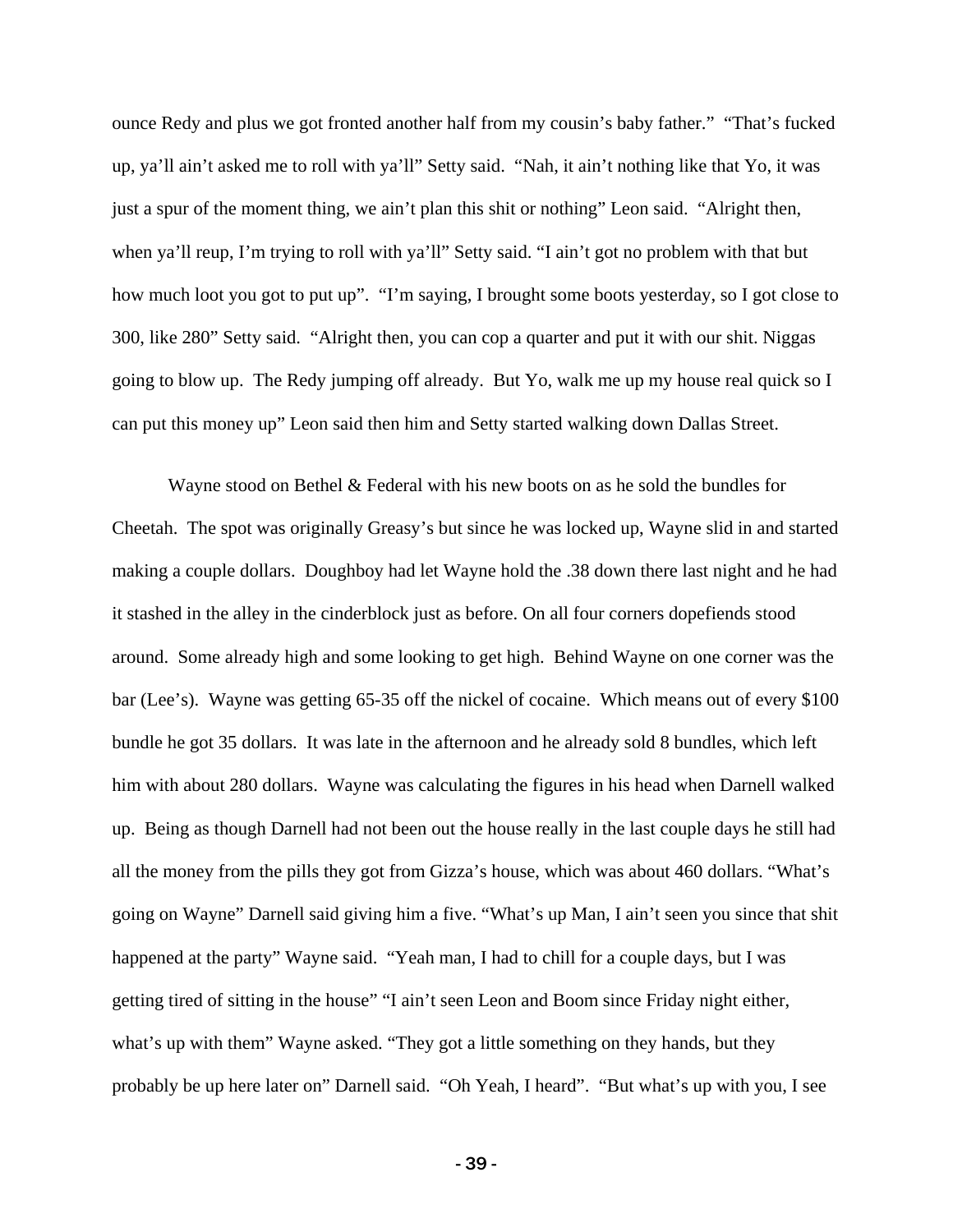you looking kinda fresh" Darnell said looking at Wayne's fresh butter timberlands. "yeah you know how shit is when you get a little money in your pockets. I got to look good for the bitches" Wayne said smiling showing one solid gold crown in the right side of his mouth. "I hear that nigga, what's up with your sister" Darnell said. "Man, why ya'll niggas keep asking me about my sister, if you want to holla at her, do it on your own, nigga you know where I live at" Wayne said still smiling. "Man she be fucking with them sucka ass Eden & Preston niggas" Darnell said. "yeah, well, that's her, she can do what she want. I don't give a fuck" Wayne said then dipped in the alley to serve a junky. He came back to the corner just as Darnell was coming out the bar with a soda. "I got like 450 dollars Yo, I'm trying to flip that, what's up, do you got something to put up" Darnell said then took a big gulp of his Sprite. "Yo, I was thinking about the same thing but I didn't know if ya'll had no money" Wayne said. "I'm saying yo, me and you can do this, what's up" Darnell said. "I got 135 dollars left from yesterday and I get 315 today so I got 450" Said Wayne. "We got enough to get a ounce". "If we get an ounce of coke, where we going to sell it. Cheetah got shit locked right here, Fat Ramen and them got Regester, I ain't going up on Dallas, man Keko & them cruddy, and Darrel & Tony got Lanvale sold up" Wayne said. "Yo, we going to pen up shop right on Lanvale & Bethel, Man fuck Darrel and Tony, them niggas ain't even from around here for real" Darnell said. "Yeah, I feel you on that". "I'ma go holla at heavy and see if he got a ounce down there, I'll be back" Darnell said then walked down Federal towards Regester.

 After they stopped past Setty house to pick up the money, Leon & Setty went to Leon's house. Leon put his and Boom's 120 dollars with the money that he just got from Mont, which was 700 dollars. All together he had 940 plus the 280 Setty was putting up made \$1,220. Leon calculated on some paper about how many pills Mont should have left and came up with 92,

- 40 -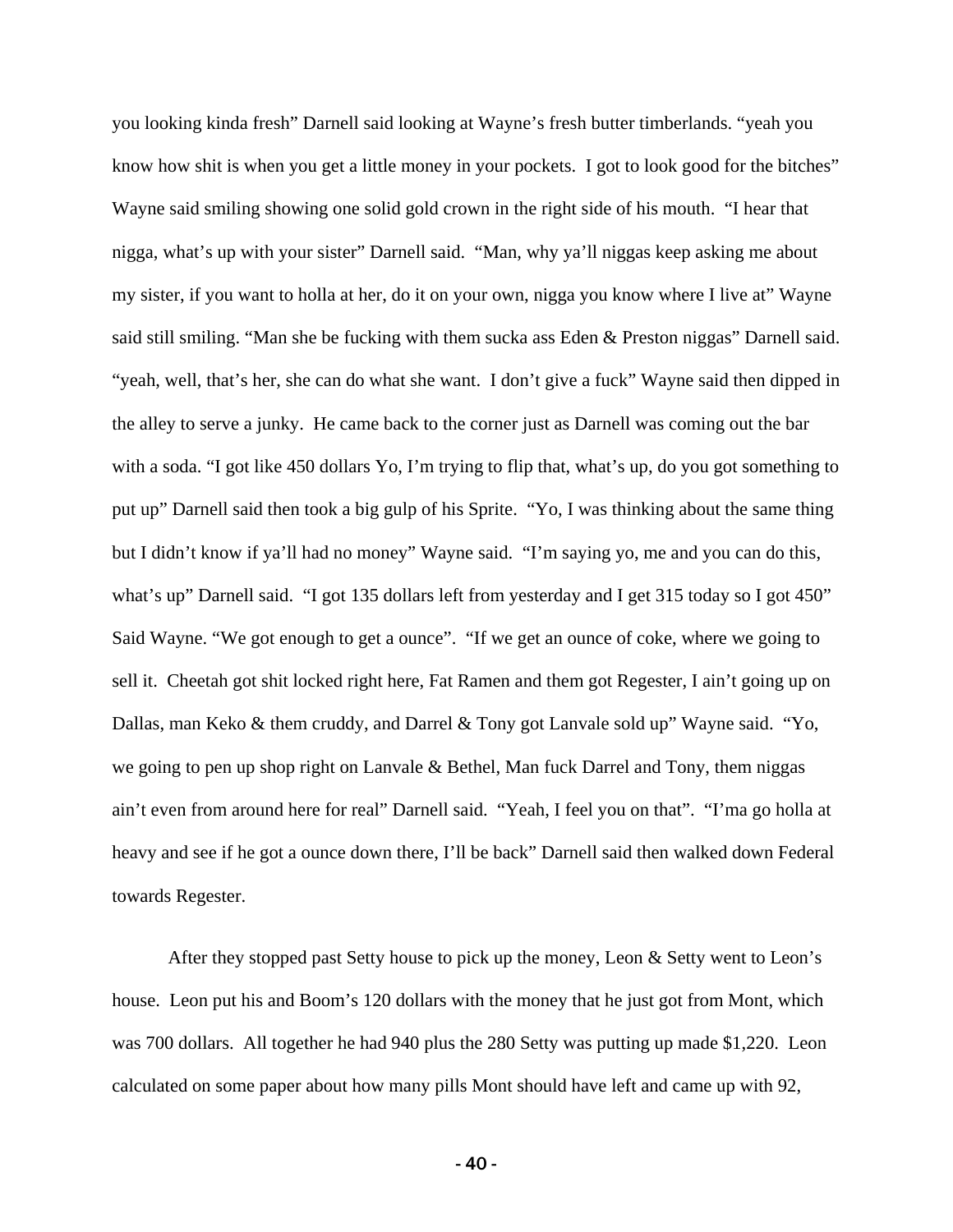which is 920 dollars. So 920 plus the 1220 made 2,140 dollars. "Damn, after Mont finished the rest of the pills we going to have twenty one hundred and forty" Leons said to Setty. Setty just nodded. "I can get 3 ounces for 2 G's from my connect" Leon said then picked up the phone. He dialed a number then waited 3 rings before somebody answered. "hello" a male voice said. "Is this Boom" Leon asked. "yeah nigga, you don't know my voice?" Boom said. "Yo we got 2140, that's enough to cop 3 ounces." Leon told him. "How did you jump from 1620 to 2140" Boom said. "I got our 120 dollars from Setty and plus he put up 300". "So now this a 3 man thing huh?" Boom said. "Yeah, I guess so, what you ain't trying to roll that way" Leon said. "Nah, I ain't got no problem with it, as long as he put up something", "Hell yeah, man I told you I already took care of that, but anyway I was just hollering at you, Yo we be down there later on" Leon said. "Bring some smoke and shit, I ain't got no cash down here" "Alright" Leon said then hung up. That's when Setty spoke up. "He don't want me to be a part of ya'll little thing?" "Nah, nah, he cool with it, man you know how that nigga is" Leon said. He put the money up and him and Setty went back outside. On their way down the way Leon told him about the 10 millimeter that was still stashed in the vacant house on Dallas Street. When they got down there they went in the house and Leon showed Setty the gun, then they went back on Federal & Dallas to watch their money.

 "He got the coke down on Regester right now but he want \$820 for a ounce" Darnell said to Wayne as they sat on some steps a couple doors down from the bar on Bethel. "Is you trying to get that" Wayne said. He had finished 9 bundles and had the \$450 in his pocket. "its up to you, I been wit it" Darnell said then him and Wayne walked down to Regester Street to see Fat Ramen. As soon as they turned the corner, Fat Ramen was getting out the driver side of a blue Ford Expedition. "What's up shorty, ya'll going to get that?" Fat Ramen asked as they

- 41 -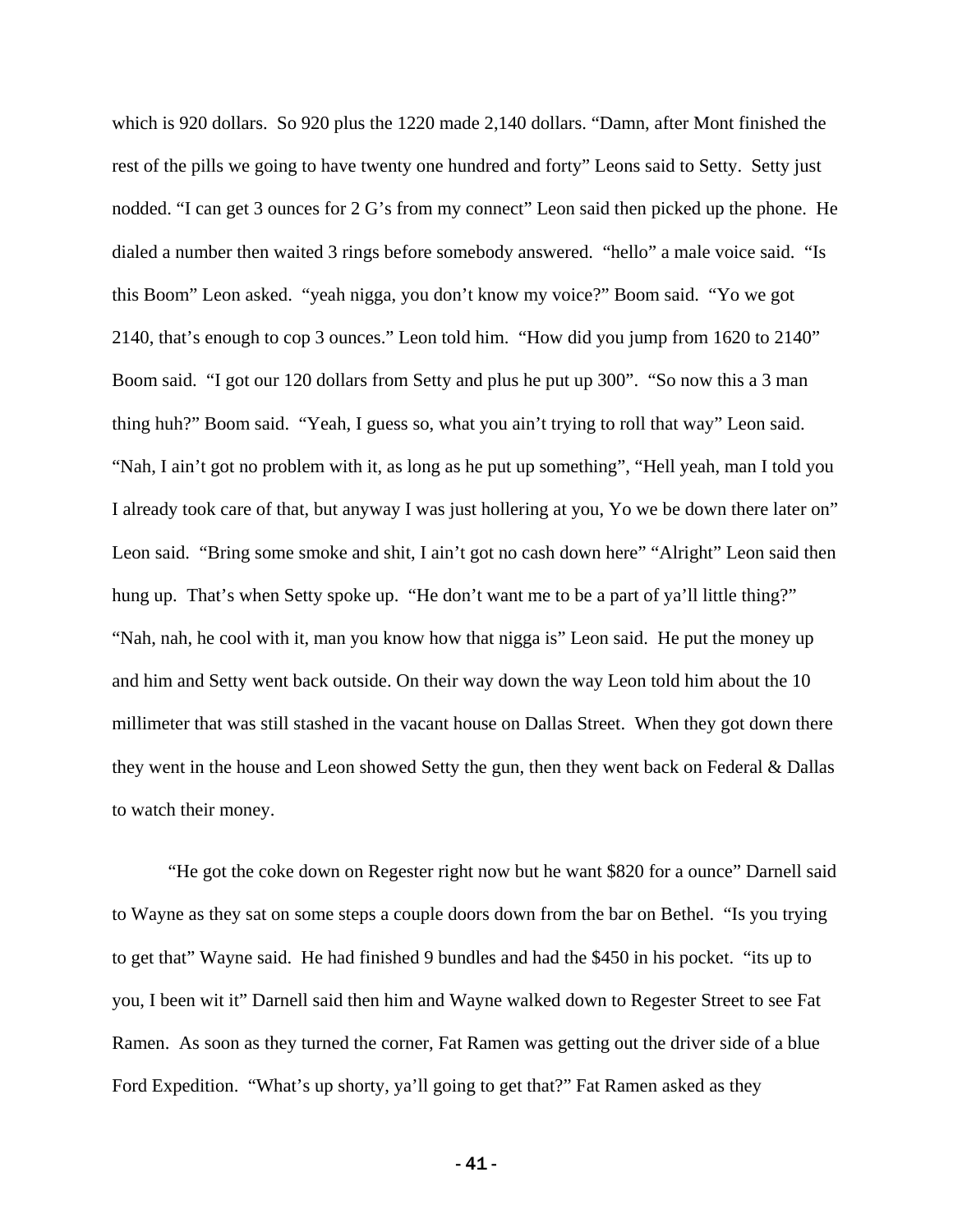approached. Darnell said "Yeah", then Fat Ramen told them to meet him on Rutland & Oliver in 20 minutes. They had just enough time to run up Lafayette & Bethel to get vials and a box of razors. When they got back down to Rutland & Oliver they saw Fat Ramen sitting on some steps. Darnell then gave Fat Ramen the \$820. "Walk to the corner and go in the bar, I got somebody in there with a red jacket on, he got the shit", Fat Ramen told them while counting the money. Darnell & Wayne wasn't worried about getting burned because they knew everything about Fat Ramen and if the transaction didn't go well they had plans on clappin something. But everything went well in the bar, so they just bounced.

 It was 8:43 p.m. as Mookie guided his bike down the front steps of his grandparents' house. His whole body was filled with hatred. He had been sitting in his house all evening thinking about his enemy. He had thought about getting his homeboys to help him avenge this foe but then figured it would be better by hisself. The fewer witnesses, the better. He was wearing dark blue jeans and a black hoody. He also had on some charcoal Timberlands with the chrome .380 tucked in his belt. His destination was Lafayette & Castle.

 Leon and Setty had collected the last of the money from Mont and then went down Somerset. Boom was chilling in the house with Brenda when they knocked on the door. They spent the next half hour thinking about how to flip the 1700 dollars they had. Leon had already took Tony's 400 out and called him to come pick it up. Leon had already took Tony's 400 out and called him to come pick it up. Leon had also told him that he wanted to cop some more Redy. Tony said he would give them 64 grams for that 1,700 which was a gram over 2 ounces and a quarter. Leon was hoping to get 3 ounces for the cash but he went along with it. Tony met Leon down Somerset about an hour later with the merchandise. After Tony left, Leon, Setty and Boom sat down and started bagging up. Boom had already brought more vials earlier that day.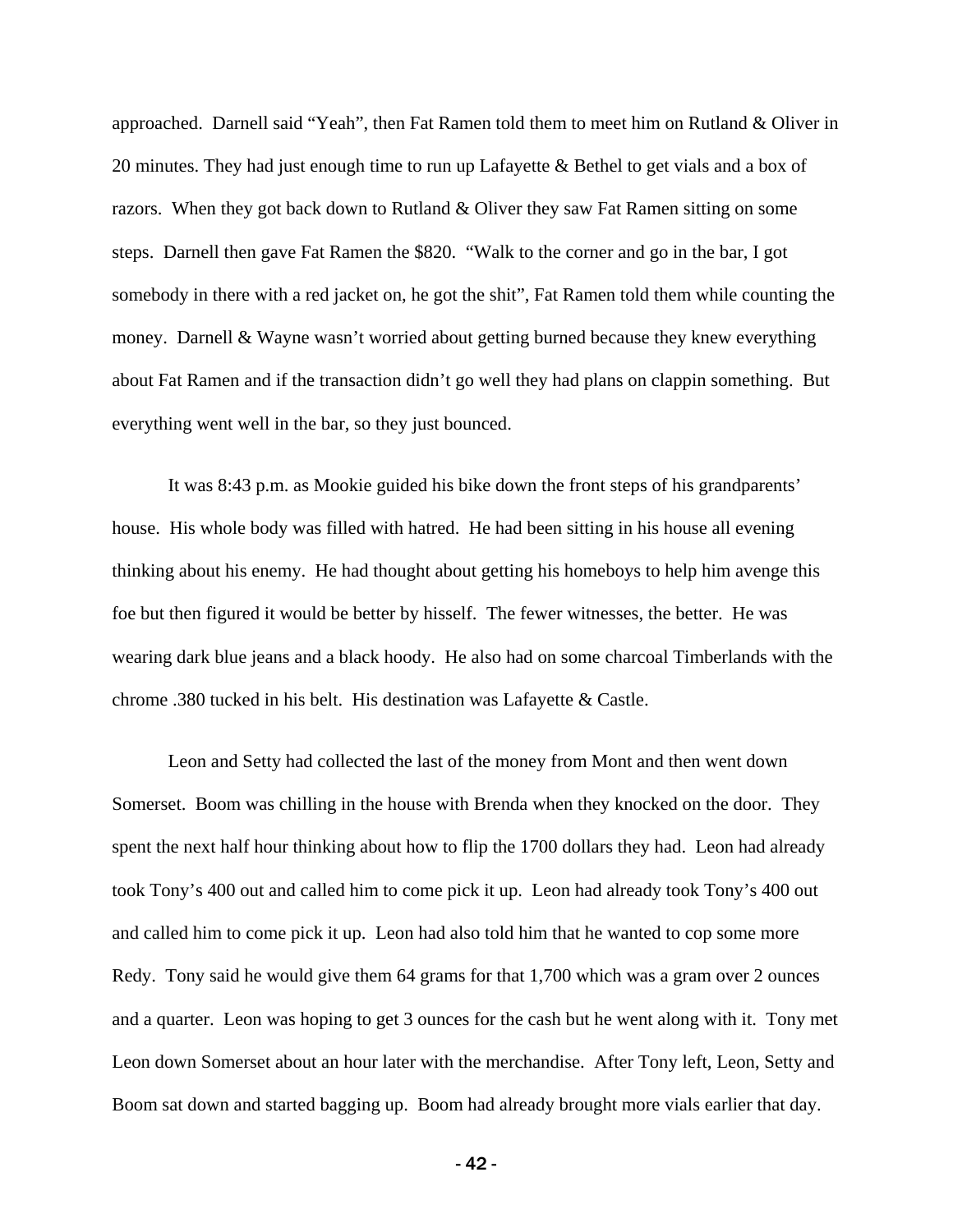They finished and then counted up the pills. It came out to them making about \$3500. They then made 20 packs and stuffed them all into Leon's book bag. Setty & Leon had brought the weed with them, and they now sat in Brenda's bedroom smoking and envisioning riches.

 After Darnell & Wayne copped the ounce of coke from Fat Ramen they went down Darnell's house to bag it up. They made about 310 nickel pills. They were both excited and had visions of getting bigger. Thoughts of big whips and jewelry flooded their minds and with that they gathered up the pills and headed up to Lanvale & Bethel. Considering Darrel and Tony already had shit on lock up there with the 2 or 5 blue tops, Wayne and Darnell made out alright. At first things were slow but after a couple of hours it picked up a little bit. At 9:00 that evening they still had over 200 pills left but that didn't discourage them. There would always be tomorrow. Another day another dollar.

 Three figures appeared on the corner as Mookie waited in silence. He had been sitting across from the bar on Lafayette & Castle for about 20 minutes waiting for his enemy. The air was a little chilly and several dopefiends floated up and down the street but he didn't care who was out there, he was on a mission. When he recognized the face of one of the three people standing on the corner his heart skipped a beat. Not out of fear but out of pure anger. His palm gripped the rubber handle of the .380 now in his front hoody pocket. Troy stood on the corner with one homeboy as the third one walked into the bar. It was now or never is all Mookie could think about. He got up off the steps, and leaving his mountain bike laying up against the vacant house, he started to walk towards his enemy. Mookie knew he was quiet but somehow Troy felt his presence when he was about 15 feet away. Mookie's heart was racing as he pulled the .380 out from his hoody pocket. At the same time almost on cue Troy pulled a gun too. Mookie couldn't tell what kind of gun Troy had but he could see that it was big and black. Mookie's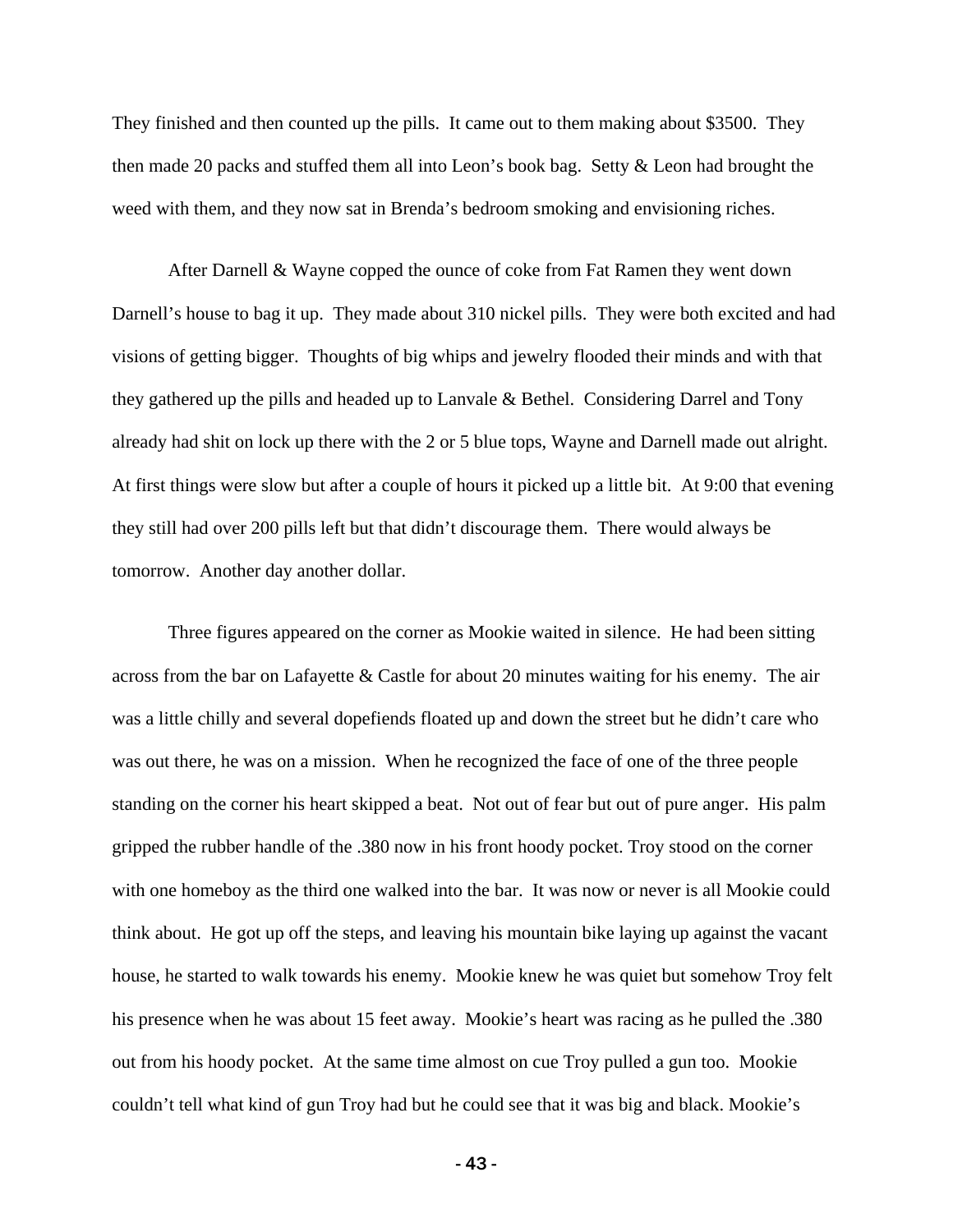heart pumped even faster as he squeezed off the first shot. The 'bang' of the .380 was overtook by the loud 'pop' of a .45 as Troy pulled the trigger. Mookie saw the sparks coming from Troy's gun as he backed away still shooting. Troy's homeboy was running down Castle Street at full speed. Mookie was aware now that he was in the middle of a shoot out as he ducked and continued to fire back. He felt panic boil in his stomach when he heard the "whiz" of the bullets flying past him. Mookie knew he only had 9 shots so he tried to use them wisely. "aim, shoot, shoot aim, shoot", but his enemy seemed to be ducking everything. Then finally 'contact'! Mookie watched as Troy's face changed from anger to fear as the .380 slug ripped through the side of his neck. He watched almost in slow motion, the blood splatter out into the night and then 'contact' again. This time Troy got hit in the chest. Then Mookie heard 'click, click'. He remember thinking "Oh shit, I'm out of shells", but Troy was stumbling to the ground. As Troy fell, Mookie turned to run but then three final shots interrupted the silence. Troy managed to squeeze off three panic rounds in his last moments on this earth. Mookie ducked and tripped over a curb. He hit the ground hard and felt a pain in his side where the pain was and felt liquid. He then looked at his hand and saw blood. Then he realized what had happened. He didn't trip over a curb and fall, he fell because a .45 caliber bullet knocked him down.

## **3 Months Later**

Monday, April  $26<sup>th</sup>$ 

 It had been three whole months since Boom murdered Gizza and he now was coming outside on a regular basis. Tay and Greasy had got a non-process for the murder and had come home from City Jail a couple weeks earlier. The other New York boys never found out who shot Gizza. They was content on the story that the dudes who stuck him up killed him. Mookie was locked up for the murder of Troy. While he was in the hospital tending to his gunshot wound to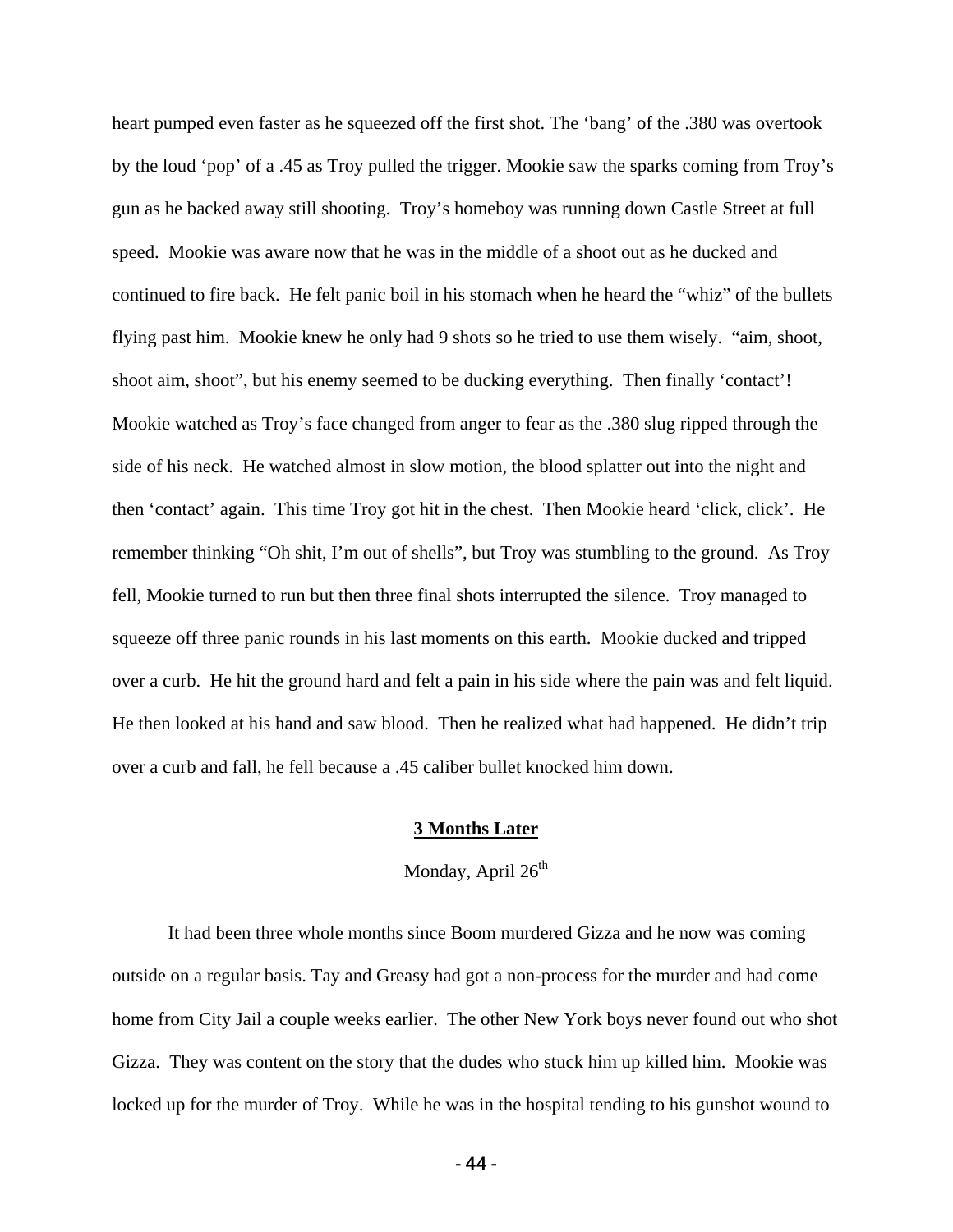his side, Homicide Detectives locked him up on the spot. They had the murder weapon with his fingerprints and blood all over it, because when he got shot, he was in too much pain to get rid of it before the police arrived at the scene. It was said that Troy's crew was after Mookie and his crew but the weeks following Troy's death, came and went with no incidents other than mean mugs and threats. Doughboy and Mal was now selling dope for Keko and Greasy went back to selling coke for Cheetah. Darnell wasn't paranoid about shooting Lil Cal no more and him and Wayne was doing nice with their yellow top coke pills. Tay wasn't really doing anything to get richer. Everybody in the crew was beginning to think Tay wanted to be broke. About a couple weeks ago, him and Darnell got into an argument when a 20 pack of pills was missing from the stash. Tay was the suspected cruddy nigga. But later Darnell found out otherwise and after he beat the shit out of his worker, he apologized to Tay. Setty, Leon and Boom had some problems too. Their worker had got robbed twice and Leon had got locked up with some pills but his mother got him out on bail. Other than that, they were doing the best. They were at the point where they could have brought little whips if one of them would have gotten a license. And even thought everybody was doing they own thing, they all still hung together. There little crew had a name now too. Bethel Street Boys or B-Boys for short. Doughboy was the one who came up it and everybody liked it so that what they went by. Everybody in a 10 block radius knew who they were now. They were no longer 'those lil nigga'. They had also ran across 2 more guns. So now added to the Glock 40, 10 millimeter and chrome .38 they already had, another .38 snub but this one was black and a chrome mossberg 20 gauge. Since Wayne lived the closes to the strip, the mossberg stayed at his house but the handguns were usually spread around amongst each other. Out of the nine crew members, five of them had brought expensive trick bikes to get around on and since Darnell was the only one who got a license, he was saving for a car.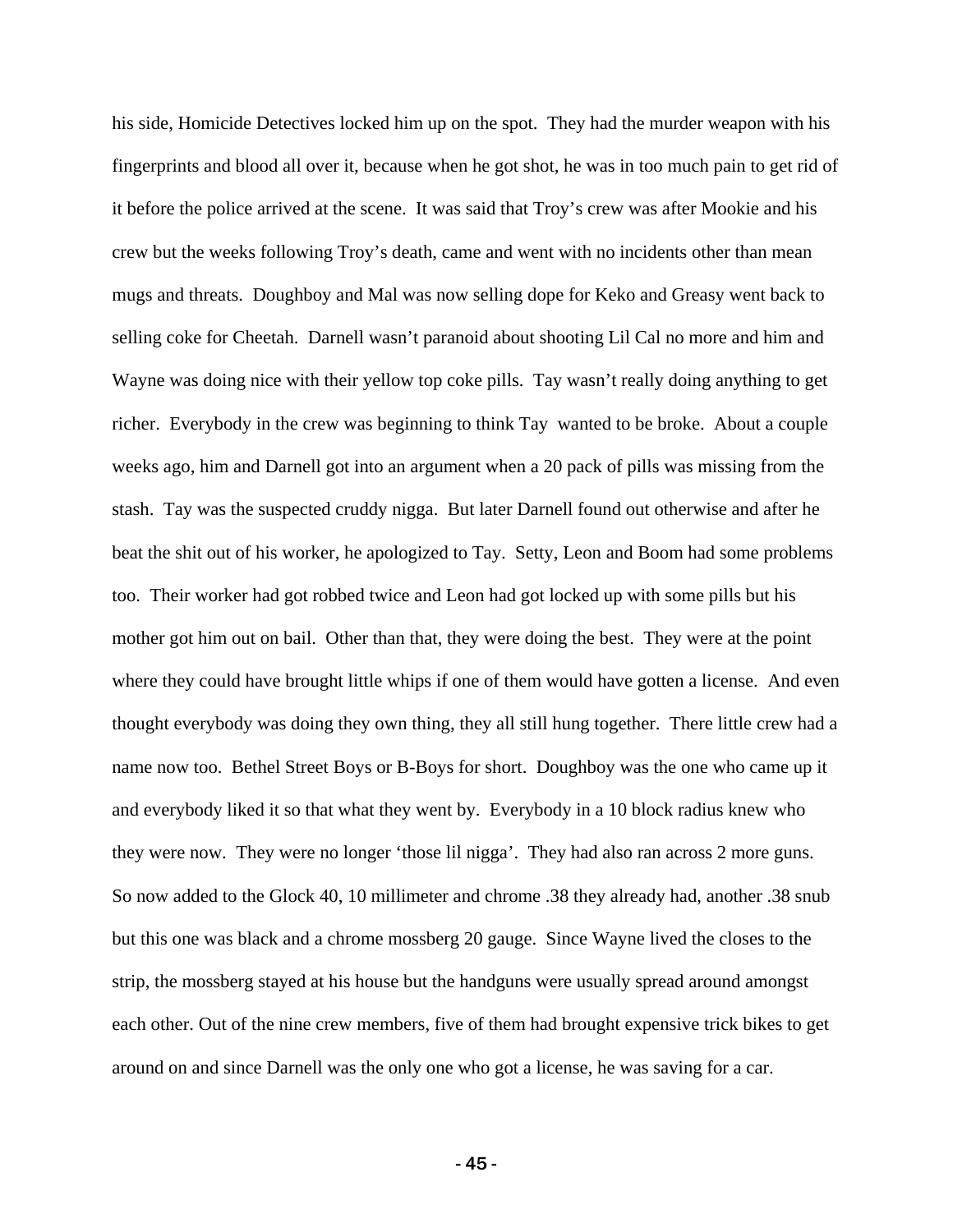The temperature outside was in the 70's. The streets and corners were littered with dopefiends and hustlers. Boom was standing in front of 'Mama Sues'. He was wearing a necklace he brought the day before with a piece on it that said 'B-boy' on it. "Where the fuck that nigga at" Boom said looking at his watch. It was 2:30 in the afternoon and Leon was a half hour late. "you know his fat ass always late for something" Setty said walking out Mama Sues drinking a half & half. "Yo, them bitches probably think we ain't coming" Boom said to Setty. "Did you call up his house", Setty asked. "Yeah man, his mother said he been left out" Just then Leon turned the corner on his bike. "We late, fucking with you" Boom said to Leon as he pulled up. "Man, them bitches ain't going nowhere" Leon said smiling. Boom was still messing with Brenda and Leon was still with Tierra but a couple days earlier, Boom had met 3 Westside girls while he was downtown to buy some boots. They was dimes according to him and they wanted to meet a couple of his friends. They had gave Boom they address on the phone last night, which was on Gilmore Street. They told him to bring 2 friends and come over at 2:30; so here they were. Leon put his bike in one of the neighborhood girls' house and then him, Boom and Setty walked to Harford Road and got a hack. Being as though they were going into unknown territory, Boom had brought along the ten shot .10 millimeter. The three girls names were Toneik, Paris and Nay Nay. The three B-boys pulled up at the house at 3:17. They paid the hack man ten dollars and got out. About 5 or 6 houses up at the corner they noticed like 8 niggas on some steps. Boom had the 10 millimeter in his belt, cocked and loaded just in case them niggas wanted to act uncivilized. Before Boom could knock on the door, a girl appeared in the top window. "Ya'll can come in, the door open" she said. The inside of the house was musky and a little hot. Leon, Boom and Setty stood in the living room. The furniture was brown with little designs and it was a big screen TV sitting on a wooden stand. "Man, these bitches crazy" Setty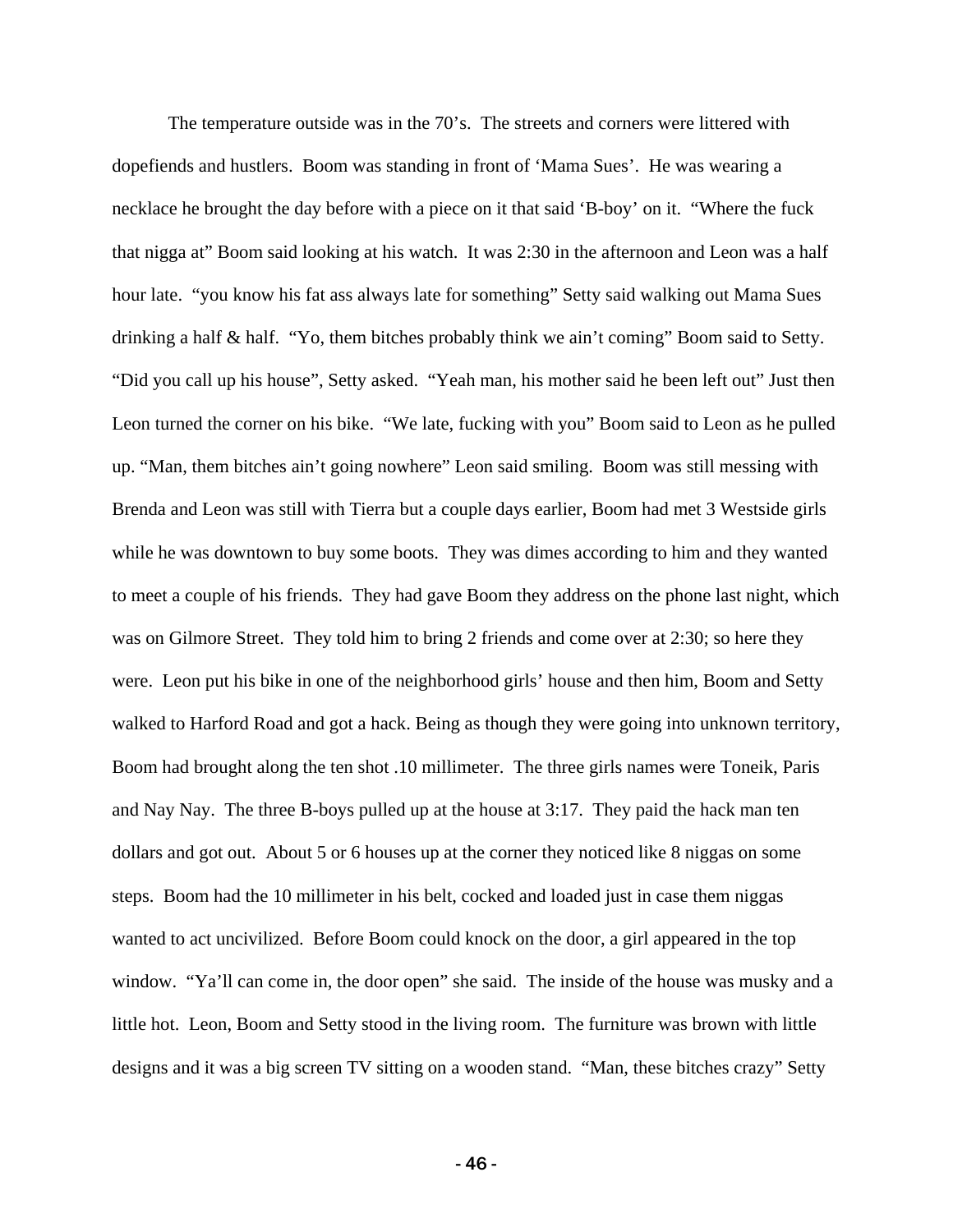whispered, realizing that the girls hadn't come downstairs yet. They heard some bumping and some giggling coming from upstairs then Toneik appeared at the top of the steps. She was lightskin with a cute face. She was smiling and showing what looked like straight white teeth. She also had a nice body from the view that they got. "Ya'll can come upstairs" she said then disappeared into one of the bedrooms. Leon, Boom and Setty walked up the steps. "Yo I want her" Leon whispered to Boom. "Nah, that one for me" Boom said smiling. When they walked into the room, they saw one girl sitting in a chair, one sitting on the bed and Toneik was standing by the T.V. blushing. Pointing to the girl on the bed first she said, "That's Paris and that's Nay Nay". Boom knew better than to introduce his comrades so he just sat down on the bed and said "Ya'll already know my name". Leon observed Nay Nay and Paris before he spoke. Paris was a caramel complexion and had a very pretty face. She had small breast and he couldn't see her ass because she was sitting down. Nay Nay was brown skinned and slim and from what Leon could tell, she was short too. "My name Leon" he said then sat on the bed next to Paris. Setty remained standing and didn't say anything. "You ain't got to be shy, we not going to bite you" Toneik said to Setty. "Nah shorty, I ain't shy, I'm Setty" he said smiling.

 "Give me a 60 dollar money order" Wayne said as he put two twenties and two tens in the spinning cubicle. The Chinese man on the other side took the money and walked away from the counter. Wayne took the opportunity to write down City Jail's address and Mookie's name on the envelope he had in his hand. He finished just as the store man came back to the counter with the money order and a receipt. Wayne grabbed the stuff and moved down the counter so the next person in line could get served. He filled it out, put it in the envelope and dropped it in the mail box outside at the corner of Bond & Federal.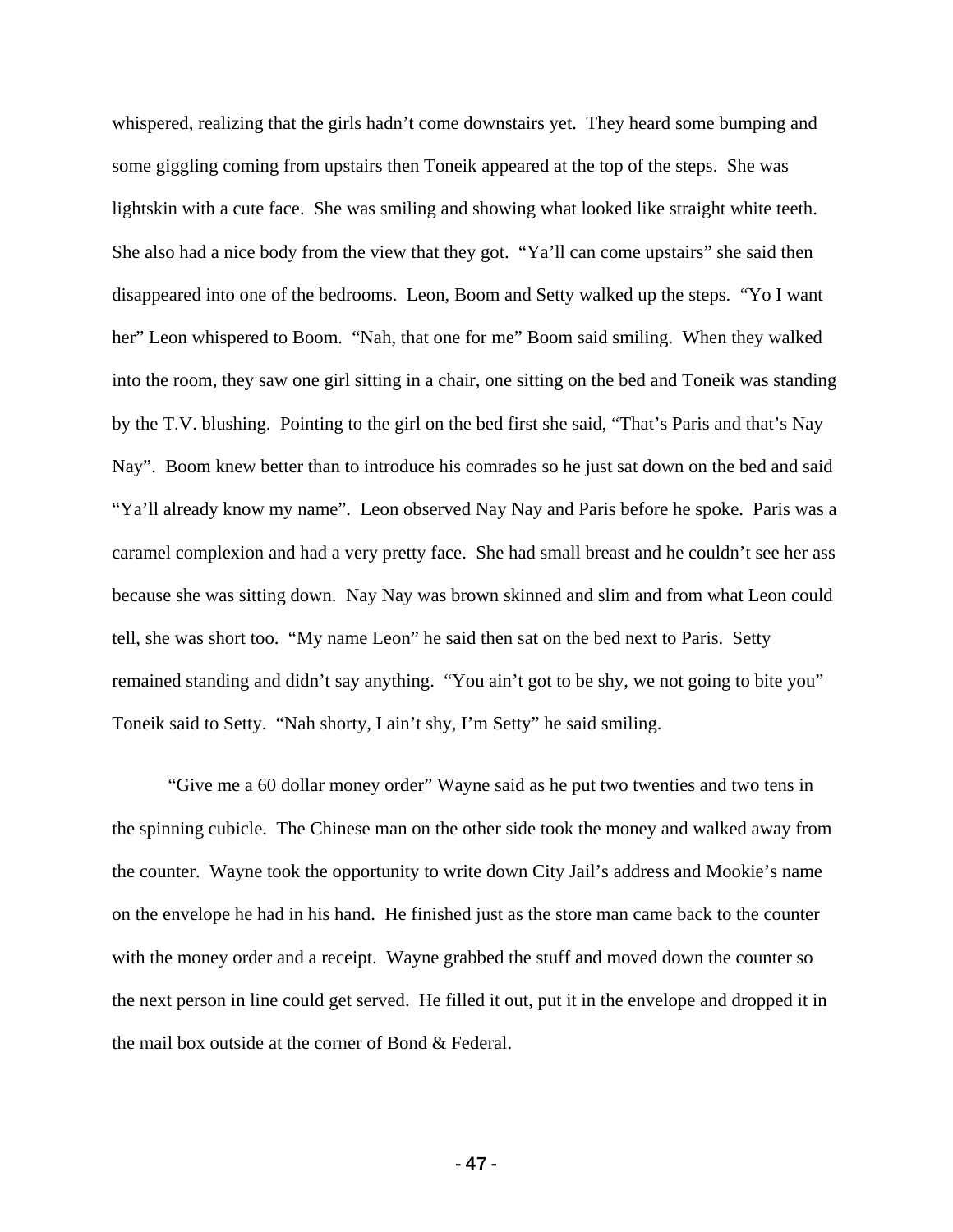Doughboy and Mal had been outside hustling since 7:00 that morning. Their designated time to oversee the dope shop was from 7 to 3. It was now 4:30 and they was tired as shit. They was waiting for Keko. This was something unusual for him to be so late. He only gave them enough pills that morning to last until about this time and now they were out. Approximately 20 to 30 dopefiends was outside waiting in the alley for them to come out with more heroine. Doughboy and Mal sat at a table in one of the stash houses with almost 14 G's, a Beretta 9 millimeter and a police scanner in front of them. They were both kinda nervous sitting there with all that money and just one gun. Keko usually stopped by around 11 or 12 to pick up half the money but today, something wasn't right. Only Mal and Doughboy was permitted to go into the house, so the runners and corner men were outside waiting for their pay. "I ain't paying them niggas shit until Keko get here" Mal said as he looked out the front window and saw the workers sitting across the street patiently. "yeah me neither" Doughboy said. The lady who house it was got paid weekly by Keko and when they was outside watching over shit, she was the one who usually sat and listened to the scanner. When they were conducting business in the house, she always stayed downstairs and out the way. "Do you think he got locked up or something" Doughboy asked Mal looking at his watch. "Man, I hope not" Mal answered then sat back at the table.

 "What's wrong" Setty said to Nay Nay as she pulled away from him. By now Leon, Boom and Setty had went to three different rooms with three different girls. It was around 5 p.m. and they had already smoked a lot of weed and talked all the sweet talk, now it was time to get down with other things. "I'm on my period" Nay Nay said as she buttoned her pants back up. "You what!!" Setty said. By now he was rock hard and she was playing games. "You don't know what a period is" she said. "hell yeah, but….Man you playing games shorty". "I ain't

- 48 -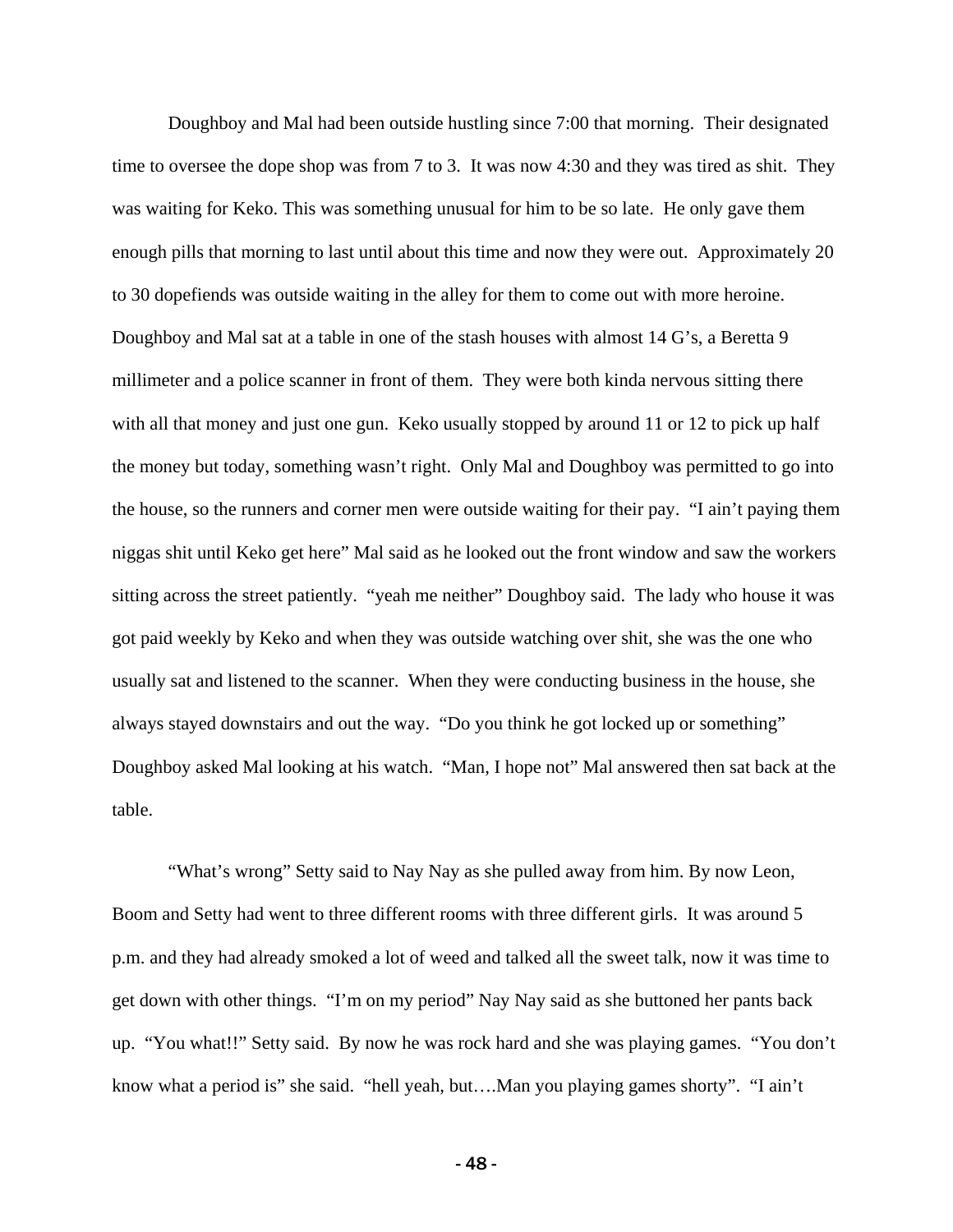playing no games, do you want my blood all over you" she said and he just looked at her. "I didn't think so" she said. "If I wasn't high I woulda smacked the shit out you by now" Setty said, he was mad. "Why you getting all mad"? "What the fuck you mean, you got a nigga thinking he about to get some pussy then you say that bullshit out your mouth" Setty said. She just looked at him with that cute face and smiled. Setty was mad as shit. She walked over and sat back next to him on the bed. He was about to bounce when she grabbed his dick through his sweatpants. He pushed her away. "What, you trying to tease me" he said. Nay Nay didn't answer him, she just leaned over and started kissing on his chest. He didn't move her away this time. She worked her way down to the rim of his sweatpants. By now Setty knew what was going on so he just leaned back on the bed. She pulled the sweatpants and boxers down to his thighs then took him in her mouth. She had her eyes closed as she sucked but when Setty let out a small moan she opened her eyes and looked at him. He was obviously enjoying hisself. He put his hand on the back of her head to urge her to take it deeper, but when she did, he looked at her face and could tell she almost choked so he let go of her head. She wasn't no expert at what she was doing, but this was the best head he ever had in his life. He let out a couple more pleasure moans until he was about to cum. She pulled her mouth off just in time, but it squirted and some got on her face. She just looked at him and he was smiling. "ain't nothing funny" She said smilin' then opened the door and left out. Setty was about to wipe his dick off on the sheets when Nay Nay came back into the room with a damp washcloth. Setty looked at her shocked when she got on her knees and started wiping him off. This had never happened to him before and he was enjoying every bit. After she finished, he pulled his sweatpants up and put his shirt back on. Nay Nay left out to put the washcloth in the washing machine downstairs. Setty sat on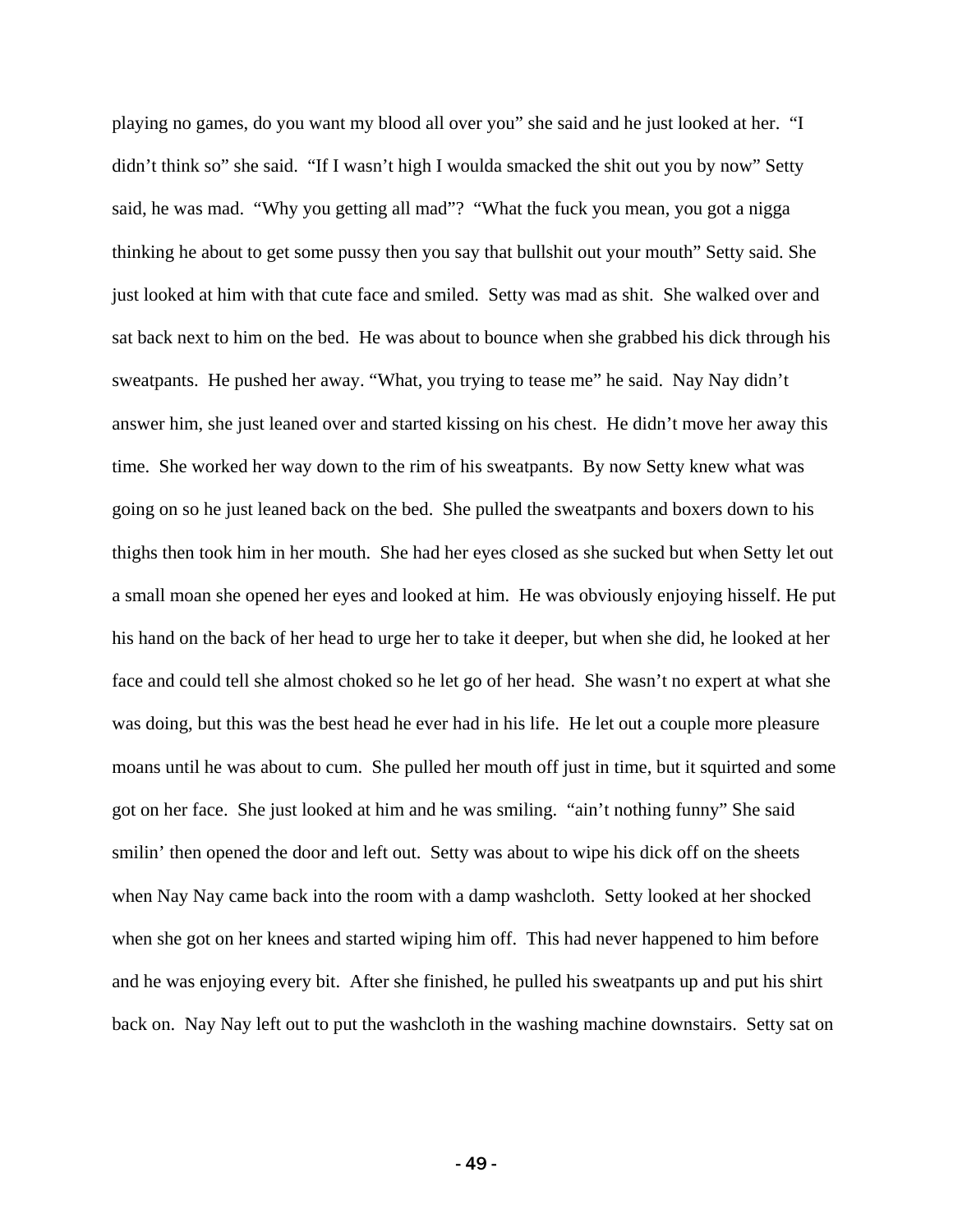the bed smiling to himself, feeling like he was floating in the air. Then he reached in his pocket and sparked up a Newport.

 Wayne and Darnell was having some problems with their clientele lately. Besides them, it was two other cokes on that same block. Of course they all had different color tops but it seemed like all their customers were going across the street to Darrel and Tony. When a couple junkies walked up and asked for the 2 for 5's, Wayne almost lost control of hisself. "Yo, all our fucking money across the street. Here it is 6:00 and we ain't even got 700 dollars yet" Wayne said to Darnell as they stood on the corner of Lanvale & Bethel. "That's what I was telling you last week, man them niggas got to go" Darnell said as he watched all the money run in the alley across the street. "yeah, its about that time to bring out the cannons" Wayne said with a sly grin on his face. "the heat is on" Darnell said glaring at his next targets.

 Greasy had just finished the last bundle for the day when Tay pulled up on a bike. "What's up Greasy" he said. "ain't shit". "I got some money Yo, you trying to smoke" Tay said and Greasy looked at him surprised. Usually, he was the one who tagged along on somebody else's weed and now here he was offering to buy this time, and not to mention the 400 dollar Mongoose BMX he was riding or the fresh New Balance he had on. "I see you came across some dough" Greasy said looking his homeboy up and down. "yeah, just a little something, but this is Leon's bike. " Tay said. "Where Leon at?" Greasy asked. "I don't know, he left it up Tonya's house so I rode it down deakyland and robbed the weed boys". "You crazy Yo" Greasy said smiling. "I was broke, know what I'm saying. Ya'll niggas do the hustling thing and I do the robbing thing". "What happened to the smoke you got from the weed boys" Greasy said. "Man, I been smoked that, it was only 5 dimes and I saw Kira and them on my way back up and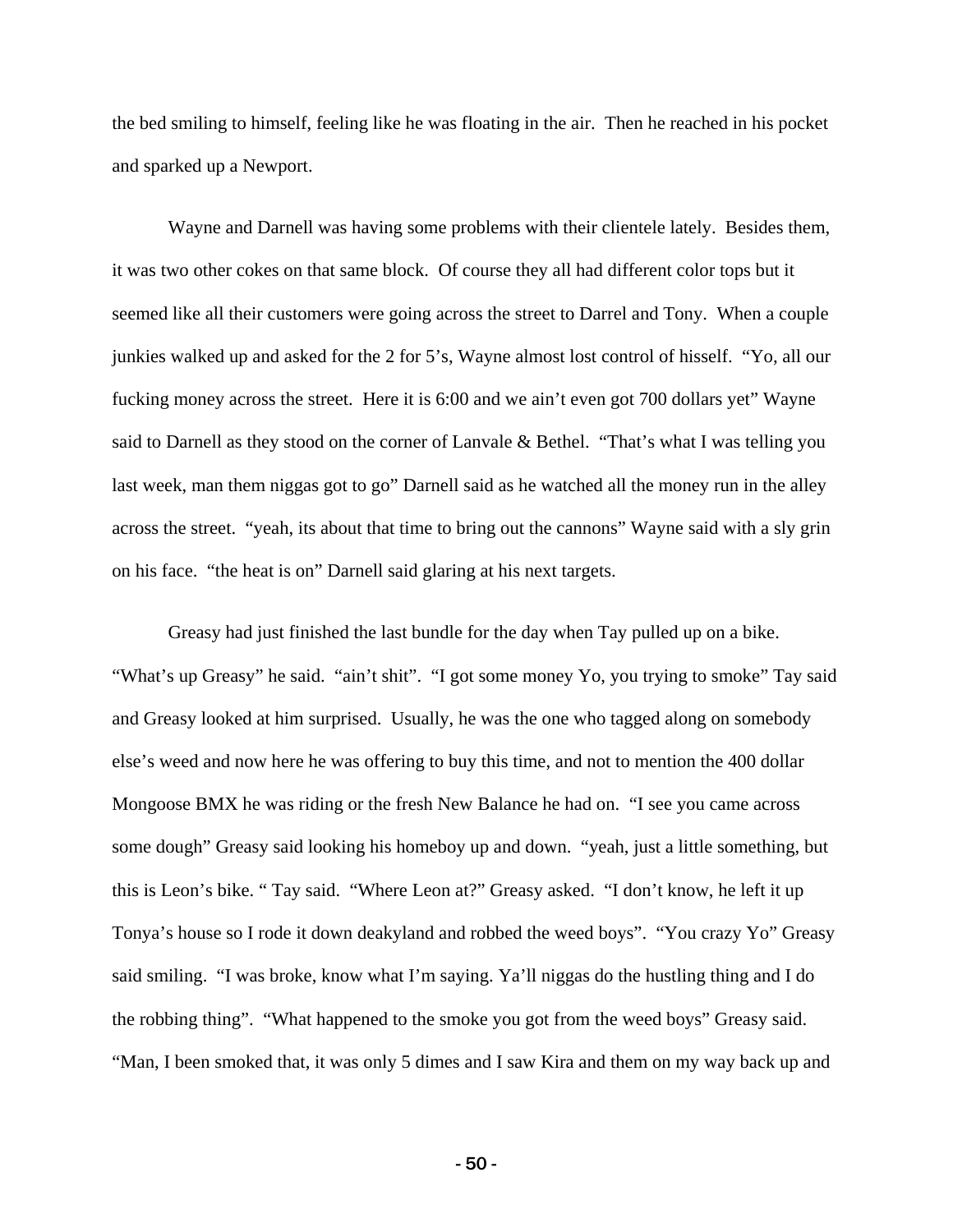you know how them bitches is" Tay said. "Hell yeah," Greasy said laughing. "Come on Yo, let's go get that smoke."

 Doughboy and Mal was getting mad now. They had been sitting in the stash house all afternoon. They ordered some pizza a little while and smoked some weed but there still was no sign of Keko. They already had it in there minds that he must have got locked up somewhere so now the only problem was what to do with the money. Keko paid them well and they had no intentions on crossing him. Besides, even if they wanted to, they couldn't because he knew where there families lived. They already heard war stories about him so they decided to just put the money up somewhere until they found out where he was at. They agreed to take the money and the gun to Doughboy's house up the Alameda. Mal found a book bag in the stash house and stuffed the money in it while Doughboy called for a cab. It came in about 20 minutes. Doughboy put the gun in his dip and Mal grabbed the book bag. They ended up paying the workers earlier and now they was on the way up Alameda with a brand new 9 millimeter Beretta and 12,860 dollars of tax free drug money.

 It had been about an hour since Setty was getting some head and now him, Boom and Leon was on the front steps of Toneik's house telling the girls goodbye. Paris had fell asleep after her and Leon finished fucking so only Toneik and Nay Nay was in the doorway telling them which way to go get a hack. It was still daytime outside as the three homeboys walked up Gilmore towards Pratt. Toneik didn't have a phone so she told them to get a cab on Pratt Street. Leon and his homeboys noticed the same niggas on the corner that was there earlier. Boom touched the handle of the 10 millimeter in his belt. The three B-boys didn't say anything as they approached the corner. The Gilmore & Pratt niggas looked at them for a minute and then went back to their conversations. Setty thought to hisself, "them niggas don't want any trouble".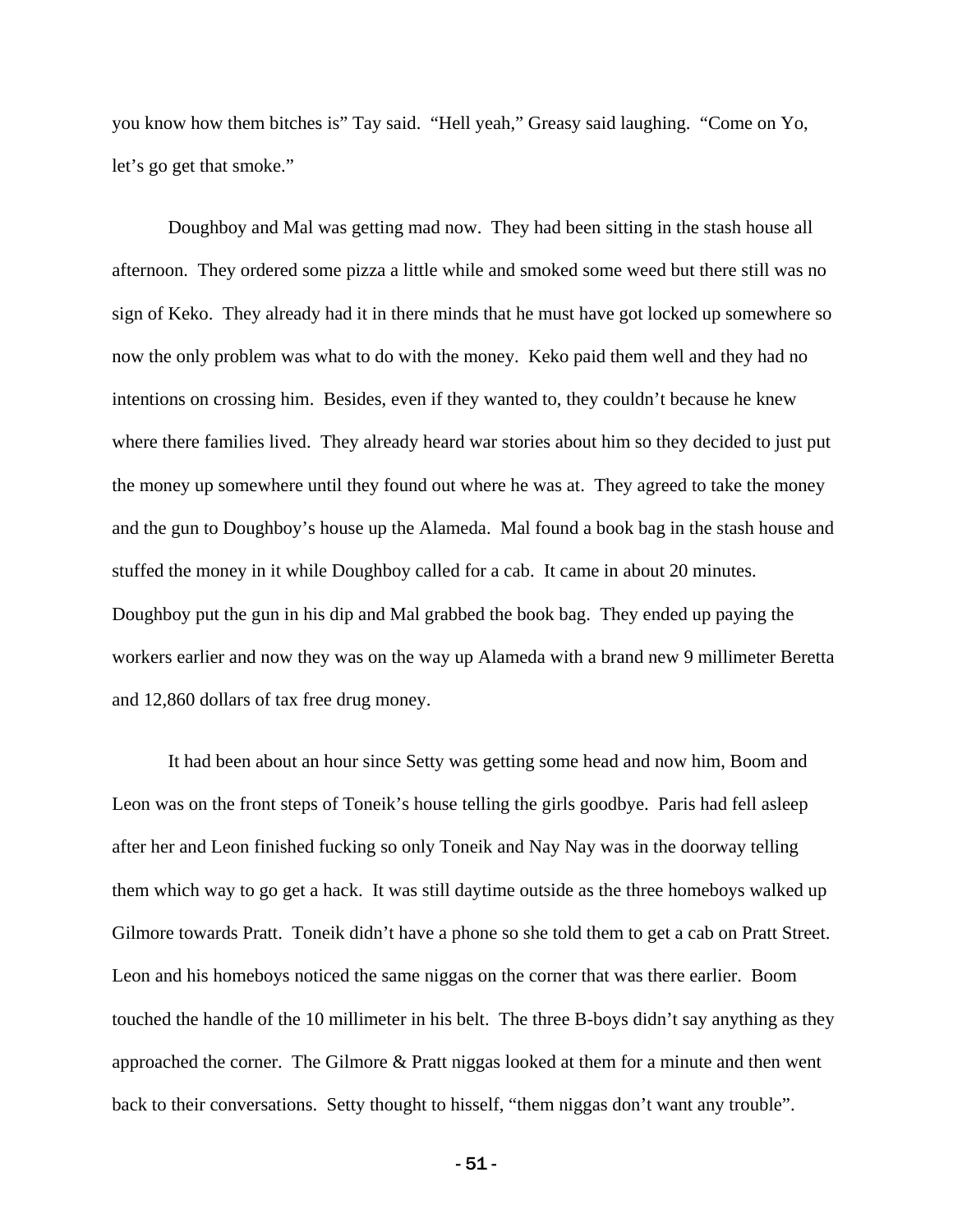They stopped on the corner and started looking up and down Pratt for a ride. "Hack, Hack" Leon said waving his hand at a couple passing cars. "Main Man, ya'll going to have to take that shit across the street", a male voice said. Leon, Boom and Setty turned around to look at who was talking. The speaker was brown skinned and slim. He looked like he was around 14 or 15 and he was the smallest one out there. "What you say" Boom said calmly. "I said ya'll going to have to get off my corner with that hack shit" Shorty said as he stood up off the steps. "Shorty, I don't think you know us to be telling us where to stand at" Boom said, then broke down his nononsense mug. The other niggas on the steps stated to stand up now. Setty knew it was about to be some bloodshed and he also knew that they were a long way from hoe so he pulled Boom's arm and said "Come on Yo, fuck them niggas". One of the G.P niggas dipped in the house. "What the fuck you think you crazy nigga" one of the other ones said. By now the G&P niggas was walking towards Leon, Boom and Setty and they had backed up into the street. "Fuck that Yo, bang on these niggas Boom" Leon said. The G& P niggas was either stupid or they went super hard cause they was still walking towards the B-boys as Boom whipped out and the first shot went off. Leon and Setty watched as Boom let the big gun bark. The G& P was ducking and running. Leon watched as the little one with all the mouth caught one in the shoulder and another one got hit in the stomach. The loud pops of the gun was ear shattering but Setty could actually hear the shells hitting the ground. As they ran, Boom thought they was going to run into some more niggas and he had emptied the clip. But when they got to Stricker Street, something else awaited them, the police. "Oh shit, five o" Setty said just as the police cruiser turned on its lights and sped towards them. They all split up. Boom still had the gun in his hand as he ran down a alley. One police jumped out the passenger side and ran after him, as the driver sped off to circle the block and cut him off at the other end. Setty had run straight down Stricker Street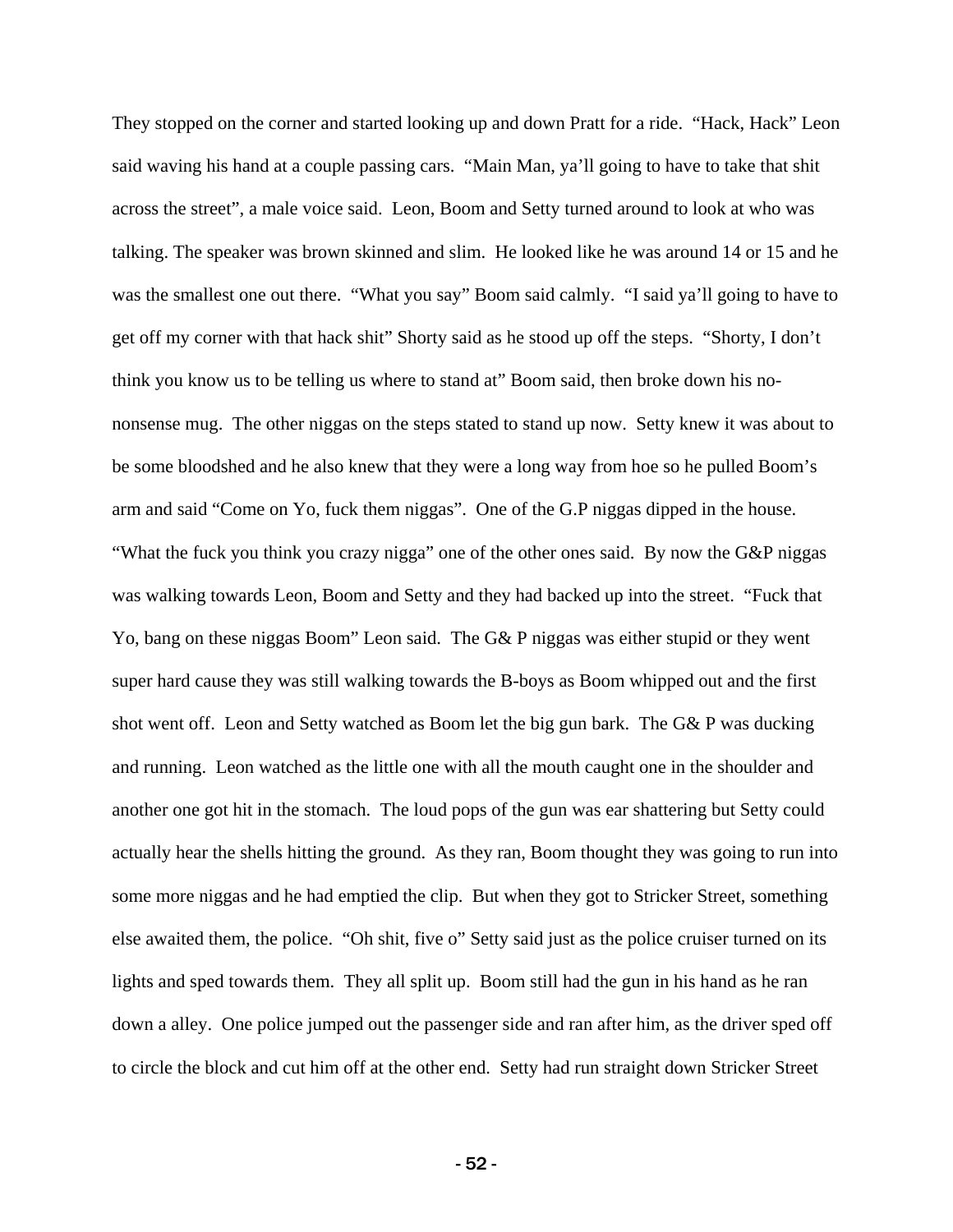with another car behind him. A lot of people who was out there watching knew what he was getting chased for because they had heard the 10 loud shots minutes earlier. At the corner of McHenry Street he dipped into a narrow walkway that led to the alley. It was too small for cars but by now they had the helicopter out. Setty quickly ducked through the back door of a vacant house. He could hear tires screeching and helicopters overhead as he ran through the vacant house to the upstairs bedroom. It was mad trash and vials all over the place. His heart was racing as he looked back down the steps and realized he had lost them, for now.

 Leon had not been so lucky. He had ran up Stricker towards Lombard but when he got to the corner several police cars was on his heels. Two tried to cut him off but he ran around them and across Lombard. He was tired and out of breath but he kept on running. He was halfway up the next block of Stricker when a police car but in front of him. Before Leon could run around the car, a big black officer had his Glock pointing straight at him. "Freeze muthafucka, don't move". Leon didn't. All around him other police cars pulled up to a halt. The helicopter flew overhead. Now he had 5 or 6 more Glocks pointing at him. They kept yelling for him to get on his knees so that's what he did. Four officers holstered their guns, while two of them kept aim on him. The four walked over to him cautiously and slammed his face first to the ground. They checked him, then handcuffed him and walked him over to a cruiser. He sat in the cruiser for about 5 minutes while the police conversated, then a paddy wagon pulled up with the lights flashing. They took Leon out the cruiser and opened the wagon's door. He was thinking about if Boom and Setty had gotten away as he walked to the vehicle, but when he looked in the wagon one of his thoughts was answered because there in front of him was his homeboy Boom handcuffed to the inside.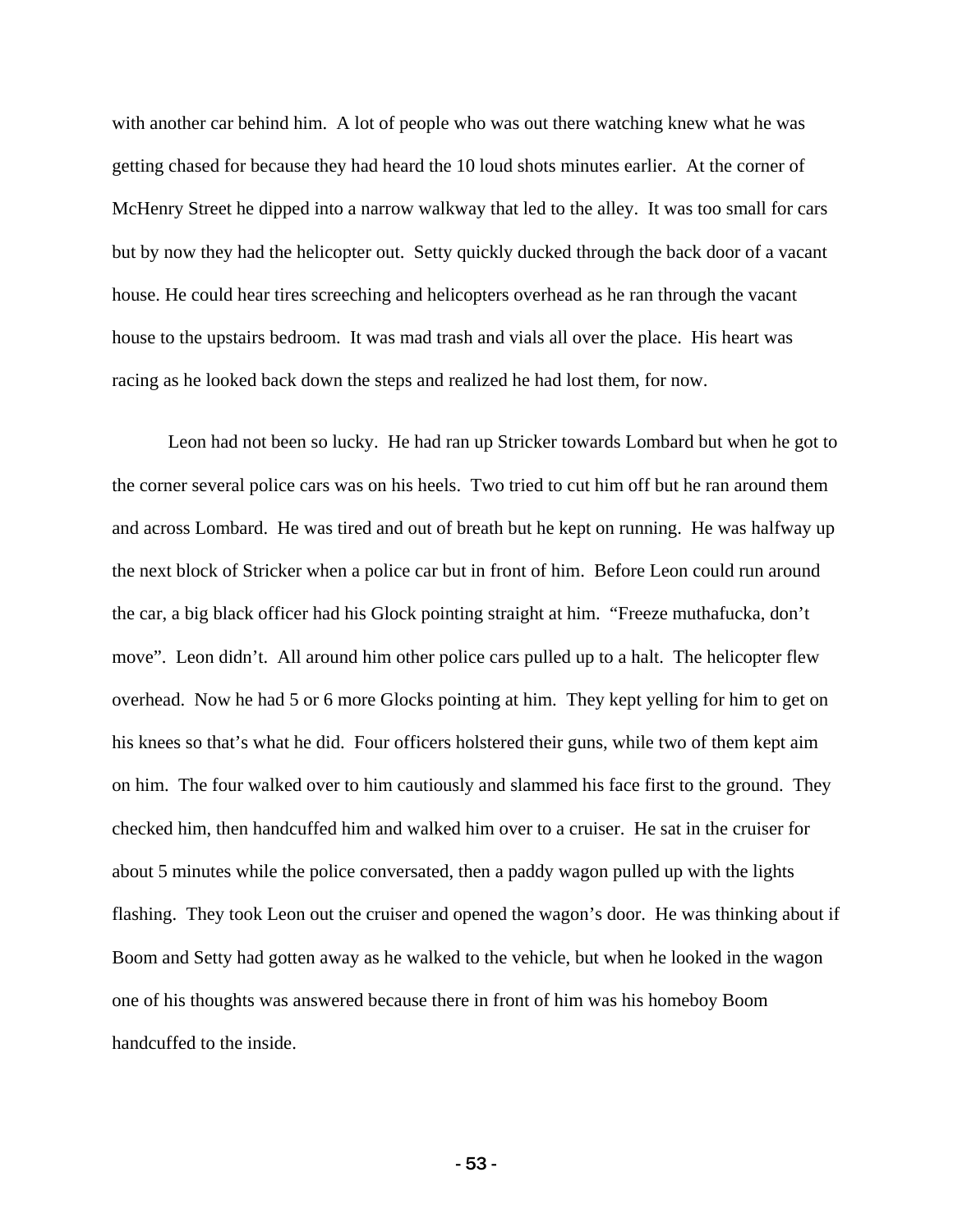After Greasy and Tay came from the weed spot, they rode up Lanvale to chill and smoke with Darnell & Wayne. Darnell had already told them about their plans to run Tony  $\&$  Darell from around there and they was all for it. It was night time outside now and the four B-boys was sitting on some steps plotting their next moves. They decided it was time to strike. The Glock 40 was all the way down Chapel Street and they wanted to send their message in a hurry before the niggas left for the night. The Mossberg and one of the .38's was at Wayne's house around the corner. Wayne and Tay went to get the guns while Darnell & Greasy stayed on the steps watching the chumps across the street. Wayne got the Black .38 and Tay had the Mossberg. They left out through Wayne's back door and walked through the alley. The 6-shot Mossberg was too big to hide so Tay had it in his hands. Wayne tucked the .38 in his dip and went back to the corner with Darnell & Greasy. Tony  $\&$  Darrell was sitting on some steps across the street about 3 houses away from the alley. "Come on ya'll, Tay already over there in the alley" Wayne said when he walked up. As the three homeboys walked across the street towards their enemy they saw Tay stick his head out the alley. Time to rock & roll. A neighborhood dopefiend named 'Toot' was sitting on the steps with Tony & Darrel as they approached. As soon as they got on the curb, Wayne pulled out the .38 snub and held it to his side. "Yo Toot, go ahead an ball out this ain't got nothing to do with you" Darnell said, then Toot got up fast and walked off. A couple of junkies that was standing around saw what was happening, but shit like this happened so often they casually walked off too. "Nigga what the fuck ya'll doing" Darrel blurted out. He was about 27 years old, slim and brown skinned. But Tony was only about 17, slim and light skinned. "Bitch shut the fuck up and go in the alley" Wayne said them cocked the hammer on the .38 with his thumb. Tony looked scared as shit but Darrel just had a mean mug on his face. They hesitated for a minute. "What the fuck you think we playing" Greasy said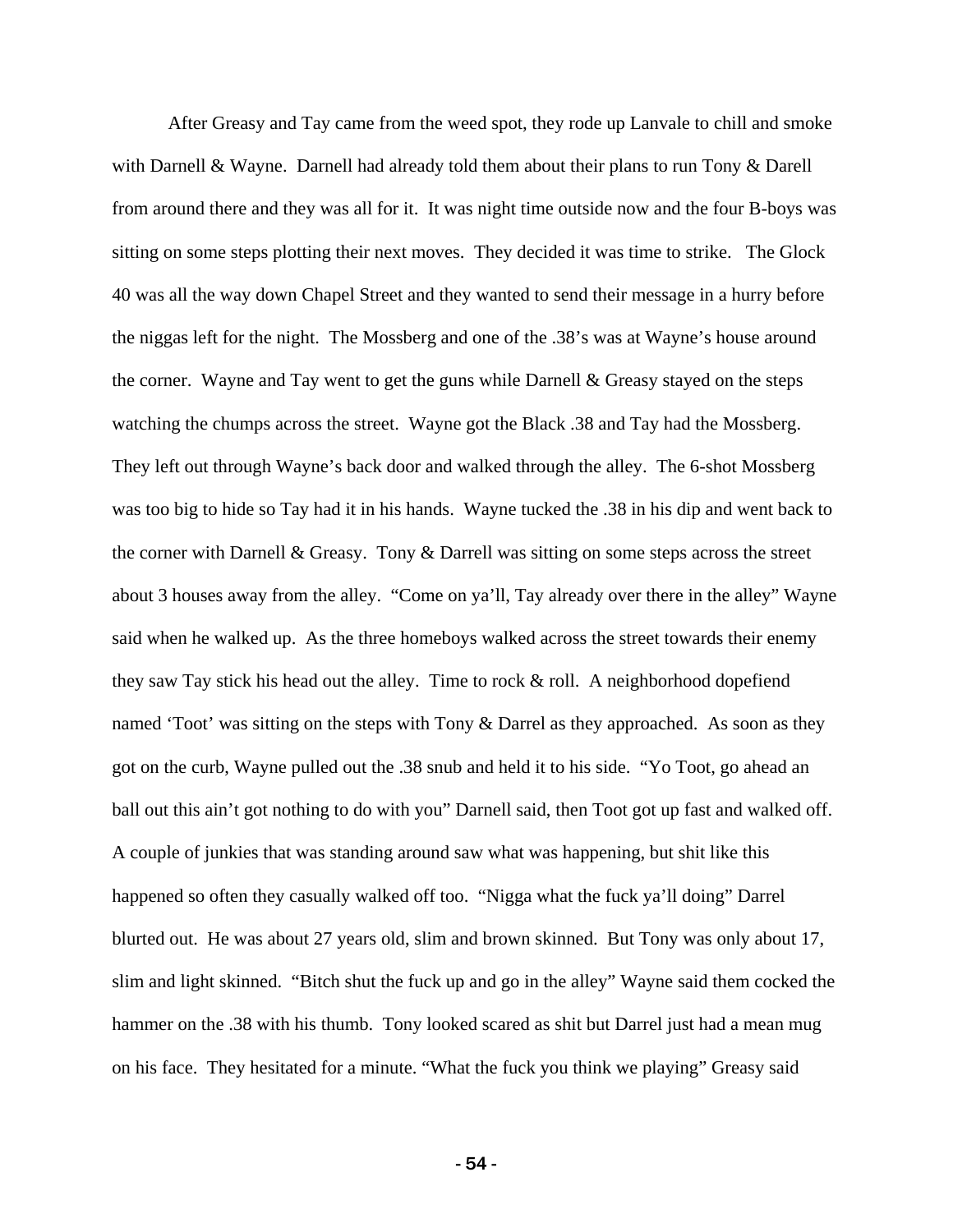moving closer. Tay must have felt them niggas wasn't cooperating cause just then he stepped out the alley with the shiny 20 gauge. Clank, clank. "Bitch get in the alley 'fore I blow you muthafuckin head off" Tay screamed as he pointed the gun straight at the chumps. That got their attention and they got up off the steps and walked to the alley. Darnell was looking up and down the street and noticed a couple people looking but he didn't give a fuck, their only fear was the police. The four B-boys walked Tony & Darrel into a yard of a vacant house. "What's up, why ya'll doing this Yo, I thought we was cool" Tony said looking like he was about to cry. "I ain't trying to hear that shit nigga. Take your clothes off. You too" , Wayne said waving the .38 at them. Tay still had the gauge pointed on them too. They did what was told and now they both stood there with boxers, socks and tank tops on. Darnell and Greasy picked up their shorts and took the money and cell phone out the pockets. "Check this out fellas" Wayne said to Tony & Darrel. "This is the deal. We don't want ya'll around here on our strip no more. I don't care where ya'll go but it ain't going to be no more 2 for 5's getting sold on this block. Do we got an understanding gentlemen?" Tony & Darrel didn't say nothing so he pointed the .38 at them and Tony flinched and put his hands up. "Yeah man, we understand" he said. Greasy and Tay started laughing at the chumps. Wayne was smiling too, then said "Don't let me catch ya'll niggas around here no more man, I'm not trying to put no bodies on my brand new gun, and don't take this personal fellas, it's business". They all started laughing except Tony & Darrel. "Go ahead and ball out" Darnell said to them and they started waling out the yard in their underclothes. Tay told them to walk straight up the alley the long way. When they got like 2 houses away you heard, "Pop, pop, boom, pop, boom" as Wayne and Tay shot diagonally in their directions aiming over their heads. They took off running and then the four B-boys disappeared into the night.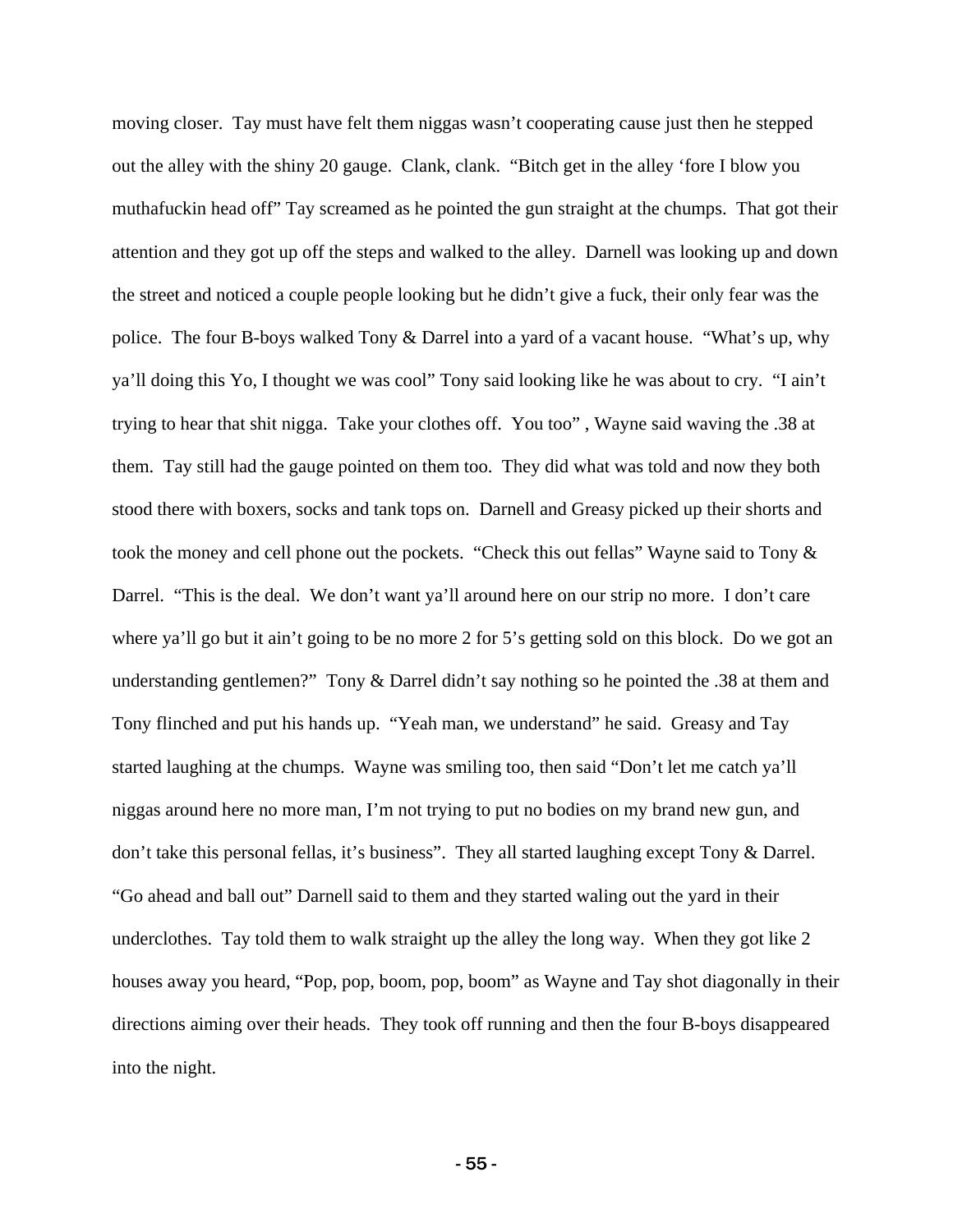"Shorty is you alright" the man asked tapping the shoulder of the boy laying on the floor. The boy jumped awoke suddenly and the man backed away. "Yo, what the fuck, bitch you tried to go in my pockets" the boy said to the now frightened man. Setty had been in the vacant house for about 6 hours. Somehow he managed to doze off on the floor while the police was looking for him outside. It was now night time and the only light in the house came in through the broken windows from the street lamps. "My bad shorty, I ain't mean any harm I was just trying to see if you was alright" the man said. Setty looked at the man in the half dark house and could tell he was a crack head. Setty stood up and brushed his clothes off. "You the one the police was looking for huh?" the man asked. "Nah main man, that wasn't me" Setty said as he walked to the doorway. The man let out a small laugh because he knew he was lying. "Yo, which way do I go to get over East" Setty asked the man. "So, you from East Baltimore huh Shorty?" the man said then let out another little laugh. "What the fuck is so funny" Setty said. "You a long way from home" the man said then pulled a small shoebox from out a whole in the wall. He opened the box and Setty saw him pull out a homemade pipe made out of foil and a miniature Jack Daniels' bottle. "Main man, I ain't got no time for games, is you going to tell me or not" Setty said still standing in the doorway. "You got some money", the man asked as he pulled out a vial of Redy from his sock. Setty reached in his pocket and handed the junkie a ten dollar bill. That seemed to get his attention. He tucked the ten in his sock and then said, "go out the back door and turn left up the alley. When you come out, you going to be on Pratt, make a right then you on your way". Fifteen minutes later Setty was in a checker cab headed back over East. The whole ride all he kept thinking about was Leon & Boom, wondering where they were at that moment. At home chillin he hoped.

April  $27^{th}$  6:31 A.M.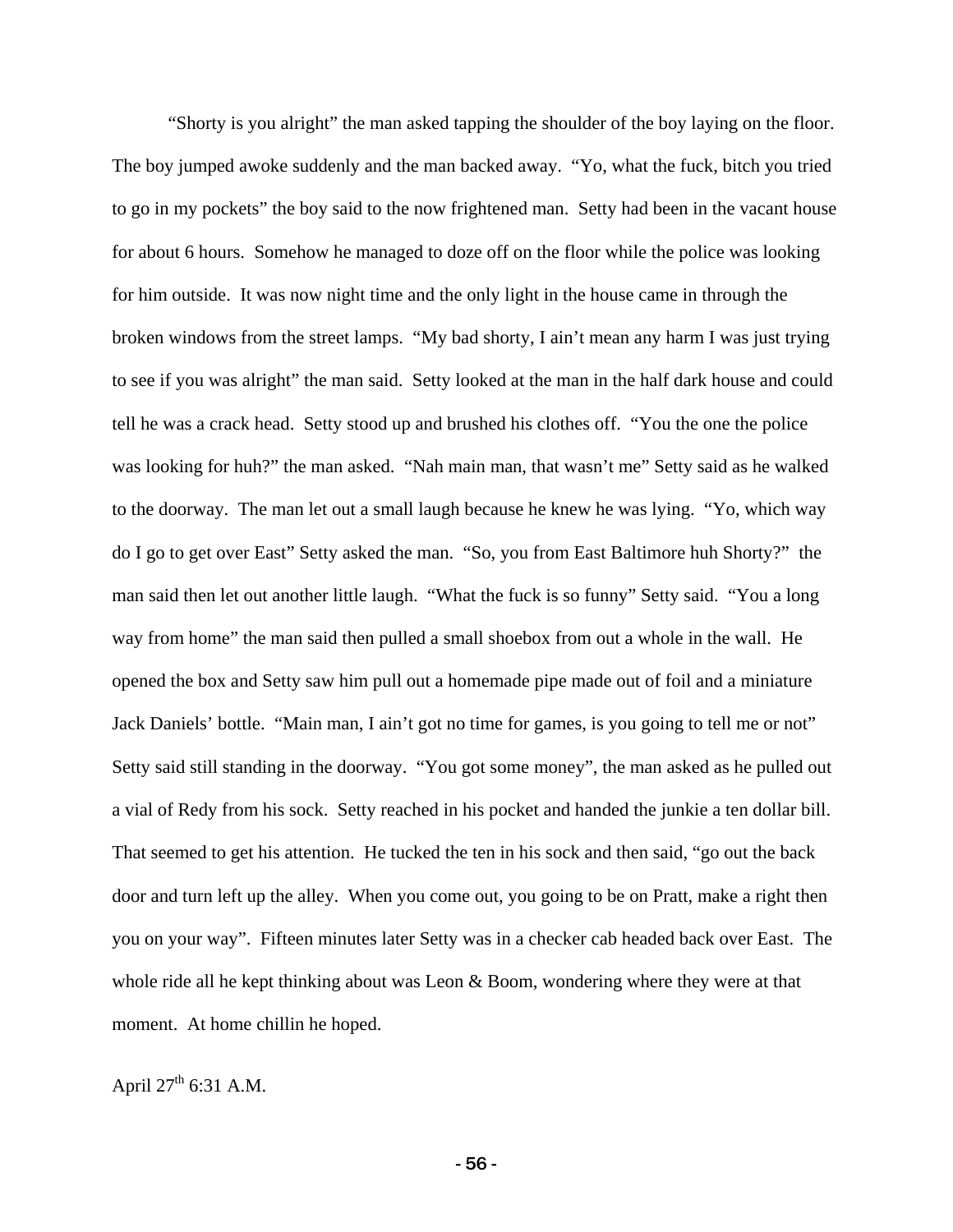"Feed up!" Leon woke up suddenly. He heard the sound of something sliding on the floor. He looked around and it was dark but he could make out the sight of the steel bars. That's when he remembered where he was at. Leon and Boom was in Cell 49/50 on East Top of the notorious hopper tier, L-Section. They was charged with two counts of attempted murder, reckless endangerment, handgun in the use of a felony and a couple more misdemeanor offenses. Boom had one more additional charge, possession of a hand because the police found the 10mm about 10 feet from where he got apprehended. They spent most of the night at Central Bookings and after seeing the Commissioner and getting a 'no bail', they was sent over to steel side. Leon sat up on the bottom bunk and then noticed somebody standing in front of his cell holding two plastic trays. The boy was slim and brown skin. He looked about Leon's age and he had a green soldier rag tied around his head with army fatigue pants on. He looked at Leon then sat the two trays in front of the cell and walked down the tier. Almost immediately two mice ran towards the trays. Leon stomped his feet and they ran away. He looked at the top tray and saw two boiled eggs, a piece of meat, and some cornflakes with sugar sprinkled on top. "Yo, Boom get p" Leon said shaking his homeboy on the top bunk. "Yeah Man", Boom said waking up. "Breakfast here" Leon said just as the boy with the green soldier rag sat two milks on the grill and kept walking. Boom jumped down off the bunk and took a piss. "Muthafuckin mice and shit running around", Leon said keeping a close eye on the trays. Just then, the cell doors opened up. Leon stuck his head out and looked up and down the tier. He could see other inmates pulling their trays in the cell so he done the same. Him and Boom ate in silence but they could hear other inmates talking down the tier. After a couple minutes the grill opened again and they slid they trays back onto the tier,.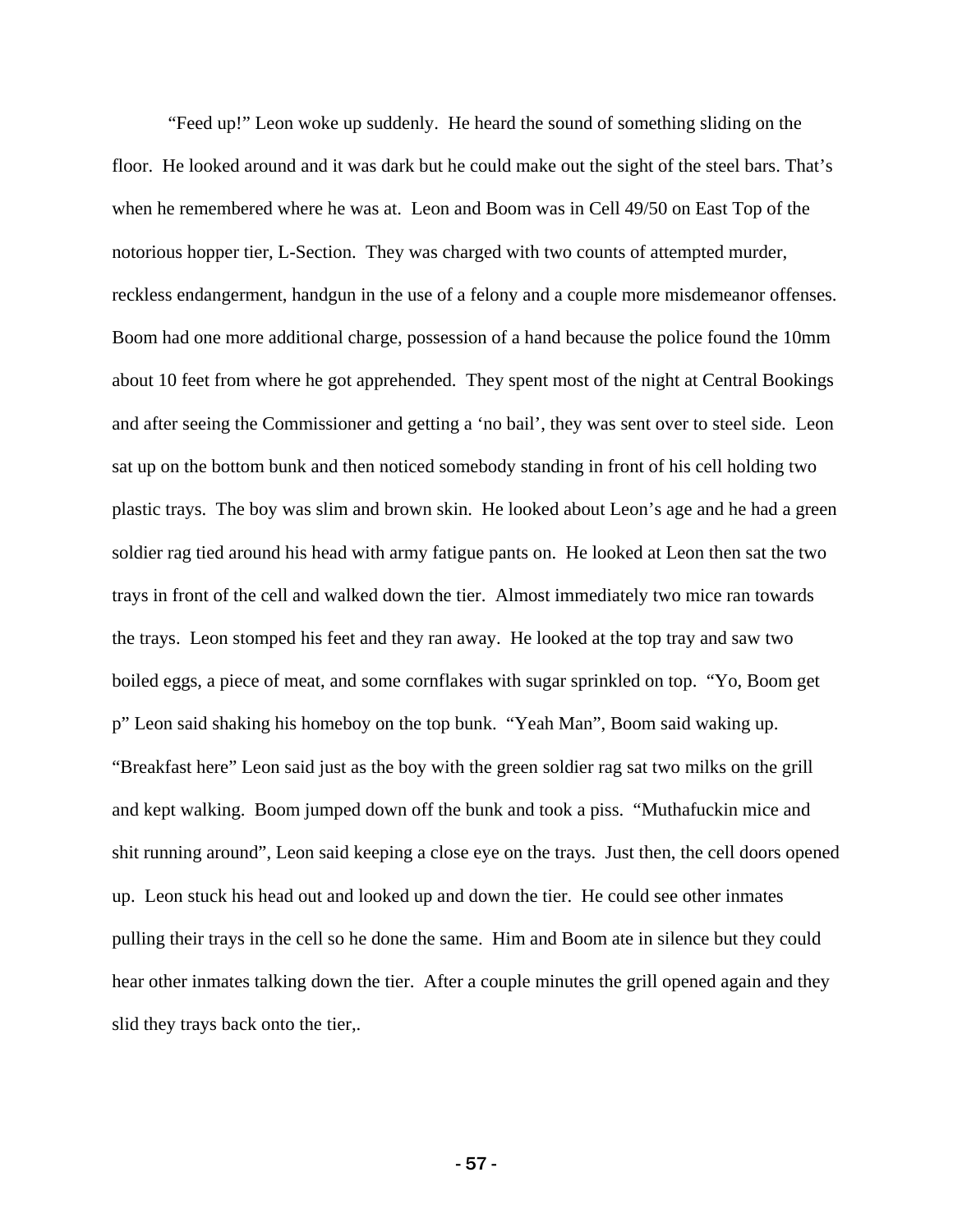"That shit was alright" Boom said sitting on the bunk. "Yeah, better than that cold shit they gave us over the bookings" Leon said then reached under his mattress and grabbed his charge papers. "Yo they gave us first 'AND' second degree attempt murder" he said reading them over again. "As long as them niggas don't tell we going to beat this shit", Boom said thinking about the incidents, which landed them there. Just then Leon noticed a mirror sticking out in front of their cell from next door. He looked in the mirror and could only see a set of eyes. "Yo, where ya'll from" somebody said from the direction of the mirror. "Over East" Leon said. "Where at over East"? "Federal & Bethel". "Yeah, what ya'll locked up for?" "Attempted murder". "What, ya'll shot somebody?" "Something like that". "Ya'll rap buddies?" "Yeah". "Did ya'll get locked up with some money?" "Yeah, why?" Leon said and the dude ignored the question. "Yo, what's ya'll names?" "Leon", "Boom". "alright, well, check this out, they call me Poppy and this East Top tier is my shit. I run this shit and that's how it go, know what I'm saying. If ya'll cooperate then I will make sure ya'll be alright, but if ya'll chumps get out of order, then I'ma send my dogs at you, hear? Now this is the deal, all cookies, cakes, debbies and waffles ya'll get on them trays come over here and..." "Yo slim we ain't no muthafuckin suckers, you got the wrong ones, we ain't sending you shit" Leon said then "You hear this nigga Boom, man that nigga crazy". Him and Boom starting laughing. "Shorty, what the fuck you think you tough, bitch I'll chop your muthafuckin head off" Poppy said then Leon heard somebody further down the tier yell, "Hey Poppy, who's dat yo?" "Some wild ass coons think a nigga can't get to 'em" Poppy said. "Where they from Yo?" the dude down the tier said. "Over East on Federal & Bethel" Poppy said. Leon and Boom could hear people yelling down the tier to the other side of the section. Boom said to Leon "I'ma smash one of these niggas when we come out". Then somebody down the tier called to Poppy. "Poppy, what's them niggas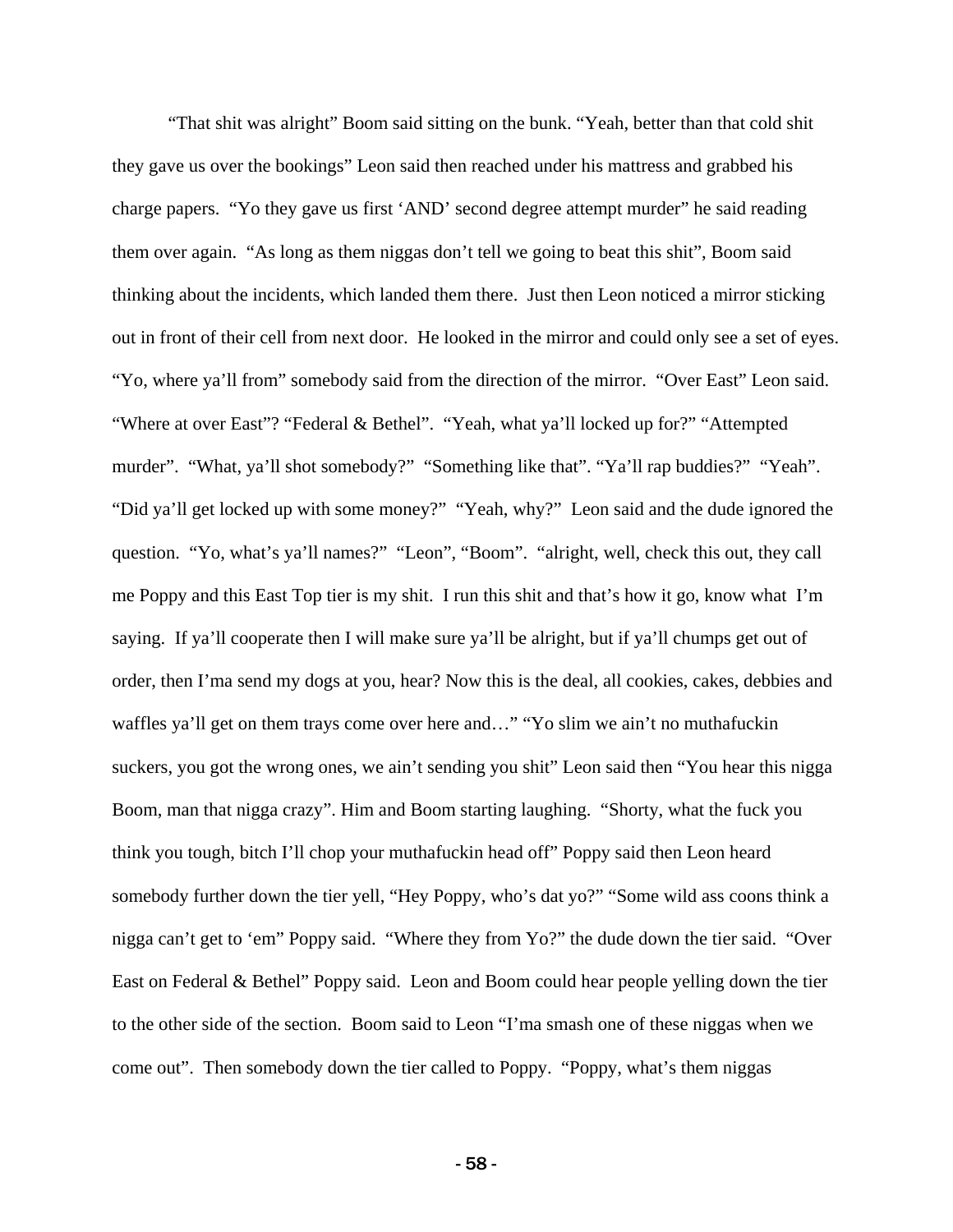names?" "Leon & Boom" Poppy said. The dude down the hall said something to somebody on the other side then spoke again. "Hey Poppy"! "Yeah Yo". "Chill Yo, they Mookie homeboys" "He know them niggas, Manny?" Poppy said. "Yeah Yo, he said chill they from around his way". "Alright Yo, tell him I said alright" Poppy said. "Damn Yo, I didn't even know Mookie was on this section" Boom said to Leon. "Me either" Leon said. "Yo, I hope we be able to see him when we come out" Boom said then they heard Manny yell to their neighbor Poppy again. "Hey Poppy, Mookie said tell them he said what's up and he going to holla at them when we go to school". "Alright Manny". Poppy then said. "Hey Boom and Leon, ya'll man Mookie said he…", "Bitch we heard him" Boom blurted out. Leon started laughing. "Nigga don't try to call over here now, after all that slick shit" Boom added. "Yo, shorty I'ma go ahead and let that slide on the strength of Mookie cause I fucks with him real heavy, Know what I'm saying, so I'ma go ahead and lay back" Poppy said then sat on his bunk. "damn" Leon thought to hisself. "We got shit on lock already and we only been here 3 hours, B-boys taking over".

 Mal had stayed the night up Doughboy house. They still haven't heard a word from Keko. It was around 11:30 a.m. and him and Doughboy was sitting at the dining room table eating scrambled eggs and bacon. "Yo, I'm bout to go down the way, and try to see what happened with Keko", Mal said after he washed his plate. "I'ma chill for awhile, I be down there a little later on" Doughboy said walking Mal to the front door. "Yo, put that money up in a good spot, and the gun, and I'ma holla at you later". "Alright Yo", Doughboy said then watched Mal walk down the Alameda towards Harford Road.

 "Hello". "Hi, Ms. Diane is Leon home?" "No he ain't, who's calling?" "Setty". "Oh Hi Sweetie, Leon locked up, him and Boom over City Jail". "Aw man, do they have a bail?" "Uh uh Setty, they got attempted murder charges, I don't know what happened but they did

- 59 -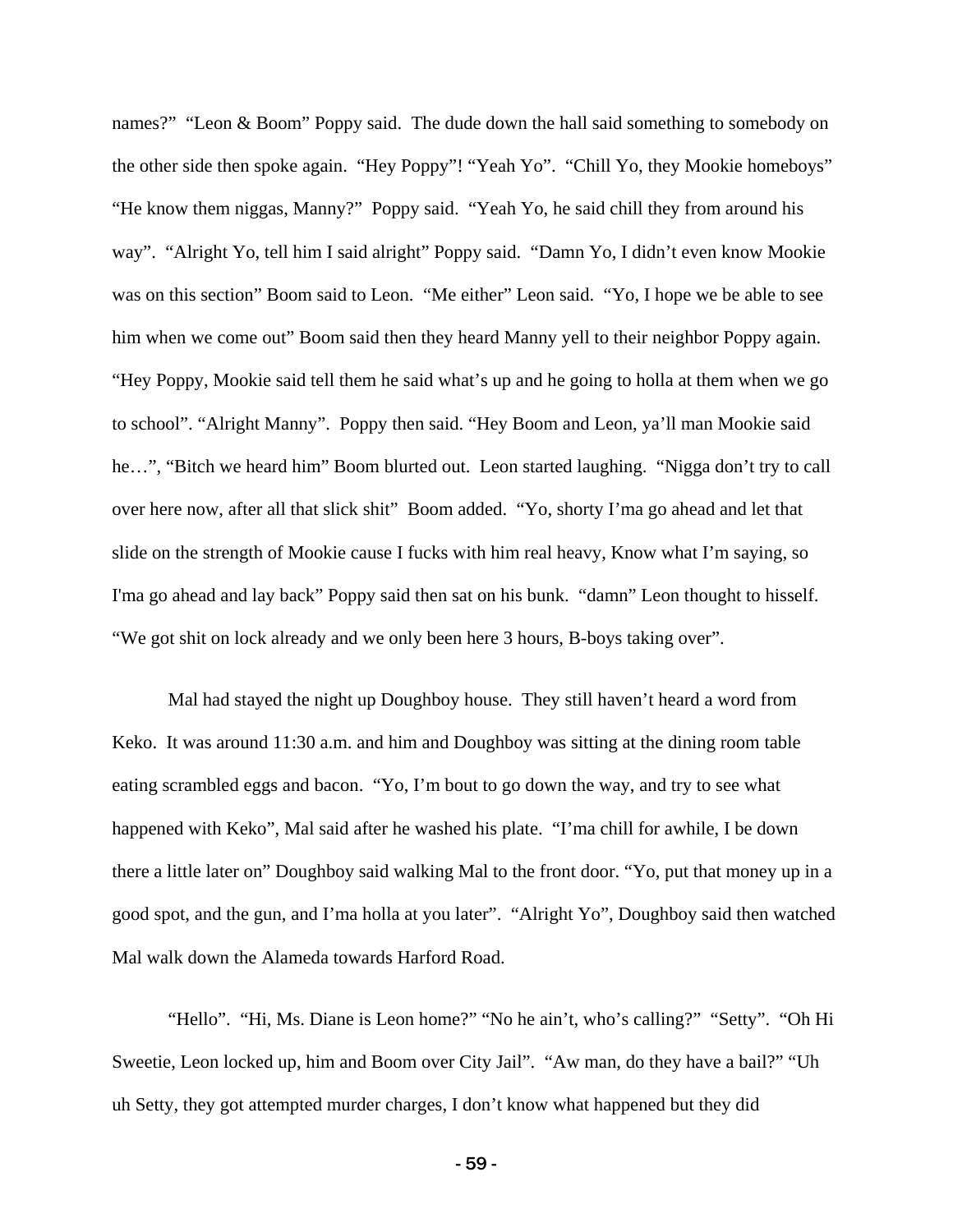something". "Miss Denise, do you have their I.D. numbers?" "Yeah, hold on". Setty was thinking about his 2 homeboys and what to do with the pills and money. They didn't have a bail so that issue was dead. Ms. Diane came back to the phone and gave him their information then he said "do you need anything Ms. Diane?" "No, but thanks anyway". "Alright bye". They both hung up. Setty had wrote the i.d. numbers on a piece of notebook paper and on the next page he began writing them letters.

 After Mal left, Doughboy went to this room and started counting the money over again before he put it up. He was sitting on the bed with the TV on. It was starting to get hot outside and he had the fan on high. He was just past 700 on his count when something on the TV caught his attention. The Reporter was speaking: "Police have identified the body of a man found dead in an alley in the 2400 block of Chase Street late last night as 28 year old Keko Key. Medical examiners ruled death from multiple gunshot wounds to the upper body. Police have no suspects or motive for the slaying." Doughboy cut the TV off. The emotions he felt was strange. 'Damn' was all that he managed to say to hisself as he went from sad, to angry, to happy because deep down inside he mourned for the fallen comrade but on the other hand him and Mal were \$12,860 dollars richer..

1 week later, May  $4<sup>th</sup>$ , Thursday

 "Yo, how we going to do this", the man said to his younger homeboy standing next to him. "Let's just go down there and blaze the whole fuckin' corner" he said. 'yeah, yeah, yeah'' the older one said as he put the 32 shot clip into the Intertec 9mm. The younger one was holding a chrome .45 automatic with lemon squeeze. They was in a friends house 2 blocks away from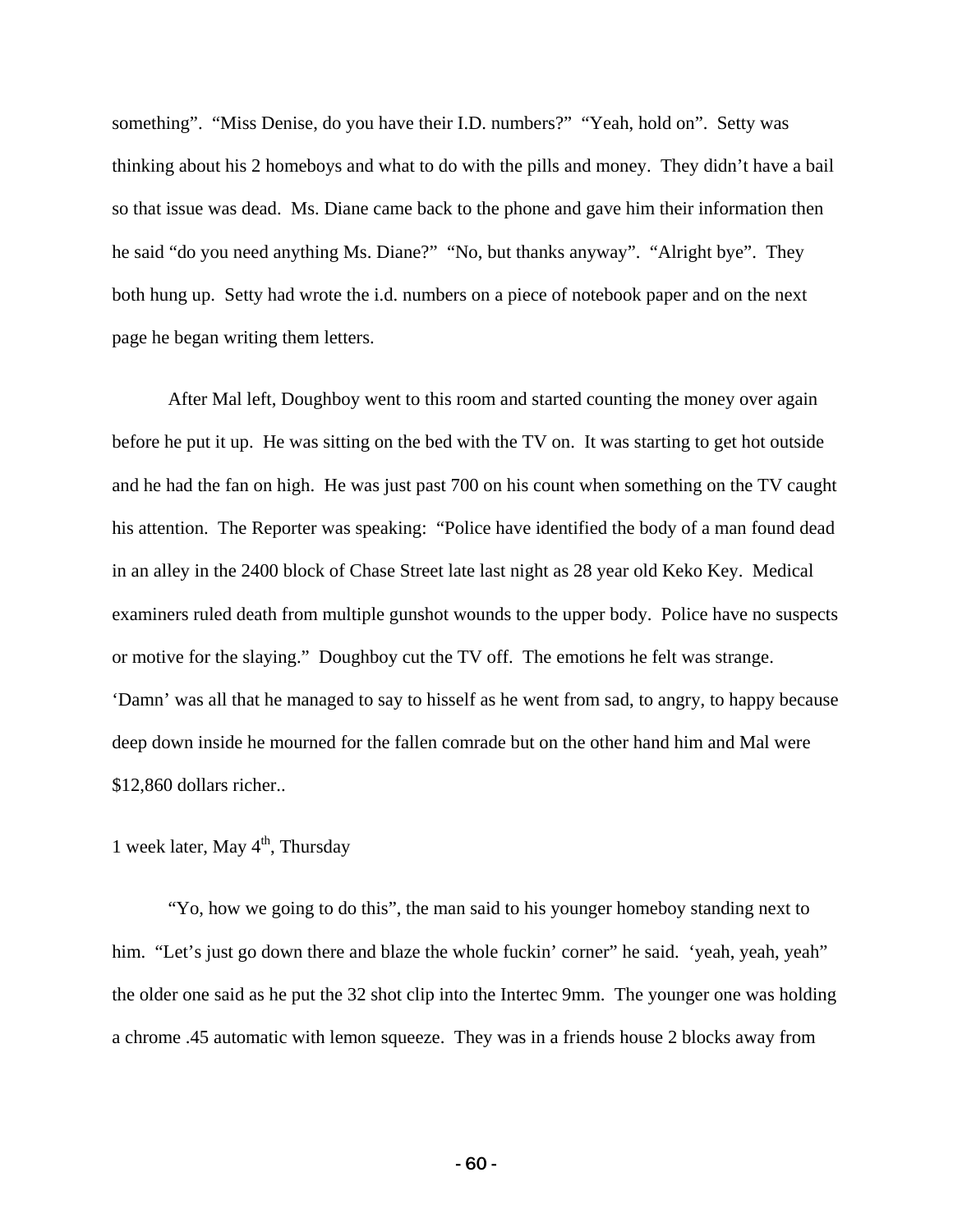their target and they was ready. The older one put the Intertec into a book bag, and the younger one put the .45 in his belt. "Come on yo", Darell said to Tony then they left out the front door.

 Darnell, Wayne and Tay was chilling on Lanvale, selling pills as usual. Money was coming faster since they got rid of Tony & Darell. Wayne was sitting on a chrome Dyno, while Darnell and Tay sat on some steps. It was a nice day, bright and sunny, about one in the afternoon and the block was crowded. Little kids rode bikes or played 'its', junkies zoned and nodded off on vacant house steps, females walked up and down the street in little ass shorts and halter tops smelling like hair spray and fruit. The 3 B-boys was blunted up, eyes red, with a pocket full of money and the munchies. "Yo, Tayesha fat as shit" Darnell said looking at the girl on the other side of the street with 4 of her friends. "hell yeah Yo, but I remember when niggas wouldn't even look at her little ass" Wayne said. "Tay, there go Missy yo" Darnell said. "Man fuck that bitch, I don't fuck with her no more" he said. "Nigga you crazy, shorty fat as shit too" Darnell said. "That bitch ain't shit yo, she don't even know how to ride a nigga right. I was about to smack that bitch one night, she tried to get on top of me and bent my shit all up" Tay said then Wayne and Darnell started laughing. "she got some good ass head but I'm trying to fuck Tricey" Tay said looking across the street at her. "Setty fucked her, I seen Shorty coming down Caroline like 4 o'clock in the morning. She tried to say she was down Annette house, but I know what's the deal" Wayne said. "Yo, I'ma get them bitches to take some naked flicks and send them to Leon and them" Darnell said then took a sip of his grape soda. "Hell yeah yo".

When they turned the corner on Lanvale they saw 2 B-boys sitting on the corner steps and one on a bike a block down. "You ready for this?" Darell said to Tony. "Yeah". In their minds they were playing it safe but they were reckless, and going dick hard in broad daylight

- 61 -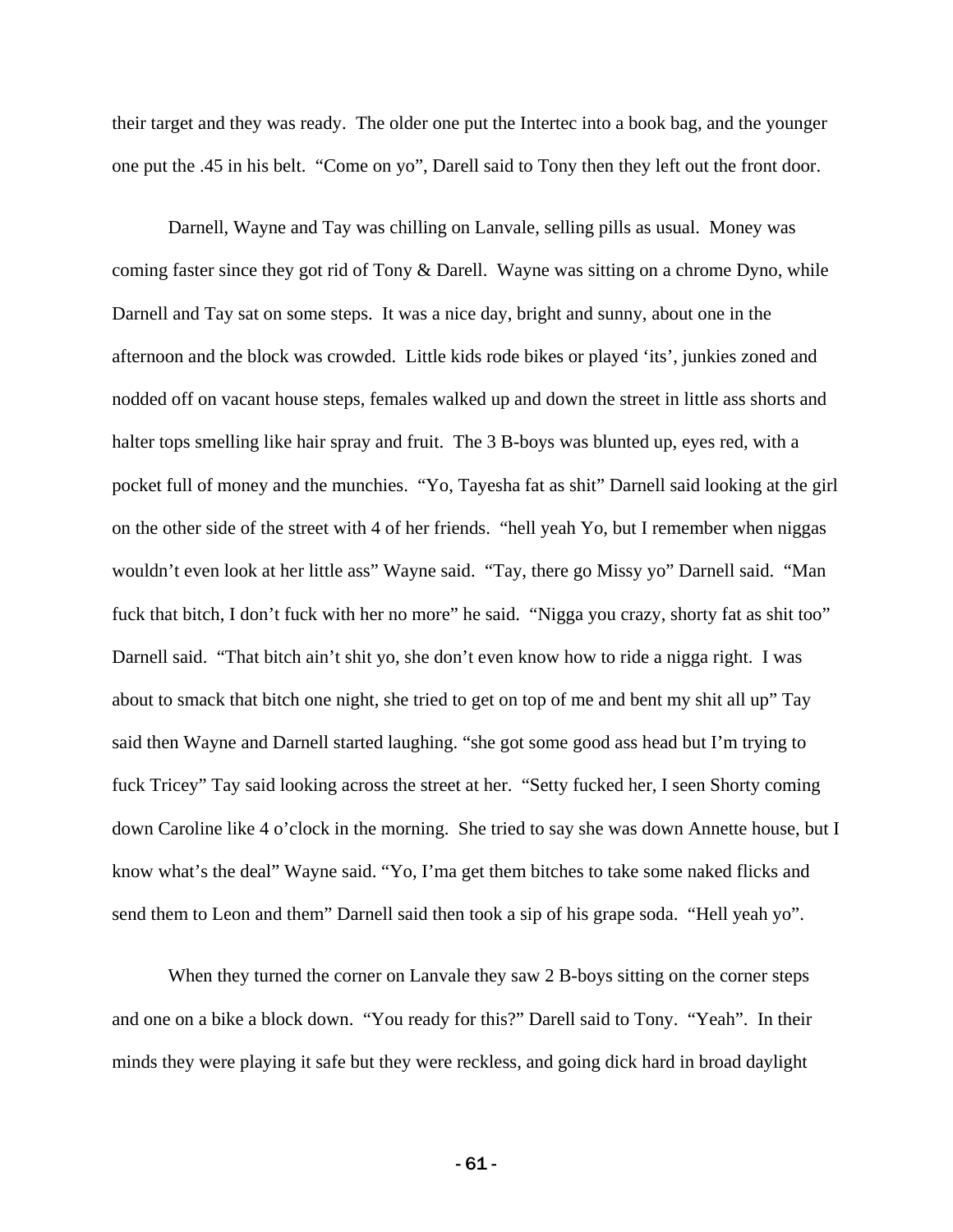with no mast. Darell already had the book bag on him the front ways as they walked in silence closer and closer. ------

 Wayne didn't know if it was instinct or a sick sense but something made him look up towards Bond Street. He saw about 10 junkies hurrying into an alley and then his eyes focused on two faces. It took him about 3 seconds before he realized who it was walking straight towards them pulling out guns. ---

 Tony saw the one on the bike look up at them and decided it was time to react. He had the .45 out and cocked before Darell had the Tec out. A nearby junkie saw what was about to happen and with a quick 'Oh shit', he ducked away. It was a lot of people outside but Tony didn't care as he pulled the trigger. By this time Darell had the Tec out the book bag and he was shooting also. Loud pops broke through the laughter of children. Females started screaming and junkies was running. Darell & Tony was running towards Tay, Darnell and Wayne, still shooting. They watched the one on the bike and one on the steps fall before they even had a chance to run but the other one was running fast down Lanvale ducking all the way. The one that was on the bike wasn't moving but his homeboy got up and tried to run but caught 2 more in the back. They watched as he fell in the gutter. Tony was out of bullets but Darell was still shooting. The whole incident only took 13 seconds. The whole block was clear except for the two boys laying near the curb and a bike laying next to one of them. Darell & Tony started running in the opposite direction.

 R. Kelly was playing out the speakers as Mal made a right turn in the Eastpoint Mall parking lot. He was driving a blue 1994 Infiniti Q45 that he had brought for 3400 dollars. Him and Doughboy had split the 12,860 dollars as soon as they left Keko's funeral a couple days ago,

- 62 -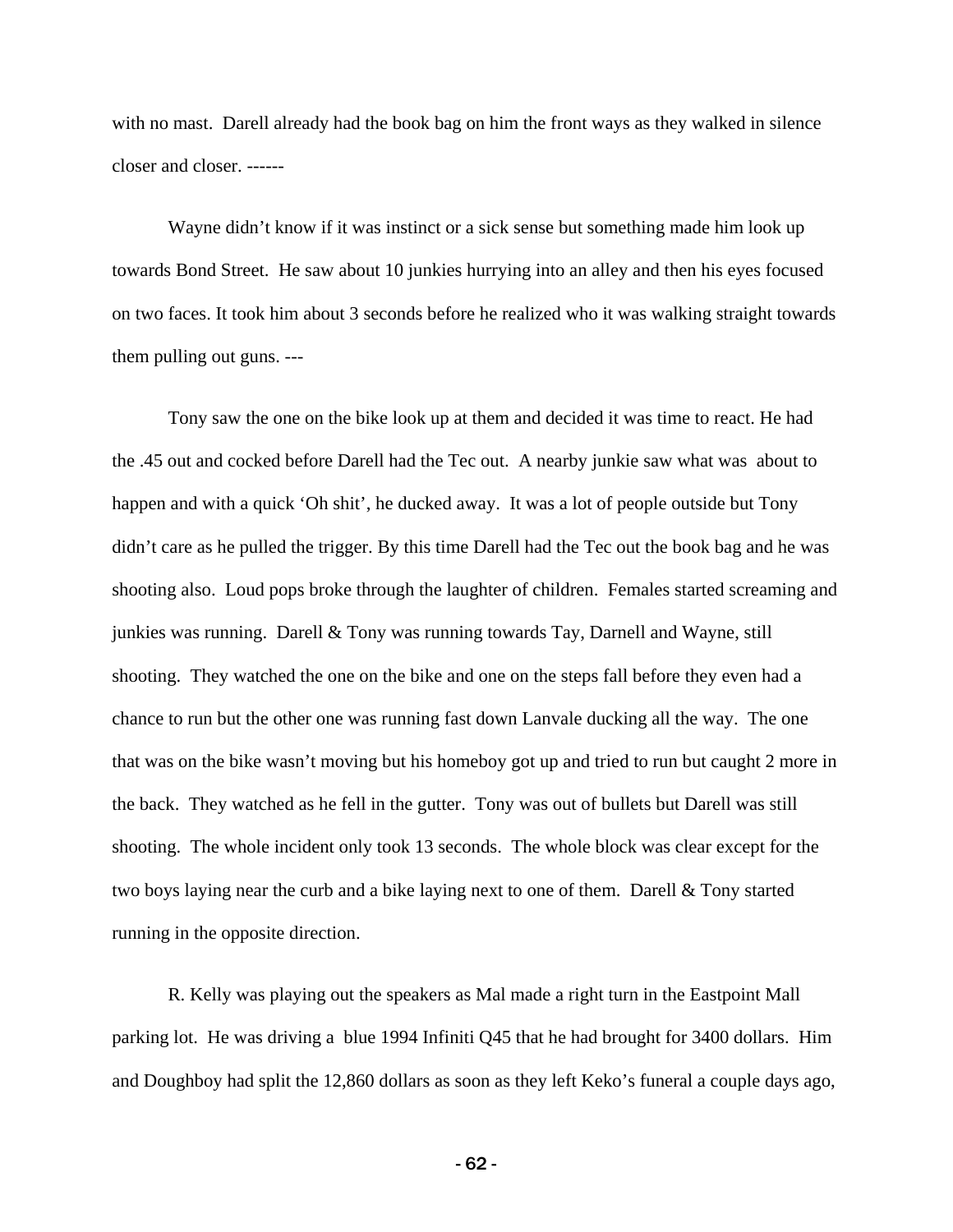which landed them both with 6,430 dollars free cash to spend. Mal was the smartest out the two. While he drove around in a whip, Doughboy still was catching cabs. Doughboy had figured since neither one had a license, then buying cars was a waste of money, but Mal disagreed and took the risk of being pulled over. He was now wearing an expensive Phat Farm sweatsuit and white and blue low cut Nike Air Force 1's. He also had on an expensive necklace. But he was not alone as he pulled into a parking space and turned the ignition off. Sitting in the passenger seat was a pretty, light skin girl about 17 years old. Her name was Antoinette and her and Mal had been a couple since last summer when she moved on Caroline Street from Westport. Mal had put a G up for other reasons and right now he had 830 dollars in his pocket that he planned to spend on him and his girl.

 As soon as the cab turned on Lanvale Street Doughboy saw about 15police cars and 2 ambulances. He quickly paid his fare of \$5.40 and exited the cab. It was still daylight outside but Doughboy couldn't see what was going on because of the crowds of people standing around. He could tell by the looks on they faces something real bad had happened. Some was crying, and others just stood around shaking their heads as the lights from the ambulance went across their faces. He could hear some people saying, "That's fucked up", and "Shorty was cool as shit", as he made his way through the crowd. As soon as he got close enough to the yellow police tape to see, a ambulance raced off. Then he could hear the screams and the crying louder as he looked at the scene. He saw about 15 to 20 officers (some in uniform and some not) standing around talking and some taking notes. He saw about 30 little pointy yellow things scattered close to each other on the curb and sidewalk indicating where the shells dropped. It was a chrome BMX Dyno bike laying next to a puddle of blood. At the curb was a white Nissan Maxima with several bullet holes in the door and a shattered rear and side window. In the gutter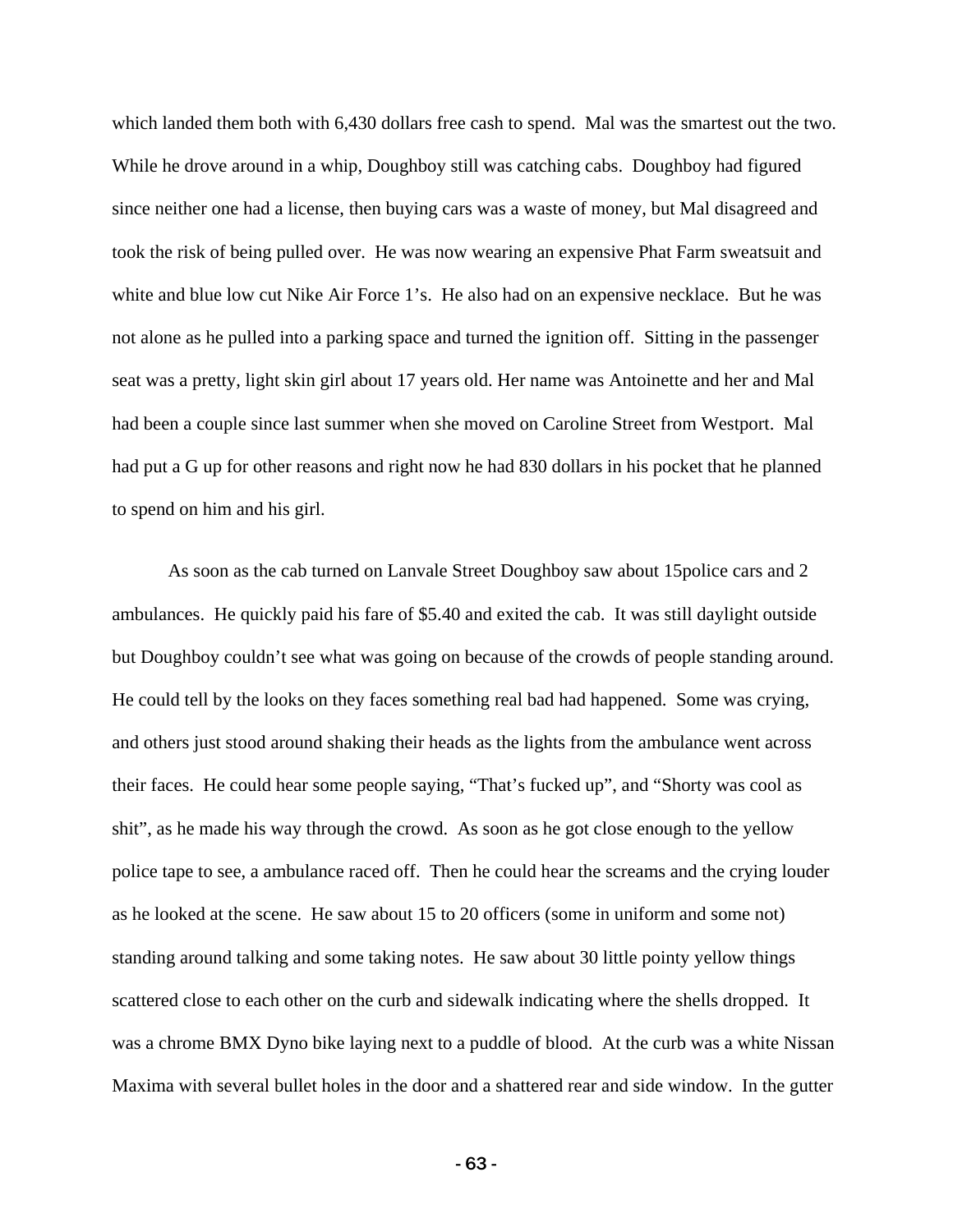next to the car, Doughboy could see somebody laying there with a white sheet covering everything except for a bloody left hand. Doughboy still hadn't realized what had happened then he saw Wayne's sister and his mother push past some officers surrounding the body. They tried to stop them but the mother had already lifted up a corner of the sheet and then started crying hysterically. Latoya (Wayne's sister) grabbed her mother and they was hugging each other crying loudly. Ms. Wilma (Wayne's mother) was screaming "Please, No, Not my baby, Oh Lord please no, not my baby!" Doughboy's heart melted when he realized that was his homeboy Wayne laying there in the gutter. He started crying also, and tears was running down his face.

 At the same time on the other side of town, two uniformed police officers had a black Acura Legend pulled over for speeding. It was two black males in the car and they looked nervous as Officers Smitz and Ortez approached from the rear on both sides. "let me see your license and registration please" Ortez told the driver. As he fumbled through the glove box for the vehicle registration, Smitz noticed the young passenger shaking nervously. "is there something wrong?" Smitz asked him. "N-n-no Officer", the young passenger was scared. The driver gave Ortez what he asked for. Then Ortez began to write the information down on a yellow note pad when his partner gave him a special look, they used to signal each other when something wasn't right. Ortez then tucked the pad in his shirt pocket and looked at the license. "Mr. Um…. Vincent could you please cut the car off and step out of the vehicle". The two officers were watching them closely with their right hands rested on the butt of their Glocks. "Is there a problem officer" the driver said but didn't exit the car. This time Ortez grabbed the door handle and opened the driver side door. "Step out of the fuckin' car now!" Officer Smitz called for backup on his radio. The driver still didn't move and the young passenger looked more scared. Smitz opened the passenger door then told him to get out and he did so quickly. Smitz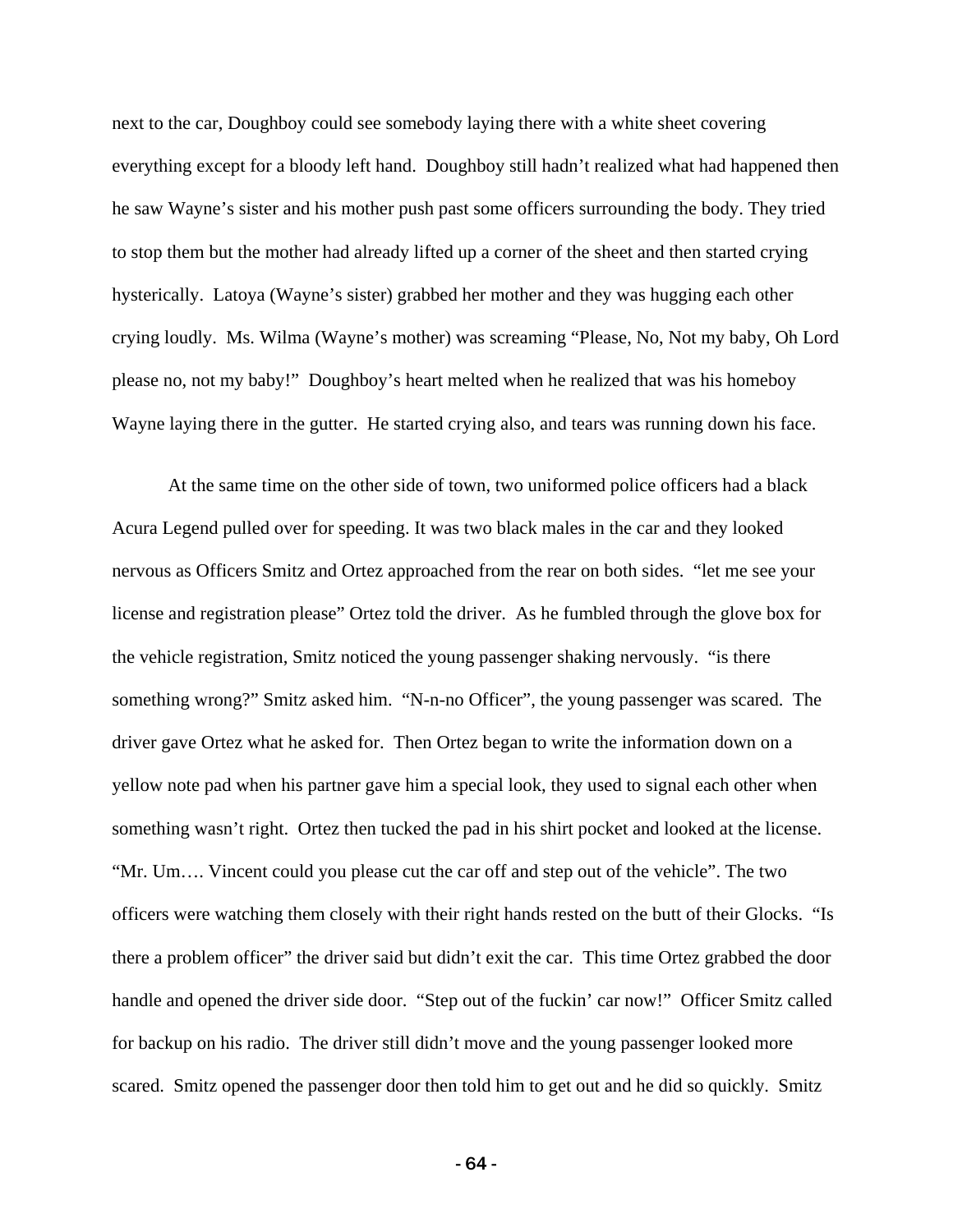patted him down, then put cuffs on him and sat him on the curb as Ortez continued to yell at the driver. Ortez was standing right next to the gas cap when he drew his gun. Smitz on the other side of the car by the taillights did the same. The car was still running and the two front doors were open then the driver put his hands out of view to the officers. "Put your hands out the car", Smitz yelled, just as two more police cars pulled up behind them. The driver saw the backup cars in his rearview mirror and made a split second decision that sealed his fate. Before the backup officers even got out of their cars, the driver threw the car in drive and stepped on the pedal. His tires screeched as they spun. When the Legend caught ground and pulled off, Ortez and Smitz fired several shots at it. Now the chase was on. The driver felt pain in his side and back as he approached 80 miles per hour going south on Fulton Avenue. He was 4 police cars behind him. He was bleeding real heavy from the 3 gunshot wounds sustained when he fled. The only thing that kept running through his mind was a cold lonely prison cell as he made a sharp right onto Edmondson Avenue. He was getting dizzy now and he had to swerve left to avoid running into a bus but the police was still behind him. He was getting cold and numb from the loss of blood and he blacked out twice, almost losing control of the car. As he approached Dukeland he contemplated another sharp right at 98 mph, but this is where his luck came to an end. As he turned, the car lifted up on the two left wheels and swerved into the curb where it sideswiped a money green Cherokee then slammed into a street light pole. The already wounded driver was thrown from the Legend approximately 12 feet where he landed next to a mailbox. The police called for ambulance as they pulled up. Following procedures, the police approached the victim and the vehicle with their guns drawn. During the collision, the trunk on the Legend came open and the police recovered a InterTec 9mm assault pistol and chrome Springfield Arms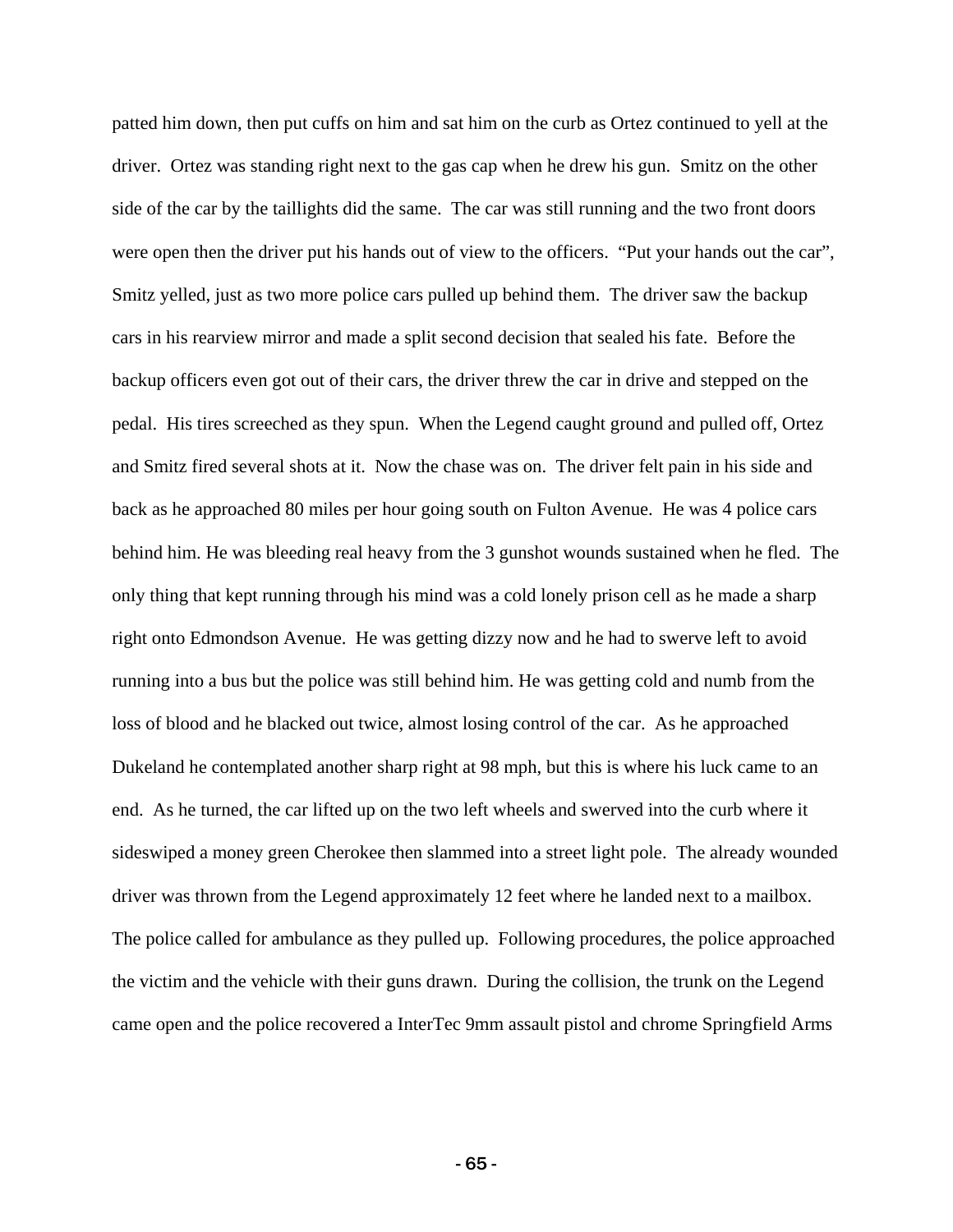.45 caliber automatic. Eight minutes later the ambulance crew arrived and pronounced Larry Vincent also known as 'Darell' dead on arrival at 6:17 p.m.

 Ms. Debbie, Ms. Diane and several other relatives were standing next to a bed in the intensive care unit at Leons Hopkins Hospital. Darnell had been shot 4 times in his back and leg. He now lay on his stomach half awake with several tubes and machines hooked up to his body. He couldn't remember what had happened and nobody told him that his friend Wayne was dead. No one talked and the room was quiet except for the beep of the heart machine and an occasional sob or soft cry from the family.

May  $6<sup>th</sup>$ 

Saturday Morning 2:50 a.m.

 Poppy woke up out of a light sleep when he heard his cell door open. He got up and looked on the tier. He saw somebody carrying a mattress down towards his cell. As the person got closer, Poppy could see that he was light skinned and looked scared. "yo, you know where cell 51/52 at" he said. Poppy didn't like having a cell buddy but this new cat was kinda fresh. "Yeah, right here" Poppy said. The dude walked in and Poppy closed the grill. The cell was dark so Poppy stepped on the toilet and cut the light on. He had all his commissary and papers on the empty top bunk and now he began taking the stuff and throwing it on his bed. "Yo, what's your name" Poppy said to his new cell buddy as he put his mattress on the top bunk. "Tony" he said. Poppy stood at the grill watching Tony make his bed. "What you locked up for shorty" Poppy said. He added the 'shorty' at the end of the sentence so he could feel superior but in actuality he was a little smaller then Tony. "two guns" Tony said. "What kind". "A Tec and a .45". What the fuck was you doing walking around with a Tec and a .45" Poppy said.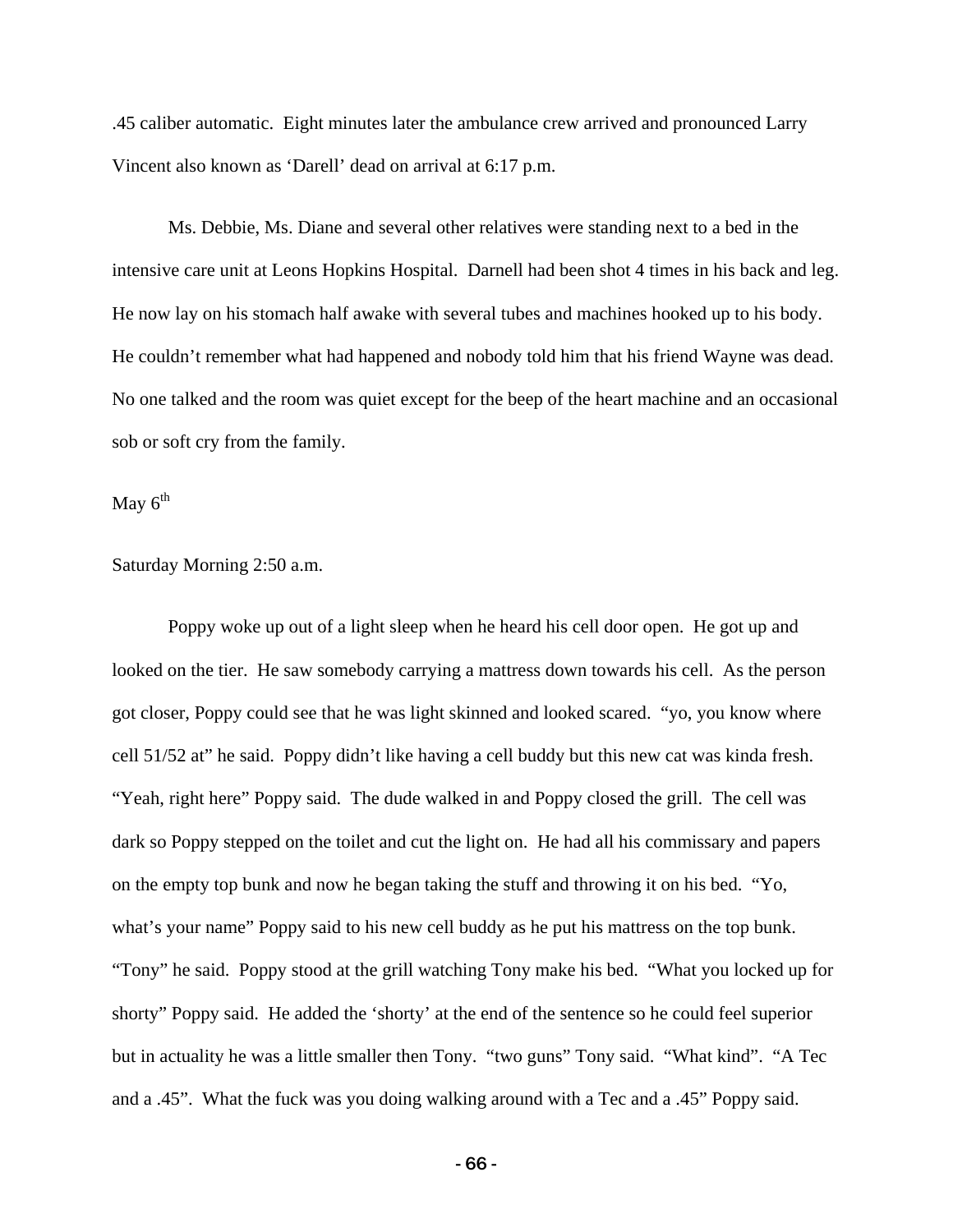"Nah Yo, I was in a car with my man" Tony said. "Where your man at". "He got killed yo" Tony said sadly. "He died!? How the fuck that happened" "When I got out the car he pulled off and the police shot him, then he crashed up on Dukeland" Tony explained. Damn Yo, that's fucked, but Yo from over West huh?" "I live up the village but I was hanging over East". "Where at" Poppy asked. "On Lanvale & Bethel" Tony answered. "Oh yeah, then you should know my man Mookie". "yeah I know Mookie" Tony said that he didn't know about the shooting. "Mookie over here but he on the other side" Mookie said and Tony felt relief that Mookie wasn't within arms reach. "Do you know Boom & Leon?" Poppy said. "Yeah, they be hanging with Mookie" Tony said. "They right next door, hold up" Poppy said then knocked on the wall. "Oh Shit" Tony thought to himself, but then he realized they probably don't know about Wayne and them yet so he could just play cool for now. "Yeah man" Boom said still half asleep. "Yo, my cell buddy said he know ya'll" Poppy said and that got Boom's attention so he sat up on the bed, Leon was still sleep. "Who is he" Boom said to Poppy. Poppy had coped a truce since that first night and believe it or not, him, Boom, Leon and Mookie was comrades now. Tony spoke up, "It's Tony Yo, what's up" Boom thought for a second then said. "What Tony?" "Light skin Tony that be up on Lanvale", he said, then Boom knew who he was. Him and Leon had talked to Wayne and them a couple days ago and they told them about how they ran Darell & Tony from around the way. So he was surprised to hear this nigga talking like they were homeboys or something. "Oh yeah, what's going on?" Boom managed to say with a little hostility in his voice. "Chillin Yo, you know Darell got killed" Tony said then told Boom about the car chase and the guns in the trunk. Boom and Poppy could tell Tony was scared as hell because he kept blabbering on about this and that, trying to be as friendly as possible. After he finished his life story, Poppy said "So, um Boom, what's up with him". "Why, what he got some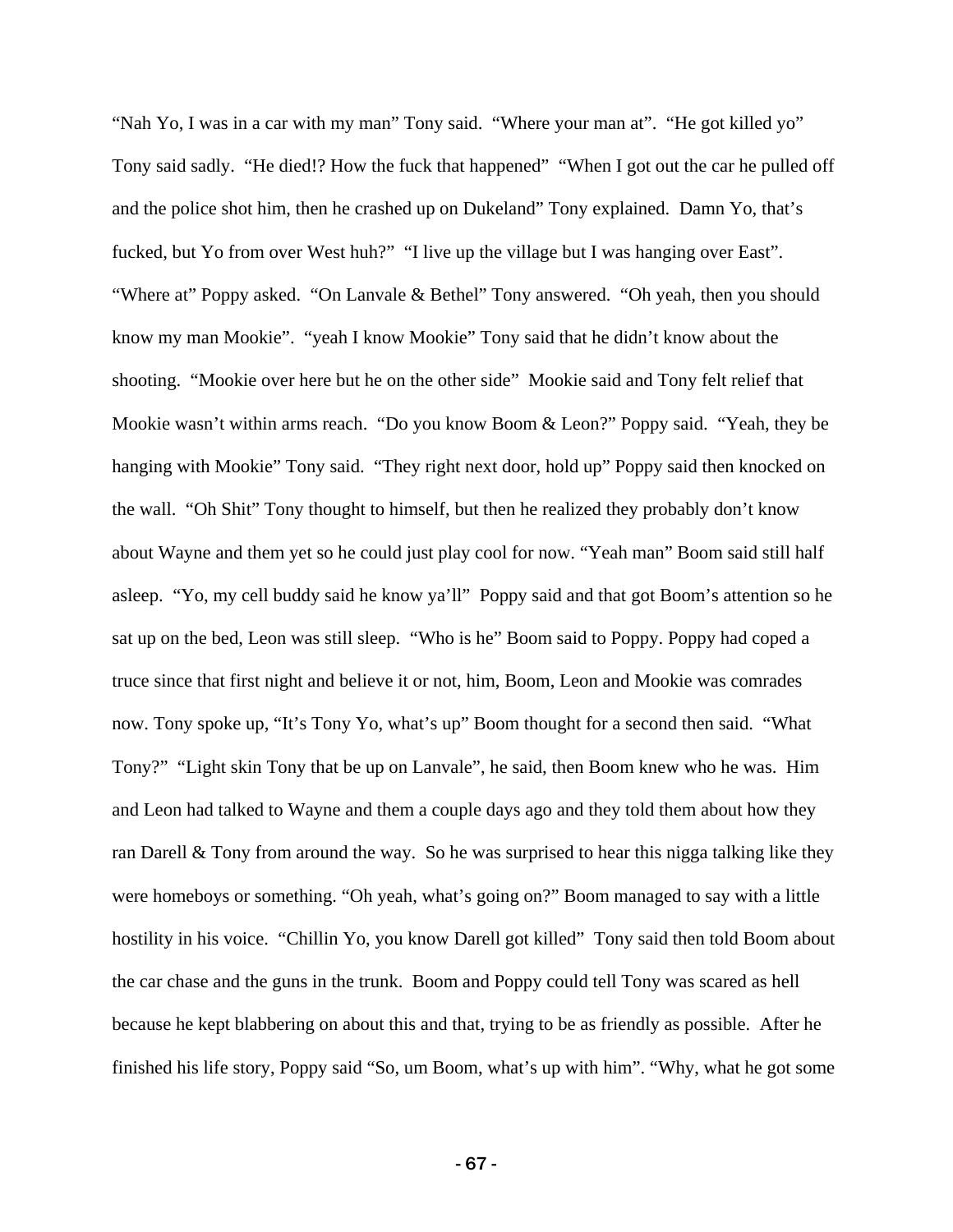money or something" Boom said. "Yeah yo, I got like 200 in my account that they took over Central Bookings" Tony said nervously. Boom ignored him and spoke to Poppy. "I say right, leave him alone for now, he alright yo". "Alright" Poppy said. Tony was standing at the grill looking super scared but when Boom said that he got calm. "I'm going back. I'll holla at ya'll tomorrow" Boom said as he climbed back in the bed. Poppy told Tony a little about L-section and the do's and don'ts for about another hour then they went to bed also.

## 2:37 p.m.

 It was a nice sunny day in Baltimore and everybody was outside especially up on Federal & Dallas. On one side you had junkies running in and out the alley, and on the corner it was another one screaming out the name of the product while another scanned the block for the law. On the opposite corner several females stood around, some sitting on steps and one platting a boys hair. Then, in front of Mama Sue's carryout it was six dudes standing around smoking blunts and drinking alcohol. Setty was the youngest out the six and besides him was Duncan – 24, Booby-29, Micey-32, Fatz-30 and Bam-27, who is Greasy's older brother. These were some of the older Federal Street boys and today this is who Setty was chillin with.. In front of them at the curb was a Royal Blue Mercedes Benz CLK which belonged to Micey and behind that was a money green Cadillac Escalade, which belonged to Fatz. Micey and Fatz was the two idols around the neighborhood. They had the most money and basically controlled the dope game in this part of East Baltimore. A lot of people knew, feared and respected these two kingpins and the crew they claimed, B.F.D., which stands for Bethel Federal & Dallas. But even these boys wasn't bulletproof. More than half of their crew been shot before, and the rest is dead or locked up never to see the streets again but somehow they still remained notorious. Any such individual couldn't open up shop in their territory, but some have tried and lost the battle. Setty, Boom and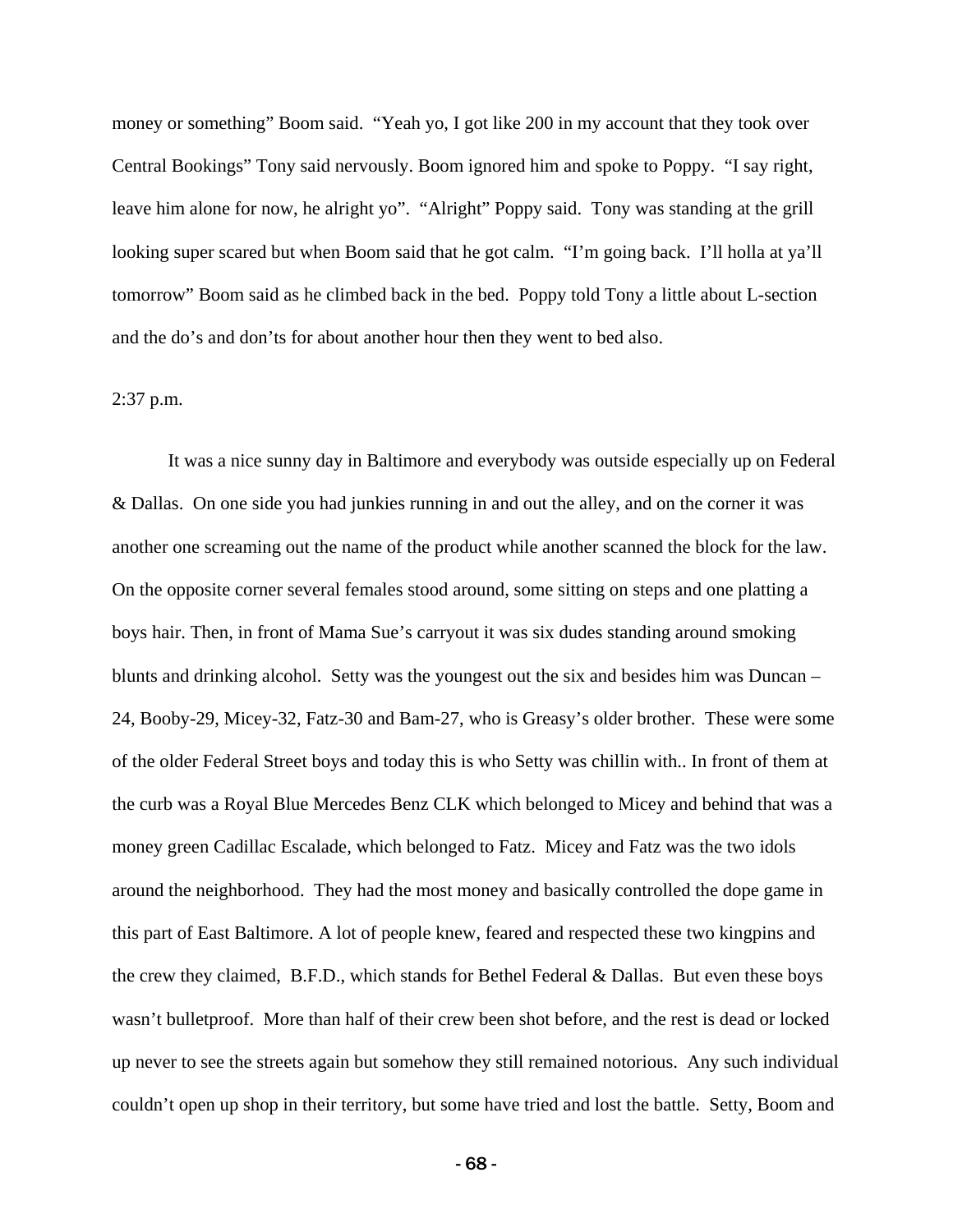Leon had established a position on this trip and nobody challenged them because they were a part of the crew, B-boys which is just a younger version of B.F.D. A lot of people thought Micey and them were cruddy niggas. It was even a rumor going around that they the ones who got Keko killed, but Setty, Boom and Leon trusted them. When times were hard they could always go to them and get some money and when shit got thick they could get guns from them also. "Hey Lil' Setty, did ya'll find out who did that shooting the other day" Booby asked. "Yeah, Tay was with them but he didn't get hit and he said it was Darell & Tony". "you talking bout them lil' niggas that was selling coke up on Lanvale" Booby asked. "yeah", Setty said. "Them bitch ass niggas man, shorty what ya'll trying to do about that" Booby said to Setty. "Them niggas live over west somewhere, and ain't nobody seen em". "What's up with Darnell, is he alright" Bam blurted out. "Yeah, I talked to Leon's mother and she said he was doing good" Setty said then took a hit off the blunt. Then Fatz said, "Where Leon at, I ain't seen shorty in a while, I thought him and Lil' Boom was your partners." "yeah, they is but they locked up." "For what?" Booby said as he passed the Hennessey to Micey. "they got some attempts on some Gilmore & Pratt niggas, I was with them but I got away" Setty explained. "Ya'll lil' niggas crazy" Duncan said and Setty just smiled, then Fatz said, "My lil' niggas is gangsta, they all the way over west laying shit down." Setty just smiled even harder, then his worker called him across the street. He went over there and the work discreetly handed him \$600. Setty told him wait, so he could go get some more pills. As Setty began to walk back across the street a blue Q45 pulled up. Setty thought to himself 'Right on time'. He walked to the passenger side window. "Where you going at Mal?" "I was looking for you" Mal said then Setty opened the door and got in. As Mal pulled off he waved and honked the horn at the B.F.D. boys. At the corner Micey said to Fatz, "them Lil' niggas going to blow up, watch what I tell you", as Mal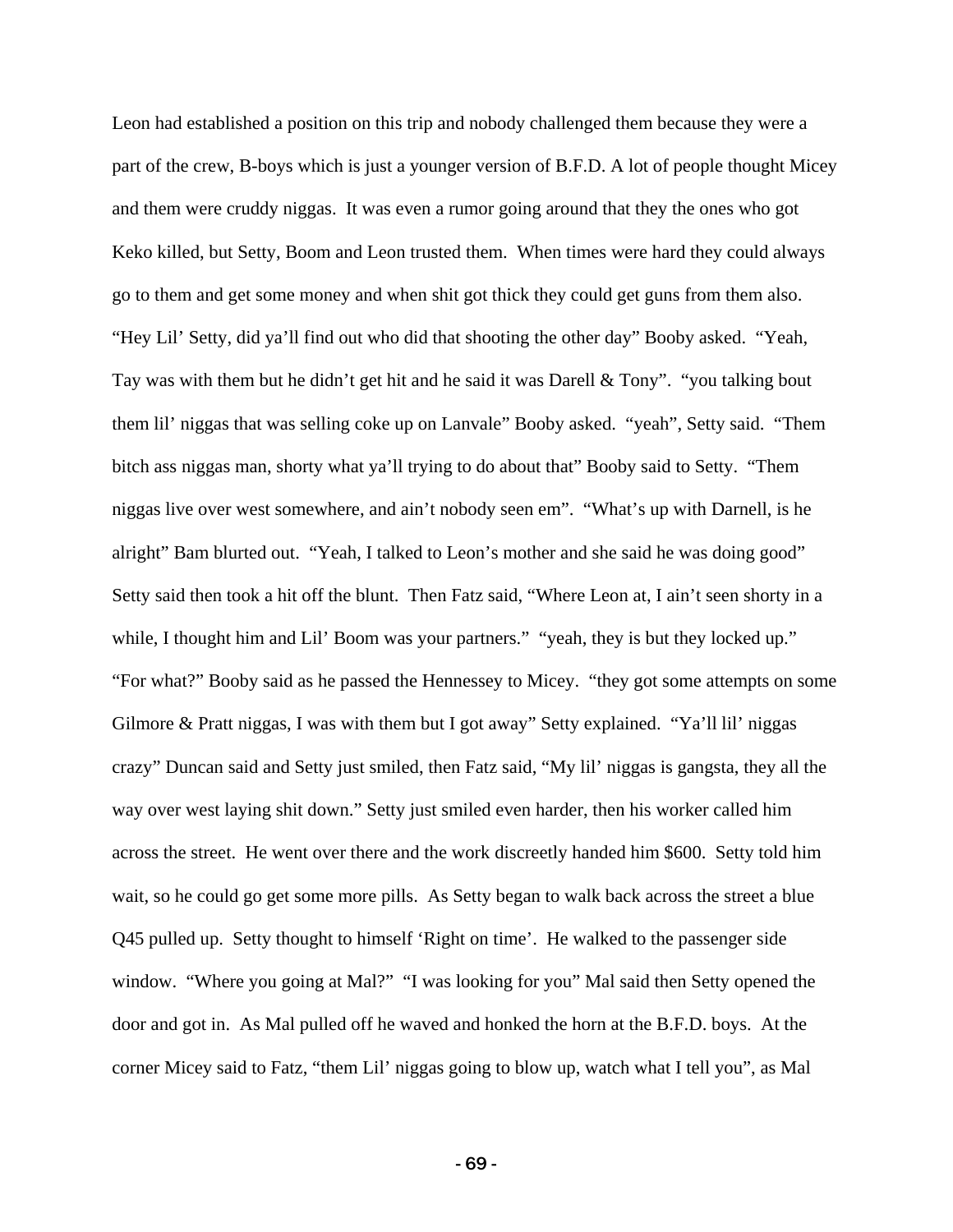turned left on Caroline Street. "Take me around my house real quick so I can grab some more pills" Setty said to Mal as DMX played on the speakers. "That's what I want to talk to you about. I'm saying, I ain't trying to be like Doughboy, that nigga broke already Yo and ain't got anything to show for it but a whole bunch of clothes. I got 1400 on me right now and I'm trying to flip shit, you know" Mal said as he pulled into a parking spot two houses down from Setty's house. "Yeah, I fell you, hold up though" Setty said then went in the house. He got 4 more bundles then came back out and got in. Mal pulled off. They rode back around Dallas Street and Setty gave the worker (Mike) the bundles then told him that he will be back. "You trying to go get something to eat?" Mal said as Setty got back into the car. "Hell yeah, I'm hungry as shit" Setty said. As they pulled off he noticed Micey had left. When they turned on North Avenue Mal spoke up again. "So what's up with that." Setty already knew what he meant. "I ain't got no problem with you rolling with us, but this shit just ain't mine, I can't make no final decisions" "yeah, I know, but Yo, be for real, them nigga got two attempts, plus they got caught with the gun. They going to be over the jail for at least a year just going back and forth to court. Don't get me wrong, they my niggas, and I hope they beat the shit but Yo they going to be gone for a minute" Mal said as he turned right on Greenmount Avenue. "Yeah, I know but I be sending them niggas money and shit, as a matter of fact, I wrote them with a money order Thursday night and told them about Wayne and Darnell. Some nigga got killed on another section over the jail so they on lock down and can't get on the phones" Setty explained. "nah, I'm not trying to step on they feet yo, I'm just trying to get paid with ya'll". "Alright, I'ma do this, our connect sell us eight for \$3100, so jus give me the 1400 and I'ma put up the 1700, then we can do that" Setty said then sparked up a cigarette. Satisfied with that answer, Mal changed the subject, "alright that's cool, but them niggas going to be fucked up that they can't go to Wayne's funeral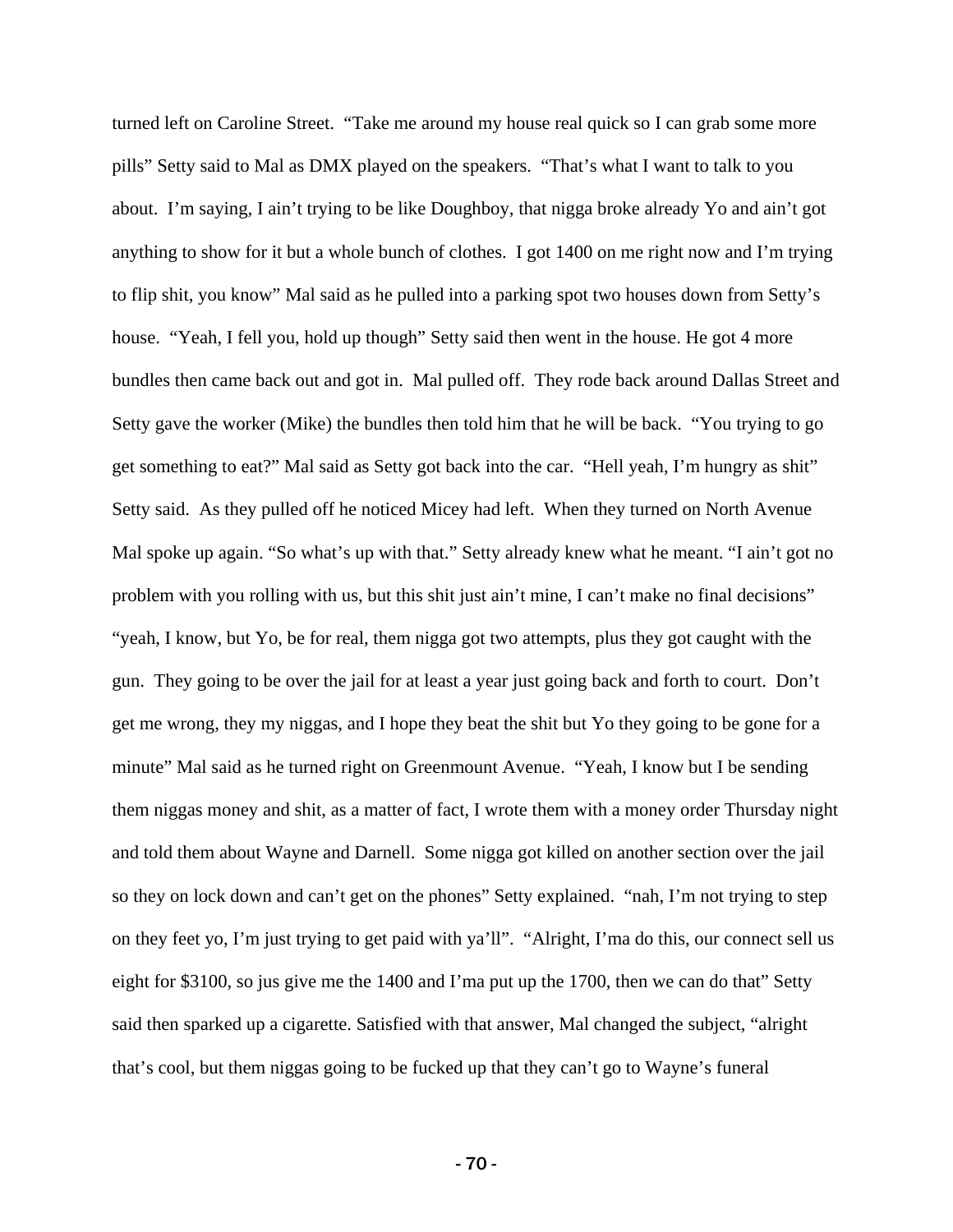Tuesday". "yeah man and plus Darnell still in the hospital" Setty said shaking his head. "yo, you know we going to see Darell & Tony again, then it's on and poppin" Mal said. "Yeah them niggas going to pay for that yo." They was silent for a minute then changed the subject and started talking about Rappers and guns the rest of the way to their destination, IHop.

 As Tay approached Bond & Preston he could see that the weed boys (Cee & Dre) were out selling their dimes and twenties. Tay had 22 dollars in his pocket and he also had the black .38 snub tucked in his belt with a long Orioles jersey on to conceal the lump. He walked across Preston and over to Cee, (Dre was sitting on the steps). "What's up Tay, you want a twenty" Cee asked. "Yeah", Tay said then walked past Dre an into the house. They both knew Tay so they had no reason to be alert and plus it was 4 something in the afternoon and the block was packed. Tay thought hard before he made his next move. He looked up and down Bond Street then with a quick fling of his right hand he had the .38 pointed straight at Dre's face. He froze in fear. Tay didn't say a word, he just grabbed Dre's shirt with his left hand and walked him into the house. The shit happened so fast, nobody on the block even noticed. Tay shut the front door behind them. "Bitch, where the money and weed at" Tay said as he patted Dre's pockets and took a small know out the front one. The gun was pointed at Dre's back now, then Cee came down the steps and saw what was happening. "What the fuck you doing Tay" Cee said startled. "Yo, I'm not playing, drop the weed and money on the floor." Cee dropped the bag of twenties he had in his hand then dug in his pockets and took out about 400 dollars, and threw that on the floor too. Tay told Cee to sit on the steps then he told Dre to reach down and grab the stuff. Dre hesitated out of fear so Tay swung the .38 and hit Dre on the side of his head with the barrel, but as he don that, the gun went off and a bullet hit the steps about 7 inches from Cee. He jumped up and screamed, "Chill Yo, I'm, I'ma get it" Cee reached down and grabbed the money and stuffed it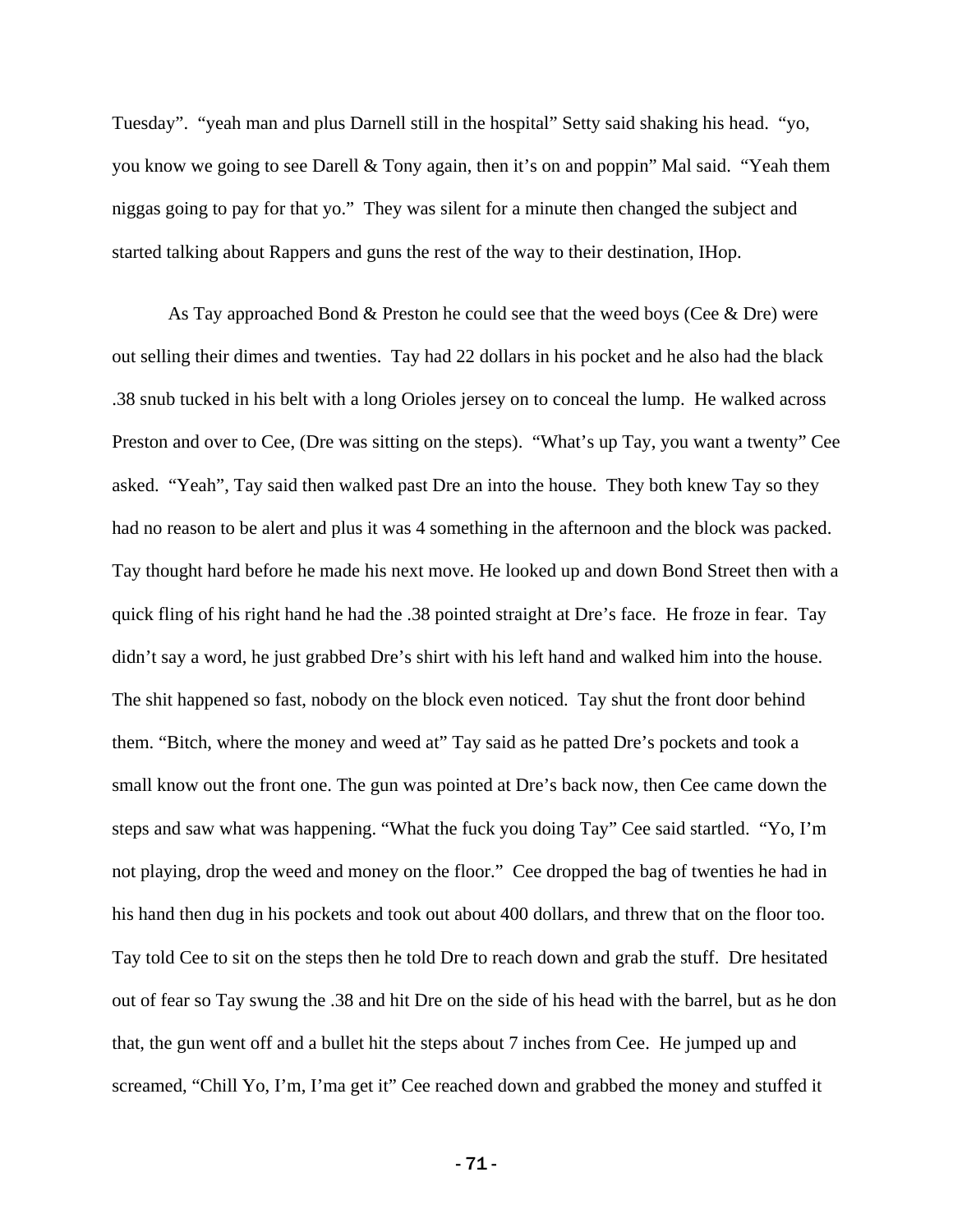in the bag with the weed. Dre was holding the side of his head. Cee walked over slowly and handed the bag to Tay. "Lay down on the floor, both of ya'll" Tay said and they did what he said. Just then Tay heard the door coming open behind him so he turned around quickly and fired the last five shots through the front door out of panic. He was scared now so he ran past Dre and Cee laying on the floor and ran out of the back door with 10, twenty sacks and 640 dollars.

 Leonard Wilson was 18 years old and light skin. Him and his cousin Twan was spending their Saturday afternoon unloading boxes off of a raggedy Toyota pickup truck. Twan was 17 and brown skin and unlike his cousin, he was chubby. They had just moved on Caroline Street with their Aunt Carla and cousin Antoinette. They were moving from Westport, which is in South Baltimore, to here, over East because of some shit that happened a couple days ago in their neighborhood out Westport. Leonard has a connect, a serious ass Jamaican cat named Bloody, that be selling them pounds of weed for \$350 a piece. At that cheap of a price and the weed being the best in the whole Westport, naturally Leonard & Twan became popular and wealthy real fast. But along with fame & wealth comes jealousy & envy. Being as though they were so young and inexperienced in being the hood superstars, it was only a matter of time before someone tried their hand. Leonard & Twan knew that, so they acquired a nice arsenal of weapons and comrades that stayed around them. Unfortunately all of their comrades wasn't with them on the night a couple of envious snakes tried to infiltrate what they had established. Unfortunately for the infiltrators, it was a snake on their side also that tipped Leonard  $&$  Twan off about the stickup about 1 hour before it went down. It was warm that night, the whole situation was suppose to happen. The infiltrators plans were to snatch Leonard up as he pulled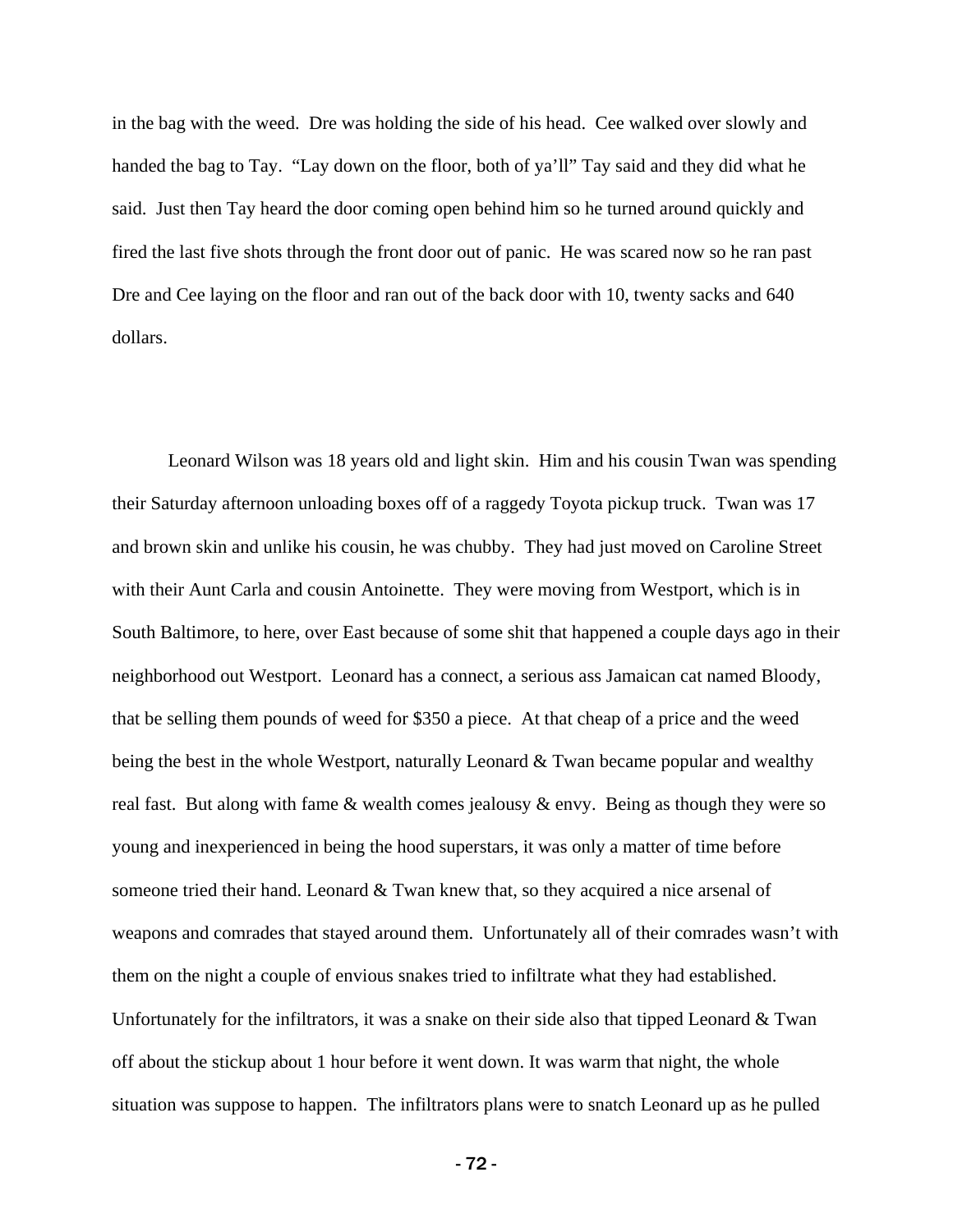into a parking spot in front of his house and hold him for ransom. But being as though Leonard and Twan was already on point, the had one of their associates drive Leonard's car and park in front of his house. As the three infiltrators approached Leonard's cranberry ES300, Leonard & Twan jumped out of a black Chevy Tahoe parked 4 spaces behind them and a gunfight broke out. When the smoke cleared, Twan was grazed in the arm and two of the infiltrators were badly wounded. One ended up dying later than night at the hospital. The next day, word around the hood was that the one that got away was planning to retaliate and the other one who got shot started talking to the police, so Twan & Leonard decided to lay low over East in fear of Homicide detectives and the threat of retaliation.

## Monday, May  $8^{th}$

 Greasy had a soda in his hands as he walked out of the store on Bond and Oliver. It was around 5:30 in the evening and he was finished all the bundles he planned on selling that day for Cheetah. He had 276 dollars of his own money in his pockets but he could've had more if he would of came outside earlier and caught the morning rush of coke heads on their way to work. He also had 280 dollars in the house that he had been saving up so he could buy a car. He already had enough o cop a 'get around' whip but he had his eyes set on a black Chevy Tahoe that he saw at a used car lot out Belair Road. The truck was loaded, low mileage, CD player, am/fm cassette, air, power everything, black leather interior and tinted windows. Then to top it off they only wanted \$8899 for it. He had only been saving for about a week and had close to 3 thousand already. Another 2 weeks and he was sure that he would have enough to get it, if it was still available. But today, Greasy felt like treating himself. Just as that thought crossed his mind, he saw a Blue Q45 turn down Oliver from Bethel. "Hey Mal!" Greasy yelled at the car. When he saw the brake lights come on, he began jogging to the car. He reached it and got in the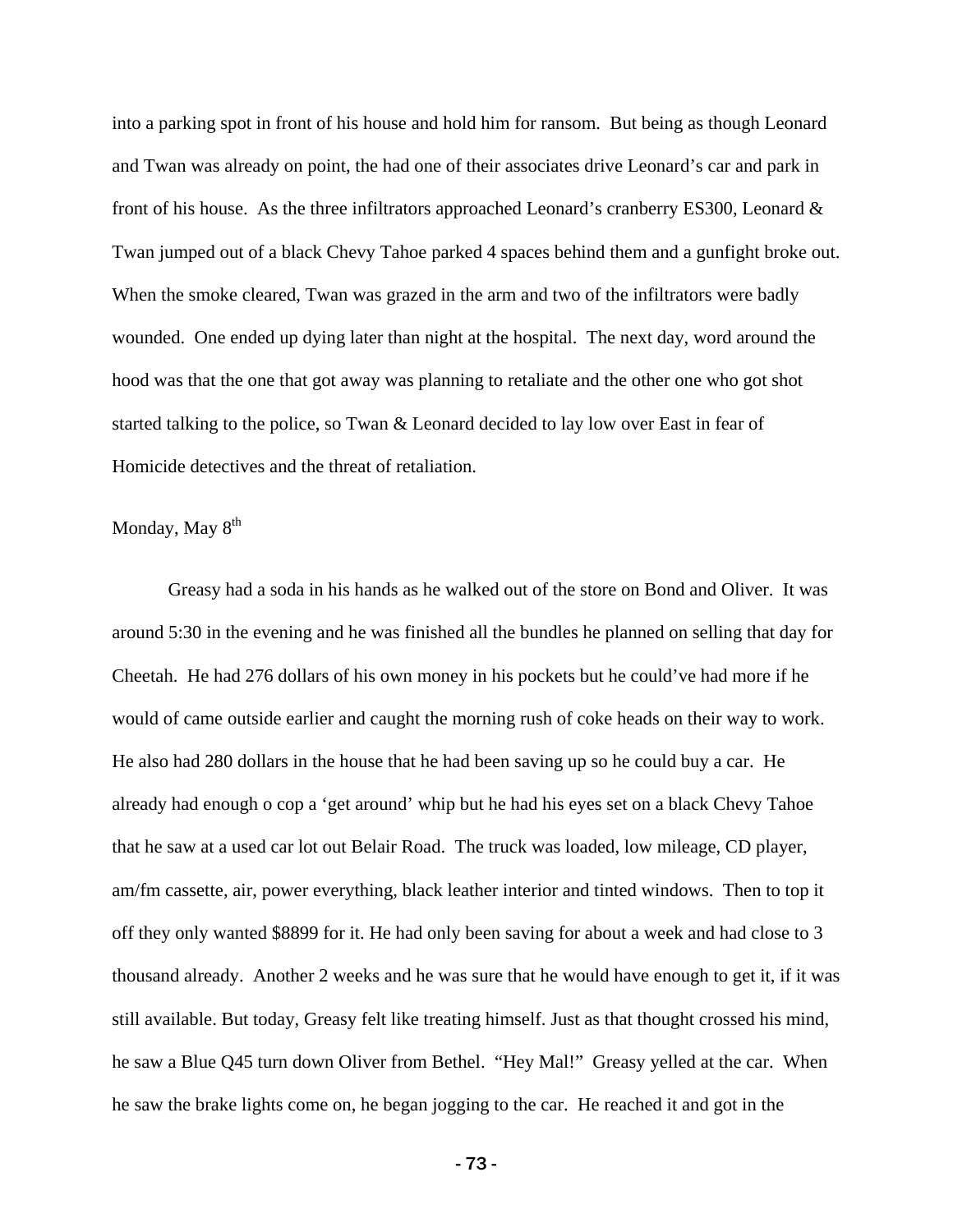passenger side. "What's up Yo, where you at?" Greasy asked Mal as he shut the door. I'm bout to fly out Cedonia real quick, see what's up with this white boy" "What white boy?" Greasy asked. "this dude named Jeremy. He was locked up with me out Boys Village and he was telling me then that he had a connect for guns but when I got home I forgot all about him. Then I saw him out White Marsh the other day and he told me to come see him today and he will have something for me" Mal said as he crossed Rutland Street. "Man, do you trust this nigga, he might be trying to set you up". "He ain't crazy" Mal said then lifted up the center console where he had his elbow rested. Greasy looked and saw the black Beretta 9mm that Mal & Doughboy had kept along with the money when Keko got killed. "Yo, you hot as shit riding around with heat in the car". "I know, that's why I'm trying to hurry up out here." "What you doing after you holla at the white boy" Greasy asked as they made a left turn on Gay Street. "Nothing, why, what's up?" "I need you to take me out Mondawmin" Greasy said. "Alright bet"

 The two homeboys talked about this and that the rest of the way to their destination. Jeremy lived on a street called Moores Run Drive in the corner house right off of Radecke Ave. It was still daylight outside when Mal & Greasy pulled up in front of the house. "Do you want me to go in with you" Greasy asked Mal as he cut the car off. "Yeah. Carry the heat too and just watch my back" Mal said then Greasy grabbed the Beretta and tucked it in his dip. The house was red brick, with yellow awnings over the two top windows and the porch. Directly across the street was a slope then a creek at the bottom. The street was empty and quite. When they knocked on the door a older redheaded women answered. "Is Jeremy home" Mal said. The lady looked them over once then said hold on for a minute and closed the door in their face. "What the fuck is wrong with her" Greasy said and Mal just shrugged. They heard a lot of screaming and yelling in the house then the door opened back up and a young frail red head boy stood there.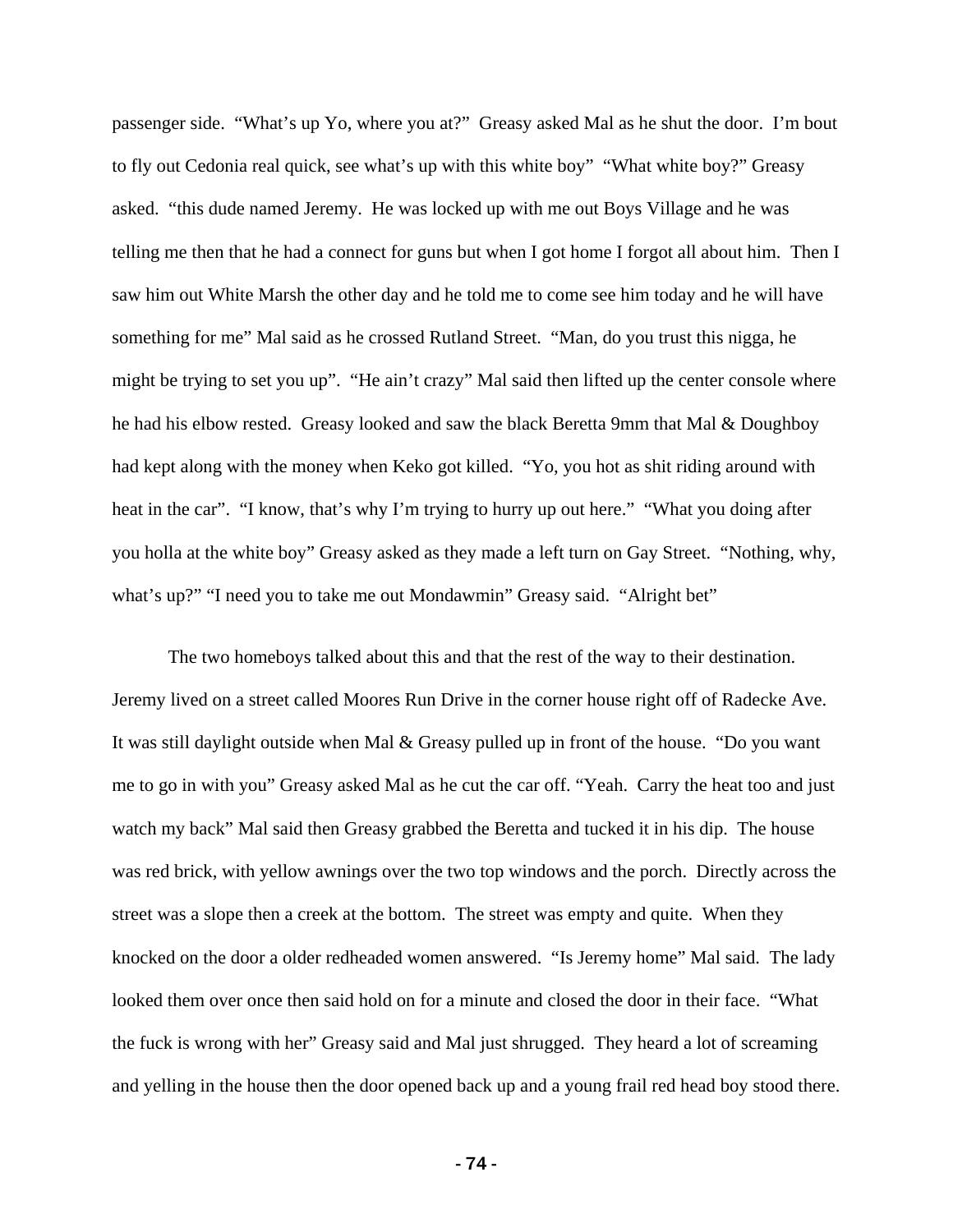"Come on in, Man don't pay no attention to that old bitch" Jeremy said to Mal and Greasy as he held the door open. They walked in and he showed them to a door near the kitchen that went to the basement. "Yo, this is my man, Greasy" Mal said to Jeremy as they sat on a black leather couch in the basement. "hey how's it going" Jeremy said then walked over and shook Greasy's hand. He asked them did they want something to drink and they both declined so he got down to business. He walked into a back room for a minute and then came out holding a brand new stainless steel colt .45 caliber automatic. Mal and Greasy's eyes lit up when they saw the shiny gun. Jeremy handed it to Mal then said, "I would've had two of them for you but my gun guy didn't come through like he said he was." Mal and Greasy examined the gun thoroughly. It was brand new, fresh out the box. Jeremy wasn't stupid enough to give it to them loaded so Mal asked him how many shots it hold and he said eight. They examined the gun for a couple minutes then Mal said, "How much you want for this." "Just give me 200" Jeremy said and Mal was surprised cause he thought the white boy probably wanted like 400 for the gun. Mal went in his pockets, took out 200 dollars and paid him. Jeremy counted the money then said, "Hold on for a minute, I want ya'll to check this rifle out, but its not for sale, I'm keeping this one." Then he went back into the room. "yo, fuck that, I'm bout to rob this nigga" Greasy said to Mal once they were alone. "Nah man he a good thing. Why rob him now and get a couple guns, when we could keep him close to us and he will be a steady stream of guns. We will make out in the long run, its not good to burn our bridges too fast" Mal explained and Greasy had no choice but to feet what he said. Just then Jeremy came back out holding a polished wood, bolt action .30-.30 rifle with gold trim. "This is a bad muthafucka ain't it" Jeremy said as he held the gun in his hands. Mal and Greasy wasn't really into rifles so they wasn't too impressed by it. They chit-chatted with Jeremy for about another half hour then they left.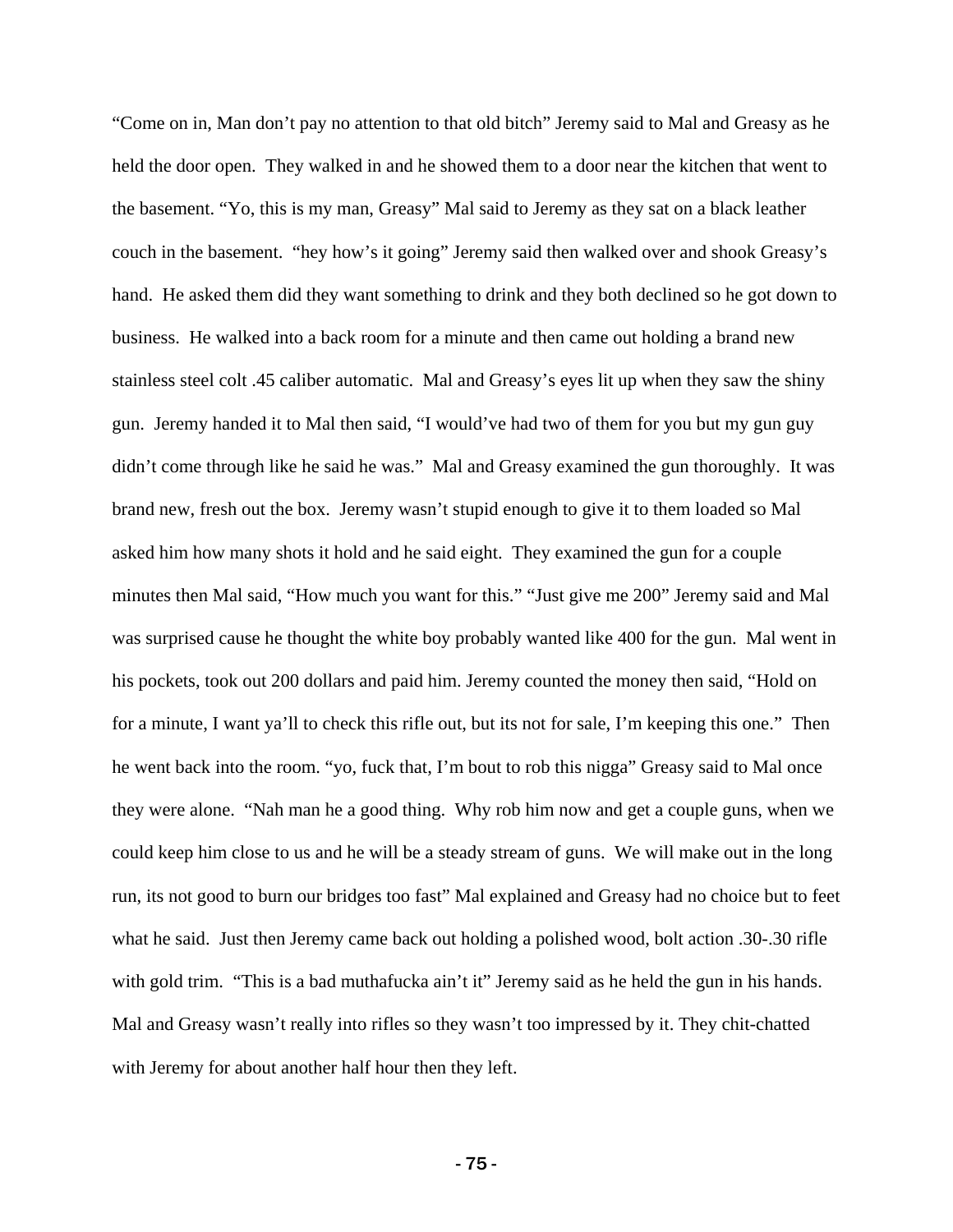It was past 6 pm and the CO's was late passing the mail out on L-Section. The whole section was in the Rec Halls. The eastside of the tier in East Rec hall and the West in the West. Everybody had just finished eating dinner and the trays were stacked up on the floor in the corner. The jail was off lock down and most of the juveniles were happy to get in the shower and use the phones. Boom was in the shower and Leon had just came when the CO (Leonson) started passing out the mail. Leon was sitting at the table in the rec hall drying his hair when Leonson handed him one. Leon sat it on the table until he finished getting his self together. When he finally got finished he grabbed the mail and noticed it was from Setty and had a 200 dollar money order stamp on the back. He opened it and it read:

*'Leon,* 

 *What's up my nigga. Yo, I was hoping ya'll called but then I found out somebody over there got killed and ya'll was on lockdown. I got some bad news, brace yourself Yo, Wayne and Darnell got shot and Wayne's dead (R.I.P.) it happened on Lanvale & Bethel. Tay was with them but he didn't get hit, he said Darell & Tony did it and ….'* 

 That was all Leon needed to read. He didn't realize it but he had a tear running down his face. He threw the letter on the table and jumped up angry. A comrade named Lil Bo asked him if he was alright and Leon just said, "Where the fuck that nigga Tony at." Lil Bo told him that he was in his cell taking a shit. Leon grabbed the letter and walked in the shower. He showed Boom the letter and when he got to the part about Darell  $\&$  Tony he had the same reaction as Leon. Leon told him that Tony was in the cell so Boom quickly got out the shower and put his clothes on. Another juvenile named Donte' was one of the tier stash houses. Leon & Boom walked him to his cell and Donte' got them two serious pieces of sharpened metal about 6 inches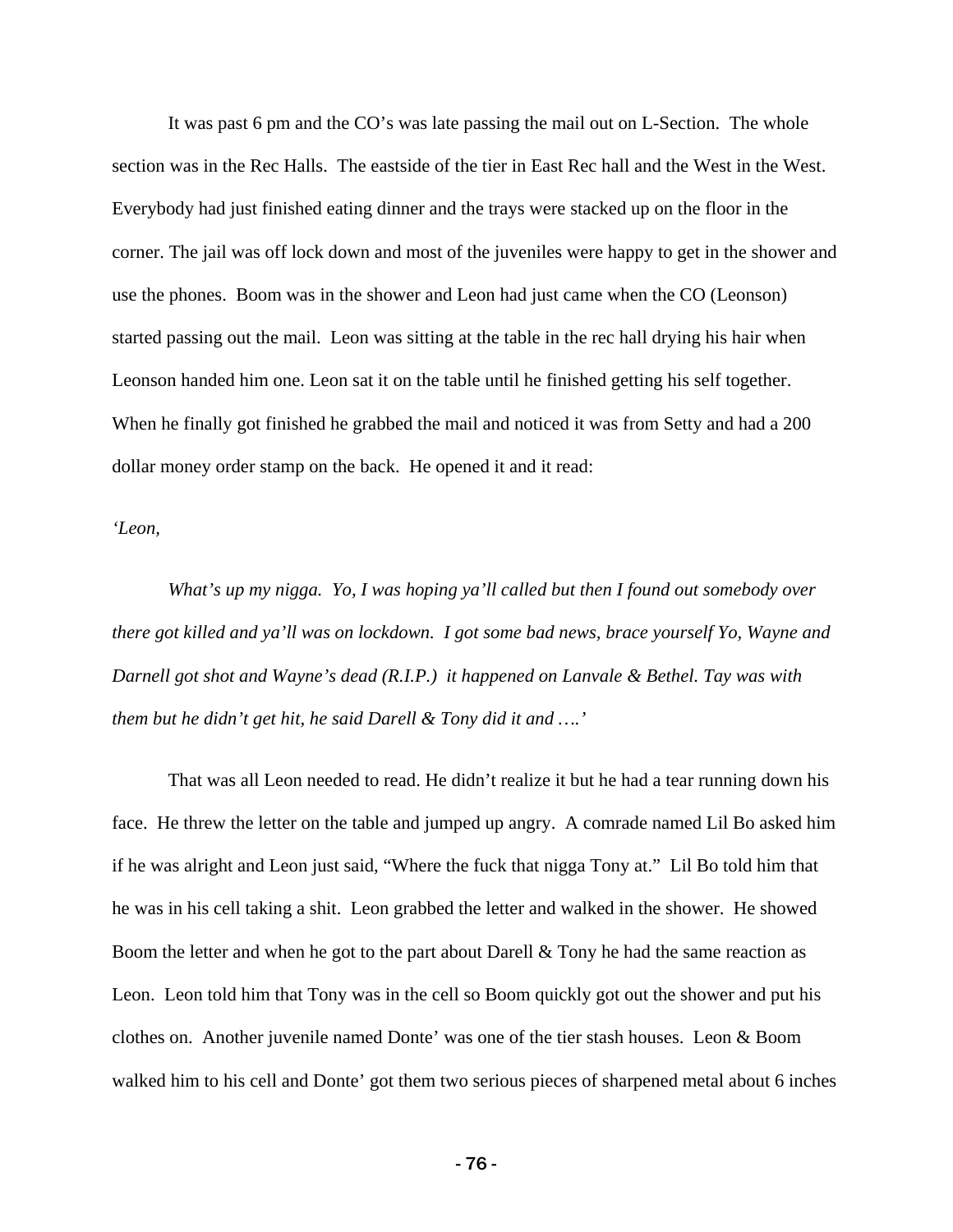long. Donte's cell was on the bottom tier so Leon & Boom climbed up to the top tier and started walking towards Tony's cell. When they were about three cells away, Tony came out his cell and began to walk towards them. He never knew what was about to happen. Boom walked past him and got behind him while Leon stopped in front of him. "What's wrong Yo" Tony said just as Boom swung the knife and caught him on the side of his neck. The metal penetrated about  $\frac{1}{2}$ inch deep and immediately Tony grabbed his neck and began to yell for the police. Just then Leon slung his knife and ripped a bit hunk of meat out of his forehead above his left eye. Tony tried to rush Leon so he could get past him to the safety of the CO's, but every step he took towards him, Leon was backing up catching him in his face & head. At the same time Boom was running behind him sinking his knife deeper and deeper in his back with every swing. Tony was bleeding heavily and yelling loud for help. Everybody had come out the Rec hall being nosy and before long Officers Leonson & Smith was on the top tier with mace in their hands. They immediately began to mace all three of them but Leon & Boom was so filled with hate they didn't stop stabbing Tony. Leonson and Smith had called the code and more CO's were arriving. Once backup arrived and the mace began to flow again, Leon & Boom stopped because they couldn't see out their eyes. Tony was laid out on the tier by now bleeding everywhere. Four CO's slammed Leon & Boom to the ground and handcuffed them while the rest of the CO's was yelling for everybody else to lock in their cells. It was blood all up and down the tier. The CO's called for a gurney cause Tony couldn't get up. When the infirmary people came with the gurney they rolled Tony out on it and the CO's escorted Leon & Boom to M-Section – Lock-Up.

 Darnell woke up out of a light sleep. He was heavily sedated and didn't know where he was at. His back and legs were hurting and he had pain in his stomach. He looked around the room and saw a heart machine and a IV bag then realized he was in the hospital. He had been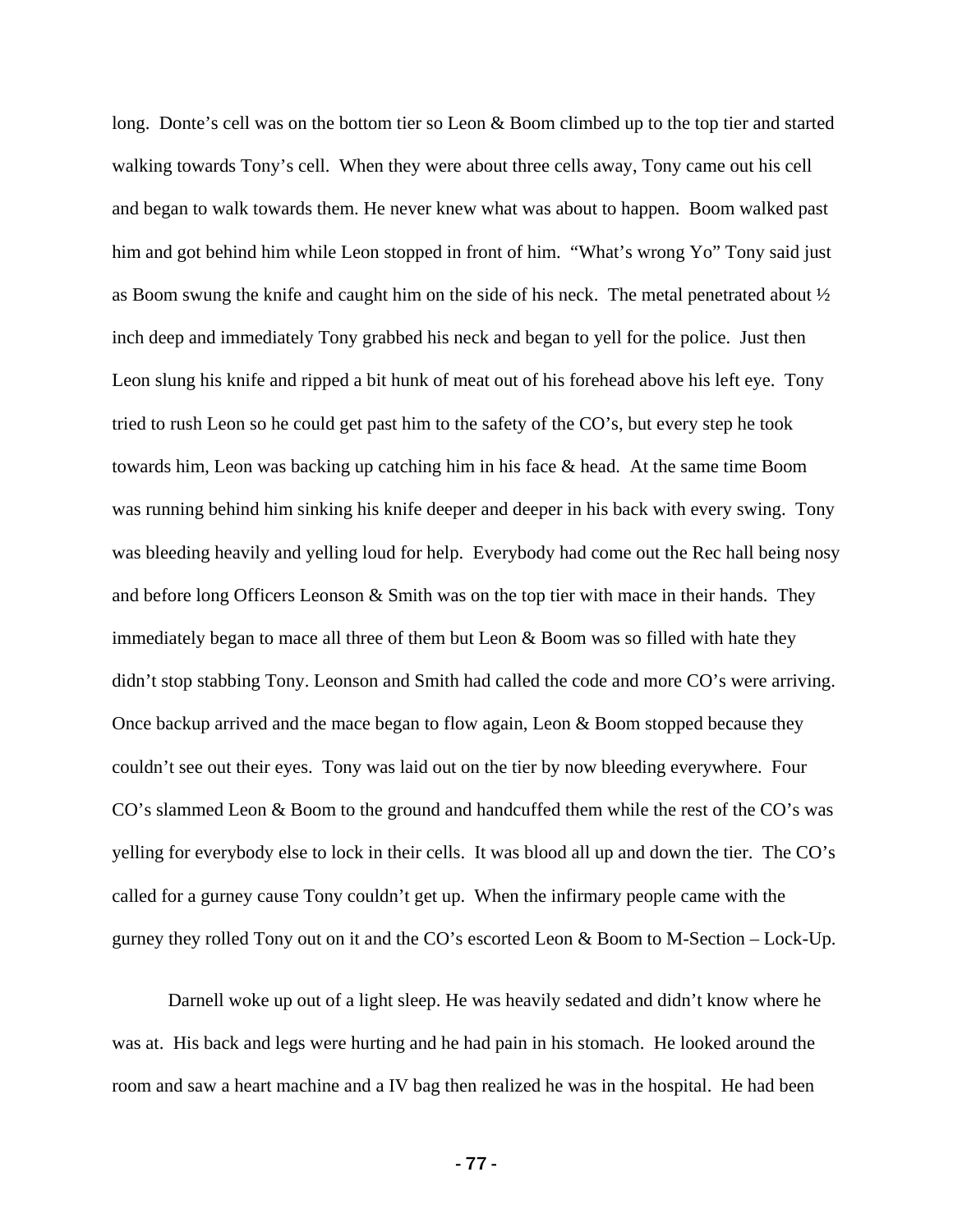there for 5 days and didn't know it. His mouth was dry and he had a tube in his penis. He was in so much pain, he didn't want to move too much, but he managed to raise his arm and saw the IV taped to his hand. He rubbed his stomach and felt several staples going up from his navel. He tried to sit up but a sharp pain in his back stopped that in a hurry. He just laid there staring at the ceiling trying to remember how he got there. It took him a couple minutes, but then he remembered the shooting. He remembered sitting on the steps with Wayne and Tay, then Darell & Tony shooting and him feeling numbing pain in his back & leg. The thought that he might be paralyzed raced in his head but when he wiggled his toes, a rush of relief washed over him.

8:00 p.m.

 Setty & Mal had put together and copped the eighth of Redy the day before. They bagged up close to \$700 in nickels and Setty planned to keep that money separate from the dime money that him, Boom & Leon was partners on. Setty gave the nickel pills to another worker named 'Sidewinder' to sell on Dallas Street too but in the middle of the block while his other worker Mike had the dimes at the corner on Federal. It was a warm evening and Setty & Doughboy was standing in front of Mama Sue's when Tayesha walked up looking sexy as usual. "What's up ya'll". "Ain't shit, just thinking bout you" Doughboy said. "yeah right, Setty give me 5 dollars" she said. "I'm broke" Setty lied. "Ya'll big shots, I know ya'll got some money". "I got50 dollars, you going to strip for us" Setty said smiling. "Boy don't play with me" she said but she was smiling also. Setty & Doughboy was laughing, then Doughboy reached in his pocket and gave her a five dollar bill. She gave him a hug and a kiss on his cheek then said "Setty, I don't fuck with you no more" as she walked in Mama Sues. Setty didn't really pay her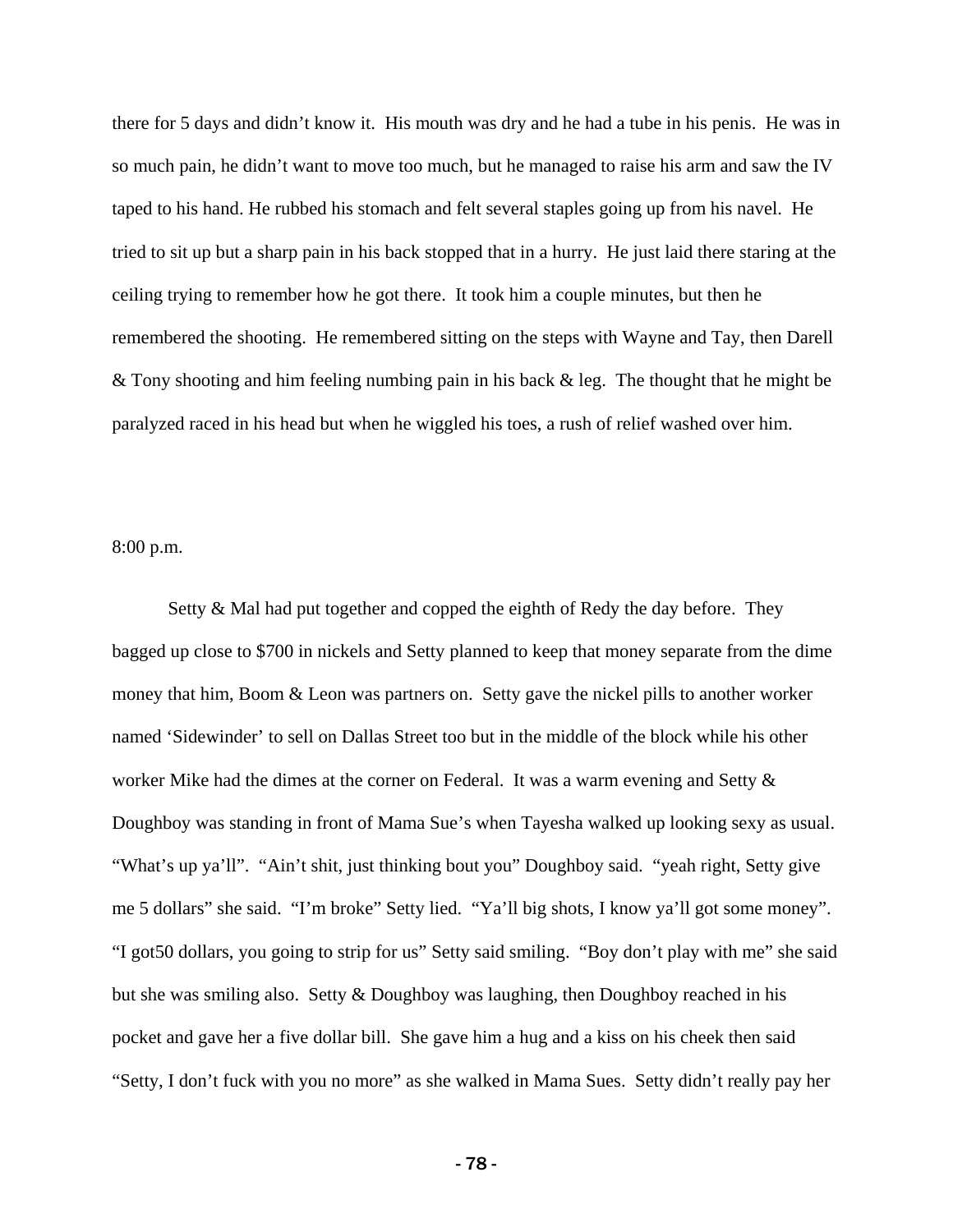any mind cause he knew she was playing. He was more focused on his money on the block. Then a thought came in his head. "Yo, how much money you got" he asked Doughboy. "On me or in the house". "Altogether", "About like 300" Doughboy said and Setty was shocked. "What the fuck did you do with that money ya'll got from Keko" Setty said but then Tayesha came back out the store and he didn't want to put his man out there in front of her so he let the question ride. "yo, watch my worker, I'm bout to go get some smoke real quick" Setty said then walked off leaving Doughboy & Tayesha alone. "He think he the shit cause he getting a little bit of money" Tayesha said to Doughboy. "He just being hisself" Doughboy defended his homeboy. He been wanting to fuck Tayesha for a while and now was a golden opportunity to try his hand so he switched the subject. "So, what's up with you" he said. Tayesha looked at him. "what you mean" she said. "I mean what's up with me & you, I'm trying to be your boo shorty". "Yeah right Doughboy." "For real, I ain't playin." "That's what ya'll niggas always say, then ya'll get some pussy and start running around like 'yeah I fucked that bitch'." "Come on shorty, I ain't on that hoppa shit, if you give me some pussy ain't nobody gonna know but us" Doughboy said and couldn't believe those words were coming out of his mouth. He knew that if he fucked Tayesha, he was going to tell his mans; but he would treat her good if she acted right. He looked at her and she was looking at him as if she was trying to decide if she wanted to fuck with him or not. Then she turned away. "Doughboy you play too many games, you might break my heart" she said and tried to walk off. Doughboy grabbed her arm, "Tayesha, I ain't gonna play with your heart". She stopped, turned around and looked at him. "I gotta go Doughboy, just call me." "I don't know your number, hold up", Doughboy went in Mama Sues got a pen and a piece of paper. Tayesha wrote her phone number on it and gave it to him, then walked off. "I'ma call you tonight alright". She turned around and smiled at him then kept on walking. Doughboy was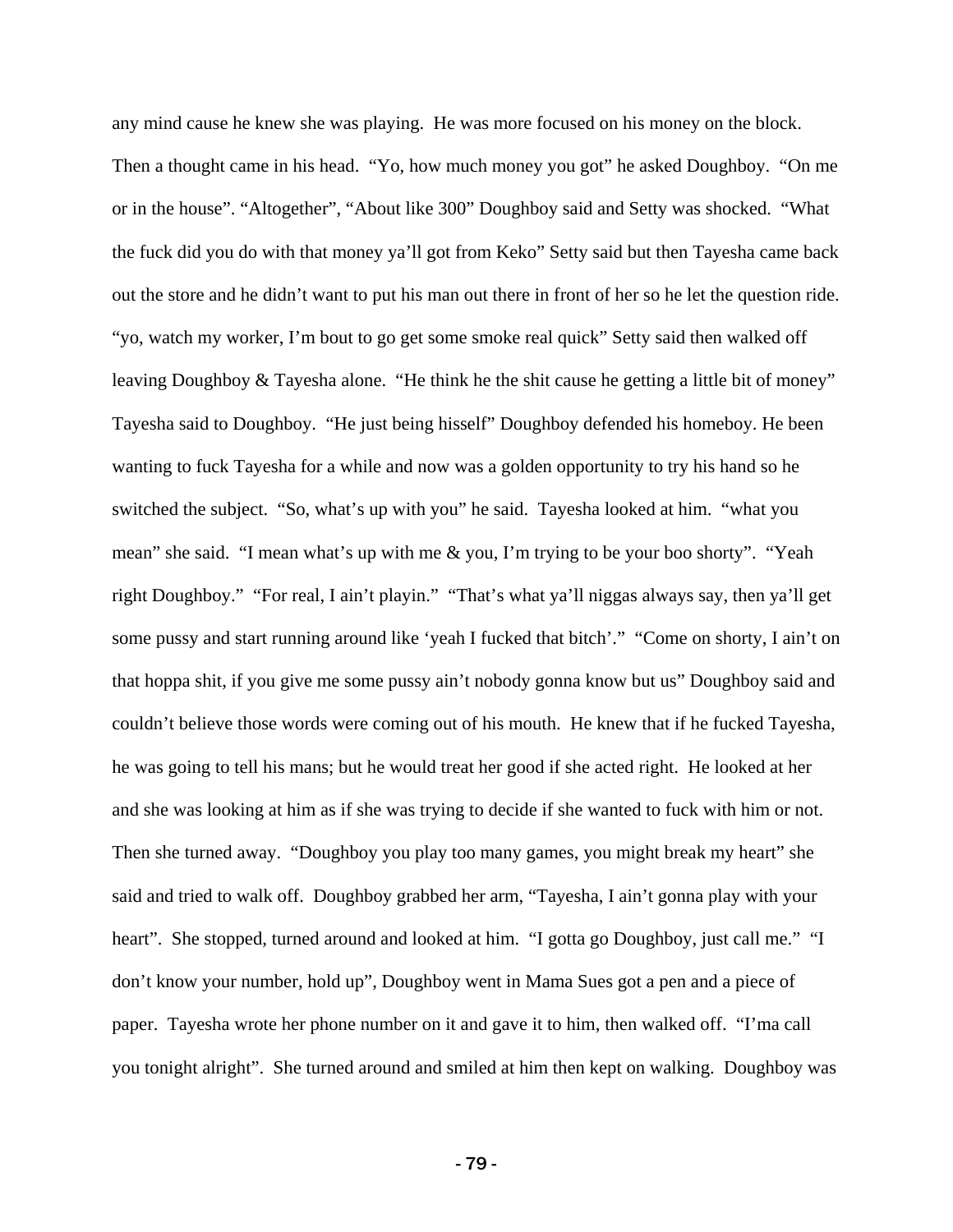so busy watching her walk away he didn't see Mal & Greasy pull up in the Q45. "What's poppin fellas" Doughboy said as he walked over to the passenger side. "Ain't too much, Yo we need you to put this heat up until we get back" Greasy said. "Where ya'll going at", "Out Mondawmin", "Alright, where its at" Doughboy said then looked up and down the block for the law. Greasy handed him the Beretta and the brand new .45. Dion grabbed the guns and quickly ducked in the alley. He stashed both of the guns in a vacant house yard, then went back to the car. "you trying to go with us" Mal said. "Nah, I'm waiting for Setty he went to get some weed, but anyway, where ya'll get that .45 from." "We'll holla at you when we get back, just don't give that to nobody". "Alright" Doughboy said then Mal pulled off.

 Doughboy chilled in front of Mama Sues for about 15 more minutes before Setty came back with the weed. "Yo, Mal and Greasy just came through and dropped off this pretty ass .45" Doughboy said. "Where they go at". "Out Mondawmin, but the gun in the alley". They walked in the alley where Doughboy stashed the guns and he showed Setty the .45. "Damn this bitch brand new" Setty said holding the gun. "They ain't tell me where they got it" Doughboy said. "I already know, Mal met some white boy out BV, had a connect for guns, he told me he was going to holla at him earlier" Setty said then put the gun back where Doughboy had it stashed. They walked back to the corner and went in Mama Sues to cop two Dutchies. They was sitting on some steps next to the sub shop rolling the weed when a Smoke Grey Toyota Camry pulled up in front of them. The could see that it was 4 niggas in the car. The only reason why Setty  $\&$ Doughboy didn't panic is because they saw the dude 'Dre' from Bond & Preston in the passenger seat and they knew him. Dre got out the car and so did one of the other dudes in the back, who they didn't know. Dre had a mean look on his face when he approached Doughboy & Setty. The other dude just leaned on the car. "Where Tay at" Dre said. "I don't know, why

- 80 -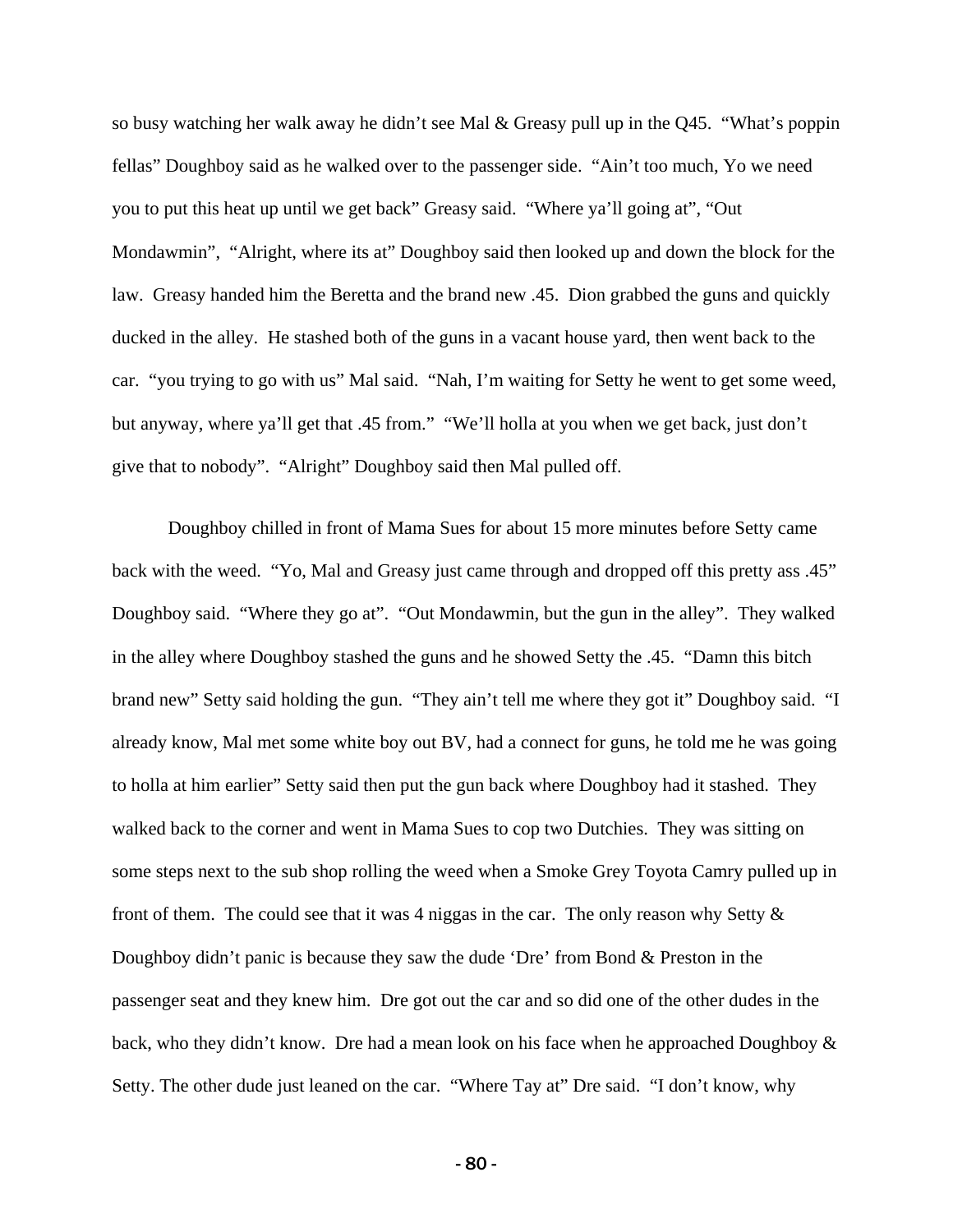what's up?" Setty said. "Ya'll niggas know what the fuck is up, don't try to play stupid" Dre was getting a little hostile. "Hold up yo, watch your mouth" Doughboy said. "Nigga fuck you" Dre said and Doughboy was about to pop him when the cat leaning on the car whipped out what looked like a long barrel .44 magnum. "What's up with these niggas Dre" the dude with the gun said and Setty & Doughboy couldn't do nothing but sit there. 'Nah, it ain't them but he be hanging with them though" Dre said. "So what's up, do they get it or what". Dre looked at Setty & Doughboy then said to his man, "Nah yo, we out". Then they got back in the car and pulled off.

 "Yo, I'm trying to cop this Tahoe I saw out Belair Road" Greasy said to Mal as they drove over the bridge on North Avenue. "How much they want for it?" Mal asked. "Almost 9 thousand but I already got like 3, and that muthafucka hooked up too". "Oh yeah, Man I was telling Doughboy to cop a whip but Yo blew all his dough on clothes and shit" Mal said. "Yeah Man, he stupid as shit, I ain't going broke yo, cause after I get this truck I'm coping my own coke" Greasy said then lit a Newport. "So you not fucking with Cheetah any more". "Hell no, I mean, he a good dude and everything but he pimpin me for real" Greasy said and Mal started laughing. "Yeah man, he is pimpin you though. That's why I got my own shit, Me & Setty cause I ain't with all that working for a nigga shit no more. Me and Setty take turns watching the block. He out there today. I'ma be out there tomorrow" Mal explained. 'yeah ya'll got that shit mapped out, plus Setty getting the money from them Dimes with Boom & Leon" Greasy said. "He not going to spend that money though. He trying to wait for them niggas to go to their preliminary hearing, so they can see if the niggas over west tellin or not cause if they is, then he going to have to spend that dough for lawyers." "What about Mookie" Greasy said. "It ain't too much we can do about him but keep his account fat. His grandmother got him a good ass lawyer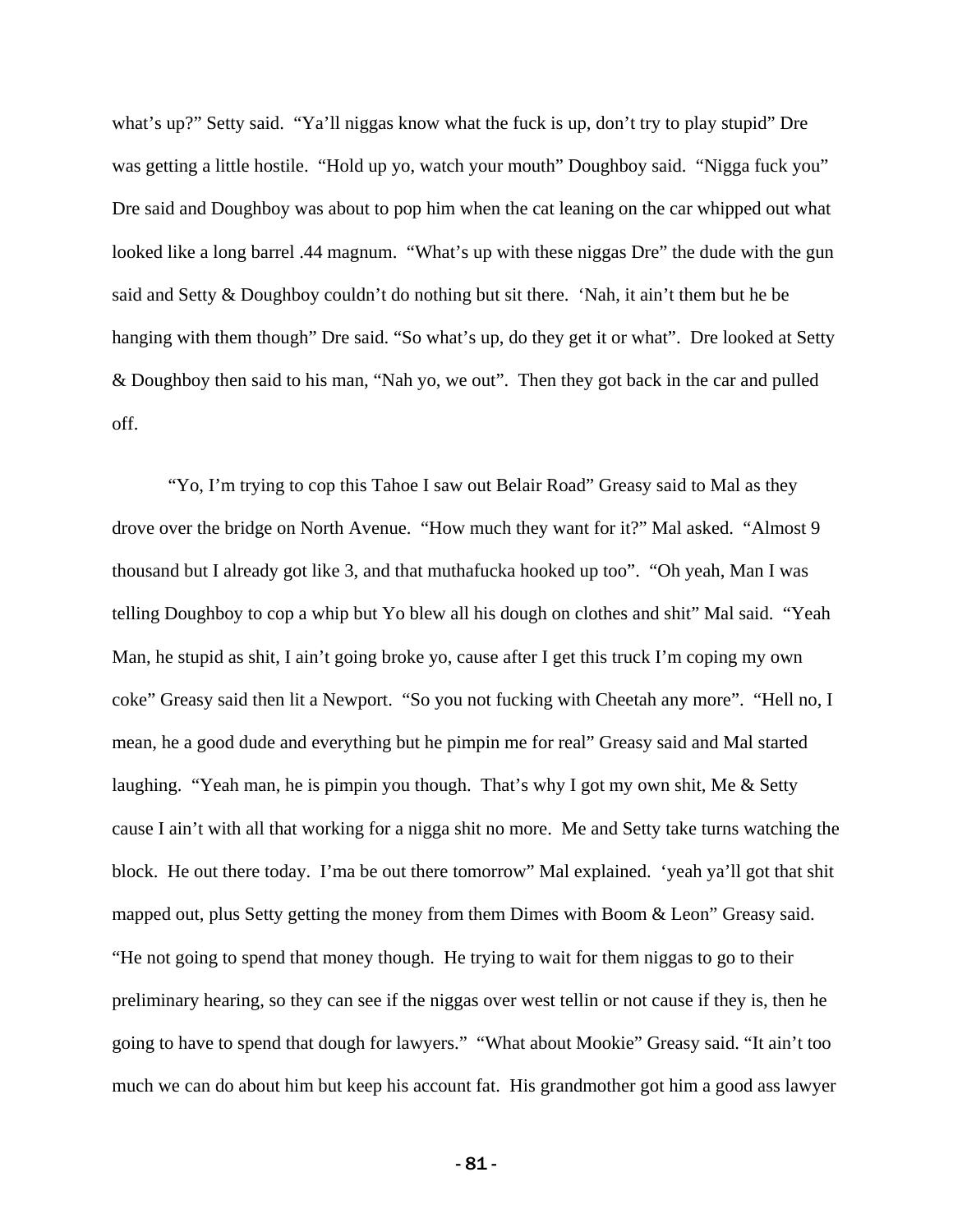already, plus he got caught at the scene with the gun" Mal said. "hell yeah, that's a fucked up case". "He be alright though. He might hot to do a couple years, but not a lot cause the nigga shot him too". They talked the rest of the way to Mondawmin Mall. Greasy brought some black Air Max and a Phat Farm shirt. They walked round for a while then got something to eat. While they were at the counter ordering their food, Greasy flirted with the cashier, a girl name Danielle. She flirted back and before they left she gave Greasy her phone number on the back of a receipt. When they left the mall, Mal drove Greasy home and went back around the way. When he pulled up on Federal & Dallas, he saw Tay, Setty and Doughboy standing in front of Mama Sues. "Do you got some bullets for that .45" Setty asked Mal as soon as he got out the car. "Nah, I just copped it, what's' up". "Tay robbed Dre and Cee the other day, now them niggas came around here, whipped out on looking for him" Doughboy said angrily. "Man fuck them niggas, they ain't gonna do shit, ya'll niggas trying to get all mad at me" Tay said. "That ain't the fuckin point Tay, you should've told us that you robbed them niggas man, they could've shot one of us just cause we hang together" Setty yelled at Tay. He was mad. Tay didn't say anything. "Where them guns at" Mal said. "The Beretta is in the alley and the .45, but it ain't no bullets in it and we just went and got the .40 from down Darnell's house, its under the car tire right there" Doughboy said and pointed to a red Toyota Celica parked at the curb. "Go get the Beretta and grab the .40, we going to go find these cats" Mal said then Doughboy went in the alley to get the gun.

 The four B-boys strapped up and got in Mal car. Setty was in the passenger seat with the Glock 40. Tay & Doughboy was in the back. Doughboy had the Beretta. They knew that Dre hustled around Bond & Preston but he lived in Odessa Court on Caroline & Eager. First they drove around Bond & Preston looking for him or the smoke Camry. They didn't see him so they

- 82 -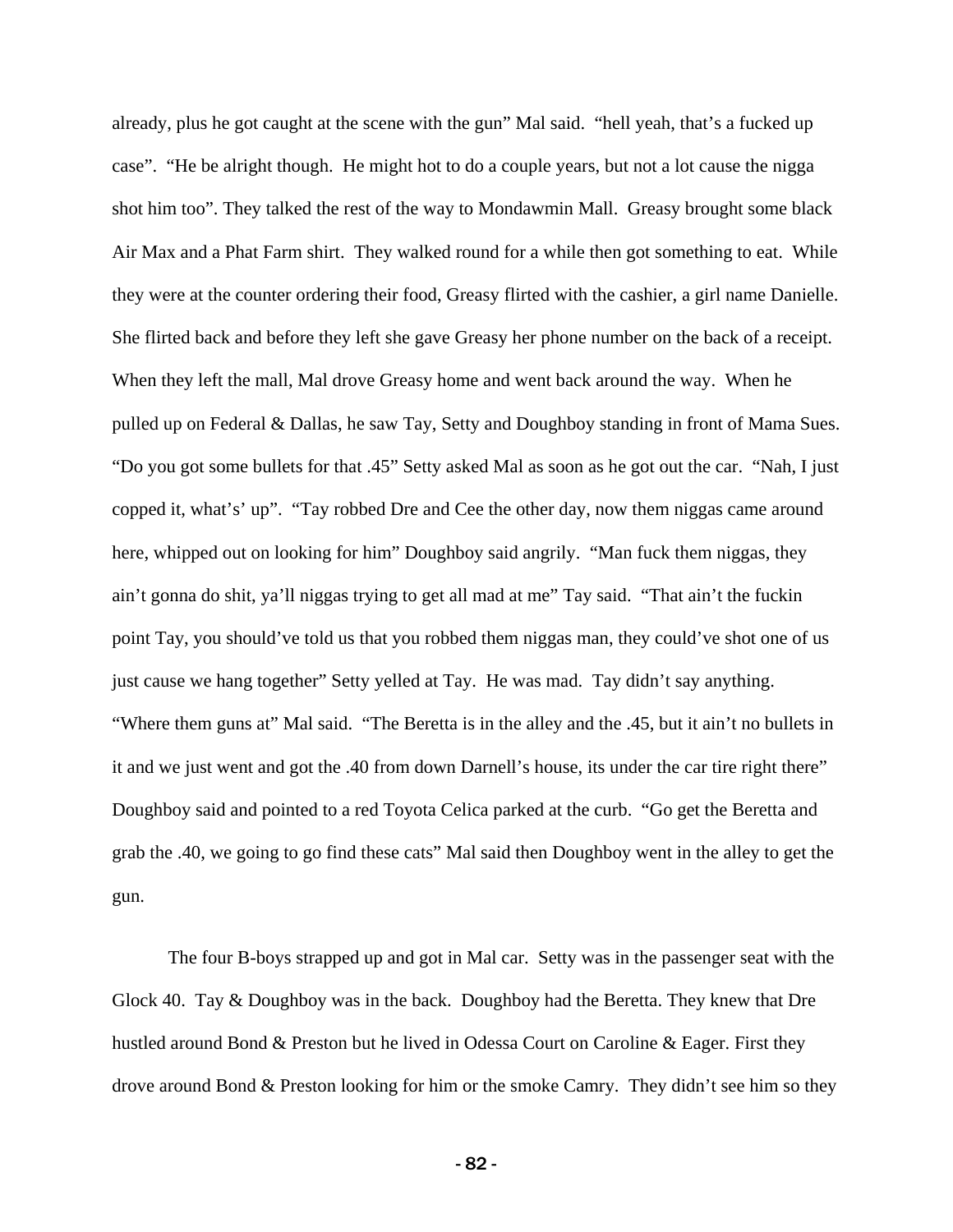circled the block a couple times then turned down Caroline Street in route to Odessa Court. When they pulled up at Caroline & Biddle a white Honda Accord was at the light in front of them. Mal was going a little too fast and when he slowed down he underestimated his speed and accidentally bumped the Accord. "Damn Mal, you crashin and shit" Setty said. "Man, I only bumped him" Mal said as he put his car in reverse and backed up a little. All four b-boys was looking as a angry looking man about 30 years old got out the drivers side of the Accord. He walked to the back of his car to see if it was any damage. Mal put the car in park and got out too. Setty, Doughboy and Tay just sat in the car looking. "Damn Shorty, you fuckin bumped my shit" the man said to Mal. Mal rubbed the paint where the cars hit. "You alright main man, it didn't even scratch the paint". "It did shorty, look at it real good". Mal looked again and didn't notice any damage on either car. "Shorty look, just give me like 50 dollars and we can call it even" the man said. Setty leaned out the window, "Come on Mal, let's go". They was on a mission and plus they were sitting there with two heats in the car. "Main man I ain't giving you no money" Mal said, then started to walk to his car. The man pulled out a cell phone. "I'm calling the police". Setty & them could see what the man was doing but couldn't hear what he was saying. Mal walked to the car and Setty asked, "What the fuck is he doing." "He say he calling the police" Mal said as he got in. Setty was about to get out the car but Doughboy said, "Chill Yo, I got this". Doughboy walked over to the man and without saying anything whipped out and put the Beretta straight in his face. The man dropped the cell phone and put his hands up. "Hold, hold, hold shorty, you ain't got to do that". "I should clap ya bitch ass" Doughboy said. "C-c-chill shorty, the police on the phone" the man said. He was scared and shaking. Doughboy kicked the phone across the street, "Fuck the police nigga". Just then a black 4 runner pulled behind Mal and was honking the horn cause they was blocking the street. Tay got out the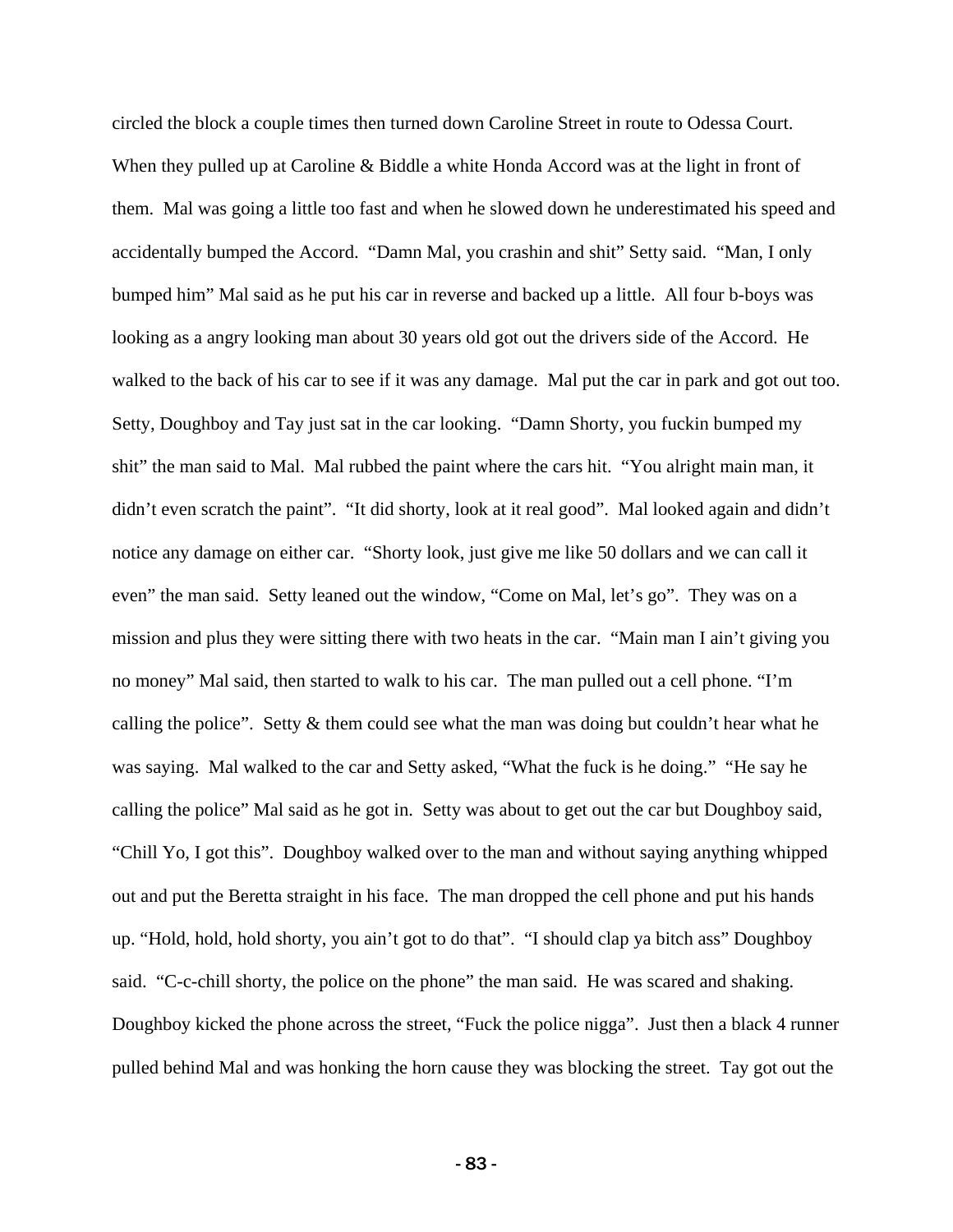Q45 and walked over to Doughboy and the man. He went in his pockets and took about 30 dollars and some cigarettes. "Come on Yo, we taking this car" Doughboy said to Tay then Doughboy told the man to run and he started jogging down the block. The whole time the 4 runner was honking and Mal & Setty was sitting in the Q45 like fuck that, they waiting for their homeboys. It ain't no doubt whoever was in the 4 runner saw what was happening but they kept honking. Setty got fed up and got out the car with the Block 40 in his hand. He pointed it at the windshield of the 4runner and immediately the honking stopped. It was a man and a woman in the truck and whoever was driving threw it in reverse and sped down the block backwards. Doughboy & Tay hopped in the Accord. Tay was driving, they pulled off. Setty got back in the Q45 and Mal pulled off right behind them. Eventhough they got distracted for a minute, their main objective was Odessa so that's where Tay drove to cause he was in the lead car. When they got to Eager & Caroline, they turned right. It was about 10 niggas out there at the opening to Odessa Court but none of them was Dre or the cat that pulled out the gun on them. First, Tay 7 Doughboy rode past the crowd mugging and scoping in the Accord then Setty & Mal came right behind them mugging in the Q45. They didn't see any enemies so Tay pulled up at Eden & Eager and waved a hand for Mal to pull beside him. "Where ya'll want to go now" Tay said once Mal  $\&$  Setty was next to him. "Just go back around the way, fuck them niggas for tonight, we going to see them again. What you going to do with that car" Setty said. "I'ma hold on to this muthafucka for a couple days" Doughboy said then they pulled off and went around the way. They chilled, strapped on the block for the rest of the night hoping they saw the Camry ride through again but it didn't. Tay parked the Accord in the alley behind Mama Sues. After a while everybody started dipping off going separate ways. Doughboy drove the Accord home up the Alameda.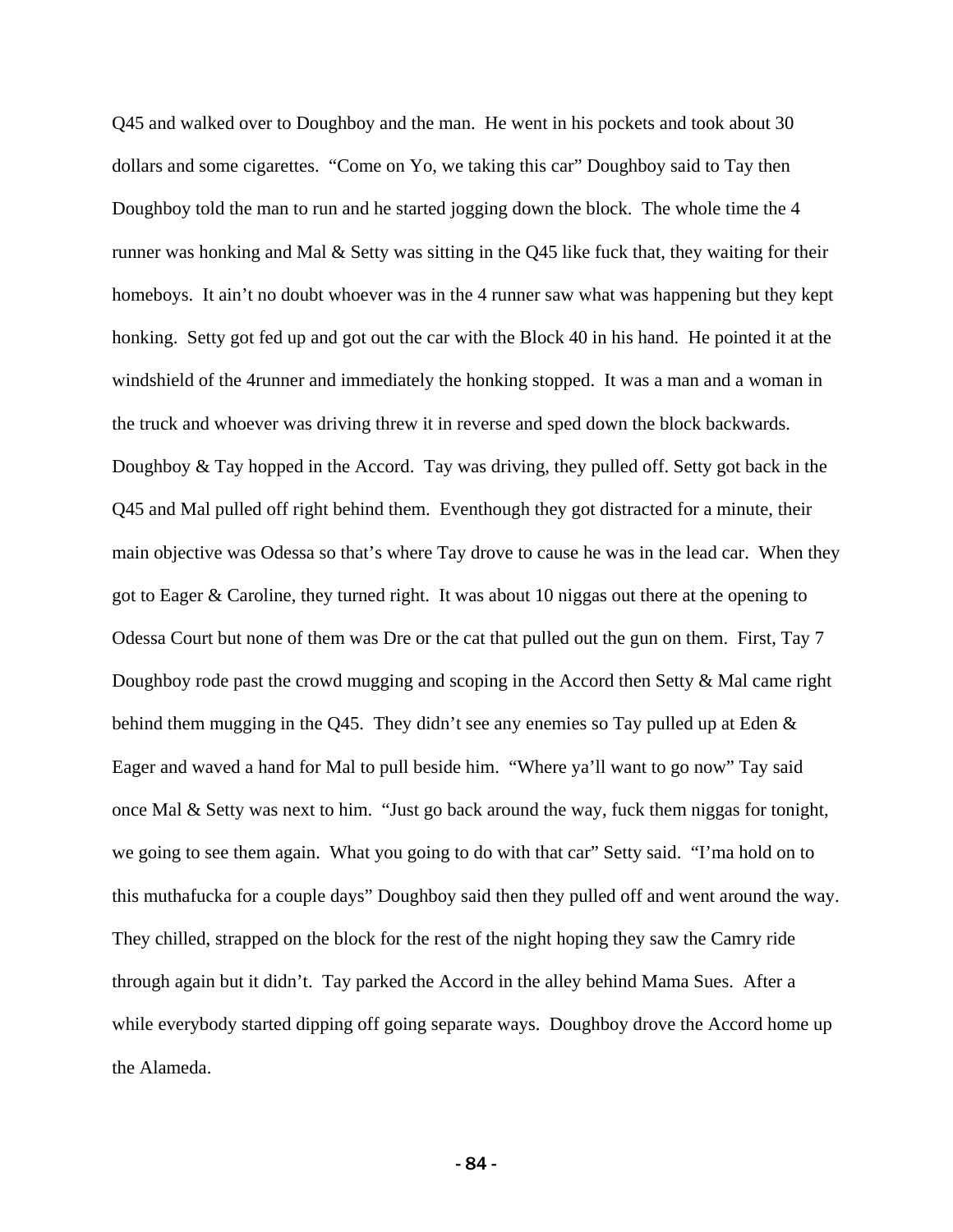Tuesday  $-9:07$  a.m.

 "Mal, the phone" Shayla said. She was his 12 year old sister. Mal picked the phone up. "What's up Mal", the boy on the phone said. "Who's this", Mal asked. "Its Lil Joey, Yo". "Oh shit! What's up my nigga" Mal was surprised to hear from him. Lil Joey was another one of Mal & them homeboys but he had been locked up for the past 7 or 8 months in the juvenile system for drugs and he hadn't kept in touch. "Chillin Yo, just trying to come home" Lil Joey said. "your sister told us you zapped out and they sent ya lil ass out somewhere" Mal said. "yeah man, I was stressed out. I tried to kill myself and all that shit but I'm straight now, they had me out Crownsville mental hospital and they had me on so much medicine, I didn't really know what the fuck was going on. That's why I ain't call or write nobody. I was out there for  $6\frac{1}{2}$ months but now I'm out Victor Cullen and I come home in 10 days". "That's good money". "Yeah man, but what's been going on around there though" Lil Joey asked and Mal got a little quiet. "Yo, Wayne & Darnell got shot and um, Wayne, he um, he died yo". "What!" Lil Joey said and Mal was quiet. "What the fuck happened Yo". "Nigga got to beefing with Darell  $\&$ Tony up on Lanvale & Bethel and them niggas came back and shot the whole corner up. Tay was there too but he didn't get hit, Darnell got hit in the back and leg but he alright. Wayne funeral is today at 12 p.m." "Niggas ain't get them bitches". "Man, you know they from over west somewhere, they ain't coming back around here", Mal said and this time Joey got quiet. "You alright yo," Mal said. "Yeah", but he had tears in his eyes. They both were quiet for a minute then Mal said, "on another note though, your niggas done come up yo, I got a Q45, Setty, Leon & Boom jumping off on the Redy on Dallas and me & Setty partners on some nickels and oh Yeah! Leon & Boom burned some niggas up over west they over the jail for 2 attempts,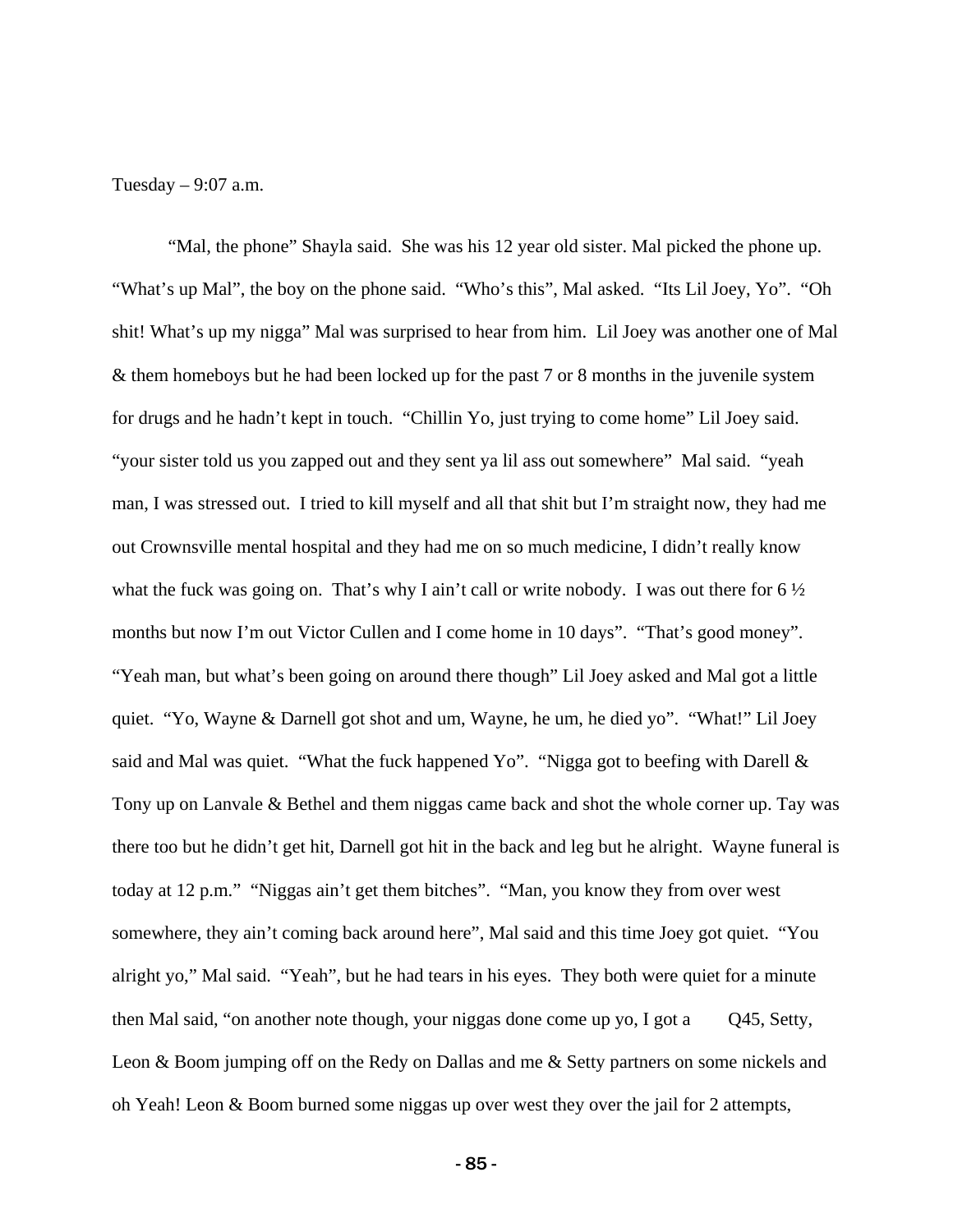Mookie ass murked the nigga Troy from Castle & Lafayette, he locked up for that. Gizza got whacked, Man Boom off the hook yo, Doughboy ain't doing shit, Greasy, he got a little dough fucking with Cheetah, Tay out here robbing everything, he got us beefing with Dre & them now, shit crazy in the hood shorty". "ya'll niggas sound like ya'll living life to the fullest though" Lil Joey said. "We just trying to get by, ya know" Mal said. They talked for about another 30 minutes. Mal filled him in on everything then they hung up. Mal took a shower and got ready for Wayne's funeral.

 Wayne's funeral was at March Funeral Home on North Avenue & Aisquith. Mal picked up Greasy, Setty & Tay. Doughboy drove there in the Accord. Wayne had a lot of family and friends that showed up. The five B-boys sat in the  $2<sup>nd</sup>$  row during the funeral services. It was other niggas and girls from around the way there but they sat further back. All five B-boys shed tears throughout the funeral. Latoya said a poem and sang a song for her brother. None of the homeboys said anything on the podium, they paid their respects personally when they walked up to view the body. When it was over they helped to carry the casket to the hearse. Mal, Setty and Greasy was in the Q45, and Doughboy & Tay in the Accord followed the funeral cars to the burial site, out near Towson. They said personal words to their homeboy for the last time before he was lowered into the ground. When it was all over, they said a few sympathetic words to Ms. Wilma then drove back around the way. Tay & Doughboy followed Mal & them to the bar then they went on the block. They had 3 fifths of Hennessey and mad weed. They parked on Bethel Street, then went in the alley to the playground. Everybody sat on the benches and began to get high and drunk while thinking about there fallen comrade. Rest in Peace Wayne…

Later than night….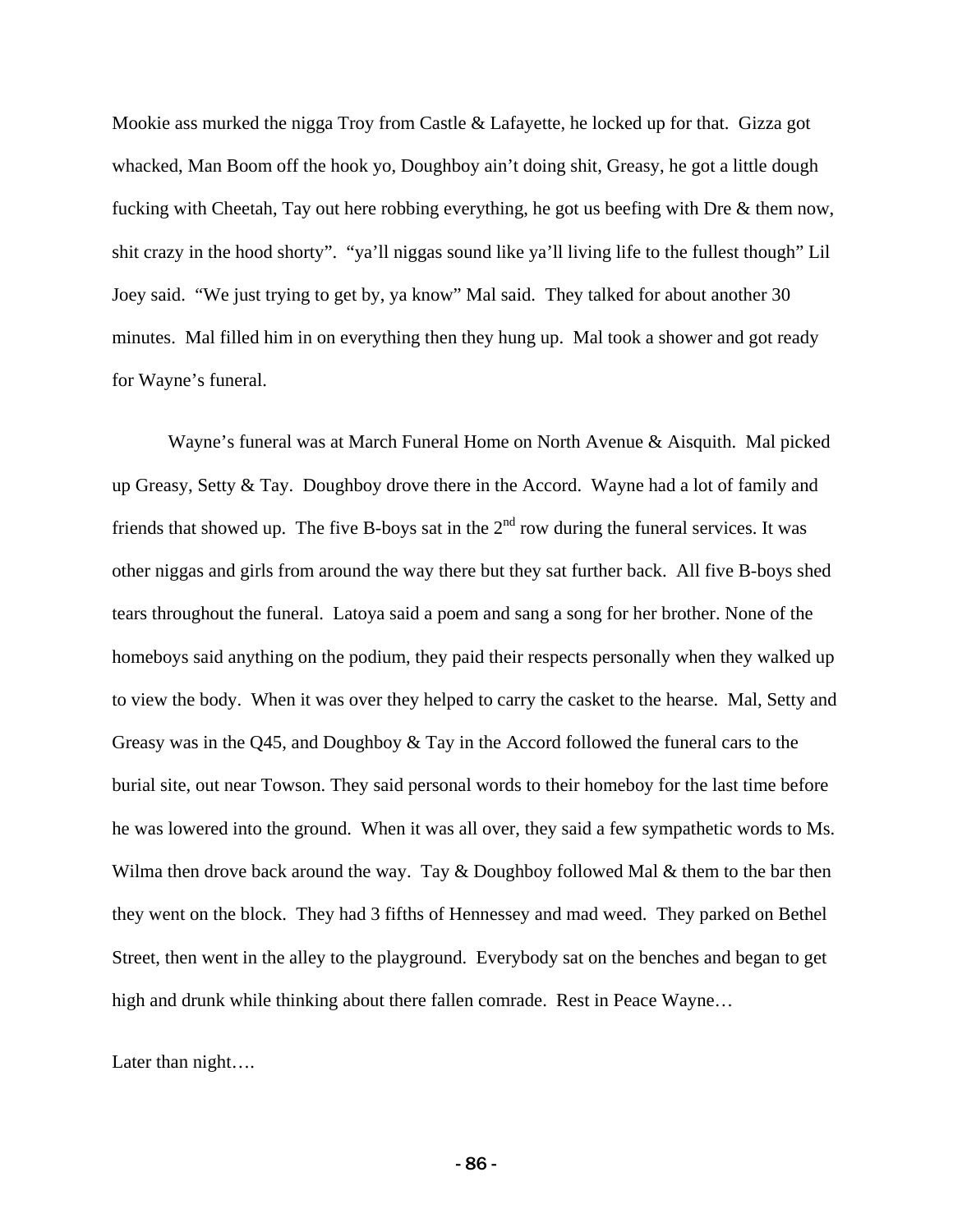It was Mal day to watch the worker on Dallas with him & Setty Redy. He had the Q45 parked at the curb and he was sitting on some steps in the middle of the block. After the B-boys mourned Wayne in the playground earlier, niggas split up and went here and there. Greasy stayed down Bethel and sold some coke for Cheetah. Tay & Doughboy went riding around in the car jacked Accord, and Setty had Tricey at his house getting some pussy. Booby, Duncan  $\&$ big Nick was on the corner at Federal and Shannon, Donita, Carla & Keisha was sitting on some steps a couple houses from where Mal was sitting at. Sidewinder came out the alley after serving two fiends and walked over to Mal. He handed him \$175. "How many pills you got left out here" Mal asked him. "Sixteen", "Alright, I'll be back in like 20 minutes with some more" Mal said then got up and walked towards Federal. "How you doing Lil Mal" Donita said as he walked past. "What's up", he said but he didn't stop walking. When he got to the corner, Booby & them was smoking weed. "hey lil' Mal, Where Setty at" Big Nick said. "He around his house". "You about to go around there?" "Nah, what's up". "If you see him tell him I want to holla at him on some serious shit" Mal said alright and walked off. He went on Caroline Street and knocked on Antoinette's door. Mal had been ducking her out in the last couple days. He didn't return none of her calls or when he saw her on the block he drover another way. He really loved her but every since he got his car he been trying to play big shot. When the door opened it was a lightskin cat about his age standing there. Mal didn't realize it but his mug was broke down. "Yo, Antoinette in there?" "Who's you" "Don't worry about that, is she home or not" Mal said. Just then Antoinette pushed past her cousin Leonard and was at the door. "Antoinette you better calm your little lame ass boyfriend down fore' he get his ass tossed up" Leonard said as he walked in the living room. Mal couldn't hear exactly what the nigga said but he knew he mumbled something. "What the fuck that nigga say" Mal said to Antoinette. She didn't say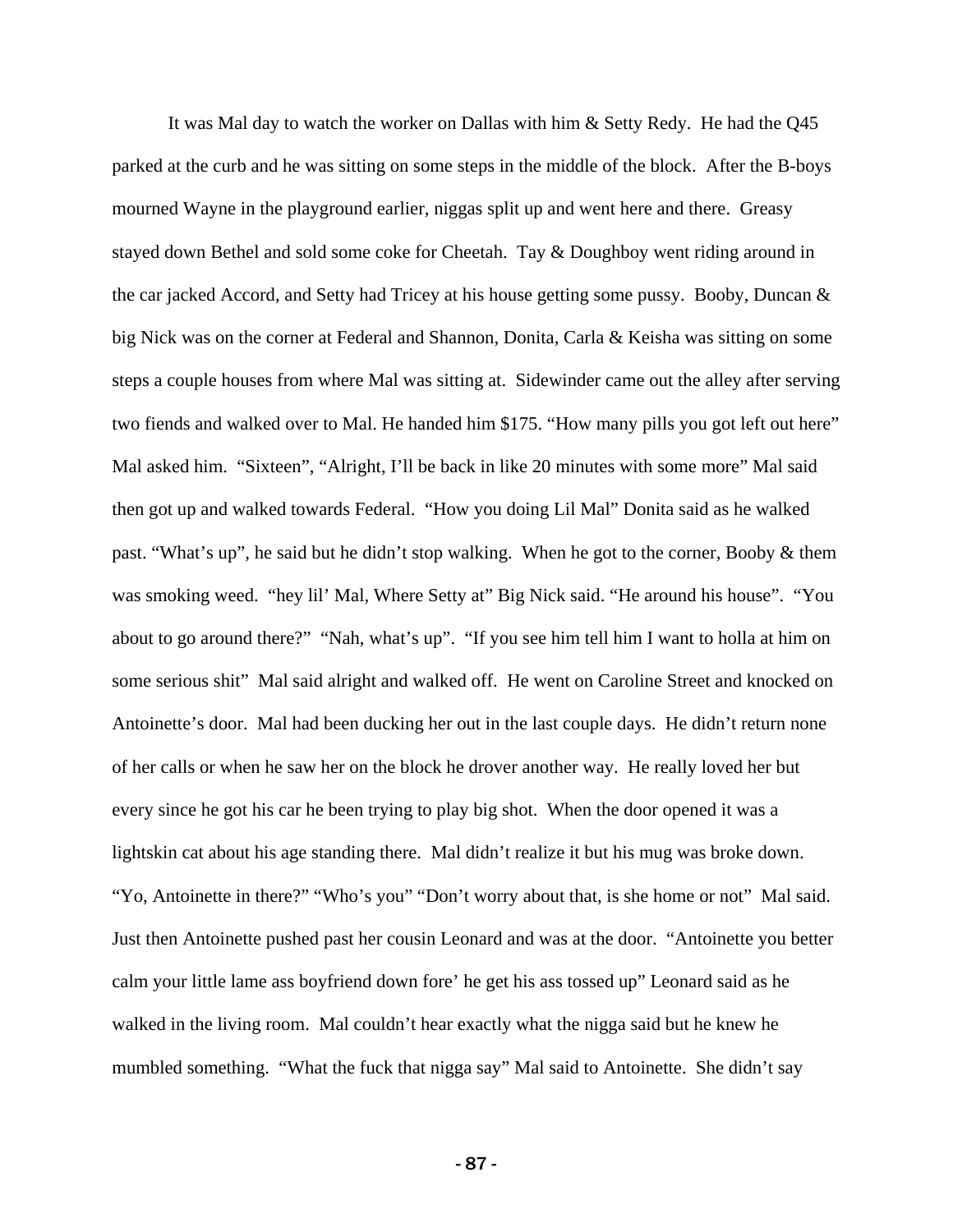anything, she just came outside and closed the door. "What you want Mal" Antoinette said as she stood on the steps with her arms crossed. Mal smiled at her "What's up shorty". Nothing, what you want". "Damn, why you acting all crazy" Mal said. "Why I'm acting crazy! Why the fuck I ain't heard from yo in three days" Antoinette said. "I been busy shorty, I'm trying to get this money". "It don't even mate Mal, you want to be a big boy now cause you got a car and some money, I was there for your ass when you didn't have shit". Mal didn't say anything he just looked at her. "Why you doing this to me Mal" Antoinette said and she was crying now. Mal felt a little fucked up. He had to try to say something. "Well who is that nigga in you house". "That's my cousin. I got two cousins staying with us now and bot of them is boys. I wouldn't do that to you Mal, I love you". Tears was still coming down her face. Mal gave her a hug. "I'm sorry Shorty. I'm sorry". "And I don't want to speak too soon but I didn't get my period. It's two weeks late, I think I might be pregnant", she said wiping her eyes. Mal heart started racing. He wanted a son bad as shit and if she was pregnant than he was damn sure going to stick by her. He couldn't keep the smile from coming on his face. "Do you want kids" she asked him. "Yeah" "Me too Mal, so please don't hurt me" She said then looked in his eyes. "I won't". They talked for about 15 more minutes then Mal left to go get some more pills for Sidewinder. He might be a father soon and there was money to be made.

Leon & Boom was on lockup. Leon was in cell 45 and boom was in 47, right next door. They been over there for a whole day and ain't get a ticket or hear nothing about Tony. It was about 3o'clock when the shifts were changing. For some reason Officer Leonson was assigned to M-section for that day, so when he came around for count Leon told him that he want to holla at him when he finished. About a half four later Leonson came to Leon's cell. "What's up" he said. "What happened to Tony" Leonson asked him. "Man, ya'll fucked that kid up, they had to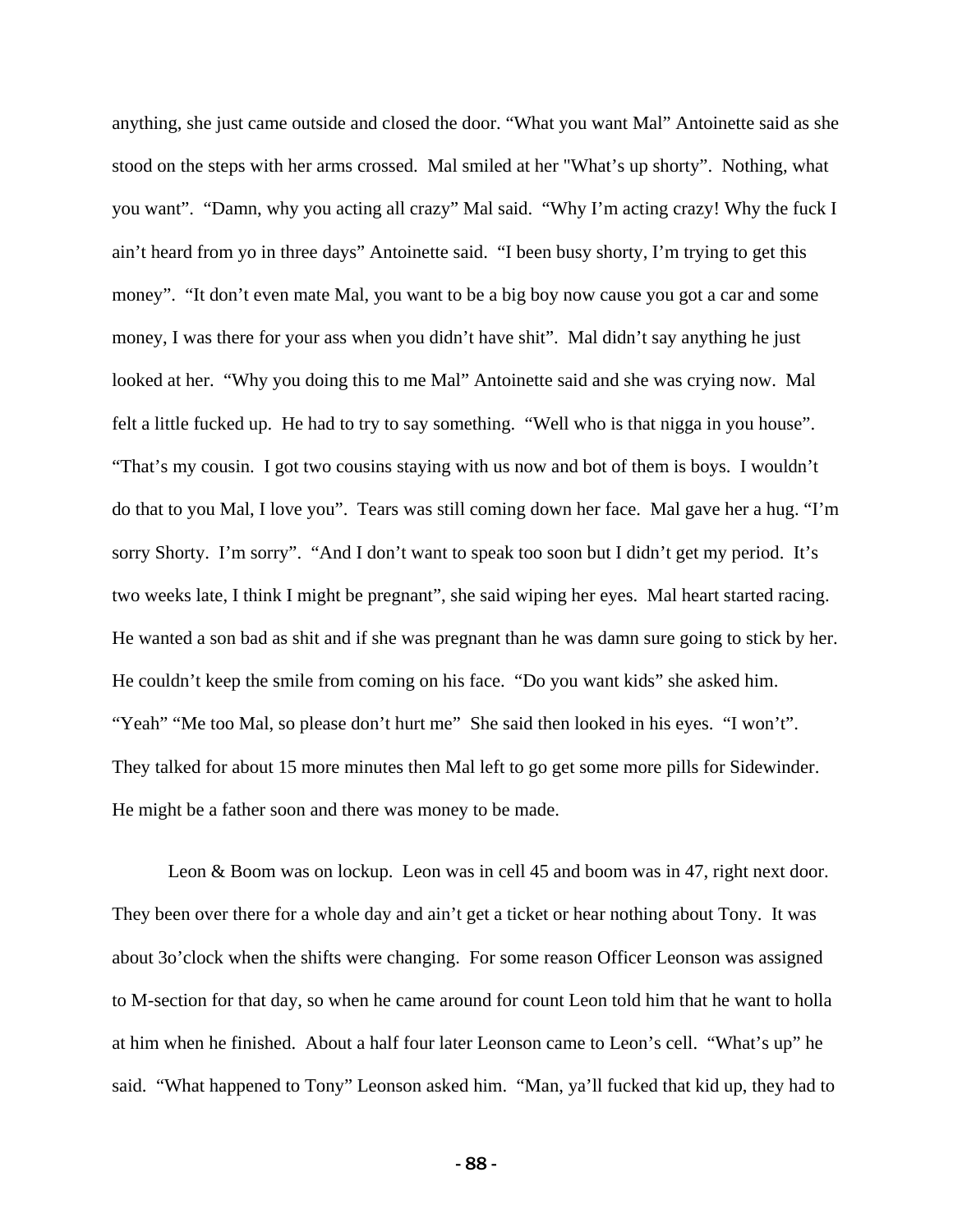take him to University Hospital, they just brought him back about a hour ago" "is he telling?" Leon asked. "I don't know, but um, you know ya'll getting street charges for that". "What" "Yeah, the State is pressing charges because of the seriousness of his wounds". "Damn man where he at" "They got him around the infirmary right now but you know they gonna end up sending him up P.C." "The detectives ain't ask you & Smith what happened". "Not yet, they suppose to come this afternoon" Leonson said and he felt bad cause he didn't really want to see Leon & Boom with additional charges. "What you gonna tell them" Leon asked. "Hey Man, ya'll should've done the differently". "He killed one of my homeboys, Leonson come on, what would you have one" Leon said but then immediately got mad at hisself because he didn't know if Leonson was gonna tell or not. "you got a point there, but ya'll could have been more low key wit it" Leonson said. "Look, his statement ain't' gonna really carry no weight if ya'll statement contradict what he told the police. On some real shit Leonson, I'm serious, I'm already fighting 2 attempt murder charges, I don't need no more, you know what I'm saying, but listen, if you help me out on this I got some dough for you" Leon said and Leonson just looked at him as if he was thinking about it. Leon spoke up again, "I'm not no lil boy on the streets, I got some dough out there, my man can hit you off for me" Leon said then Leonson whispered, "I could do this for you but got to be quiet about this shit". Leon started smiling. "Do you think you can get it where as though they don't press charges at all" Leon said then Leonson thought for a minute. "alright man, I'ma do this for you but don't bluff me cause I'm risking a lot." "How much you want, is 500 alright". "Hell yeah". "When I come out for shower just let me get on the phone and I can have that for you tonight", Leon told him and Leonson agreed.

 A couple hours later Leon & Boom door hit for shower. Leon had already told Boom everything. "Leonson opened the Rec hall and let Leon get on the phone for a minute. He called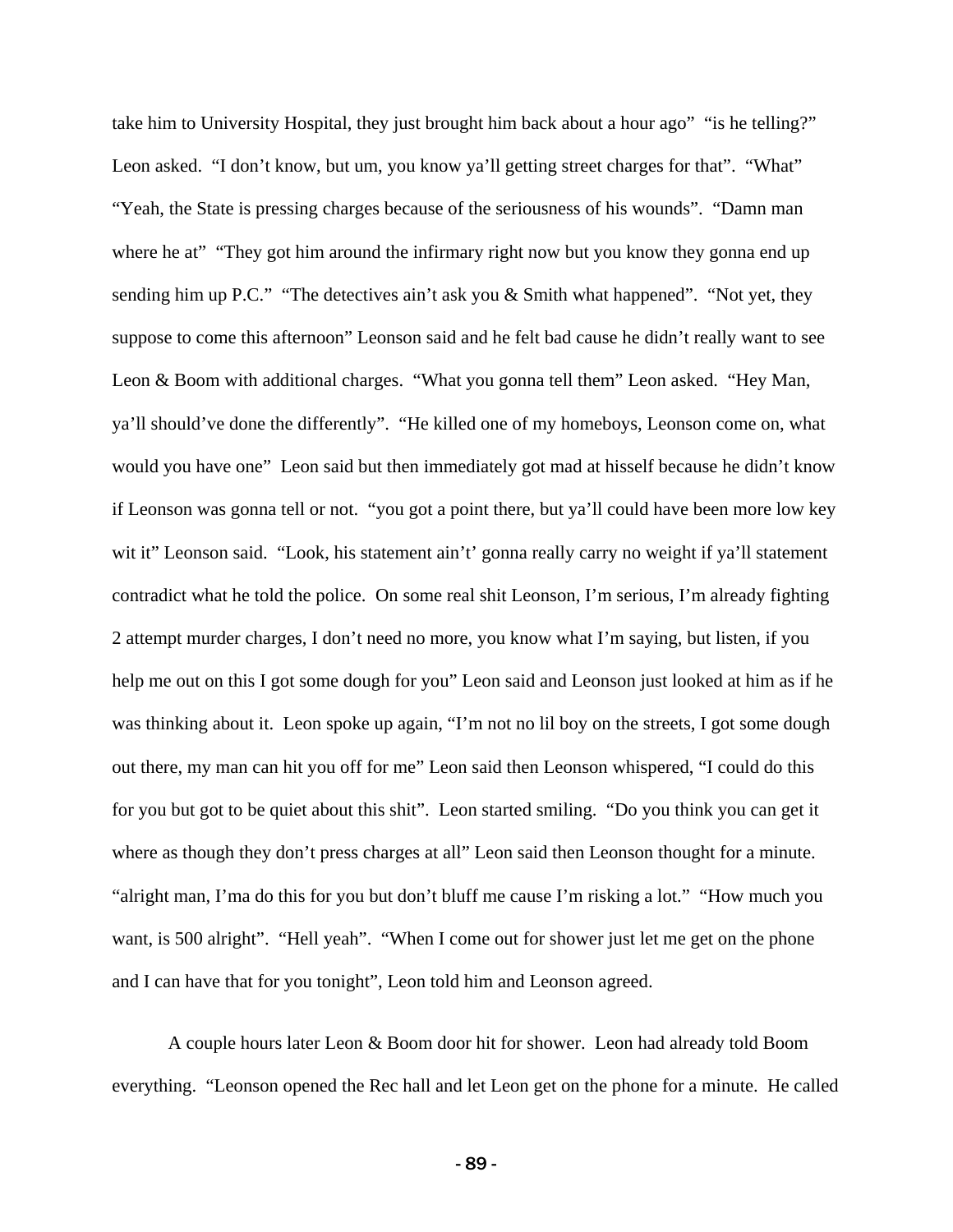Setty and caught him just as him  $\&$  Tricey got finished fucking for the 4<sup>th</sup> time. Leon told Setty everything about how they chopped Tony and how Leonson was gonna get the charges dropped. Leon talked indirectly because he know the phones are sometime recorded but Setty understood everything. Leon told him to give 500 to Leonson tonight. They arranged a meeting place and rapped for a minute then Leon hung-up. That's a done deal…

 After Setty got off the phone with Leon, Tricey left. He took a shower then went around on Dallas Street. Booby, Duncan, Big Nick & Mal was out there chillin in front of Mama Sues. "Come here Setty, let me holla at you" Big Nick said as soon as Setty walked up. They walked away from the crowd. "I need you to do me a favor" "What up". "Front me a ounce and I'ma bring you back a G off it". Setty looked at him surprised. He hadn't accepted Don status in the hood yet and now he had older cats asking him for coke. "you got that but what you gonna do, try to stretch it and bag up lie 2 G's." "Nah, I got some lil' niggas down Highlandtown that bag up 3 off 28 grams," Big Nick said. "Hell no". "That's my word yo, if you take one of your dimes down there you can sell it for a 25". That's butta yo, but I'll be back, let me go get that for you now" , Setty said then walked off.

 Tay & Doughboy was in the white Honda Accord pulling into the parking lot of the shopping center on Loch Raven & Northern Parkway. Doughboy was driving and Tay was in the passenger seat with the black .38 snub in his pocket. They parked and got out. It was three dudes standing in front of the bar. All three of them was fresh with necklaces. Tay & Doughboy was riding around looking for a caper, but then decided to stop at the bar. They had no idea that niggas hustle in the shopping center. They walked past the niggas and went in the bar. Tay still had the .38 in his pocket. "Yo, them niggas shining out there, I'm bout to get them" Tay said once they were in the bar. "hell yeah, I want on of them necklaces" Doughboy said then Tay just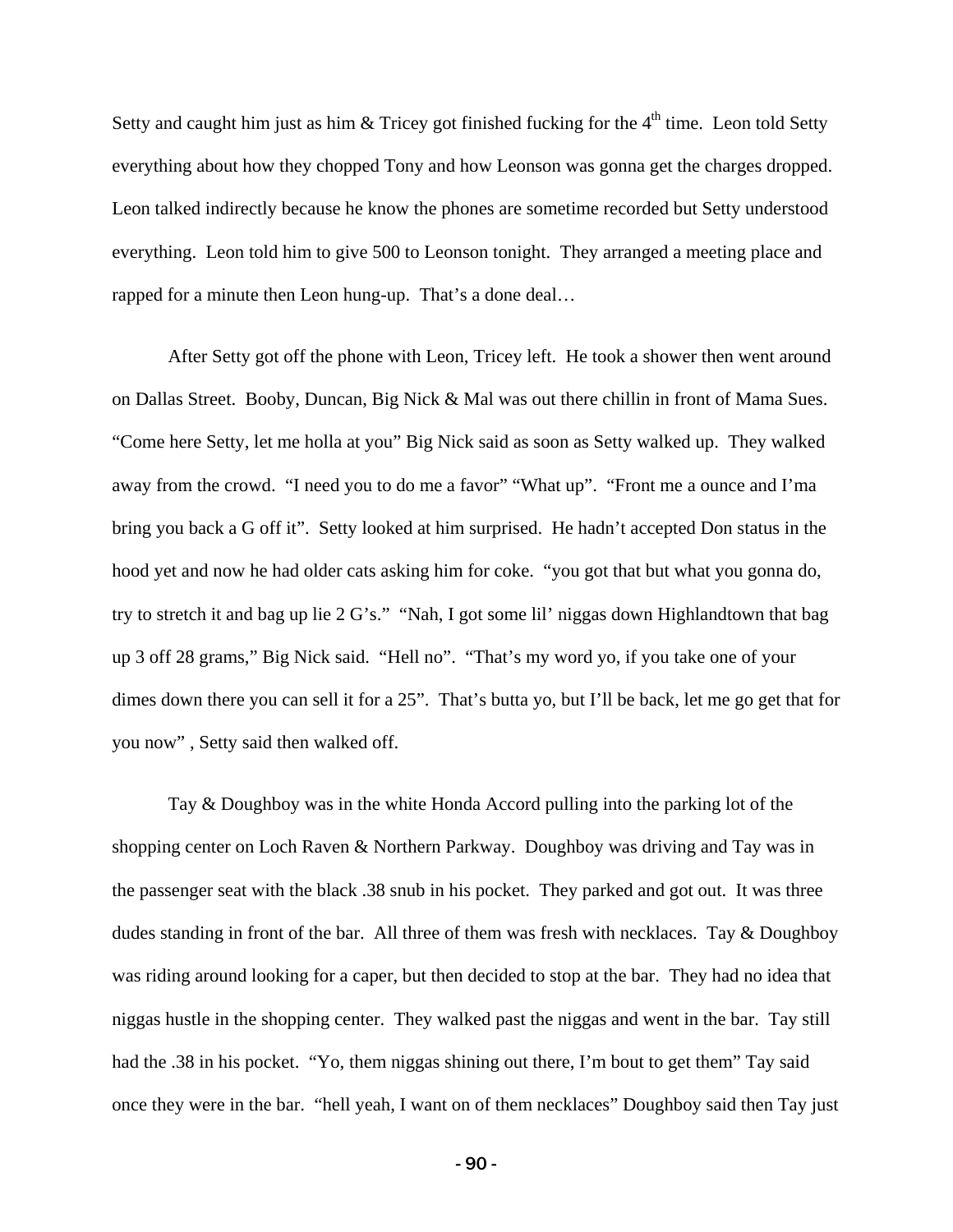turned around and walked back out the bar. The three cats looked as Tay & Doughboy walked over to them. It was nighttime and it wasn't a whole lot of people around, just a few. Tay didn't care, he straight whipped out, "ya'll know what time it is" They didn't say nothing or move they just froze in fear. Doughboy walked over and started going in their pockets. He took their necklaces and made them take their shoes off to see if they had cash stashed in their socks. Throughout the whole ordeal, the three niggas ain't say anything, they just did everything they was told. When Doughboy was convinced that he had everything from them, he told them to run and they did so real fast. Tay & Doughboy walked to the Accord and drove off. While Doughboy drove, Tay counted up what they had. Altogether it was 947 dollars, 3 necklaces and 11 bags of Redy that Doughboy found in one of their socks.

When Setty got back around Dallas Street with the ounce for Big Nick, Tay & Doughboy had just pulled up in the Accord. They was leaning on the car. The .38 was under the passenger seat. Big Nick, Mal, Booby & Duncan was just standing around. Setty quickly passed off the coke to Big Nick. He said 'Good looking out' then dipped off. "Yo, I talked to Leon. Him & Boom chopped Tony bitch ass up. They said he came over there with them for 2 guns and they ain't know that Yo did that until they got the letter but anyway the nigga ratting', they trying to give them more charges but they got some CO gonna handle that for 'em for 500" Setty explained. "You gonna give him the money" Doughboy said. "Hell yeah, I got to meet him up KFC on North Avenue tonight". "so they got that nigga Tony huh" Mal said to Setty. "Yeah and plus Leon said Darell is dead, he say the police shot him over west and he crashed in a car". "Oh that was him, oh shit, I saw that shit on the news about a week ago" Tay said. "Fuck that nigga" Booby said then the worker Mike walked over and handed Setty 350 dollars then walked back on the other corner. "Hey lil' Tay, what ya'll just copped that" Duncan said looking at the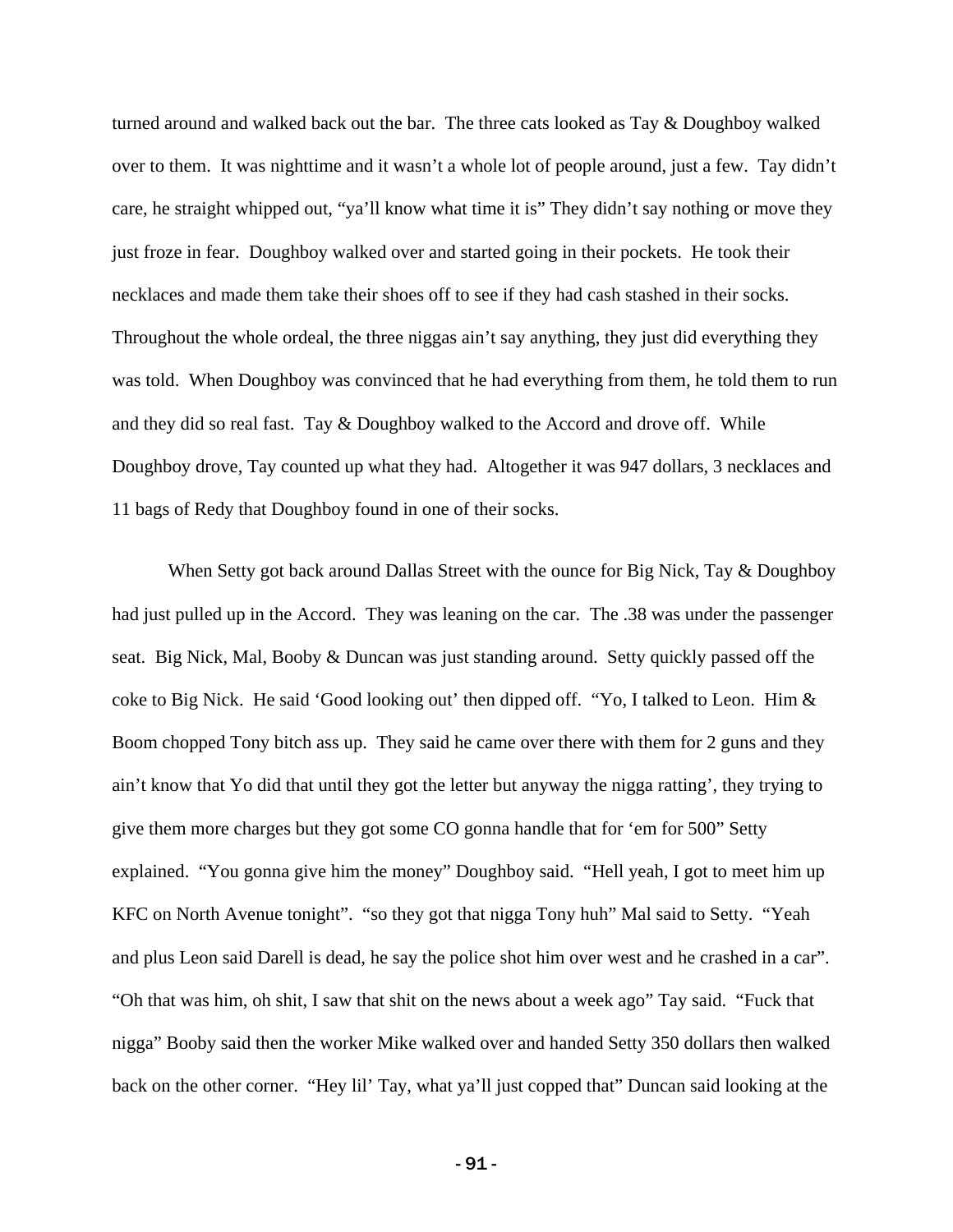Honda Accord. They started laughing. "Nah, we carjacked some nigga for this shit" Tay said. "Ya'll lil niggas crazy and I bet ya'll riding around in that muthafucker strapped too" Duncan said. "Its only right" Doughboy said trying to sound like a true gangsta. The four B-boys and the two B.F.D niggas, (Duncan & Booby) chilled and got high on the block for most of the night. Around 11:30 Setty drove Mal' Q45 to KFC and gave CO Leonson the 500 dollars then drove back on the block. Sometime around 1 o'clock, (Late night) Tay dipped off on his way home on Central Avenue. Being as though everybody else was still out on Dallas & Federal, Tay left the .38 around there. He walked up Federal and turned down Caroline. When he got to Hoffman he turned to walk through the basketball court at 250 (elementary school) It was dark and quiet, nobody was around. Tay was so high he didn't even notice the smoke gray Camry creeping up Caroline from Preston. It was 2 people in the car. Dre & D-nice (the one who pulled the gun out on Setty & Doughboy yesterday). When Tay robbed Dre & Cee and shot through the door, he hit D-nice's lil' cousin Shawn 2 times in his face and shoulder. He didn't die but he's fucked up for life. "That's the nigga Tay right there" Dre said to D-nice who was driving. D-nice pulled over and him and Dre got out. Dre had a .380 and D-nice had the same .44 long. They could have ran down and killed Tay because he didn't even see them as he walked through the basketball court but Dre was an amateur at whacking niggas so he screamed out "Yo Tay", before he shot. Tay turned around, saw them and began to run. Dre & Doughboy opened fire. Tay was scared as shit. He heard lout pops from the .44 and low pops from the .380. Tay thought he was home free when he almost made it to Spring Street without getting hit but soon as the thought crossed his mind a .380 slug ripped through the back of his thigh. It jerked his leg forward but he didn't fall. He stumbled a little but then caught his balance and kept running even though he was in pain. Dre  $\&$  D-nice got back in the Camry and pulled off but Tay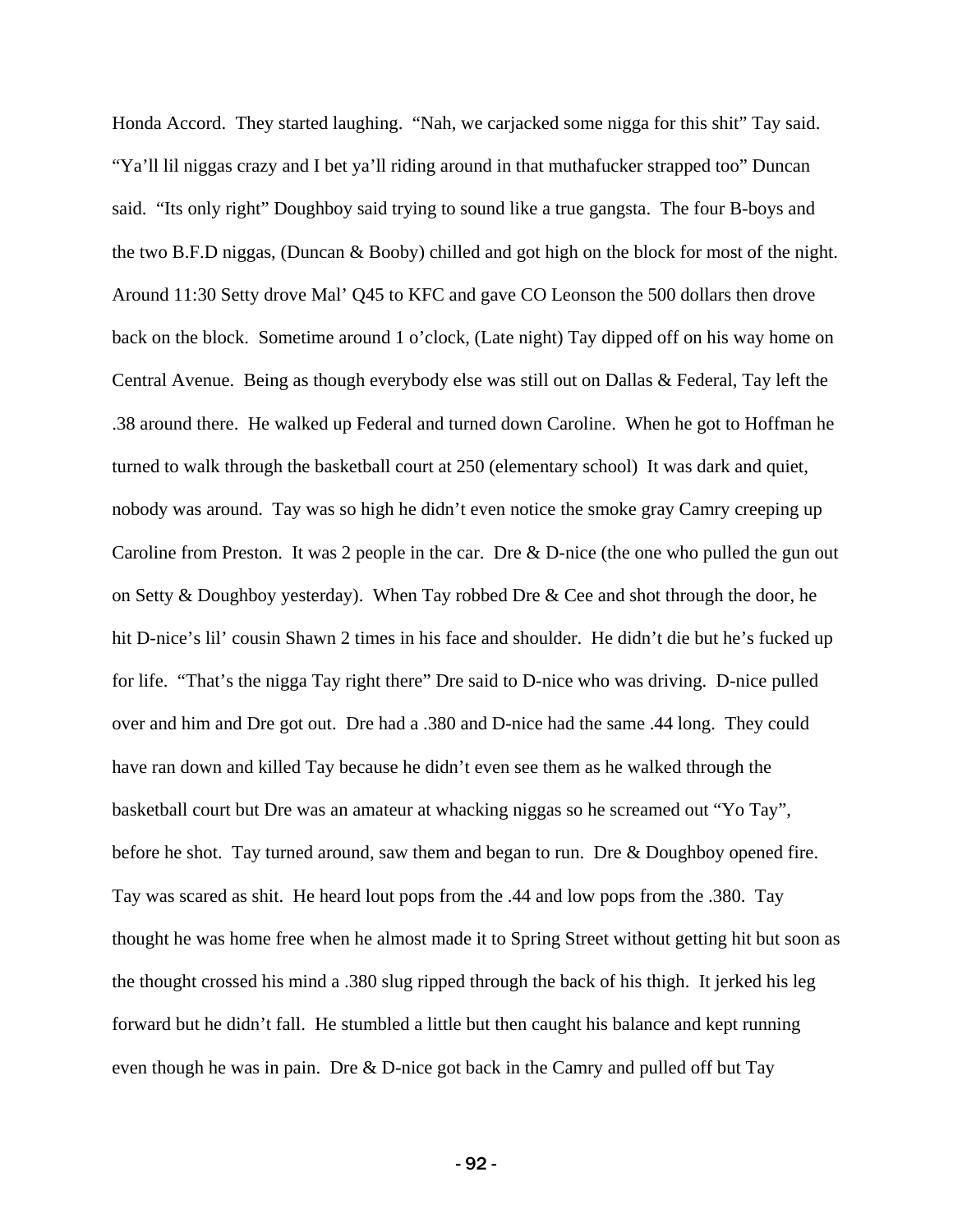managed to make it to Spring & Preston before he stopped running. He sat on the bus stop bench. His whole left leg was numbing but it wasn't a whole lot of blood. Some man who lived on Spring Street heard the shots and came out to see if anybody got hit. Tay yelled, "I got shot" and the man called the ambulance.

 Setty & them heard the gunshots ring off a couple blocks away. They immediately knew it was something involving Tay because he had just walked off in that direction. Mal, Setty & Duncan hopped in the Q45 and Doughboy & Booby got in the Accord. They drove around to Caroline & Preston. They didn't see anything out of the ordinary at first then Setty noticed Tay sitting on the bus stop on Preston & Spring. They drove to him. They parked bot cars and everybody got out. The ambulance or police hadn't arrived yet. All five of Tay homeboys was standing around him asking him was happened. He told them. They could see that he got hit in his thigh. After about 10 to 15 minutes the police and ambulance arrived. They blocked off the crime scene and took Tay to the hospital. By now it was a whole lot of nosy people outside standing around and the police started asking questions so Mal, Setty, Duncan, Doughboy & Booby got back in the cars and bounced back around the way. "Yo, we got to find these niggas" Setty said once everybody was back in front of Mama Sues. "Do anybody know where they live" Duncan said. "I know Dre lives in Odessa Court but I don't know what house" Setty said. "Ya'll niggas trying to ride around and look for them or what, I got a Tec around my house" Duncan said. Yo, its late night and shit hot now, it ain't cool to be riding around strapped looking for these cats, not tonight" Booby said. "Man fuck that, first they whip put on me & Doughboy, then they shoot Tay, its on whenever or where ever I see them" Setty said. "Nah, Booby right Yo, just chill until tomorrow, let them niggas rest for tonight, go at 'em tomorrow"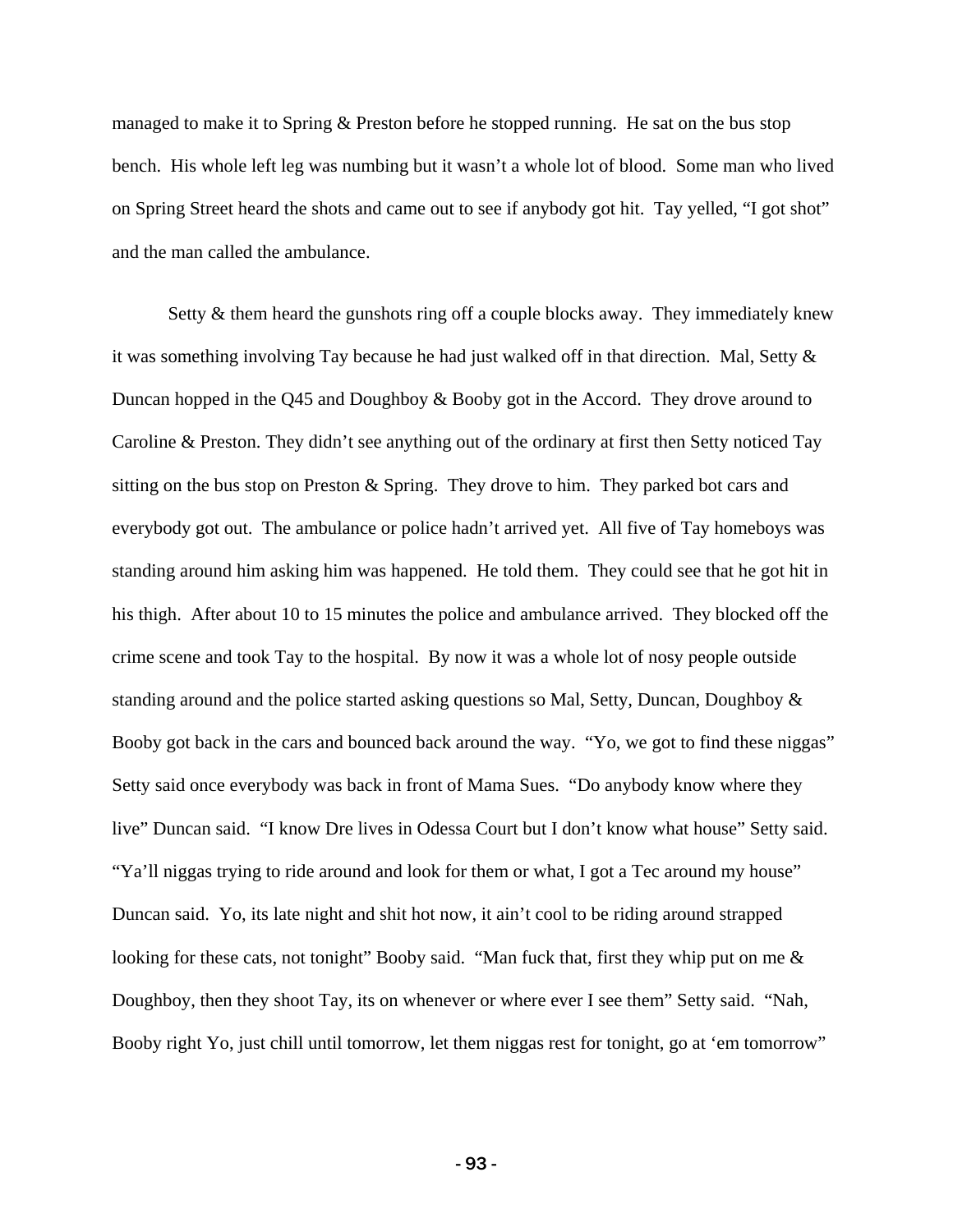Mal said. "Yeah Yo, Doughboy agreed. It took Setty a couple minutes to calm down but then he finally agreed to chill for the night.

Wednesday, May  $10^{th}$ 

 Mookie went to court today. It was the first time that the State was willing to offer a plea agreement. They wanted him to plead to  $1<sup>st</sup>$  degree manslaughter and get a sentence of 25 years no parole. Mookie was thinking about taking the deal but his lawyer told him that he could get the State a little lower if he wait a couple more months. Mookie thought about it then agreed to wait.

Tay's gunshot wound was a through  $\&$  through which means the bullet didn't hit nothing vital, just flesh and muscle. Leons Hopkins had released him about 7:30 this morning. It was now around 12 something and Tay was propped up in his house chillin'. Mal & Setty was on Dallas jamming coke and Greasy was down on Bethel doing the same thing. Doughboy had drove the Accord home the night before and he hadn't come down the way yet. Mal & Setty was rapping to Tayesha, Tierra & Missy when Darnell's mother, Ms. Debbie, walked up. "Hey ya'll" she said and everybody spoke to her. "Darnell comes home from the hospital today" she told them. "How is he" Missy asked. "He alright now, he can walk around but he gonna be on crutches for awhile". "That's good he's recovering" Tierra said. "Mal can you take me down there to pick him up" Ms. Debbie asked and Mal said "Yeah". Him, Ms. Debbie & Setty got in the Q45 and went down Leons Hopkins. They parked and went in. Darnell was already in the lobby waiting for them. That was the first time Setty  $\&$  Mal had seen him since he got shot. He was in intensive care and only family could visit. Ms. Debbie went to the check-out counter to sing Darnell out. Setty & Mal gave Darnell a pound and a hug. "Damn Yo, you got little as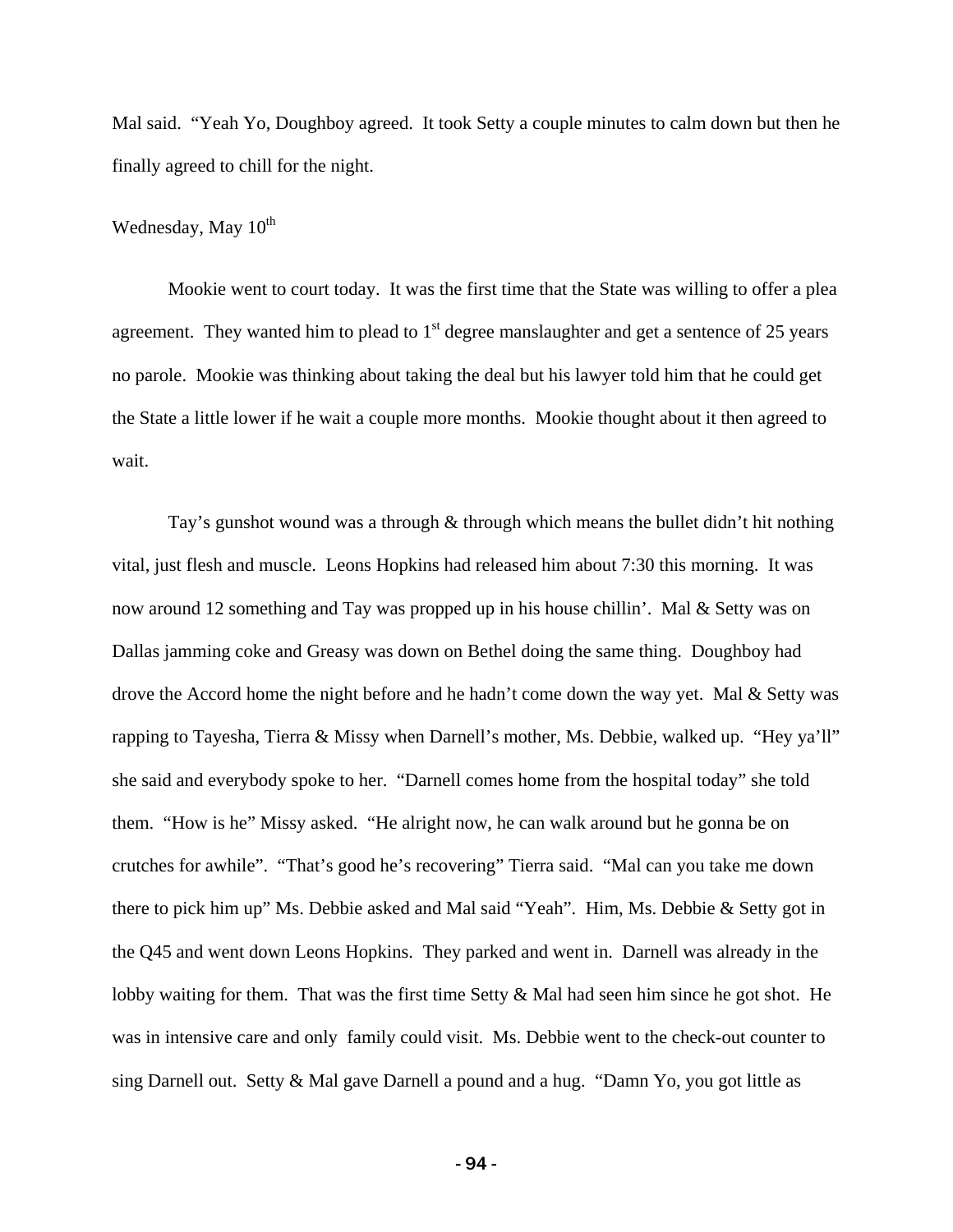shit" Setty said to Darnell as they walked toward the exit. Darnell was limping on crutches. "I got mad blood Yo, plus they was feeding me some bullshit"" he was smiling, happy to see his Mother & homeboys. "You gonna get ya weight back though, can you eat regular food now" Mal asked. "Yeah, but I can't smoke or drink for 6 weeks." Darnell said then lifted up his shirt so Mal & Setty could see the staples in his stomach. "do they still hurt" Setty asked. " A little bit. They got me on some dope or something for the pain" Everybody started laughing. They walked to the car and helped Darnell in. Ms. Debbie sat in the back with Setty. They was talking about Wayne and his funeral all the way to Darnell's house on Chapel Street.

 "Yo a lot of shit been going down up the way" Setty said once they were in the living room. Ms. Debbie went upstairs and gave them some privacy. "What happened" Darnell said as he sat on the couch. "We beefing with them Bond & Preston niggas. Tay robbed Dre & Cee then last night they shot Tay at 250, he alright though, he only got hit in the thigh and before that they whipped out on me and Doughboy. We got something for them niggas tonight though. Doughboy got a Honda Accord, niggas carjacked that, plus Duncan and Bobby was trying to ride with us. Duncan got that Tec up there. And oh yeah! Damn how could I forget this. Darell is dead, police whacked him. Tony went over the jail and Leon & Boom stabbed his ass up. They was about to get street charges but we worked out something with a c.o. Yo, gonna handle that." Setty explained. "I'm glad they got that nigga and Darell is dead so that's a done deal, but what's up with them wild coons on Preston jumping out there" Darnell said. "Just chill Yo, we gonna handle that" Mal said. "Yo, do you need some money or anything" Setty asked Darnell. "Nah, I got 6300 put up in here right now. That was me & Wayne's re-up money". "alright, and Oh yeah, Lil' Joey come home like next week. I talked to him yesterday" "Mal said. "Damn he gotta come home right in the middle of this shit" Darnell said. "He gonna be alright though, he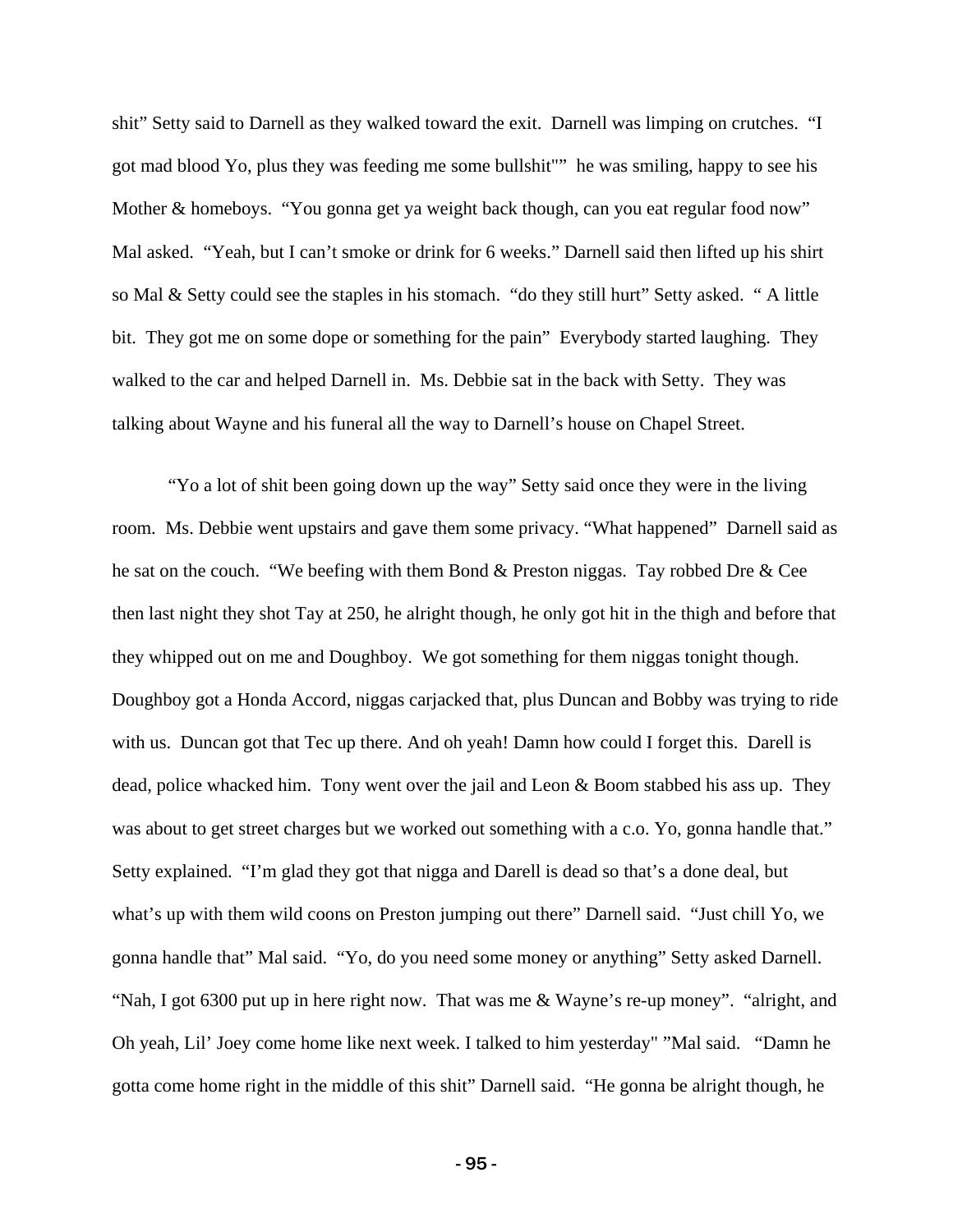one of us and we hold our own" Setty said. The three homeboys talked with each other for about another hour then Mal and Setty went back on the block.

 Greasy was on Bethel Street when Doughboy pulled up in the Accord. "What's up Yo" Doughboy said once he got out the car. "What's up" Greasy said. "You know Tay got shot last night" Doughboy said. "Yeah, I know. I just came from up his house". "Niggas going to find Dre & them tonight. Shit bout to get thick shorty" Doughboy said. "I know but me and you can go around there now for real" Greasy said. "Nah Yo, we going to ride down on them niggas tonight, just chill. I know you mad but we got to be smart how we do this, niggas ain't trying to be over the jail for no bodies" Doughboy said. "them bitch ass nigga probably rat anyway" Greasy said. "That's why we got to be sneaky about this shit, that way it won't be nobody alive to rat, feel me" Doughboy said and Greasy smiled. They gave each other a pound then Tayesha & Keisha walked up on the other side of the street. "Come here Doughboy" Tayesha said and he walked to her. Keisha walked over and started talking to Greasy. "What's up" Doughboy said to Tayesha once he was on the curb. "Why you ain't call me the other day like you said" she said. "I lost the paper with your number on it and I ain't see you yesterday" Doughboy said. "yes you did, I saw you at Wayne's funeral and you didn't even speak to me". "I was in a zone at the funeral, I ain't really recognize anybody" Doughboy said. "Well, anyway, what's up with you" Tayesha said. "What you want to be up" Doughboy said and Tayesha was smiling at him. "We trying to chill with ya'll" she said then looked across the street at Greasy & Keisha. Doughboy got happy. "I got the car, ya'll trying to go out the motel or something" Doughboy asked. "Whatever ya'll want to do". "Alright, come on" Doughboy said then him & Tayesha walked across the street with Greasy and Keisha. "Let me holla at you for a minute Greasy" Doughboy said then they walked down the street a little bit. "Yo, they trying to fuck, what's up,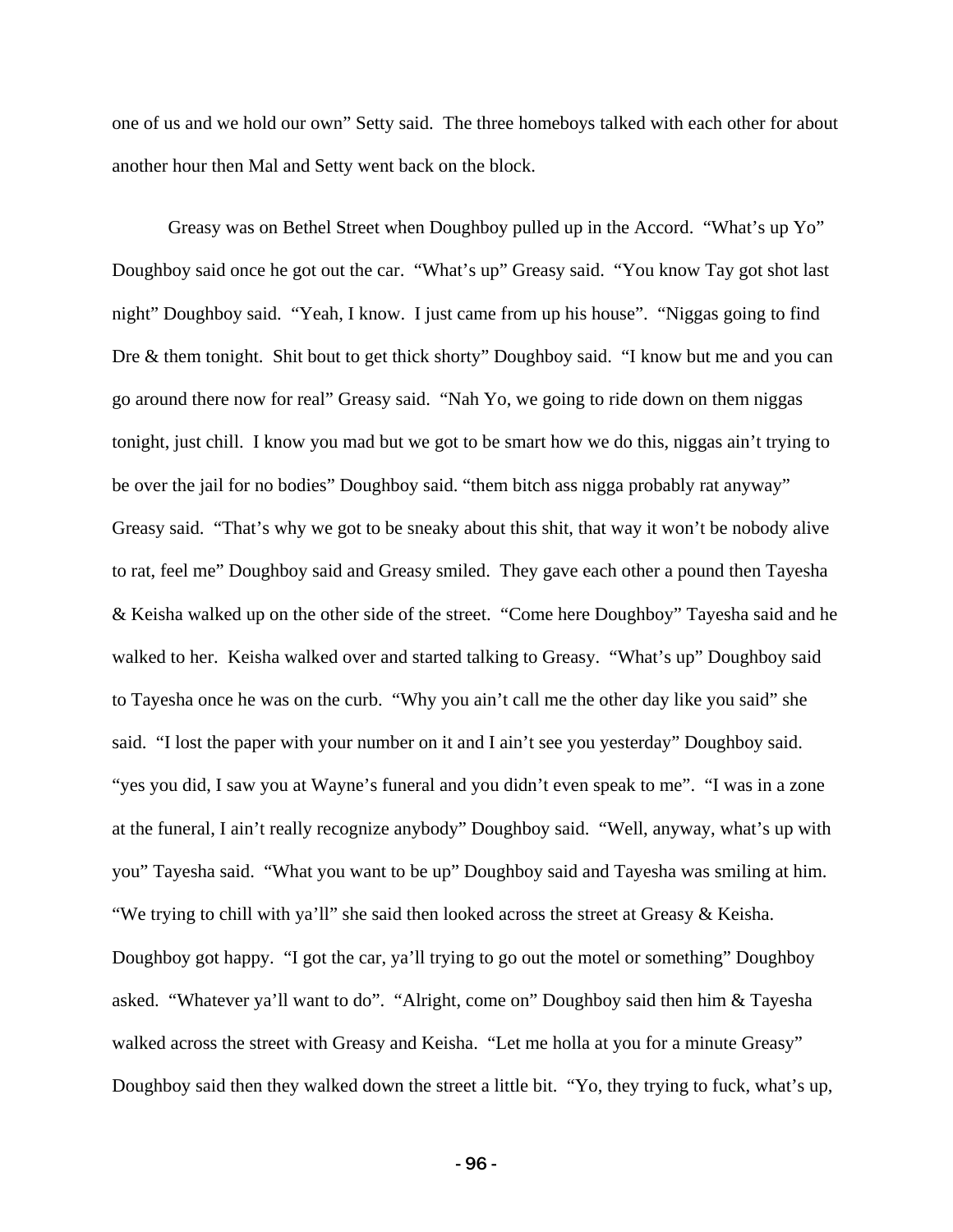you trying to take them out the motel" Doughboy said. "Nigga you know I'm wit it, you got some dough" Greasy said. "Yeah, plus I got the car. Yo, let's go" Greasy still had 17 pills left on the block and he had 3 more bundles in the alley. He grabbed the three bundles and the 17 pills then him, Doughboy, Tayesha & Keisha got in the Accord. They drove to Cokesbury Street first and brought 5 dimes of weed then went to the Super 8 motel on Pulaski Highway. Keisha was the only one old enough to get a room, so they got one in her name but Greasy paid for it. They all went in and stated smoking the weed. It was two beds in the room. Greasy  $\&$  Keisha was sitting on one bed and Doughboy & Tayesha was on the other one. All four of them was high and they started wrestling around with each other. "What's up girl, I'm trying to do something" Doughboy whispered in Tayesha's ear then he started kissing on her neck. She didn't say anything, she just laid back on the bed. Doughboy got on top of her and started kissing he in her mouth. Greasy & Keisha was doing they own thing on the other bed. Doughboy got up, stripped down and got naked and so did Tayesha but she was under the covers. Doughboy got back in the bed and was about to penetrate her when she stopped him and said "Doughboy, please don't hurt me". He didn't say anything, he just kissed her in her mouth then slid up in.

 Outside, Baltimore City Police officer, Donavan, was parked behind the Honda Accord. He ran the plates because they had been notified about a white Honda Accord that had been carjacked a couple days ago. It came back as a 'carjacked automobile'. He went to the cashier booth and asked the teller what room the person who drove the Accord go in. The teller told him it was 2 boys and 2 girls who got out the car and told him what room they went in. Officer Donavan called for backup. Within minutes 3 more officers arrived in 2 cars. They got the extra key from the teller and went to the room. The four police immediately drew their guns. Officer

- 97 -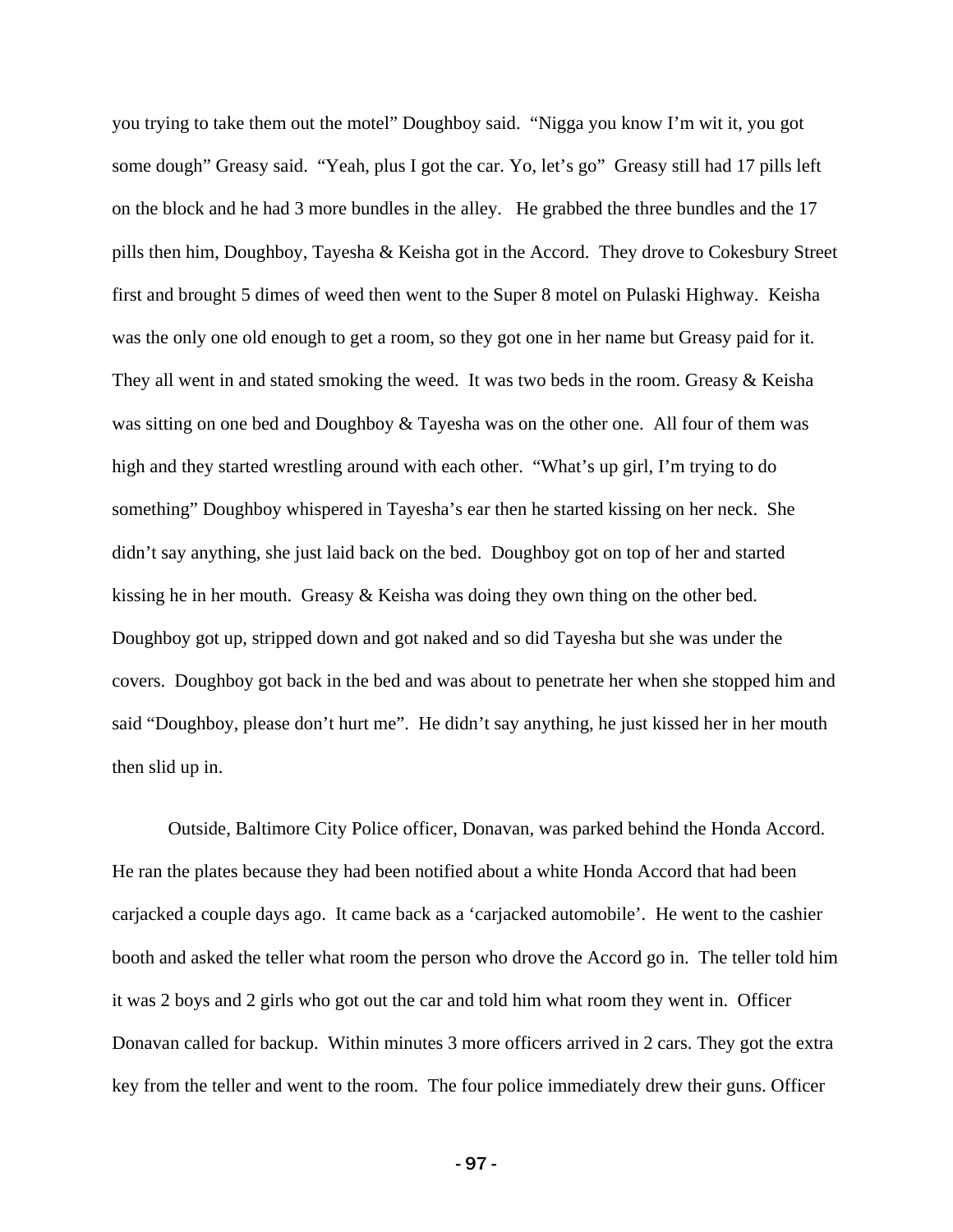Donavan banged on the door. "Police, open the door". Greasy and Doughboy jumped up out the pussy in a hurry and looked at each other stupid. Tayesha & Keisha got up and started putting their clothes on. The police knocked again, "Police, open the door". "Yo what the fuck is going on" Doughboy said. "Man just chill" Greasy said as he hurriedly put his clothes on, then Keisha said "What ya'll do, why the pol---" "Shut the fuck up" Greasy said to her. The police didn't give a third warning, they bust straight in the room pointing their guns everywhere and screaming "Get on the ground, Police". Greasy, Doughboy, Tayesha & Keisha all laid flat on the floor. The police handcuffed them and then searched them. They found 77 vials of cocaine in Greasy's pockets and 2 bags of weed on the night stand. "Which one of ya'll was drifting the car" one of the police said. They had Greasy & them sitting on the floor handcuffed. "Officer we caught a cab out here" Greasy said. "you need to shut up, you already going to jail for all these drugs" an officer said. Greasy got quiet and so did everybody else. "So don't none of ya'll know who drove the white Honda Accord to this motel". Ain't' nobody say nothing for a minute then Tayesha said, "We got in a cab officer, ain't nobody drive no car". The police interrogated them some more then decided they didn't have enough evidence to charge them with the carjacking because they didn't get caught driving it. They let them all go except for Greasy, they locked him up and charged him with possession of 77 vials of cocaine and 2 bags of marijuana. Doughboy, Keisha & Tayesha went home in a cab.

10:30 p.m.

 Mal & Setty was in the alley behind Dallas Street preparing or a mission. Mal had the chrome .45 and Setty had the Glock 40. They brought bullets for the forty-five yesterday and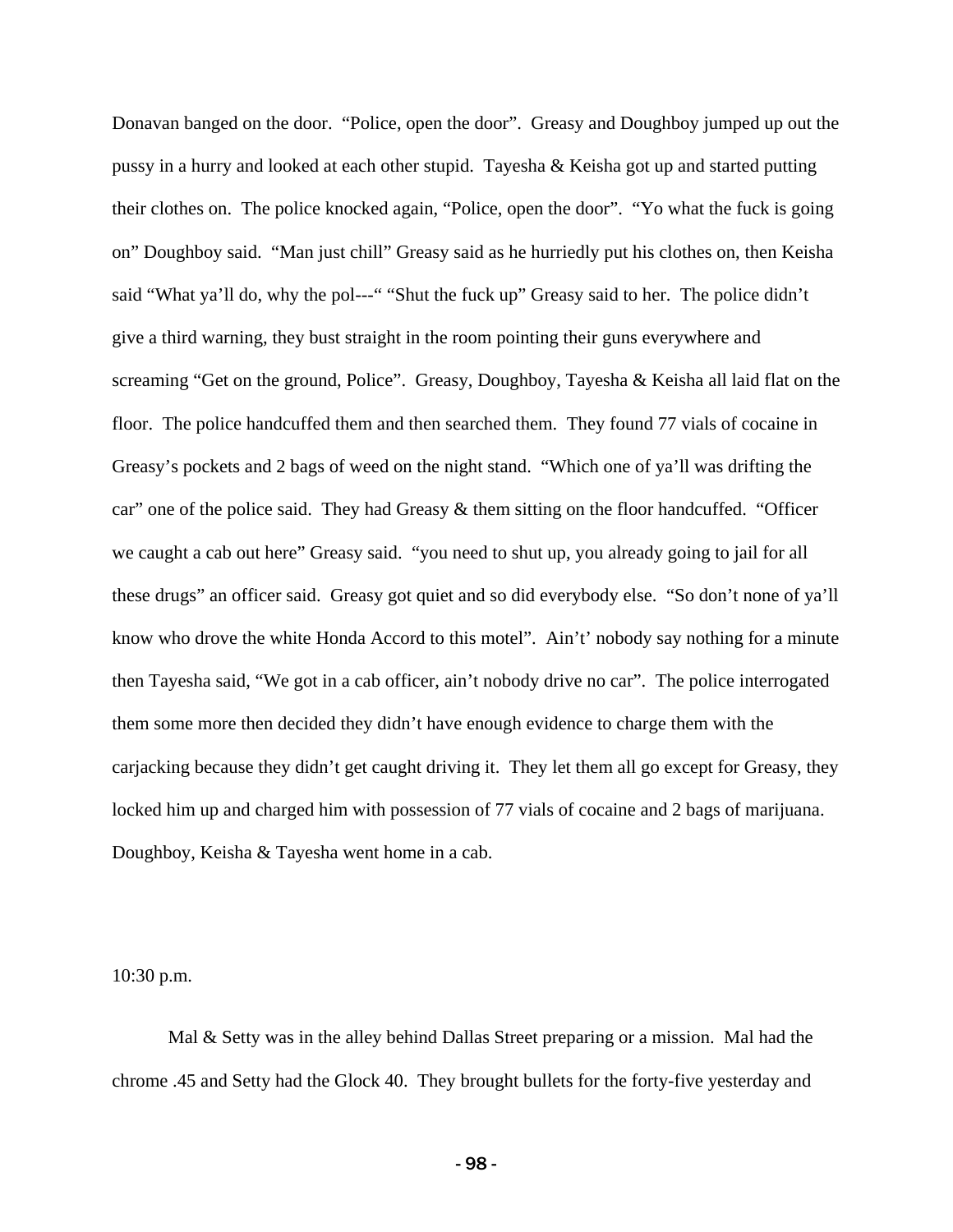now it was fully loaded. "Do you think we should drive around there" Mal said to Setty. "Nah, them nigga probably know your car, let's just walk around there and whack this nigga". "Alright, let's go". Mal & Setty put the guns in their dips and proceeded to walk the four blocks down to Preston Street. Dre, Cee & Carlos was sitting on some steps on Bond & Preston. Mal and Setty came out of Dallas and walked down to Bond. It was a lot of crack heads and dopefiends running around. A couple of the older bond & Preston cats was on the corner by the bar. Mal & Setty didn't pay them no mind, the walked straight towards Dre & them. When they were about 5 houses away, Cee peeped them then tapped Dre. It only took Dre one look at Mal & Setty for him to tell shit was about to go down. All at once, Dre, Cee & Carlos scattered. Mal and Setty didn't want Cee & Carlos so they ran after Dre. They didn't want to shoot him at a distance so they was trying to run him down. Dre ran down Bond to Biddle then turned left, Setty & Mal running behind him. Dre ran across Biddle and tried to run down the alley but tripped and fell. Being as though Dre was running for his life, he got up fast like he bounced off the ground. Mal  $\&$  Setty couldn't catch up with this cat, he was too scared so they whipped out and opened fire down the alley. Dre heard the shots behind him as he ran down the dark alley. He felt a slug rip through his calf that made him stumble, then a moment later another slug hit him in his right butt cheek and knocked him down. Once he fell the shooting stopped and he could hear a set of footsteps running towards him. He tried to get up but he couldn't. When Mal & Setty saw Dre fall they knew they had hit him but Setty wasn't finished. He started running down the alley towards Dre as he laid on the ground. "What you doing Yo, let's go" Mal said as he stood at the beginning of the alley looking around nervous. Setty ignored him. He ran and stood over top of Dre. "Please Yo, please it wasn't me, please Yo", Dre pleaded as he lay helpless. Setty raised his gun and Dre put his good leg and his arms up to shield himself. Setty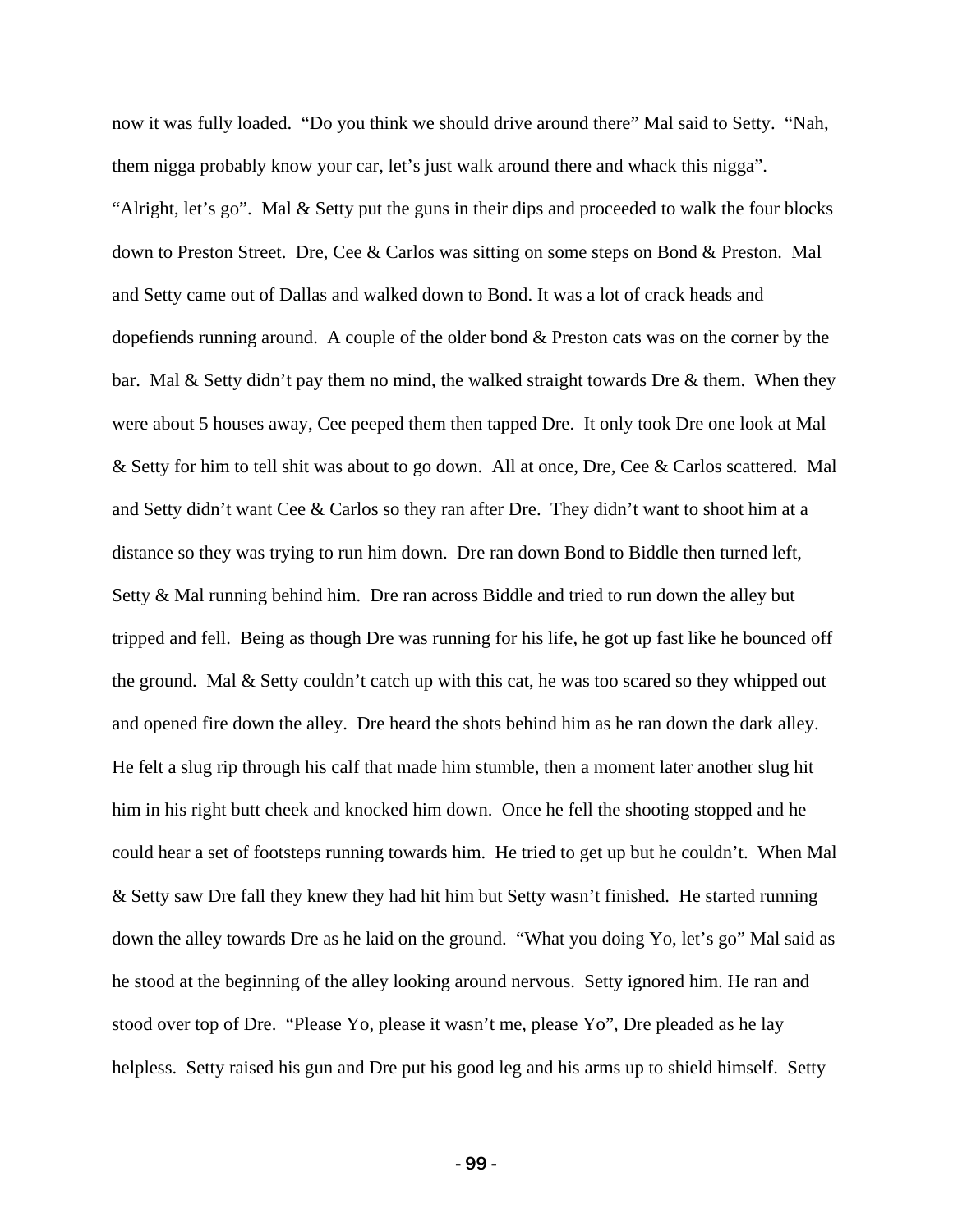squeezed off his last two shots. One hit Dre in his hip and the other one went through his forearm, came out and hit his chest. Setty could see that Dre was still alive cause he was moaning but he was out of bullets. The Glock 40 was cocked back and empty so Setty kicked him in his face, spit on him then him and Mal ran off.

## Thursday, 11 a.m.

 After the events last night Setty had went home. It was now the next morning and he was on his way down Darnell's house. When he turned on Chapel Street he saw Doughboy about to knock on Darnell's door. "What's up Doughboy" Setty said as he walked up. "What's up" Doughboy said then Darnell opened the door and they went in. "We got that nigga Dre last night" Setty said as soon as they were in the living room. "Oh yeah, is he dead" Darnell said. "I don't know Yo, me and Mal blazed him then I ran down on him but I only had two shots left, I should've put them bitches in his head, but I figured two chest shots from the .40 would do him but that nigga was still moaning". "Fuck that nigga, he probably died in the ambulance" Doughboy said. "Where Mal and Greasy at" Darnell said. "I don't know" Setty said. "Oh yeah!, Greasy's ass got locked up last night out the Super 8 with like 80 pills," Doughboy said. "What the fuck was he doing out there" Setty asked Doughboy. "Me, him, Tayesha & Keisha went out there and his dumb ass took the pills with him instead of leaving them on the block. Fuckin Police kicked the door in because of that Accord. They was trying to give us carjacking charges but they ain't catch us driving it. But anyway, Greasy had the pills in his pocket. He probably home now, I know Bam paid his bail." "That's how ya'll do huh, taking bitches out the motel and shit. Did ya'll get some pussy" Darnell said. "yeah, I fucked Tayesha and Greasy fucked Keisha, we ain't have nowhere else to go". "Yeah, that reminds me of something. I saw a for rent sign on one of them houses on Bond & Lanvale. It got three bedrooms. Ya'll trying to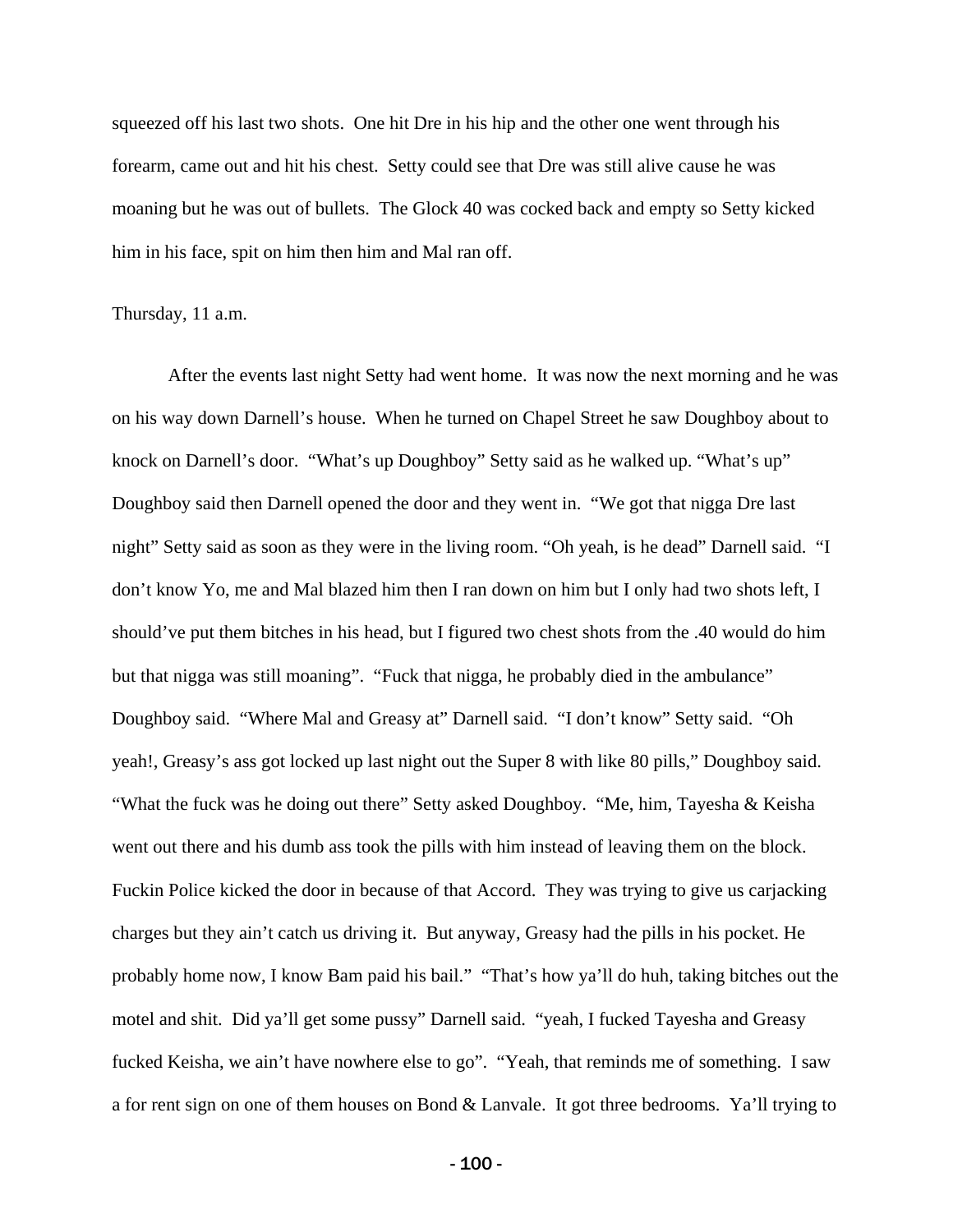get that?" Setty said. "How much it cost a month" Doughboy said. "I don't know but that don't even matter, three niggas should be able to come up with it. Darnell you gonna have to get it in your name because you 18." "Alright, I'm wit' that, do you got the number" Darnell said. "Nah, I'ma go up there right now, I'll be back later on". "I'm gone too!" Doughboy said. They gave Darnell a pound then went up the way. When they got to bethel  $&$  Federal they saw Greasy coming out of the bar. "What's up Yo, what happened last night" Doughboy said to Greasy. "They gave me a 10,000 dollar bail but my brother paid 500 and got me out early this morning", Greasy said, then sipped on a 22 oz Bud Ice. "You know niggas got Dre bitch ass last night", Setty said. "I heard" Greasy said. "How the fuck you heard already". "My brother told me. He said the bitch Tammy from around there said you & Mal ran his ass down and blazed him. But you know he ain't dead thought". "I kinda figured he wasn't. I got to lay low now though, that shit spreading around too fast", Setty said. "Ya'll should've put on mask" Doughboy said. "I know man, we wasn't thinking". "I don't think Yo gonna tell though" Greasy said. "I hope not". "What's up with Darnell" Greasy asked. "He can walk but he got crutches, he chillin though. We 'bout to try to get this house around on Bond & Lanvale". Setty said. "Just ya'll two!". "I'm saying it got 3 bedrooms, so whoever else put up they can get a room". "Alright I got that, let me get the other room" Greasy said then looked at Doughboy. "I ain't got no dough to be paying no bills" Doughboy said. "I'll be back, I'm bout to go get the number" , Setty said then walked off.

 Mal pulled up on Caroline Street and parked. He got out and knocked on Antoinette's door. She had called him earlier this morning and told him to come over. She answered the door and let him in. He immediately caught the aroma of weed. "Girl, I know you ain't smokin no weed" Mal said as they walked upstairs. "Hell no, that's my cousins down the basement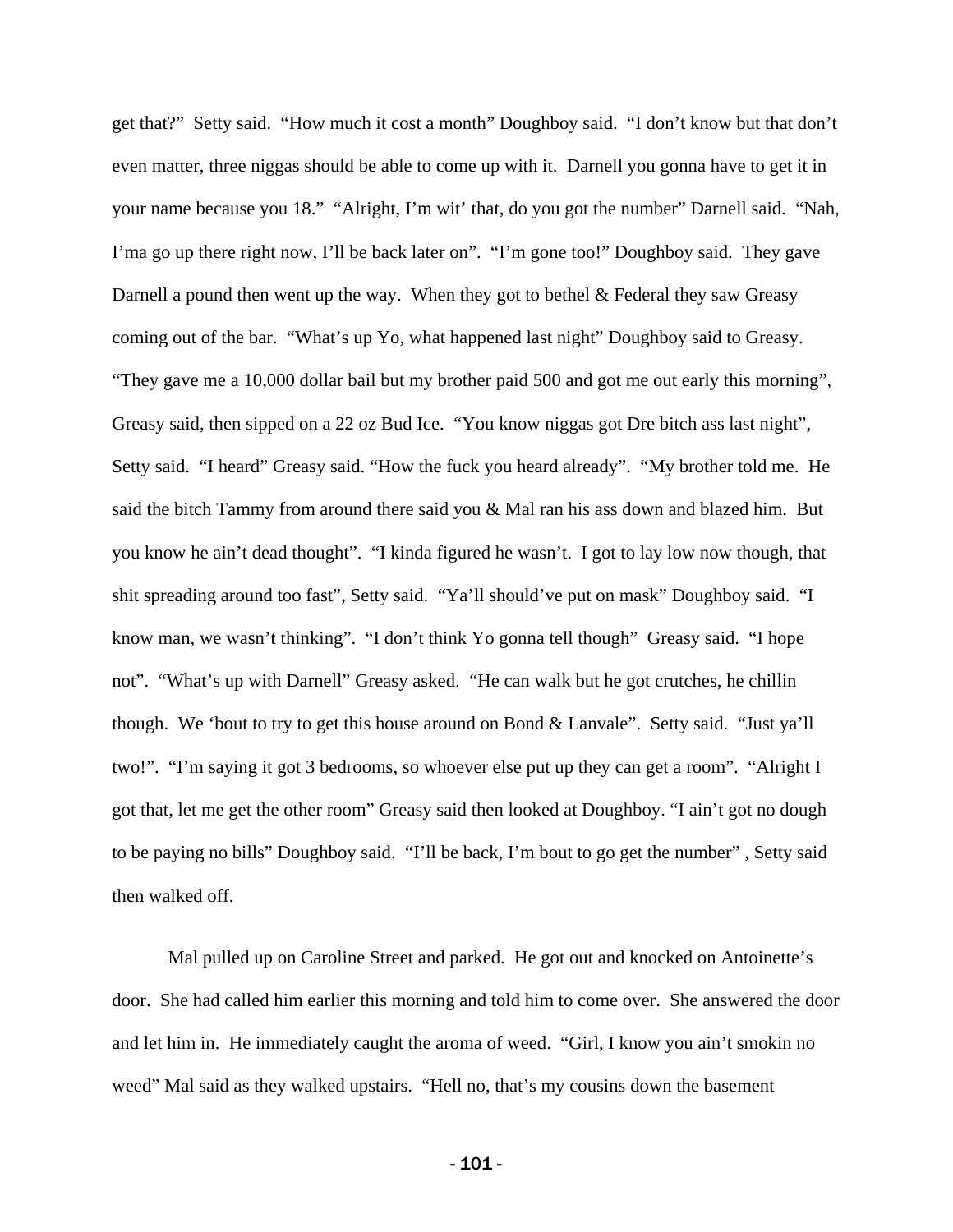smoking that shit". They went into her room and closed the door. Within minutes they were having sex on her bed. Mal know that was the only reason why she called him to come over because she was horny but he didn't mind cause she knew how to put it on him. They stayed up in her room for about an hour and a half. When they were finished they got in the shower together and fucked some more. After they got out, Mal put back on his same clothes. "You hungry?" Antoinette asked Mal once she got dressed. "Yeah". "What do you want, some breakfast food or something else". "I want some eggs and shit cause you gonna fuck any other meal up" Mal said smiling. She threw a pillow at him then went downstairs to the kitchen. Mal took out 50 dollars and put it on Antoinette's dresser then went downstairs to the kitchen. When he walked in the kitchen he saw Antoinette and her two cousins, Leonard & Twan. They were sitting at the table smashing big ass bowls of cereal (they obviously had the munchies) and Antoinette was at the stove. Both of them broke their mugs down but nobody said anything. "Mal these are my cousins I was telling you about, that's Leonard & that's Twan". "What's up Yo" Twan said. Mal spoke to him but just looked at Leonard. "Yo, you smoke" Twan asked Mal. "Yeah". "If you trying to smoke come down the basement". "Alright" Mal said then Twan and Leonard got up, left their empty bowls on the table and went back in the basement. Antoinette picked up the bowls and put them in the sink. When Leonard & Twan got down the basement they sat down on a black leather couch. When they moved in a couple days ago they hooked the basement up like their own little apartment. It had leather furniture and a big ass entertainment center almost covering the whole wall. When they moved in from Westport they brought with them a black Chevy Tahoe which is parked out front, 4 ½ pound of weed, 5 guns, (2 black .357 long, 1 chrome Smith & Wesson 9mm, a chrome .25 auto and a Mac 11) plus they had around 9 thousand dollars cash. "Yo, why the fuck you tell that nigga to come down here"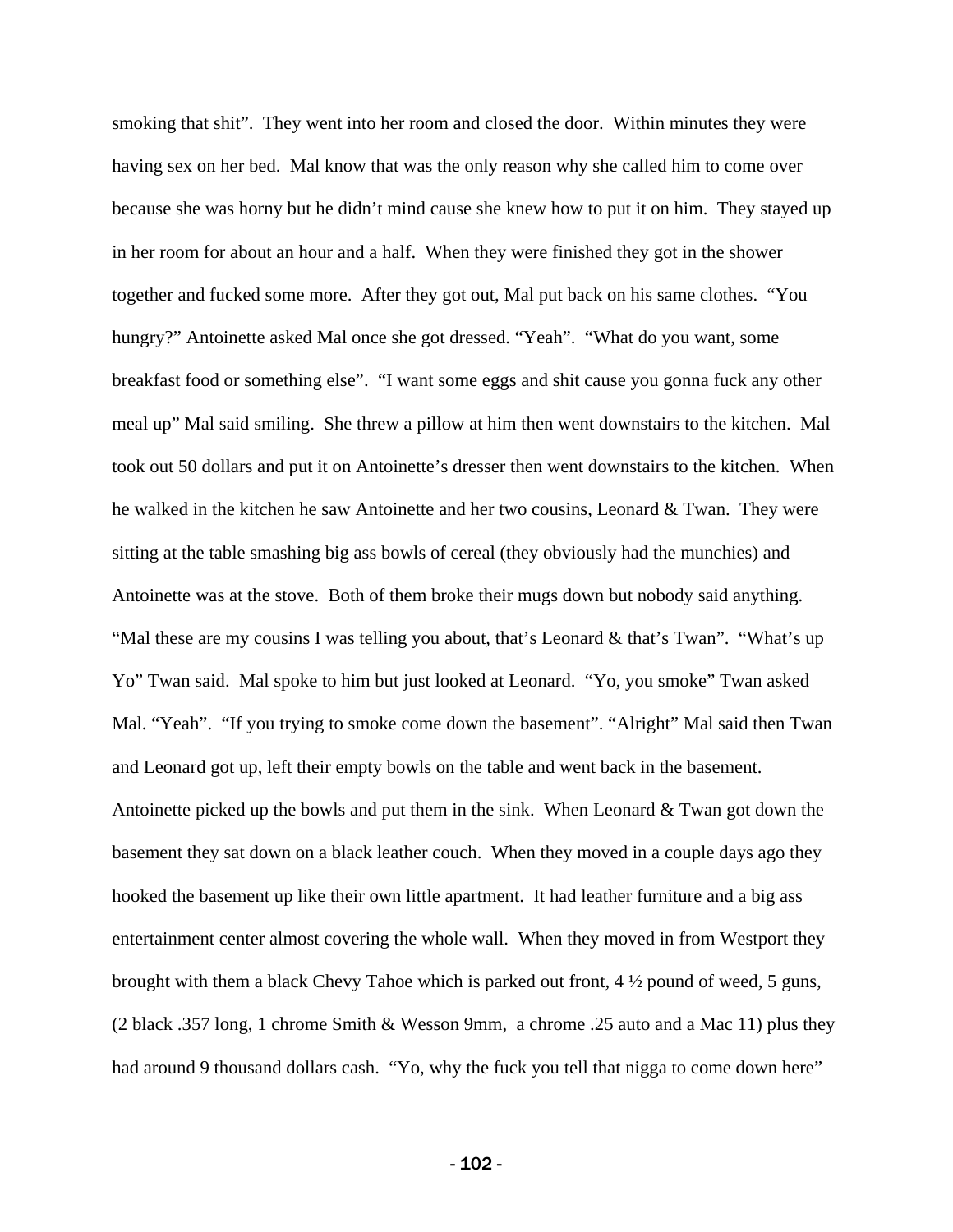Leonard said to Twan as he rolled up a blunt. "We going to have to get cool wit the nigga sooner or later Yo, Antoinette said she might be pregnant by him, Man we can't beef over no bullshit" Twan said. Leonard didn't say anything, he was thinking. "You can see he ain't no lil boy, he pull up in a Q45 so you know he got some dough. We might be able to benefit from him. We got all this weed and don't got no where to sell it. If we get cool with him, I know he could bring us some sales" Twan explained. "Yeah you right, but I don't like that nigga" Leonard said. "You don't even know the dude, just chill, I will do all the talking but try to act like you like him". "Alright, but Yo, I'm telling you if he crack slick I'ma let 'em have something" Leonard said then they both started laughing.

 Setty walked up to the house in the 1600 block of Bond Street to get the number. When he got there it was a white man coming out of the front door. "Excuse me, are you the owner of this house?" Setty asked him. "Yes I am, how can I help you". "If the house is still open, I want to rent it". The white man looked at him. "You're kinda young to be renting a house by yourself". "Me and my homeboy. He eighteen and we can afford it". 'You don't even know how much it cost". "It really don't matter, but how much is it" Setty said. "The monthly rental fee is \$450 and that's not including gas & electric. The security deposit is a month's rent, which is another 450. It's 3 bedrooms,  $1 \frac{1}{2}$  baths, electric heat, central air and completely furnished". "Alright, that sounds good to me, when can we move in" Setty said. "Hold up little man, I'm going to need your friend that's 18 to sign some papers and a lease and I'ma need a months rent plus security deposit before I give you a key". "We got the money now but my homeboy is on crutches, he can't make it up here, can you go to him". "Where is he at". "Chapel & Oliver". Setty convinced the Landlord to go to him. He had a raggedy pickup truck parked in front of the house so him and Setty got in. He told Setty that his name was Steve. They drove to Darnell's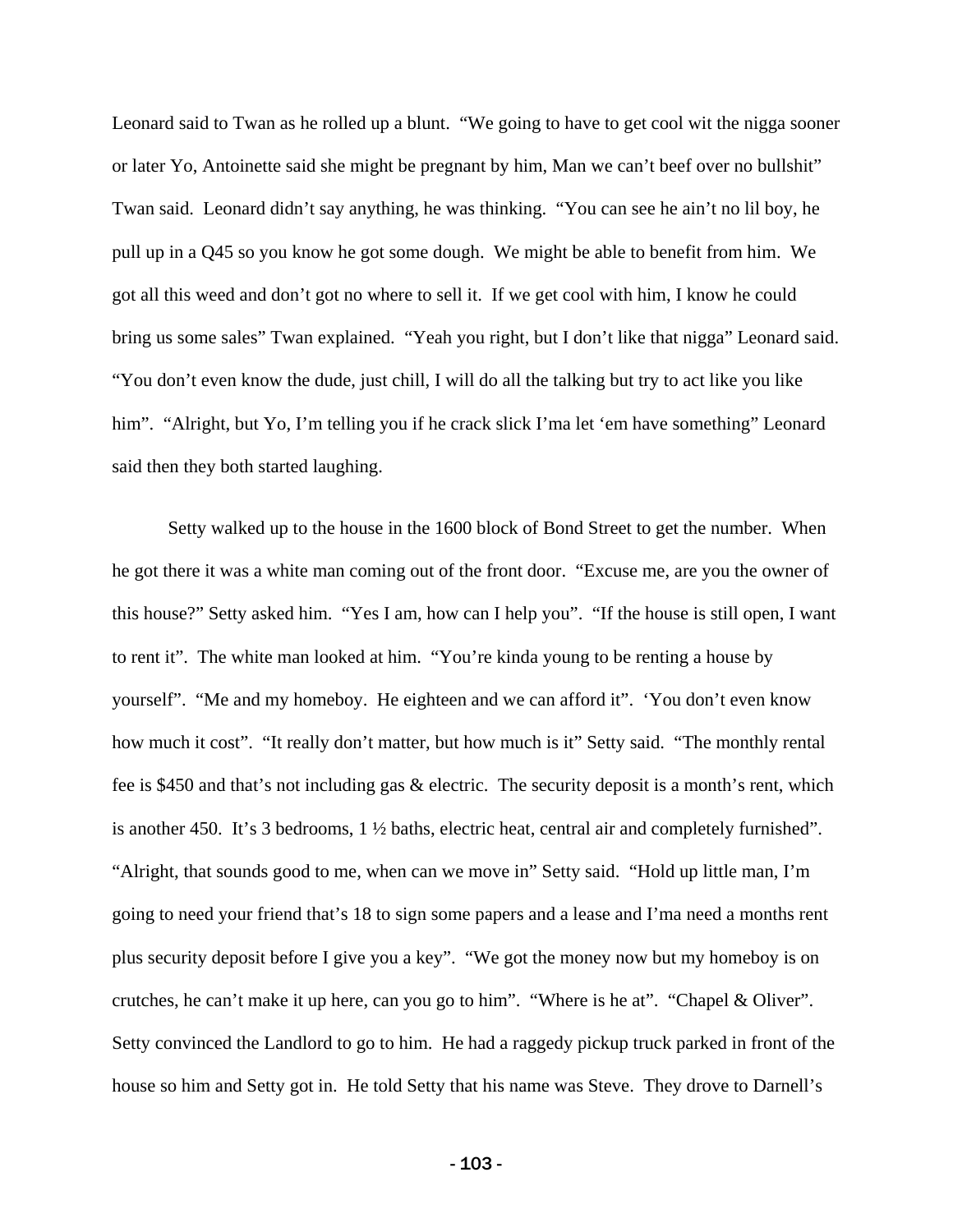house and went in. Steve talked to Darnell about the house and the meaning of the lease, which said that he was liable for renting this house for at least 24 months. Ms. Debbie came downstairs and chatted with Steve for a minute to make sure he wasn't trying to cheat her son out of any money. Within an hour the transaction was final. All the papers were signed. Darnell and Setty paid Steve the 900 dollars and Steve gave them the key to the house. Done Deal.

 After Mal finished eating the scrambled eggs and bacon that Antoinette had made him he knocked on the basement door. Twan yelled for him to come down. Mal was shocked at how the basement looked. He had never been down there and he never would've expected it to look so expensive. Twan & Leonard was sitting on the couch, Mal sat in a chair. Twan handed him a bag of weed and slid a box of Caribbean Round cigars over to him on the coffee table. "Do you want me to slam this bag in one blunt or two" Mal said. "It's up to you Yo, that's you shit" Twan said. "Alright, good looking out". "Yo, we ain't no petty niggas, that's small shit" Twan said. "I hear that" Mal said with a smirk on his face. In his mind he was thinking 'Man, these niggas is some lames' but he was also thinking, 'these niggas got some dough'. The whole time Mal was rolling his blunt Leonard was looking at him. Twan popped the movie 'Belly' in the VCR. "Yo, don't nobody be selling no smoke around here" Leonard finally spoke. Mal looked at him before he spoke. "Not no more, why what's up". "We got a connect that we can get pounds of that shit for cheap" Leonard said. "What, ya'll trying to sell weight on the weed" Mal said as he lit his blunt. "Nah, we trying to bag up some dimes and sell 'em like that" Twan cut in. "I'm saying, they got some weed on Broadway & Lafayette, that's like the closest spot and they got nickels so if ya'll got dimes, niggas probably cop that shit" Mal said. "Yeah, that's what I wanted to hear" Twan said. Him, Mal & Leonard got high together and talked for a couple hours. Mal started to feel comfortable with these two new dudes and they started to like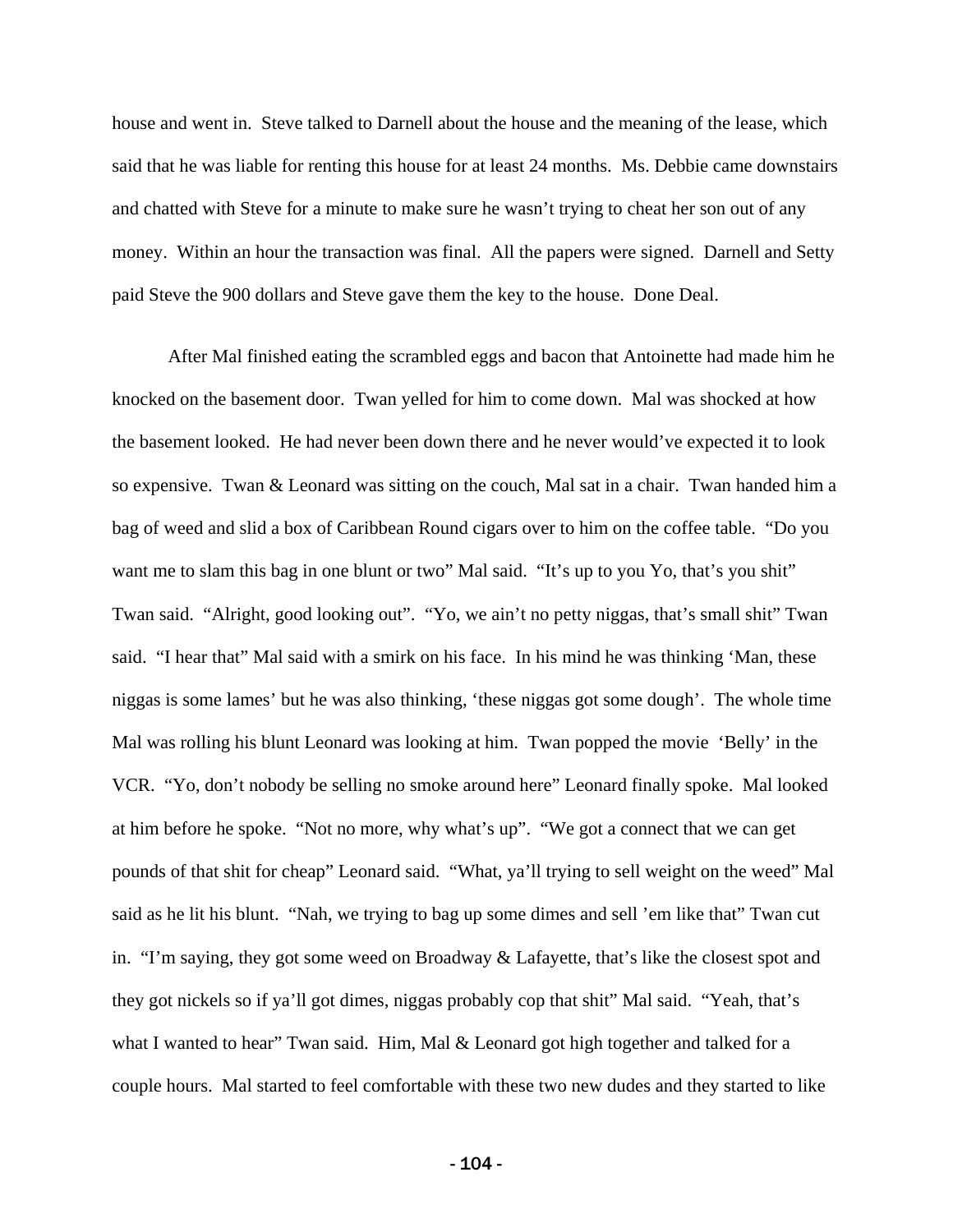Mal also. Whatever tension between Leonard and Mal had disappeared. They smoked and smoked and then ended up ordering some pizza. They told Mal a little bit about their situation out Westport and Mal told them that they were involved in a neighborhood beef too. He told them about the girls in the hood and who is to be trusted and not. By the time Mal was about to leave, Twan & Leonard felt like they knew him for years.

 Greasy & Doughboy was still standing in front of the bar on Federal & Bethel when Cheetah pulled up. He got out of his car and walked over to them. "Yo Greasy, you want some more packs" Cheetah said. "Nah, I'm chillin for today Yo". "You got to work that money off you owe me". "I don't owe you no money" Greasy said. "You got locked up at a fuckin motel with like 400 dollars worth of shit, that's money you owe me now" Cheetah said to Greasy. Doughboy was just standing there listening. "Shiid, that's a lost, I don't owe that". "Listen Greasy, if you would have got jammed up on the block, I would chalk it up as a lost but you took all those pills out to a motel so that's on you". "What you expect me to do, leave them in the alley". "You could have put them up, but fuck all that, just have that money for me tonight" Cheetah said. 'Yo, I don't owe you nothing" Greasy said then Cheetah got closer to him. "Check this out Greasy, I like you shorty, but don't try to act brand new cause Lil' Doughboy standing right here, sho'nuff, don't jump out there Greasy, just get that money" Cheetah said. Greasy or Doughboy didn't say anything. Cheetah walked over, got in his Black LS400 and pulled off.

 After Darnell & Setty got the key to their new house they chilled for a while then decided to go up there and check it out. Darnell was limping on the crutches as him and Setty made their way up to Bond Street. They saw Greasy, Doughboy & Mal standing on Federal & Dallas. All three of them walked down to Darnell & Setty. "I see you on your feet" Greasy said to Darnell.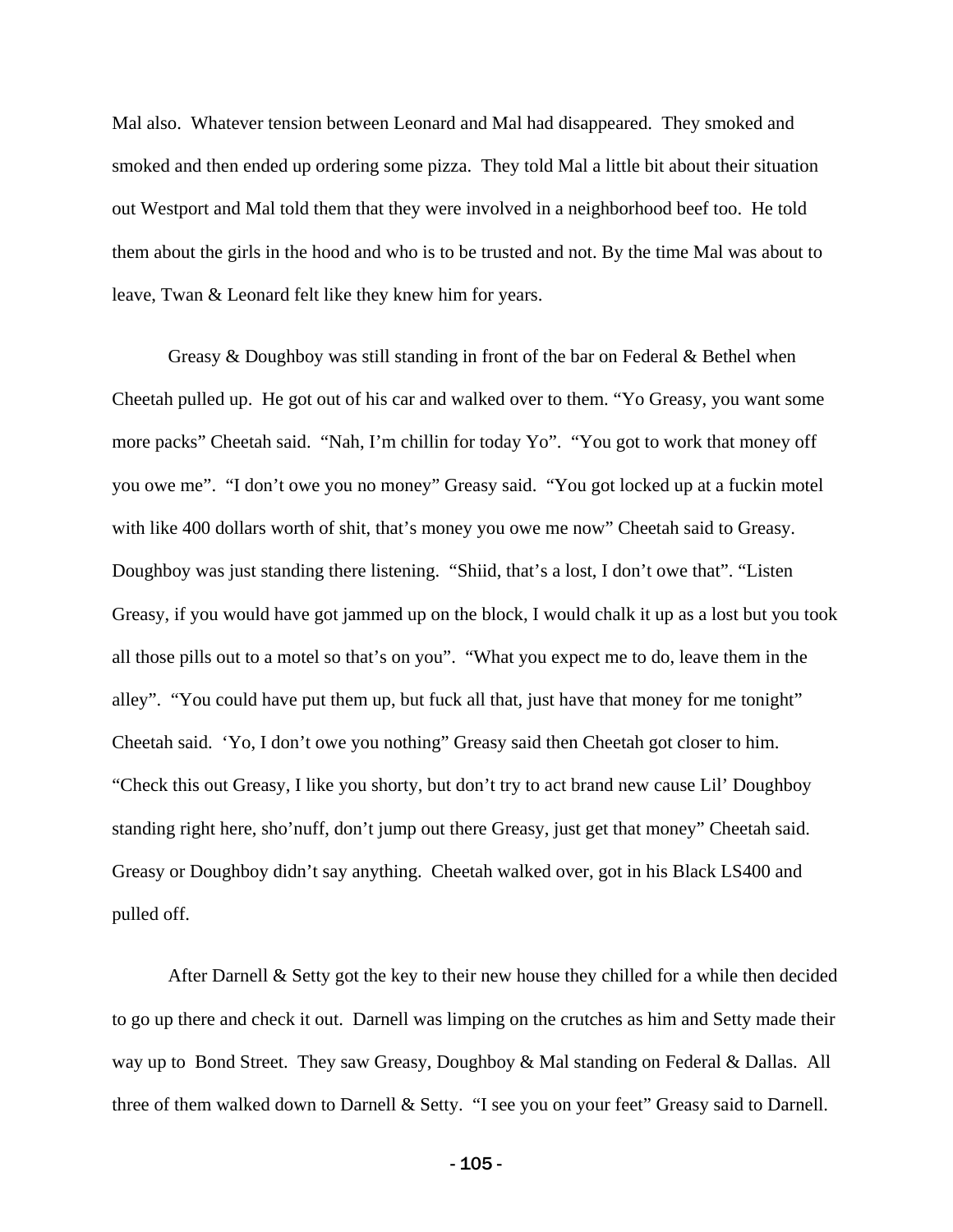"Yeah, this shit ain't gonna hold me down forever". "How much money you got Greasy, we just paid the landlord 900 for the house. He gave us the key already" Setty said. "He charging us 900 to rent the house?" Greasy asked. "Nah Man, that's for security deposit and all that. The rent is only 450 so all you got to do is come with 150 a month". Setty said. 'Oh alright". Mal was about to say something about why they ain't include him in the house but then he realized that he would be in there all the time anyway so it didn't matter. The five B-boys walked up to the house and went in. Darnell's mother was going to get the gas & electric and telephone on for them the next day. They sent Greasy & Doughboy to get some weed, drinks and candles. When they came back everybody lit candles in a big circle and they all sat on the floor in the middle. "Yo, Antoinette got these two cousins, Leonard  $&$  Twan staying with her from Westport. Them niggas is cool but I can tell they ain't built like that for real. They about money though. The already got a Tahoe and mad weed, plus they got a Mac and a couple handguns. They got into some shit out Westport, that's why they laying low over here. Some niggas tried to set them up and they dusted one of them. But anyway, I fucks with these niggas so if I bring them around ya'll treat 'em like comrades" Mal said. "You fucks wit these niggas like that, like that" Darnell asked him. "I'm saying Yo, they my baby mother's peoples and they cool as shit". "You got shorty pregnant?" Setty asked. "She not absolutely sure but it's a good chance" Mal said. He was smiling. "You said these niggas got mad weed, what, they trying to sell weight or something" Darnell said. "Nah, they bagged up mad big ass dimes and the weed is blazing. I was smoking with them earlier" Mal explained. "Where they plan on selling that shit" Greasy spoke up. "I'ma put the word out that we got some weed on Dallas and have them niggas out there with us selling the shit" Mal said, then asked Setty if he was cool with it. "As long as they don't slow up my Redy money". "Come on now, I got my hands in that too so you know I'm not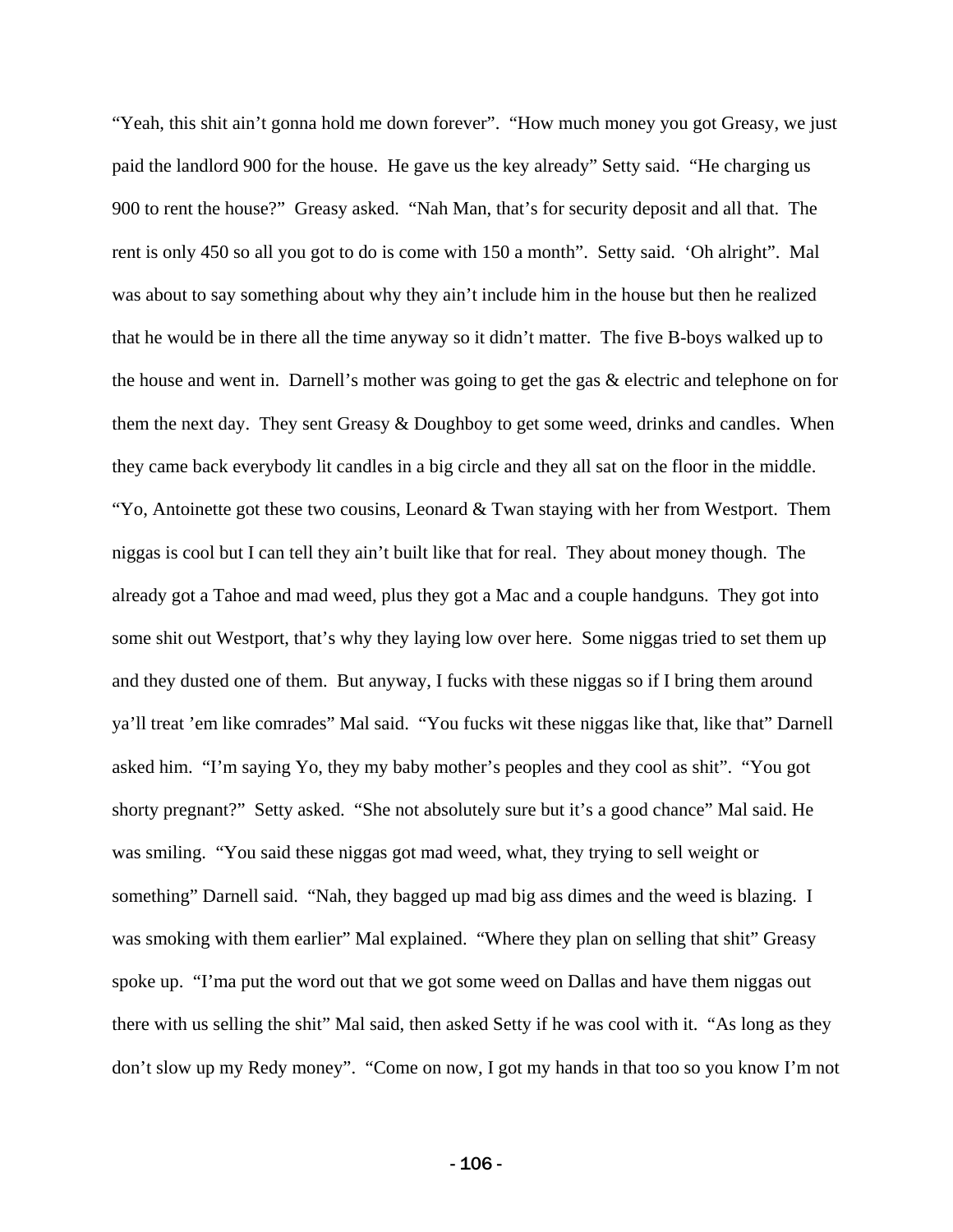going to let that happen" Mal said, then Darnell spoke up. "Alright, on your ticket them niggas can come around but you better tell Tay cause that nigga might try to rob them or something and let them niggas know that it's beefing' season on the block and we might need that Mac". "Alright" Mal said.

The next Day – Friday May  $12<sup>th</sup>$  around 1 p.m.

 It was a nice, bright, & sunny afternoon in Baltimore City. Mal was coming from his house on Eager & Central. He had just pulled up at Central & Biddle listening to NAS when another car pulled up beside him on the drivers side. Mal was bopping his head to the music and didn't rally pay the car no attention. The traffic light was red. Only when he caught movement out his peripheral vision, did he turn to look at the car. As soon as he turned his head, he was face to face with the muzzle of a .44 revolver. Mal ducked and stepped on the gas just as the first shot rung off. The bullet sliced past the back of his head and ripped out a big gash of meat. The Q45 sped off as 5 more shots from the .44 slammed into the door and backside window. The person who was shooting was D-nice. He was in the passenger seat of the gray Camry and Cee was driving. They had peeped Mal riding up Central and followed him waiting for the right time to pull beside him and blow his brains out. Unfortunately for D-nice, he hesitated and gave Mal enough time to reach when he pulled out the gun. Now Mal was speeding up Central Avenue. He looked in his rearview and saw the Camry turn right, down Biddle Street. His left ear was ringing. He was bleeding heavily from the grazed wound on his head and his whole left arm was numbing from the slug that ripped through it cracking the bone. He couldn't move it. Mal was disoriented so he decided to stop the car before he crashed. He pulled to a stop on Harford Road & Federal then walked in the 'Rite Aid' and got somebody to call the ambulance.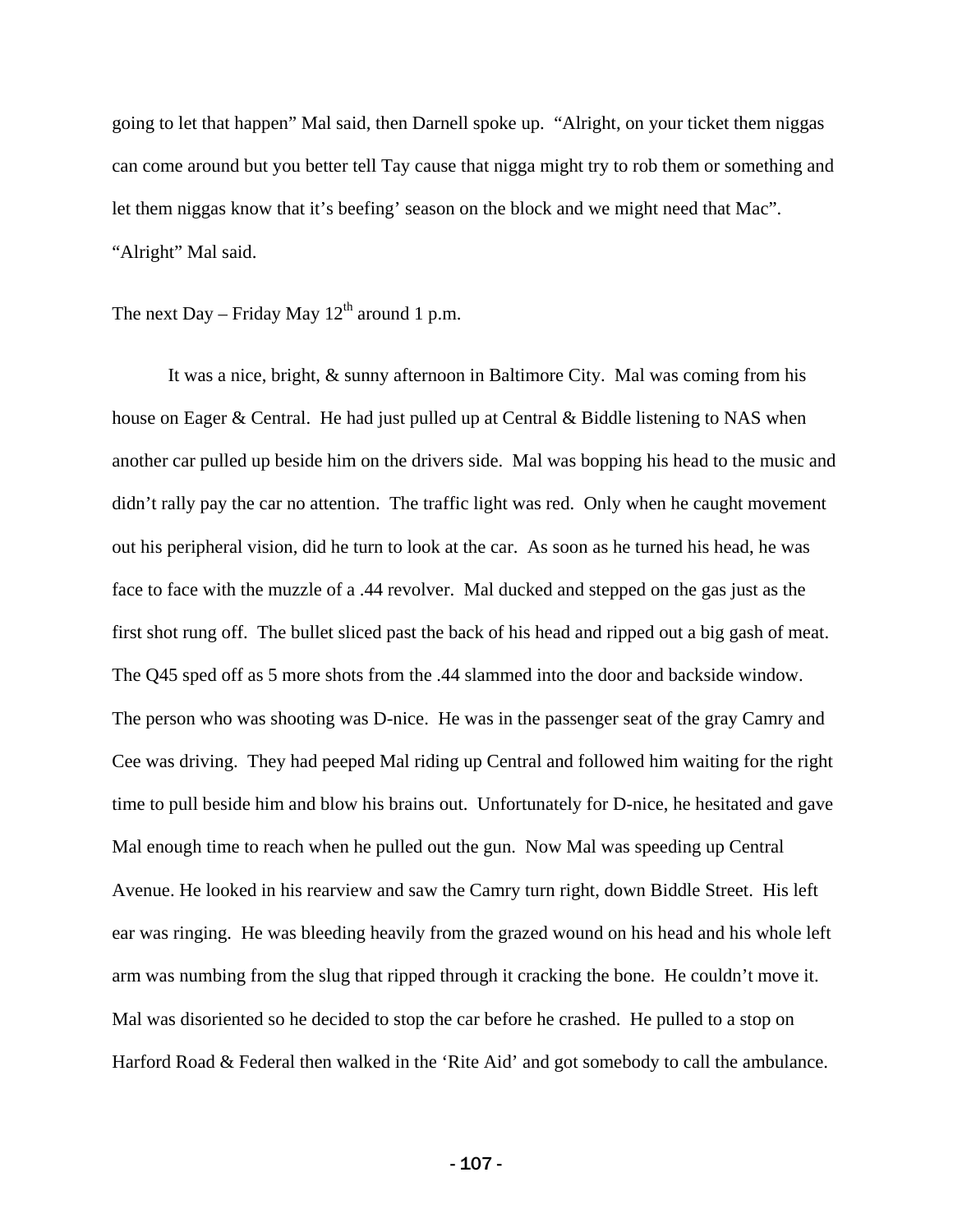Setty, Doughboy & Greasy was on Dallas Street hustling. Missy, Keisha, Tierra & Tonya was out there chillin with them. The B-boys had the two .38's and the Glock 40 on car tires parked on the block. They had no idea what had just happened to Mal. They knew it was beefing season though and wasn't taking any chances. Greasy had it in his mind that if Cheetah was to approach him again about that money, then he would feel the pain of a .40 cal slug. Setty was going hard outside knowing that he had just shot Dre up 2 days ago but he figured if the police ain't run down on him yet, then Dre must didn't tell. Now he was heated down on the block with his homeboys and a couple hood rats. "I got a letter from Leon today" Tierra said. "What he talking about" Greasy said. "They still on lock-up. He said they go to court next week. The jail dropped them other charges for the stabbing" Tierra said. "I just sent them 200 more dollars and I'ma go get them some tennis & shit for court" Setty said. "For real though, Leon & Boom lucky to have a homeboy like you Setty, cause the rest of them niggas out here ain't doing shit for them" Tonya said and Doughboy felt offended. "Shorty, what you mean by that" he said. I mean exactly what I said Doughboy, I don't see you or Greasy trying to send them nothing, but ya'll know if the tables were turned they would send ya'll whatever ya'll need" Tonya said then Greasy spoke up. "Why the fuck you worried about what we sent them, did you holla at them, send them some naked pictures or something". "They got girlfriends, why would I do that" Tonya said then Missy interrupted, "but anyway, what's up with you and my girl Tayesha, Doughboy". He started smiling. "why". "Look at you blushing' and shit, she got you whipped already" Missy said. "Hell no" Doughboy replied. "Setty why you all quiet, who you thinking about" Tonya said. He just looked at her. Setty had been wanting to fuck Tonya for a while now but his mind was on other things at the moment. "I'm just chillin shorty" Setty said. Tonya walked over & grabbed Setty's arm and they walked off from the crowd. "What's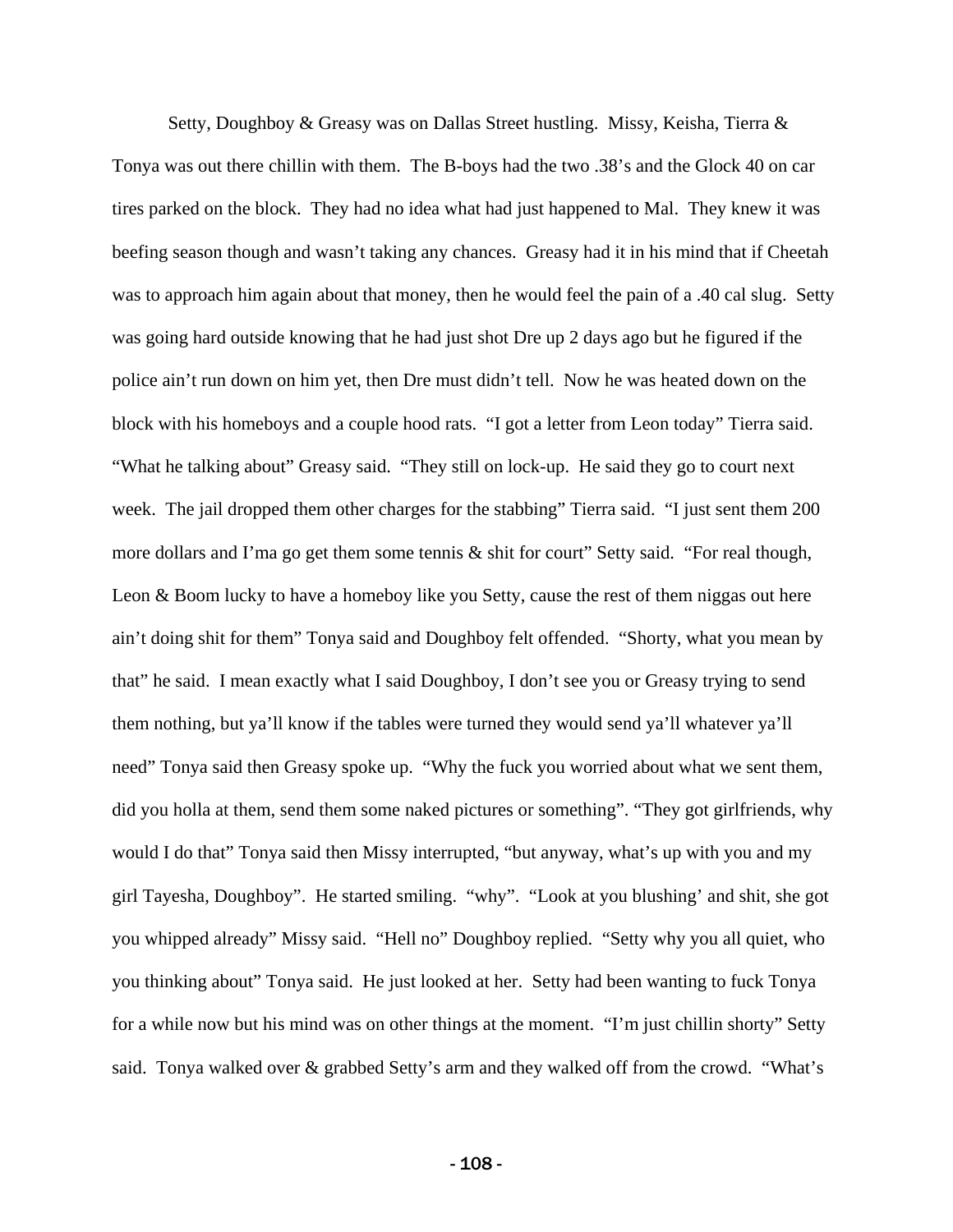wrong Setty. You thinking about Wayne ain't you" she said. "Its not just that, it's a whole lot of crazy shit going on right now" Setty said then Tonya started rubbing the back of his neck and playing with his ears as they walked down the street. "Listen Setty, I know you fuck with Tricey but I want you to know that I'm always here for you if you need to talk or anything" Tonya said and they both just looked at each other. They had walked almost to the corner on Oliver Street. Setty was about to say something to her but then out of nowhere a gray Camry bent the corner. It screeched to a stop in front of Setty & Tonya. D-nice jumped out the passenger side with the shiny .44 long. Setty & Tonya took off up the alley then D-nice opened fire.

Up the block, Doughboy, Greasy & the three girls saw what was happening. Immediately Greasy grabbed the Glock 40 and Doughboy grabbed both of the 38's then they started running towards the Camry.

 In the alley Setty ran in a zigzag line and could hear bullets fly past him. Tony was so scared and screaming she ran straight down the middle of the alley and two of the .44 slugs ripped through her back and came out of her chest. Setty heard her scream out in pain as she fell but he didn't stop running.

 As Doughboy & Greasy got closer to the Camry they saw Cee sitting in the drivers seat looking up the alley. Cee didn't see them running towards the car at first but when he did, he put it in reverse quick and tried to peel out backwards out of the block. Doughboy squeezed off 12 rounds from two 38's at the car. He saw the front windshield catch a couple slugs and shatter. Cee didn't stop. He whipped the car out on Oliver Street and took off.

 Greasy had run to the alley and saw D-nice jogging back towards where the Camry was at with the .44 in his hand. Ain't no doubt that he heard Doughboy's shots ring off but only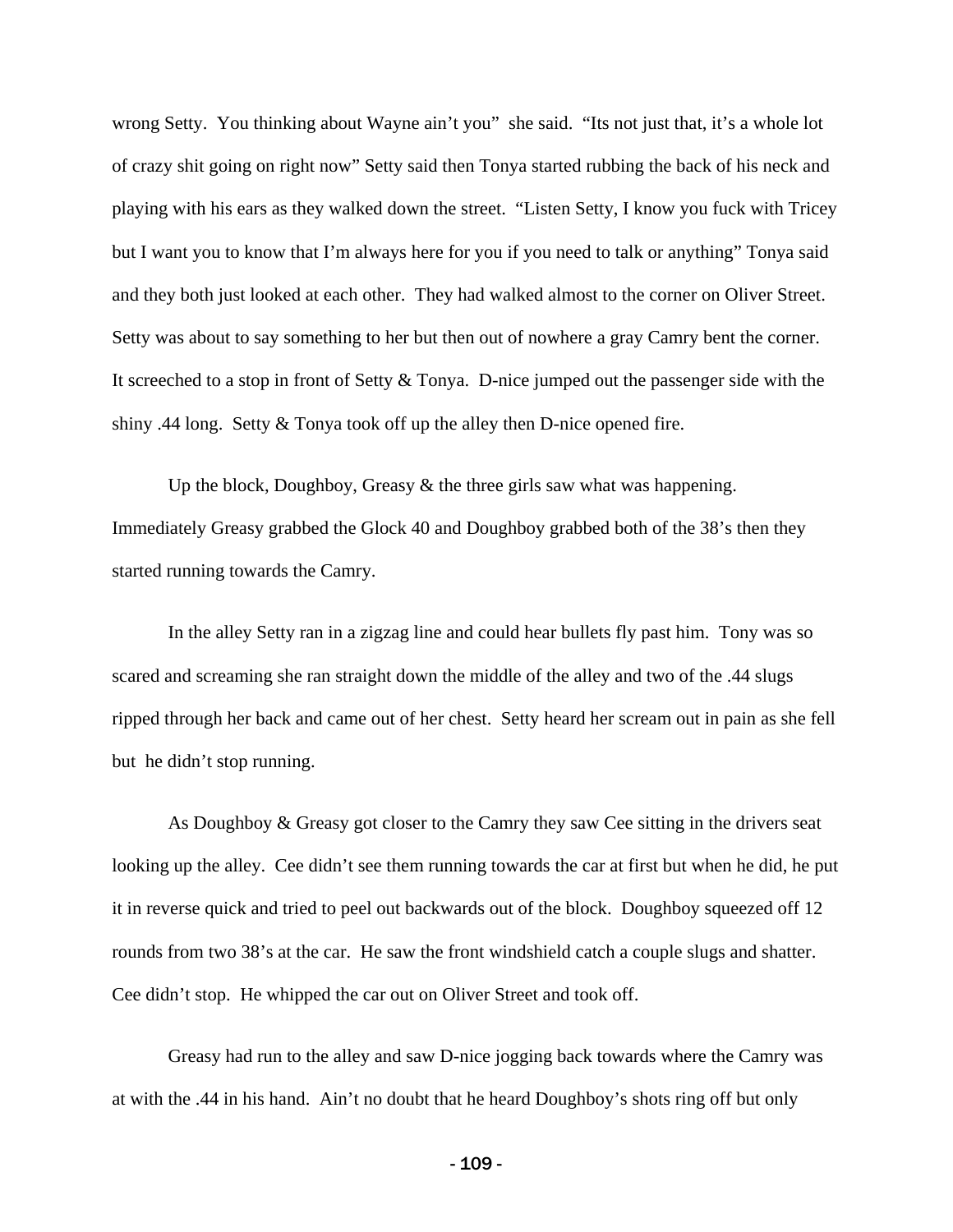when he looked up and saw Greasy at the beginning of the alley did he try to do a 'U' turn and run back up the alley. Greasy ran behind him and started poppin off shots from the Glock, but he was missing his target. D-nice was so shook up, he dropped the .44 when he did the 'U' turn. Greasy let the whole clip loose at D-nice as he sprinted up the alley. When the .40 cocked back empty he realized that he blew it this time so he ran to where D-nice dropped the .44. Setty was nowhere in site but Greasy saw Tonya laying in a pool of blood. It wasn't nothing he could do for her, so he picked up the .44 and ran off.

Greasy & Doughboy ran straight to the crew house on Bond Street. When they bust through the front door, Darnell and Donna was sitting on some chairs in the living room smoking. "Yo, them niggas came through shooting" Greasy said out of breath. He sat the Glock 40 and the .44 on the floor. Doughboy still had both of the .38's in his hands. "What" Darnell said surprised. "Setty Yo, Setty, I think they might of hit Setty" Greasy said. He was a little shaken up, and so was Doughboy. He just stood there with a blank look on his face. "Who Yo, what happened" Darnell yelled, he was getting angry. Donna just sat there quietly. "Cee and that other nigga came through in a whip. Cee was driving. The other nigga jumped out and banged on Setty & Tonya. I know Tonya got hit for sure but I don't know about Setty" Greasy explained and that's when Donna finally reacted. "Oh my God, Oh my god, where she at" she said as she stood up covering her mouth. "They was in the alley on Dallas" Greasy said, then Donna ran past them and out the front door. "I didn't even hear no shots, why ya'll ain't bang on them niggas" Darnell said. "We did man, that's how I got that .44 right there. I ran to the alley and banged on the other dude and he dropped the gun that's when I saw Tonya. I think she dead Yo" Greasy explained. "Doughboy, what the fuck you do" Doughboy said. "I shot the car up and Cee was in it, I don't know if I hit him though" Doughboy said. "We got to go find Setty" Darnell said, just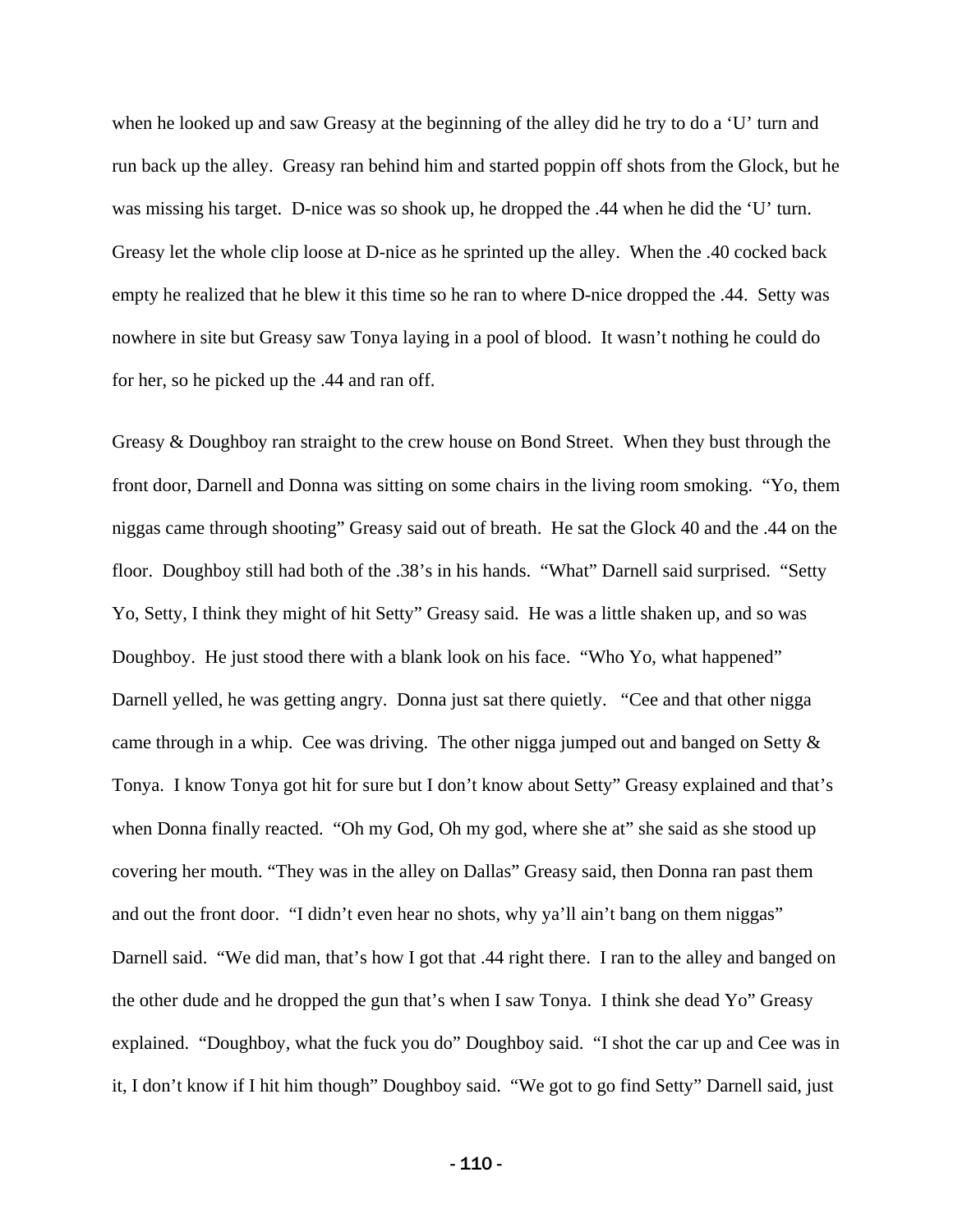then Setty came walking through the front door. "Yo, where was you at" Greasy said to him. " I was in the alley the whole time, when you started shooting at him he ran right past me. I dipped in somebody yard. They got the meat wagon around there Yo, I think Tonya dead" Setty explained. "Damn Yo, where Mal at" Darnell said and everybody said they didn't know. Setty noticed the guns on the floor and picked up the .44. "Where ya'll get this". "Yo dropped it in the alley" Greasy said. "What the fuck is these niggas crazy. I'ma fucking murk all them bitches Yo, put some more bullets in the .40 and load them tre 8's, I'm bout to go around there" Setty said. "Where the .45 and Beretta" Greasy said. "They down Mal house, hold up I'ma call him" Setty whipped out his cell phone and called Mal house. His mother answered the phone and told him that Mal had been shot. He was in the hospital in good condition. Setty hung up. "Yo, them niggas shot Mal." "Hell no man, fuck that. I'ma kill these niggas myself" Darnell said as he loaded the shells into the Glock 40. "What happened" Doughboy said. "I don't know but his mother said he got hit in the arm and grazed in the head" Setty said. "Damn Yo, shit on for real now" Doughboy said but he sounded a little scared. "Is probably mad police on the block. We going to chill for a couple of hours then we going 'round there and give these niggas what they want" Darnell said then slammed the fully loaded clip into the Glock.

Later that night – Around 11:30 p.m.

 The B-boys had spent most of the evening plotting and strategizing on how to inflict pain upon their enemies. Greasy had rented a black Dodge Caravan for the night from a neighborhood coke head named Bo Pete. Everybody agreed that Darnell would stay at the house being as though he wasn't fully able to run in case things got a little hectic. Doughboy, Greasy & Setty had changed their clothes and had on dark colors. All three of them even had black soldier rags to tie over their faces. Doughboy was going to be the driver, he had one .38. Setty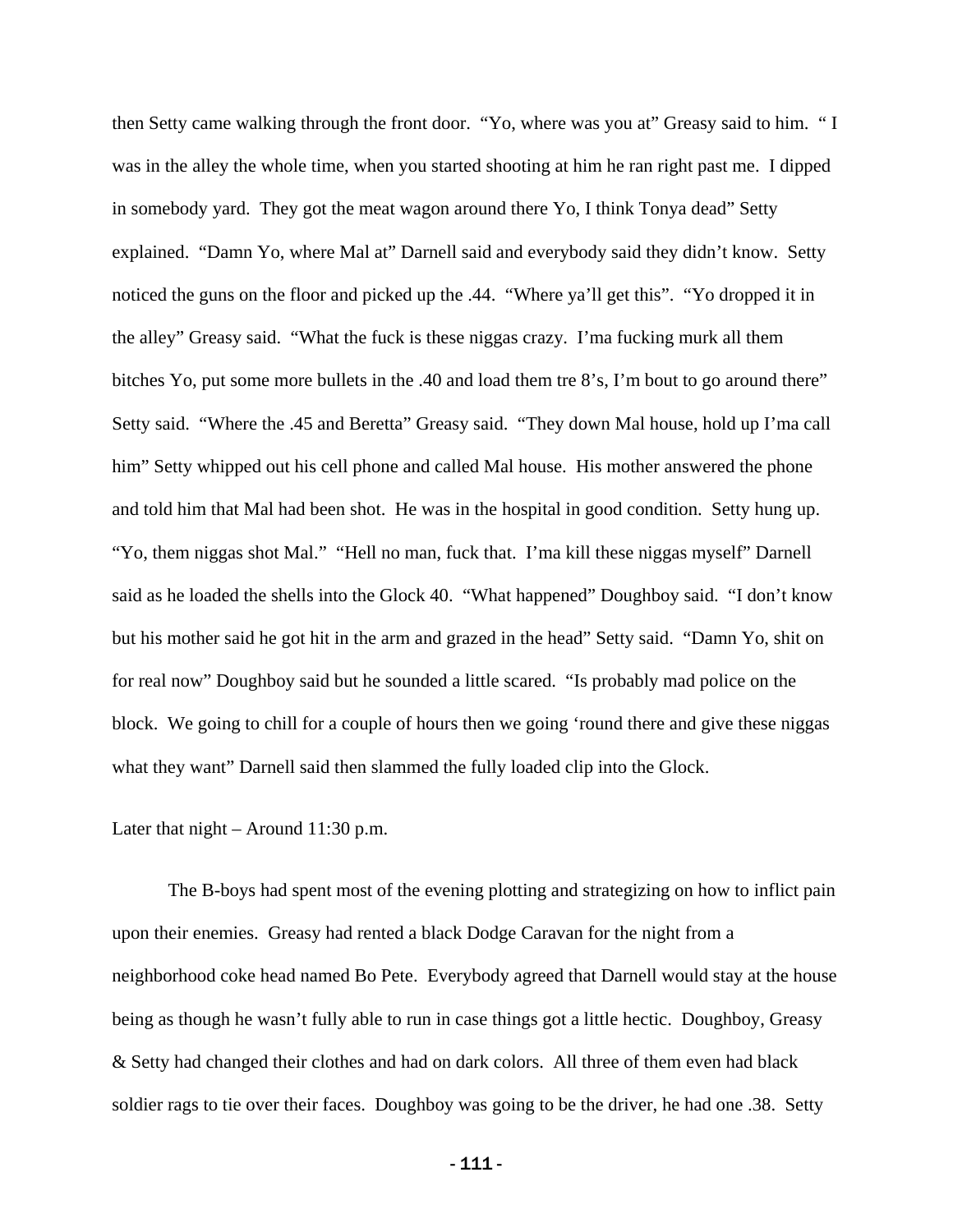had the Glock 40 and Greasy had the other .38. They left Darnell in the house then piled in the Caravan en route to Bond  $&$  Preston. They pulled up at the corner and saw a lot of doperfiends running in and out the alley on Preston. A couple of the older B&P dudes were engaged in a small dice game beside the bar but there was no sign of Cee or D-nice. Just as they were about to turn up Preston and circle the block they saw Carlos come out of his house on the next block of Bond Street. He began to walk their way. "Yo, there go Los right there, put them scarves on" Setty said and everybody did it. "Pull up next to him, me & Greasy gonna jump out and grab this nigga. I know he know where Cee & them at" Setty said to Doughboy. Doughboy drove slowly down Bond Street closer and closer to Carlos as he walked straight into danger and didn't even know it. When the van was parallel to Carlos, the side door slid open and two masked down B-boys jumped out waving guns. Carlos froze in shock. Setty grabbed his shirt, put the Glock in his face and pulled him into the van. Greasy got in and slammed the door, then they pulled off. Doughboy drove around the corner to Broadway and Lewellyn Street and parked. "Please Yo, let me go, I don't go no money" Carlos pleaded. He still didn't know who had kidnapped him. Setty & Greasy then took off their mask. Greasy smacked Carlos across his face with the .38. "Nigga we don't want no fuckin money" Greasy said. Carlos was holding the side of his face. "Where Cee and that other nigga at" Setty said. Him and Greasy was on both sides and they had Carlos sitting in the middle. "What other nigga, I don't know what you talking about" Carlos said, then Setty open-hand smacked him across the other side of his face. "Alright Yo, don't hit me no more man, his um – his name is D-nice and he lives on Chase  $\&$ Washington, but I don't know where he at" Carlos was scared. Doughboy turned around in the drivers seat and looked at Greasy & Setty. "So, what's next fellas" he said. Greasy looked at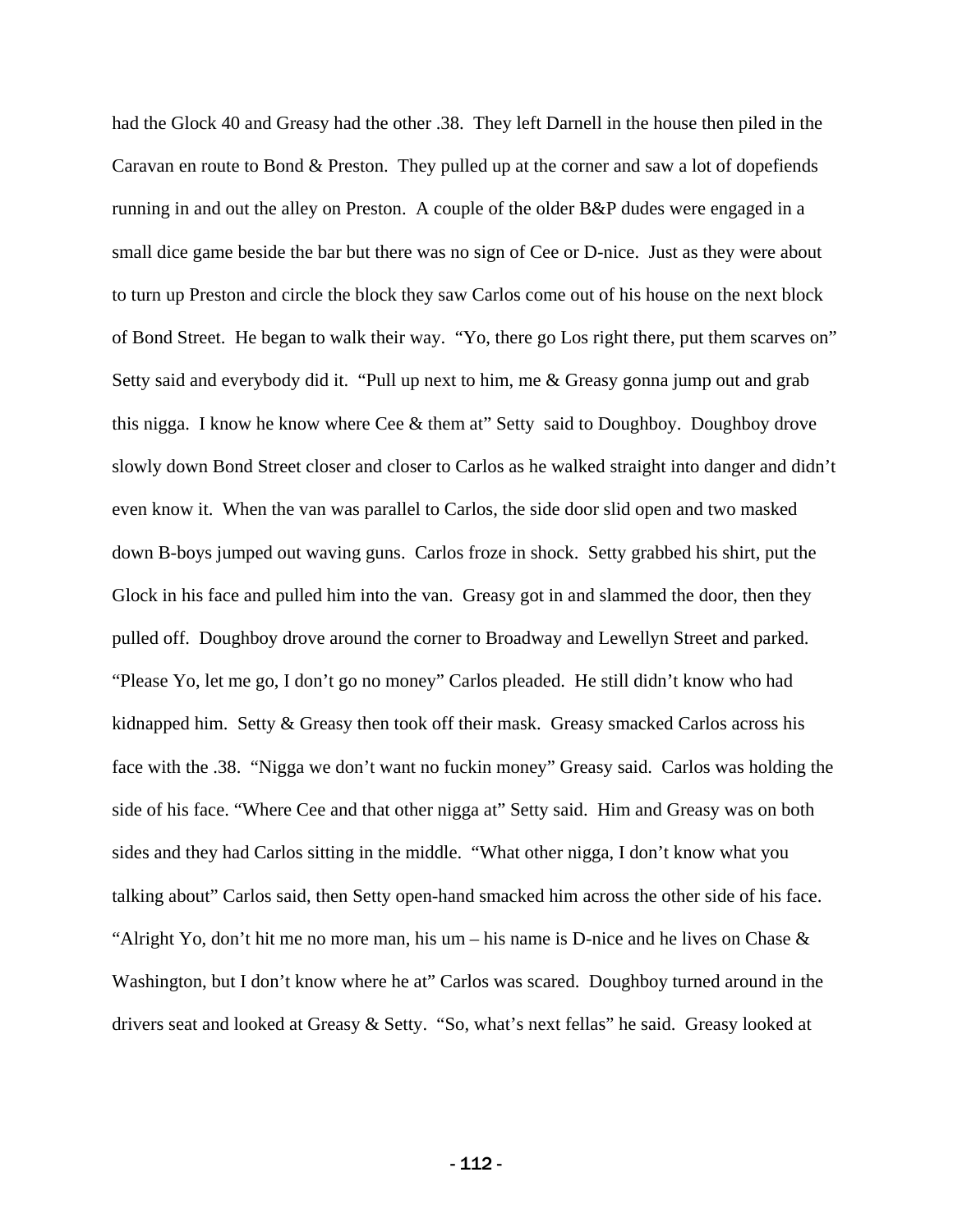Setty for an answer. "We going down there right now, fuck that. We gonna kill this nigga tonight".

 Doughboy drove the Caravan to Chase & Washington and they made Carlos point out the house. It was the 4<sup>th</sup> one from the corner. The block was empty. Nobody stood around on the corner because it was a church there and directly across the street was an elementary school. Doughboy parked directly in front of the house. Setty pointed the Glock 40 in Carlos' face. "Who live in the house besides D-nice". Carlos looked terrified out his mind. He was shaking. "All I-I-I know is his mother boyfriend be s-s-s-selling weight out the house. I –I don't know who be in there" Carlos said. "Alright then nigga you doing wit us" Setty said. He then slid open the cargo door and got out. Carlos came out behind him and Greasy was behind Carlos pointing the .38 in his back. They told Carlos to knock on the door. As he walked up the couple steps to the front door, Greasy & Setty stood off to the side out of view. Doughboy was waiting in the van. Carlos knocked 3 times before a woman opened the door. Setty immediately hopped up the steps, pushed past Carlos and shoved the Glock in her face before she had a chance to react. Carlos thought about running off but just as the thought entered his mind, Greasy shoved the .38 in his back and pushed him in the house. "Bitch who else in this house" Setty whispered to the lady (who was D-nice's mother). "Nobody, Nobody. Please don't shoot me, the coke is upstairs in the back bedroom". "Where the fuck D-nice at" Setty said to her. "I don't know. I swear I don't know" she said. Setty turned around and told Greasy to get Doughboy. Greasy kept the .38 pointing at Carlos as he backed up to the front door. He opened it and waved to Doughboy in the van. Doughboy got out with the .38 and came in the house. "yo, I think this bitch lying Yo, check in the kitchen" Setty said to Doughboy once he came in and closed the door. He went and checked the kitchen then peeped down the basement. "Ain't nobody in here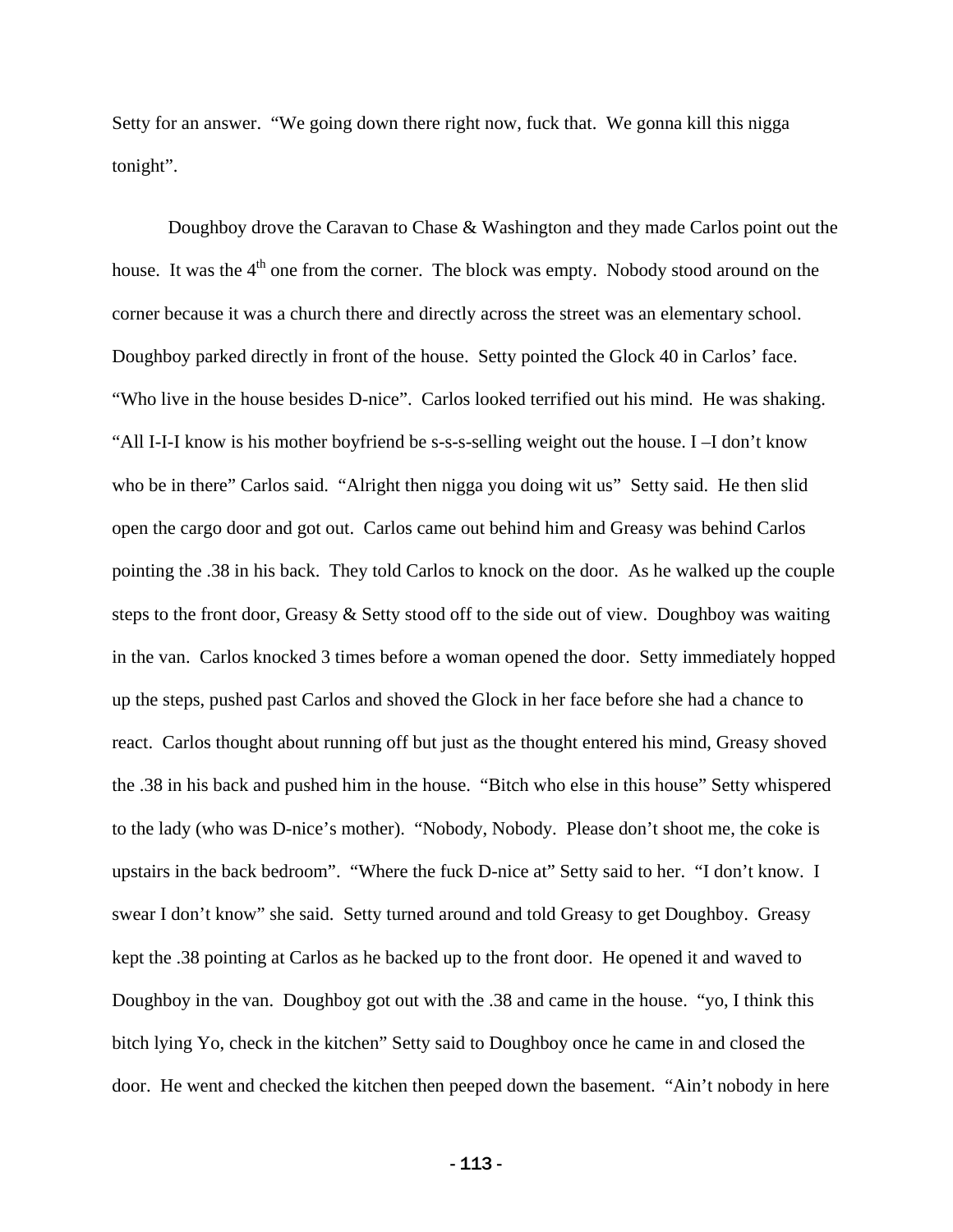Yo" Doughboy said. "Ya'll can let me go now, I ain't gonna say nothing, I swear Yo" Carlos pleaded. "Shut the fuck up" Greasy said. "Come on ya'll we going upstairs" Setty said then began to walk the lady up the steps in front of him. Doughboy, Carlos then Greasy was right behind them. When they all got to the top of the steps, they could hear a television on in one of the bedrooms. Setty leaned over and whispered in the lady's ear as they began walking towards the back bedroom slowly. "Bitch, I swear to God if somebody else in here I'ma blow your fuckin brains out" She didn't say anything. As they walked past the other bedrooms, Doughboy ducked in them to check for anybody hiding. When they finally got to the back bedroom it was a queen size bed in the middle of the floor and a big screen TV on a black dresser. Multiple brand named clothes and tennis were scattered all on the bed and on a chair in the corner. "Where the fuckin' coke at" Setty said to the lady as he walked over and peeped in the closet. "It's right here under the clothes" the lady said and began to walk to the bed. Greasy reacted quick and grabbed her ponytail and pulled her back. As her body motion came backwards she stumbled over her own feet and fell into Greasy. The room exploded with a loud 'pop' and everybody watched as D-nice's mother fell to the ground lifeless. Greasy looked surprised. "Damn Yo why you shoot her" Doughboy said. "It was an accident man, she fell into me and the fun and um, um" Greasy was a little shook up. He had never killed anybody before. When the lady fell into him his reaction was to squeeze the trigger. The .38 slug went in her lower back in an upward angle and pierced her heart. She died instantly. "Man, fuck that bitch" Setty said then went to the bed and moved the pile of clothes. To everybody's surprise, laying there on the bed was a Chinese SK assault rifle with a banana clip. "Oh shit Yo" Setty said as he picked the gun up. He stick the Glock 40 in his waist band. "Damn Yo, that's a fuckin chopper" Doughboy said excitedly. Setty didn't say anything, he was too busy examining the gun. "Yo, we got to get the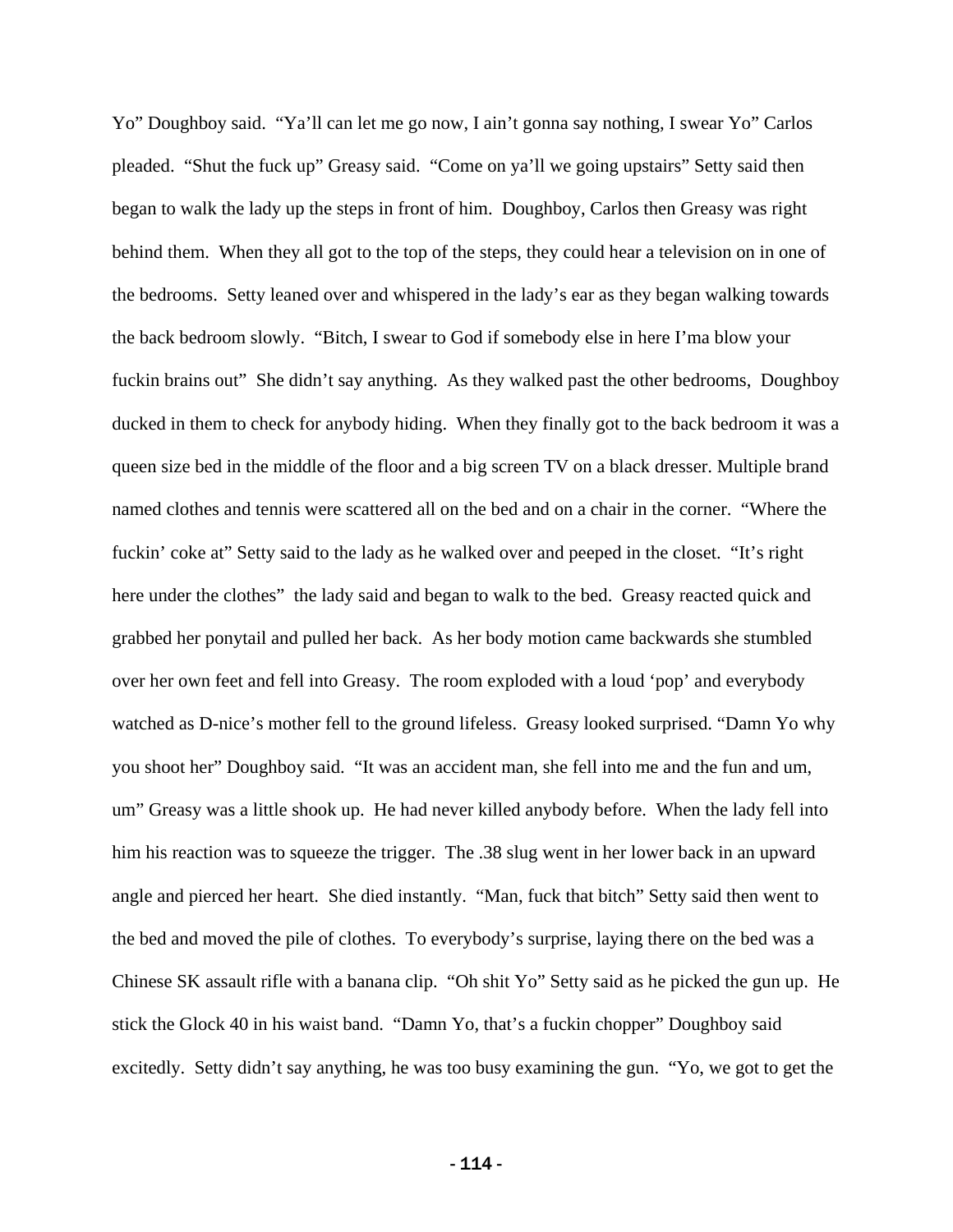fuck out of here" Greasy said. "What about the coke" Doughboy said. "Man, fuck that coke, let's bounce man" Greasy was getting nervous. "What we gonna do wit him" Doughboy said to Greasy then they both looked at Setty. Setty looked at Carlos then pointed the SK at him. Carlos balled up and started pleading, "Come on Yo, Please Setty Yo, I ain't gonna say nothing, please Yo, I ain't gonna say nothing", he was crying now. Setty thought for a second about letting him go but then remembered how Darell & Troy came back and killed Wayne. Setty squeezed the trigger 3 times and watched as three 7.62mm slugs slammed into Carlos' upper body. His body fell lifeless to the ground. The bangs from the assault rifle in that enclosed space rung bells in all of their ears. The smell of cordite and gunpowder was heavy in the air. Greasy & Doughboy stood there holding their ears in shock. "Come on Yo, we out" Setty said then the three B-boys got back in the van and took off.

## 5 days later – Wednesday May 17th

 Setty, Greasy & Doughboy had been pretty much laying low the last couple of days. Big Nick had come to the crew house and paid Setty for the ounce he got from him the other day. Every couple of hours Setty would strap up and walk around the corner to collect money from Mike & Sidewinder. Everything had been quiet but the B-boys had no idea if homicide was looking for them and not to mention they never got a hold of D-nice. Little did they know Dnice was sitting in a jail cell at the Baltimore City Detention Center. When he came home the other night and found his mother and homeboy shot to death, he went into panic mode. He immediately called the police before he got rid of the illegal shit that was still in the house. After the coroners took the bodies and the crime lab began to process the murder scene they found a shoebox with 11 ½ ounces of cocaine in it and a Davis industries .380 pistol in the top dresser drawer. They immediately arrested D-nice for it. Cee was so scared after he heard about D-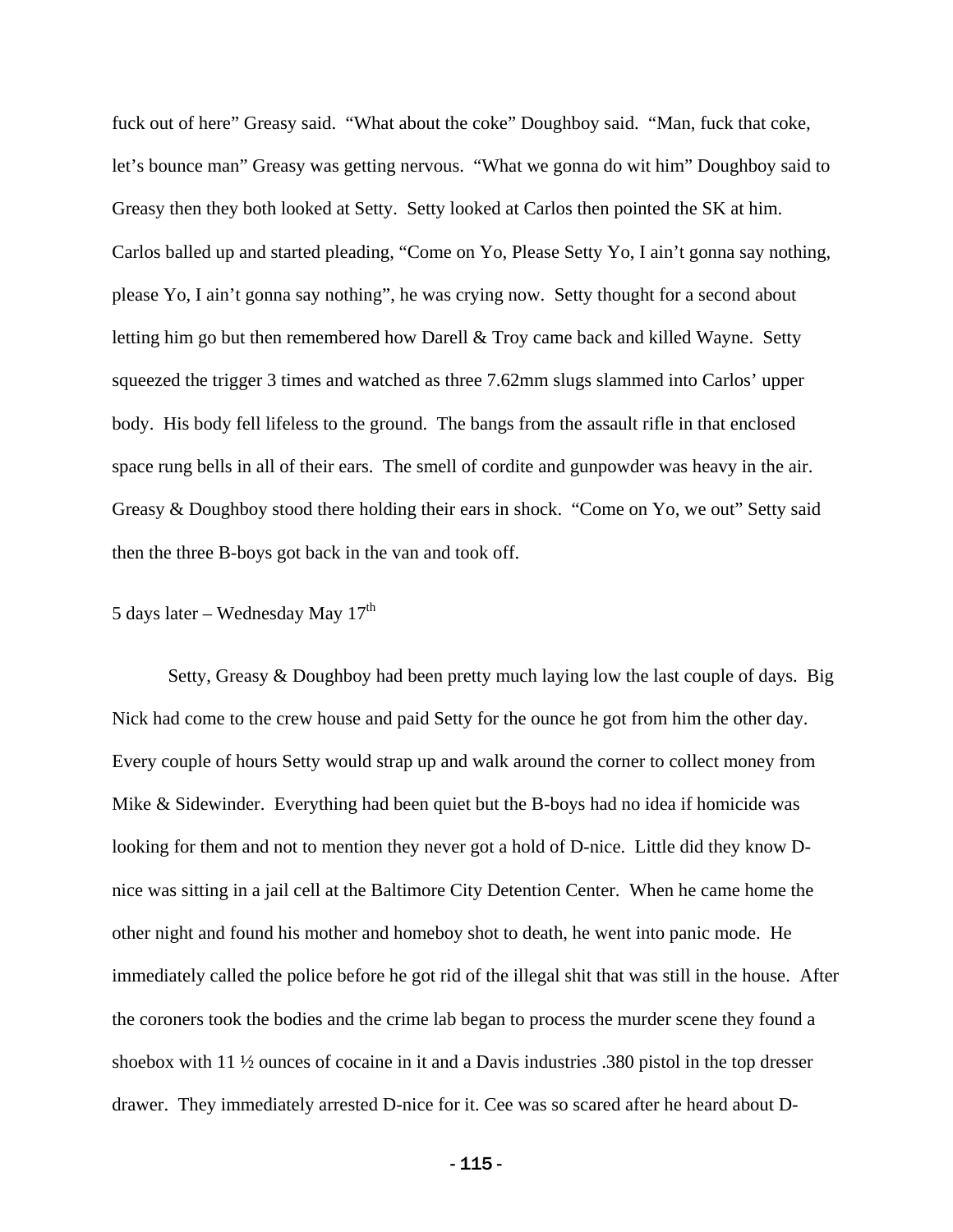nice's mother & Carlos getting killed he told his mother about the beef they had with the B-boys. She sent him to stay with relatives over Park Heights in Northwest Baltimore until everything died down. Dre was out of the hospital but still house bound due to his wounds. The rest of the younger Bond & Preston crew didn't have the balls or firepower to bring war on Federal Street. Dre and D-nice were the backbones and with them out of the picture for awhile, the beef died down a little bit but it was far from over. Mal was out of the hospital. He had to have surgery on his forearm. The doctors at Leons Hopkins did the best they could but couldn't save the nerves in that section of his arm. They had to put 4 steel rods through his bone to keep it from breaking apart. Now he got a cast on it with the metal rods poking through it and no feeling in his arm below his elbow. Antoinette went to the clinic and confirmed that she really is pregnant by him. He's been staying at her house since be been out of the hospital. He got even closer to Leonard & Twan. He even got a couple of people to come to the house and get some weed from them but he still hasn't brought them around the crew yet.

 Tonya's funeral was yesterday. Everybody went. Out of all her girlfriends, Donna took her death the hardest. Everybody shed a tear thought, she was a well liked person in the neighborhood.

 Tay was mostly healed up and he was coming outside on the regular. Darnell could walk without his crutches now but he still had a little limp. Everybody started calling the house that him, Setty & Greasy was renting the 'Crew House'. It was the new chill spot. It had central air, cable, telephone, furniture and everything. Setty & Darnell had spent a couple thousand dollars fixing it up. Greasy was ducking Cheetah out. He hasn't seen him since their confrontation last week.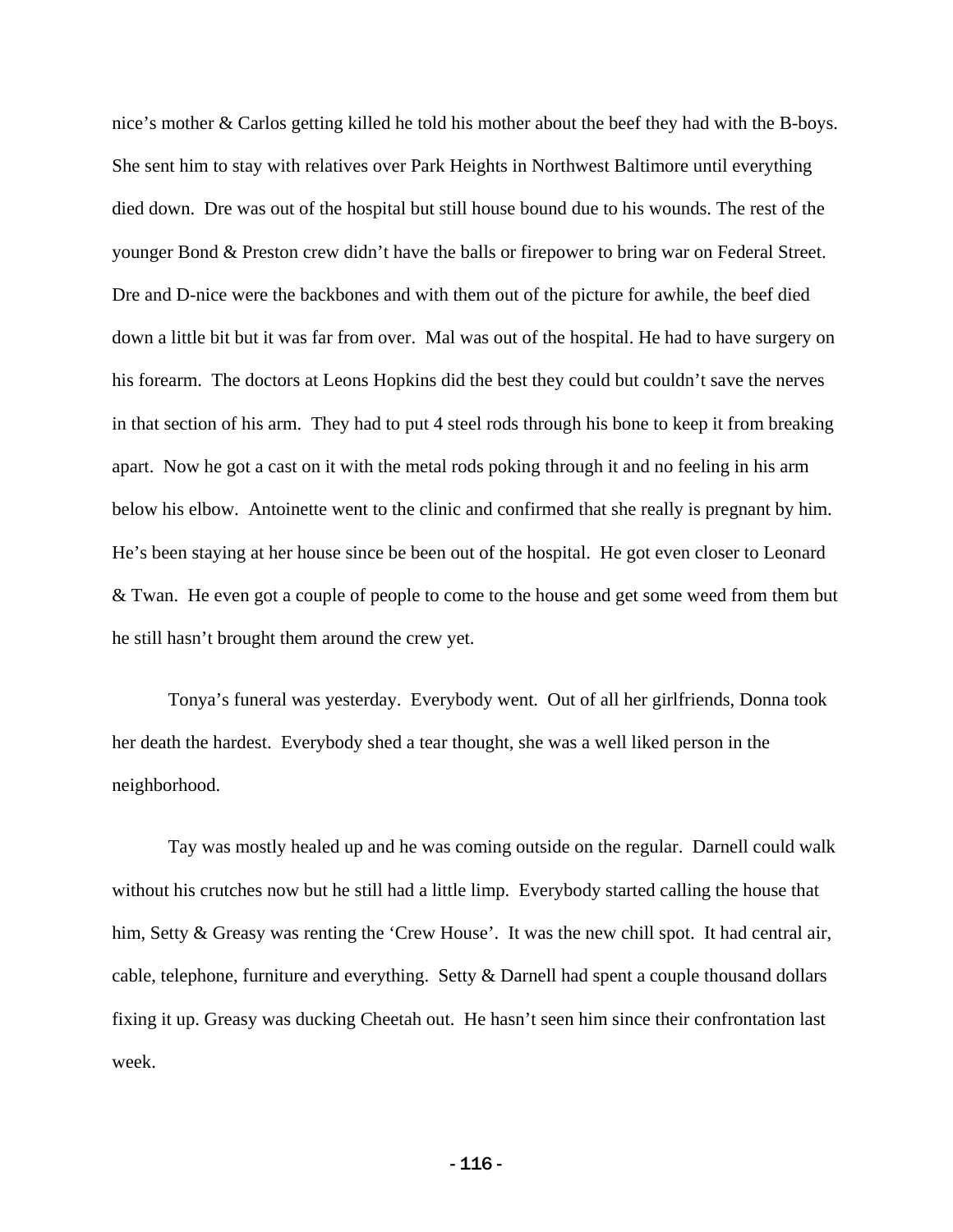"Yo, Fat Ramen said he want \$3000 for a eighth of powder coke but he only doing it for you" Doughboy said as he walked in the front door of the crew house. Darnell was sitting on the couch watching a movie, "Yeah, I want that. Do he got it around there right now" Darnell asked Doughboy. "Yeah, he said hurry up". "Alright. Here" Darnell said as he counted out three thousand dollars and handed it to Doughboy. Doughboy put the money in his pocket and left out.

 Setty had been grinding and saving for weeks now and he had a nice piece of change saved up. He knew that when Leon & Boom came home that he would have to split it with them but right now it was his turn to shine. It was a nice sunny afternoon and he was at the used car lot on Belair Road. The same one that Greasy had planned on getting a Tahoe from. Setty and one of the car salesmen had worked out a deal on a car that the dealership wanted \$11,000 for. The deal was for Setty to pay 8,000 now and 300 a month for the next ten months. Setty agreed and paid the 8,000 in cash. Within minutes he pulled off the lot in his new car. Setty was already fresh from head to toe but he wanted brand new clothes. He just felt like shining. First he drove out Eastpoint Mall and brought an outfit and boots, then he went to the car wash on Erdman Avenue. After that he went around the way. Tay, Missy, Tierra, Tayesha, Donna & Tricey was on Dallas Street when he pulled up. Even a few of the B.F.D boys were out there (Micey, Bam, Fatz and Duncan). All eyes were on Setty when he stepped out of his Cranberry Red LS 400 with butter leathers wearing a black Rocawear velour sweatsuit and some charcoal timbs. "What's poppin nigga" Setty said to Tay then gave him a pound. Tay stepped back and looked at the car. "Oh boy – that's how you feel nigga", Tay was rubbing his chin and smiling. Setty leaned back on the hood smiling too. He knew the bitches and everybody was looking at him. Tayesha & them walked over to him & Tay. "Damn Setty, when you get this" Missy said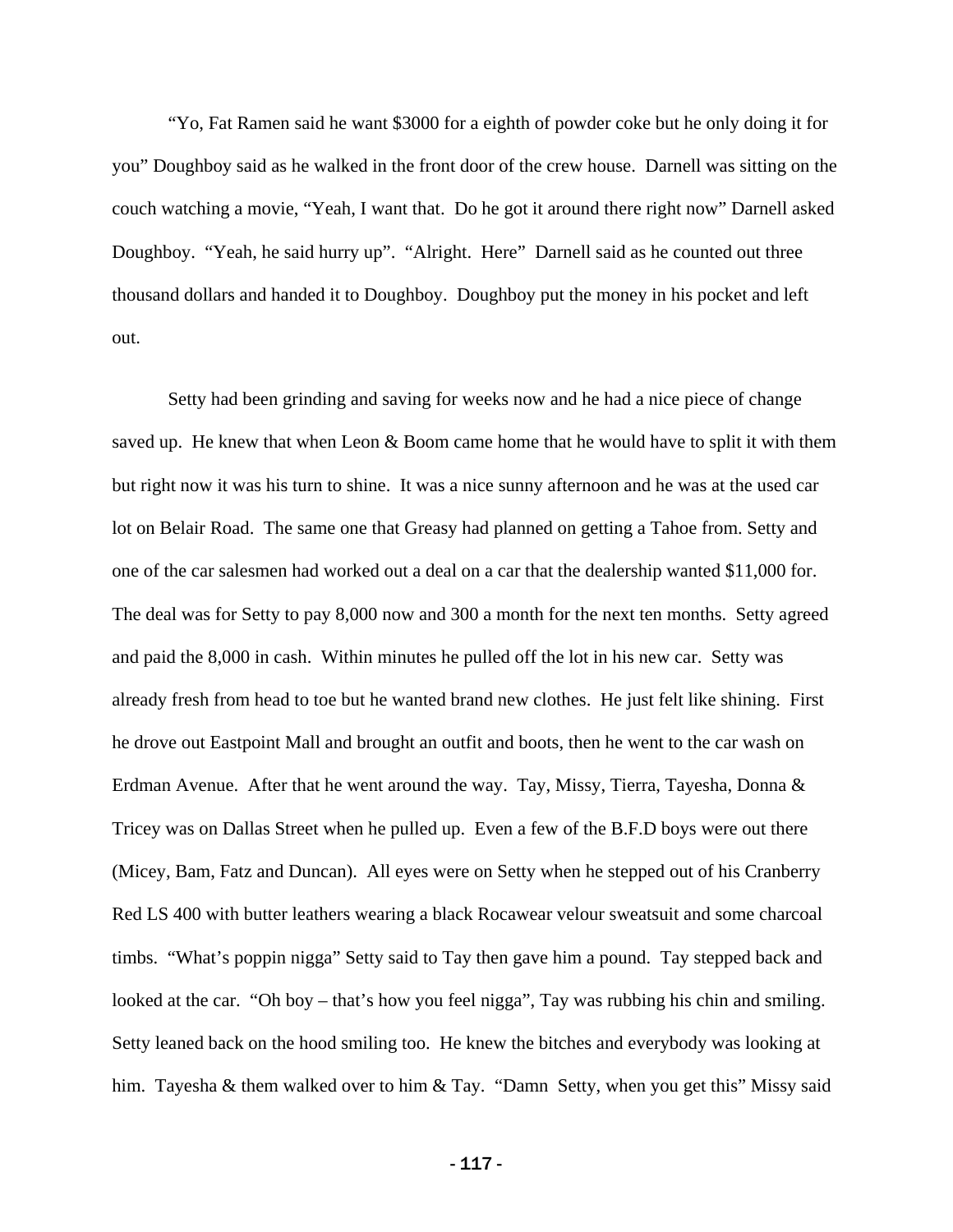then looked through the window at the interior. "I just copped it fresh of the lot", Setty couldn't stop smiling. "That's a slick ass color boy, you did that" Tayesha said. Tierra, Donna & Tricey was just standing there looking at the car. At the corner the B.F.D. boys were admiring the car too but only Fatz had the courage to walk down there. He walked up and gave Setty a pound. "This you lil' Setty?" Fatz asked. "Yeah" Setty said, he was still smiling. "You tight now Yo, all them lil bitches gonna be on your dick. Look at 'em, they hopped on the wood already" Fatz said as he pointed at Tricey & them but he was smiling. Setty & Tay started laughing. Tricey & them sucked they teeth. "Go head wit that shit Fatz, ain't nobody on his dick cause he got no car" Donna said. Fatz just let out a little laugh then walked back to the corner. Them bitches was mad now. "Let's go get something to eat Yo" Setty said to Tay then they hopped in the LS and pulled off. "Ooh, I can't stand him" Tricey said as she watched Setty & Tay turn up Oliver Street.

Doughboy came back in the crew house with  $4\frac{1}{2}$  ounces of raw coke, a box of razors and mad boxes of vials. He sat the vials and coke on the coffee table in front of Darnell. "What size vials you got" Darnell said as he picked up the box. "Fifty LL. That's what you said, right" Doughboy asked him. "Yeah that's cool. Did you watch that nigga weigh this coke", Darnell said then picked up the big Ziploc bag containing the cocaine. "Yeah, its 126 grams". "Aight bet, now help me bag this shit up."

 Darnell & Doughboy was halfway finished bagging up the coke when Greasy walked in. He sat down and they all started talking. "Ya'll want some work?" Darnell asked Doughboy & Greasy. They just looked at him. I'm serious man, listen, I will give you 150 pills just bring me back a 'G'. That's a quick easy 500, ya'll can sell 150 pills like that". Darnell said snapping his fingers. "I'm with that" Doughboy said. Darnell pushed 150 pills over to him. "You can go out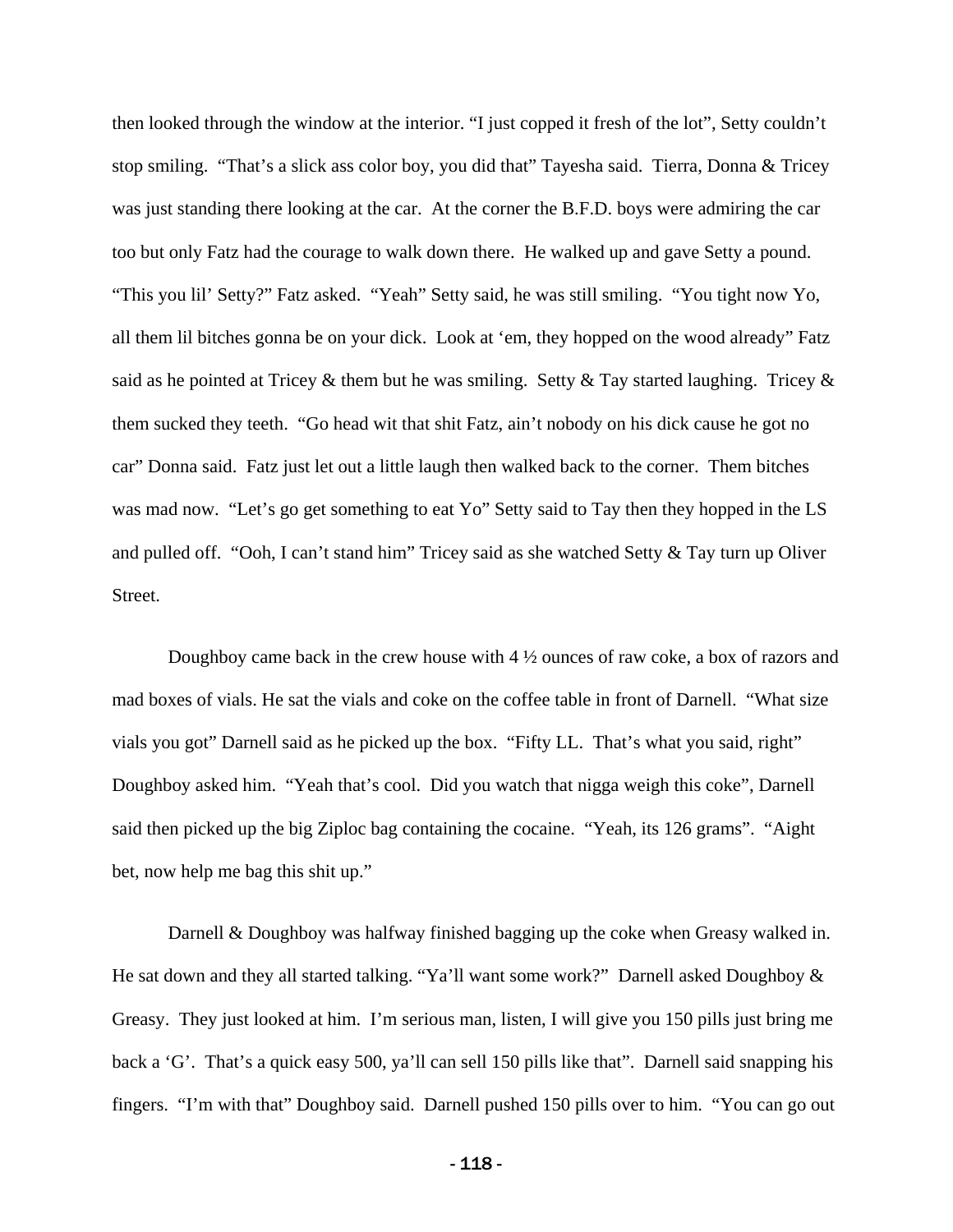there now, for real" Darnell said. Doughboy put the 150 dimes in a brown paper bag then left out. Darnell and Greasy was still sitting in the living room. "Yo, what's that, a eighth" Greasy said as he looked at the pills and coke still on the table. "Yeah, I'm trying to flip this a couple time then cop some dope, big boy money nigga", Darnell said. "Yeah, dope money come in fast as shit" Greasy said. "So what's up man, you want a 150 pack or what". Darnell could tell Greasy wanted to take the pills but his pride got in the way. "Not right now, I still got a couple dollars put up but I probably be at you when my funds get low". Greasy said and Darnell was surprised he heard that come out his homeboy's mouth. "Yo, don't let your pride get involved. What you got about 1500 left. That ain't no fucking money. Ya'll niggas be killing me with that small time shit. A nigga in the hood ain't never rich. You can never have too much money so you better stack that shit while its available. Ya'll niggas taking b itches out motels & shit, going shopping, getting fresh everyday. How long you think that shit gonna last with no money. Think on a bigger level. I'm trying to push Bentley's and shit nigga" Darnell explained. Greasy was quiet for a minute just letting it all sink in.

 When Doughboy left the crew house he went and stashed the 150 pills near the alley on Bethel & Lanvale. He then started yelling out to the nearby coke fiends that he had dimes of powder coke. Within about 15 minutes he sold 14 pills but he took 2 shorts so he only had 137 dollars. He put a hundred dollars in his sock and the odd 37 in his front pocket. He made a couple more quick sales then it was a little break when no money came through. He took the opportunity to go get some weed. He stashed the pills even deeper in the alley then walked the three blocks over to Antoinette's house. He knocked on the door and Antoinette answered it. "What you want Doughboy – he not coming out", she said. "I don't want Mal girl, do you cousin still got that smoke". "Yeah, come in." Doughboy walked in the house behind her and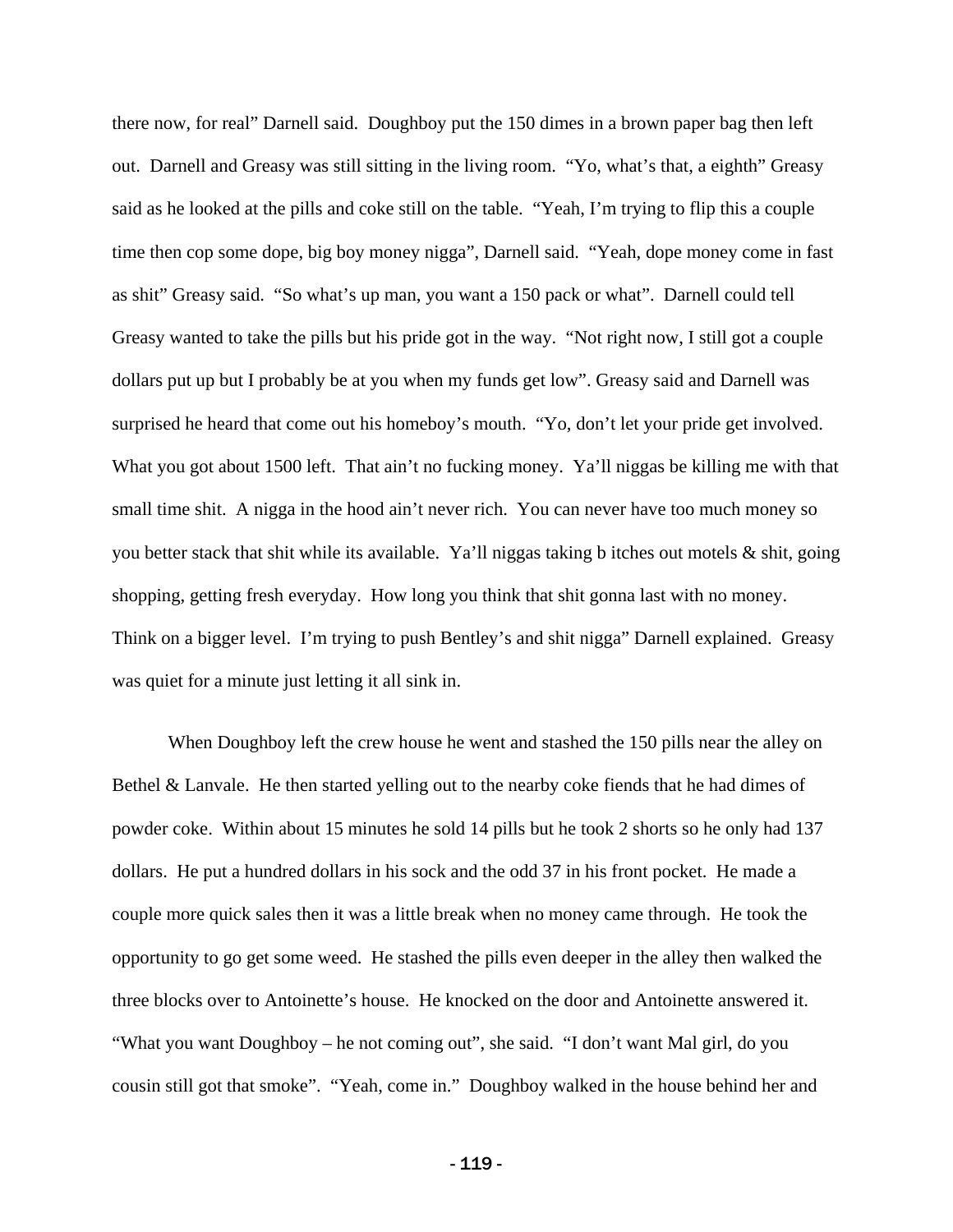closed the door. When he walked in the dining room he saw Tayesha sitting at the table. Antoinette walked to the basement door and called for Mal to come upstairs, Tayesha was looking at Doughboy like she was guilt of something. Doughboy sensed it and asked her, "What you doing in here." "I'm chillin with Antoinette, why". "Don't let me hear about you being in none of them niggas face" Doughboy said. He was a little jealous. "Go head wit that shit Doughboy, my cousins don't want her freak ass" Antoinette said jokingly. "Fuck you girl," Tayesha was smiling. Jest then Mal & Leonard came upstairs from the basement. "What's up Doughboy" Mal said. "Ain't shit Yo. I want some smoke". "How many" Leonard spoke up. "Gimme two" Doughboy said then gave Leonard 20 dollars. Leonard reached in his pocket and gave him two dimes then went back down the basement. Mal was still standing there. "You seen Setty's car" Mal asked Doughboy. "Nah Yo, what he get". "A Cranberry Red LS. Him & Tay just came through and hollered at me like a half hour ago. That muthafucker tight too", Mal said. "Them niggas probably riding around. Where your Q at" Doughboy asked him. "It's still parked in front of Rite Aids. It got bullet holes all in the door and shit. I'm bout to trade that bitch in – get something else" Mal explained. Antoinette  $\&$  Tayesha was sitting at the table indulged in their own conversation. "Yo, I'm bout to go back around here and sell the rest of these pills, you coming out" Doughboy said. "Nah Yo, I'm chillin", Mal said. "Alright", Doughboy gave Mal a pound. He was about to leave when Tayesha got up and walked over to him. "You got some money?" Tayesha asked him. She was smiling at him looking real sexy. His mind said no but his mouth didn't comply. "How much you want". He had to portray the image that he had money. Tayesha was his girl now. He couldn't leaver her high and dry. "like 50 dollars" She said. Doughboy went in his sock and peeled off 50 dollars, she accepted it and started kissing him in his mouth. He reached around and grabbed her ass with both of his hands.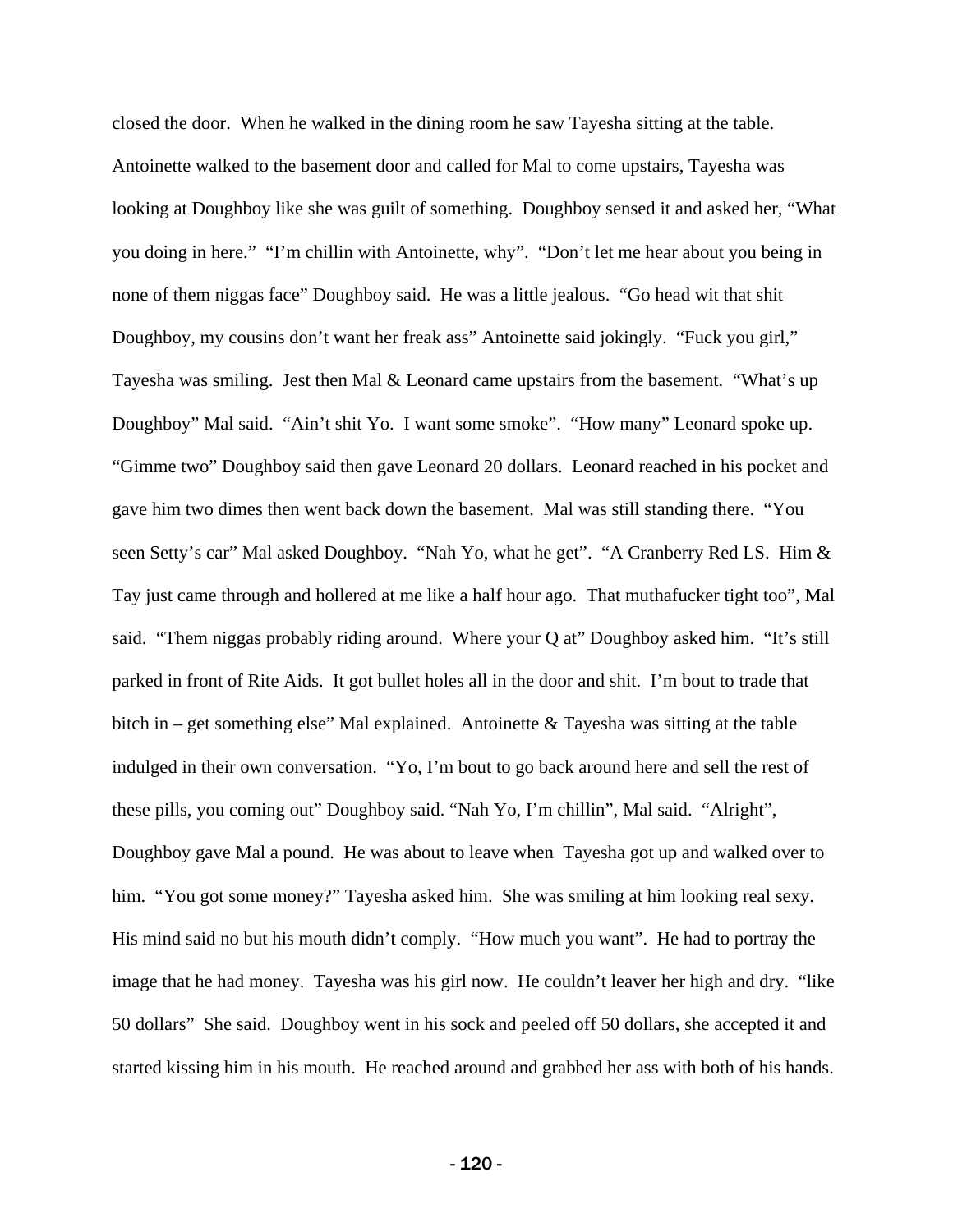She stuck her tongue down his throat. Mal & Antoinette was just standing there looking at them. Doughboy started getting aroused so he stopped. "Don't stop now nigga" Mal said. Everybody was smiling. Tayesha gave Doughboy one last kiss on the cheek then he left out.

 After Setty & Tay came from Golden Corral Buffet out near Eastpoint they went downtown. They looked like a million bucks in the Lexus. They rode around for about an hour then decided to walk. They had a hard time finding a place to park. It took them about another hour before they found a little parking lot behind the store on Howard & Saratoga Street. They had to pay 20 dollars to park there. Tay wanted to see about getting some gold fronts so the first store they went to was King Tut jewelry. They had various gold fronts already made for display. Tay wasn't feeling none them so they left out and walked the one block over to the strip on Lexington. It was a lot of people walking around and shopping. Setty & Tay was looking at some gold necklaces in the window of another jewelry store when somebody tapped Setty on his shoulder. He turned around and saw a cute brown skin girl smiling at him. She looked familiar but it took him a few seconds to recognize her. "Oh shit, what's up shorty" Setty said. The girl leaned over and they hugged. She seemed real happy to see him. Tay was just standing there. He didn't know how the girl was. "I'm doing okay, how you been" , she said. "I'm living, you know", Setty said. He was smiling and happy to see her also. The girl he was talking to was Nay Nay. The last time he saw her was about a month  $\& \frac{1}{2}$  ago when him, Leon  $\&$  Boom went over West. "What happened, why you ain't never call me", Nay Nay said. "A whole lot of shit been going on shorty. You remember that situation that happened with them niggas around your way", Setty said. "Them broke ass niggas ain't from around my way. I don't live in that house ya'll came to. That's Toneik house. I live up Park Heights and – oh yeah – I forgot – your boy Leon Paris pregnant" Nay Nay said. "Hell no". "I'm serious. She like 6 weeks. She kept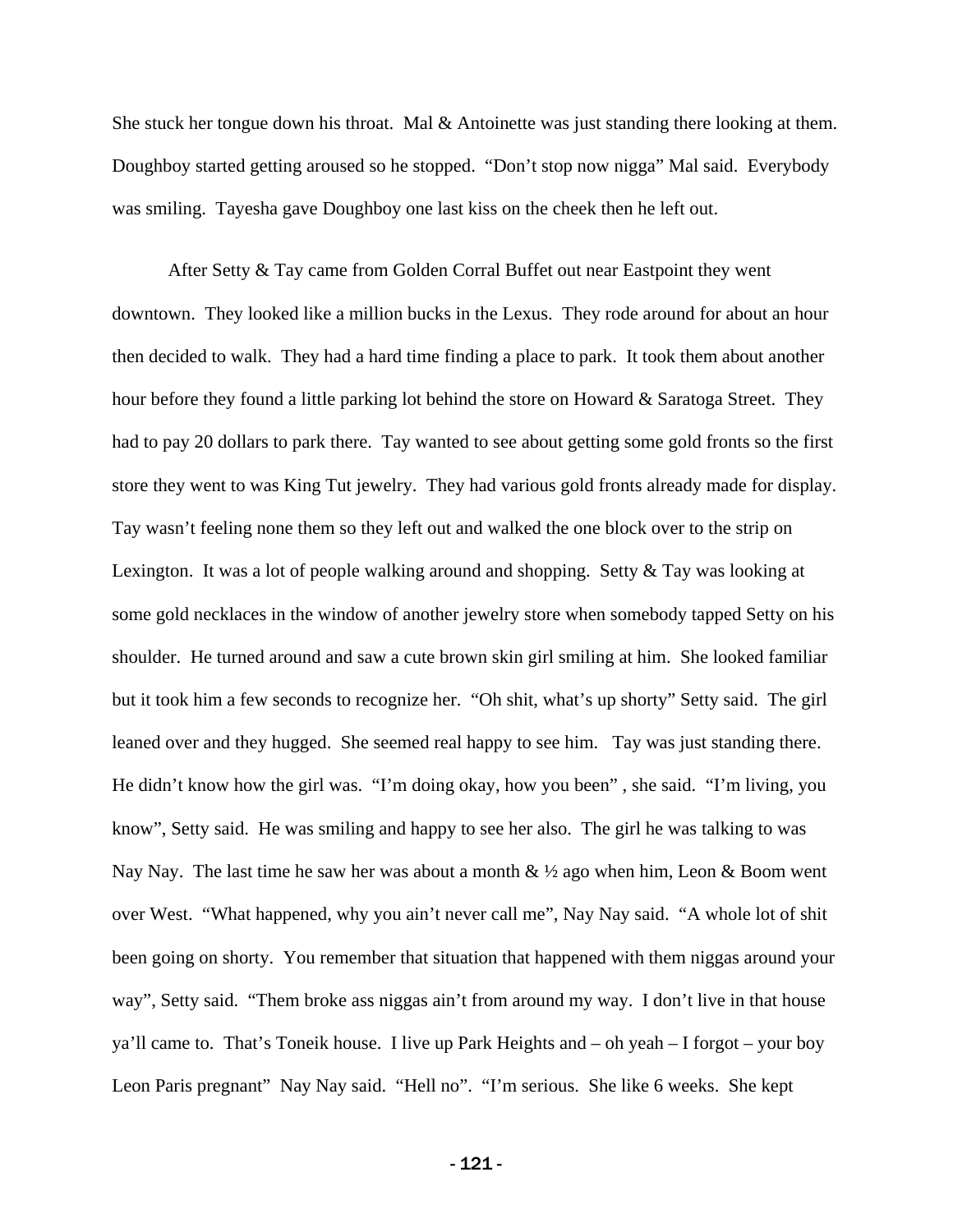calling the number Boom left but some bitch kept hanging up" She said. Setty & Tay started laughing then Tay said, "That probably was Brenda". Leon & Boom locked up for that shooting" Setty told Nay Nay. "Damn, how much time they got?" she said. "They still over the jail". "Paris gonna be hurt if he get life or something. She was crying & shit when she couldn't get in touch with him". "I'ma let him know but is she sure its his?" "That's what she said". "So what's up with you, when you gonna come see me" Setty said. "When you want me to come see you" she looked in his eyes when she said that. It was still a lot of people walking up  $\&$ down the strip past them but they seemed to be in their own world. All Setty could think of was how good the head was. "How about tomorrow", Setty said. "Alright that's cool" she said. "Do you got some more home girls. My lil man Joey come home tomorrow, I'm trying to get a bitch to fuck his brains out". Nay Nay started laughing. "Yeah, I got somebody for him – do you want me to bring somebody for you too," she said to Tay. "yeah, yeah" Tay was smiling. Nay Nay started laughing again. "Ya'll crazy".

 Setty gave Nay Nay the phone number to the crew house. He told her to call before they came. They talked for a couple more minutes then Setty & Tay left.

 After the pep talk from Darnell, Greasy decided to get a 150 pack from him. Greasy was still weary about selling the coke due to the debt he owed Cheetah. All he kept thinking about was, why was Cheetah acting crazy over 400 dollars when he made that nigga thousands daily. Fuck it. He wasn't gonna stress over that shit. Before he left out the crew house with the pills he grabbed one of the .38's and tucked it in his waist. When Greasy walked out on Bond Street it was still early afternoon. He quickly walked around to Bethel & Federal and stashed the pills and gun in the alley. He was taking a big risk on that block knowing that Cheetah was known to swing through. Greasy still had the clientele with the coke fiends. As he stood there in front of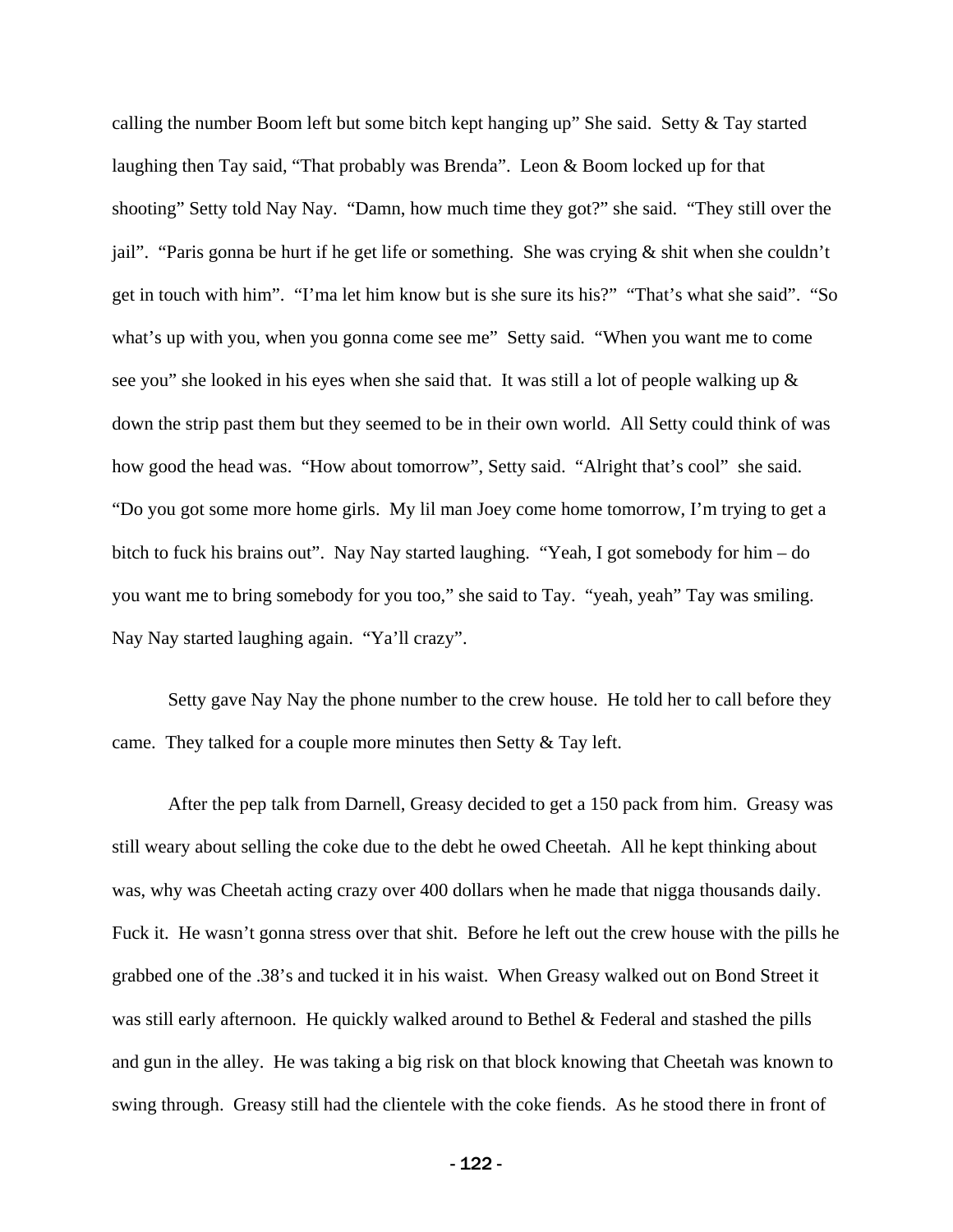the bar, several approached him wanting to cop. Cheetah had replaced Greasy with another young worker named Man. Mac was from Aiken & Lafayette, which was not far from the Bboys territory. Greasy had seen Mac a couple times here & there but they never really spoke. Man knew Greasy through word of mouth. The b-boys reputation had spread around half of East Baltimore. They were known as a bunch of lil young niggas with money and firepower. As the coke fiends asked Greasy for coke, he looked down the block and saw Mac sitting on some steps in the middle of the bock. 'Fuck it, he all the way down there', Greasy thought to himself, then dipped in the alley and grabbed a handful of vials. He served the small crowd of coke fiends that was gathered near the bar waiting for the product. Afterwards, Greasy counted the money. 110 dollars. As he put the dough in his pockets he saw Mac walking up the block towards him. Greasy stood there, this was his fuckin block and he wasn't moving. Fuck Ma and Cheetah. "Yo, you selling coke" Mac asked Greasy as he approached. "Yeah!" Greasy said then waited for a response. He wasn't gonna let a nigga from another hood stop his shine. "What you got Cheetah's shit too" Mac asked him. "Nah, I got my own shit, why, what's up" Greasy said. He sounded and looked a little hostile. "Nah Yo, you alright. I just wanted to know so I can bounce, ain't no need for both of us out here with the same shit. But I see you doing your own thing. Its enough money for both of us" Mac explained and all the hostility in Greasy faded away. From that one statement he started to like Mac. They stood there and rapped for a long while. When sales came, they took turns serving them. Mac even confided in Greasy. He told him that he didn't really like Cheetah either and if he ever gave him a lot of coke at one time, he was gonna take him off. Mac said he was only working for him because he was broke at the time. When Greasy heard this, he quickly devised a plan that would get both of them rich. He explained the plot to Mac and he was all for it. Now all they had to do was wait.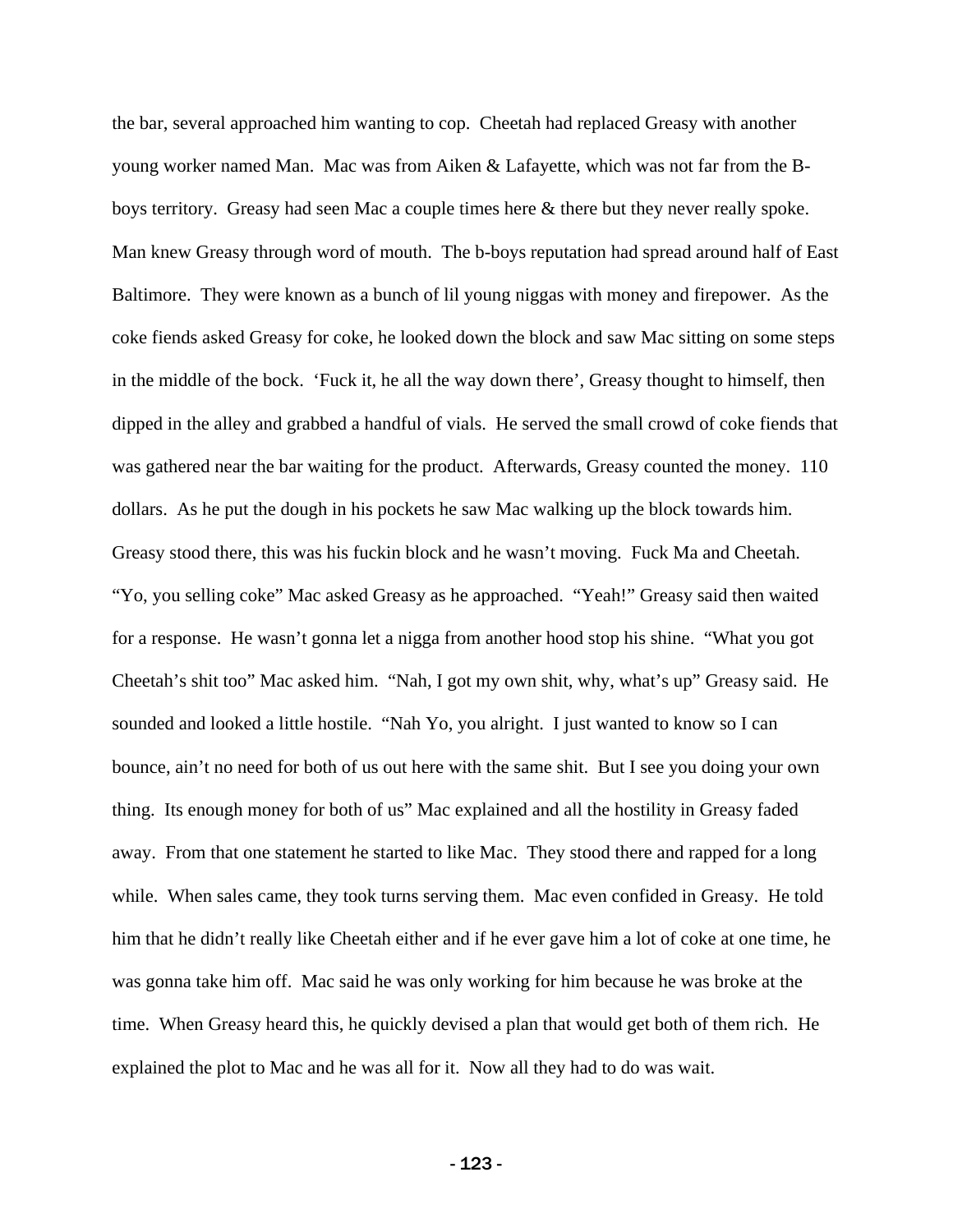After Doughboy got the weed from Leonard earlier, he went back on Lanvale & Bethel. He had been up there for a couple hours now and he as almost finished. By now he had Darnell's one thousand put up in a paper bag stashed in the alley near the rest of the pills. Had about 300 dollars of his own money in his pocket and 7 pills left. He was standing there thinking about going shopping when a man walked up to him. "Shorty, you got some more coke?" "yeah, how many" Doughboy said. "Five". Doughboy dipped in the nearby alley. He was bending down in the stash spot getting the pills when he caught movement out the corner of his eye. Clik Clak. "Shorty, don't make me shoot you, just gimme the money", the man was pointing a black .32 semi-automatic at Doughboy. Doughboy handed him the rest of the pills and the money he had in his pocket. Satisfied with the money and pills, the coke fiend backed up out the alley still pointing the gun at Doughboy then took off running. Doughboy just stood there in shock for a moment. It was over that fast. All his money gone. The only money that was left was in a brown bag a couple feet from where he was standing but that belonged to Darnell. "Damn", Doughboy said to himself then he grabbed the brown bag and went to pay his homeboy.

 When Cheetah pulled up on Bethel Street in his black Lexus, he saw his worker, Mac, sitting on a vacant house steps. He parked and got out. Mac had been on the block all day so he knew that he would have some money for him. "Where you been Yo, I sold out 'bout a hour ago" Mac said then walked in the house. Cheetah followed behind him. "you want some more pills, cause I got some shit for you if you trying to stay out here a while", Cheetah said once they were in the living room of the vacant house. "Nah, I'm done for the day, here, I got the money in the closet", Mac walked over to the closet and got the 700 he had for Cheetah out a hole near the top shelf. He grabbed the cash then walked over to Cheetah counting it. Cheetah was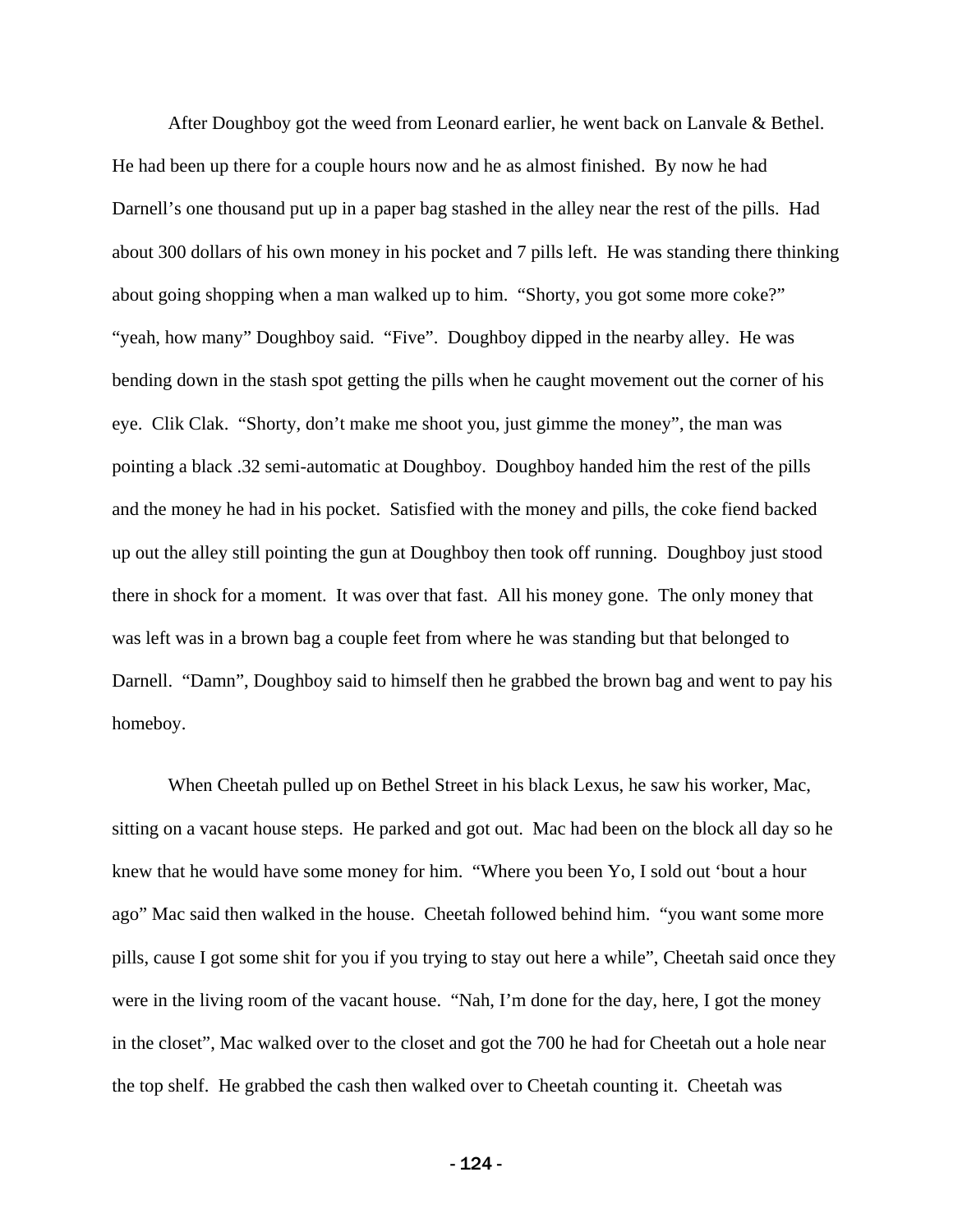watching Mac close. Something felt funny. It was an eerie silence in the vacant house. When Mac was finished counting the money he looked up and his gaze went past his boss. Cheetah followed Mac's eyes and turned around to see what he was looking at. The semi-dark room instantly lit up with the flash and sound of gunfire as Greasy slammed two .38 slugs into Cheetah's chest at point blank range. He grabbed his body and fell to the floor. Greasy & Mac stood there looking at him. Cheetah kept opening his mouth as if he wanted to say something but all that came out was a gurgling sound and blood. The expression on his face was surprise, anger & agony all mixed in one. As he lay on the floor his eyes looked straight at Greasy's but Greasy didn't turn away. Over the last week he had built up a lot of hatred towards Cheetah. 'Fuck that nigga, it either him or me' – was all Greasy could think. Cheetah stopped moving completely after about 15 seconds. A tear rolled down his cheek then he took one last breath and departed this Earth forever.

 When Doughboy walked in the crew house, Darnell was still sitting on the couch. He walked over and dropped the brown bag on the coffee table. "Here Yo, that's a 'G'" Doughboy said then sat down. "Why you look all sad nigga" Darnell said then poured all the money on the table. "Dopefiend ass nigga just robbed me for all my dough", Doughboy said shaking his head. Darnell started laughing. He thought Doughboy was joking, then he looked at the expression on his face. "You for real Yo" Darnell said. "Hell yeah, the only reason why he ain't get your dough is because I had it separate" Doughboy said. Darnell believed him so he reached on the table and gave him 100 dollars from his cut. "Here Yo, do you want another pack?" Darnell said. "Thanks Yo and yeah I want another pack I ain't on no scared shit like Mal" Doughboy said. "Why you say that". "Man, since that nigga got shot he ain't even been outside. When I went and got the weed earlier he was all laid back with them niggas, Leonard & Twan. He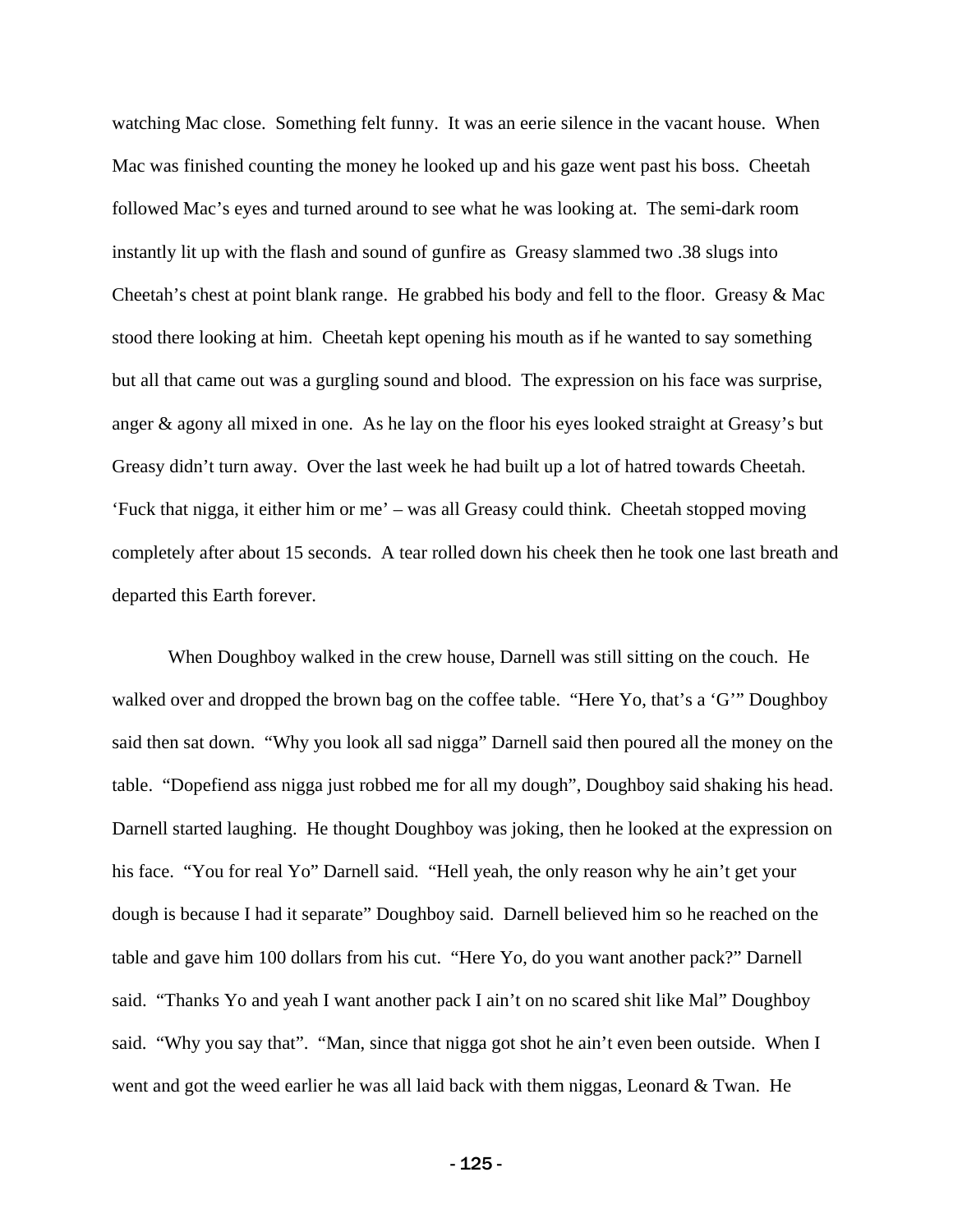straying away from the click Yo. I'm surprised nobody else don't see it", Doughboy said. Darnell started thinking. Mal has been kinda missing in action since the drama started. Darnell ain't like the way things were turning out.

## The next day.

Cheetah's body ain't get found in the vacant house until late last night when a dopefiend looking to get high stumbled upon him. The news spread around the hood fast. A lot of people liked and respected Cheetah but no one knew what happened except for the B-boys. Greasy had brought Mac around the crew house with him when he explained what happened. Setty, Tay, Doughboy and Darnell were the only other people who knew how Cheetah really died. Greasy 's plan had worked perfect. Now that Cheetah was gone, him and Mac can take over Federal & Bethel and flood it with their own powder coke. Being as though Mac helped Greasy set Cheetah up everybody decided to keep him around. It's better to have a potential witness close just in case he got a sudden case of the loose lips. But Mac was a cool ass nigga and now him and Greasy were partners so he fit right in with the crew.

## 11:30 a.m.

 Darnell and Setty was in the living room smoking a blunt and playing video games when they heard a knock on the front door. Setty got up to answer it. When he opened the door he saw a cocky lil brown skin boy standing on the top steps smiling. "What's up lil' nigga" Setty said and gave Lil' Joey a pound and hug. "Damn Yo, you got big as shit", Setty said looking at his homeboy. "You know how I do nigga I was eating like crazy out Crownsville, that medicine had me hungry as shit – I know that ain't my nigga Darnell right there" Lil' Joey said as he walked in the house. "What's up Nigga" Darnell stood up and gave him a hug. "Damn Yo, we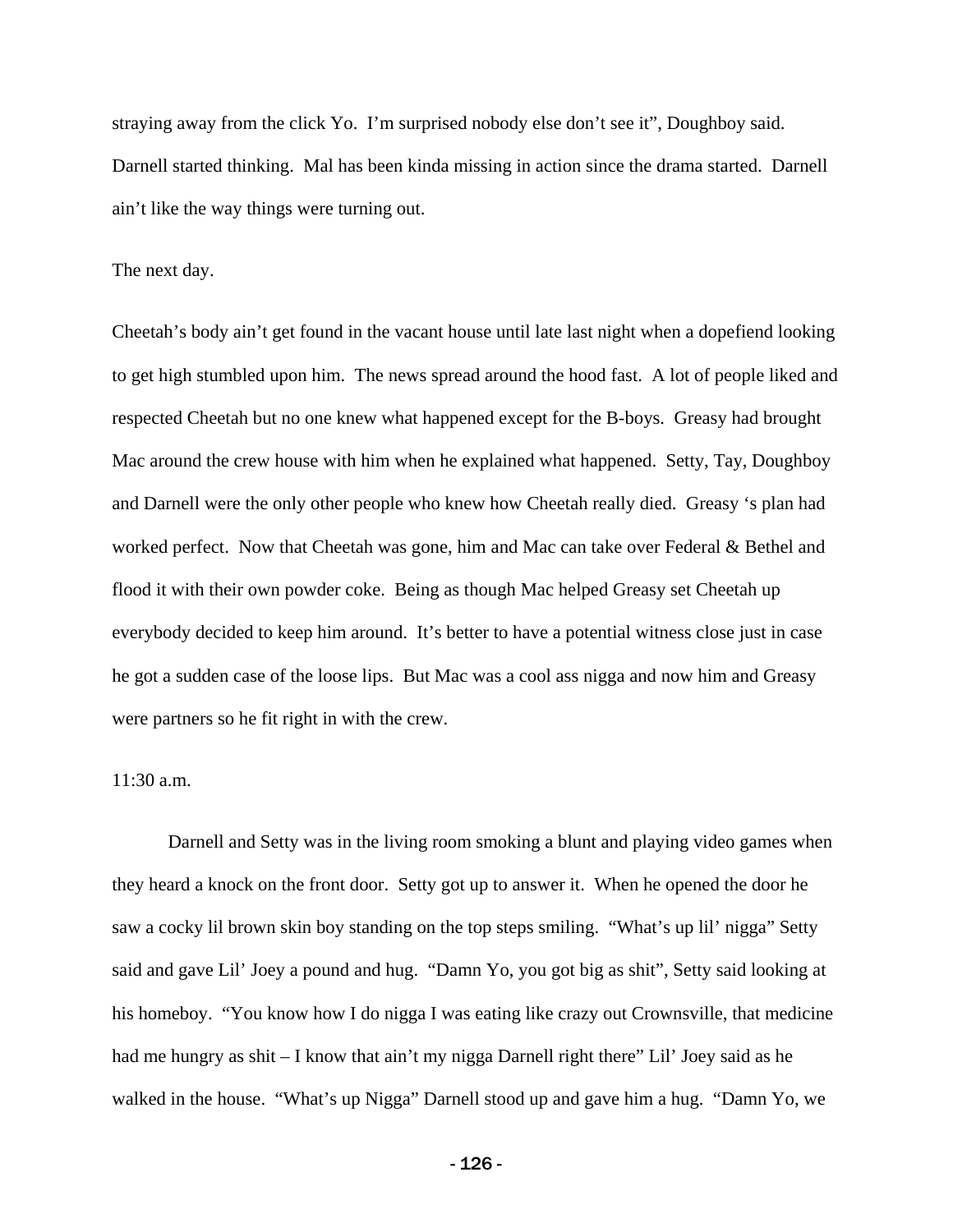wasn't expecting you till later on but how you know where the house was at," Darnell said. "I saw Duncan and Big Nick on Federal they told me" Lil' Joey said. "We got some bitches from over west coming over here later tonight for you" Setty said. "Yeah, yeah, that a work, let me hit that blunt" Darnell passed him the weed. They filled Lil' Joey in on everything that was going on in the hood. Lil' Joey was kinda surprised at how fast niggas done came up. Darnell & Setty showed him all the heats they had at the house. (Glock 40, Beretta 9mm, two .38 snubs, chrome. 45 auto, Chinese SD, Mossberg 20 gauge and chrome .44 long) They talked for about an hour then all three of them hopped in Setty's LS and went shopping. Setty spent like 180 on Lil' Joey and Darnell gave him 500 dollars. They spent most of the afternoon out Eastpoint Mall shopping and hollering at girls.

## Later that  $night$  –

 "So how many niggas over there now" Nay Nay said into the phone. "It's seven of us" Setty said. "Damn boy, it was only three of ya'll at first" she said. "What, you don't got no more home girls that you can bring with you". "Yeah, but they gonna want some money" Nay Nay said. "Shorty, my cash flow like water, just bring some more girls. Like I already told you, my lil' man just came home, money ain't a problem" Setty said and just like that the party was on. He went to Leonard & Twan and brought a quarter pound of weed. Darnell brought two fifths of Hennessey and Remy. Mal was on some other shit, he didn't even want to come to the little get together. He sent Lil' Joey a couple hundred dollars, through Setty, that's all. The seven B-boys who were in the house were – Darnell, Setty, Tay, Lil' Joey, Greasy, Doughboy and their newcomer, Mac. They had the weed in a big bowl with a 50 count box of Dutch Masters sitting next to it. Doughboy brought a couple cases of Corona and stuffed them all in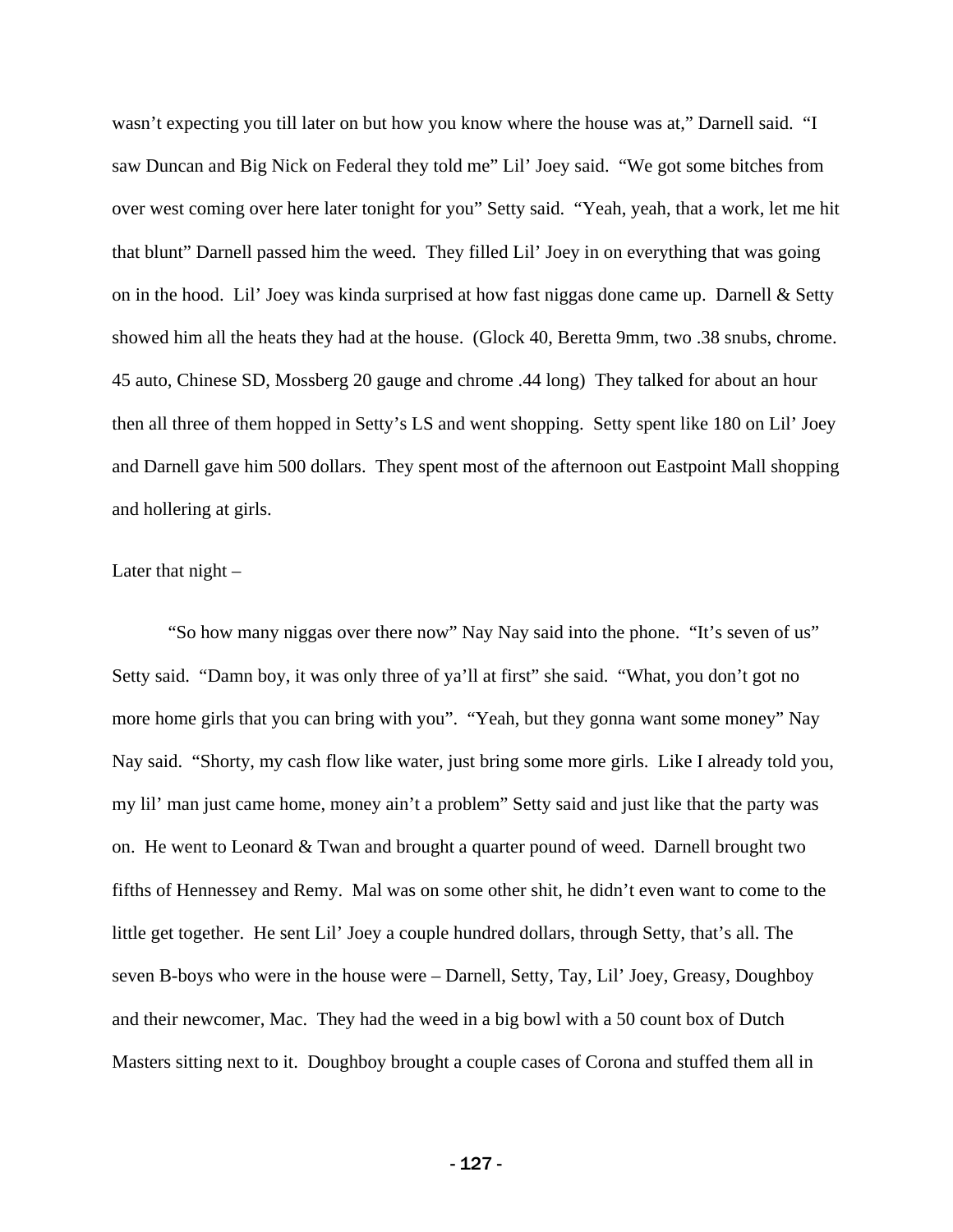the refrigerator. The Hennessey and Remy was on the table next to the blunts. Now all that was missing was the females.

 When the girls finally arrived they pulled up in a red Acura Legend. The card belonged to 22-year old Shawna. She was the oldest out the little click and also the leader. All together it was 7 girls packed in the car. Nay Nay, Meeka, Stacy, Cee Cee, Mona, Erica and Shawna. Setty peeped them getting out of the car and let them in. "Ooh, ya'll got a nice house" Mona said as they walked in. The B-boys had music on just chillin when the girls came in. Nay Nay was the last girl in the house, she stopped at Setty and kissed him on the cheek. "What's up boo, you sure your niggas got some dough cause Shawna & them not gonna get down for free" Nay Nay said. "Yeah shorty, just tell them bitches to get naked, we'll handle the rest". Within minutes the welcome home party for Lil' Joey was in full swing. All seven of the girls were sexy as shit and by now they were getting high and drunk. The music was blasting and shit was live. Bitches was giving lap dances and freaking to the club music. Lil' Joey was the center of attention and he was enjoying every bit. Meeka was on him the most. When she made him lay on his back in the middle of the floor everybody else crowded around. Lil' Joey just laid there spread eagled, but he still had his clothes on. Meeka looked at Shawna as if for approval. When Shawna yelled, "Put it on him girl'" Meeka got to work. She started to strip down. When she took her shorts off, she had on a sky blue thong. The B-boys and the rest of the girls were watching the show. Meeka's lil' ass was plump and round. It wasn't a soft dick in the whole house. Meeka got on her hands and knees and pulled down Lil' Joey's sweatpants. His joint popped out, he was already hard. Lil' Joey put his hands behind his head. He couldn't stop smiling. Meeka grabbed his dick, jerked it a couple times then bent over and wrapped her mouth around it right there in front of everybody. She was kneeling in between Lil' Joey's legs and had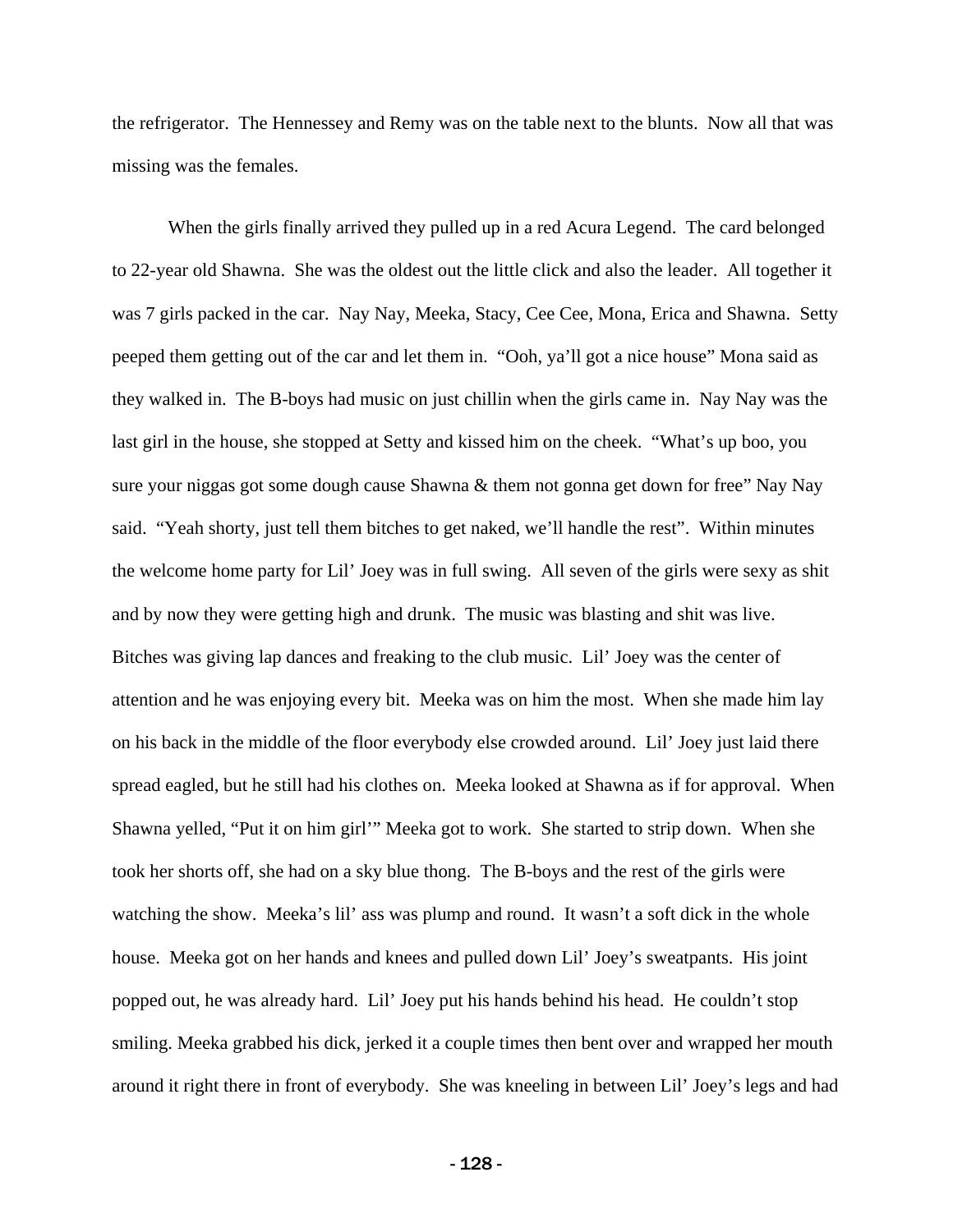her ass sticking up in the air. Everybody could see her lil' pussy under the tiny thong. Lil' Joey was in heaven. The B-boys were in awe. These lil bitches was bout it. It put the icing on the cake when all the girls started getting naked. The B-boys started getting naked too. Tay was about to grab Cee Cee when all of a sudden she got on her knees behind Meeka. Tay almost bust off on his self when Cee Cee slid Meeka's thong down and started sucking her pussy from the back. Meeka glanced back at her once then went back to work on Lil' Joey. Cee Cee was on her hands & knees sucking pussy with her ass in the air so Tay saw the opportunity to join in. He got on his knees behind Cee Cee and slid up in her raw. She didn't try to stop him. She even started fucking back. The other B-boys followed suit with the rest of the girls. For the next 7 hours it was a big orgy inside the crew house. A couple niggas flip flopped and switched girls while others stuck with one the whole night. When it was all over around 6 in the morning, Shawna, (who fucked Darnell) told them to give her 700 dollars. One hundred for each of her girls. Setty, Darnell, Doughboy and Greasy all chipped in and paid her. It was money well spent. Shawna gave Darnell their number and then they left.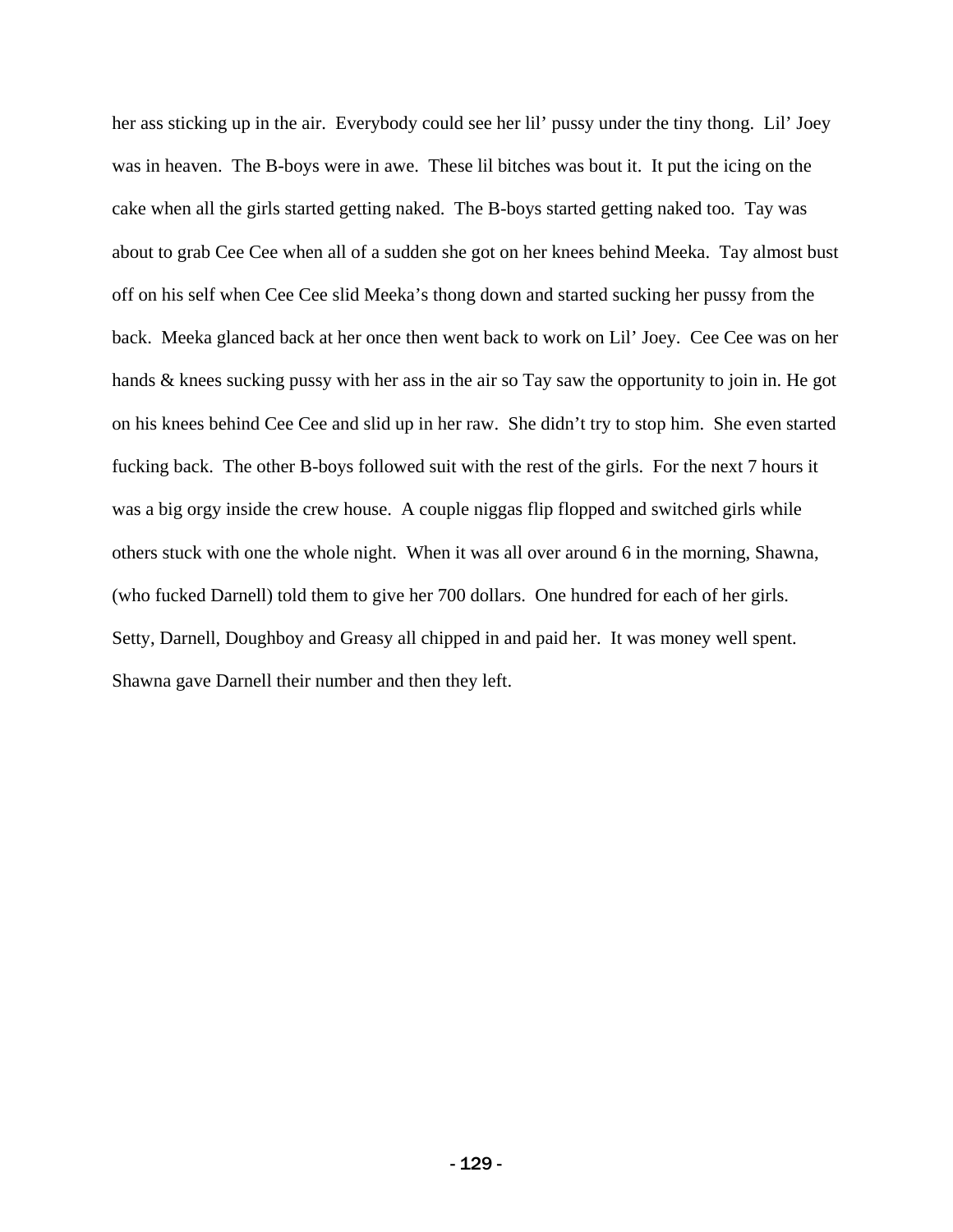The next day

 Greasy was walking down Oliver Street smoking a cigarette. He had 40 coke pills in his pocket that he had got from Darnell last night. He was enroute to Bethel so he could open up shop on his newly acquire strip. His partner Mac was supposed to already be around there waiting for him. Greasy had just passed Bond Street when 2 black Chevy Luminas pulled up fast and screeched to a halt. As soon as the doors swung open Greasy took off down a nearby alley. His first thoughts were to get rid of the pills. As he ran through the playground in the alley behind Oliver Street he threw the 40 dimes of cocaine into somebody's yard. He looked behind him as he ran and saw 3 plainclothes police officers running behind him yelling Stop. Greasy could hear the Luminas speeding up Bethel Street trying to cut him off on the other end of the alley. He ran through a split between two houses and came out on Bethel Street. As soon as he got to the curb one of the Lumina's whipped in front of him. Greasy's momentum sent him rolling over the hood. He fell flat on his back on the other side of the car. He thought about getting up to run again but when he looked up it was four 9mm Glocks pointing at him.

When the police put Greasy in the back of one of the Lumina's he immediately knew they wasn't regular undercover police. He had been through the routine plenty of times and he knew that knockers would have radioed for a police wagon to transport him. Greasy noticed that they never even retrieved the pills he threw in the alley. They just stuffed him in the Lumina and pulled off. When they pulled into the parking lot at Police Headquarters on East Fayette Street, Greasy knew for sure they were the Homicide Task Force. After checking their guns in at the lockers near the entrance, four of the six officers escorted Greasy down a long hallway. Along the walls were Polaroid pictures of multiple firearms the B.C.P.D. seized. Not one time during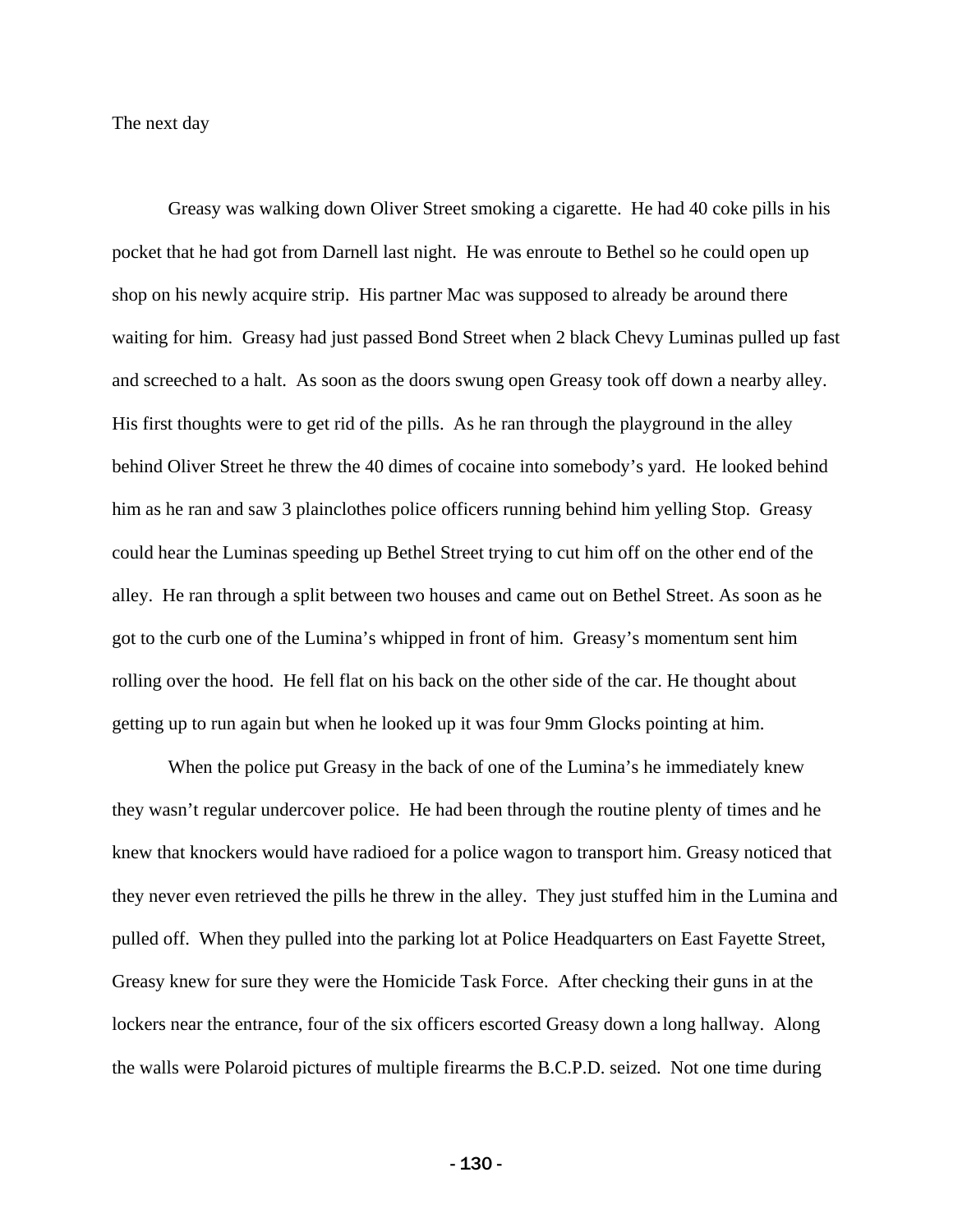the whole trip did any of the officers actually say anything to Greasy. They took him to a little white room with a rectangular table in the middle of the floor and two chairs opposite each other. They sat Greasy in the far chair and handcuffed his left wrist to a metal loop that bordered the table. Then they left. Greasy sat there and looked around. The room had no window. On the door, in the center, there was a two-way mirror. Greasy had no doubt that it was there so they can spy on him. He had been through a similar routine about 6 months ago when him and Tay got snatched up for Gizza's murder. Greasy sat there alone thinking hard. He had been involved in a double murder a week ago at D-Nice's house and just yesterday, him and Mac set Cheetah up and killed him. All at one Greasy got extremely scared. All he could think was "somebody rattin".

 Forty minutes went by before two white men in their early forties walked in the room. One of them was holding a folder in one hand and a small tape recorder in the other. The one with the tape recorder sat down across from Greasy while his partner remained standing. "I'm detective Perry and this is Detective Winthrow", the one sitting down said. Greasy just looked at them and didn't say a word. "Do you know why you're here?", Det. Perry asked Greasy. "No". "We want to ask you some questions but first I need to let you know that you have the right to have a lawyer present. Do you understand". "Yeah". "Do you want a lawyer?" "Man, I don't know nothing anyway so you just wasting your time", Greasy said. Det. Perry ignored him. He reached in the folder and slid a piece of paper over to Greasy. "What's this for?", Greasy said looking at the paper. "Read it and sign at the bottom if you want to proceed without a lawyer", Det. Perry said. Det. Winthrow just stood there with his arms crossed. Greasy thought for a second after he read the paper. If he signed it he then waived his right to counsel. He wanted to have a lawyer there just in case they tried to railroad him but he also knew that the detectives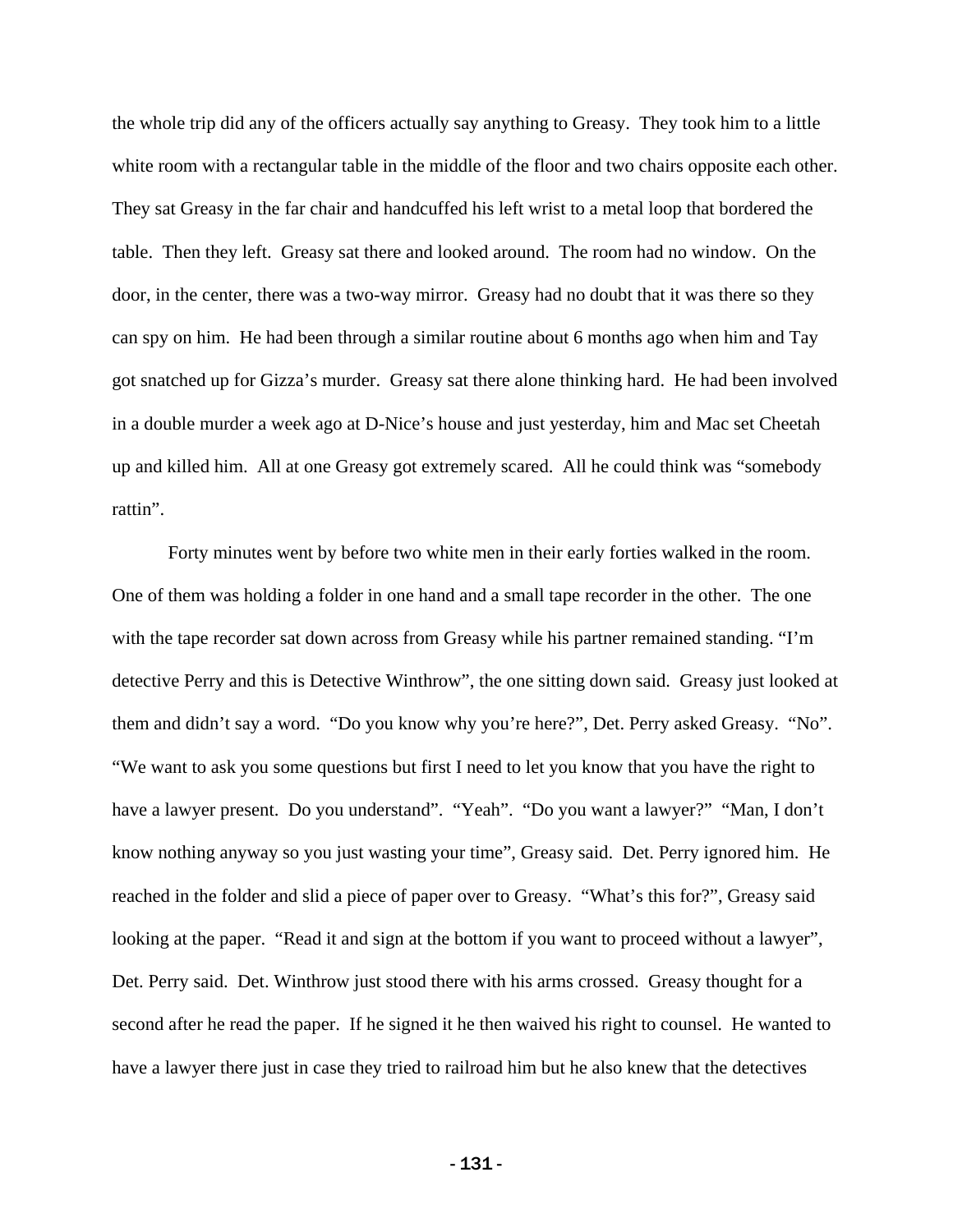wouldn't reveal their hands too much if a lawyer were present. Greasy was in a state of shock. He didn't' even know what they wanted to question him about. "What do ya'll want to ask me about", Greasy said. "We can't give you no more information until you sign the paper", Det. Perry said to him. The room was silent for a moment as Greasy looked back and forth at the two detectives. He didn't really know what to do. He felt pressured, so after a couple minutes of debating, he signed the paper. Det. Perry put the paper back in the envelope then plugged the small tape recorder in a nearby socket. "From this point on all conversations will be recorded, do you understand". "Yeah". Det. Perry pressed the record button then slid it across the table closer to Greasy. "Please state you full name and address for the record",, Det. Perry said to Greasy. "Deshawn Meyers. 1436 North Broadway". "Can you account for your whereabouts between 8:30 and 10:30 last night". "I don't know, I was probably outside somewhere" Greasy said. "Outside where". "Around the neighborhood". "Were you in the 1500 block of Bethel St." Det. Perry said. "I don't know". "So you are telling me you don't know where you were last evening?" "Man, I smoke a lot of weed, I forget a lot", Greasy said sarcastically. "Do you know a man who goes by the name of Cheetah?" "No". "That's funny, you see, I got these pictures here of you and Cheetah sitting on some steps in the 1500 block of Bethel St." Det. Perry said then pulled 4 large photos out the folder and slid them over to Greasy. Greasy looked at them. He couldn't believe what he saw. It was 4 color photos of him and Cheetah standing and sitting on Bethel St. "Man, ya'll violated my privacy. Ya'll can't be taking pictures of niggas for no reason". Greasy said and slung the pictures back on the table. "Those pictures were took by our Narcotics Squad a couple weeks ago. Your man "cheetah" has been under investigation for months. See, Mr. Myers, I just caught you in your first lie. You not only know Cheetah, you worked for him. And you know what else, we know you owed him some money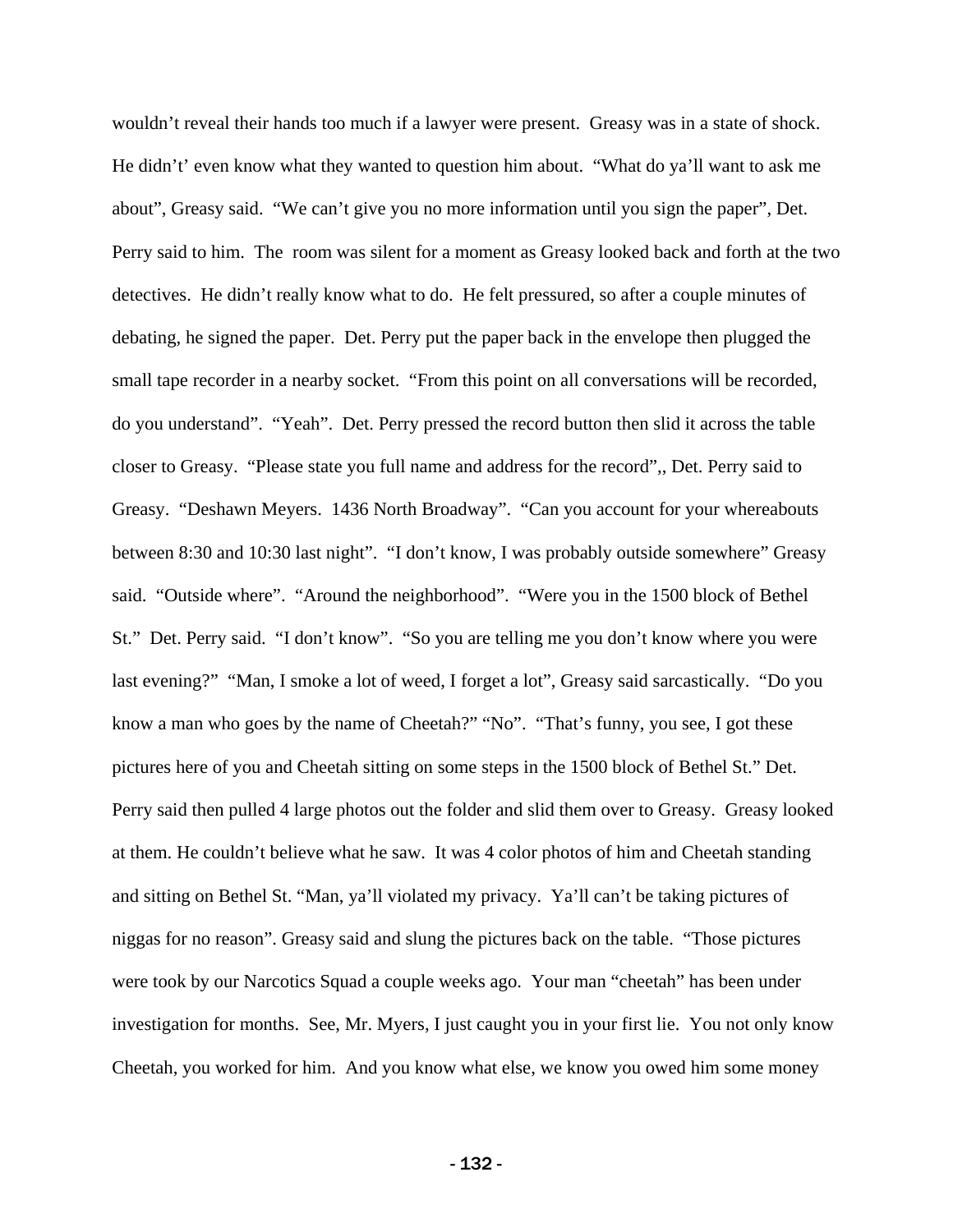so you have been ducking him out. So, now do you want to tell us what you know about his death". "I don't know anything." Greasy stuck to his story. Det. Perry leaned back in his chair and let out a sigh. Then he reached in his folder and pulled out 2 more photos. He slid them over to Greasy. Greasy took one glance at the photos then leaned back in his chair. "Man, I don't want to see that shit." Det. Winthrow grabbed Greasy by the back of his neck and forced him to look at the pictures. The photo's was of Cheetah's dead body, sprawled on the vacant house floor. He had dried up blood on the side of his mouth and you could actually see where the gunpowder left residue on the front of his shirt. His eyes were still open, looking blankly at the ceiling. The pictures were ghoulish and Greasy didn't want to look at 'em, but Det. Winthrow had a firm grip on the back of his neck, pushing his face into the photos. "Look at the pictures Deshawn, do they bring back any memories, look at 'em!" Det. Perry yelled at him. "It's mighty funny how every time we get a dead body in that neighborhood, you manage to be connected, some how, some way." The room was quiet for a moment as Greasy was forced to look at the photos. It seemed like eternity before anybody spoke and the detectives thought they had broke Greasy's spirit. They were highly disappointed when Greasy calmly said, "I don't know Cheetah, I don't know who killed him and I wasn't on Bethel St. last night."

 The homicide detectives interrogated Greasy for another 2 hours and got no information out of him. They sent the apprehension task force to snatch up Mac too. They knew he had worked for Cheetah recently. After Det. Perry & Det. Winthrow realized Greasy wasn't telling anything, they tried the same routine on Mac in a different interrogation room down the hall. After Mac refused to talk also, Det. Perry & Det. Winthrow tried to play the two homeboys against each other. They split up and went back and forth to Mac and Greasy telling them that the other one had ratted. Both of the b-boys surprised the detectives when they still refused to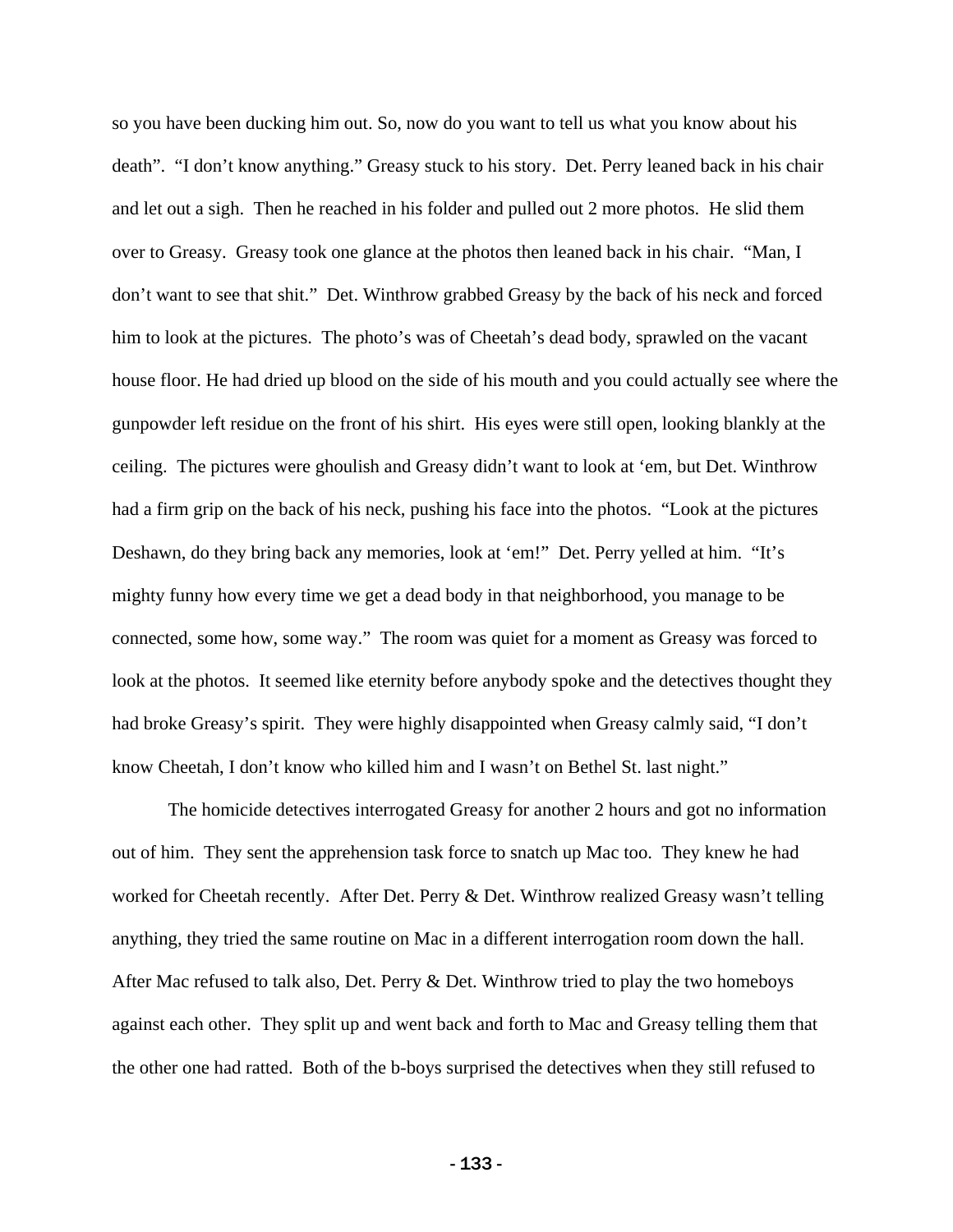talk. The detectives kept them detained down homicide for 11 hours altogether and was no closer to finding out what happened to Cheetah. They had no choice but to release them both.

 Setty pulled up in front of Antoinette's house in the LS400. He was shining as usual when he knocked on the door. Twan answered it. "What's up Setty". "Ain't shit, chillin you know", Setty said as he walked in the house. Leonard and Twan was cool with the B-boys but they were never accepted into the inner circle. Setty followed Twan to the basement. Mal and Leonard were already down there smoking. "What's up Setty", Leonard & Mal said in unison. "What's happening", Setty said then Mal passed him a blunt. Setty took a couple hits before he spoke. "Did you go get that money from Sidewinder this morning", he said to Mal. "Nah yo, not yet". Yo, you a fuck up, for real man, I don't know what you been doing but yo – man, you can't be conducting business like this." "He ain't going no where, chill out". "That don't even matter yo, its like you scared to come outside now, you acting different yo," Setty said. Leonard & Twan was just sitting there smoking and listening. "Yo, you know Antoinette be acting crazy, she don't even want me to hustle no more." "Man, fuck that. You came to me when you needed to get on, now you just laying around not doing shit. Its like damn, what is you getting paid for. You ain't even come around the house and holla at Lil Joey last night. You getting soft yo. I understand you got shorty pregnant, that's cool but niggas out there in the storm son, we going toe to toe wit niggas out there. Shit thick in the hood and you laid up in the house. I don't know what the fuck got into you but you better snap out of it. I know your arm fucked up but Yo, just, Yo bring you ass outside, we got money to get."

 Darnell didn't have his crutches but he was still limping as he walked to Dallas and Federal. Micey, Fatz, Duncan, Big Nick and Bam was out there. "What's up fellas". "What's going on Lil Darnell." "Yo, Micey, let me holla at you", Darnell said then him and Micey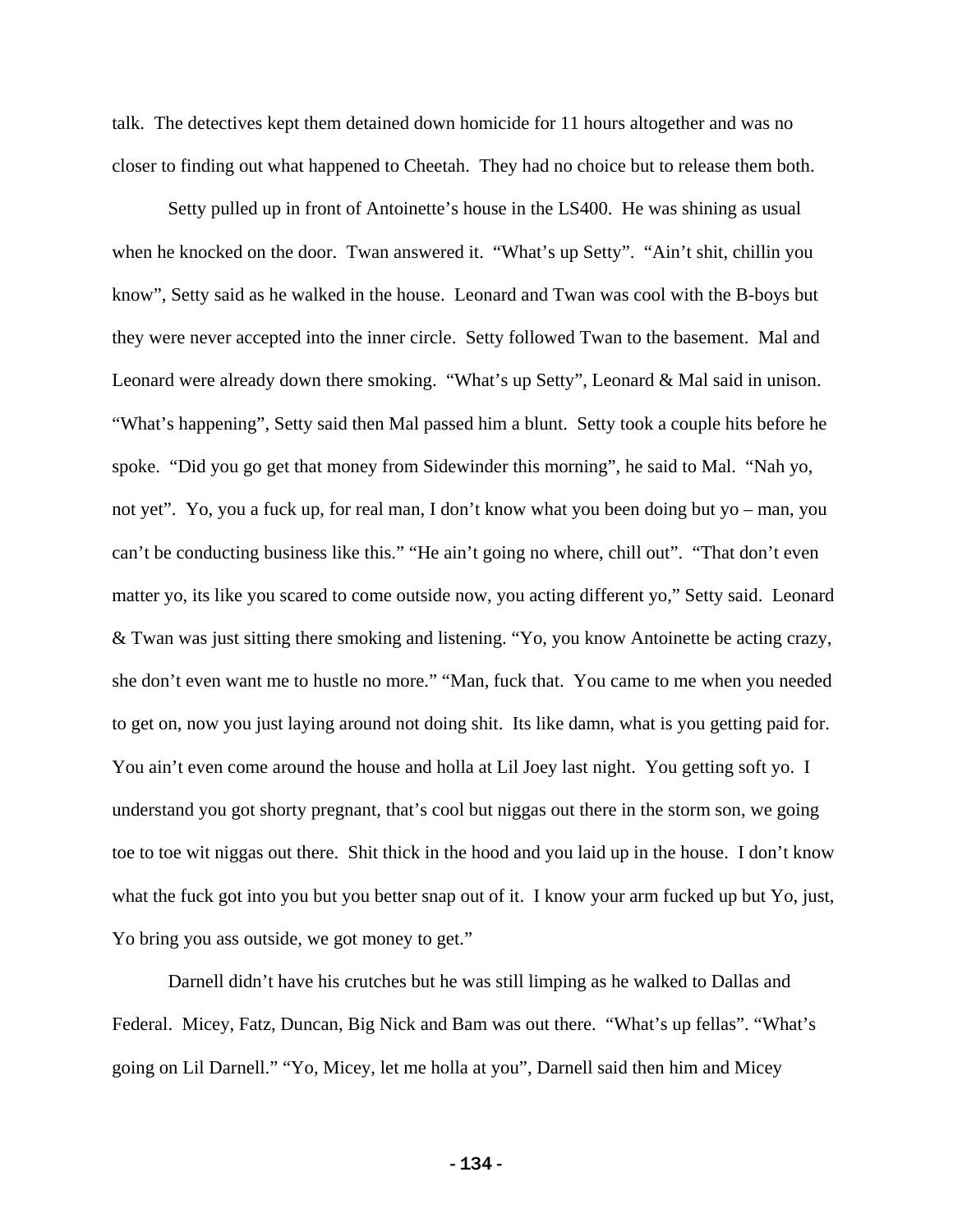stepped off from the crowd. "What's up lil nigga" Micey said. "Yo, I'm trying to buy some dope," Darnell said and Micey looked at him crazy. "Han, man, I don't get high Yo, I want some weight so I can open up shop on Bethel." "What ya'll lil niggas know about flippin' dope. That shit ain't as easy as it looks", Micey said. "I know, I know, but I can handle it. I got 6 thousand, how much can I get." Darnell looked at him. Micey was thinking then he said, "about 57 grams." Darnell knew a little bit about heroin but not a lot. Doughboy & Mal knew a whole lot more from working for Keko, but they wasn't around, so Darnell went on his instincts. "Alright, that's cool. I want that. When can you get it." "Slow down shorty, you moving a little too fast. You got to have cut and all that shit ready in advance before you go to the tables. Do you even know how to cut the dope?" "Somewhat, but Doughboy & Mal know about it so I'll get them to help me. I probably have them out there helping me to sell it anyway." "I like all of ya'll lil niggas but on the real, I don't think Lil Doughboy ready for that type of money. Shorty be on some other shit. Take my advice, don't involve them lil niggas in all of your plans. They gonna take you broke." They talked a little bit more about the huge jump from powder coke to dope. He schooled Darnell a little more about the dope game, then told him he will have the 57 grams of raw heroin for him tomorrow afternoon.

 Doughboy, Tay & Lil Joey were on Lanvale & Bethel chilling on some steps. Doughboy had pills out there that he got from Darnell. (Darnell had brought another eight from Fat Ramen earlier this morning) Tayesha, Donna, Tricey and Lil Joey's sister Kim was across the street sitting on Donna's front step. Doughboy and them was smoking weed. Just another day on the block. Doughboy had just sat back on the steps after serving 2 fiends when Tayesha started walking across the street towards them. "Here come Tayesha yo, you might as well kick out whatever you got in your pockets right now", Tay said then him and Lil Joey started laughing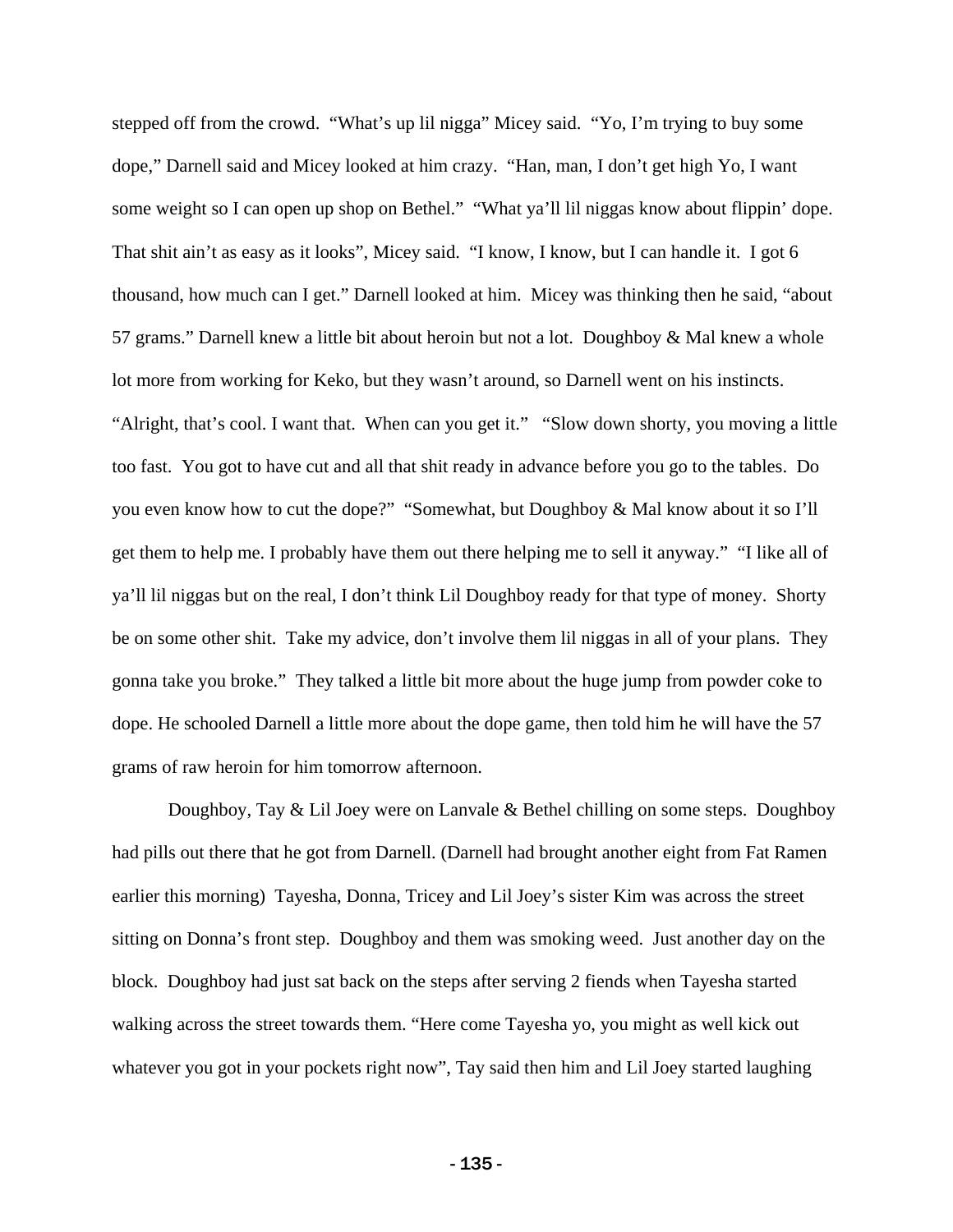"Man, fuck ya'll" Doughboy said smiling as he straightened his money and put it in his pocket. "What's up ya'll" Tayesha said. Tay & Lil Joey was still giggling because of the weed. "Baby, I need some money", Tayesha said to Doughboy then Tay & Lil Joey burst out laughing even louder. "What's up with them" Tayesha said. "I don't know, them niggas geeking, but anyway, what's up, what you need". Doughboy said. "Can you give me 100 dollars" she said then looked in his eyes. Doughboy was a sucker for that and she knew it. It only took for him to catch eye contact one time then he was digging in his pocket peeling off twenties. As soon as he handed it to her, a couple fiends walked up and he had to dip off to serve them. The whole time Tay & Lil Joey was laughing, tripping off how vulnerable their homeboy was when it came down to pussy. Tayesha had went back across the street by the time Doughboy came back to the steps. At that moment a white Infiniti J3- came cruising by and only Tay peeped the dude dipped low in the passenger seat with his fitted hat pulled down. The car didn't stop, it just crept past. "Yo, Yo, Yo, ya'll seen that", Tay said to his homeboys. "Nah, what's up:" They was slipping. "That was that nigga Dre dipped down in that white car". Everybody looked down the block towards Broadway and saw the J30 make a right turn. That was all it took to get the B-boys alert. Tay & Lil' Joey dipped off and went around the corner to the crew house. They came back with the chrome .45 and Glock 40 then posted up on the block with Doughboy. They stayed on point and strapped for the rest of the afternoon but the white J30 never came back through.

 After Setty lectured Mal about his sudden disappearance, he left. He was out front about to get in his car when Tierra walked up. "What's up Setty, where you 'bout to go?" "No where, what's up". "Can you give me a ride out Eastpoint", she said and Setty just looked at her. She had on an orange halter-top and some little tight ass shorts. Then to top it off, she had on some orange and gray Airmax. "You already fresh as shit, what you going out there for", Setty asked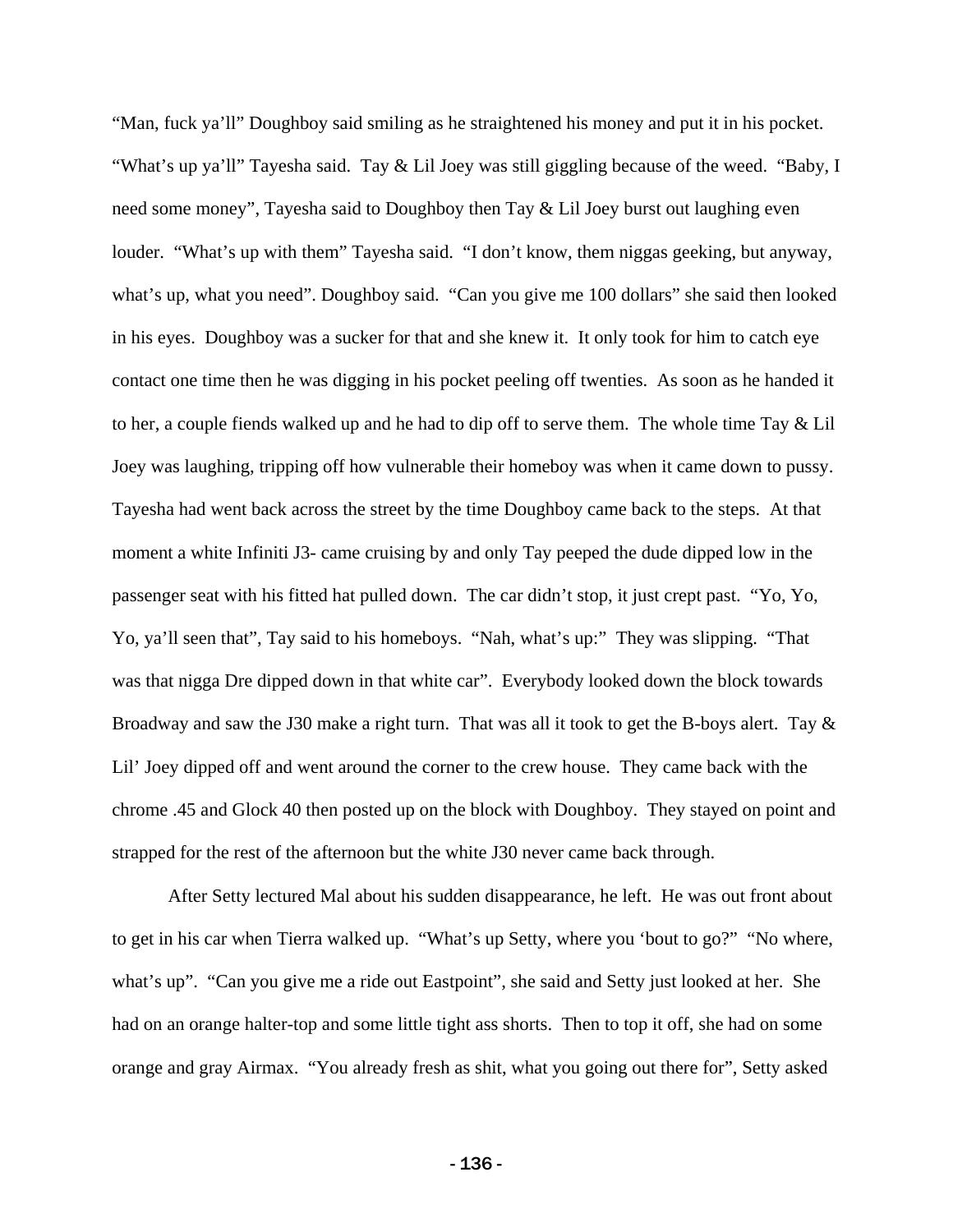her. "I got to get me some shoes to go with this outfit I got. We going down the club tomorrow". "Who?" "Me, Donna, Tricey, Brenda and Kim." Setty got in the drivers seat then hit the locks. Tierra got in the passenger seat and they pulled off. The was chitchatting the whole way out there. Setty was just gonna drop her off but then decided to go in the mall with her and buy something for himself. Tierra was in front of him when they first walked in. He knew that she was Leon's girl and therefore off limits but he couldn't help but to eyeball her figure. She looked good.

 They walked around in the mall going from this store to that store, buying this and buying that. Tierra ended up buying 2 pairs of shoes and Setty brought some Rocawear shorts and 2 fitted hats. They had a nice time with each other. The average person that walked past them, thought they were a happy couple. All the walking around worked up an appetite. They got cheese steaks at the food court and sat at one of the tables. "I should have got some pizza, this cheese steak look like bullshit", Setty said as he looked at it. Tierra was sitting directly across from him. She had already begun to eat hers. "You got to taste it first", she said after she swallowed. Setty was picking through it, then he took a bite. He had a satisfied look on his face and Tierra started smiling. "Told you". "yeah, its alright. You must get these every time you come out here" Setty said. "Most of the time, if I'm hungry." They were quiet for a moment while they ate. They kept catching eye contact with each other and it was an awkward silence. Then Setty spoke up, "Why you buy them ugly ass shoes." Tierra sucked her teeth, "Boy they ain't ugly", she said then reached din the bag next to her and pulled the shoes out. "Let me see", Setty said as he grabbed the shoe and examined them. "I don't like the way the heel is made" he said. "Boy gimme my shoe", Tierra said smiling then grabbed the shoe. Setty was smiling too. Tierra put the shoe back in the bag. 'The heel is supposed to be like that. I don't like them other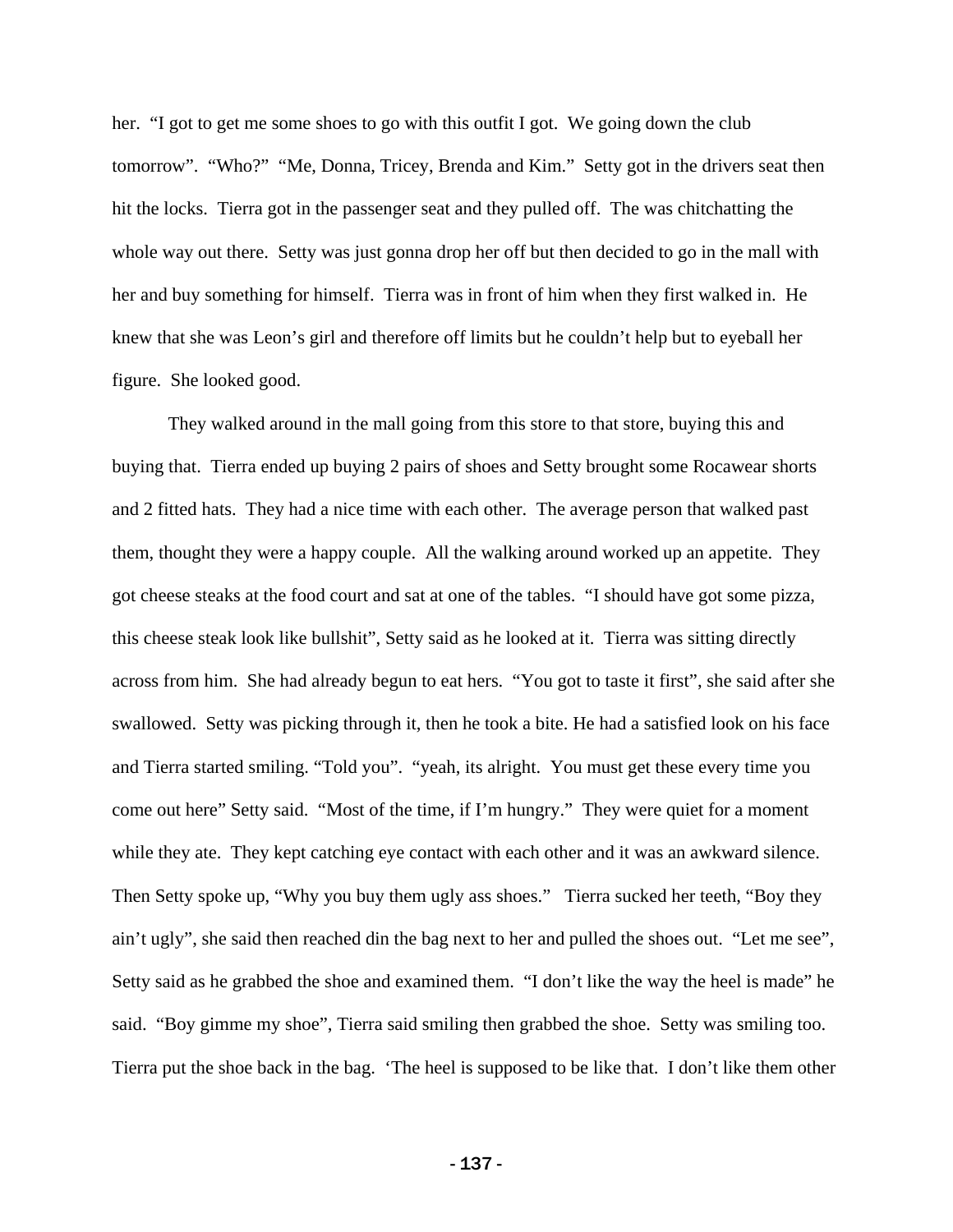kind of shoes, they make me walk funny" she said. "You always walk funny", Setty said jokingly. "No, I don't" Tierra said then threw a French fry at him. They both were laughing. "Sike, shorty you got a sexy walk", Setty said and Tierra was shocked. She would have never expected a compliment like that from him. They locked eyes for a minute. Setty was thinking about how cute she was and she was thinking the same about him. She finally broke the glare, "I got a letter from Leon today", she said. "Yeah me too, he must have sent them off together. What he talking 'bout''. "Don't tell him I told you, but he wrote me a long ass sex story. Like 8 pages." Setty started smiling. "what do you do when you read it" he said. "I played with my pussy thinking about him." Now it was Setty's turn to be shocked. He never expected her to answer his question, but she did, and now he was starting to see another side of her. "It was like that huh?" "It was better because he was talking about sex in the letter, but I played with my pussy every time I hear from him. Even on the phone. I ain't fuck nobody since he been locked up" Tierra said.. She was smiling at Setty. He really didn't know how to take this conversation. He was starting to get aroused and he wanted to fuck her but he didn't want to betray his homeboy. He switched the subject. "He told me that they shouldn't need no lawyers because the papers they got say the niggas ain't tell nothing." "I hope they don't, cause I want my baby home. I be getting horny sometimes." Setty had tried to stray away from the sexual content in their conversation but Tierra kept bringing it up. He decided not to respond to her last comment. He knew that Tierra ain't know about Paris. The girl Leon supposedly had pregnant over west. He also knew that Leon was in love with Tierra. Setty felt well beyond his boundaries with his homeboy's girl. "Listen shorty, I don't even feel comfortable talking about shit like this with you", Setty said, but it took a lot out of him. Tierra just looked at him crazy. "We ain't doing nothing but talking, stop acting crazy, but even if I wanted to give you some of this pussy, you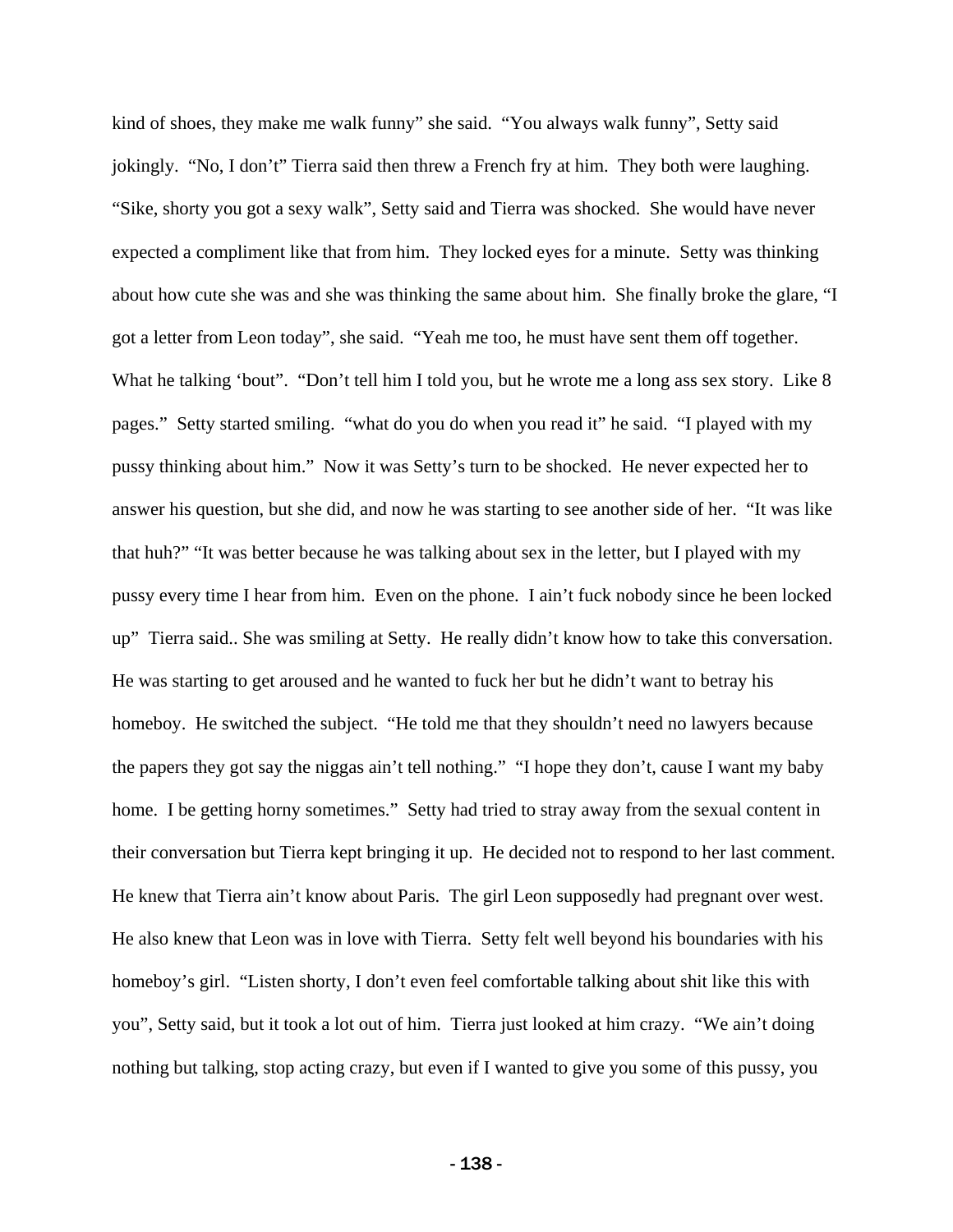wouldn't be able to turn it down", she said then looked at him with lust in her eyes. Setty knew she was right but he didn't let her know. "Shiid, I wouldn't do that to my man." "He don't' own me, this my pussy and I can fuck whoever I want, he ain't even got to ever know". Setty's mouth got dry with her last statement and he had to drink some soda. He wanted her bad and she knew it. "So you saying you would fuck a nigga just like that, with no type of commitments, just sex and keep it on the low?" Setty asked her. She thought for a minute. "I don't know, it depends on the nigga. If I know I can fuck him and he can keep his mouth closed, then yeah, ……maybe", she said. The whole time she was smiling and looking at Setty as if she was giving indirect messages. Setty tried to hold back as long as he could but lust overtook his respect for his homeboy. "So, what's up, you trying to leave or you want to shop some more" he said. Tierra licked her lips then said, "Where you want to go". She sounded sexy as shit. Setty knew it was on then. He just got up and grabbed one of her hands. "Come on Shorty, we out."

 Setty & Tierra's first destination was the shopping center on Frankford and Sinclair Lane. Setty parked near the "Shell" gas station then walked over to a couple of teenager boys near the bar. He brought a dime bag of weed then went in the bar and got a blunt. They then drove about 1-½ miles down Frankford to the 'Best Inn Hotel' (formerly Holiday Inn). They left the bags in the car and went in. Tierra was standing quietly and patiently next to Setty at the front desk as he brought a room.

 "Damn, this room kinda big" Tierra said once they were upstairs. It was one queen size bed in the middle of the floor. A small dresser and TV sat at the foot of it. A long bay window looked out over the shopping center across the street. It was a door to the right of the bed that opened up to the bathroom. Setty walked in and started emptying out the blunt fillings in the toilet. Tierra walked over to the window and turned the air conditioner on. When Setty came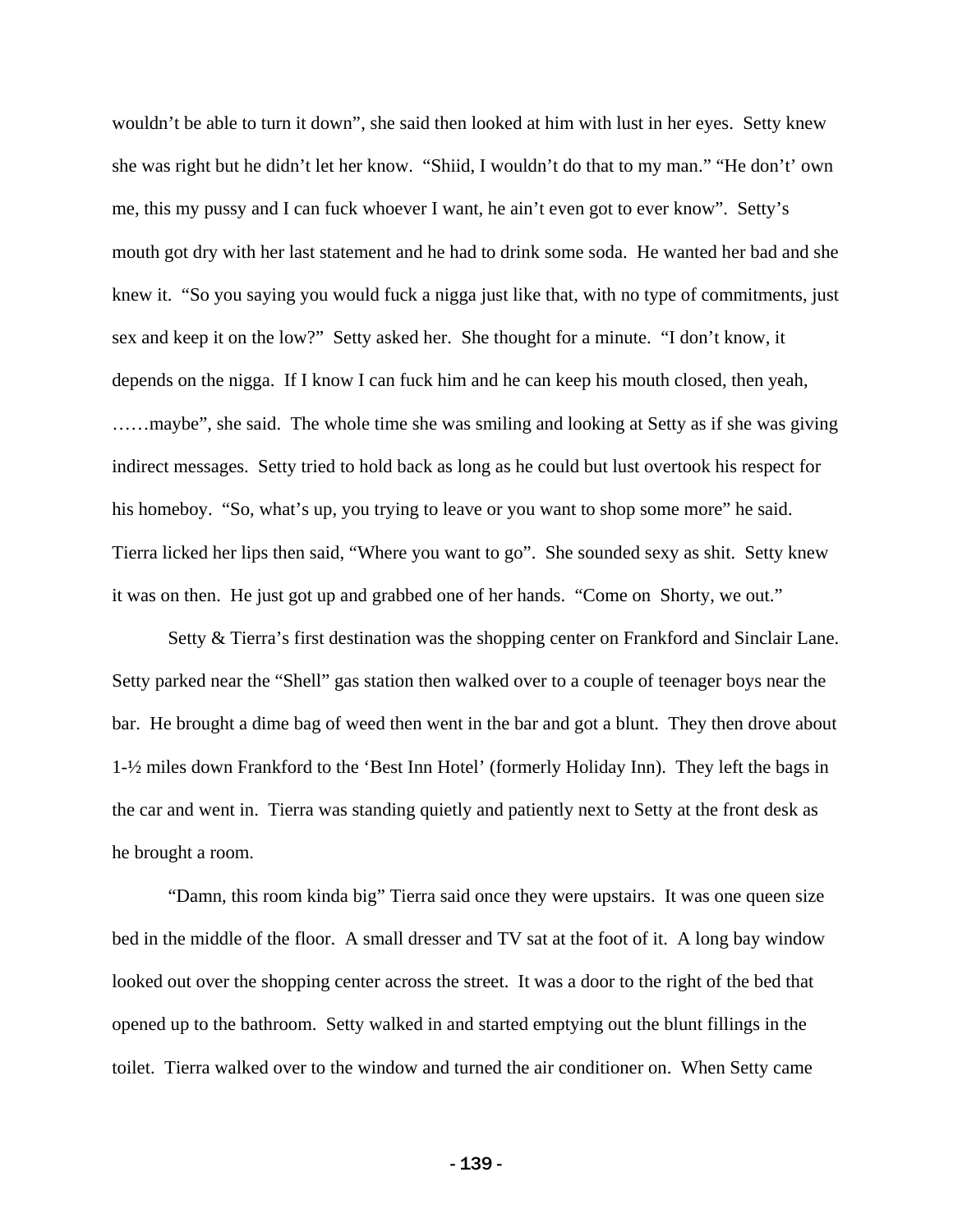back out the bathroom, he was licking the blunt paper. "We should've got some soda or something. You know we gonna be thirsty after we smoke", he said then emptied the bag of weed into the blunt and rolled it up. Tierra just sat on the bed.

 They ended up smoking the blunt almost in silence. Neither one of them really knew what to say. They caught eye contact a couple times during the cipher but no words were exchanged. Another awkward silence. Once the weed was gone, Tierra finally broke the silence. "I want you to be honest with me Setty when I ask you this, but um, why exactly did we come here, tell the truth." He wasn't expecting that so it took him a minute to answer. "I know I ain't really got no business saying this, but, I want you shorty, that's how I…" he was cut off by Tierra pressing her finger to his lips. She then leaned over and whispered in his ear, "sshh, you don't need to say no more." Then she started kissing him. They both started taking off their clothes. She told Setty to lay on the bed then she got on top of him. The pussy was already wet so it was smooth and easy access as she worked her thighs and hips. Setty was in heaven. She put it on him with pure lust. It was like she released all her sexual tension on him and he was loving it. The whole time she was on top of him, doing what she do, she kept looking him straight in his face. Setty didn't want to let he know how deep he was in pleasure so he tried to keep a straight face. Every time she came up and went back down on his joint, she worked the muscles in her pussy and it felt as if she was giving him head and riding him at the same time. He couldn't help but to squench his face up a few times. Tierra let out moans of pleasure as she did her thing. Setty just laid there letting her take the reigns. No doubt, she knew exactly how to please herself and whoever she was fucking. They flip flopped and tried multiple positions for the next 3 hours. Afterwards they ordered some food from the kitchen downstairs. They both decided they should get back home before people started to get suspicious. Setty picked up the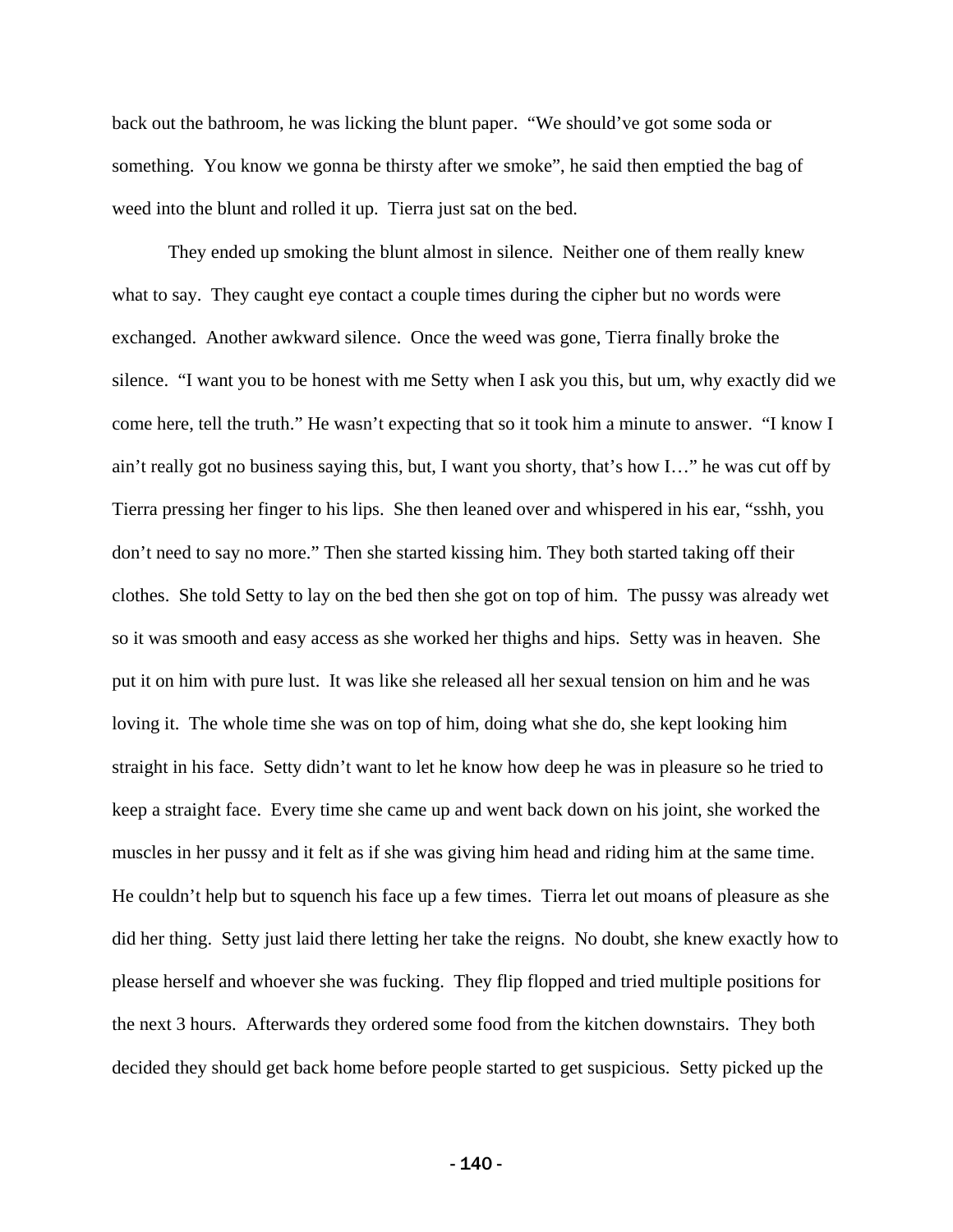food when they went downstairs to check out. They rode back to the hood making small talk and listening to music. Setty pulled up at North Ave and Bond Street on Tierra's request. "I better get out right here before somebody see us together and start running they mouth." She opened the door and grabbed her bags from the back seat. Then she leaned in the passenger window. "Setty, I had a good time, but please keep this between us", she said. "I ain't gonna say nothing". Tierra smiled then walked off down Bond Street. Setty just sat there for a minute watching her walk away. 'What the fuck did I just do', was all he could think.

When Darnell turned the corner he saw Lil Joey, Doughboy & Tay on Lanvale & Bethel. "What's up niggas", Darnell said as he walked/limped up and gave everybody a pound. "Yo, that nigga Dre rode through here like a hour ago", Tay said. "What happened, did he say something?" Darnell asked. "Nah, he ain't crazy, he just rode through. He was dipped in the passenger seat of a white J30", Tay said. "Ya'll don't got no heat out here?" Darnell asked. "Now we do", Tay said then pointed to a green Mitsubishi Galant parked at the curb in front of them. They didn't know whose car it was but they put the .40 and .45 on the tires anyway. "If they ride through again, fuck it, I'ma flip that muthafucka", Darnell said.

 Doughboy served a couple fiends, then gave Darnell 450 dollars. "There go Greasy and the nigga Mac", Lil Joey said. Everybody looked and saw them walking down Lanvale towards them. "Yo, where ya'll been", Lil Joey said as soon as they walked up. "Man, them bitches snatched us up for Cheetah today", Greasy said. "Damn Yo, what they say", Tay asked. "They don't know shit for real or else they wouldn't have let us go. Somebody had to tell them something though, because they knew I owed Yo some money, plus they had pictures of me and him on the block", Greasy explained. Mac just stood there smoking a cigarette.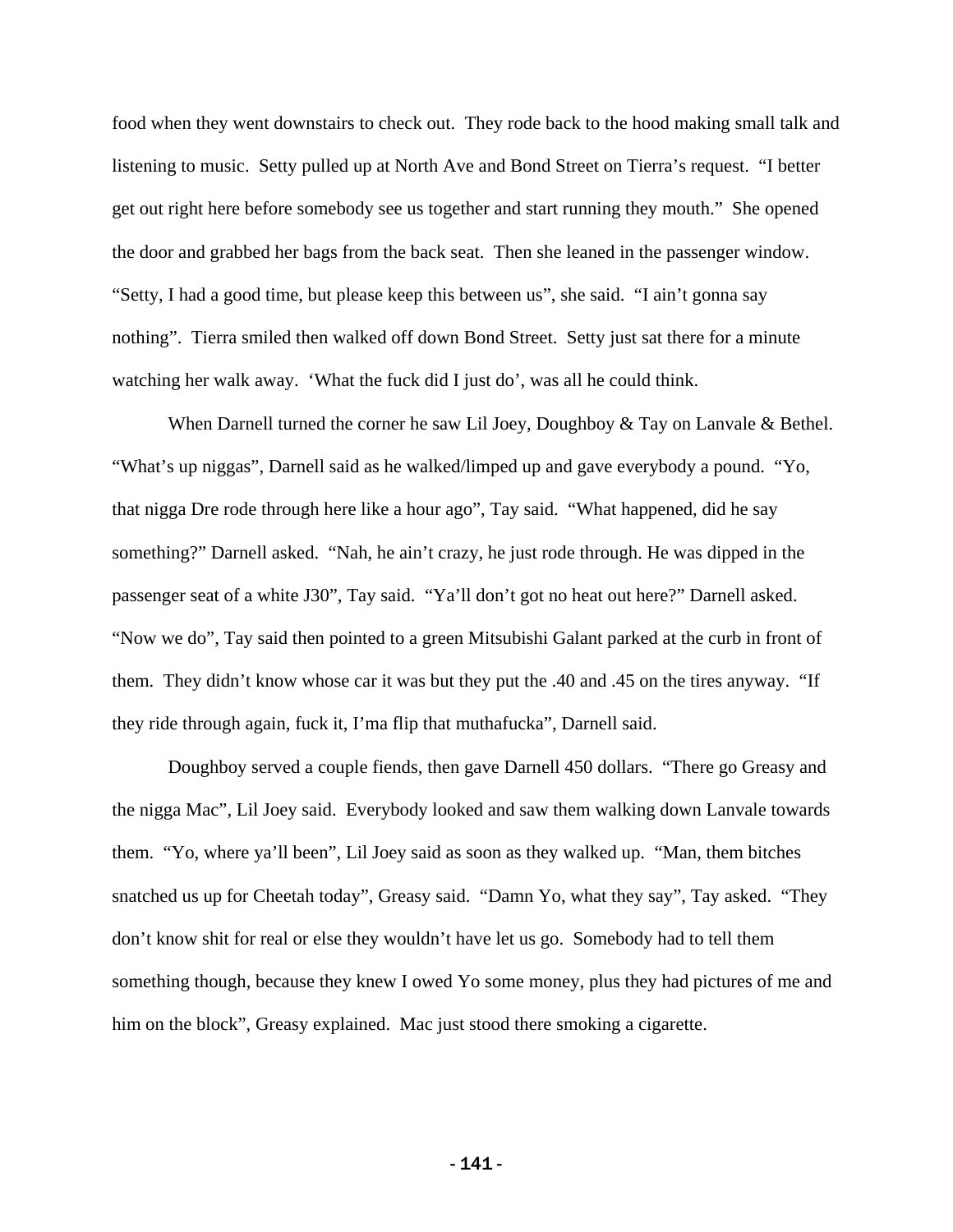Setty eventually pulled up in the LS and everybody filled him in on everything. Darnell told him about the dope and he agreed to loan him some dough to get shit started. Doughboy knew how to cut it. They had a free block to hustle on, everything was set. They all chilled on Lanvale & Bethel smoking, drinking, hustling & chilling. All the B-boys that were home was there, except for Mal. He was straying farther and farther away and everybody knew it. The next day

 Leon got up off his bunk when he CO walked passed and sat a piece of mail on his grill. It was from Setty. He sat back on the bunk and read it. Setty basically just told him what was going on in the hood. When Leon finished reading the letter he went to the grill and called Boom, who was in the cell next to him (They were still on lock-up). "Yo Boom, you caught some mail?" Leon asked. "yeah Yo, from Brenda. Who wrote you?" "Setty, you that nigga copped a 97 LS." "For real Yo!" "Hell yeah, and your man got done in" Leon said. "Who?" "Your man Cheetah." "He ain't my man." Boom said. Leon was laughing. "He say um, 'B' and some new nigga they got hanging around there did it." "Yeah, well, he must have done something to them, feel me?" Boom said. "Yeah, and guess what else? Remember them bitches over west." "Yeah." "Setty said him and Tay saw the bitch Nay Nay downtown and she say Paris supposed to be pregnant by me". Leon said. "Them bitches probably lying Yo." "Hell yeah, I ain't claiming no kids unless I get a test or something." "If that kid really is yours man, Tierra gonna chop you ass up." Boom said. They both started laughing. "If the kid is mines I'm not fucking with Paris anyway, just take care of my seed. I want a son but I want Tierra to have it." Leon said. "You really love shorty, don't you?" Boom asked his homeboy. "Yeah Yo, that's my heart. As long as she don't cross me, I will give shorty the world." "Would you whack a nigga over her?" "Definitely."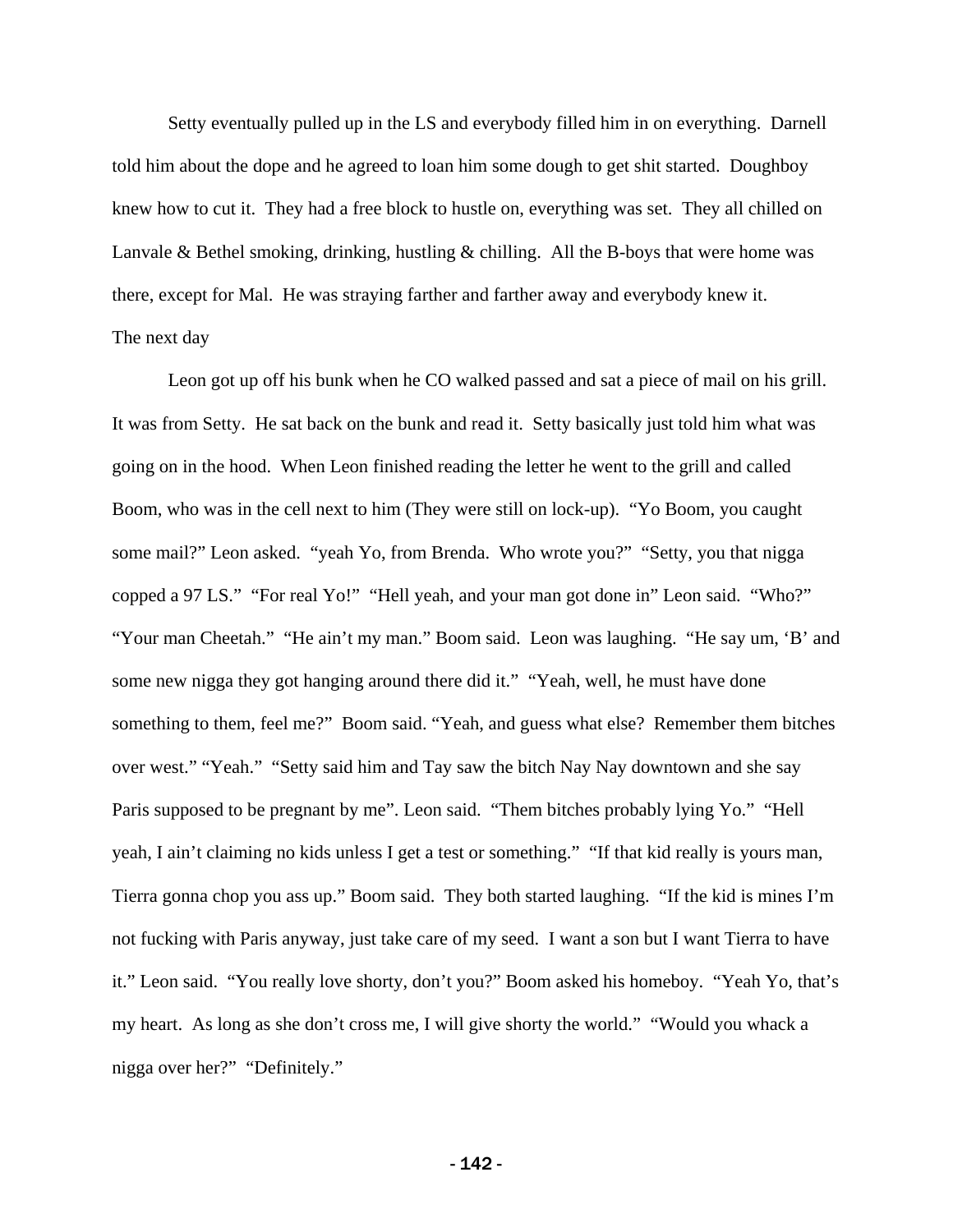In the weeks to come, a lot of changes took place within the B-boys crew. Greasy dipped in his stash and him and his new partner, Mac, put up together and brought a couple ounces of raw coke. They flooded Bethel Street with dimes. Unlike their homeboy Setty and his Redy Empire up on Dallas Street, Greasy & Mac didn't have no workers. They went hand to hand themselves. Darnell was on with the dope. Doughboy seemed to know what he was doing when he cut it because when they gave out testers, the junkies came back in abundance. Setty had helped Darnell out money wise, but other than that, he didn't want anything to do with it. Darnell made Doughboy & Tay his lieutenants. They was in charge of running the shop. The strip was in the 1500 block of Bethel Street in between Oliver & Federal. They paid 2 coke fiends to watch the corners. One at Federal and one at Oliver. Therefore, the inner block was fortified against police. They paid a neighborhood old head named 'Lenny Mo' to serve the fiends on the block. Lenny Mo was a cool dude and he didn't get high. Every now and then he would smoke weed with the B-boys, but that was it. He was also reliable and knew that he was dealing with some serious ass young niggas.

With Darnell's dope shop run by Tay & Doughboy and Greasy & Mac's coke, the whole 1500 block of Bethel was run by the B-boys. Setty had the 1500 block of Dallas Street on lock. He decided to break ties with Mal though. He gave Mal \$4,000 cash and 2 ounces of Redy then told him to do his own thing. Setty had moved up the ladder in ranks. He was now dealing in small weight. After he sent Mal on his way, Setty put Lil Joey in charge of the Redy business on Dallas Street. Setty just laid back and supplied the coke.

 Mal was still considered a B-boy but nobody in the crew really fucked with him. Everybody was saying that after he got shot it took away all his heart. Niggas considered him soft now. Little did they know, Mal had other goals. Antoinette kept stressing him to get a job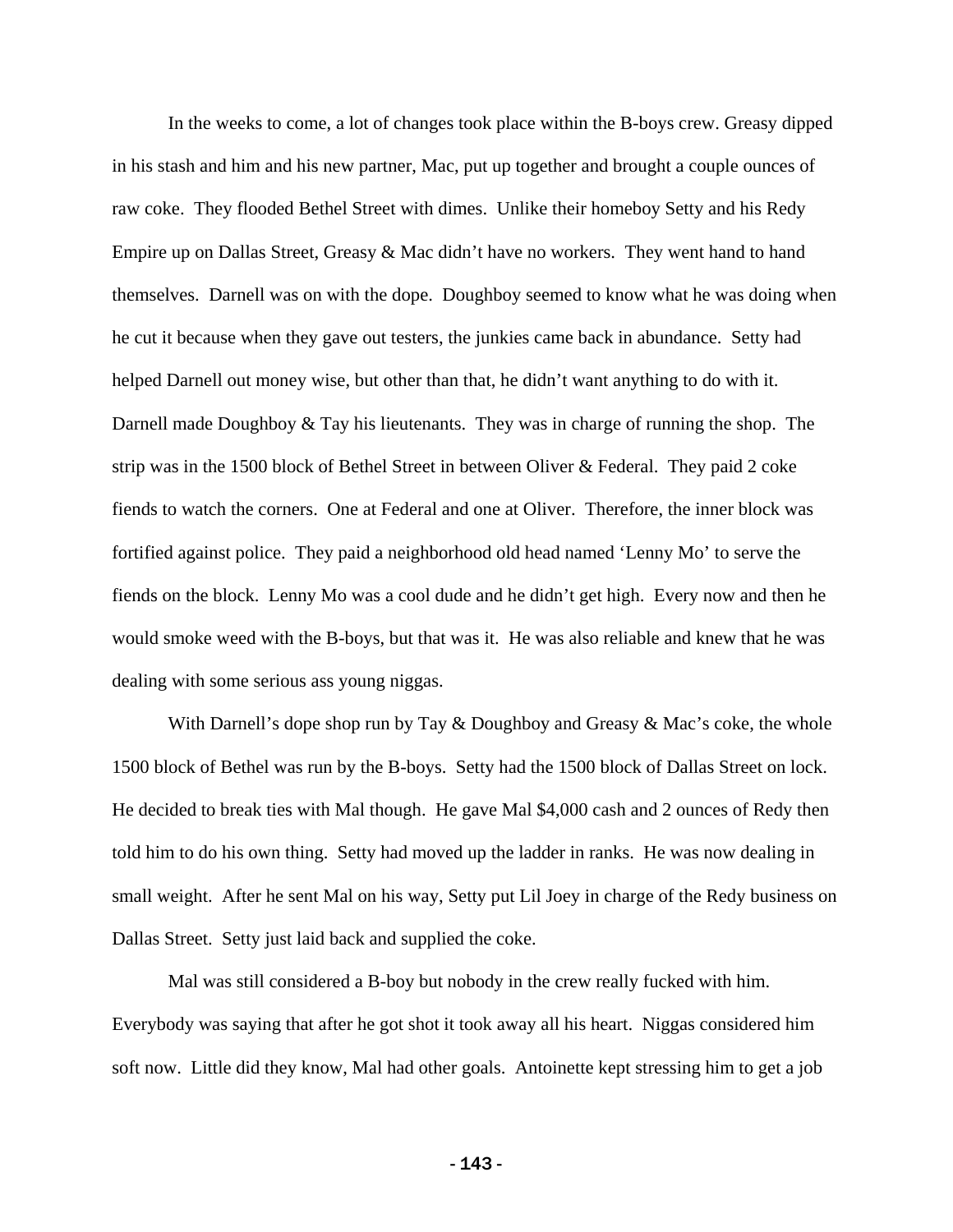and stop hustling. All Mal mind could think about was his unborn kid. He sold the 2 ounces Setty gave him to Big Nick for \$1500 dollars then dived into the weed game with Leonard  $\&$ Twan. They started giving another neighborhood youngsta' named 'Lil Tazzy' bundles of weed to sell on Caroline & Federal. The weed was jumping off and before long, Caroline & Federal was a well-known weed strip.

6 weeks later – Friday, July  $3<sup>rd</sup>$ 

 "Yo, what's up with your man Lil Joey?" Leonard said to Mal. "What you mean", Mal said as he pulled up at the light on York Road and Northern Parkway. They were in Mal Black Acura Vigor coming from Towson Town Center. (Mal had traded in his Q45 a couple weeks ago.) "Lil Tazzy got robbed again last night and he said Lil Joey had something to do with it". I know them niggas supposed to be your homeboys but Yo, I ain't putting up with no more loses." Leonard said then took a puff off his Newport's. Mal felt funny. If anyone would have made an indirect threat like that towards the B-boys about 3 months ago, he would have punched them in the mouth. But now things were different. Mal felt closer to Leonard & Twan than his own homeboys. So all he managed to say was, "I'll talk to him."

 Setty pulled up on Bethel Street in the LS. Darnell, Tay, Doughboy, Greasy, Mac, Lil Joey and a couple bitches were out there. "How much did they want?" Darnell asked Setty as he sat on some steps. "\$300 a piece, so all together that's 7 thousand. I just gave 'em though", Setty said. He was talking about lawyer fees for Leon & Boom. When they went to the preliminary hearing last month, the victims were in court, so they decided to get real lawyers. Darnell & Greasy spoke up saying that they had some money to put up to the bill, then the subject changed. "What ya'll niggas trying to do tomorrow, ya'll know it's the  $4<sup>th</sup>$ , we down the club or what?" Greasy said. "Yeah, I'm wit that" Darnell said and everybody else pretty much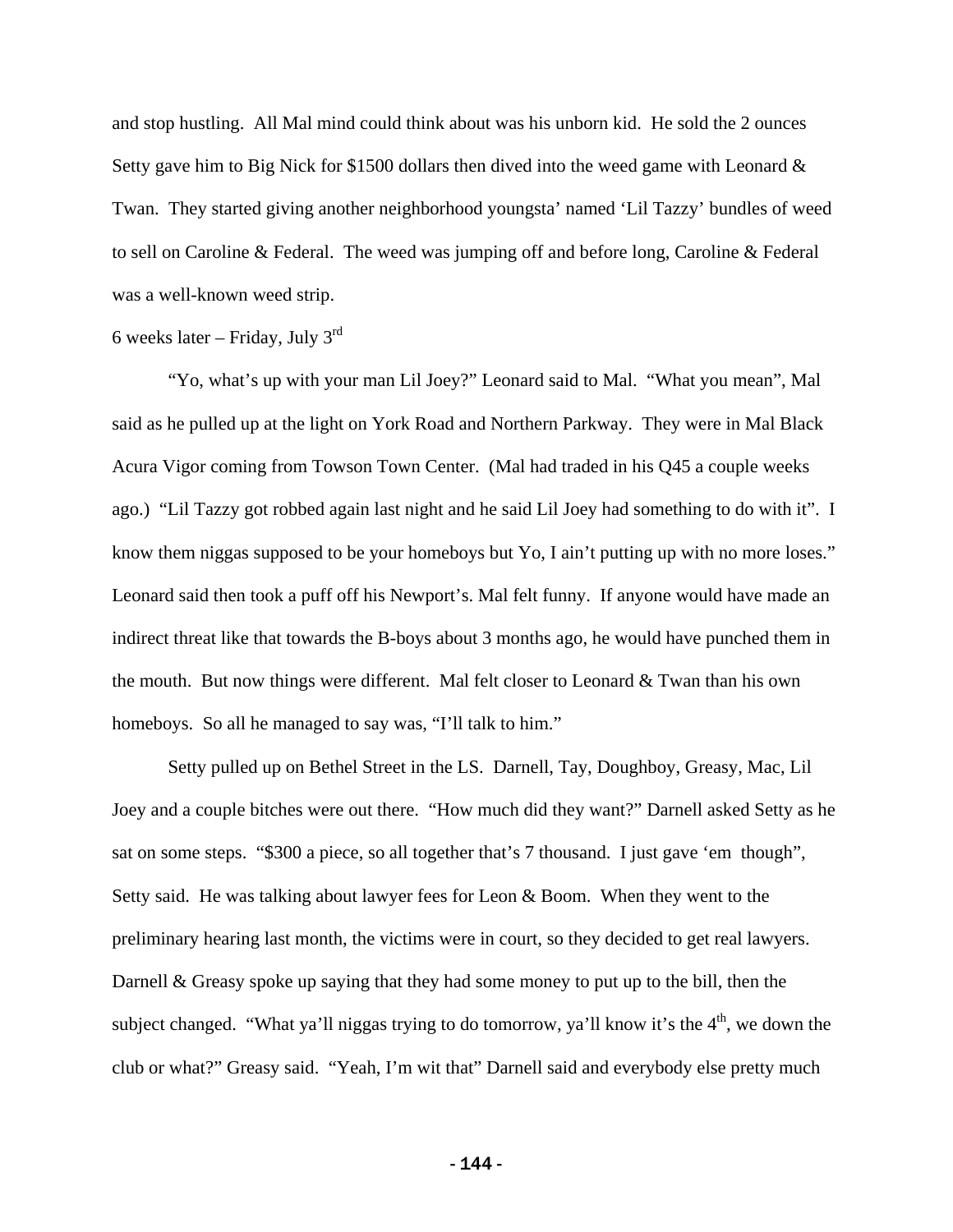followed suit. The B-boys were so indulged in conversations about the  $4<sup>th</sup>$  they didn't even notice Chapel Street Dink's mother, Pinky, walk up until she spoke. "What's up Lil Setty, Darnell. Can I get a little help". Everybody just stared at her. This was the  $3<sup>rd</sup>$  day in a row she came through asking for money or dope. Yesterday and the day before, Darnell gave her a couple dope pills but now she was overstepping her boundaries. Darnell spoke up first. "Nah, my count even today Pinky, I ain't doing nothing." "That's all I want is 2 pills, damn, ya'll acting like 20 dollars gonna hurt the count, just give me 2", she tried anyway. "Nah not today" Darnell said, then she sucked her teeth and turned to Setty. "Lil Setty, let me borrow 20 dollars so I can buy 2 pills." "I'm broke right now", he lied. Pinky seemed shocked that nobody was willing to give her any money or drugs. She automatically assumed that the B-boys feared her son and wouldn't turn her down. She got angry. "So that's how ya'll gonna treat me, ya'll lil muthafuckas lucky I don't just send my son up here and take all that shit," she said then Tay spoke up. "Take what! Bitch you better take that shit down Chapel Street somewhere." "Bitch! Who you calling a bitch. When my son come up here we gonna see who's the bitch, I swear, none of ya'll better not be out here when I come back, all ya'll lil muthafuckas getting burned." She was screaming loud and making a big scene. Everybody on the block was looking. Pinky kept blabbering on about getting the B-boys robbed until finally somebody reacted. Cocky ass Lil Joey hopped off the steps with quickness and popped her. She caught the punch on her jaw and collapsed to the ground. Lil Joey stood over top of her ready to pop her again but she didn't move. A clean knockout. "Oh shit, Yo knocked that bitch out", Mac said. Everybody was laughing. Lil Joey was just standing there with a mean look on his face. He hated threats.

 Pinky laid on the ground for about 15 minutes unconscious. The B-boys was still on the block chillin while she laid there. Greasy walked over and kicked her in the ass, that's when she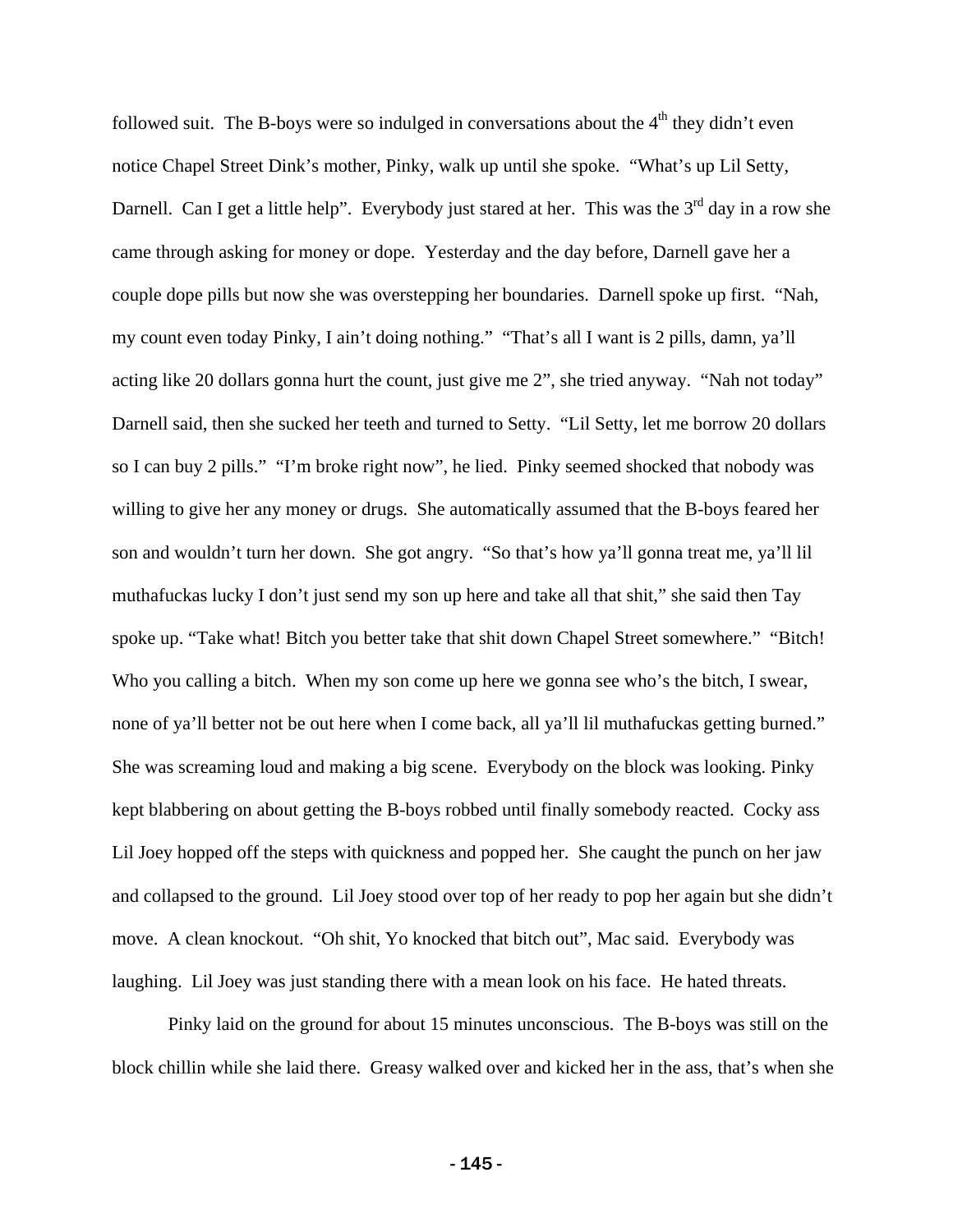got up. She still looked dazed as she stood to her feet but she didn't say anything, she just walked off.

 About 20 minutes after Pinky left, a black Acura Vigor pulled up on the block. Mal and Leonard got out. "Look at this nigga," Doughboy said as he gave Mal a fake ass pound. "What's up fellas", Mal said. Everybody greeted him. Leonard spoke to a couple of the B-boys then just leaned on the car. "Where you been nigga, ain't nobody seen you in like 3 weeks," Darnell said. "A nigga been chillin Yo, trying to get my mind right, you know," Mal said. He still had the cast and pins in his left forearm. "What you doing tomorrow?" Setty asked him. "I don't know, what ya'll doing." "Niggas going down the club, you tryna roll." "Yeah" Mal said. "What about you" Setty asked Leonard. "Yeah, I'm with that", Leonard said then Mal pulled Lil Joey off to the side. Once they were away from the crew, Mal asked him, "Yo, did you have anything to do with Lil Tazzy getting robbed last night?" "Why you ask me that?" "I'm saying Yo, word got back to me that you knew something about it." "Did that bitch ass nigga you hanging with put my name in that shit?" Lil Joey said then without getting a response he turned around and walked over to Leonard. "Yo, you don't know me nigga, you better keep my fucking name out your mouth", Lil Joey screamed on him. Mal got in between them. "Hold Yo, chill out Lil Joey," Mal intervened. "What the fuck you talking bout nigga," Leonard said to Lil Joey. "Yo, keep my fucking name out your mouth, sho-nuff, I'll murder you nigga," Lil Joey said and he meant every word. The rest of the B-boys just sat there watching. "Yeah alright", Leonard mumbled then Darnell finally cut in, "Yo Mal, you out of order man, take you homeboy and ball out Yo, don't bring that nigga around here no more." Leonard was mumbling something under his breath as he got in the car. Mal got in the drivers side then they pulled off. The next night, Saturday, July  $4^{th}$  – 10:51 p.m.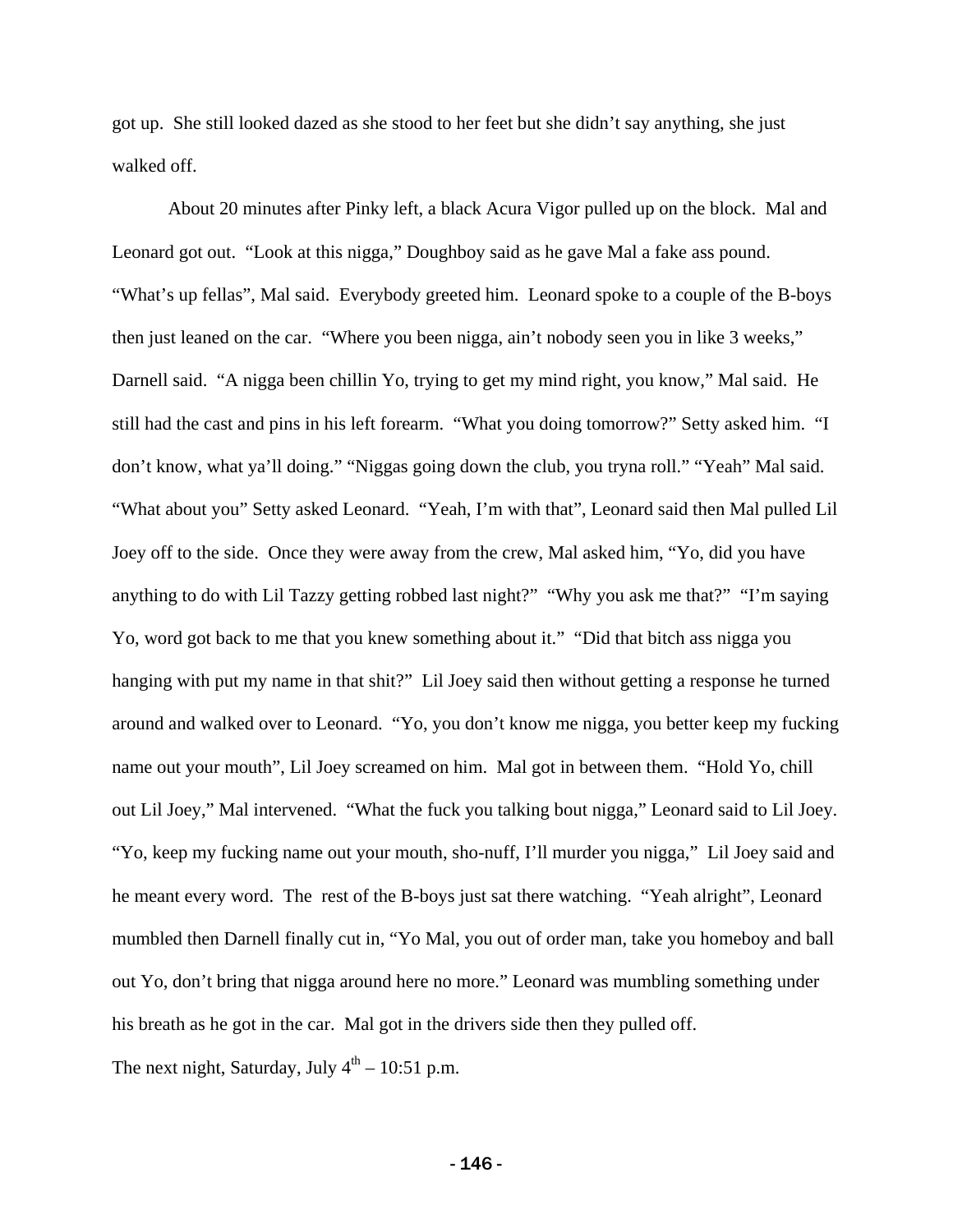All the B-boys were in front of the crew house ready to go to the club. But they had a problem, too many heads and not enough cars. Setty's LS400 was parked at the curb. "Yo, we got to go get Mal cause everybody ain't gonna fit in there", Setty said. Altogether it was 7 heads. (Setty, Darnell, Doughboy, Tay, Mac, Greasy and Lil Joey). "I will go around there", Doughboy said then stepped off. He walked the 2 blocks up to Caroline Street and knocked on Antoinette's door. Mal answered. "What's up Yo, you ain't going down the Club?" Doughboy asked him. "I'm chilling with my girl tonight Yo." "Man, you said you was going yesterday, what happened," Doughboy said. "Nah Yo, niggas acting all crazy trying to shit on Leonard," Mal said and Doughboy got mad. He hid his emotions and didn't say what he really wanted to. "Alright, then let me hold the car for tonight," Doughboy said, already expecting Mal to say no. But he was wrong. "Here Yo, don't fuck my shit up," Mal said then tossed Doughboy the keys. 1 hour later

 The B-boys were driving around downtown Baltimore two cars deep. Setty, Darnell, Tay & Lil Joey in the cranberry red LS and Doughboy, Mac & Greasy in the black Acura Vigor. The destination was 'The Tunnel', a hopper club on Eutaw Street. They found parking spots a block & ½ over on Franklin Street. Downtown was packed. Bitches rode up and down the street crammed in Acura's & Honda Accords. Niggas with big money cruised by in Benzes hollering at them. Shit was live. The B-boys stepped out of the two cars 7 deep. All of them was fresh from head to toe with a pocket full of money. They wasn't looking for trouble but just in case it came to them, they had the 16 shot Berretta 9mm in the trunk of the LS.

When they got to the club they had to wait in a small line. By the time they got in, it was almost 1 o'clock. The inside was packed and hot. The club music was pumping at a high decibel. The atmosphere was totally different from the bullshit rec parties around the way. They

- 147 -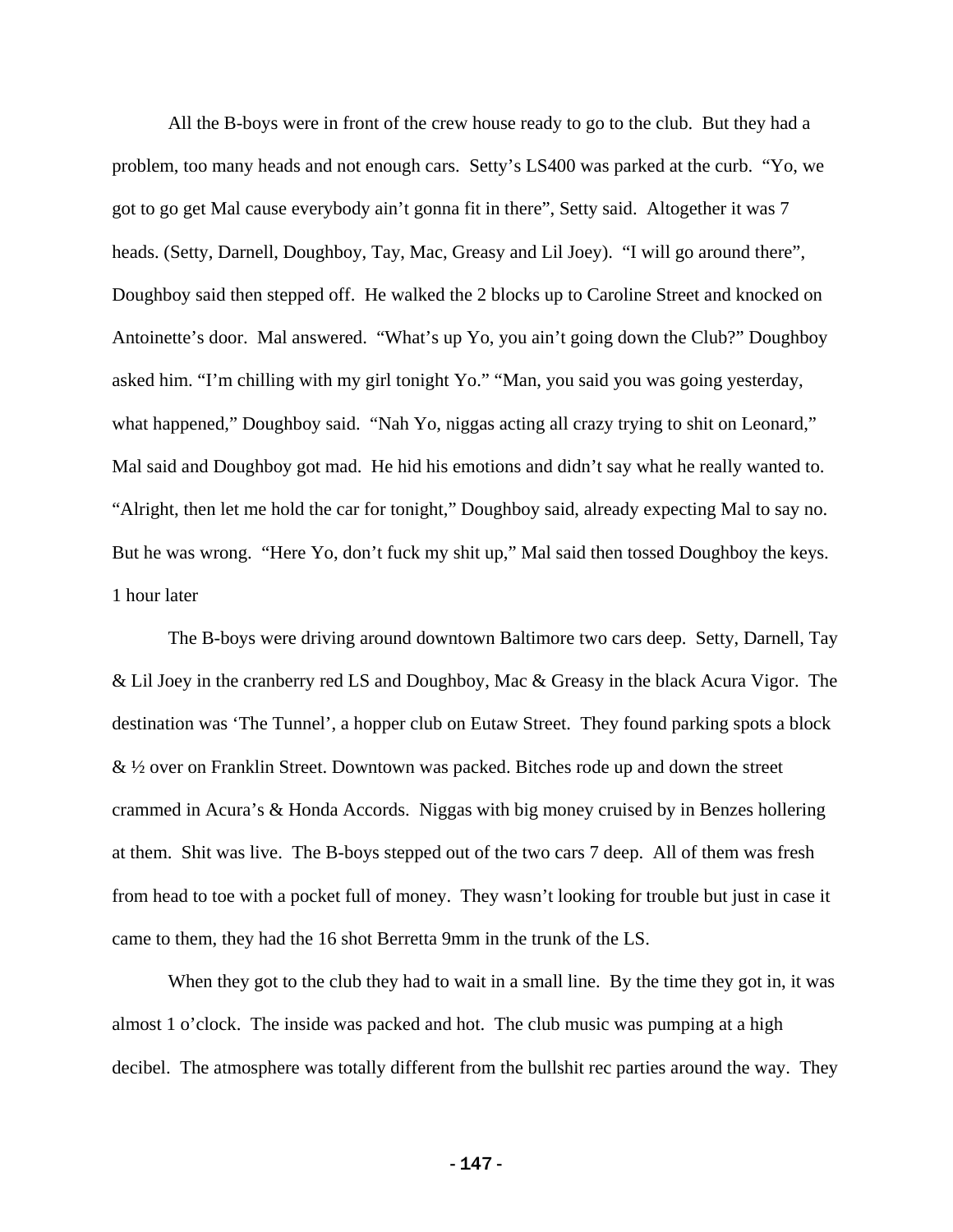decided to stay close to each other. The B-boys had already smoked some blunts and drank a couple fifths of Remy so they were 'nice'. It only took a couple minutes before they got rowdy. In the middle of the dance floor something special must have been going on because the whole crowd formed a circle around it. Unfortunately, the B-boys were on the outskirts and couldn't see what was going on. That only made them mad so they decided to make their presence known. Greasy led the way. He started pushing through the crowd throwing elbows with the rest of his crew right behind him yelling, "B-boys, B-boys, Ha! B-boys, B-boys, Ha!" They were screaming it real loud so people could hear them over the loud music. A couple niggas and bitches pushed back but overall the crowd opened a little tunnel for them. When they got to the inner circle they saw like 5 girls stripping. Only thing they had on was thongs and bras. One of the girls was kinda big, but she was throwing her ass on a nigga nearby and he seemed to be having fun. Two of the other girls were freaking each other. When the B-boys bust through the center yelling, all eyes were on them. A phat ass red bone bitch with a tongue ring grabbed Greasy's arm and started freaking him. Darnell noticed a couple niggas at the other side of the circle mugging but he didn't really pay them no mind. All of a sudden the DJ spoke into the mike overtop of the music, 'I see the B-boys coming through right there representin'." The music was still pumping and everybody was dancing and shit. When the DJ gave the B-boys that shout out, it only made them more rowdy. It seemed like out of the blue mad bitches flocked over to them trying to dance. They eventually stopped yelling 'B-boys' once their presence was known and just started having fun. On the other side of the dance floor, the Vine Street niggas got rowdy and caught a shout out from the DJ. Everybody seemed to be having fun until some envious niggas bumped Mac real hard as he was freaking a girl. Mac turned around and it was like 10 niggas in his face. He immediately looked to his left for his crew but he only saw Tay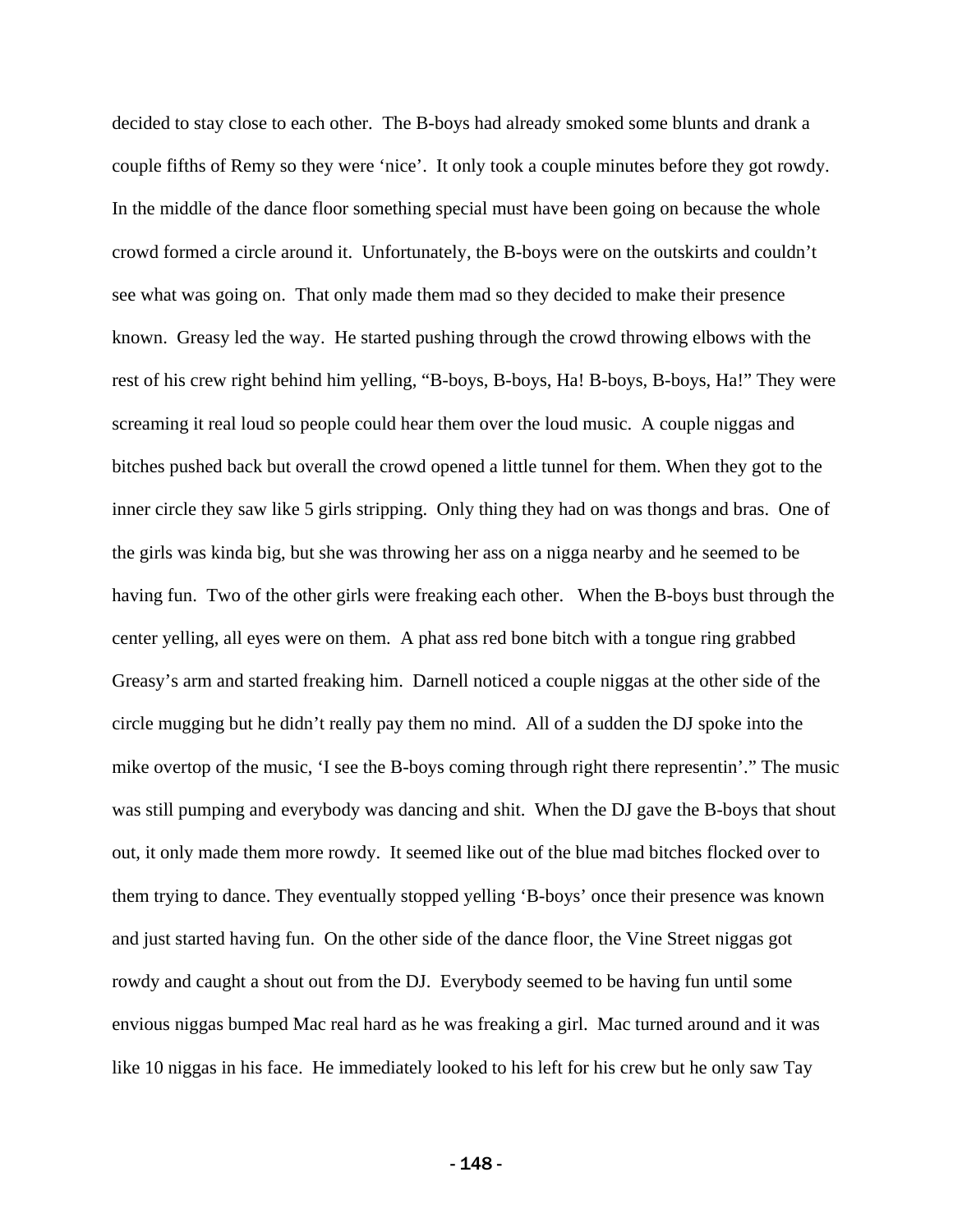and he was busy pushing up on some girl. Nobody else was in sight. Mac didn't want to seem like a whore and call for his man unless he knew for sure something was about to go down. He just looked at the nigga who was in front. He had on a white Rocawear t-shirt and he had dreadlocks. The rest of his crew stood to the side and in back of him. "What the fuck you looking at nigga," dreds said. "Nigga what", Mac said then braced himself. He knew shit was about to jump off now so he took a step back. One of dreds homeboys popped Mac from the left side. He didn't even see it coming. All at once he felt blows coming from all directions. He was a little drunk and refused to let them niggas knock him down. He started throwing wild punches. Mac looked to his left again but this time he saw Tay pop one of his assailants. A mini brawl then broke out. Once the rest of the B-boys noticed what was going on, they ran over and just started popping niggas. Whoever was around the crowd. It only took a couple minutes for the club bouncers to come busting through grabbing niggas. Mac was going knuckle to knuckle with dreds when all of a sudden he felt a sharp pain along his jaw line, then again on his shoulder. By then the bouncers had the fights broken up and they were escorting everybody outside.

 When Mac got outside he saw a large crowd of people standing around and also a couple police. He got dizzy all at once and almost fell out. He was real bloody walking through the crowd looking for his homeboys. Once he got to the corner of Mulberry, he saw them. "Yo, you alright," Darnell asked him as they ran over to him. They could see he was bleeding like crazy. Mad bitches was standing around looking at him. "Yo, I think one of them niggas stabbed me," Mac said. Setty and Lil Joey took off their shirts and pressed them against his face & shoulder. The wound on his face looked like a long slash mark but the one on his shoulder was a puncture hole. As they held the balled up shirts on Mac's wounds, they walked one block over to the cars.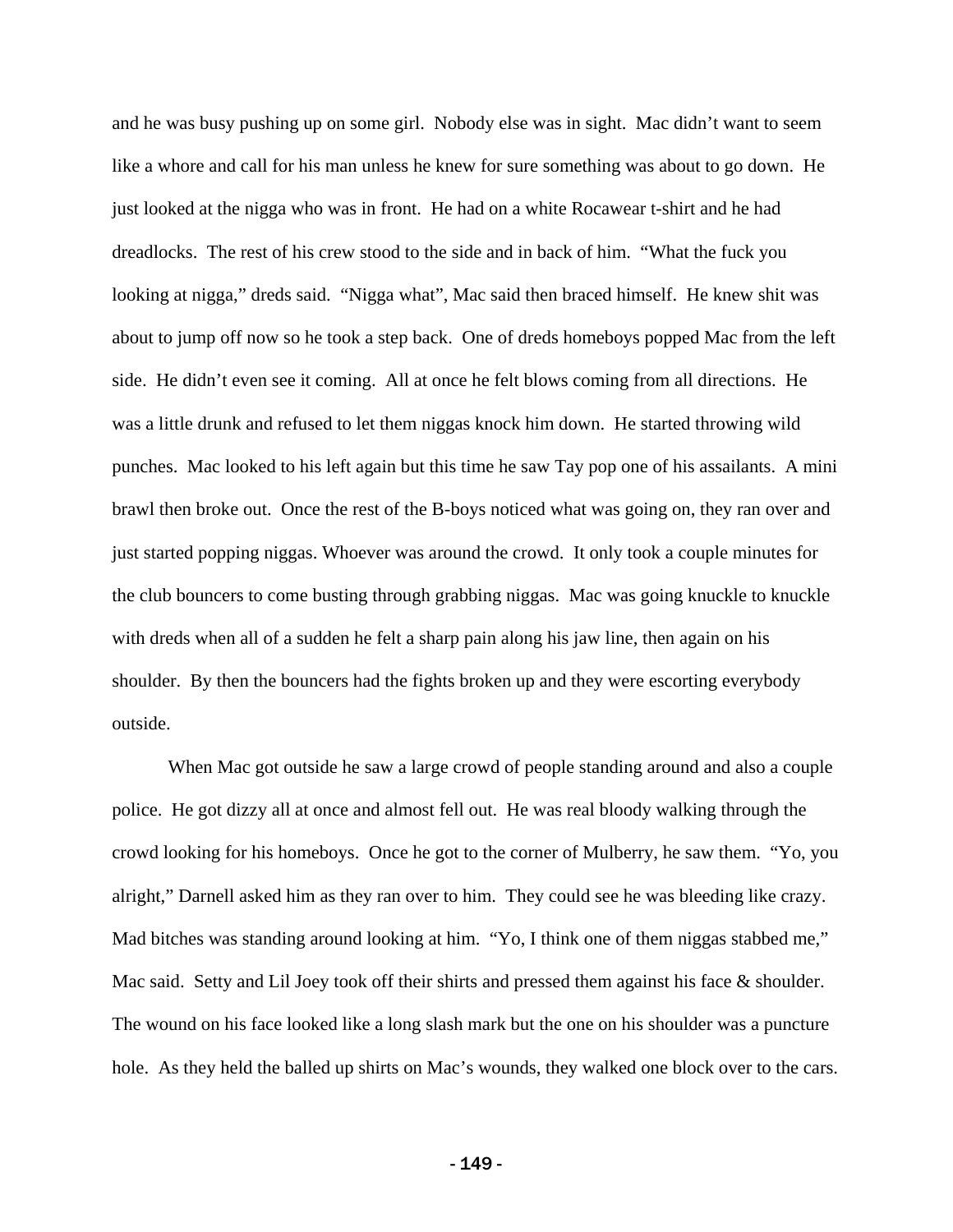They piled in the same way they came and drove about 6 blocks away to Mercy Hospital on Calvert Street. After they admitted Mac into the emergency room, the rest of the B-boys sat in a waiting area. "Who the fuck was those niggas anyway", Setty asked and nobody could answer that question. The only thing they knew was the so-called leader had dreadlocks. They had no idea where the boys were from.

 The B-boys sat and talked in the waiting area for about an hour before Mac came out. He had 17 stitches in his face and a gauze pad taped to his shoulder. Whey they were about the leave, the receptionist said he had to pay a 75-dollar bill. Mac paid it then they left. "Do that shit still hurt Yo", Lil Joey asked Mac as they walked to the cars. "Not that bad." "Yo, we about to ride around and see if we can find them niggas," Darnell said. "Alright, we gonna follow ya'll," Doughboy said as he unlocked the drivers door to the Vigor. "Nah Yo, ya'll go around the way and wait for us. Ain't no need for 2 cars, that shit hot, plus ya'll don't even got no heat. We gonna handle this. We'll meet ya'll around the way in a little while," Darnell explained and everybody agreed. Doughboy, Greasy & Mac got in the Vigor and pulled off. Darnell got the Beretta out the trunk of the LS, then him, Setty, Tay & Lil Joey pulled off too, but in the other direction.

 They drove around searching for about 40 minutes. It was kinda hard for them to cover a lot of ground because the police had a lot of the streets blocked off. When they finally turned down Baltimore Street from Eutaw, they saw mad heads standing outside of 'Crazy Leons'. The traffic was at a stand still as soon as they turned due to the red light on Howard Street. Farther down the block on the right hand side Darnell spotted 'Dreds' and like 6 other dudes standing next to a black Lexus GS430. They were parked directly across from Crazy Leons. "Yo Setty, pull in the right hand lane. There them niggas go right there," Darnell said. "Darnell Yo, gimme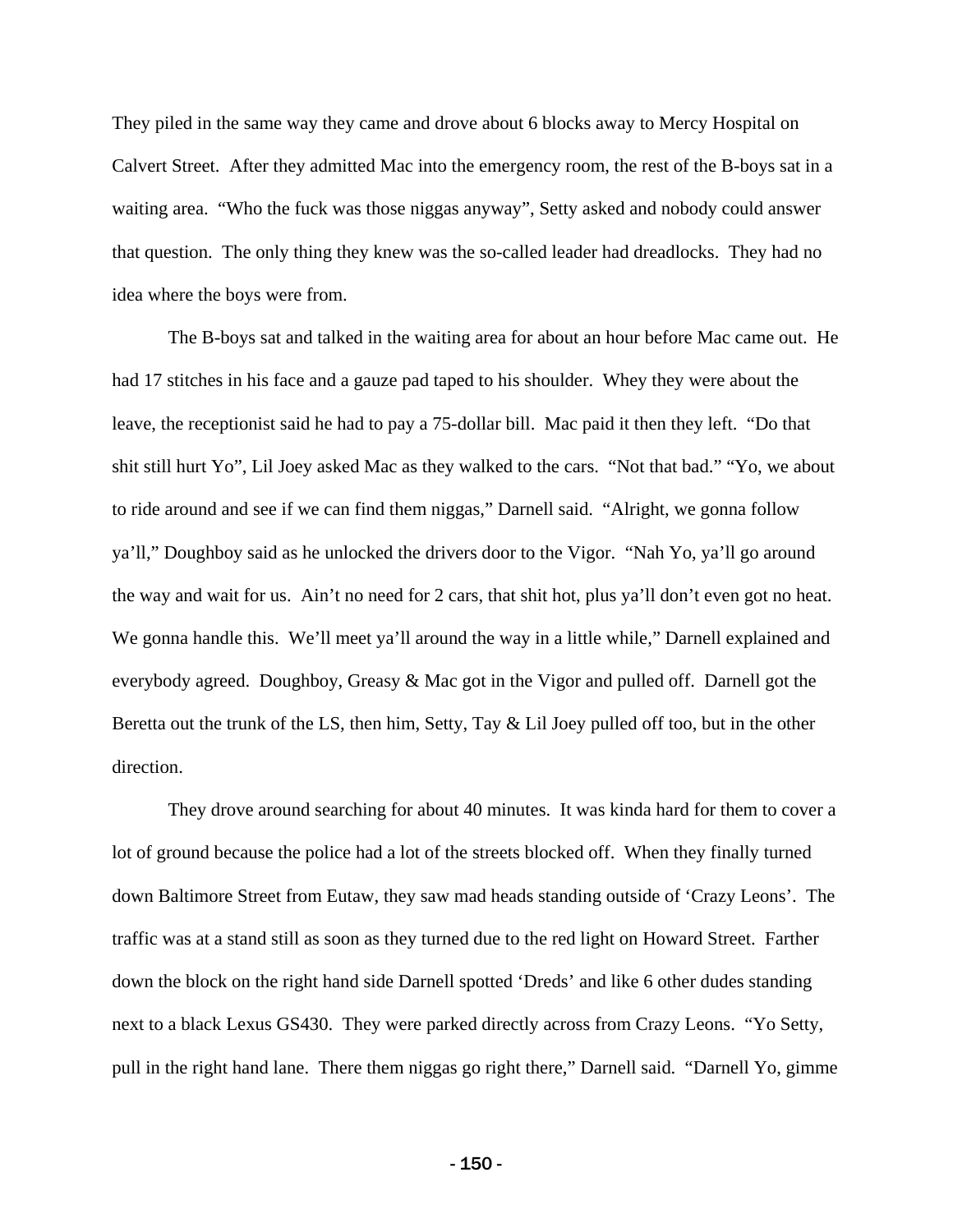the gun," Lil Joey said from the back seat. "Nah, just chill, I got'em." When the light turned green on Howard and the traffic in front of them began to move, Setty whipped the LS into the right hand lane. "Just pull up beside them," Darnell said then cocked the Beretta. Dreds and his crew was slipping hard. They ain't even pay no attention to the cranberry LS creeping down in traffic. Once they were a little bit in front of the GS430, Setty stopped. Darnell leaned out the passenger window, "B-boys bitch!" he yelled then banged all 16 shots at the crowd. He heard a couple of the dudes yell out and fall to the ground. Setty quickly sped off down Baltimore Street. The light on Howard was still green. They had no idea how many people Darnell hit or if any of them died, but the worst part about it….they didn't even care.

 Doughboy, Mac & Greasy was standing on Federal & Bethel when Setty & them pulled up. The bar across the street from them was closed. It was 4:57 in the morning and the block was empty. "Did ya'll get them niggas?" Doughboy asked when Setty & them got out the car. "Hell yeah nigga," Darnell said then reached back in the LS and showed Doughboy & them the Beretta. It was still cocked back, out of bullets. "Yeah, yeah," Mac said leaning on the Vigor. The B-boys were so indulged in conversation the ain't see the black Maxima pull up and park on Broadway & Federal one corner down. It was only one person in the Maxima. He peeped the Bboys then pulled off. Approximately 15 minutes later he came back. This time he was walking. He crept up through the alley from Oliver Street Behind the bar, across from where the B-boys were standing was a large split where a house used to be. It was also an alley right there. The nigga creeping up the alley knew that he could get the B-boys with a sneak attack from the split.

 "I'm tired as shit Yo, I'm bout to go in the house," Greasy said then all of a sudden (Pop, pop….pop, pop, pop, pop. Pop, pop) 8 shots rang out. The B-boys never saw who was shooting or where he was shooting from, they just scattered. Setty immediately felt a sharp pain in his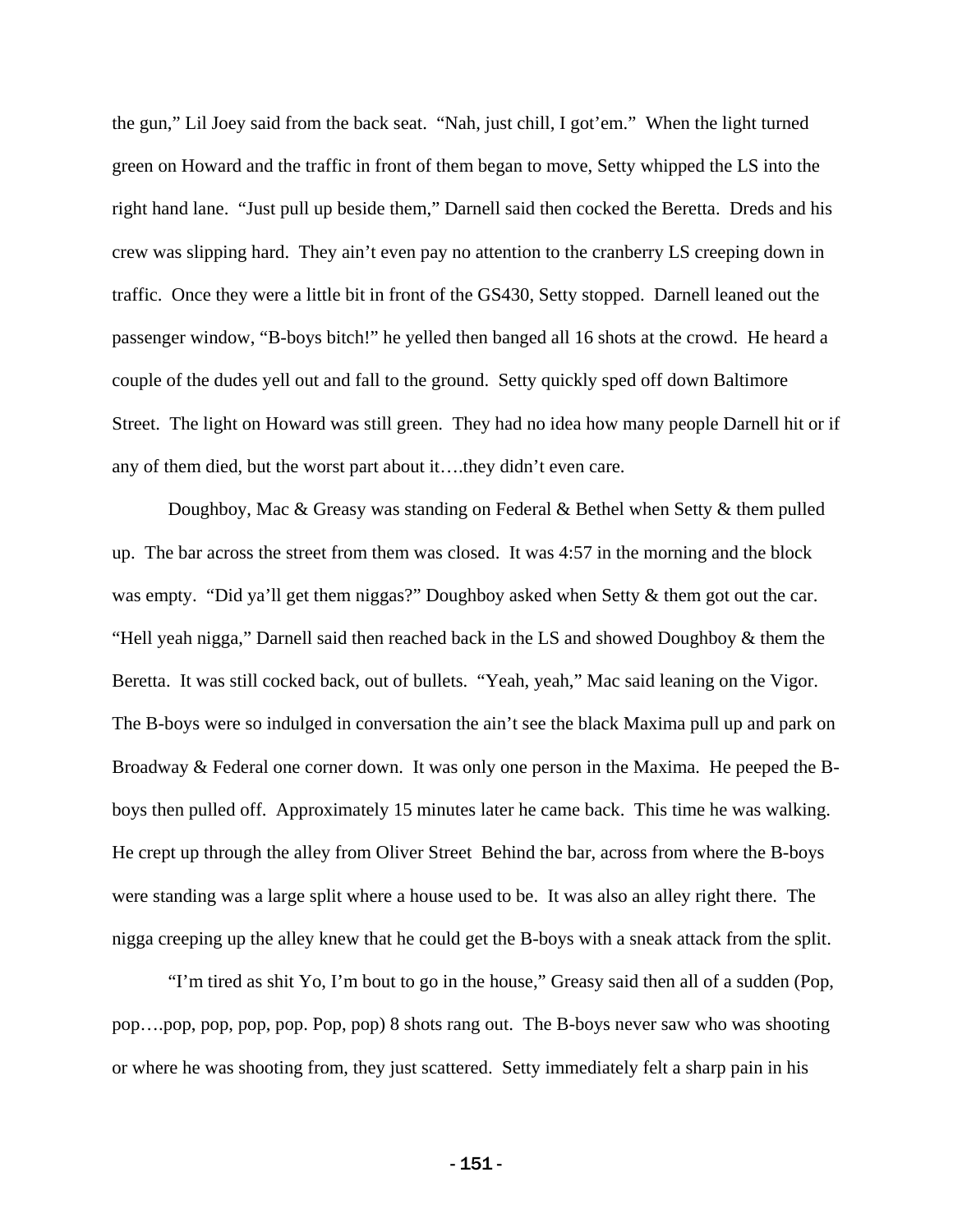lower back. "Yo, I'm hit, I'm hit." He quickly sat on some nearby steps on Federal in between Bond & Bethel. Tay, Lil Joey, Doughboy & Mac stopped to help Setty but Darnell grabbed the SK and Greasy grabbed the .45. The hurriedly ran back outside to where Setty & them was at. "Where the shots come from Yo," Darnell said as him and Greasy ran up. "In the alley Yo, in the alley." Darnell and Greasy dipped into the entrance to the alley on Federal. Of course they were too late. The shooter was gone. Within minutes an ambulance came for Setty. Darnell & Greasy had put the guns back in the crew house. Even though it was 5 something in the morning, mad nosey people still came outside to see what had happened. After the ambulance took Setty, the rest of the B-boys disappeared too. They didn't want to be around when the police started asking questions.

## Later that day

# Around 2 p.m.

"Mal, let's move," Antoinette said to him. They had just finished having sex and now they were sitting on her bed. "What you mean," he said. "I don't want our son growing up around here," she said and Mal didn't know how to respond. He wanted to stray away from the violence and turmoil around the way but this is all he knew. He never even thought about moving out the hood. "We ain't got nowhere to go," he said. "We can get our own apartment out near Cedonia," "Nah, I'm not feeling that. We gonna have bills and……Nah, I ain't moving out there." Mal said. "I already checked on a two bedroom apartment in Gardenville and it only cost 399 a month." "Gardenville!! They got crime out there too." "Not that much." "That's too far from the hood. I got to keep a close eye on Lil Tazzy, that's partly my money he out there getting." "Leave that stuff to my cousins. It's too much shit going on, I don't feel safe around here no more. What if this house get raided, they got all that weed and guns down in the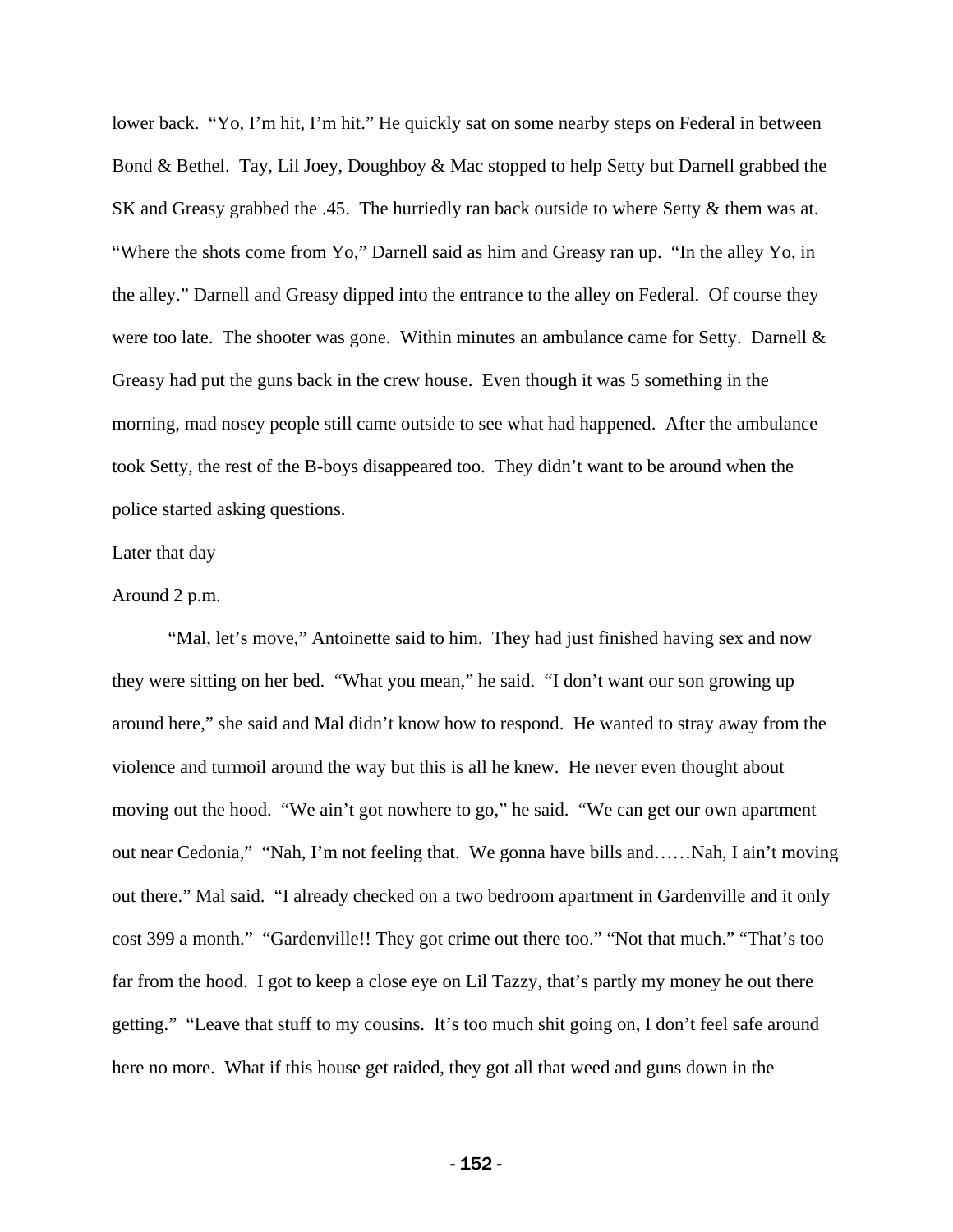basement. The police gonna lock all ya'll up, then what, I'ma be out here all by myself trying to raise a son. Look at everything that happened in this last year. You got shot, Setty just got shot this morning, Tay got shot, Darnell got shot up, Wayne got killed, Tonya got killed, Cheetah & Keko got killed, Leon, Boom and Mookie locked up for murders and attempted murders, it's crazy around here. I don't want you caught up in nothing. I love you Mal, please boo, let's just move," Antoinette said. She was holding Mal' hand looking him straight in the face. He realized all at once that she made good sense about everything. He quickly played back all the incidents in his mind. Then he thought about the artillery Leonard & Twan had in the basement. Only then did he recognize the threat of a police raid and he knew Leonard & Twan wasn't gonna surrender without a fight. "Alright then, let's move."

# 7:47 p.m.

Darnell, Tay, Doughboy  $&$  Lil Joey was in the crew house plotting their next moves. "We don't even know who was shooting," Doughboy said. "I bet it was Dre bitch ass," Tay said. "That nigga ain't got the balls to come around here by hisself shooting," Darnell said. "Shid, Yo, we can't underestimate that nigga," Tay said and Darnell realized he was right. "What about that nigga Dink," Doughboy said and then everybody got quiet. "Hell yeah Yo, niggas forgot all about Lil Joey knocked his mother out," Tay said. "Fuck both of them niggas Yo, gimme that SK and I'll whack Dink and Dre," Lil Joey said. "I don't think Dink did it," Darnell said. "Well then let's go get Dre," Tay said. "I'm wit that," Lil Joey said. "Alright then, this what we gonna do, Doughboy, you just go on the block and make sure Lennymo ain't fucking up no money. Me, Tay & Lil Joey gonna get Dre. "Alright, ya'll be safe," Doughboy said then left out. "How we gonna do this," Tay said. "We can go around there on bikes and just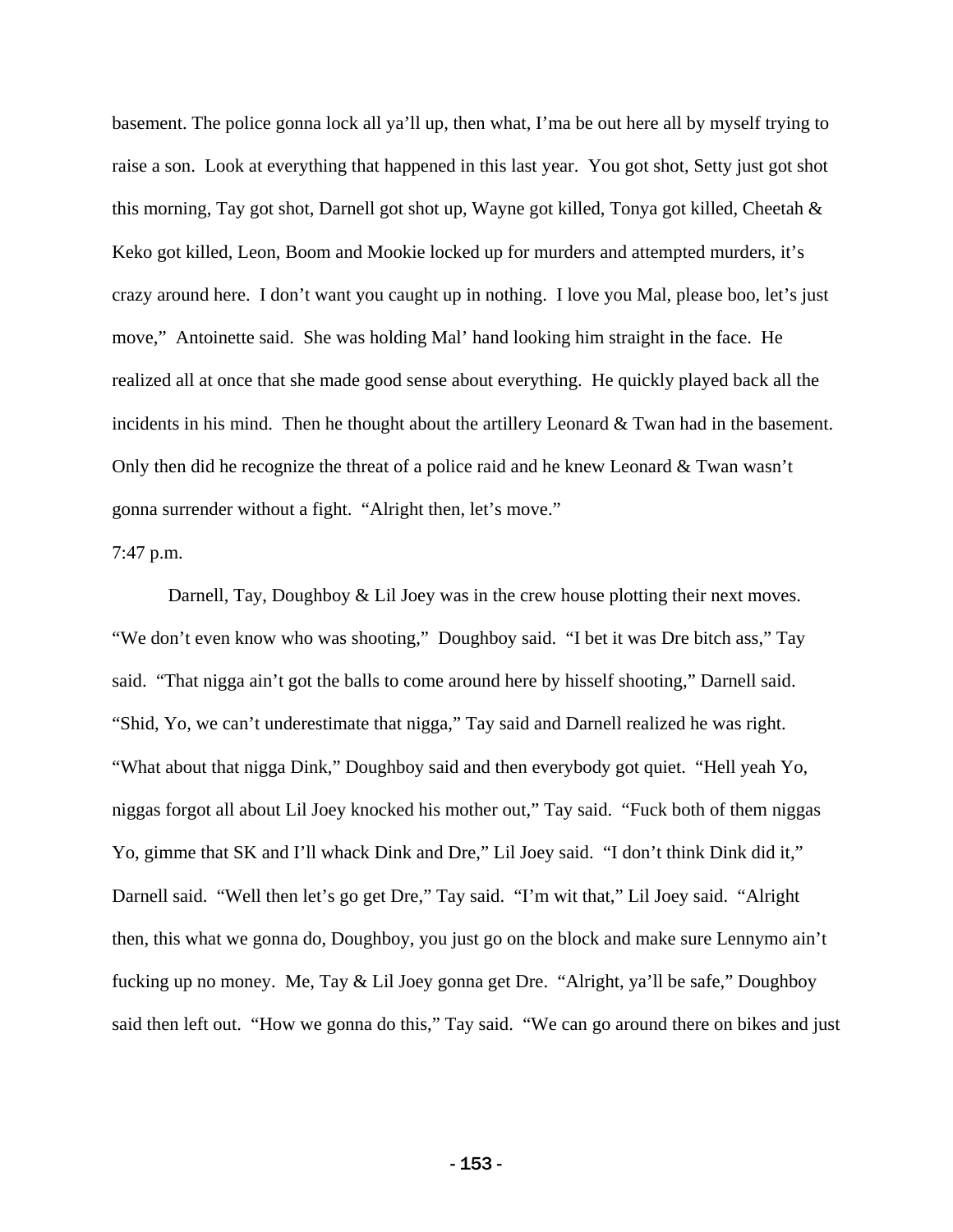splash this nigga," Lil Joey said. "Darnell, how's your back? You think you can make it on bikes," Tay asked. "Yeah, I'm straight, let's do this."

 The 3 B-boys grabbed handguns then got on bikes. Darnell had the Beretta 9mm, Tay had the Glock 40 and Lil Joey had the chrome . 45. Even though it was late in the evening, the sun hadn't fully set. It casted a reddish/orange glow over the hood. They rode straight down Bond Street until they got to Preston. It was a couple dudes on the block but Dre wasn't out there. They decided to go down near his house. The 3 B-boys rode down Caroline Street until they got to the parking lot between the house in Odessa Court. Other than several cars, the parking lot was empty. Directly across from the parking lot was a fence, then Madison Field. The B-boys didn't want to get trapped in the inner court so they stopped at the entrance to decide their next move. Suddenly a green Mazda MPV pulled in the parking lot from the Eden Street entrance. The B-boys were sitting on the bikes in an empty parking spot in between a black Toyota Avalon and a red Nissan Pathfinder. The MPV pulled into a spot, 3 places up next to a black Lincoln. The two men that got out the MPV didn't see the B-boys. They started walking down the sidewalk directly towards them. "Yo there go Dre," Darnell whispered to Tay & Lil Joey. They immediately laid the bikes down and squatted next to the Pathfinder. "We gonna grab 'em up like a robbery," Darnell whispered. Dre and his homeboy (T-Roc) was walking into a trap and didn't even know it. As soon as they walked passed the Pathfinder, Darnell, Lil Joey & Tay jumped up. "Kick that shit out nigga," Tay yelled at Dre & T-Roc. They were totally surprised but neither of them tried to run. The B-boys made Dre & T-Roc get on their knees in some grass next to the entrance to the court. Dre knew something was funny but T-Roc thought it was just a robbery. They were on their knees facing the B-boys. "Yo, Tay I thought shit was dead Yo, I ain't tell on Setty & Mal man, let it go Yo, ya'll already got me back, it's dead Yo,"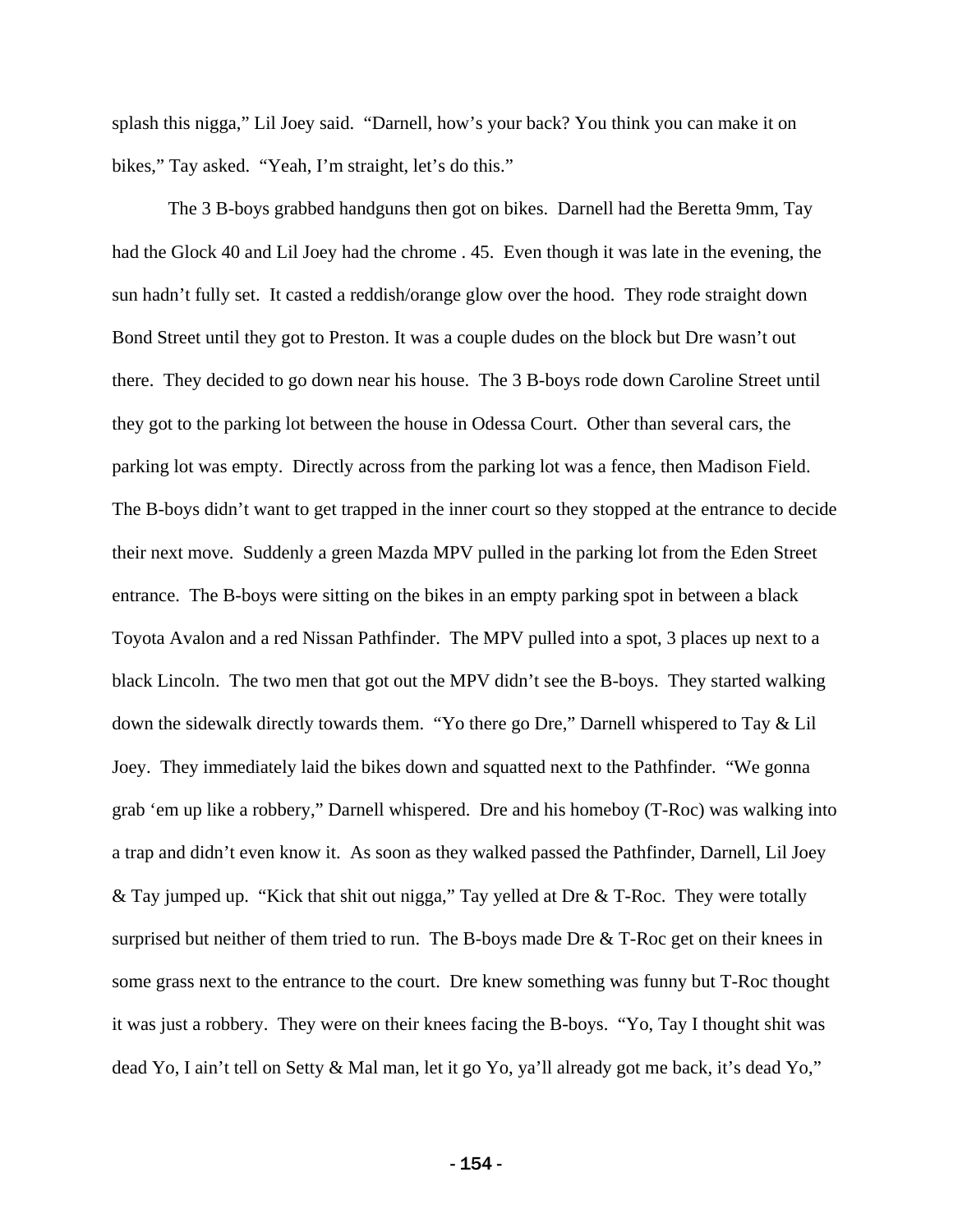Dre was pleading. "I ain't tryna hear that shit nigga, you shot Setty early this morning bitch," Tay said. "Nah Yo, I swear to God I ain't do that. We was at the hotel all day Yo, that's my word Tay," Dre said but nobody believed him. "Ain't this the nigga that shot you Tay?" Lil Joey said. "Yeah that's him," Tay said. That was all Lil Joey needed to hear. He raised the .45 and popped a slug in Dre's forehead at his hairline. It penetrated his skull at close range and exited out the back leaving a hole the size of a fifty-cent piece for his brains to leak out. Immediately after Lil Joey shot Dre, T-Roc attempted to get up and run, but Tay squeezed off 6 rounds from the .40. Bullets penetrated his head, neck upper body. T-Roc collapsed in the grass not far from where Dre laid. Darnell never let off a shot. The 3 B-boys then got on their bikes and quickly fled the scene.

## 3 months later

 Beef in the hood had pretty much died down. After Tay & Lil Joey whack Dre, it seemed as if all threats were gone. The news said that their deaths resembled execution style mob hits.

 Setty was up and walking. The bullet that went through the right side of his lower back did little damage. According to the doctors, the bullet hit his pelvis bone and broke off into little pieces. They felt it was no need to cut him open to retrieve such small fragments, so they left it alone. Mal & Antoinette had moved into an apartment in Gardenville. Antoinette's' mother, Ms. Carla, let Leonard & Twan keep the basement on Caroline Street. Mal was still hustling though. Everyday he drove down the way and supplied Lil Tazzy with packages of weed. He brought his weight from Leonard & Twan. Darnell finally copped a whip. He now was driving a 2000 Yukon Denali, black with tan leather interior. Tay  $\&$  Doughboy was running things perfectly on Bethel Street and Darnell stacked up a large piece of money in the last couple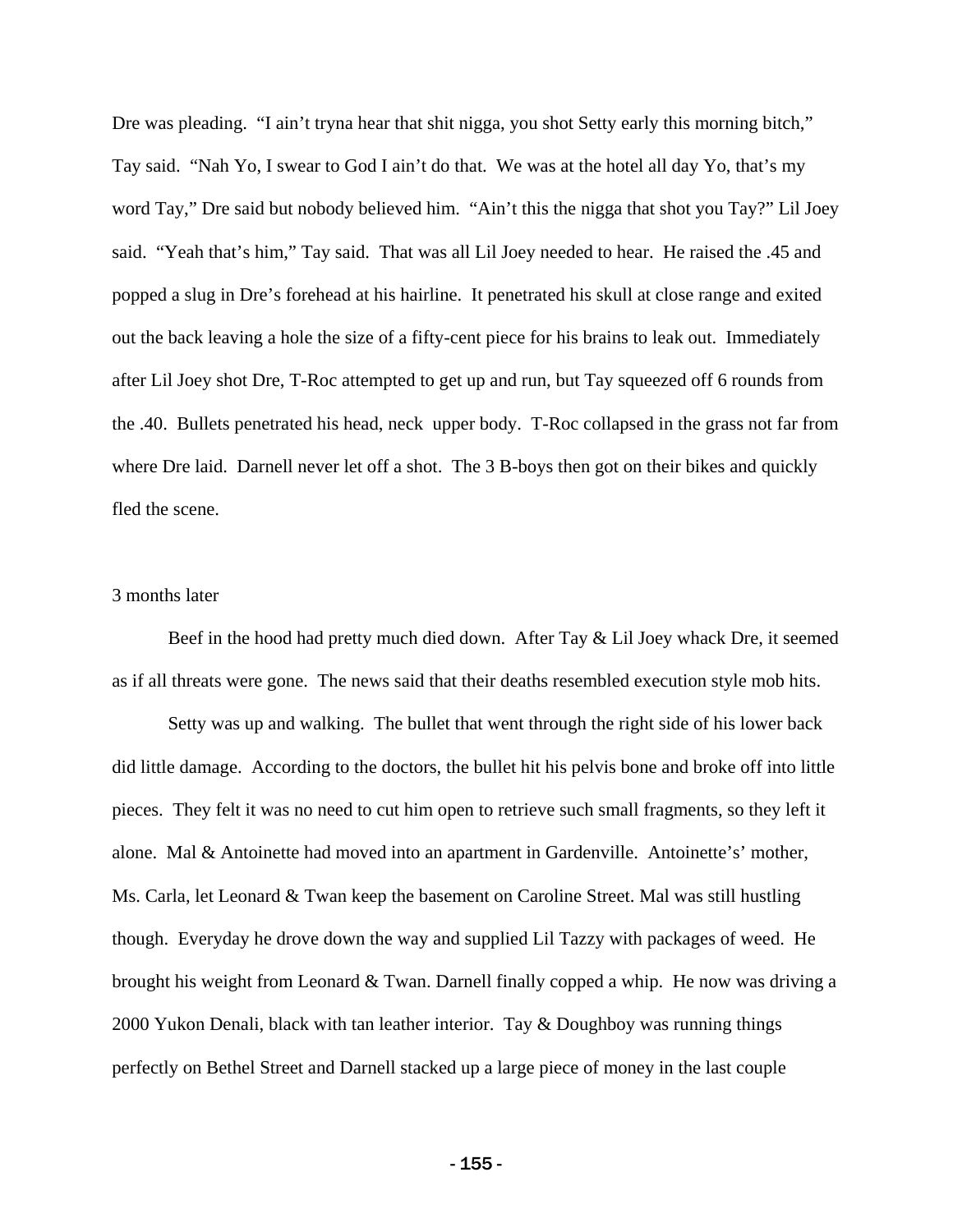months. All the B-boys were doing their thing. Tay & Doughboy even had their own cars now. Both of them brought 1994 Ford Crown Victoria's. Tay had a black one and Doughboy had a silver one. Greasy & Mac spent \$1,100 on two purebred pit bull puppies. One was all white and had one blue eye. It was a female and the named her 'Pearl'. The other one was a male and he was black with white tips on his hind paws. They named him 'Terror". Lil Joey brought a 2001 CR 80 fresh outta Cycle World on Pulaski Highway. He could've brought a car but he rather have a dirt bike.

### Friday, October 9<sup>th</sup>

 Leon & Boom went to court today. Their lawyers told them that the State is offering a plea deal of 12 years for Boom and 3 years for Leon. They both denied any involvement in the shooting so they refused the deal. They were now sitting in the lock-up bullpens at Baltimore City Circuit Courthouse (the old Post Office) on Calvert Street. "Yo, I'm bout to just take that shit and cut you loose. If I…," Boom was saying but Leon cut him off, "No man, fuck that shit Yo. 12 years too fucking long. If we get some time its gonna be with a guilty verdict, we ain't taking no deals Yo." "You not realizing what's going on Leon, Yo, them niggas is tellin'. They gonna smash us if we don't take this deal," Boom explained. Leon just sat on the bench listening. "I'ma take the 12 Yo, an cut you loose. At lease I know you and Setty out there holding shit down. I'ma be alright," Boom said. "Man, you gonna have to do like 8  $\frac{1}{2}$  on that 12 Yo, No, fuck that, we going to trial," Leon said. The 2 B-boys debated for about another hour before they were called to go in the courtroom. When they got off the elevator on the  $3<sup>rd</sup>$  floor, they saw family & friends in the hallway. Ms. Diane & Tierra were there for Leon. Brenda and her aunt Lisa were there for Boom. The 7 B-boys were there for both of them. As soon as Leon & Boom got in the courtroom their lawyers told them that the States final offer is 10 years for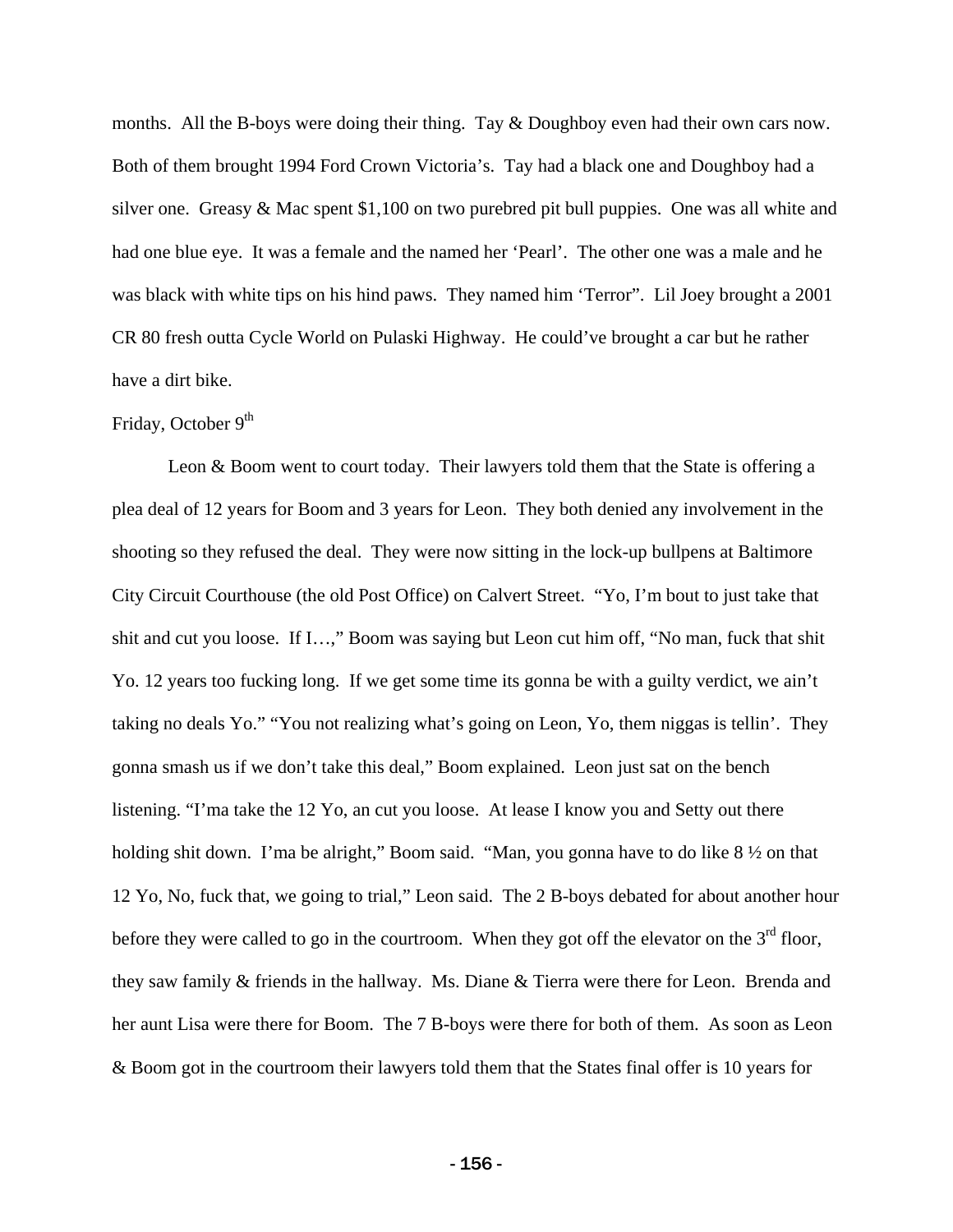Boom and 3 years probation for Leon. Leon was ready to decline but Boom told him to hold up. Boom told his lawyer (Kenneth Daughtry) to get a deal to cut Leon loose completely and he will take it. Kenny Daughtry and Leon's lawyer (Steven Jenkins) then consulted the States Attorney with the deal. Within minutes both sides approved it. Boom pleaded guilty to two counts of  $2<sup>nd</sup>$ degree attempted murder and felony handgun charges. He signed the papers for his sentence which was 25 years, all suspended but 10 years. The charges against Leon was dropped. Brenda was crying. All she heard was the part about 25 years, she had no idea that he would be out in less than 10.

They took Leon & Boom back over to City Jail. Once the papers went through later that night, the CO's opened Leons' grill. "Ruga!, pack your shit, you outta here!" one of them yelled. Being as though they were on lock-up, Leon still had on a green seg. Jumpsuit. They had his court clothes downstairs in the office. He stepped in front of Boom's cell before he left. Boom was sitting on his bunk. "Yo, be safe, whenever you get to where you going, you know, just holla at us. I'm stay on top of those lawyers to make sure they put a modification in for you," Leon said. "I'm a be alright Yo. As long as my niggas straight I can maintain, feel me?" Boom said. "Yeah, and anything you need Yo, you know the numbers." "Alright Yo, just make sure you stay alive out there, shit kinda crazy you know." "I'm a survivor Yo, I love you nigga." "Me too", Boom said then stuck his hands through the grill and embraced his homeboy.

 It was around 4:30 p.m. when Leon went through the process of getting released in the JI building on Madison Street. They gave him 50 dollars cash and a 110-dollar check for the money he had in his account. Leon didn't know the actual time he was gonna get released so he couldn't tell nobody to pick him up. He walked up to Greenmount Avenue and got a cab. His first destination was home. When Leon walked through the front door, his mother was in the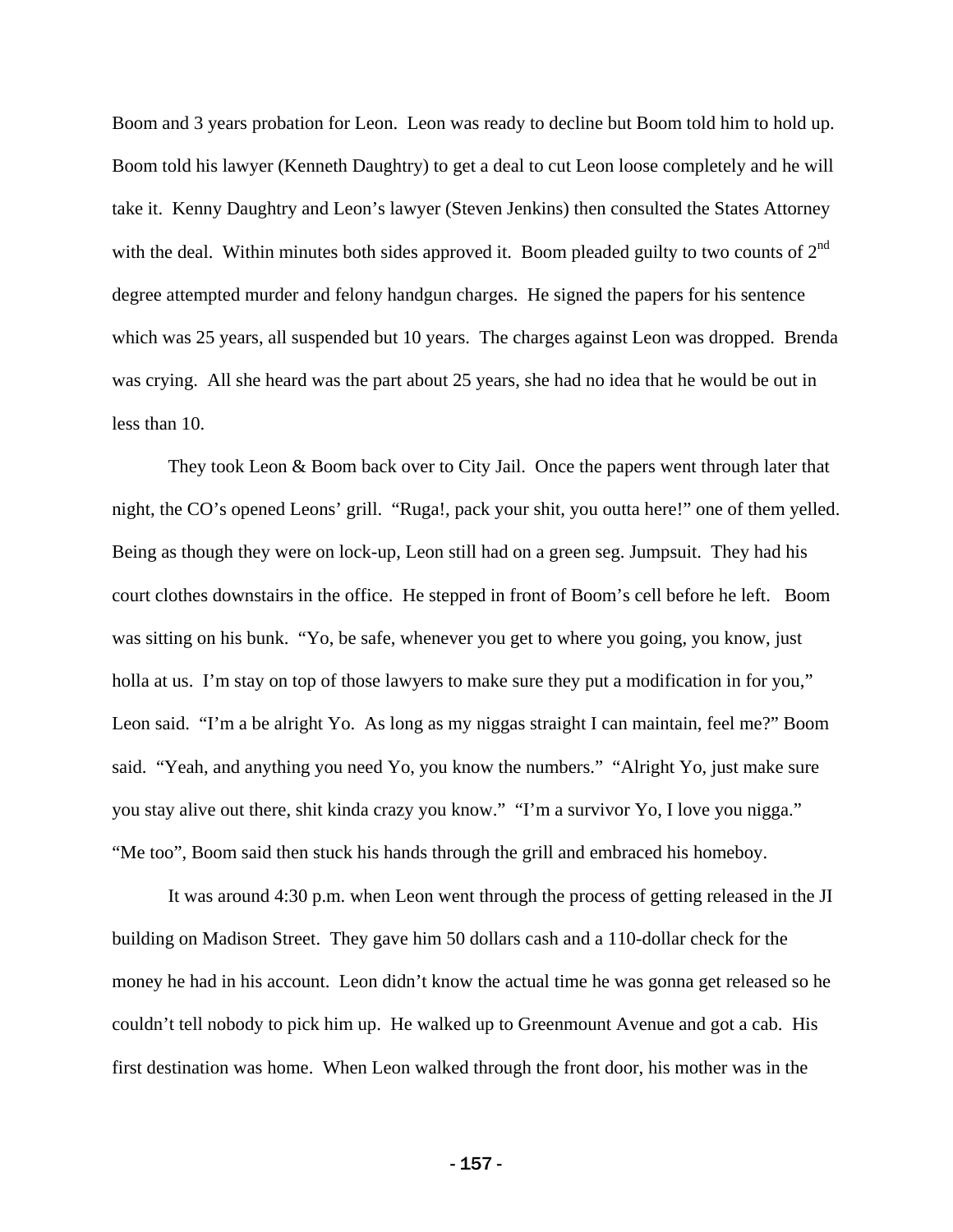living room. She immediately got up and ran to him. They hugged each other. Ms. Diane was crying. They both were happy he was home. Leon chilled in the house with his mother for the next 2 ½ hours. She cooked him some pepper steak and rice with a big cup of grape kool-aid. After Leon ate, he called Tierra. She came over and they had sex until around 10 p.m. Afterwards, Tierra wanted to just lay up in the bed for the rest of the night but Leon had other plans. Somehow he convinced her to leave without making her mad. Maybe it was guilt for fucking his homeboy. When she left, Leon took a shower, changed his clothes then his the streets.

 Leon's first destination was the crew house. He saw a couple people he knew on the way but he only spoke to them and kept walking. He had never been to the crew house but he knew where it was from the address Setty was putting on his letters. When Leon knocked on the door Lil Joey answered. "Oh shit, what's up Leon, " he said. They gave each other pounds and hugged. "Yo, you got big," Leon said to Lil Joey as he stepped in the crew house. Darnell, Setty, Greasy, Tay, Doughboy, Mac, Keisha, Kim, Tayesha, Tish and Donna were all in the living room smoking weed and drinking. When Leon walked in, everybody got up to greet him. Especially the bitches. He felt like a don. They got high and drunk for a while then the B-boys decided to go down the club to celebrate. Keisha, Kim & Donna passed out on the couches so they left them there. The B-boys didn't want to take Tayesha & Tish with them either so they left them in the crew house too. Lil Joey, Greasy & Mac got in the LS with Setty. Leon got in the Denali with Darnell. Tay & Doughboy decided to get in there too instead of driving their own cars. They ended up going to the 'Paradox' nightclub in south Baltimore instead of the Tunnel. Everybody had a good time. They hooked up with a group of girls from Cherry Hill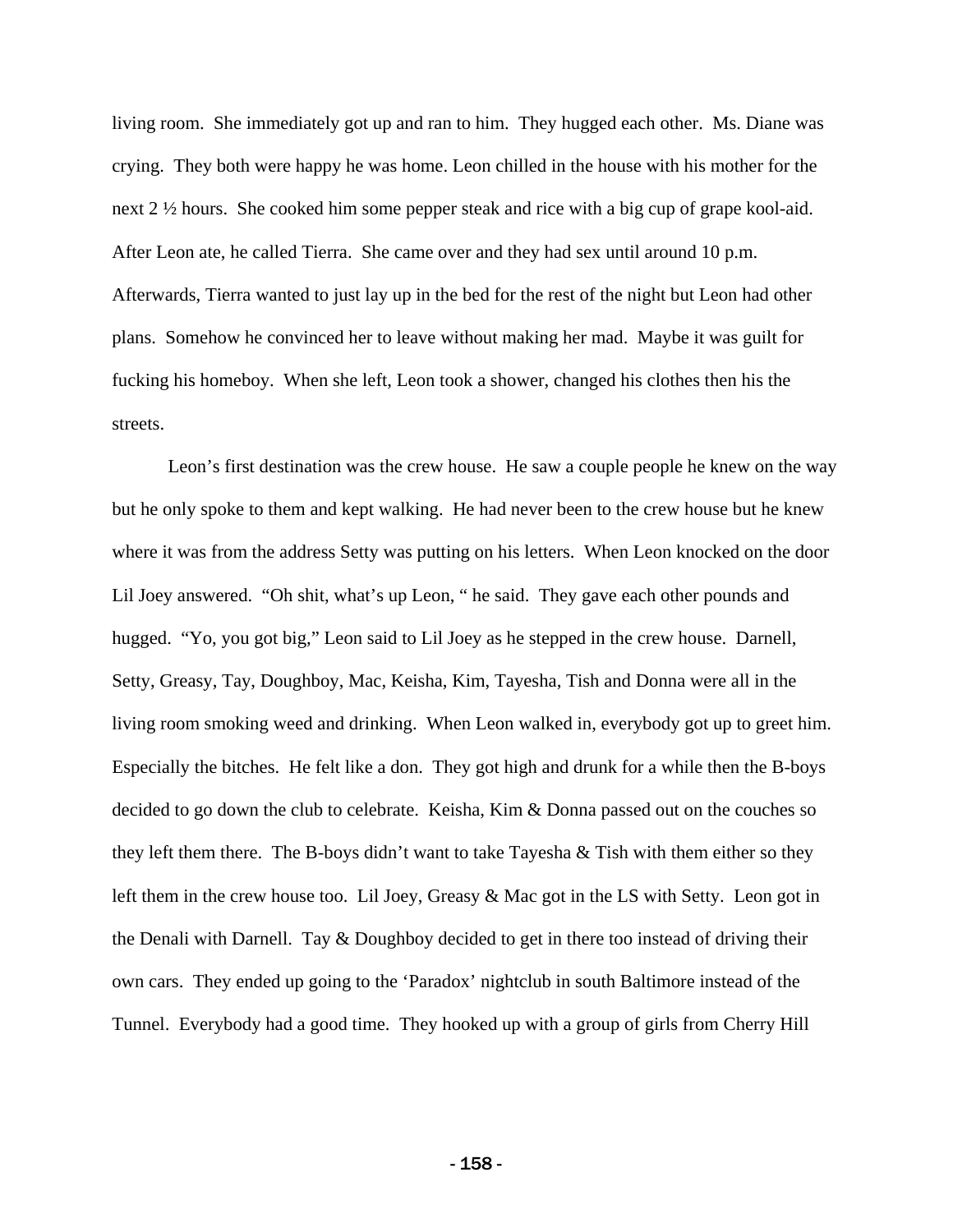and ended up taking them to a motel. Everybody got some pussy that night. It was the first time they all went out together and had a good time without getting into a beef.

 The next day Setty & Darnell picked Leon up in the LS400. Leon had underestimated the amount of cash his crew was working with. When they drove him out to the used car lot on Belair Road, he was shocked. Setty & Darnell had established an underground and illegal relationship with the car dealers out there. Almost any car they wanted could be bought with cash under the table. They told Leon to pick out what he wanted. He looked around the car lot at all the Lexus', Acura's and Infiniti's. It still hadn't registered in his mind that his crew had made a serious jump up the financial ladder. He hadn't put too much thought into what kind of car he wanted. He thought the 10,000-dollar lawyer's fee and expensive lifestyles had put a major dent in his homeboy's pockets. But he was wrong. After about 40 minutes of looking, Leon finally chose a silver 2000 Lexus GS400 with smoke gray leather interior. Setty & Darnell paid for it together. They had to kick our close to \$18,000 in cash money. They worked out a monthly payment plan with the car dealership for the rest then pulled off the lot in the car.

 Darnell, Setty & Leon then went to Potomac Mills in Virginia. Potomac Mills was a huge mall that had many brand name factory outlets. They walked around and brought clothes  $\&$ footwear by the bulk. At the Timberland outlet they got 10 pairs of butter Timbs for \$500. They went in another store and brought 6 Fat Joe 560 leather coats for \$1,900. When they finally left the mall they had only spent \$7,000 but had close to \$15,000 worth of stuff. When they got back to the crew house, Setty showed Leon a safe with all the money he had saved up. Leon looked in the safe and got dizzy. He had never seen that much money all at one time. It was close to \$50,000 cash in there and half of it was his.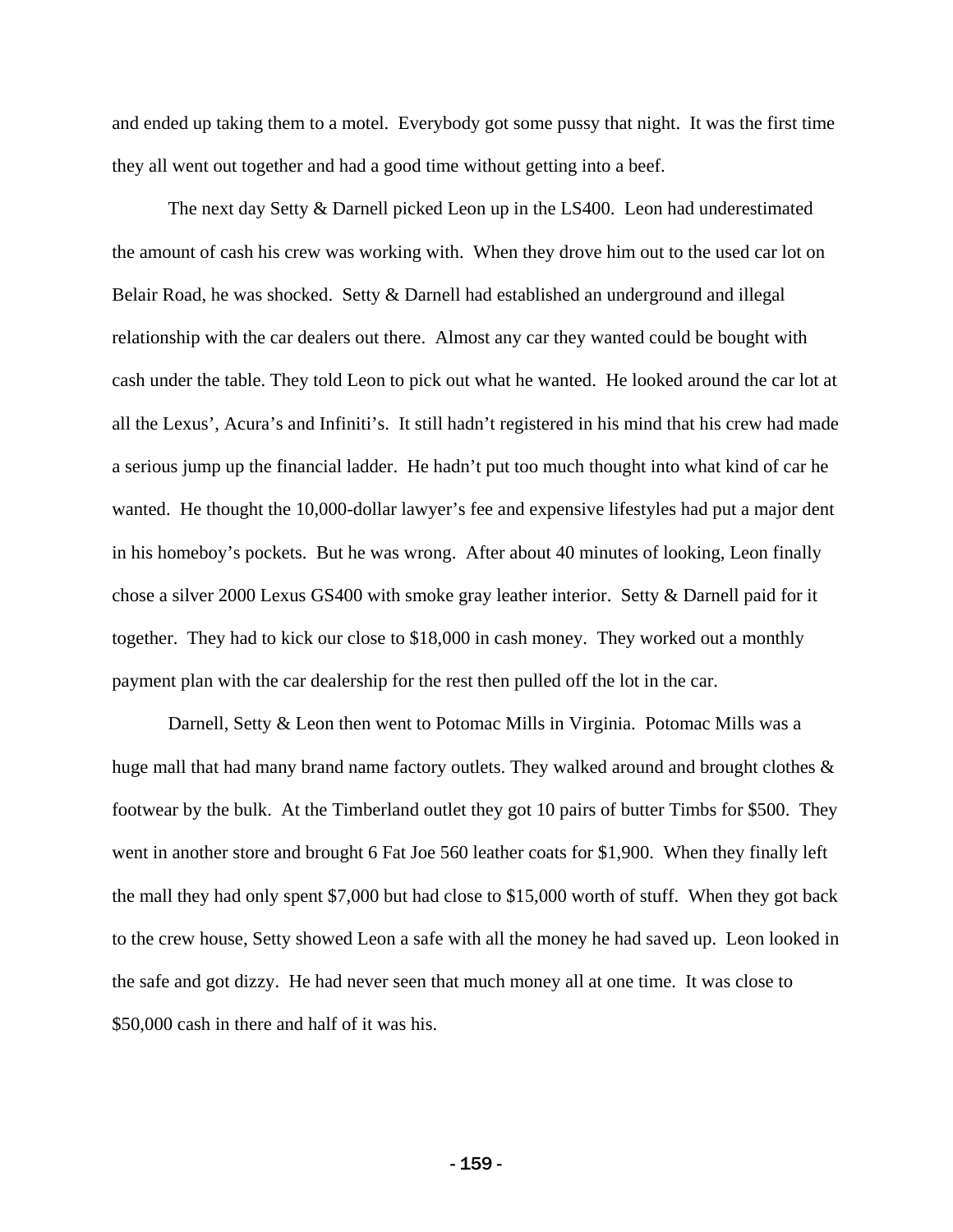Couple days later

 "how you doing sweetheart, can I talk to you for a minute," Darnell said to the girl that was standing next to a black Mercedes Benz C320. They were at the carwash spot on Erdman Avenue. It was a nice day out and she had on a pair of shorts showing off all her curves real well. Two young dudes, about 14, were vacuuming and cleaning the inside of the Benz and all the doors were open. Darnell's Denali was already done and he was about to leave when he saw her. "What you want to holla at me about," the girl said. She was chocolate brown skinned and cute. Plus her attitude turned Darnell on even more. "Chill out shorty, everything is alright. My name is Darnell, what's your," he said. "Crystal," she said leaning against the trunk with her arms crossed. "That's your car Crystal?" "No, it's my sons father. Is that your truck?" Darnell turned around and looked at his truck sparking then turned back to Crystal smiling. "yeah, that's mine, you like it?" "No! you shoulda put some better rims on it," she said. Darnell started laughing. Crystal smiled too. "Damn Shorty, you don't hold nothing back, do you?" Darnell said. "That's just my opinion, but you straight though," she said still smiling. 'Damn, that bitch is cute', Darnell thought. She looked a little older too. He caught hisself staring at her and was about to say something when the two boys that was cleaning the Benz cut in. "Miss, we finished?" Crystal broke her glare with Darnell and turned to the boys. She paid them a couple dollars then got in the car. Darnell walked over to her window. "so you gonna let me pick you up so you can help me find some better rims," he said. She started the engine then looked at him. "How old are you," she said. "Nineteen." "Well, I'm 27 so what can you show me in life that I ain't already seen." "How you know I want to show you something, maybe I want you to show me," he said smiling. She looked at him blushing. Then she reached in her pocket book and wrote her phone number on the back of a business car. On the front it had her name and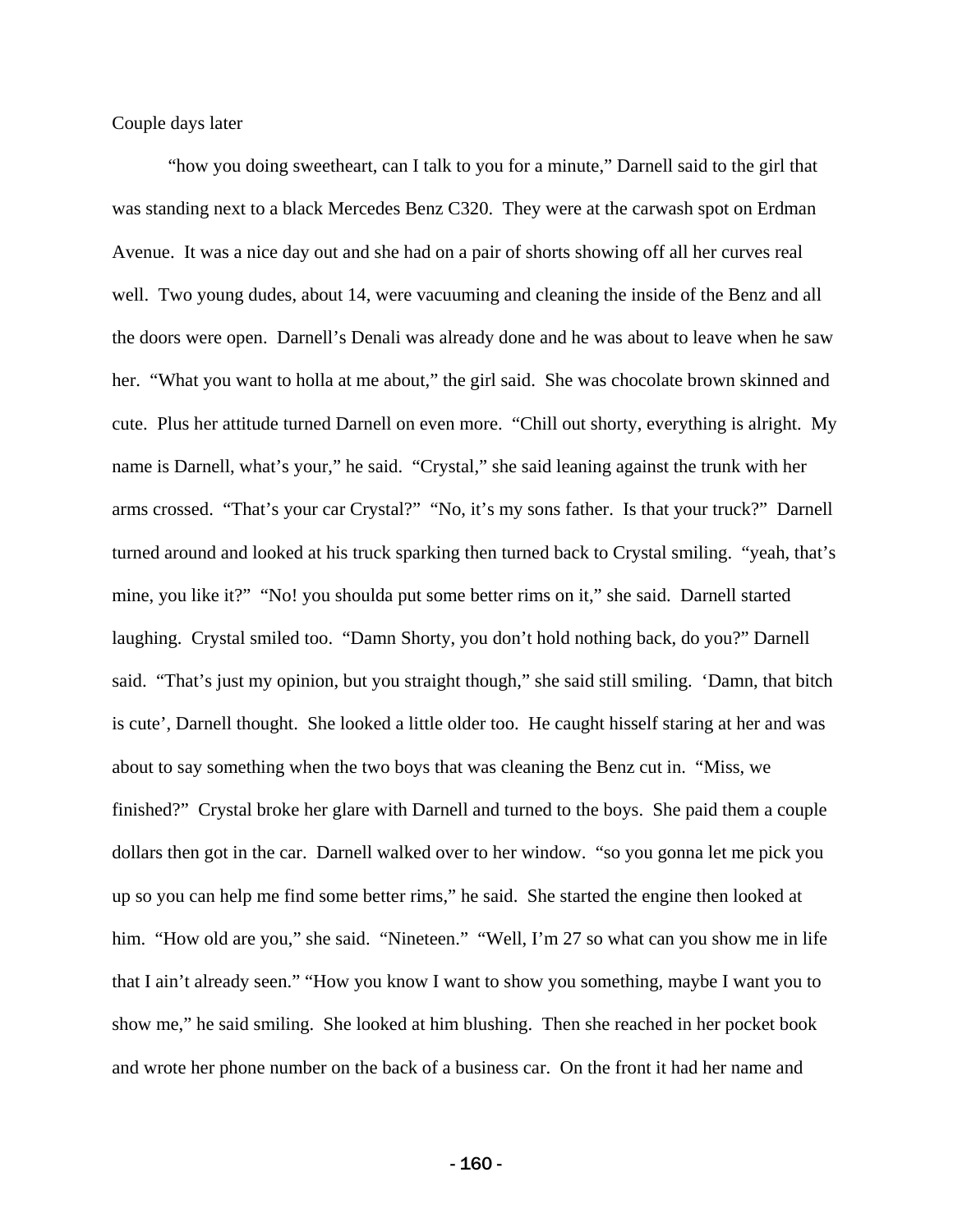business number. At the top it said 'Crystal Clear Communications, Inc.' "I see you got your own business or is that your sons father too." "No, its mine, and let me tell you a little secret." She waved for him to bend down then she whispered in his ear. "I don't have any kids." Darnell stepped back and looked at her. She smiled at him one more time then pulled off.

 Lil Joey was riding up Caroline Street hitting wheelies on his CR80 when he saw Lil Tazzy, Leonard & Twan standing on Caroline & Federal. This was the first time he saw Leonard since he leaned on him back in July. They still didn't like each other and it showed. As Lil Joey slowed down at the corner, him and Leonard gave each other mean glares. Lil Joey came to a complete stop but the bike was still idling. Every couple seconds Lil Joey would hit the throttle to keep the engine revved up. No words were exchanged they just looked at each other. Lil Tazzy and Twan was looking at him too but they wasn't mugging. "Nigga you ain't ready to die tonight," Lil Joey finally said something. "It's whatever nigga, I ain't going nowhere," Leonard said. "Aieght," Lil Joey said then popped the clutch and sped off down Federal Street.

 Leon pulled up at a house on West Lanvale Street near Popular Grove. He looked at the address on the piece of paper. He was at the right place. According the Nay Nay this is where Paris lives (the girl from over west that he supposedly got pregnant). When he stepped out of the GS400 he looked around. It was a field and a basketball court directly across from the houses. An elementary school (Alexander Hamilton) sat next to the basketball court. At the corner on Poplar Grove was a chinese spot. Several teenagers stood in front of it. Leon walked up on the porch of the house. He was nervous. He had no idea what to say to Paris. The last time he saw her was seven months ago, the day she supposedly got pregnant. He took a deep breath then knocked on the door. A lady answered it. "Hi you doing, Is Paris home?" Leon asked. The lady said hold up then shut the door. A couple minutes went by before the door opened back up.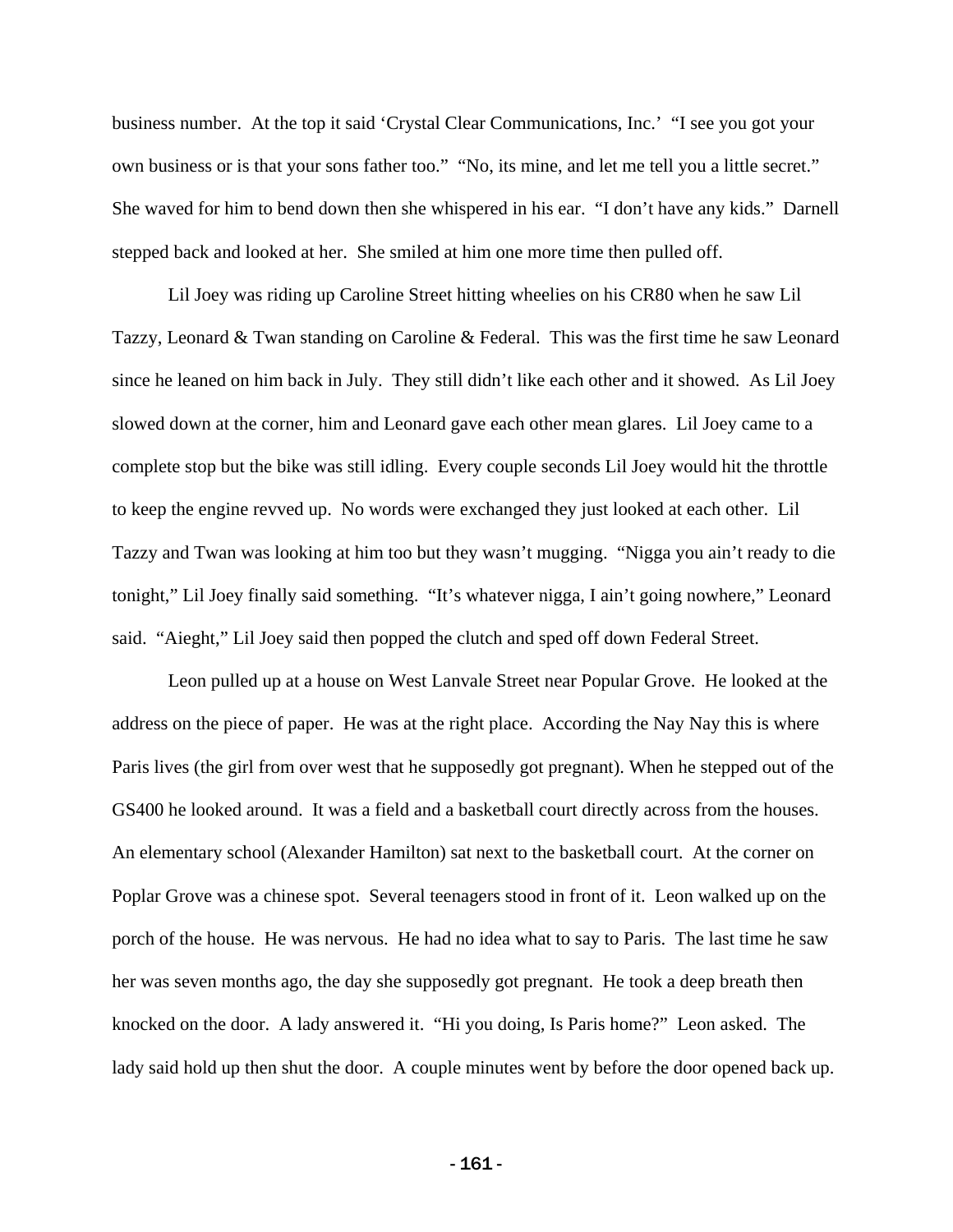Paris stood there looking cute as ever. Her stomach was huge. Leon just looked at her. He didn't know what to say. Paris stepped out onto the porch and started hugging him. Leon hugged her back. When their embrace ended, Leon could see that Paris was crying. She had mad tears rolling down her face. "I thought I was never gonna see you again," she said. Leon didn't say nothing. He just wiped the tears off her face with his hand. "You want to come in?" she asked him. "Yeah."

 Leon followed her up to her room. The whole house smelled like food. Like somebody was in the kitchen cooking a thanksgiving feast. When they got up to her room, Leon sat on a little red chair next to her bed. Paris shut the door then sat on the bed close to him. "Listen Leon, I know you probably have some doubts about this, but I swear to you, I wasn't with nobody else around the time I got pregnant." Leon thought back to how easy it was to get the pussy on the first day he met her. He had some doubts about him being the only one that hit that. "I want to believe you Paris, but um, come on, look at it from my side. I ain't trying to disrespect you or nothing, but you fucked me that first day and you ain't even know me like that. So how do I know you ain't fuck nobody else." Paris started crying again, then her voice got louder. "I didn't Leon! God damn, why don't you just believe me. I knew you was special from when ya'll first walked in the room. That's the only reason why I let you go that far. I ain't no freak. I knew you wouldn't treat me like a freak ass bitch, and you didn't'. We got caught up in a moment of lust and it happened. You stuck your dick in me and you didn't know me. So what makes you so different. Then when the condom bust, did you stop… no! You made me feel so special. It wasn't like I was just fucking somebody. It was different with you. You was gentle. That was the first time I ever had sex and a nigga made me cum. I ain't have sex with nobody since that day. These are your kids Leon. We can get a test if you want but I already know who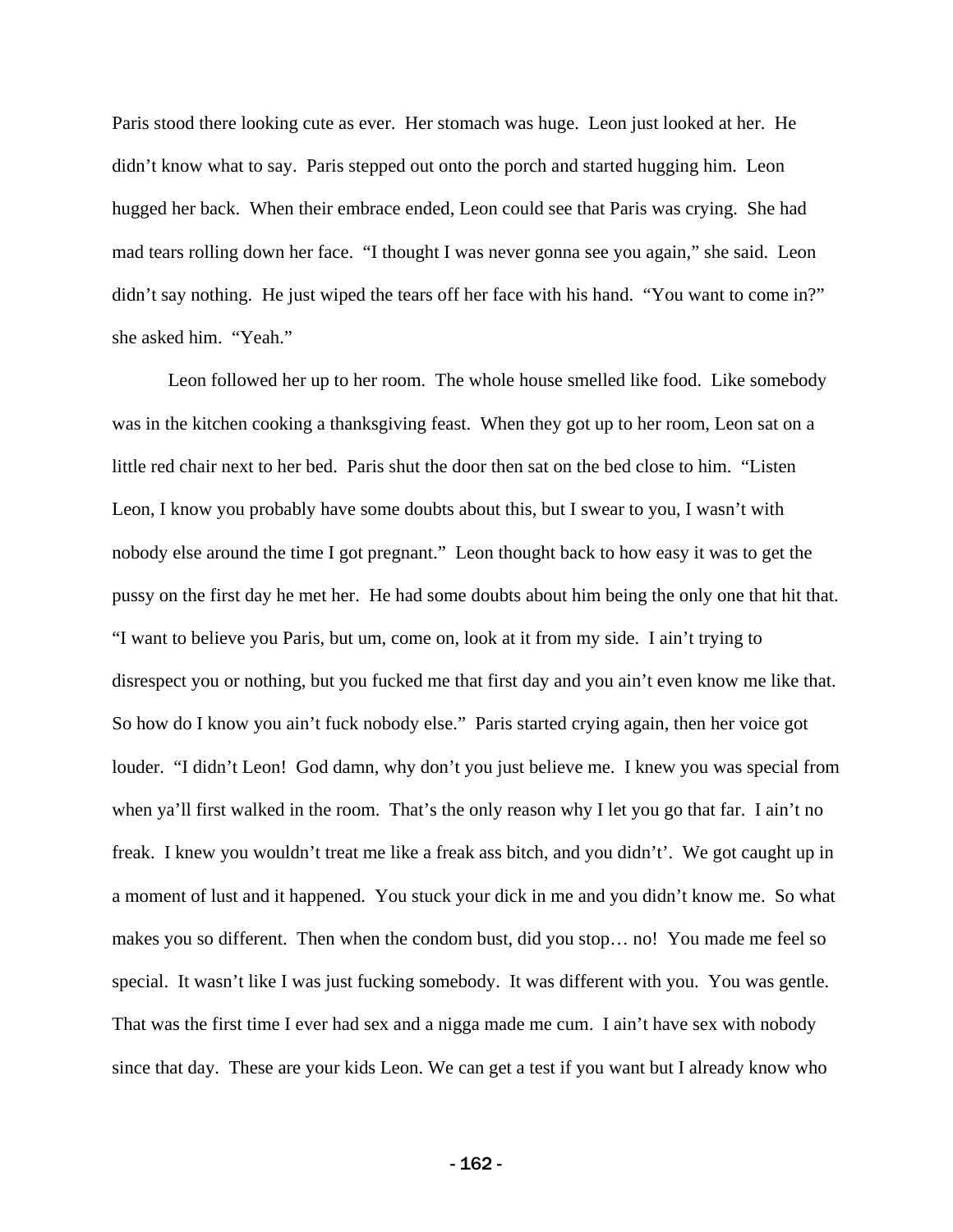their father is." Leon felt crazy. He ain't expect Paris to break down on him like that. But something she said caught his attention. "What you mean 'THESE' kids," he asked her. "I got.., I mean, we got twins." She lifted up her shirt so Leon could see her bare stomach. "Do you want to feel them," she said then grabbed Leon's hand and placed it on her stomach. It was warm and he could feel a slight movement. Paris was just staring at him smiling. A million thoughts started running through Leon's head all at once. He reached his other hand up and put it on her stomach. At that moment, he felt a connection with her and the babies. A warm feeling flushed through his whole body. The possibility that these are his twins finally hit him. His whole outlook on the situation changed.

Leon & Paris sat in her room talking for hours. She told him that the doctor's said she was going to deliver around Christmastime. She showed Leon the sonograms. They were having two girls. They even sat up and discussed some names for the babies. They talked and talked and got to know each other better. Paris' aunt (Tina) brought them up a plate of food. After awhile Leon was about to leave. He gave Paris \$300 and told her if she needed anything else to call him. She walked him outside. Her eyes lit up when she saw him get in the GS. They kissed then he pulled off.

 When Mac walked in the crew house, he saw Lil Joey and Setty sitting in the living room play 'X Greasy'. "Them niggas got some guns but they bitches for real," Lil Joey was saying to Setty. "They don't want to beef Yo, leave 'em alone." Setty said. "Who ya'll talking bout," Mac said as he walked in. "That nigga Leonard," Lil Joey said. "Yo, he ain't even worth it Lil Joey, just chill out. It's kinda hard to get money if we beefin' all the time," Mac said then went upstairs. He went to Greasy's room and got 50 pills out the stash spot in the closet. When he came back downstairs, Lil Joey & Setty was still talking about Leonard & them. He walked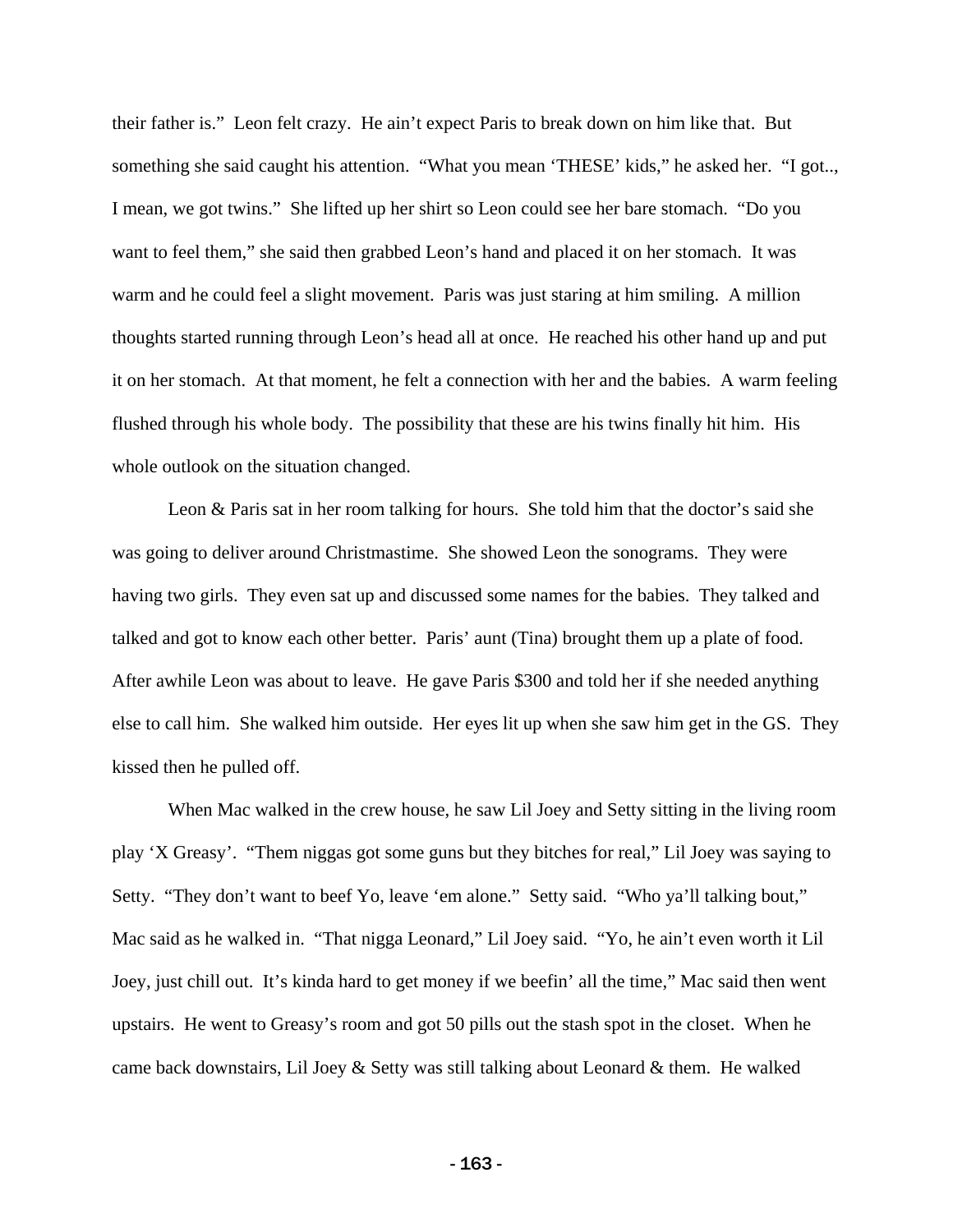right passed them and went outside. It was 3 coke fiends around on Bethel Street waiting from him. He had the 50 dimes in his pocket as he walked down Bond Street towards Federal. When he got to Bethel, it was more fiends waiting for him than before and he started serving them. Tay & Doughboy had the dope shop on hold so the corner man on Federal wasn't on point. By the time the two knocker cars dipped in the block it was too late for Mac to run. The corner man yelled 'Time out!', but the police had already jumped out on Mac. They locked him up with 37 pills and 130 dollars.

 Darnell pulled up on the block 20 minutes after the paddy wagon pulled off with Mac. He parked then got out. Greasy walked over to him. "Mac just got knocked off with some pills," he said. "How many," Darnell asked. "Not that many, he probably get his own recog, but if they give him a bail, I got him," Greasy said. Tay & Doughboy had just walked around the corner. They dipped in the alley and gave Lennymo 300 dopes. Tay came back on the block yelling, "Hittin in the hole ya'll, murda death kill out, hittin in the hole." A bunch of dopefiends that was standing around waiting, ran in the alley. Doughboy was back there with Lennymo standing guard with the Glock .40. Tay walked over to Greasy & Darnell. "What's up," he gave them pounds. "Where Leon & them at," Darnell asked Tay. "I don't know but Setty & Lil Joey around the house. Lil Joey around there talking about whacking that nigga Leonard or something, you got to talk to that nigga Darnell," Tay said. "He alright Yo, but I'ma talk to him anyway just to see what's up. But um… let me tell ya'll about this bitch I met at the carwash. She phat as shit and cute. Plus she 27, got a Benz and her own business" Darnell said. He was smiling. "You got her number?" Greasy asked. "Hell yeah, she gave me her business card but she wrote her home number on the back. I think I got me a winner son."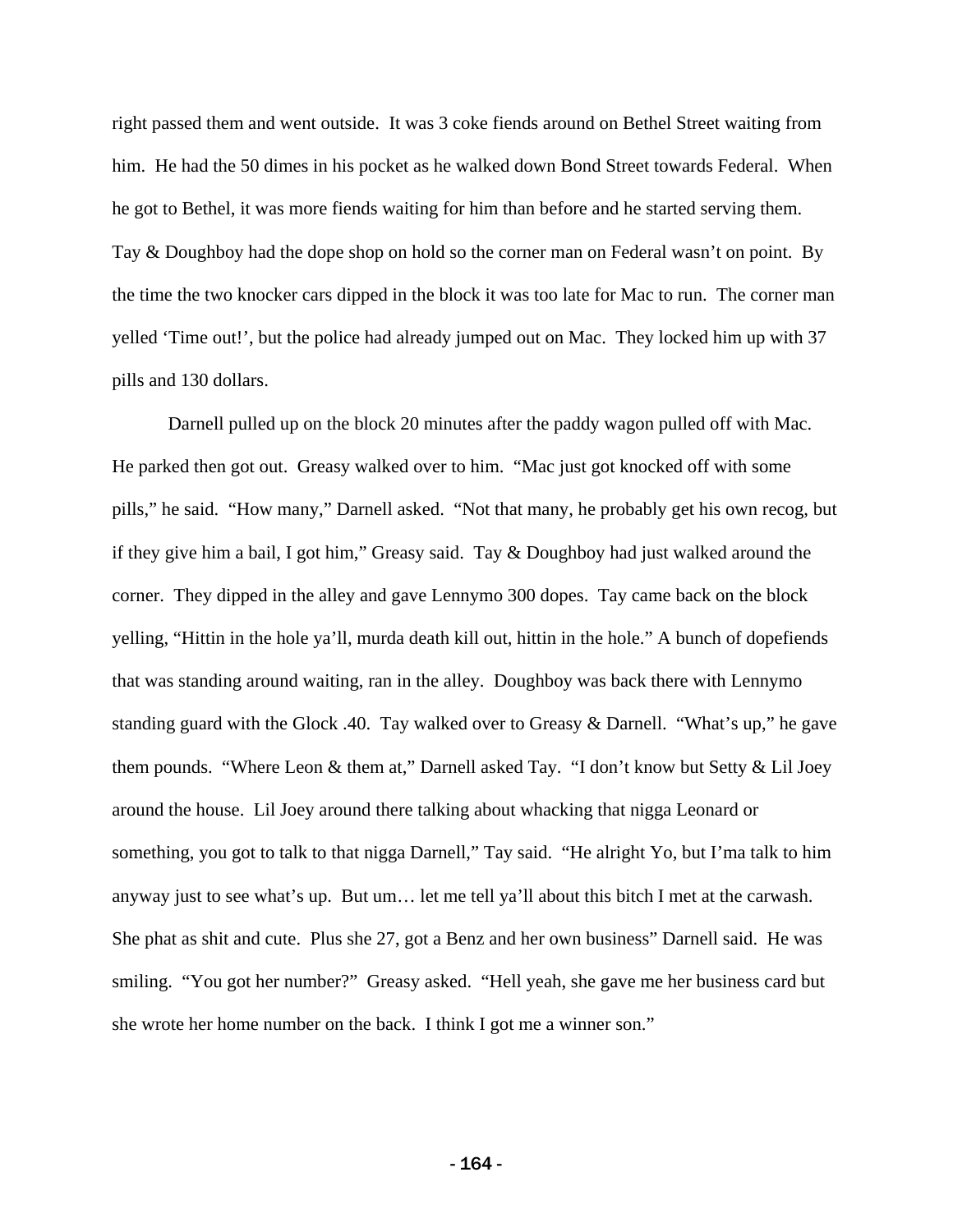When Leon got back around the way from over west he saw Mal, Lil Tazzy, Leonard  $\&$ Twan leaning against the Vigor on Caroline & Federal. He pulled right up behind them and got out. "What's up nigga, when you come home," Mal said then gave Leon a pound and a hug. "Couple days ago." "Yo, this my man Leonard & Twan," Mal introduced Leon to them. "What's up fellas," Leon said then spoke to Lil Tazzy. "What's up shorty, fuck you doing out here." "I'm just a lil nigga tryna get money, you know," Lil Tazzy said. Leon started laughing. "Yeah, yeah, I see you shorty, I see you. Mal, where you been Yo, niggas told me you missing in action," Leon said. "Nah Yo, I just been chillin'. I'm bout to have a son in a couple months, you know. Me and shorty got our own apartment. I just had to take a step back for a minute," Mal explained. "yeah I heard you got Antoinette pregnant." "Yeah, she five months," Mal said then Leon's cell phone started ringing. It was Setty. "Where you at Yo?" he said. "On Caroline & Federal." "Come around here, I'm at the crew house." "Alright, I'm on my way." Leon hung up. "Ima see you later Mal," Leon said then hopped in the GS. "I see you come home and copped a big whip." Mal said as Leon started the engine. "Yeah, you know, Darnell and Setty got it for me. Holla at me Yo, don't be a stranger." Leon said then pulled off. Leon walked in the crew house and saw Setty sitting in the living room by his self. "What's up Yo, you sounded like it was an emergency," Leon said as he sat down on the leather couch next to Setty. "Nah, it ain't no emergency but its important. I been planning this shit for a minute now but I was waiting for my niggas to come hone, you know. Check this out, your peoples, Tony, hooked up with this nigga from Florida that got coke up the ass. Plus the shit he got is like 60 percent pure. Tony gonna sell us bricks of that for \$25,000. But check this out, I ain't

\$20,000 a piece. The shit gonna go like water cause our price is cheap and our coke is better.

finished. We can stop on it a couple time and made 3 bricks from that one, then sell' em for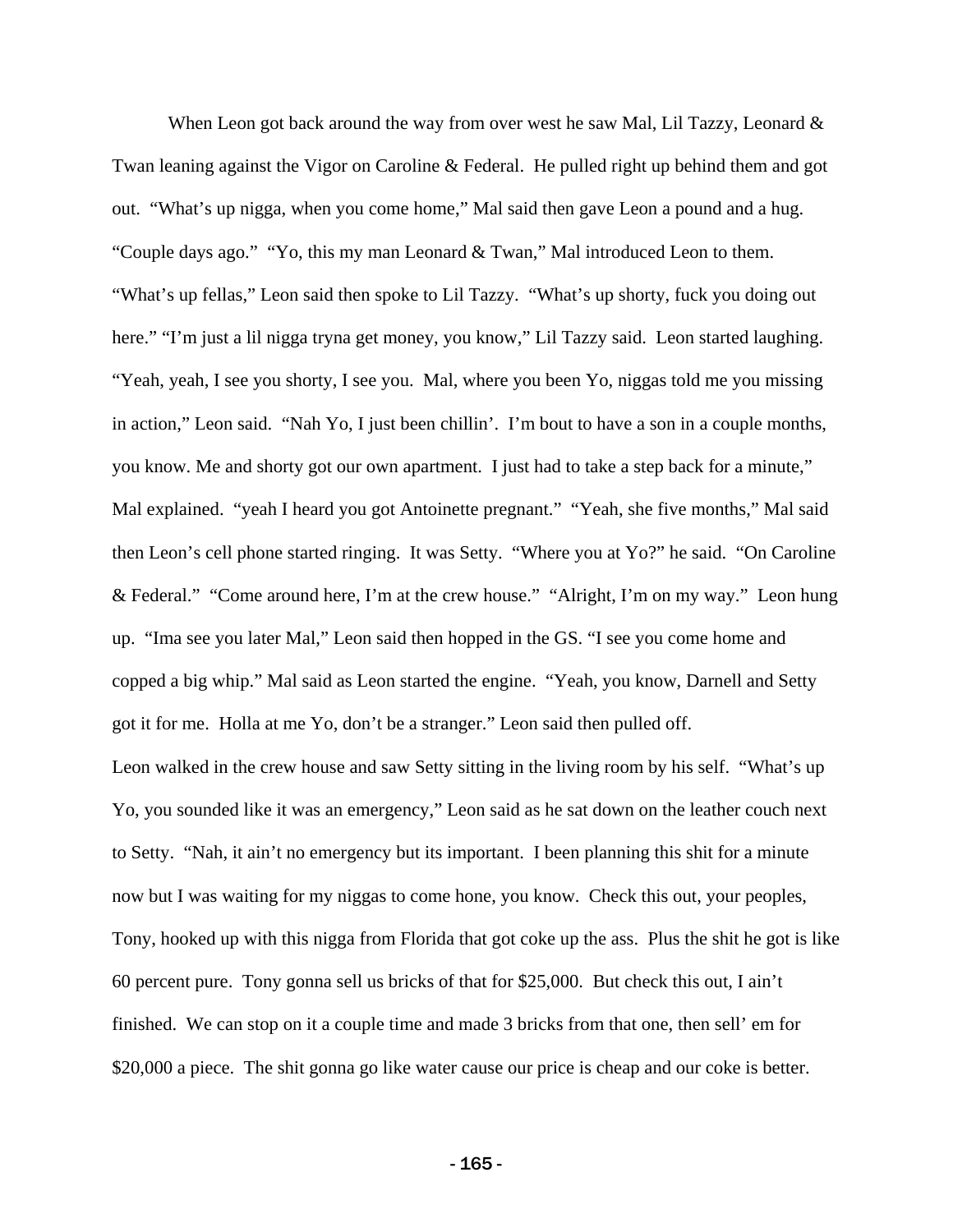We making a quick \$35,000 profit. We ain't gotta worry about bagging up nothing. We can just well weight in powder from now on. If a nigga don't want at least 9 ounces we ain't dealing with 'em," Setty explained. Leon sat there listening to this homeboy map shit out. The plan was lovely and he was all for it. "So what we gonna do wit Lil Joey," Leon said. "Just give him an eighth and the block, then let him shine on his own. When he want to re-up, he can cop from us. Plus that bitch Nay Nay live up Park Heights. I been fucking with shorty real heavy since you been locked up. She a lil gangsta Yo. I be going out her house a lot scooping them niggas out. They be selling Redy. I can push some of that shit off on them niggas up there through shorty, you know," "You definitely got this shit mapped out. I'm proud of you nigga. We bout to be young millionaires," Leon said happily. "Yeah nigga."

## The next day.

Mookie went to court today. He didn't even know about his court date so none of his homeboys were there. His grandmother was there only because his lawyer called he late last night. When Mookie got to the courthouse, his lawyer came to see him while he was in the bullpen. "the State is offering a life sentence suspended all but 20 years. This is the final offer so if you don't take it we will start trial," the lawyer said. Mookie been telling his self for months that if the State offered 20 of less he would take it but the part about 'Life' scared him. "So, I'm not gonna have life right, just 20 years?" Mookie asked. "That's right." "Alright, I want that." Mookie sat in the bullpen for about another hour then the CO's took him upstairs to the courtroom. He pleaded guilty to 1<sup>st</sup> degree murder and received a life sentence all suspended but 20 years.

 Mac got a \$5,000 bail for the pills he got locked up with. Greasy paid \$500 and got him out.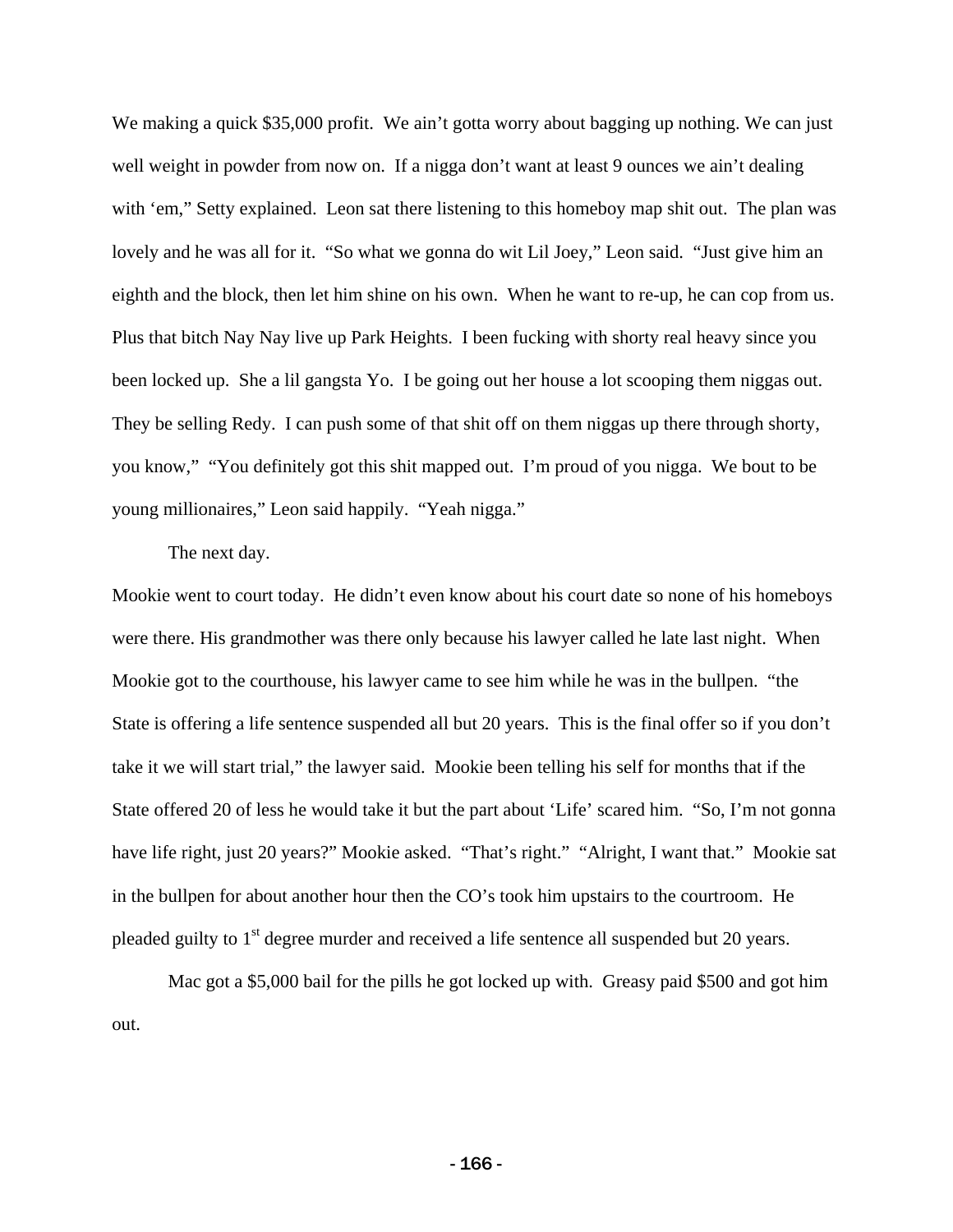Setty was in his room in the crew house counting money. He had a couple thousand dollars in small bills scattered all out on his bed. He heard his cell phone ringing in his jacket pocket. He reached over on the chair and grabbed it. The number was Tierra's. He flipped it on. "Yeah, what's up shorty." Setty could hear sobs on the phone. It sounded like she was crying. "Setty (sniff), I'm pregnant." "What you mean, its mine?" "Yeah," she was still crying. "How you know its mine." "How can you ask me that. I ain't been fucking nobody else." "You just finding this out?" "Yeah, yesterday I went to the clinic. The doctors say I'm 5 weeks," she said. "Is you gonna have the baby." "Hell yeah, I'm not getting no abortion Setty, we just gonna have to deal with it." "How we gonna do that, what about Leon, I ain't letting this shit come between me and my man." "Well you shoulda thought about that before all them times you fucked me." So, you want me to tell Leon," Setty said then Tierra got quiet. "That's what the fuck I thought." "What we gonna do Setty? I love him. I don't want to lose him either." "I don't know right now, just give me some time to think. I'll call you later," he said then hung up.

Lil Joey was coming from his house on Lanvale & Spring. He was strapped. He had the black .38 snub tucked in his dip. He walked down Caroline Street to Federal. As usual, Lil Tazzy was out there selling weed and Leonard was standing beside him. Lil Joey peeped them and he was hoping Leonard gave him a reason to spark him. Lil Joey walked to the corner where they was at. Leonard was on point, he was watching Lil Joey close. They was mugging each other. "What I tell you yesterday nigga," Lil Joey said to Leonard. "Fuck you, what, nigga!" he said then Lil Joey reached for his gun. But Leonard did something he didn't expect. Instead of running, Leonard rushed towards him and tried to grab the gun. They started tussling for it. The whole time Lil Tazzy was just standing there watching. Even though Lil Joey had more muscle mass than Leonard, it still wasn't easy to get Leonard to let go. The gun was pointing at the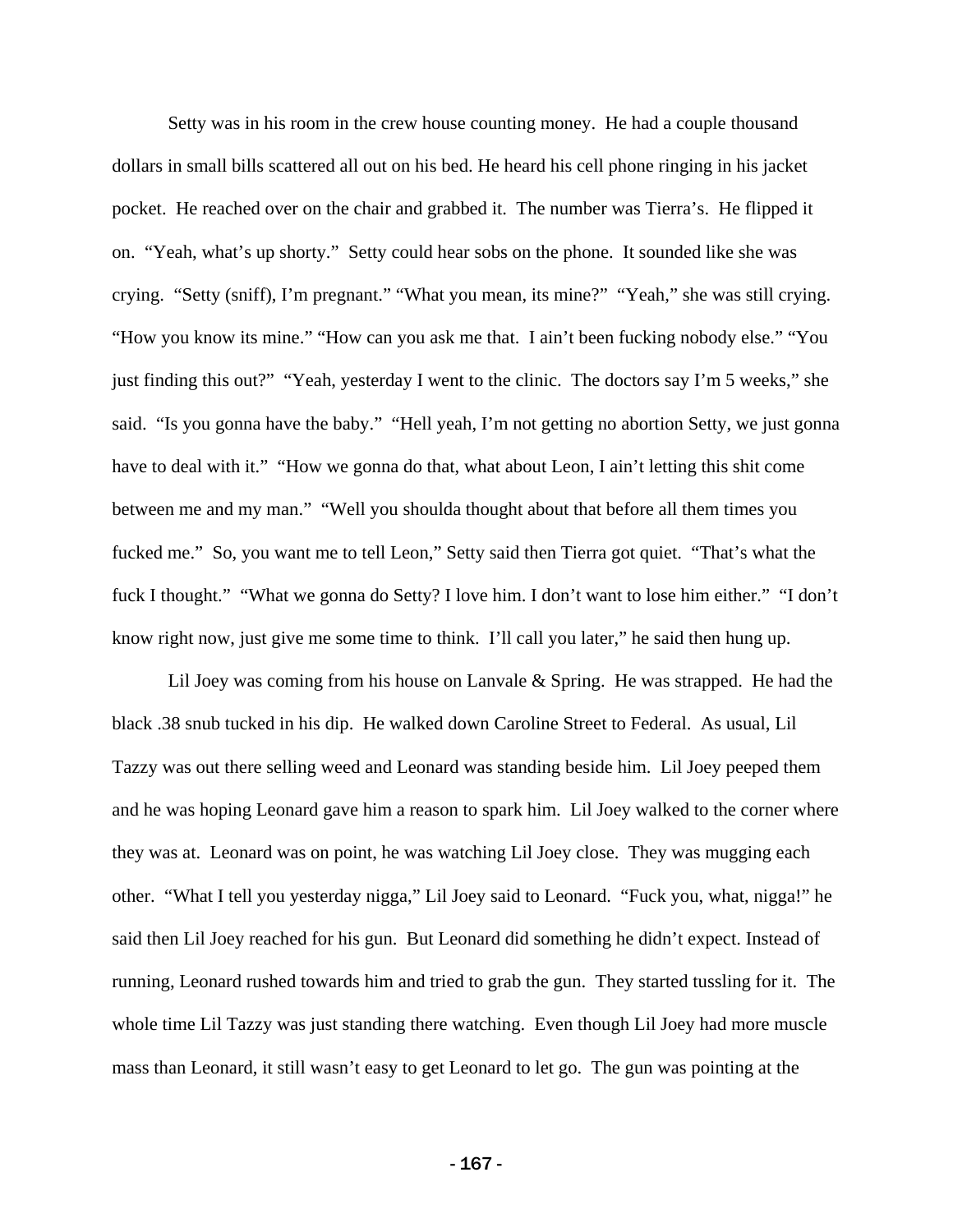ground and all both of them had there hands on it but Lil Joey had the trigger. He pulled it (pop), the round hit the cement next to Leonard's foot. He was startled so he pushed off Lil Joey and ran. Lil Joey dropped the gun when it went off but Leonard just ran. So did Lil Tazzy. Lil Joey picked the gun up and fired the last 5 shots at them. Lil Tazzy got hit in his shoulder. Leonard didn't get hit. Lil Joey took off running towards his house.

 When the police and ambulance arrived on the scene to get Lil Tazzy, he told them everything. He told them Lil Joey's name, description and address. It only took the police about an hour to piece everything together and start looking for Lil Joey. When they went to his house, Lil Joey was in there. They locked him up on the spot. They tried to get his sister, Kim, to tell them where he put the gun but she just slammed the door in their face. The police took Lil Joey to Central Bookings and charged him with  $1<sup>st</sup>$  degree attempted murder.

#### Later that day

 Darnell, Greasy, Mac, Tay, Doughboy, Leon and Setty was chilling on Bethel Street smoking weed. They knew about Lil Tazzy getting shot earlier cause they heard the gunfire then went up there. At first they had no idea Lil Joey had done it. They only found out later when his sister, Kim, called Greasy on his cell phone and told him. Now it wasn't anything they could do but wait to see if he got a bail.

 The 7 B-boys was on the block hustling as usual. A block away on Oliver Street in a vacant house a camera constantly took pictures of them. Baltimore City's Special Investigations Division, which probes violent drug organizations, was investigating them, and they had no idea that they were being watched.

The next day – Wednesday, October  $13<sup>th</sup>$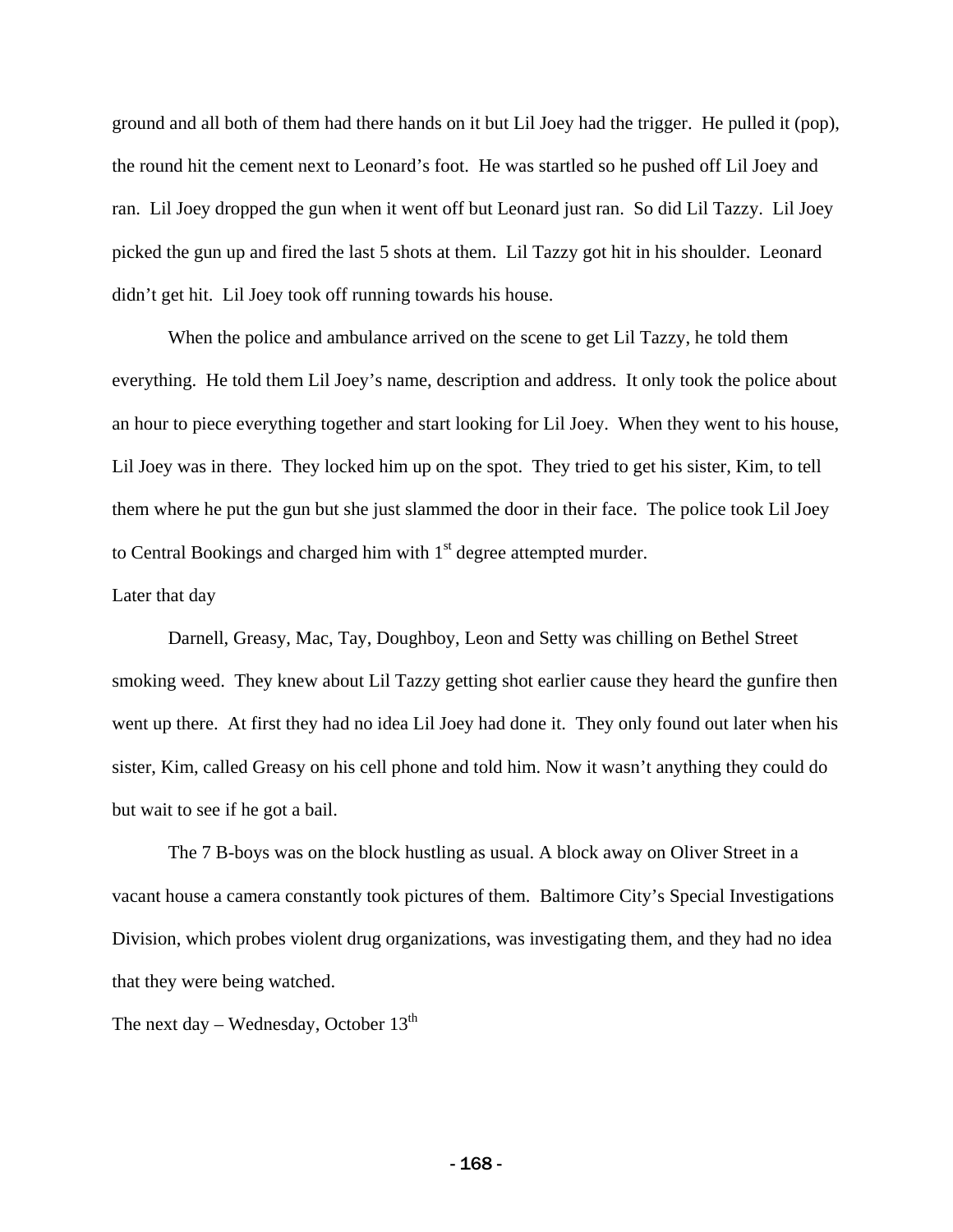Leonard & Twan was sitting on the couches in the basement trying to decide what should be done in retaliation for Lil Joey shooting at Leonard. They were loading up guns. Leonard put the fully loaded magazine in the Mac 11, cocked it back then sat it on the floor in front of him. Twan was putting bullets in the extended 21 shot clip for the 9 mm. "I think we should just run up in that house they got around on Bond Street and just clap all them bitch ass niggas, " Leonard said. "I'm wit whatever Yo, It don't matter to me." Twan said then slid the clip in the 9. All of a sudden they heard a loud noise and a bunch of footsteps upstairs. Leonard & Twan immediately looked at each other and thought, 'Robbery!' They grabbed the guns. The basement door flung open and a pair of legs began to run down the steps. Before Leonard could even see the face of the person, he squeezed a 9 shot burst from the Mac at the legs. The man screamed out. "I'm hit", then started tumbling down the steps. When the got to the bottom he busted his head on the last step and laid unconscious. Only then did Leonard & Twan realize he was a Task Force member. Their ears were ringing from the gunshots Leonard spitted out in the small basement. They could hear other police at the top of the steps in the kitchen yelling, "Police! Police! Stop shooting!" The cops were panicking. One of their own was lying at the bottom of the basement steps unconscious and bleeding from gunshot wounds. No other officer tried to come down the steps because they couldn't even see who was shooting. It was a hard decision to leave a fellow office but orders came in from a Lieutenant to evacuate the house and set up a perimeter. Leonard & Twan was scared and nervous. "Yo, Yo! What we gonna do," Twan said. Leonard cut the lights off so the basement wouldn't be so bright. Then he walked over and picked up the Glock 9mm the police dropped as he tumbled down the steps. "Just chill Yo, calm down," Leonard said to Twan. "How the fuck I'ma calm down nigga, you just killed a police." "He ain't dead, I only shot him in the legs." "Look at that nigga man! He dead Yo!"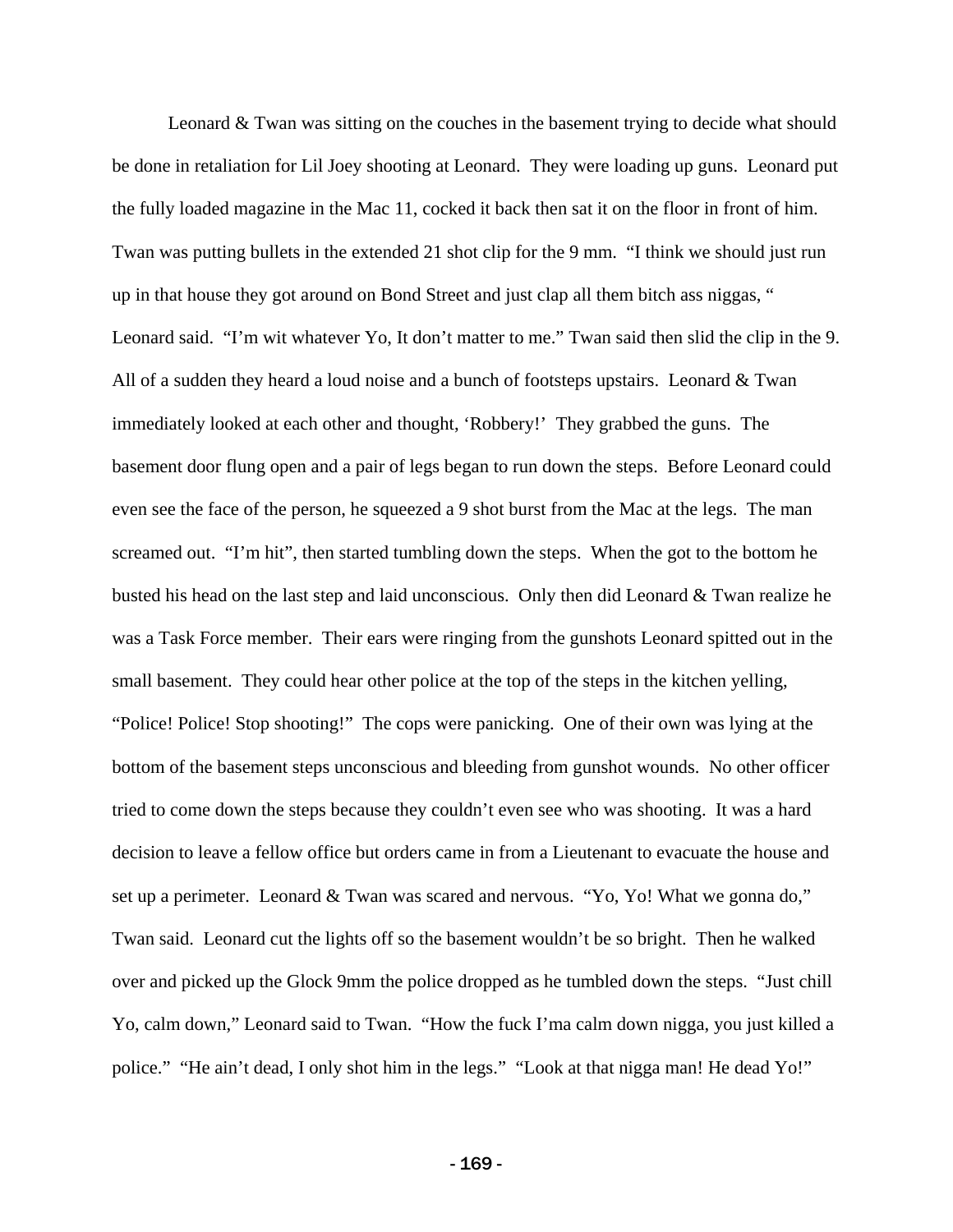Twan was shaking. Leonard looked at the police. Blood was pouring out of his head and legs. "Fuck him. Them bitches came to lock us up, stop acting like a bitch," Leonard screamed at Twan. "We got to get the fuck outta hear Yo," Twan said. "Nah man I know they got the house surrounded. If they want us, they gonna have to come get us," Leonard said. He was standing near the bottom of the basement steps with the Mac in his hands. It wasn't no other entrance or exit to the basement. At the front of the basement was two small windows that looked out onto Caroline Street and the front of the house. The police was carrying the incident as a hostage situation because they didn't know if the police that got shot was dead or not. Outside they blocked off the whole 1600 block of Caroline Street. They positioned snipers accurately around the perimeter of the house. One of them had a clear shot to the top of the basement steps and the kitchen. After about 40 minutes of waiting, a hostage negotiator tried calling Leonard  $&$  Twan on the phone but neither one of them answered it. After about an hour into the standoff, the police decided to flush them out. Leonard  $&$  Twan was pacing back  $&$  forth in the basement trying to figure out what to do when 2 tear gas canisters came busting through the basement windows. They started choking from the gas immediately. They tried covering their faces with shirts but it didn't work. The fumes overwhelmed them. "Come on, ('cough') Yo, we got to ('cough') ('cough') go upstairs," Leonard said to Twan. They slowly walked over to the steps. They stepped over the now dead police office and started walking up the steps. Leonard was in front with the Mac 11 pointing at the top of the steps. When they got to the top and into the kitchen, they came into the cross hairs of the police sniper's rifle. "I have the suspects in my sights, they are armed," the police sniper said into this radio. He waited for a response. "If they make any threatening moves, take 'em out," his Lieutenant said. The sniper kept them in his sights and waited.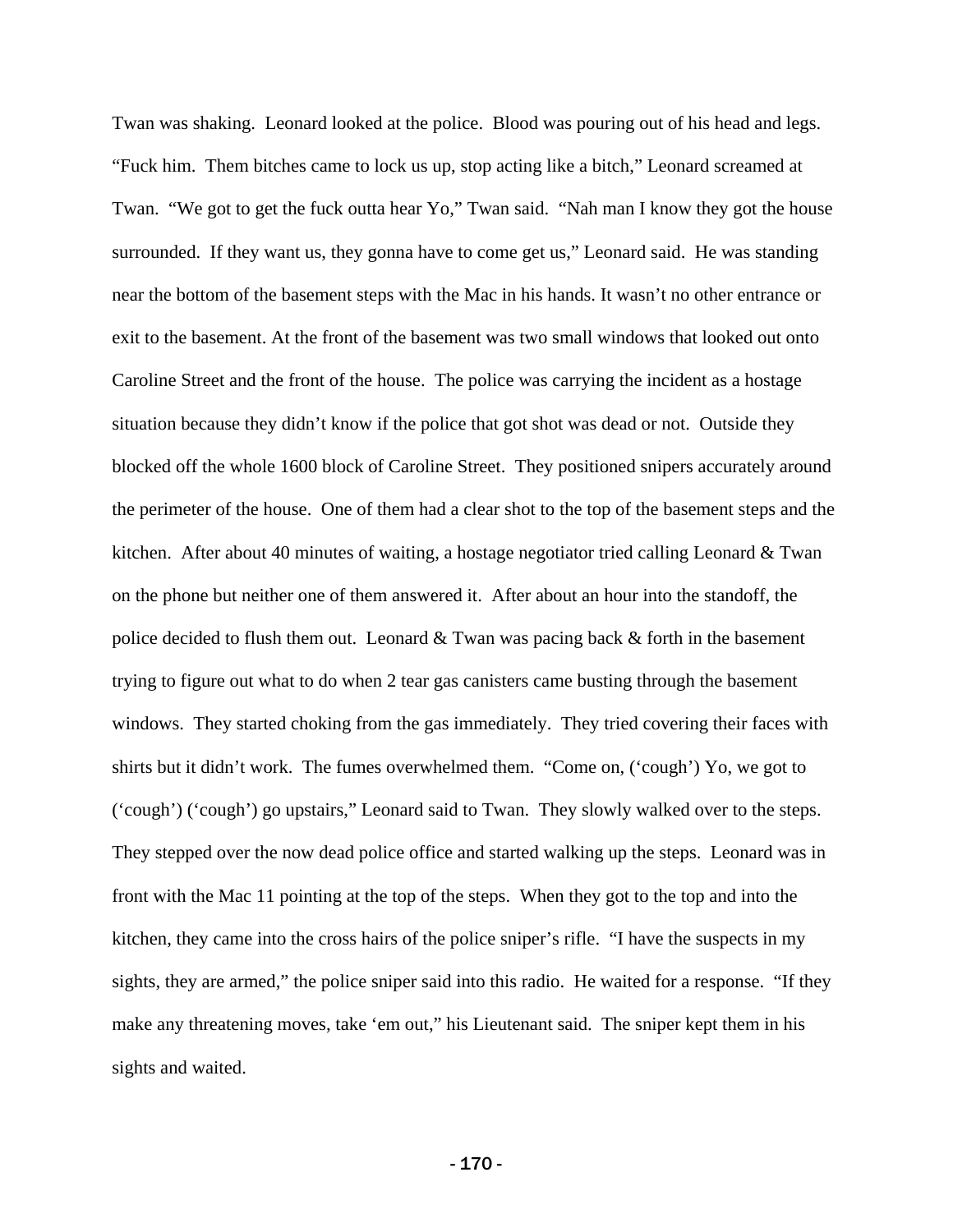Leonard & Twan was relieved to be outta the basement and able to breathe fresh air. Twan was still scared and nervous but Leonard was hyped up trying to figure out a way to get out of the house. He quickly ran over to the kitchen window and looked out. He saw several police cars and an armored SWAT vehicle parked in the alley. "What you see Yo," Twan asked Leonard. He was still standing by the basement steps. "It's mad police out there man, we ain't getting outta here," Leonard said but actually he couldn't see no police, just the vehicles. "Let's just give up Yo, I ain't tryna die like this," Twan said. "So, you would rather die in Prison? Cause that's where you gonna be for the rest of your life, fuck that, they gonna have to kill me," Leonard said, then he saw a police office come into view behind a car. Leonard pointed the Mac at the window as if he was gonna shoot through it. Twan heard a loud (crack) and watched as his cousin Leonard's body jerked backward. Twan ducked down on the ground when he realized it was a gunshot he heard. His cousin laid sprawled on the kitchen floor. He crawled over to him and immediately knew Leonard was dead. He was laying on his stomach, lifeless. The bullet that struck his chest came with such force Leonard's body twisted at a 180-degree angle before he hit the ground. It was a hole the size of an orange in his back where the bullet exited his body. Twan started crying. He knew it was over now. He felt no need to go any further. He didn't want to go to prison for the rest of his life, but he knew that it was the only alternative. He sat on the floor looking at his dead cousin. He said a quick prayer then picked up the Mac and pulled the trigger. Six bullets slammed into the side of Twan's head at his temple. He slumped to the floor dead.

 Hello, can I speak to Crystal," Darnell said into the phone. "This is Crystal." "How you doing shorty, this Darnell." "I'm doing okay, I was wondering when you was gonna call," she said. "You was waiting to hear from me?" He was smiling hard. "Yeah, you attracted my

- 171 -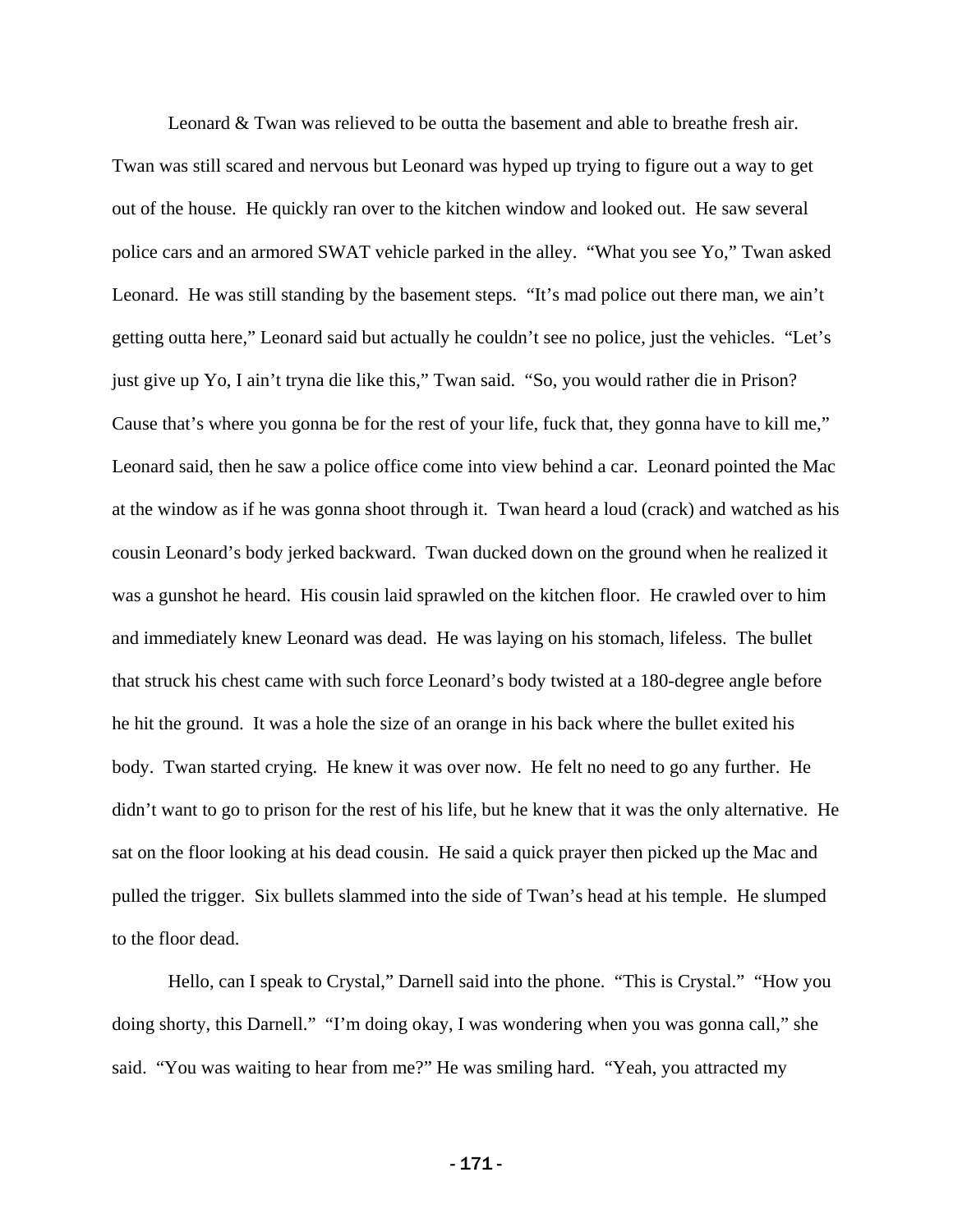attention a lil bit," she said. "Only a lil bit?" Darnell said, then she started laughing. "Well maybe a lil bit more than a lil bit," she sounded sexy as shit. "I got the money for some new rims, are you gonna help me pick 'em out?" "When" "What you doing right now," he said.

 They talked for a couple more minutes than she gave him her address. She lived on Morello Road. A small street off Echodale. Darnell took a shower then got dressed. He was feeling good. He put \$6,500 cash in a brown paper bag then hopped in the Denali. He pulled up at the address Crystal gave him. It was an off yellow detached house and he saw her Benz parked there. Darnell parked at the curb and got out. The front yard was fenced in. He opened the gate then walked to the front door. The porch covered the whole front of the house. It was a white table with matching chairs off to the left. He rung the bell. Crystal opened the door. She looked even better than she looked at the car wash. "You ready to go," Darnell said smiling. "yeah," she said then stepped out onto the front porch and locked the front door.

 Darnell only knew about the rim spot on Belair Road near Sinclair Lane but Crystal told him to go to the spot on Edison Highway and Monument Street. They pulled in the parking lot than went in. Darnell looked around. It was wall-to-wall car & truck rims. Darnell had the \$6,500 in his pocket. "So, what's up Crystal, what should I get," he asked her. She was smiling at him. "You like this?" She was pointing at some 18-inch BBS star rims. Darnell frowned his face up. "Nah" She started laughing. One of the salesmen in the store walked over to them. "How ya'll doing, I'm Ron, can I ask what type of car ya'll buying rims for," he asked. Crystal looked at Darnell. "A Yukon Denali," he said proudly. "Oh, so you need some truck rims," Ron said then started walking to another section of the store. Darnell and Crystal followed him. They walked into another room where all the big boy truck rims were. "What size rims you want," Ron asked Darnell. "Twenty fours." Ron walked over and pointed to the chrome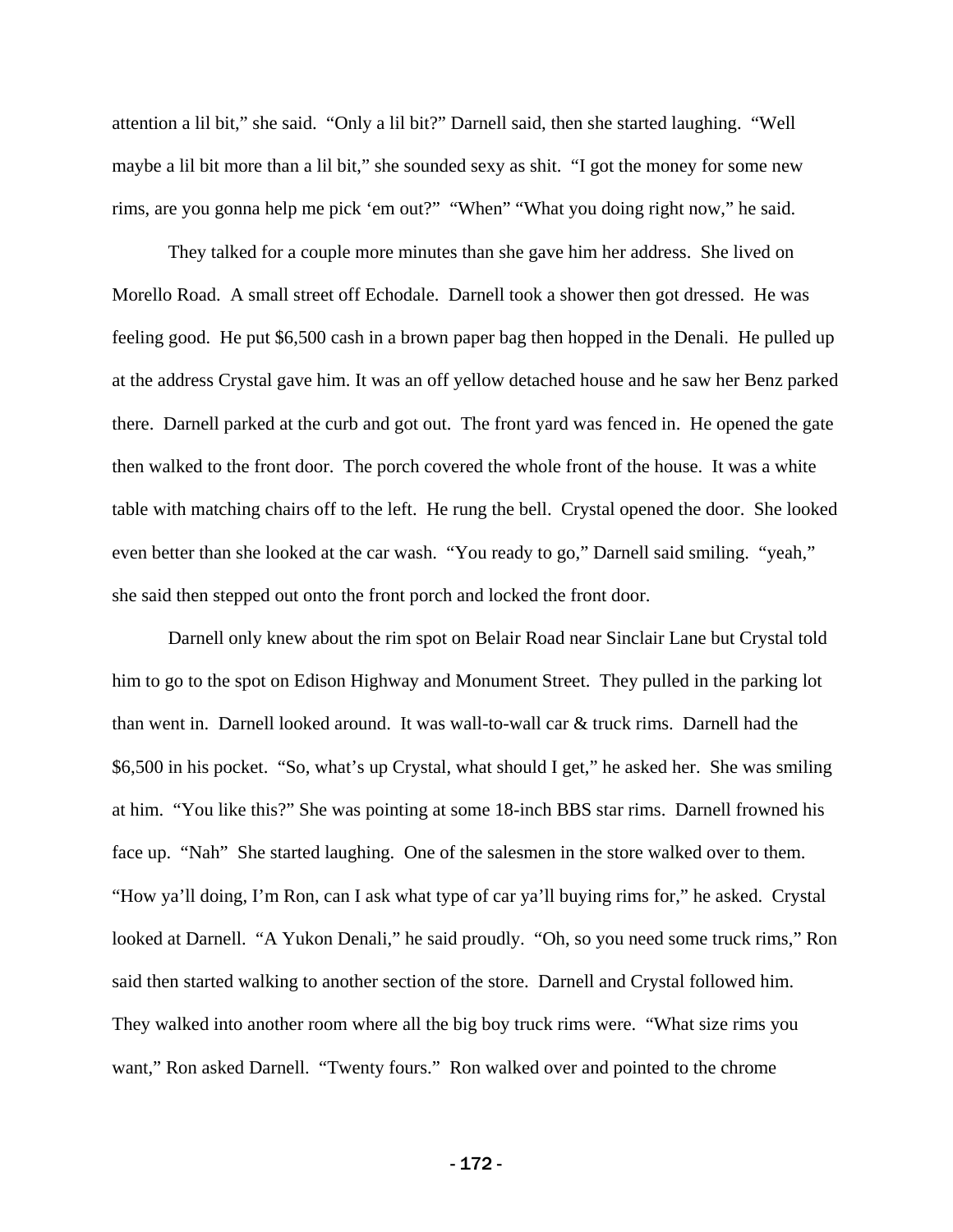Revolution 3.0 rims by Davin Blak. He pushed the inner spoke and they started spinning in place. "This is the hottest thing out right now. You can't put that other bullshit on no Denali," Ron said. The spokes was still spinning. Darnell liked the rims a lot but he knew they probably cost a lot more than he had on him. Crystal was standing next to him holding his arm. He looked at her. "So, what you think?" he said. "I like 'em. I don't think you can get no better than that baby," she said smiling. Darnell started smiling when she called him 'baby'. "When can ya'll have them ready to put on my truck," Darnell asked Ron. "We got these in stock, so I'ma say about….. 2 hours." Darnell still didn't even know the price but he didn't want to ask Ron in front of Crystal. He wanted to play big shot. When they got to the front desk and sealed the purchase, Darnell finally saw what the price was. "13,000 for the set. He had the money to pay for it back at the crew house, but it put a 'small' dent in his finances. Darnell whipped out and paid \$6,000 to Ron. He told him he would bring the other \$7,000 when he came back to pick up his truck. Crystal stood next to Darnell watching the whole transaction. She was impressed that Darnell had enough dough to pay for some \$13,000 rims. She had been looking at him like a lil nigga with a couple dollars up to this point but now she realized he had more than just a couple dollars. Crystal loved money. She had a lot of it herself but when she seen Darnell spread \$6,000 cash on the counter, it turned her on. She tried to keep a straight face like she wasn't too impressed, but deep down inside she admired Darnell a lot more than he knew.

Ron told Darnell  $& Crystal$  to come back in 2 hours, then they left. Since he had to leave the truck there, they had to catch a cab to the crew house and pick up the other 7 G's. Crystal stayed in the cab while Darnell ran in the house and got the money. They went back to the rim store and Darnell paid the rest of the bill. They still had more than an hour to kill before the truck was ready. "What you want to do now," Darnell asked Crystal. They were standing out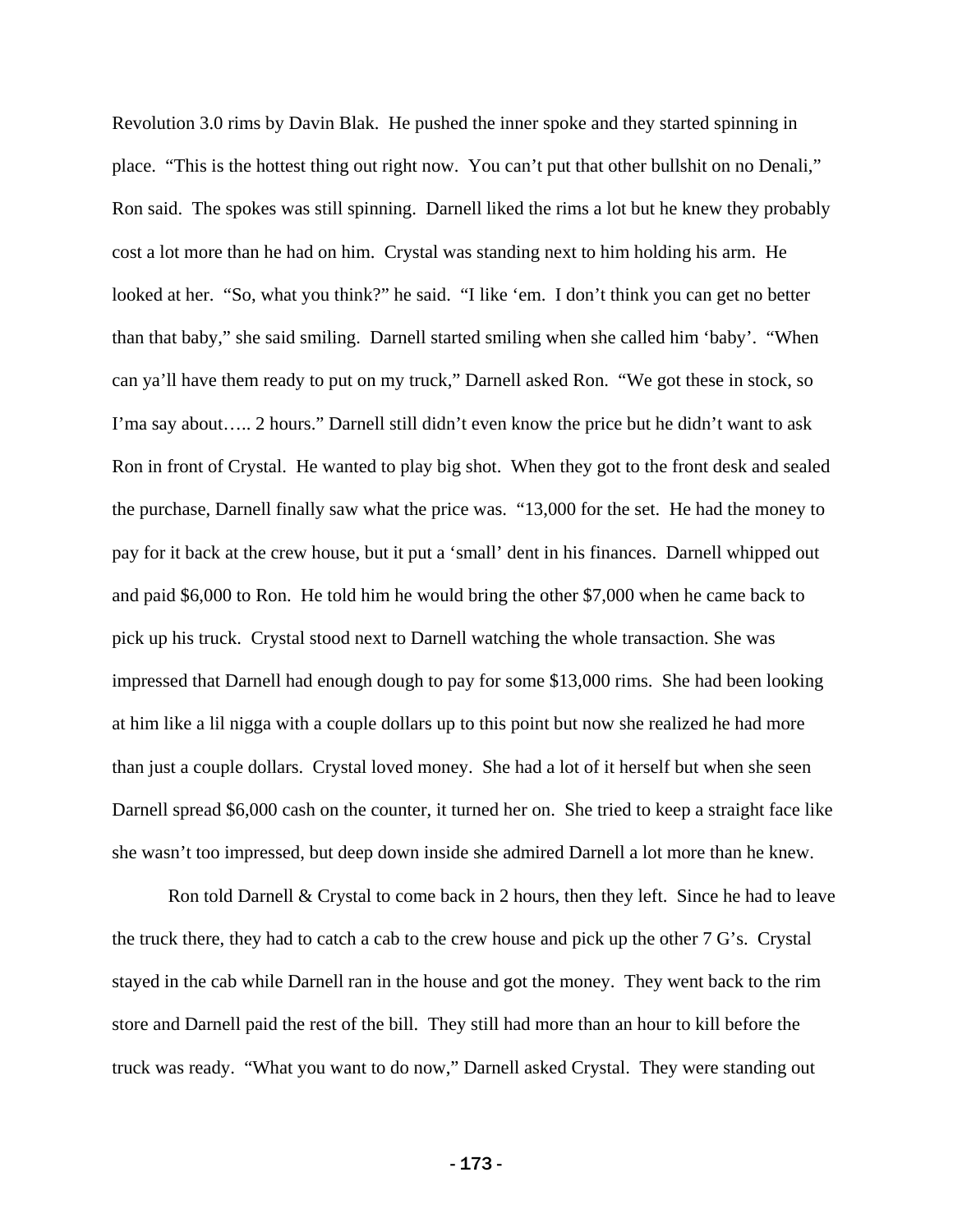front of the rim store. "I'm kinda hungry, ain't no stores around here?" she asked. "It's a McDonald's down the street. You want to eat there or go somewhere else?" he asked her. "McDonalds is cool."

 They walked about 3 blocks down to the McDonalds on Highland and Pulaski Highway. Darnell ordered a Big Mac extra value meal and Crystal ordered some Chicken McNuggets. Once they sat down at a table, Crystal started the conversation. "So, tell me something about Darnell, do you have any kids or brothers & sisters." "Nah, I don't have no kids and I'm the only child. What about you," he said. "I have two older brothers that live in Pittsburgh. That's where I'm from originally. I came to Baltimore with my father when I was 10. My brothers stayed in Pittsburgh with our mother." "You ain't never go back at all?" Darnell asked, then ate some fries. "No, but my mom and my brothers came down here when my father died...that was three years ago." Darnell could tell she was still messed up about her father's death because her voice started cracking up at the end of her sentence. He didn't know how to respond. He wanted to get up and give her a hug but he didn't. He asked her is she was okay. "Yeah, I'm fine, it just gets hard sometimes, you know." "yeah, I lost a homeboy about 5 months ago. I know that don't compare to a father but that shit hurt my heart," Darnell explained. They ate and talked for over an hour. They got so carried away in conversation they had forgotten all about the rims. They shared personal things with each other. They even laughed  $\&$  joked and kept smiles on each other's face. After almost 2 hours of talked they finally remembered the rims then left the McDonalds.

 When Darnell saw his truck with the new spinning chrome rims on it his eyes lit up. It looked like a whole different truck. He finally considered his self a big boy. When Darnell  $\&$ Crystal left the rim store, they went out to the Checker Flag Go-Kart tracks on Pulaski Highway.

- 174 -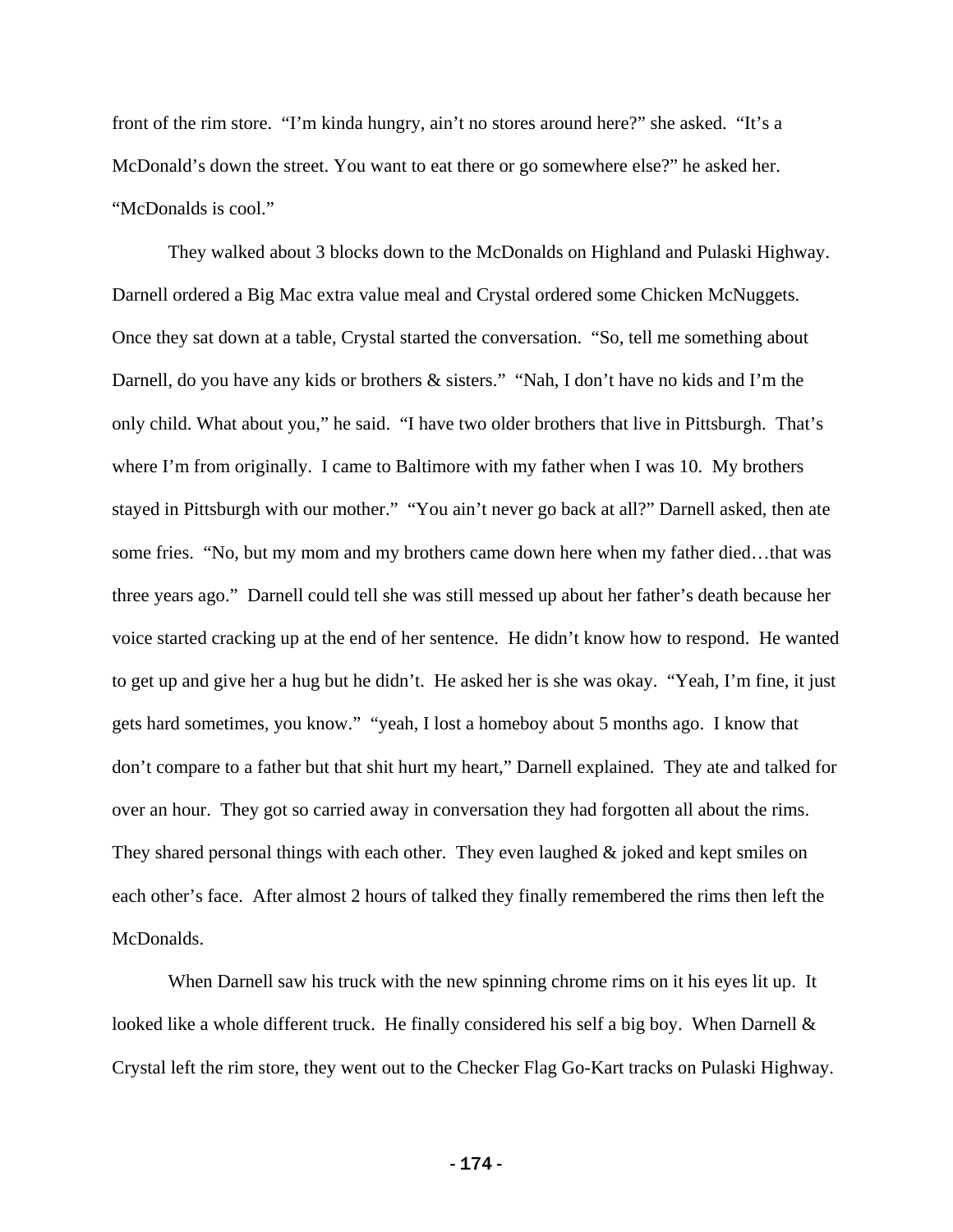It was Crystal's idea and they had fun. Darnell was starting to realize that even though Crystal was 27, she still had the heart of a teenager. He liked that. He was able to be his self around her. He was starting to build a bond with her that he hoped would last a long time. It was getting late in the evening when they left the Go-Kart tracks. Crystal told Darnell that she had to be in the house by 7:30 p.m. because she was waiting for a call. It was already close to 6:30, so he decided to drive her back home. When they pulled up in front of her house it was beginning to get dark. Darnell pulled into a parking spot but didn't turn the engine off. "I had a nice time today baby, I hope we can do it again," Crystal said. She was still sitting in the passenger seat. "Yeah, definitely." He was looking at her smiling. She leaned over and they started kissing. She put her hand behind his neck. It was a long passionate kiss. When it was over Darnell was dizzy a little bit. "Call me, okay," she said then kissed him one more time. When she got out the truck Darnell watched her walk to the front door. Crystal turned around and smiled at him one more time then went in the house.

# A couple days later

 Greasy got out the passenger seat of the Crown Victoria. Doughboy was driving, he stayed in the car. Greasy knocked on the door and a lady answered it. "Lil Tazzy home." Greasy asked her. "What do you want with my son," the lady seemed angry. "I just want to talk to him." "Well he ain't got nothing to say," the lady said then Lil Tazzy came behind her to the door. "Chill Ma, he cool, let me talk to him." The lady reluctantly walked in the living room. Lil Tazzy stood on the top steps and shut the front door behind him. His shoulder was in a sling from the gunshot wound. "What's up," Lil Tazzy said. He looked nervous. "What you tell the police about Lil Joey," Greasy said. He was looking straight in his eyes but Lil Tazzy kept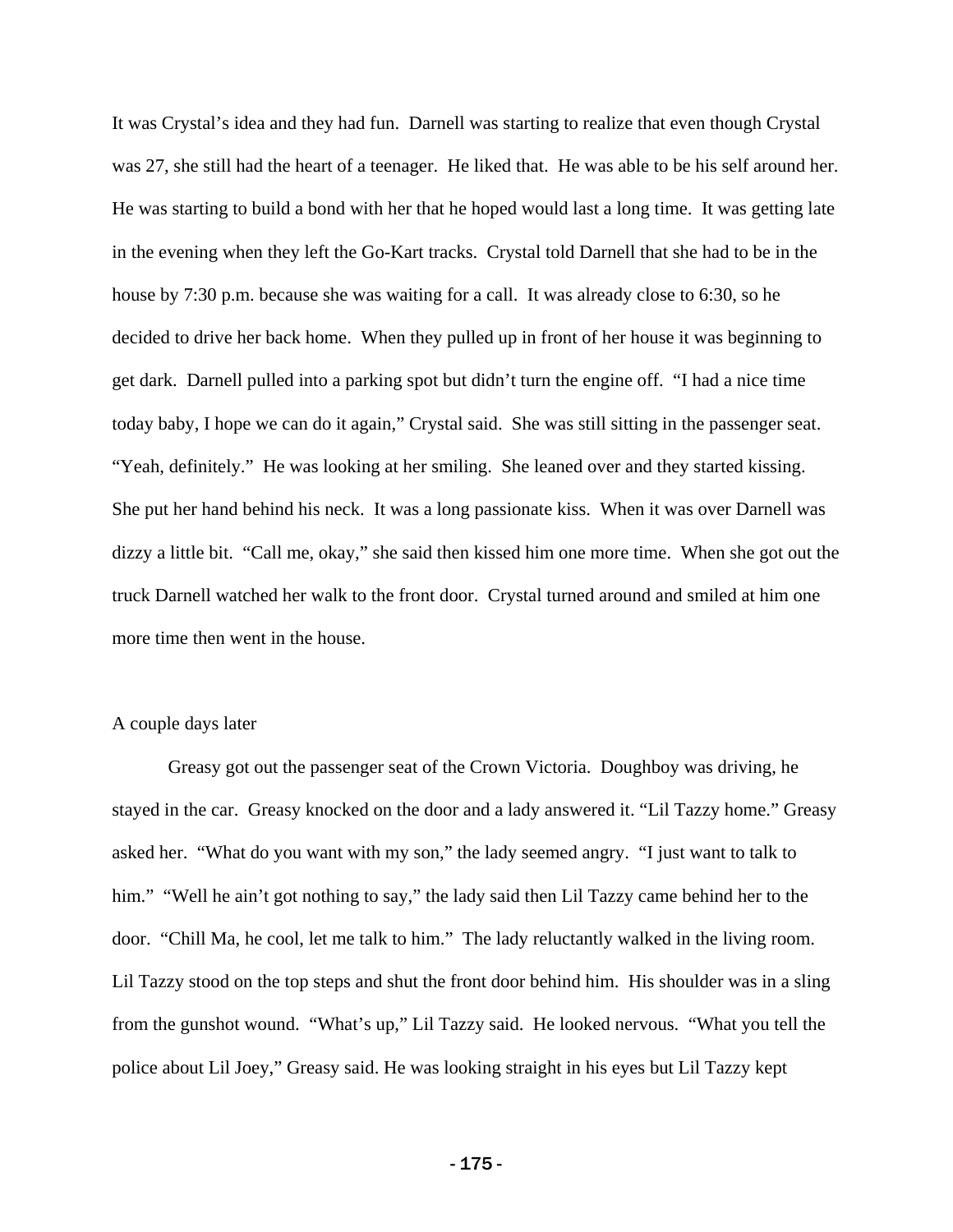looking at the ground. "I ain't gonna go to court Yo." "You fucked up when you talked to the police on the first night so this is what you gonna do. Lil Joey probably go for a preliminary hearing in a couple weeks. I'ma let you know what day it is. You gonna go in there and say Lil Joey didn't shoot you. If you don't do what I said and my lil man get some time for this shit, I'ma murder you, understand?" Greasy had a dead serious look on his face. Lil Tazzy was terrified. "Yeah." Greasy reached in his pocket and pulled out \$350. "Here, take this. Go buy yourself something nice and don't' forget about what I said." Greasy said then hopped in the Crown Victoria and they pulled off.

 Mal & Antoinette took Leonard and Twan death real heavy. Mal felt like he knew them his whole life. Antoinette couldn't stop herself from crying. Mal tried his best to keep her calm. He knew the stress and crying wasn't good for the baby but for the last couple days all she did was cry. When they first moved out Gardenville about 2  $\frac{1}{2}$  months ago, Antoinette met a girl named 'Nita' that lived in an apartment downstairs with her boyfriend name 'Von'. Nita kept coming up to Mal house trying to comfort Antoinette. Mal was in mourning too but now he had an even bigger problem on his hands. Without Leonard & Twan he had no connect for weed. He had a couple thousand dollars saved up but pretty soon that would be gone. He had to figure out a way to keep his cash flowing. He remembered a talk he had with Nita's boyfriend Von about 3 weeks ago when they were out on the balcony smoking weed. Nita  $\&$  Antoinette was in the house doing whatever girls do when they are alone. Von was telling Mal that he had a cousin named Taterman who was a big shot out O'Donnell Heights. Taterman was an older dude, about 30, and he had a bunch of lil' young niggas running a crack cocaine empire out there. Von told Mal that Taterman had a connect for coke but the nigga was getting hot so Taterman slowly strayed away from him. Von knew Mal had some money. He had an Acura Vigor, his own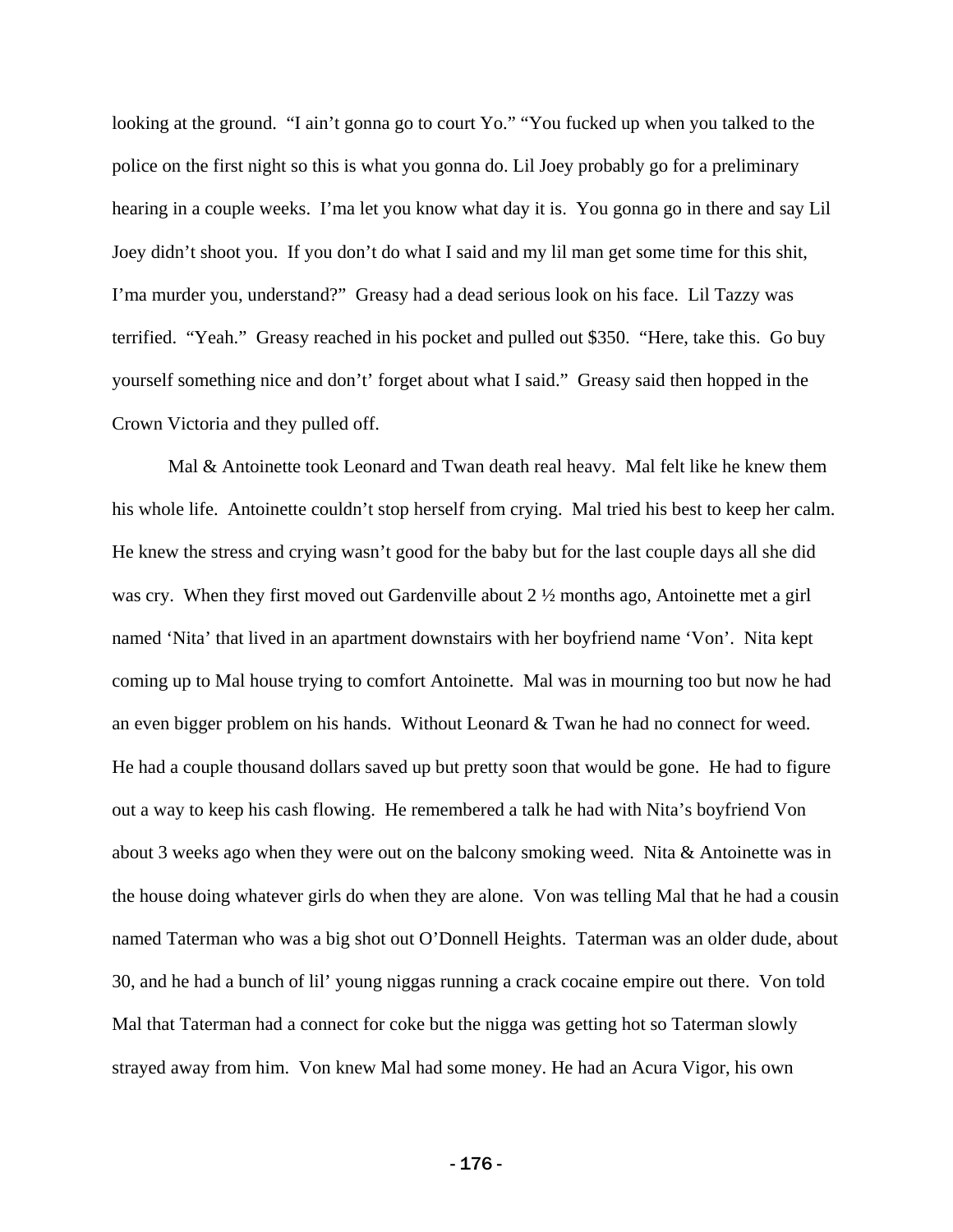apartment, and his lifestyle proved it. He figured Mal probably had a connect for coke so he asked him. At the time Mal ain't know about Leon & Setty's power move on the coke so he told Von that he only could get his hands on a couple ounces, a eighth at the most. Now Mal knew about Leon & Setty's power move so he started formulating a plan. Mal had been talking to Leon on the phone everyday since he been home. He was starting to feel like Leon was the only one he could trust.

 Leon was in the crew house smoking weed with Mac when Mal called. "What's up Yo," Leon said into the receiver. "I think I got a way to help ya'll move those bricks," Mal said. "Yo, what the fuck is wrong with you, don't ever call me on no phone talking like that. Where you at?" Leon said to Mal. "At my house." 'I'll be up there in like 20 minutes," Leon said then hung up. "Who was that," Mac said. "Mal. He on the phone talking about bricks, that's a nono, I'm bout to go out there, you going?" "Yeah."

 Leon and Mac hopped in the GS and drove out Gardenville to Mal apartment. Mal was in there by his self. Antoinette was downstairs at Nita's house. Mal was a little leery about Mac cause he didn't really know him but Leon reassured Mal that Mac was loyal. He stood up like a soldier when Homicide snatched him up about Cheetah's murder, so the B-boys trusted him. "So, what's up Mal," Leon said. They were all sitting on the couch. "I know this dude named Von who got a cousin that was looking for a coke connect. I just hollered at Von before I called you and he said his cousin still need coke. I told him that I might be able to make something happen for him," Mal explained. "How well do you know these niggas," Leon said. "I never met his cousin but the nigga Von, he cool as shit, he lives downstairs. Matter of fact, Antoinette down there right now with his girl." "How you know the nigga ain't a rat or trying to bring you a move." "Come on now Leon, Yo I ain't stupid, I know what's going on. Plus, they ain't even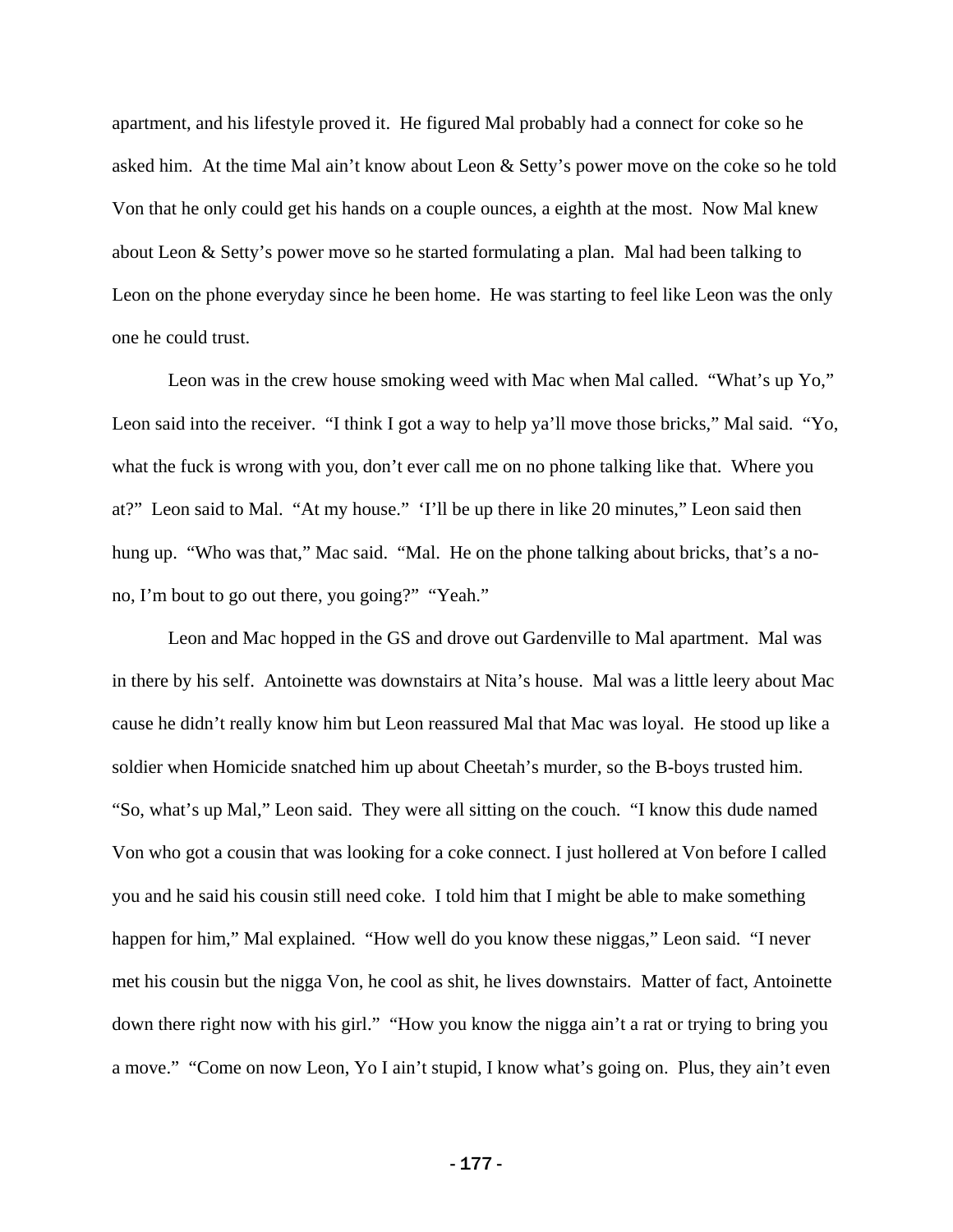gotta know nothing about you and Setty. They not gonna know where I get the coke from. I will make all the transactions, so if anything go wrong, it's on me," Mal explained. Leon was thinking. Mac just sat there smoking a Newport. Leon knew that if he could establish a buying system through Mal it would help him & Setty move bricks faster. Setty had already established a buying system through Nay Nay up Park Heights. Her uncle, 'Big Geedy', was a big shot in the dope game up there so Setty didn't have to worry about nobody trying to rip her off. Big Geedy had a lot of respect up Park Heights. The bricks of coke Nay Nay would be selling for Setty, most people would think she was selling for her uncle, therefore laying a security blanket over the whole operation. Leon loved the way Setty put that whole scheme together so he decided to give Mal a try. "This what I'll do, I'ma give you 9 ounces for now. Just to see how fast you get rid of it. Bring me back 5 G's," Leon said. Mal calculated the figures in his head. He would sell the quarter key to Von's cousin for \$6,500, making his self a \$1,500 profit. He knew Von's cousin would need that transaction 4 or 5 times a week, therefore leaving him with about \$7,500 every seven days. "Alright, let's do that," Mal said.

Darnell, Greasy, Tay, Doughboy & Setty was out on the block hustling and getting high. A couple of the lil hood rat bitches was out there with 'em. It was a nice day out. "Darnell, what's up with shorty that made you buy these rims," Doughboy said then walked to the Denali and spun the rims with his hand. "She ain't make me buy nothing, I did that on my own," Darnell said smiling. "I know you fucker her already," Setty said then took a long puff off the blunt. "Nah, not yet. I only saw her that one day, other than that we just be talking on the phone," he said. "You went to shorty house and ain't get the pussy," Greasy asked. "I ain't go in there. We just had a lil bit of fun, then I dropped her off. She got her own business Yo, shorty be busy," Darnell explained, then his cell phone started ringing. It was his mother, Ms. Debbie.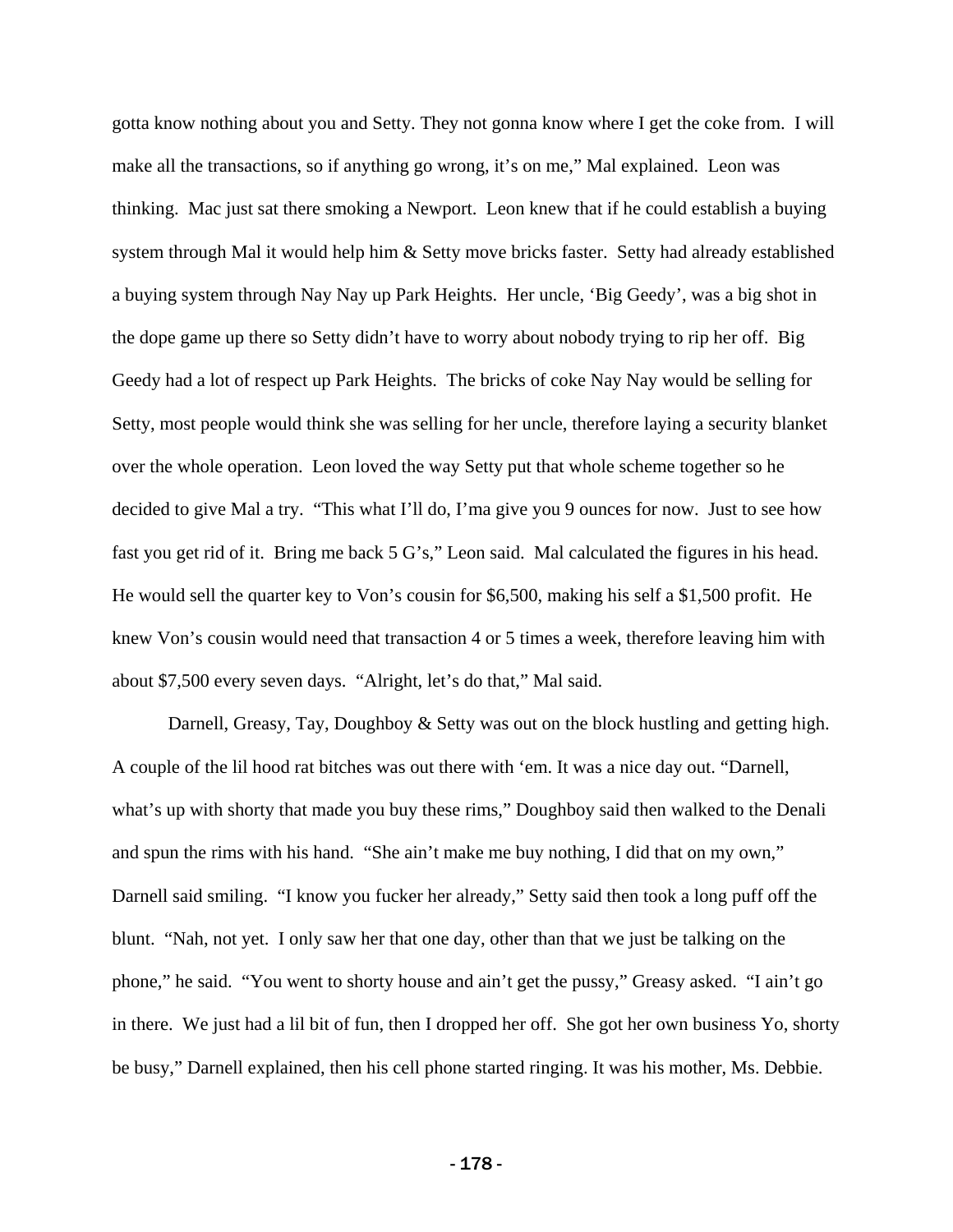She told him she needed some money for the market. He told her he was on his way. 'I be back. I got to go down my mother's house real quick," Darnell said then got in the Denali and pulled off.

 When Darnell pulled up in front of his mother's house on Chapel Street he saw Dink and 3 other dudes across the street, on some steps. Darnell got out the truck and was about to go in the house when Dink called him. "Hey Lil Darnell, come here Yo," he stood up. Darnell walked over to him. "What's up." "Which one of ya'll lil niggas put ya'll hands on my mother," Dink said and Darnell got mad. Lil Joey had knocked Pinky out about 4 months ago and now all of a sudden this nigga want to question him about it. "Yo, don't be asking me no questions about that bullshit," Darnell said. Dink wasn't expecting him to react with hostility. He was caught off guard. One of Dinks homeboys, 'Bone', whipped out a black 9mm Taurus and pointed it at Darnell's chest. He didn't move. Dink got up in his face and punched him in the nose. "Nigga who the fuck you think you talking to," Dink said. Darnell was standing there holding his nose trying to stop it from bleeding. Bone put the Taurus to Darnell's temple. He could feel the cold metal pressing against his head. "Hold up Bones, don't kill 'em," Dink said then grabbed Darnell's shirt. "Nigga don't you ever in your muthafuckin' life crack slick out ya mouth. I coulda killed all ya'll lil niggas that night. You better remember who he fuck you dealing with." Darnell was just standing there holding his nose. Bones still had the Taurus pointed at him. "If I ever catch you or any of your lil homeboys down here again, it ain't gonna be no talking. Now go 'head and get the fuck off my block fore I change my mind." Dink said. His other homeboys were standing next to him. It took a lot out of Darnell not to react to the situation right then. He knew Bones was one of Dinks foot soldiers and wouldn't hesitate to shoot him. It was a nice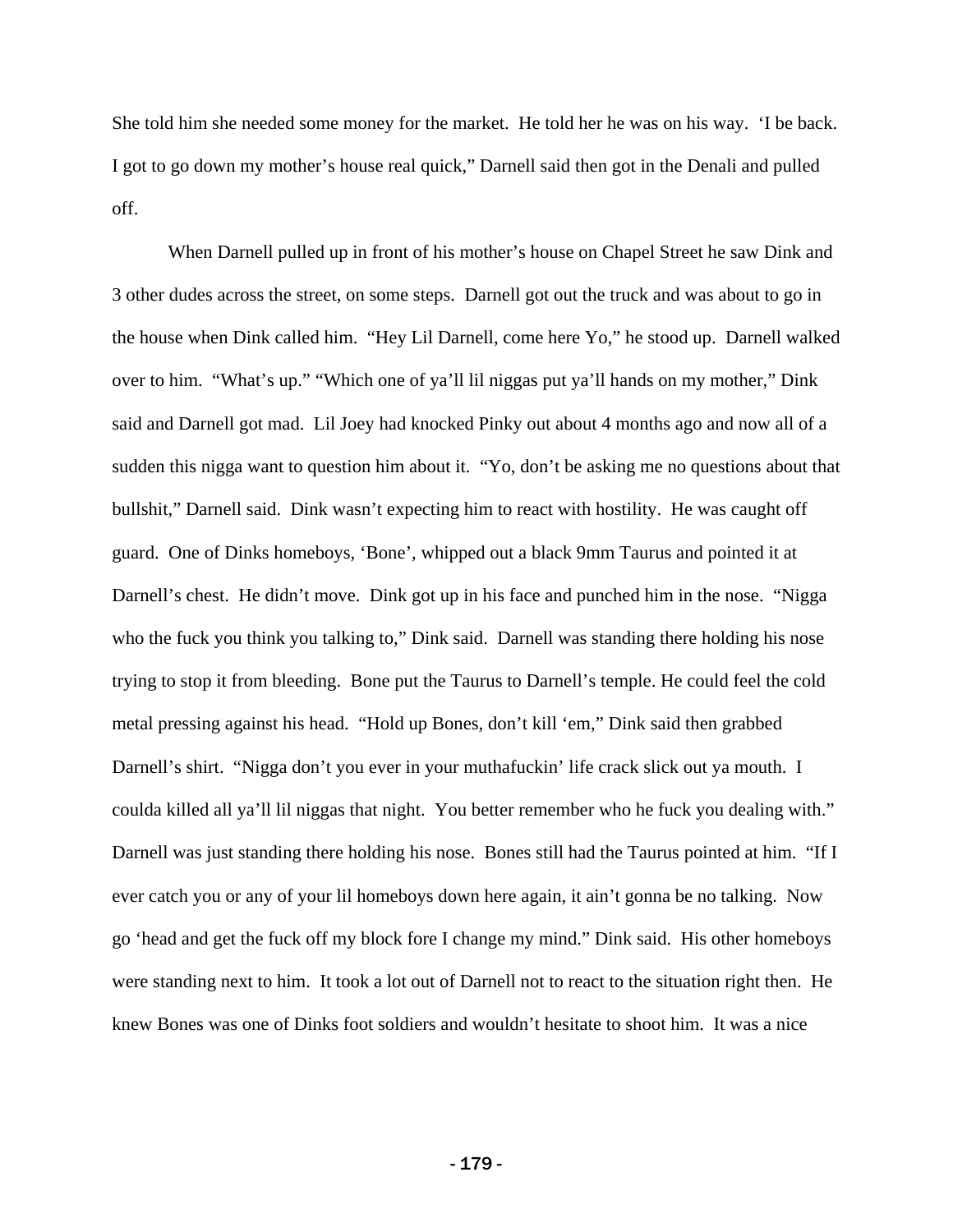amount of people on the block but nobody said nothing. Darnell didn't even go in his mother's house, he just got in his truck and pulled off.

## Later that night

 After the situation earlier, Darnell and the B-boys decided to kill Dink. They sent Doughboy to ride through Chapel Street in his gray Crown Vict, just to make sure Dink was still down there. "They all in front of the barbershop on Washington & Oliver shooting dice," Doughboy said when he walked in the crew house. All the B-boys were in there. "You sure Dink was out there," Darnell said. "yeah, he out there. He got on a blue & white Avirex." "Alright then, come on Tay, we out," Darnell said then put the banana clip in the SK. He clicked the selector switch on the side to full auto. All the other B-boys stayed in the crew house. Setty wanted to go when he found out that Dink was the one who really shot him but everybody decided to let Darnell go alone. They figured one nigga was a SK would do the job.

 Tay and Darnell drove down to Chapel Street in the black Crown Vict. They parked near the alley on Chapel Street close to Oliver. Darnell had a red soldier rag around his face. He told Tay to keep the engine running then dipped in the alley with the SK in his hand. It was nighttime and real dark in the dirty alley. Mad rats ran around as Darnell crept out to the Oliver Street entrance. He looked up and down Oliver Street. He saw Dink and like 10 other niggas at the corner on Washington. They were on the far side of the street and it was a lot of traffic on Washington so Darnell decided to wait for a red light. When he finally saw the opportunity, he ran out the alley and up Oliver Street. Before he even made it all the way to the corner, somebody in the crowd spotted him. The nigga yelled and everybody started to scatter. Darnell squeezed the trigger and spit a 30 round burst at the corner on full auto. The SK had a distinctive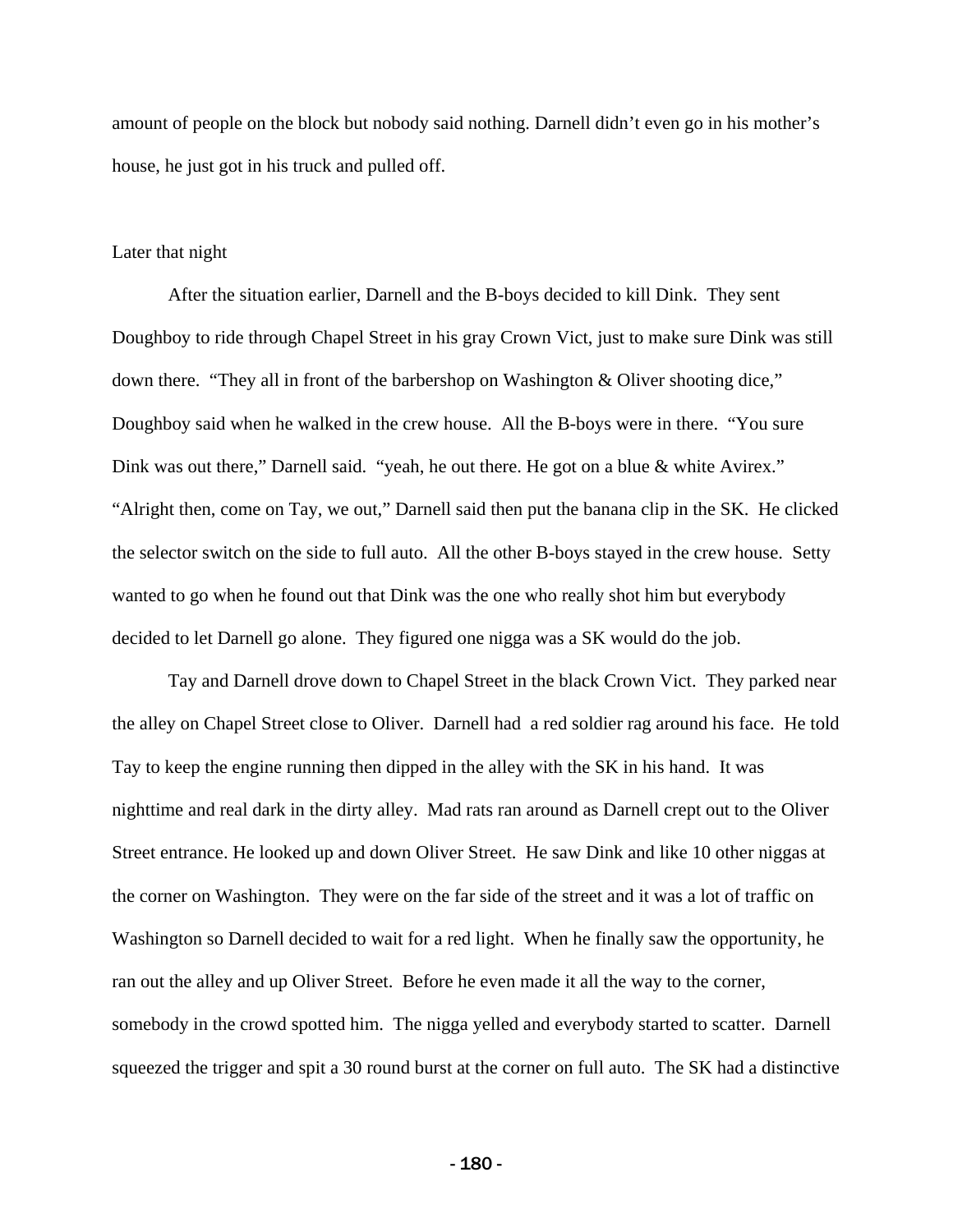sound when it fired on auto, almost like a stutter. Darnell had never shot the gun on full auto before and he was shocked at how fast the 30 round banana clip was empty. Around the corner, Tay heard the gunshots ringing off. Darnell saw like 6 dudes fall to the ground. People in their cars at the red light looked on in amazement. Once the SK clicked empty, Darnell ran back through the alley and hopped in the Crown Vict. Tay sped off.

 Two hours later the B-boys were all in the crew house talking. "I hope you hit that nigga Yo," Setty said. "I seen a couple niggas drop but I don't know if Dink fell. I'ma go down there and bang on them niggas tomorrow night too. I'ma do that shit until I see that niggas obituary," Darnell said. He was still hyped up about the incident. "Yo, you should tell your mother to leave that house," Tay said to Darnell. "Hell yeah Yo, call her and tell her to go to a hotel or come up here until we settle this," Leon added, then Darnell picked up the phone and dialed the number. "Hello" Ma, pack up some clothes and shit, then get out the house," Darnell said into the phone. "Why, what's going on," Ms. Debbie said. 'Ma, just trust me right now, get outta that house." I'm okay, ain't nothing gonna happen to me. You must've heard about that shooting that happened around the corner earlier, didn't you?" "yeah, that's one of the reasons why you got to leave the house," Darnell said. "Calm down Darnell, that shit happened around on Washington over a dice game. I don't have nothing to do with that," Ms. Debbie said then heard a knock on the front door. "Hold on Darnell, somebody at the door," She put the phone down and went to answer it. "Ma! Ma! Don't answer it Ma!, Darnell was screaming into the phone, but his mother couldn't hear him. The rest of the B-boys was sitting around looking at Darnell yell into the phone. All of a sudden Darnell heard gunshots through the phone. 'Pop, pop, pop, pop, pop, pop'. "Oh shit", Darnell said, then dropped the phone. "What Yo, what happened," Leon said as Darnell started to run out the front door. "They at my mother's house!"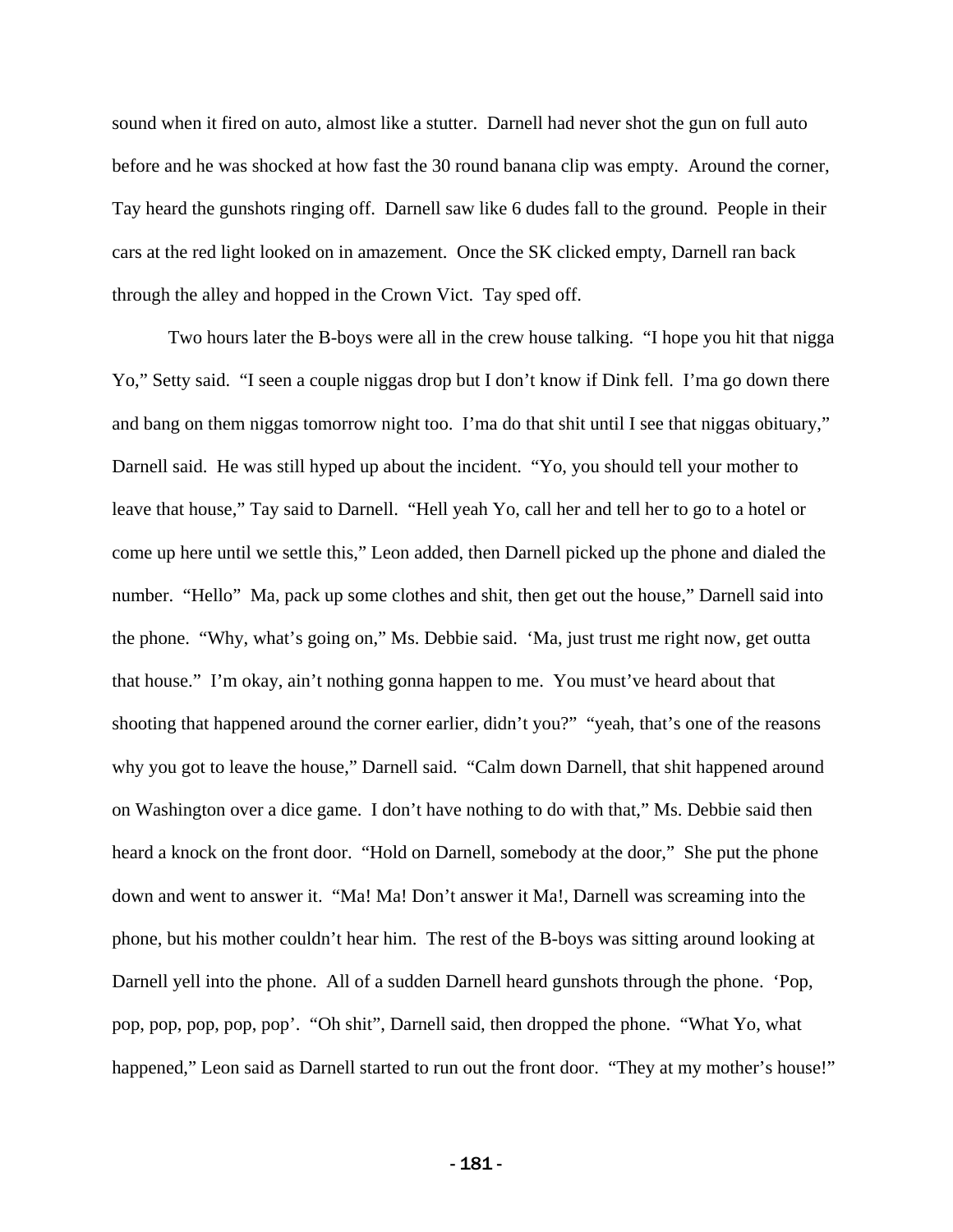he yelled then jumped in the Denali and peeled off. Leon, Greasy & Mac got in the GS and Setty, Tay & Doughboy got in the LS. They all peeled out right behind Darnell. Setty and Greasy managed to grab the .45 and .40 before they left the house.

 When the B-boys pulled on Chapel Street three cars deep, the block was totally empty. They all jumped out the cars. Darnell was in front. Ms. Debbie's front door was wide open. Setty & Greasy had the heats in their hands as they followed Darnell into the house. They all stopped short in the living room. "Oh shit," Tay mumbled under his breath. Ms. Debbie was lying on the floor next to the coffee table with 6 big holes in her chest. Everybody knew she was dead. Darnell & Leon kneeled down next to her body and Doughboy called 911 on his cell phone. Setty & Greasy checked the rest of the house with the guns. Darnell and Leon started crying. One lost a mother and the other lost an aunt. "Ma, please don't die on me, I need you, Ma please," Darnell was pulling on her shirt. "Ma, get up Ma, you can't die Ma, come on just get up for me." He was in a state of shock. Leon was trying to calm him down. Within minutes the ambulance and police arrived. Setty & Greasy had put the guns in the car. The b-boys and the police had a hard time getting Darnell to let go of his mother's body. When he finally let go, they all walked him outside to get some fresh air. Leon still had tears coming down his face but Darnell just had a blank look like all the life was instantly sucked outta him. The police yellowtaped the front of the house. Police cars and people cluttered the whole block. Darnell sat on the curb and just stared at the ground. Leon sat down next to him. The rest of the B-boys were just standing around when Darnell's cell phone started ringing. It was laying on the passenger seat of the Denali so Tay reached through the window and answered it. "Hello." "Is this Darnell?" A female voice said. "Nah, hold on," Tay tried to hand the phone to Darnell but he wouldn't take it. He just stared at the ground like he was in another world. Leon grabbed the phone from Tay.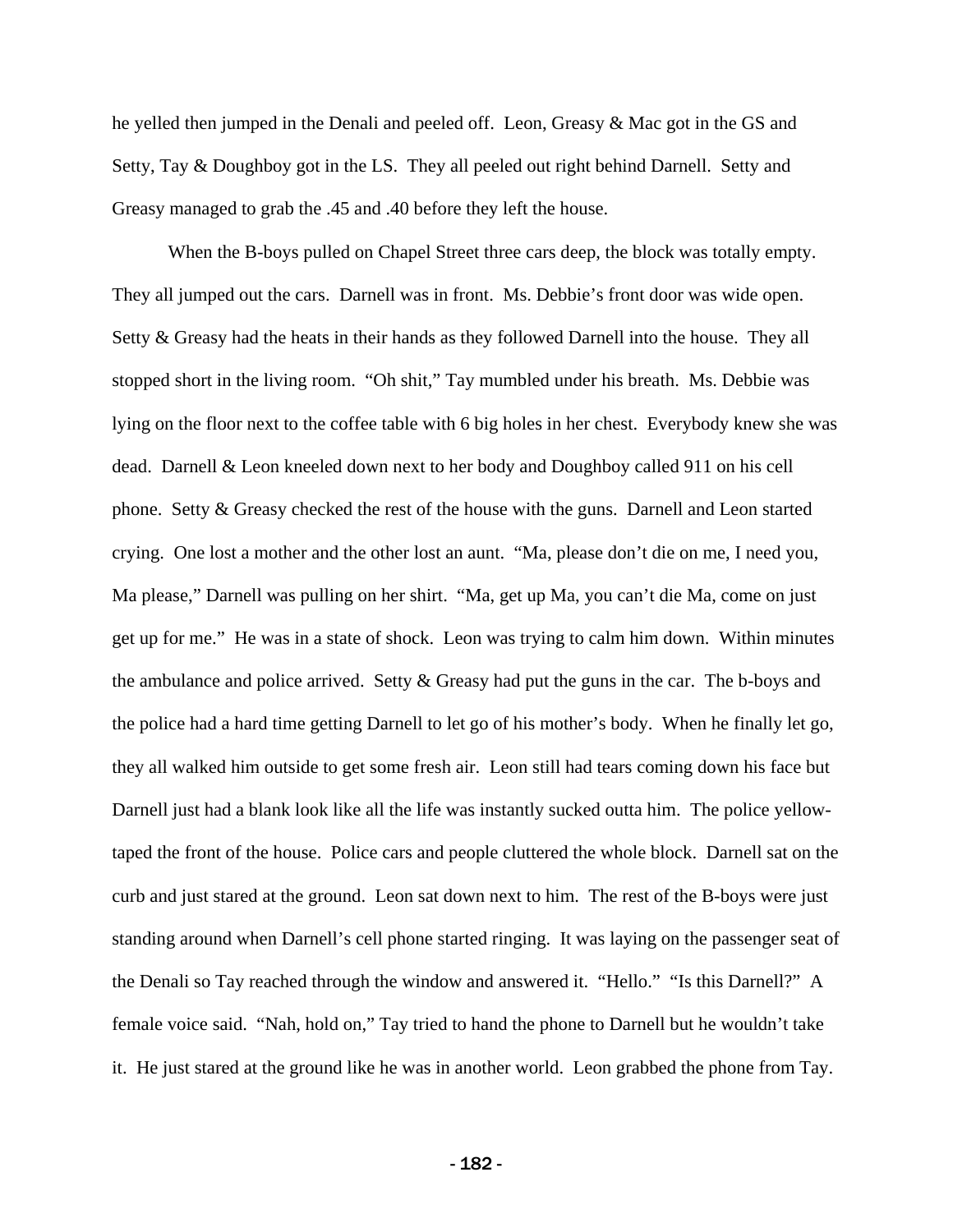"Hello, who's this," Leon said. "This is Crystal, where's Darnell," she said. "This is his cousin Leon, listen, something bad just happened to his mother so he is not in the mood to talk to nobody." "Oh my God, what happened." "Um…um…," It was hard for Leon to say it. He still had tears in his eyes. "Where's Darnell at, I want to be with him right now," Crystal said to Leon. "He's real messed up and it is a lot of commotion. I don't think you want to come down here." "Well, can he come to me," she said, then Leon looked at Darnell. He was still staring at the ground. "Yeah, where you at?"

 Crystal gave Leon her address then they hung up. The b-boys then helped Leon put Darnell in the passenger seat of the Denali. Leon got in the drivers seat. "Ya'll wait for me at the crew house," Leons said out the window of the truck then pulled off. When he got to Crystal's house, she was waiting on the porch. Leon pulled in the driveway behind her Benz. Crystal came to the truck and walked to the passenger side. "Darnell, baby can you hear me," she said to him. She was rubbing his face. "I think he in shock," Leon said to Crystal. She opened the passenger door and kissed him on the cheek. Darnell turned and looked at her but he didn't say nothing. His eyes were red from crying. Crystal was staring at him. Leon was sitting in the drivers seat watching the whole thing. Crystal seemed genuinely sympathetic. Darnell snapped back into reality after a couple minutes of silence. He got outta the truck and started hugging Crystal tight. He bust out crying again and she was rubbing the back of his head. "Shh, shh, it's okay, everything's gonna be okay." She still had her arm around him as they began to walk to her house. "I'ma call tomorrow," Leon said from the truck. Crystal looked back at Leon then nodded. Darnell never turned around. Once they were in the house, Leon pulled out of the driveway.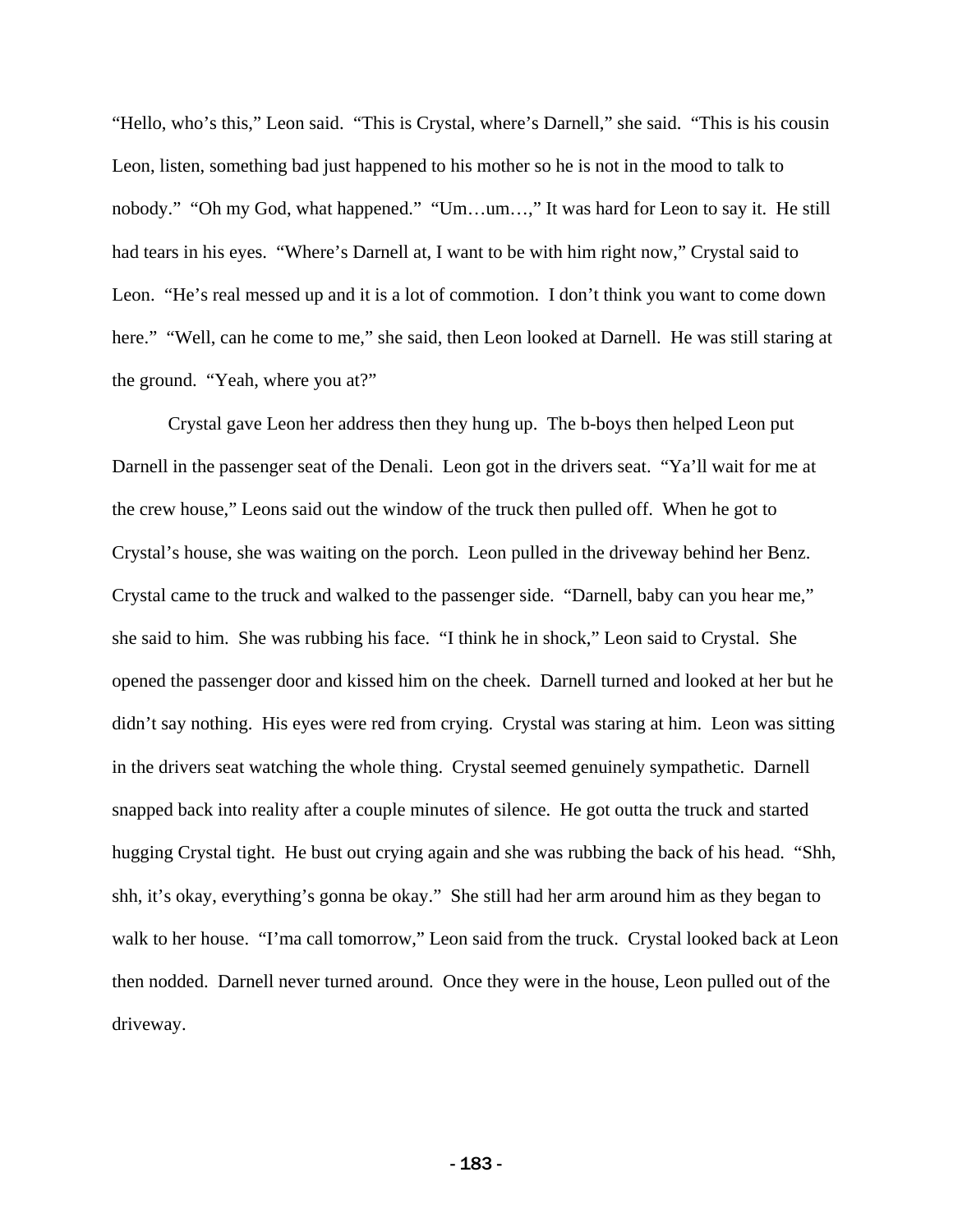When Leon got back to the crew house it was a lot of anger in the air but they had nobody to release it on. Everybody had a good guess who killed Ms. Debbie but didn't know where to find him. Dink was the number one culprit but nobody knew where he lived or even if he was still alive. They knew his mother, Pinky, lived somewhere down near Chapel & Lafayette. Dink himself had money though. Everybody knew he didn't live in the hood. Leon told all the B-boys (Setty, Tay, Doughboy, Greasy, & Mac) to use whoever they knew to try and find out where Dink or his mother lived. It was late in the night but the B-boys left the crew house and hit the streets looking for info. Leon went home to comfort his mother, Ms. Diane. Ms. Debbie was her younger sister.

The next day  $-$ 

 Crystal was in her kitchen making pancakes & eggs when she saw a news broadcast on a little TV she kept on the counter. It said that 3 people were killed and 4 more wounded in a gangland shooting on Washington and Oliver Street last night; apparently a dispute over a dice game. Plus they reported the shooting death of a 38 year old woman in her house in the 1500 block of N. Chapel Street. According to the newscaster, the two incidents were related.

 Last night after Leon brought Darnell to her house, he didn't talk about anything. She still didn't really know what happened to his mother. Last night he just cried his self to sleep in her arms. She was in deep thought about Darnell when a noise behind her made her jump. She turned around and saw Darnell standing in the doorway. "Boy, Yo scared," she said smiling. She still had the spatula in her hand. "I ain't mean to scare you." He still had on all the clothes he had on yesterday. Crystal walked over to him and they hugged and kissed. She tasted Colgate in his mouth. "Which toothbrush did you use?" she said smiling as if she knew something that he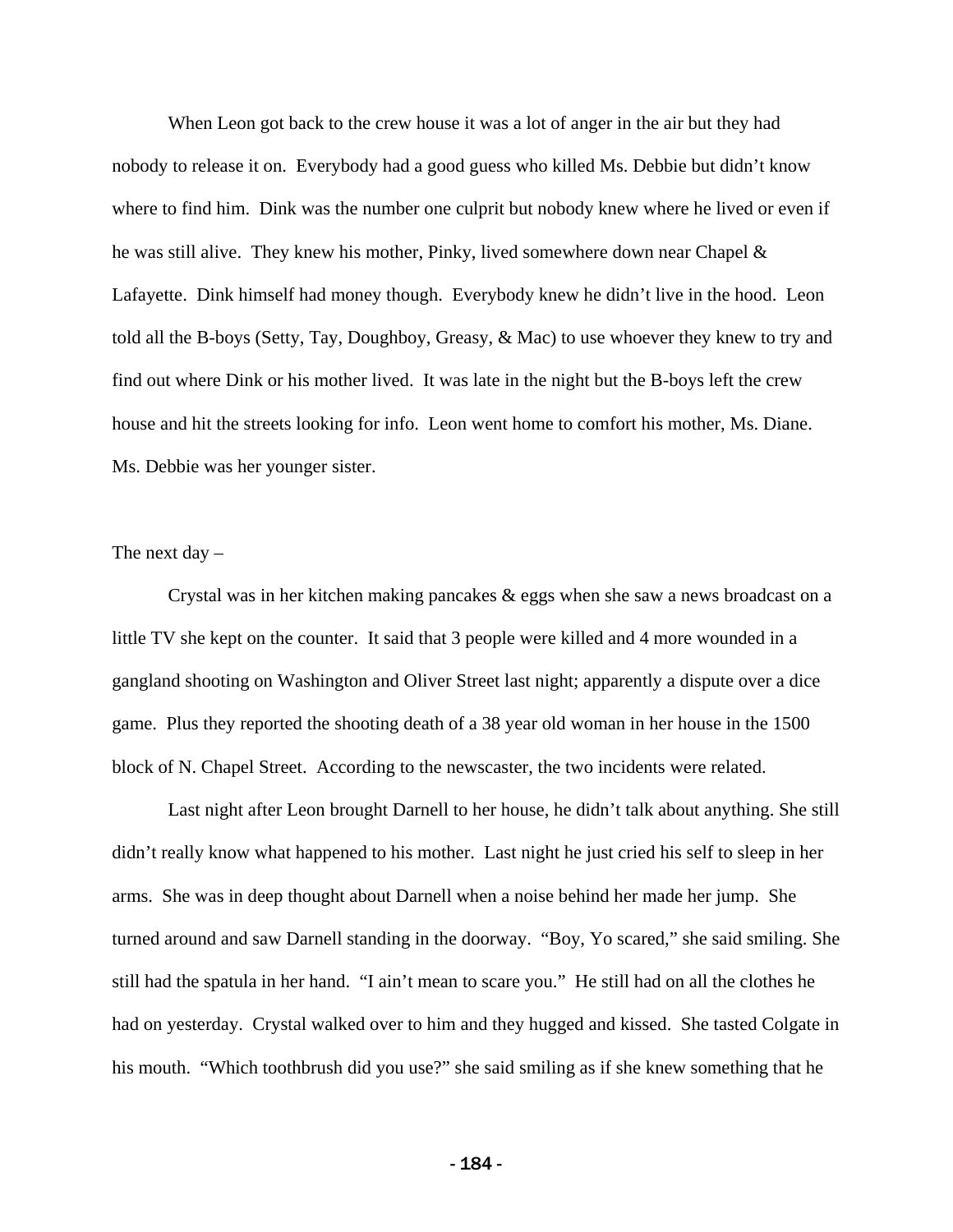didn't. "The yellow one," he said then she burst out laughing. "Why you laughing," he asked her. "That's the one I use to clean my running tennis." Darnell started smiling then he faked a gag like he was gonna throw up. "You kissed me so you got it in your mouth too," Darnell said smiling. "I'm glad to see you smiling, I hate to see you upset," she said. Darnell looked at the ground then back at her. He wanted to change the subject. "So, what you cooking," he said then walked over to the stove. "I don't know what you like so I just made pancakes & eggs."

 They sat down at the dining room table and ate. They were talking and Crystal thought it was the right time to tell Darnell everything about her. "I have a confession to make," she said. "What's up!" "Remember that call I told you I was waiting for the other day, well, it wasn't a business call. It was from my ex-finance'. He's locked up with the Feds." "What for." "Drugs and money laundering. This house, the car, and the business is really his but he put everything in my name so when he got locked up everything belonged to me." "What about when he come home," Darnell asked. "He's not ever coming home. He got 90 years, and the Feds don't have parole." "That's why you didn't marry him?" "That's part of the reason. I loved him and I still do but I have to move on Darnell. I can't spend the rest of my life waiting for a man that's never gonna come home."

 They talked for a little while longer then things got intimate. They started kissing and hugging and before long they were on the bed in Crystal's room. She was more experienced than Darnell when it came down to lovemaking. She stripped him naked and made him lay on his back. She stripped naked then climbed on the bed with him. First she started kissing on his chest then she worked her way down. He was already aroused when she took him into her mouth. Crystal worked her tongue like an expert and she knew what she was doing. Darnell was in pleasure but he wanted to try something different with her. "Hold up, hold…um, up," Darnell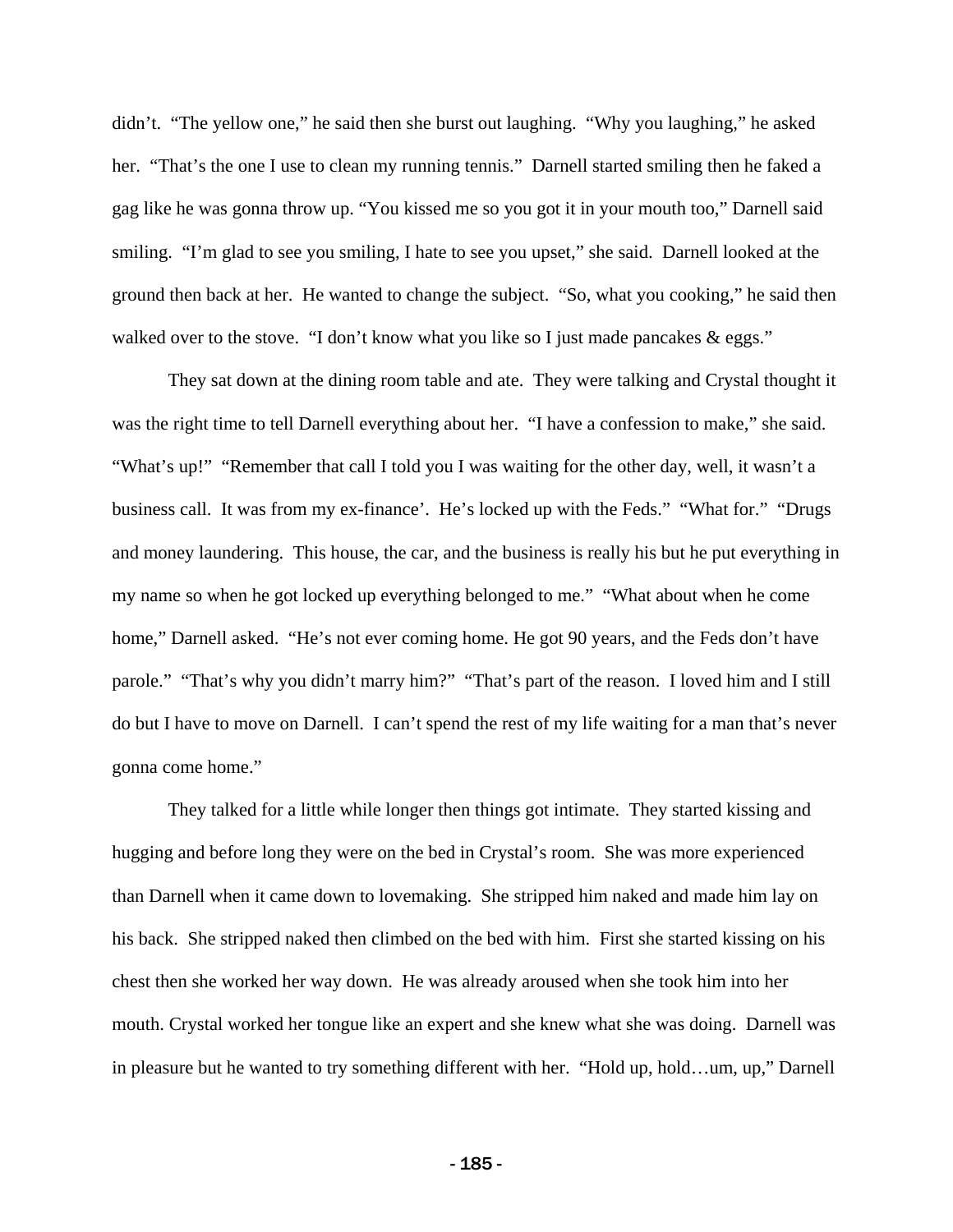said. She stopped and looked at him. "Climb up here and turn around. Let me suck on that pussy a lil bit." She started smiling and did what he said. When Crystal got on top of Darnell, she sat on his face first then leaned forward and started sucking his dick. Darnell had sucked pussy before but he didn't know how good he was. The pussy was right in his face. She had a phat, pretty pussy. He spread her lips open and went to work with his tongue. They both seemed to be deeply in pleasure. Crystal started cumin/ before he did and his whole face was wet. Crystal had to stop giving him head because she couldn't hold back screams and moans. After a while they got up and Darnell started hitting it from the back.

Later that  $day -$ 

 Leon, Setty, Doughboy, & Tay was in the crew house plotting. Tay had found out where Dink's right hand man, 'Bones' lived. Word on the street was that he was the one who actually pulled the trigger. Dink was already dead. Four of the 7.62 slugs Darnell spit out the SK hit his upper body. Bones was riding for his dead homeboy. Tay gave a couple hundred dollars to some bitch named 'Lameeka' that he know. She's supposed to be reliable and she told him that Bones lives down the hill on Lakewood & McElderry. She even gave Tay his address, not knowing that Tay had intentions of killing him.

 "We can go down there and whack this nigga now," Toddy said. "Yeah, let's go that," Tay agreed. "Let me call Darnell first," Leon said then picked up the phone.

Darnell & Crystal were exhausted and just laying in the bed together when the phone rang. "Hello," Crystal picked it up. "What's up Crystal, this Leon, let me speak to Darnell." She handed Darnell the phone. "Yeah." "Yo, Dink ain't do it. Dink is already dead. That nigga Bones did it. We got the drop on the nigga. Me, Setty, Tay & Doughboy 'bout to go handle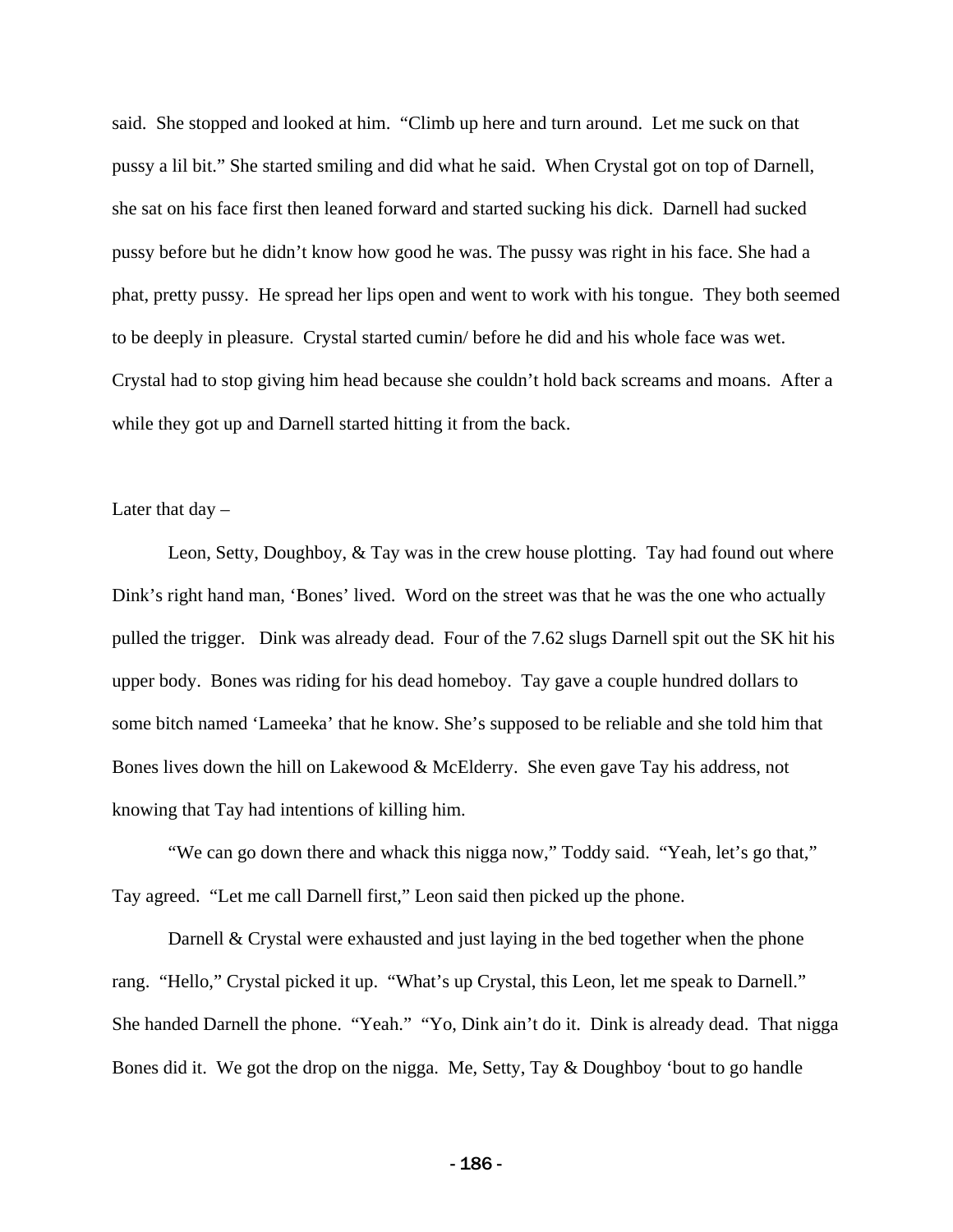that," Leon said. Darnell got excited with vengeance. "Wait for me, I want to be there, don't leave, I'm on my way," Darnell said then got outta the bed. "How you gonna get here," Leon asked him. "I'll catch a cab or something, just wait for me," Darnell said then hung up. He stood up and started putting his clothes on. "Where you going in such a hurry," Crystal said. She was standing in front of him naked. "I got to go handle something." "Please don't go Darnell, let Leon and them take care of that." "No, I got to be there, that nigga killed my mother," he said. Crystal was crying. "I want you to stay here with me baby, please stay here," she grabbed his arm. "I can't, I'm sorry Boo, but I gotta go," Darnell stared to walk away then Crystal yelled, "Why are you doing this to me! I already lost one to the streets, baby, I don't want to lose you. Can't you see I'm falling in love with you! Please don't make me go through the pain of losing another man that I love." Darnell stopped walking and turned to look at her. She sat on the bed and started crying even more. Darnell felt crazy. She just told him that she loved him. He couldn't leave her now. Not like this. He picked up the phone and called the crew house. "Hello" "Yo, go ahead without me, I ain't coming," Darnell said to Leon. "You sure?" "Yeah, just make sure that nigga fell my pain," Darnell said. "I wouldn't have it no other way my nigga."

 Three B-boys were in the gray Crown Vic. Doughboy was driving, Leon was in the passenger seat with the chrome Mossberg 20 gauge and Setty was in the back with the chrome .44 long. They were parked in the 500 block of N. Lakewood Avenue. Tay was in the black Crown Vict parked a couple cars behind them. It was broad daylight, around 5 something in the afternoon. The plan was to get Bones to come to his door then dump on him, then throw the guns in the black car with Tay while Leon & Setty sped off in the gray car with Doughboy. Leon cocked the Mossberg but stayed in the car. Setty got out and knocked on Bones' door.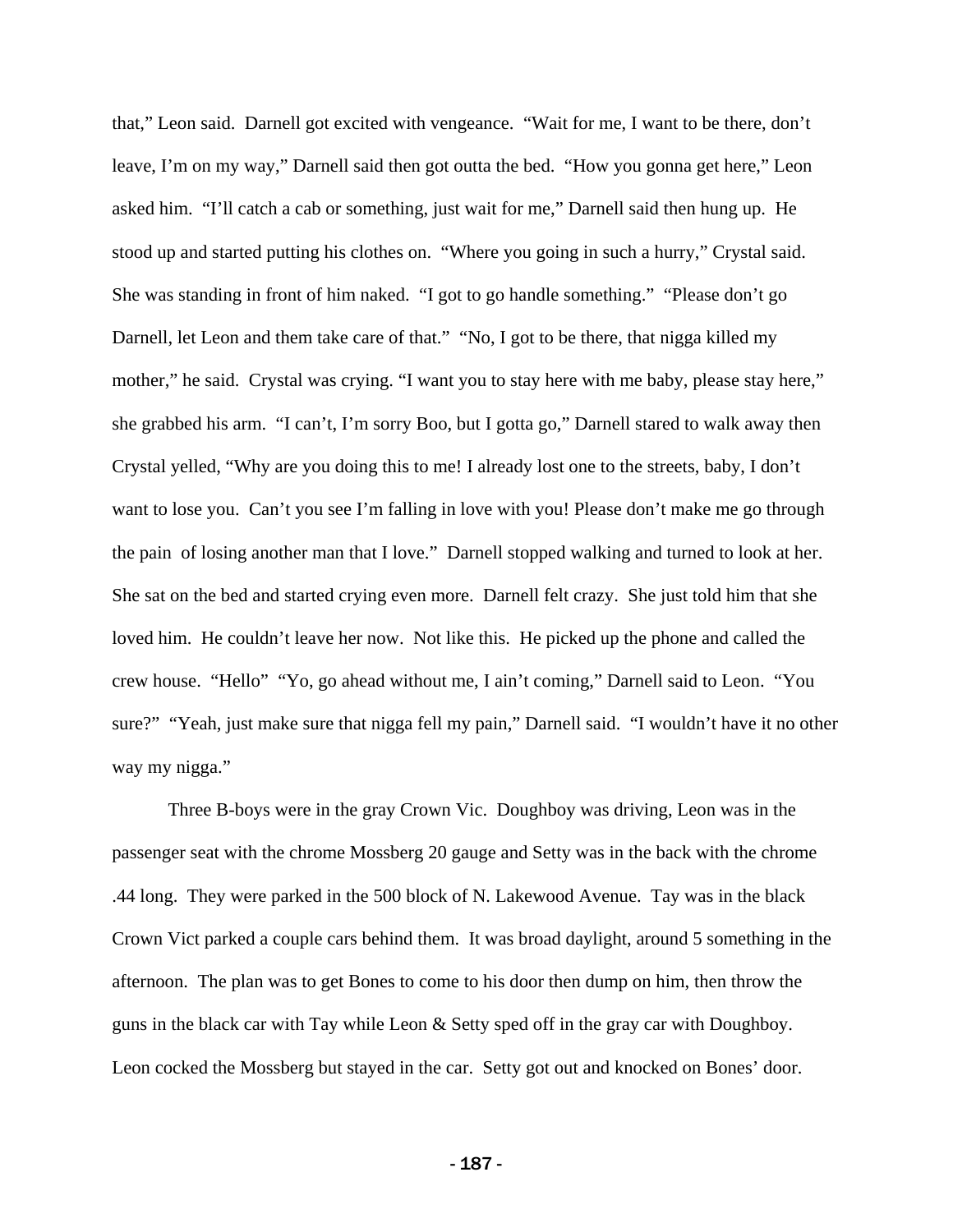Leon was gonna wait until he saw Bones then hop out and blaze him. When Setty knocked, an old man came to the door. "Excuse me sir, is Bones home," Setty said. He had the loaded .44 in his dip. "He out right now, I think he went around to the sub shop," the old man said while leaning on a cane. "Do you know which sub shop he went to," Setty asked. He watched the old man's facial expression change to suspicion. "I owe him some money, that's why I'm looking for him." "Oh, okay then, uh, I guess he went to the one on uh….Monument and Luz…Luzerne." Setty thanked him then got back in the car. They drove around the corner to Monument and Luzerne Street. It was a couple dudes standing in the middle of Monument Street close to Port. Nobody was in front of the sub shop. The B-boys circled the block first and looked in the sub shop. They saw Bones and another dude inside. Doughboy parked in the 600 block of N. Luzerne Street close to the corner. Tay parked directly behind them. Leon & Setty tied red soldier rags around their faces. "You ready?" Leon said to Setty. "Yeah let's go!" The 2 B-boys jumped out of the Crown Vict and jogged the few steps to the corner. They had the guns out. When they got to the front of the sub shop, Bones was on his way out with a bag of food in his hands. Leon raised the Mossberg. 'Boom!' The 20 gauge shot hit Bones in his upper chest area. The blast from such a close range disintegrated his lungs and pushed them out through his back. The force lifted him off his feet and threw him back into the sub shop about 7 feet. Setty walked up to the doorway and pumped all 6 slugs from the .44 into Bones' already dead body, then they fled. They threw the guns on the floor in the back of Tay's Crown Vict. Tay pulled off. Leon & Setty then hopped in Doughboy's Crown Vict and peeled off in the other direction.

 A couple hours later Leon, Setty, Tay & Doughboy was in the crew house smoking weed when Ms. Diane called Leon on his cell phone. "What's up Ma," Leon said into the phone. "Boy, what the fuck is wrong with you. I just got a call from Tierra's grandmother and she was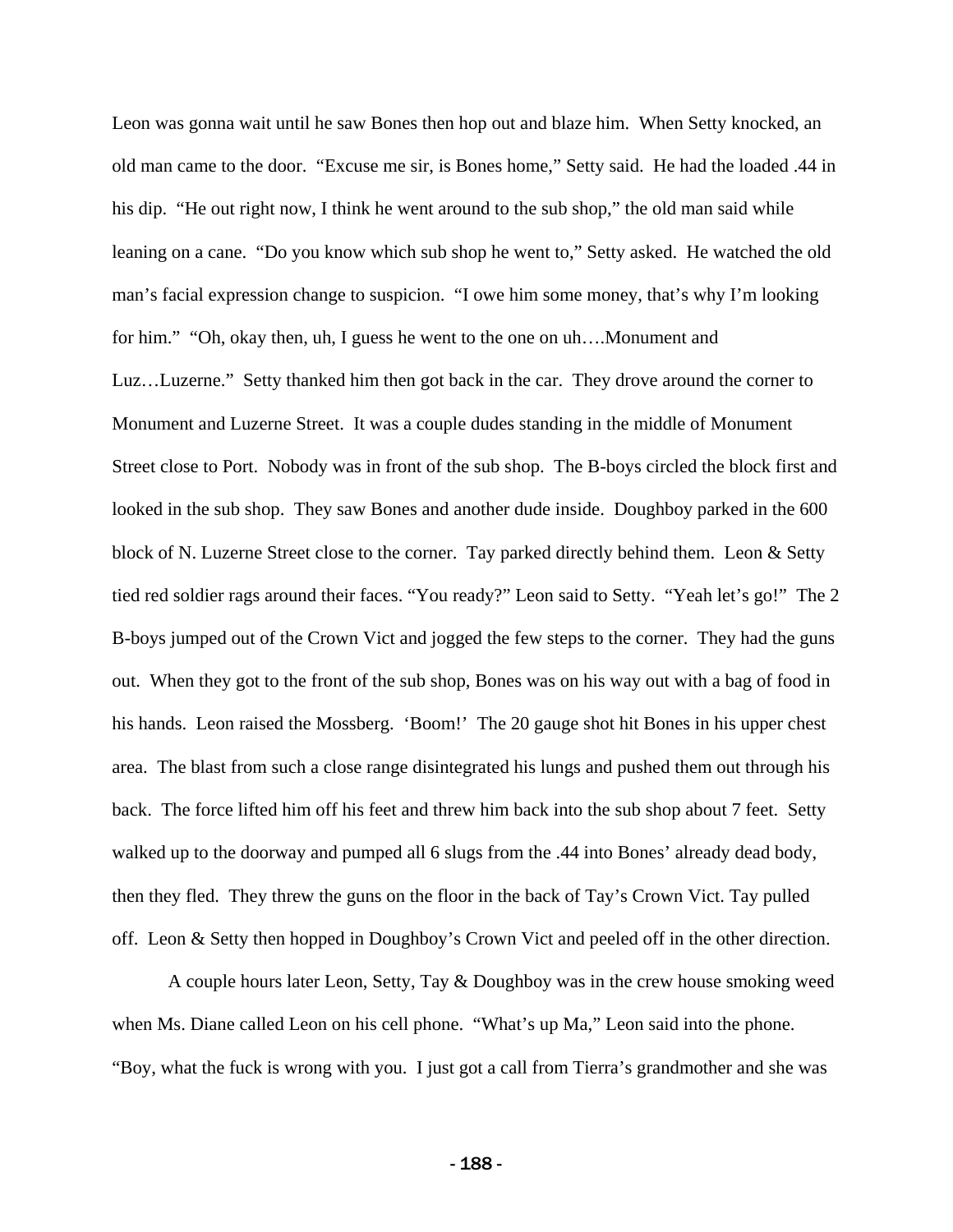upset. You got that girl pregnant," Ms. Diane said. "Nah Ma, what you talking 'bout?" "Just go up there and talk to her, right now!" "Alright Ma," Leon said then hung up. "Yo, that bitch Tierra got her grandmother calling my house talking 'bout she pregnant. I just came home, how the fuck she pregnant," he said to his homeboys. Setty's heart started beating faster. He was already high as shit and still on a adrenaline rush from earlier. Now his homeboy might find out he was fucking his girl while he was locked up. Setty regretted fucking Tierra all those times. Him and Leon was pulling power moves all over the city. Now wasn't the time to break up a serious partnership over some pussy.

 Leon left the crew house and walked to Tierra's house, two blocks up. When he knocked on the door, Tierra's grandmother (Ms. Anna) answered it. She let him into the living room then she yelled for Tierra to come downstairs. When Tierra came down the steps Leon was sitting on the couch and Ms. Anna was standing up leaning on a cane. Tierra couldn't look Leon in his eyes. Ms. Anna spoke, "Leon I already talked to your mother and she didn't know nothing about this either. What you got to say?" "I really don't even know what's going on myself," Leon said and he was telling the truth. "Tierra!, you didn't tell this boy you was pregnant?" Ms. Anna said. "No," she sounded like she was about to cry. She was staring at the ground. She couldn't look Leon in his face. "Why you ain't tell him!" "I don't know, I guess I was scared." "Scared of what girl! You was woman enough to have sex with him but you wasn't woman enough to tell him that you are pregnant! I'ma go 'on and let ya'll two talk about this because I'm not taking care of no more babies. I already raised mine. Now go' on upstairs…, both of ya'll!" Ms. Anna said and Leon & Tierra went up to her room. "How the fuck is you pregnant!" Leon yelled at Tierra as soon as she shut the door. She immediately started crying. "I'm sorry Leon, I'm so sorry." "When did this happen? While I was locked up?" Tierra didn't respond. She was just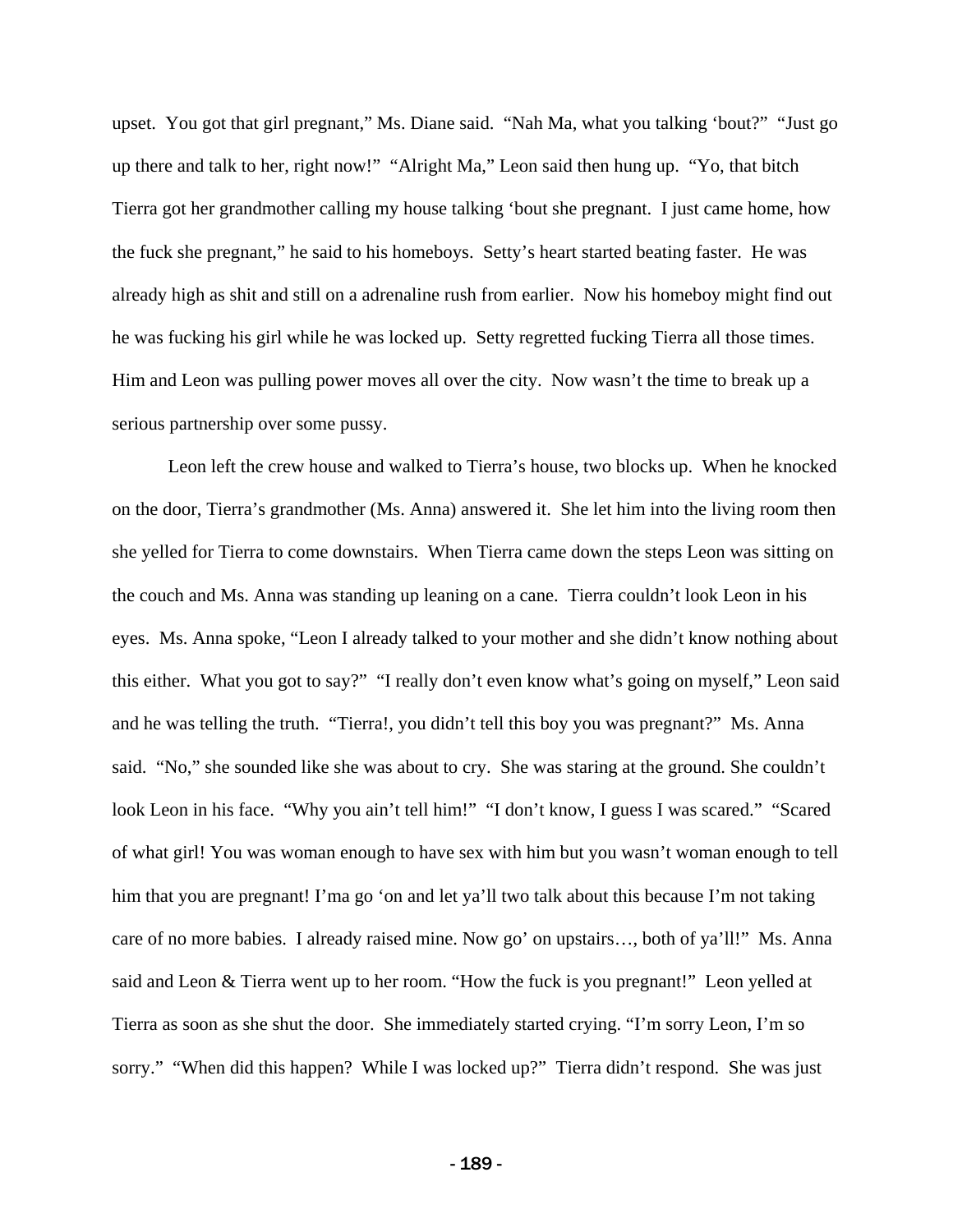sobbing. "I was only gone for six fucking months! You couldn't even wait for me!" Leon was mad. "I love you Leon, please, just stop yelling at me, I'm sorry, I'm sorry! I made a mistake!" "Who is the father? It better not be nobody I know! Who is he!" She didn't answer him Her face was soaking wet with tears. Leon was so mad he never stopped to realize that he had done the same thing that she was doing to him. He was yelling at her for getting pregnant when at the same time he had Paris over the Westside carrying his twins. "Just calm down Leon. I can get an abortion if you want. I don't want to be with him. I love you, I swear I do!" Tierra was still crying. "You don't fucking love me! You shitted on me shorty. You ain't only just fuck some nigga, but you let him get you pregnant. You got a bond with that nigga forever now. Don't get no fucking abortion. Go 'head and have that baby. Just do whatever you want. Stay the fuck away from me," Leon said then tried to leave. Tierra grabbed his arm but he snatched away. "Don't even speak my name when you see me shorty," Leon said then left.

 When Leon got back down to the crew house, Setty was in there by his self. "So, what happened?" Setty asked as Leon walked in. "I ain't fucking with that bitch Yo, shorty crossed me. She wasn't tryna tell me who the nigga was. It probably was somebody I know," Leon said. Setty was caught between a rock and a hard place. He knew Leon would find out it was him eventually. He ain't' think it was safe to explain it to homeboy now. The guilt was burning a deep hole inside his chest but every time his mind said to tell the truth, his mouth wouldn't comply.

 For the next 2 months everything went smooth for the B-boys. Lil Tazzy went to court and set Lil Joey free at the preliminary hearing. Lil Joey wanted to whack Lil Tazzy for telling on him in the first place but Setty  $\&$  Leon talked him out of it. Everything was about money now. As long as nobody fucked up their cash flow, everything was cool. Darnell got even closer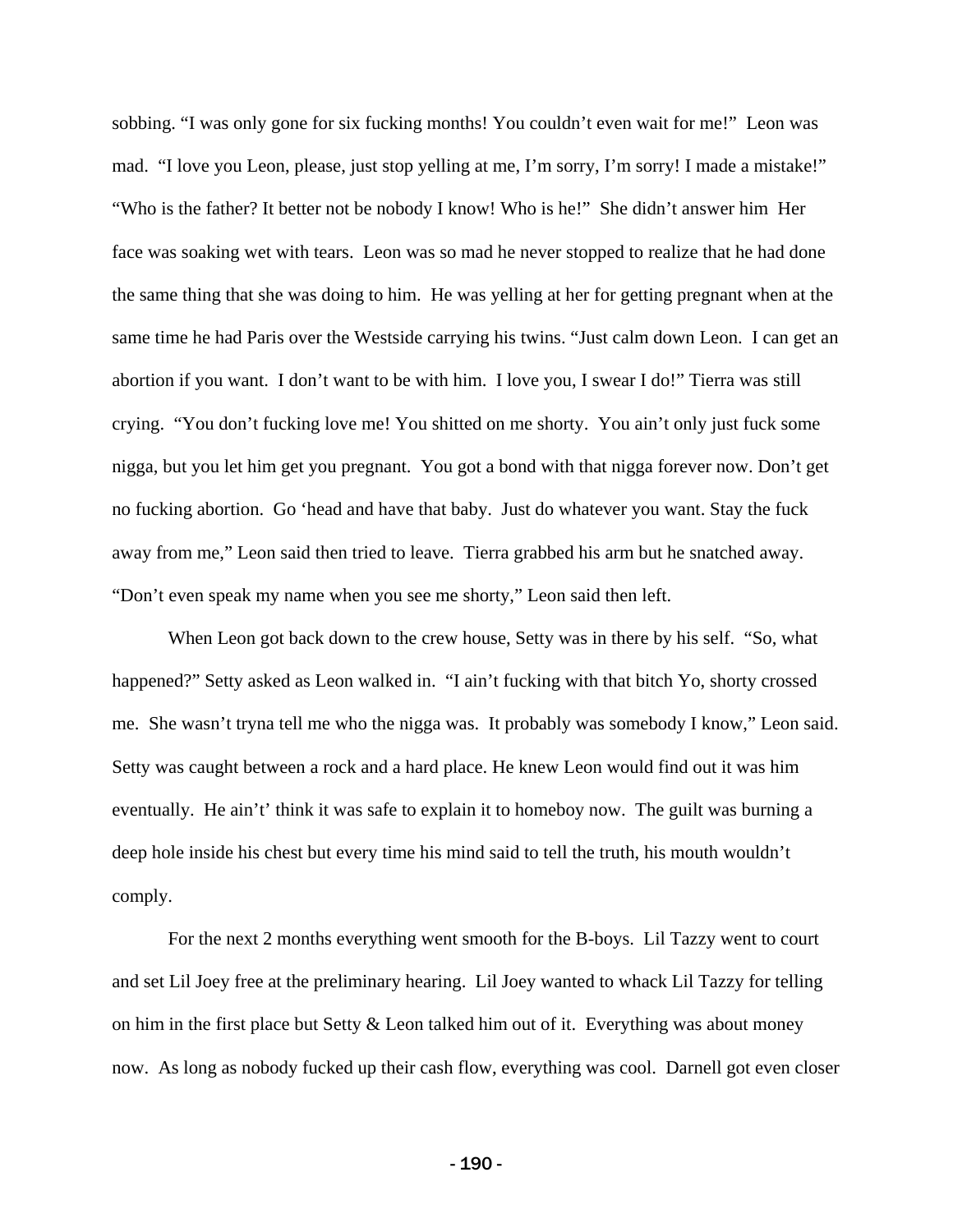to Crystal. They spent a lot of time together. Crystal had been putting thoughts in Darnell's head about turning his dirty money into a legal business. The business that Crystal owned was a communications company. They sold cellular phones, 2-ways, beepers, laptops, etc. She only had one store which was located in the shopping center on Sinclair Lane and Moravia Road. Crystal was trying to get Darnell to help her open a couple more stores around the City. She could've done it on her own but she was in love with Darnell and wanted him to be legit. Darnell still had the dope shop down on Bethel Street bringing in \$10 to \$15,000 a day. He put more a leadership role on Tay when he started spending all his time with Crystal. Tay was really running everything. He had Doughboy and Lenny Mo under him. He even traded in his black Crown Victoria and got a navy blue 2000 Ford Expedition. Doughboy still had a gray Crown Victoria but he updated from a 1994 model to a 1999 model. Mac & Greasy went half on a Black 2001 Cadillac Deville fresh off the lot but they had to share it. Lil Joey even brought a car. He brought a Black 2000 Lexus ES 300. Leon & Setty kept the same cars they already had but they had big boy dough. The clientele picked up and they were slinging bricks all over the city. Nay Nay was putting in work up Park Heights. Mal was selling half of bricks to Von's cousin every 3 or days. Big Nick was copping eighths to take down Highlandtown every couple days. Even Greasy & Mac was buying weight from Leon & Setty. They had cash coming at them from all angles. They even rented a one bedroom apartment in Parkside to use for a stash house. Only them two knew about it, and they code-named it 'The Palace'.

 The whole B-boys crew was shining. They all went to D.C. to a Rocafella-Ruff Riders concert. They spent thousands like it was nothing. They came through flossing like they were the celebrities. Bitches was loving them and niggas was hating them. The B-boys lifestyles exceeded the means of any average teenage crew. That attracted a lot of attention but not all of it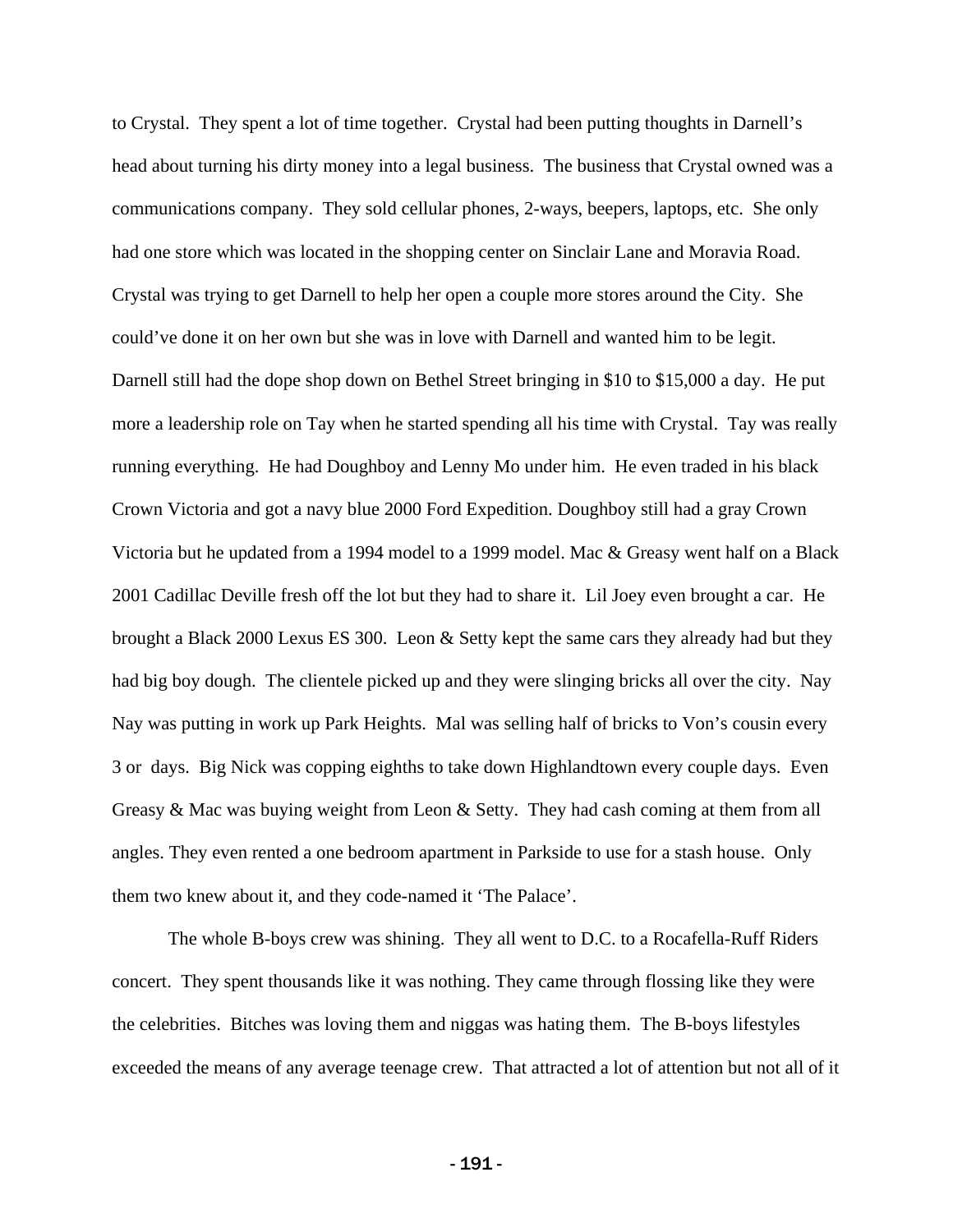was good. The Special Investigation Division was steadily watching them. Even though they were building a case against the B-boys; they lacked the one crucial element that took criminal organizations down….. an inside rat.

## 2 months later

## Monday, December 23rd

 Doughboy & Tayesha were out White Marsh Mall shopping. As usual, she was spending up all his money. He spent \$2,400 that day all on Tayesha. He justified his actions by saying this was her early Christmas gift. Doughboy was in love. Couldn't nobody tell him different. Unfortunately for him, Tayesha didn't feel the same way. She had deep feelings for him but the love wasn't there. When they left the mall, Doughboy dropped Tayesha off at her house on Oliver Street. As soon as he pulled off a police car got behind him and hit the sirens. Doughboy thought they were just trying to get past but when he pulled over, they pulled right behind him. Doughboy got scared. Ever since he started getting serious money, Doughboy drove around strapped. He had the Glock .40 right under the drivers seat. The two police made him get out the car and put his hands on the hood. "What's up officers, I didn't do nothing," Doughboy said. One police was checking his pockets and the other one was standing next to him. "Shut the fuck up and keep your hands on the hood," the Officer said. Little did Doughboy know, the two police were only fucking with him because of a request by the Special Investigations Division. The S.I.D. told all officers that patrol the B-boys neighborhood to fuck with them any chance they get. The S.I.D. wanted to make the B-boys uncomfortable. The police handcuffed Doughboy then made him sit on the curb while they searched his car. "Whoa! What do we have here," the officer was holding up the Glock .40. Doughboy just put his head down because he knew he was about to go to jail.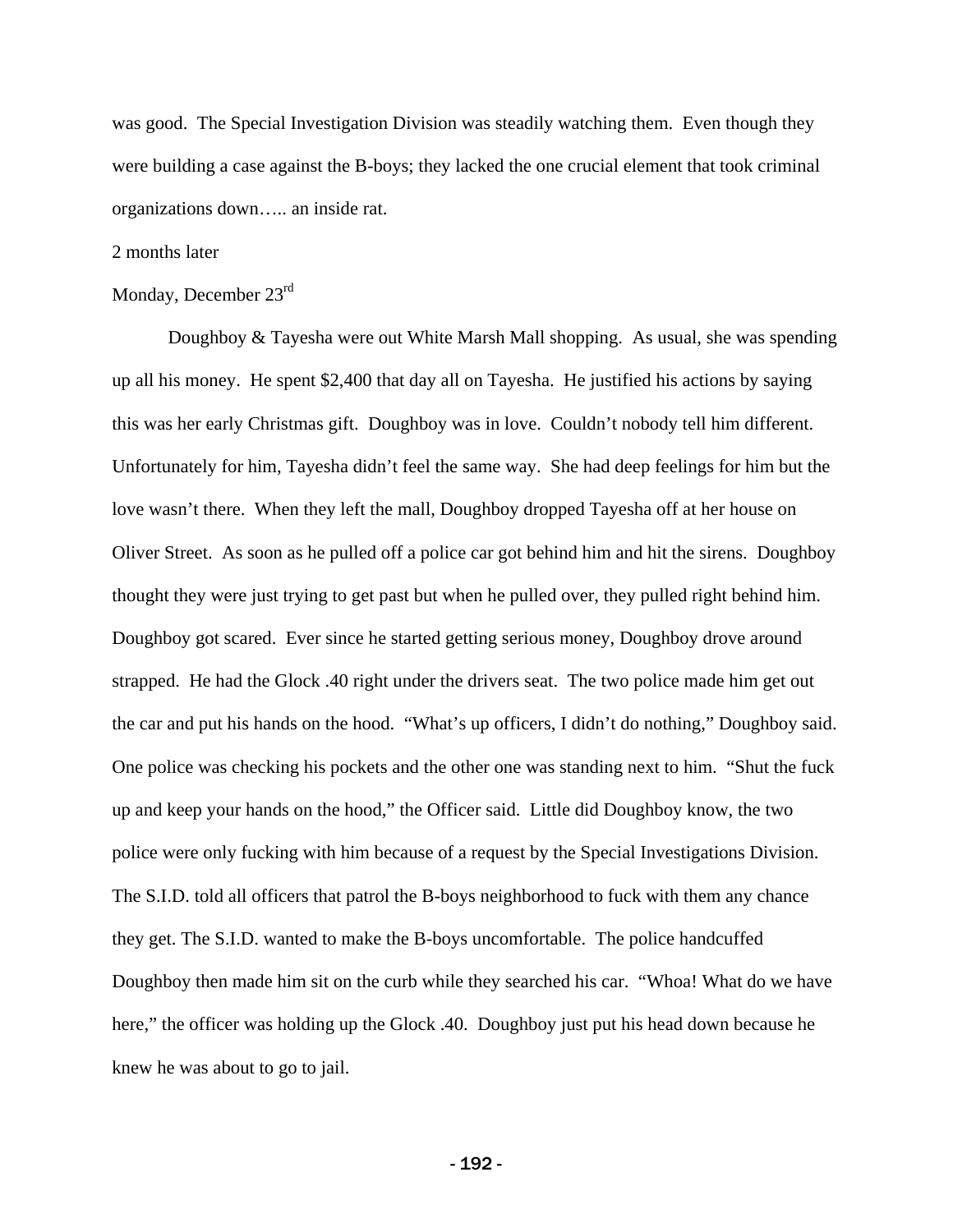Across town, Leon had just pulled up at Bon Secours hospital on Pulaski & Baltimore Street. He went to the front desk and got directions to the maternity ward. By the time Leon got to the room where Paris was, he was too late. His daughters were already born. He wanted to be there whey they popped out but when Paris' Aunt called him he was way out Golden Ring Mall. It took him a long time to get there. Leon walked in the room and saw Paris laying on the bed holding their daughters. He washed his hands at a sink, then asked the nurse if he could touch them. Paris looked exhausted but she was smiling. Leon was smiling too as he walked over to the bed. Paris handed him one baby while she held the other one. Leon was in love instantly. He was surprised at how small they were. He remembered thinking, 'Damn, I'm a father now.' Leon looked down at Paris and they were just staring at each other smiling. They had already decided on names for the twins; Monique & Unique. Leon didn't expect to feel so in love. He underestimated the bond between a father and his kids. He didn't expect to feel this way about Paris either, but every time he looked at her holding their daughters, he grew more and more in love with her too.

 Setty, Tay, Lil Joey, Greasy & Mac were out on Bethel Street playing C-lo. Micey, Big Nick, Booby & Duncan was out there too. Two other dudes pulled up in a Benz and started playing when they rode by and saw the dice game. It was a cold afternoon and everybody had on coats or leathers. Lil Joey was strapped. He had the Beretta in his dip. Micey had the bank with like \$12,000 in it. Lil Joey kept his eyes on the two dudes that got out the Benz because nobody knew them. Toddy had just rolled two aces and a six when his cell phone started ringing. Micey handed him \$1,300, then he answered it. "Yeah, what's up," Setty said into the phone. "What's up Yo, this Mal, I got something for you." "Alright, where you at?" "I'm at my house and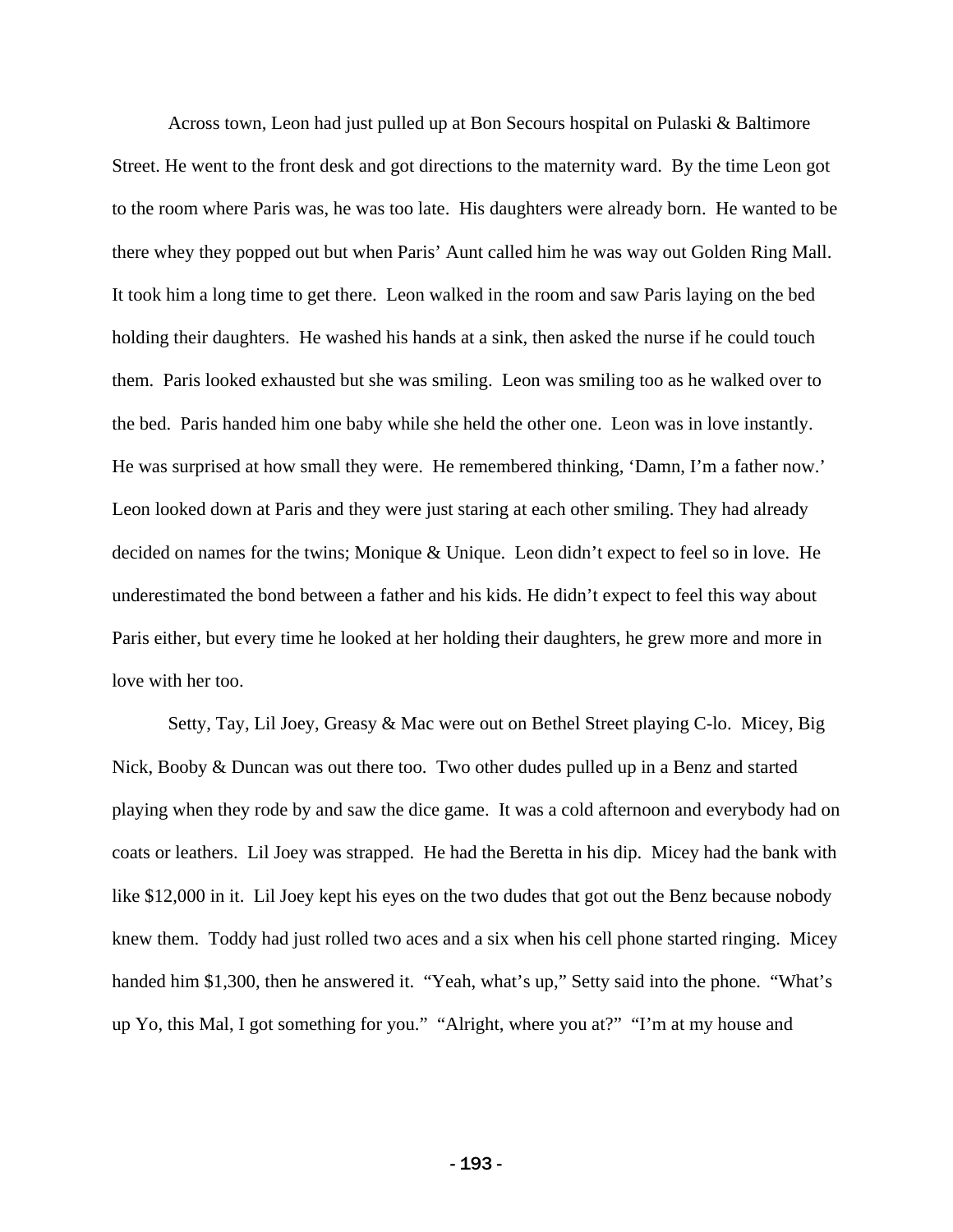um….bring one of them 'games' with you." "Alright," Setty said then hung up. He knew what Mal meant by 'games'. That was their code word for a kilo of cocaine.

 Setty left the dice game \$4,700 richer than when he started. He jumped in the LS and left. His first destination was the 'palace'. He pulled into the parking lot and went in. The only things that occupied the small apartment was a long couch, and an entertainment center. Setty  $\&$ Leon kept the bricks in a small compartment under the kitchen counter. The safe was used only for money and they had it hidden inside a useless clothes hamper in the bathroom. Setty grabbed a brick then left out. He was relieved when he pulled into the parking lot at Mal apartment. He didn't like riding around with that much coke on him. When Setty knocked on Mal door, Antoinette answered it. He stomach was big. "What's up shorty," Setty said. "How you doing Setty," she said then gave him a hug. "He in the room," she said then Setty walked in the back room. He had the brick under his coat. When he opened the door he saw Mal sitting on the bed and it was 4 guns lying next to him. "Check these out," Mal said when Setty shut the door. Setty walked over and picked up one of the guns. "Where you get these from," he asked. "The same white boy I got that .45 from," Mal said. Setty had in his hands a two-tone .40 caliber Ruger. The bottom half was black and the top half was gray. The other 3 guns on the bed were the exact same model. Setty was examining the gun. The shit was beautiful. Fresh out the box. He opened his coat and dropped the brick on the bed next to Mal. "I'ma have the money for this by tomorrow," Mal said looking at the kilo of cocaine. "Alright, that's cool, But what's up with these guns," Setty still had one in his hand. "Three of them is ya'll. I'm only keeping one," Mal said. "Aieght, good looking out."

Later that night Tay got Doughboy out on bail for the handgun charge.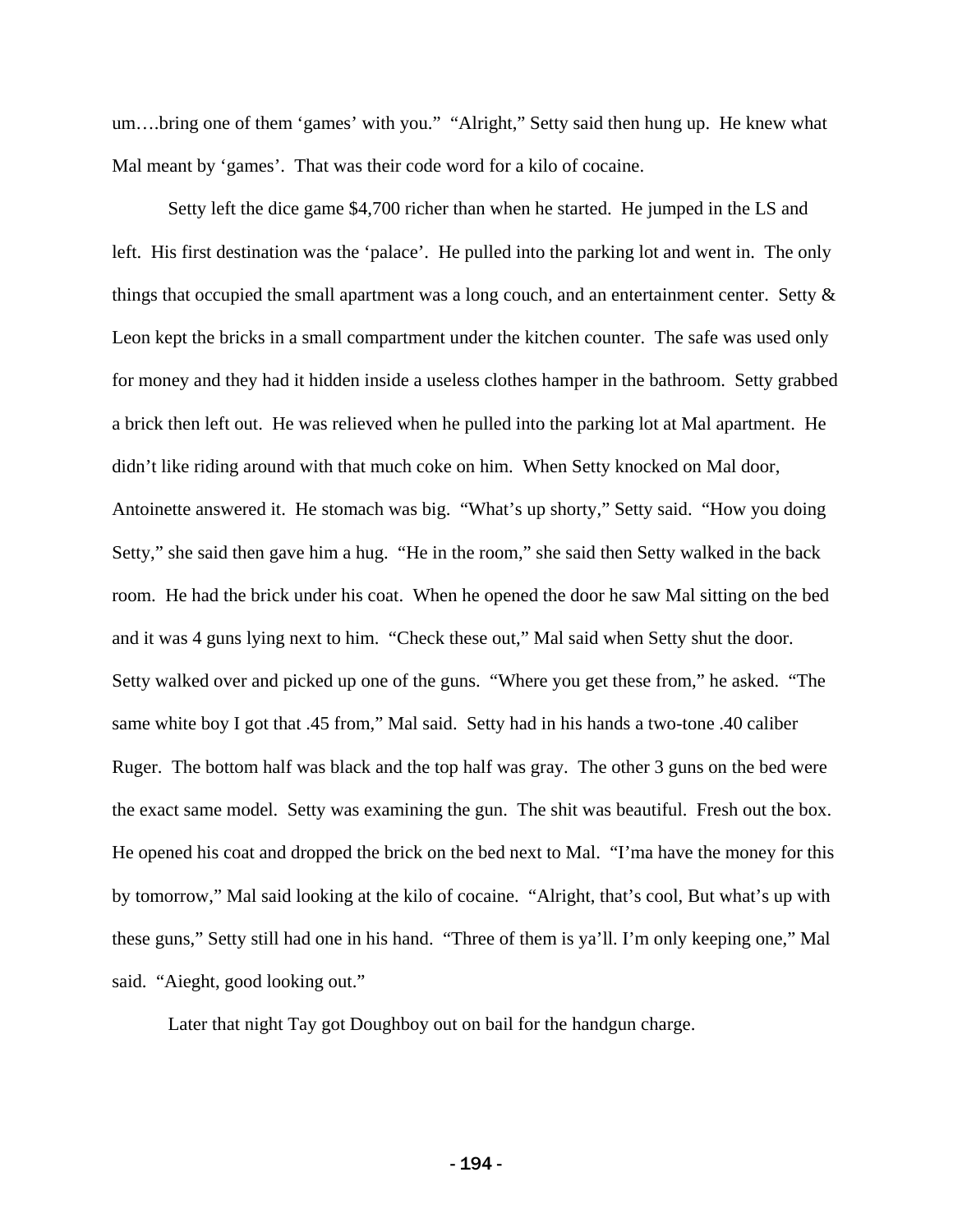A couple days later it was Christmas. Most of the B-boys carried it as if it was just a regular day. Darnell spent his whole holiday with Crystal and Leon chilled over west with Paris and his daughters. The rest of the crew was out making money as usual. Just another day in a race to get rich.

## 6 days later

## Dec.  $31<sup>st</sup>$  – New Years Eve

 The B-boys had a big party planned at the crew house. They hired a DJ and 15 strippers from the 'Eldorado Club'. They brought a pound of weed, 3 gallons of Hennessey XO and 2 gallons of Remy Martin XO. They invited Micey, Fatz, Booby, Big Nick, Duncan, Bam, Fat Ramen and a couple of other dough getters from around the way. They even convinced Mal to come and he brought the nigga Von with him. Since Darnell spent Christmas with Crystal she let him spend the New Years with his crew. The B-boys went and brought 5 boxes of bullets for each gun they had. Everybody who was invited was cool with each other so nobody had to worry about beefing. The older niggas like Micey & them basically watched the B-boys come from rags to riches. They admired and respected everyone of them. No jealousy existed. When the b-boys shine they put a glow on the whole hood including the B.F.D. crew. The b-boys been through a lot in the last year. They've had ups and downs. Deaths and births. The New Years Ever party wasn't just a get together; it was a milestone in the B-boys step to hierarchy. What made them so special was their ages. None of them was over 20 years old. The fact that they could throw a party and entertain heavyweights such as Micey & Fatz was a statement in itself. Everybody had fun at the party. Some niggas crept off into different rooms with the strippers to indulge in more than just dancing. Everybody was high or either drunk. Setty knew that they were making a lot of noise. He went to the neighbors' house on both sides and gave them \$300 a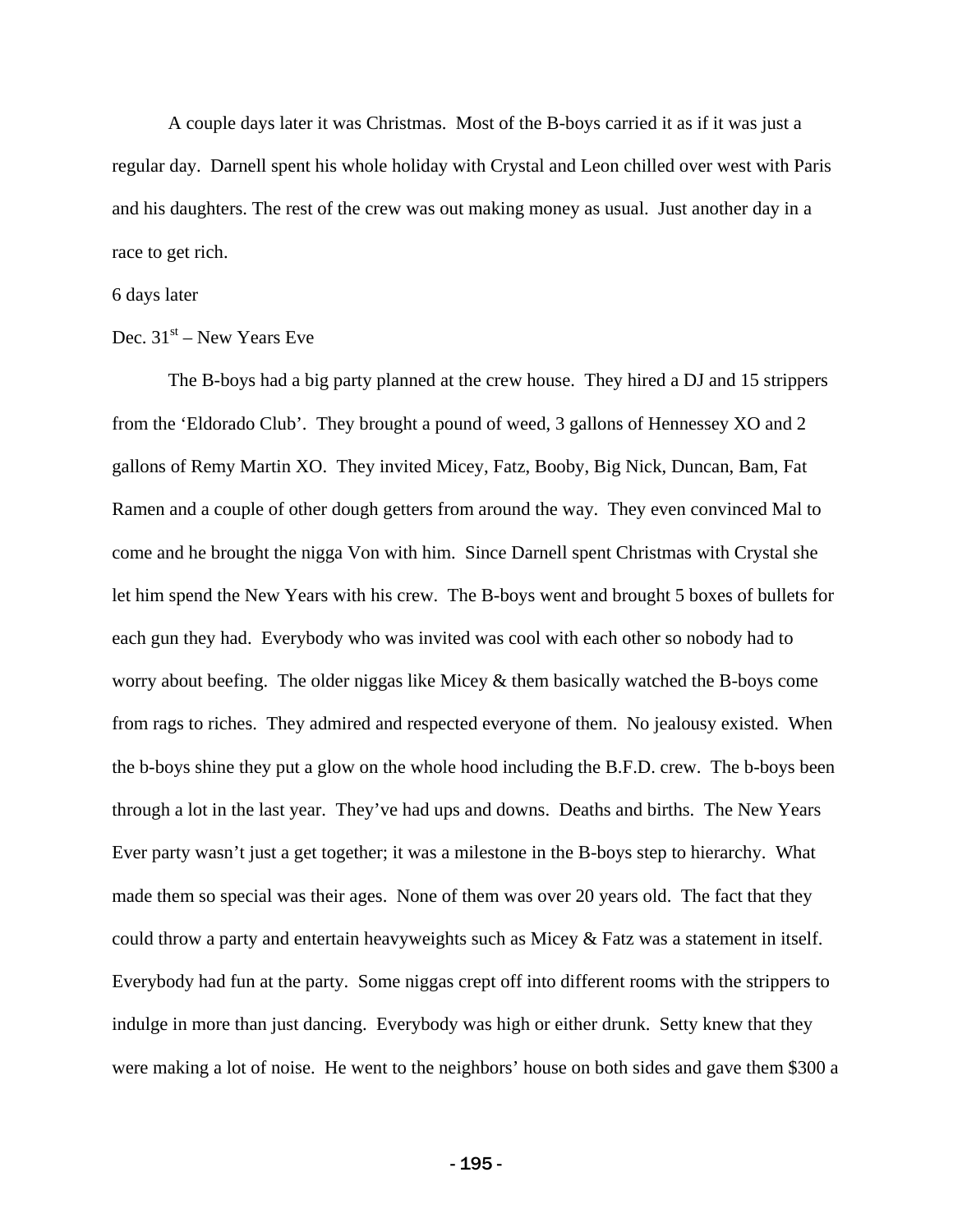piece just so they wouldn't call the police. Little did he know they were terrified of the B-boys. Their reputation exceeded them. The neighbors wouldn't have called the police even if they wanted to. About 10 minutes before it hit 12 midnight they put all the guns on a picnic table in the backyard. The B-boys never really knew the firepower they had until they saw them all laid out on the table. Mossberg 20 gauge, two .38 snubs, SK, chrome .44 long, chrome .45, black Beretta 9, and three two-tome .40 cal rugers. Micey & them had a couple handguns and a Uzi 9mm. They sat them on the table too. As the time counted down to the New Year, everybody started picking up guns. It was cold and the strippers stood in the yard cluttered by the back door halfway naked. Some of them had blankets or niggas coats over their shoulders. Leon held up a gallon of Remy XO in one hand and the chrome .45 in the other. He started the countdown. "Ten, nine, eight, seven, six, five, four, three, two, one." The gunfire that erupted in the backyard was overwhelming. It sounded like a war zone. Automatic guns like the SK and Uzi rung off non-stop. Semi-automatic handguns and the Mossberg echoed in the background. It was officially a New Year. New money to make and new problems to deal with. "Happy New Year!"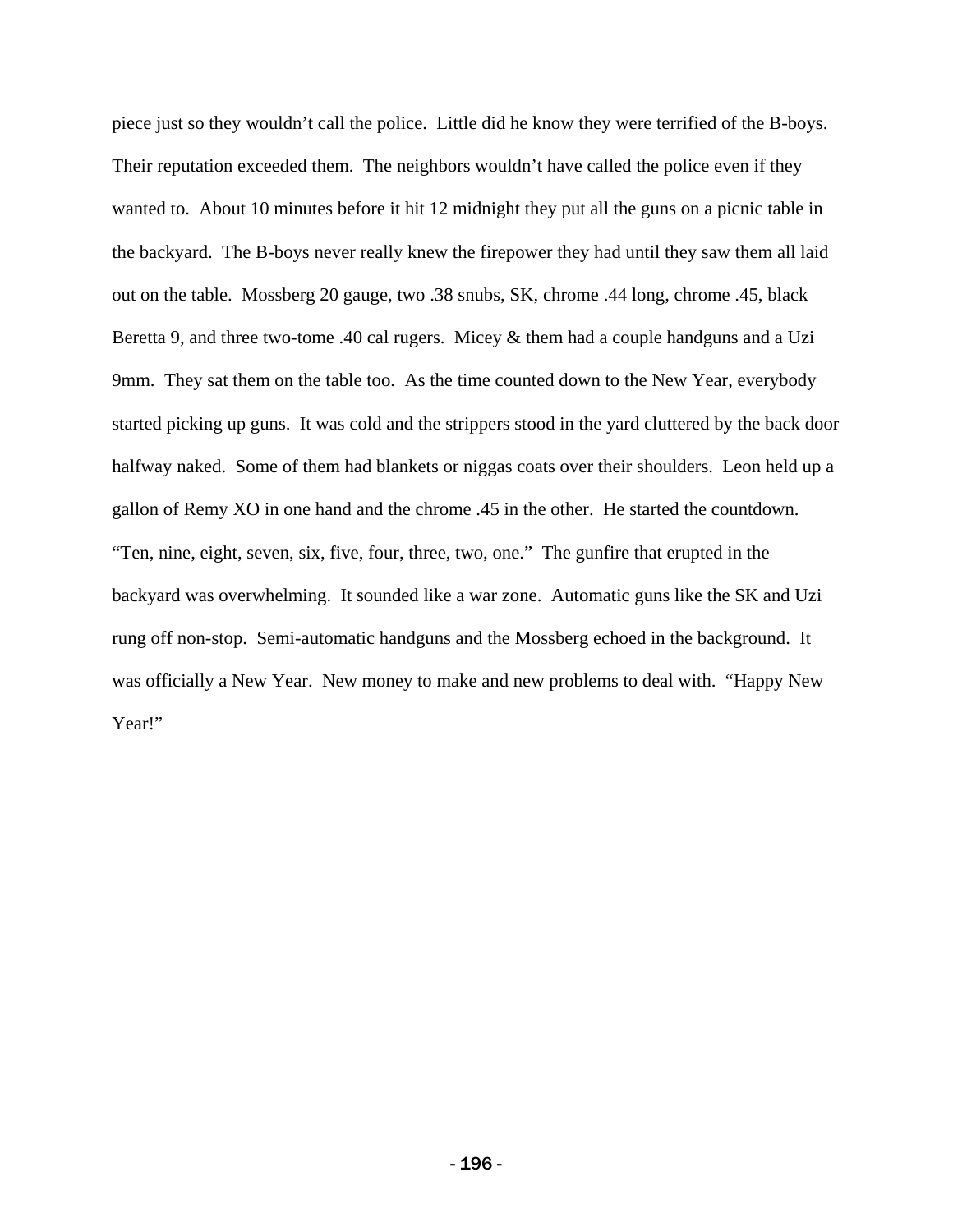# **2002**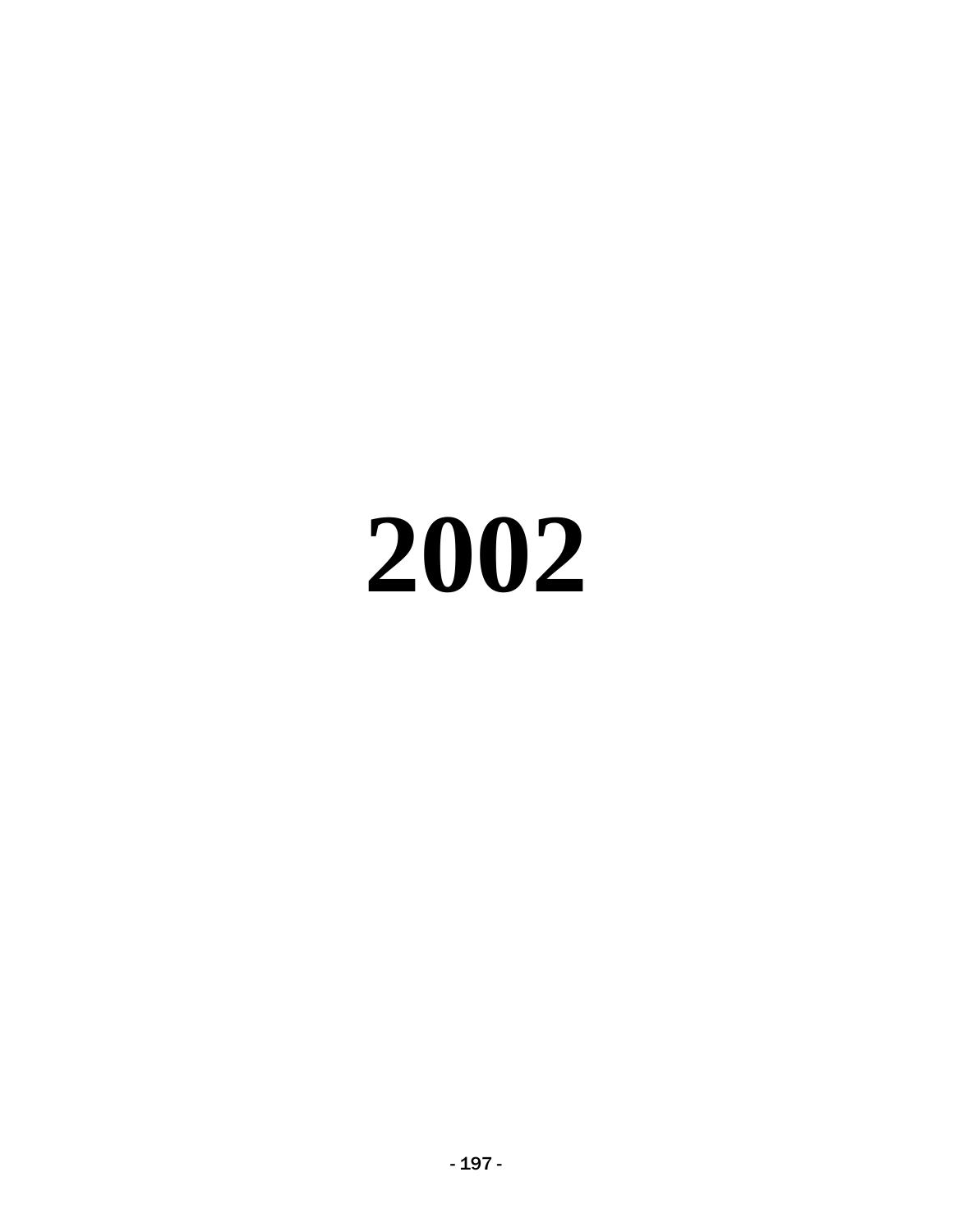January 4<sup>th</sup>

 Doughboy was coming out of his house on The Alameda. As soon as he walked to this car, two plain clothes police officers got out of a Buick Century parked behind his Crown Victoria. They walked to him and displayed badges. "We need you to come with us," Detective Randall said. His partner, Detective Scott stood on the other side of Doughboy so he couldn't run. "Why, what's up!" Doughboy said. He was looking back & forth at both detectives. Det. Scott grabbed his arm. "Are you gonna come quietly or are we gonna have to put you in cuffs." Det. Randall pulled out a pair of handcuffs. "We just want to ask you some questions, Doughboy," Det. Randall said and Doughboy was surprised they knew his name. "How long is this gonna take," Doughboy said. "We'll have you back home within an hour," Det. Scott lied. Doughboy got in the back set of the Buick without any restraints. As far as he knew, they just wanted to question him and let him go. Doughboy had in his mind that he would tell them all lies. They took him to an annex building downtown near police headquarters. Det. Randall and Scott were members of the Special Investigations Division. They were just two of the seven detectives working on the B-boys case. They took Doughboy into a small room with a table in the middle of the floor. He sat down but the detectives didn't handcuff him. Det. Randall left the room while Det. Scott sat across from Doughboy. "so, what's up," Doughboy said to Det. Scott. "Wait till Det. Randall come back, then we'll start."

 When Det. Randall came back into the room he had a clear plastic bag in his hand with a gun in it. He walked over and dropped the gun on the table in front of Doughboy. "Do that look familiar, Travis?" Det. Randall called him by his real name. Doughboy looked at the gun. It was a Glock .40. "Nah." "Well, you better look again because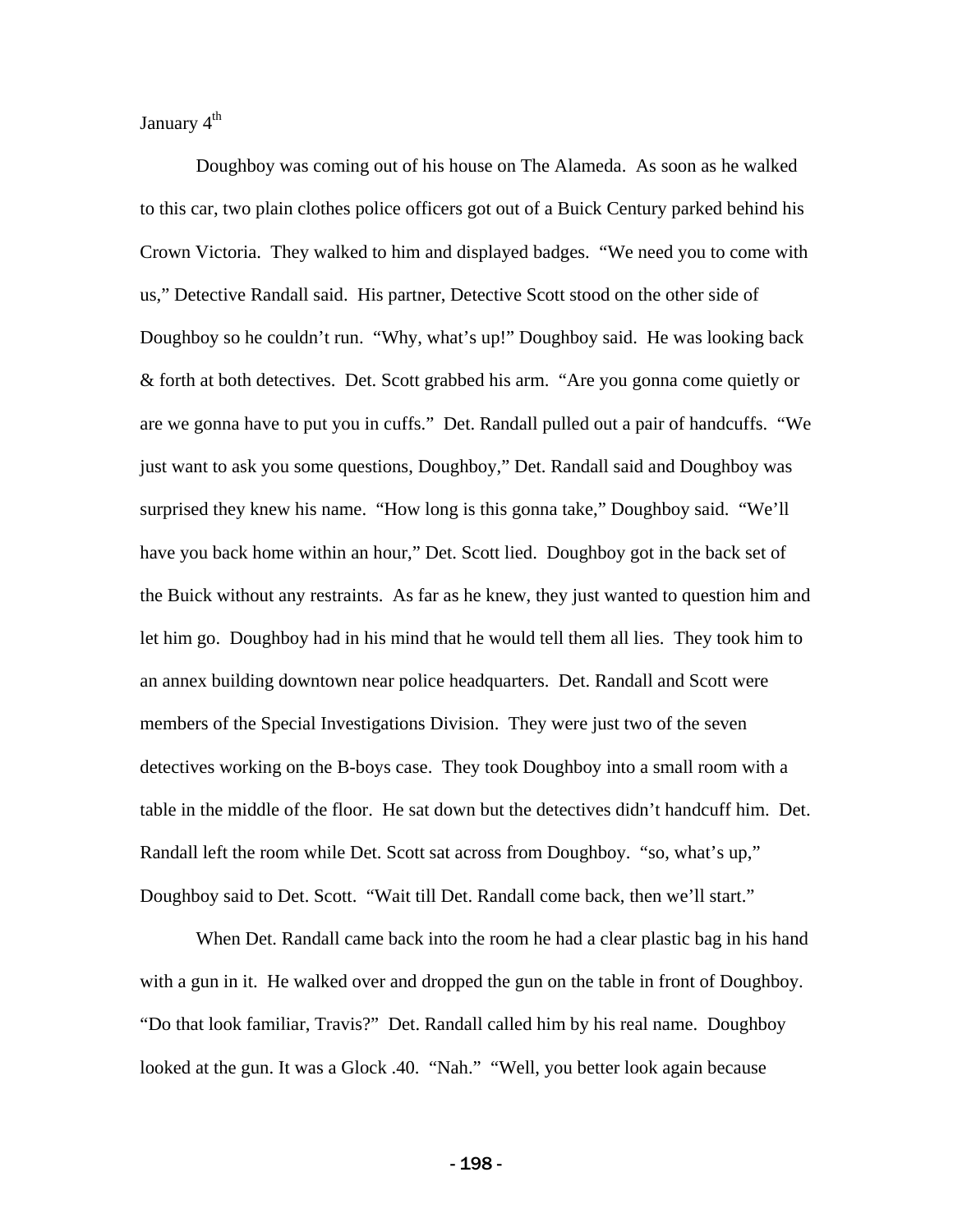according to my fellow officers you got pulled over a couple weeks ago and they found it in your car," Det. Randall said. "Oh, yeah! I did get locked up with a gun a couple weeks ago, so what," Doughboy said. "You're in big trouble Travis. You see, this gun had been used in two homicides." "How you know that's the one I got caught with?" "We have your fingerprints all over it. But you know what, I know you didn't kill those two guys Travis. You too soft. But I think you know who did," Det. Scott said. Doughboy felt insulted. What the fuck they mean, he too soft. "I ain't soft and I don't know nothing about no murders." "No, no, no, Travis, that's not the answer we're looking for. You see, we don't need you but you need us." "For what! I don't need ya'll." "If you don't tell us what we want to hear then we'll just charge you with the two murders. Think about it Travis, we have the murder weapon with your fingerprints on it, found in your car. Both of the murders happened in your neighborhood and we can tie you to both of them." Doughboy's heart skipped a beat. He had a lump in his throat and his mouth got dry. He knew they were right and he got scared. "But you said you know I ain't do it," Doughboy said. "Well, then tell us who did," Det. Scott said. "I don't even know what murders ya'll taking 'bout?" Doughboy said. "Late January of last year, a New York man by the name of 'Gizza' was murdered with this weapon, tell us about that," Det. Scott said. Doughboy put his face in his hands and thought hard. His palms were sweaty. Within the next couple of minutes he broke the most crucial code of the streets….he started telling.

 The S.I.D. wanted to know more about the B-boys than just those two murders but Doughboy didn't tell them. He told them he was a small fry in the crew and didn't know about a lot. He lied and told the Detectives that he was with Boom when he shot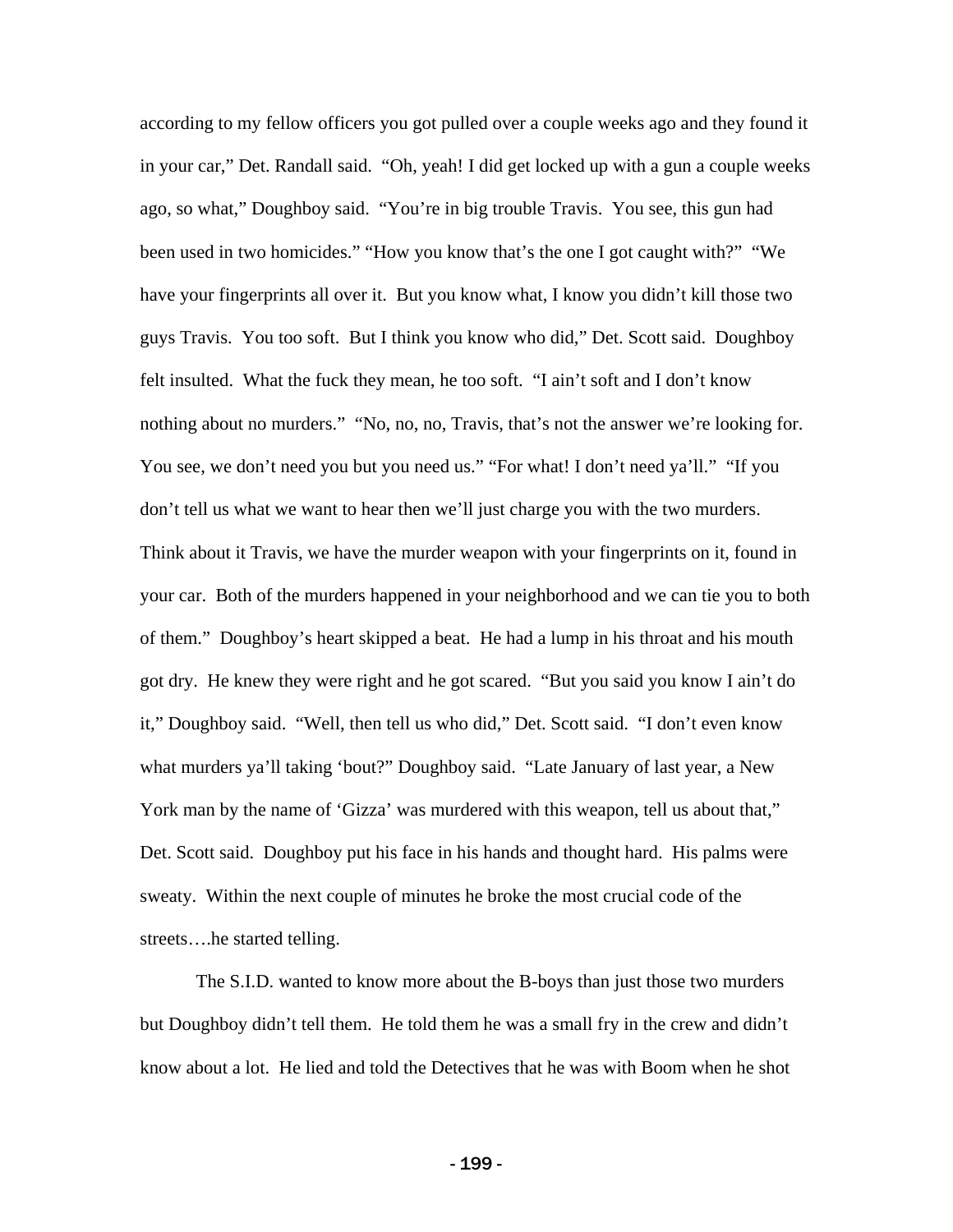Gizza. Doughboy went off the story Leon & Boom told him except he deleted Leon and put himself in his place. Doughboy knew Boom was already doing a 10 year bid and therefore couldn't get to him. The Detectives promised Doughboy that his name would stay confidential. Doughboy refused to tell on anybody else. He knew that if they found out, he would be dead. The Detectives were glad he cooperated at all. It was their first major break in the case against the B-boys. Doughboy mad a taped statement implementing Boom in Gizza's murder. He even gave the motive. Doughboy stayed down Police headquarters for 3 hours telling about Gizza's murder. After the detectives milked him for all his information, they let him go.

## The next day  $-$

 Mookie and Boom were dong their bids at the Maryland Correctional Training Center (MCTC) in Hagerstown; better known as the 'the new jail'. They were in Housing Unit #6. The tier they were on held mostly the younger criminals. The Baltimore and DC hoppers on Unit #6 were trapped in a serious war. None of them really knew what they were beefing for. The war started many years before they even got there and they were just carrying on a never-ending battle. Mookie & Boom clicked up with a group of youngsters from Baltimore and they formed a little mob. They called themselves 'Red Rum Mafia'.

 "Hey, I say right! Bring them demos out rec-time," Mookie yelled out the door of his cell. Another Red Rum member answered him. "Alright." The hoppers had just come back from lunchtime chow and they were locked in their cells. Mookie & Boom were cell buddies. "Yo, if any of them niggas get outta order, I'ma chop they fuckin head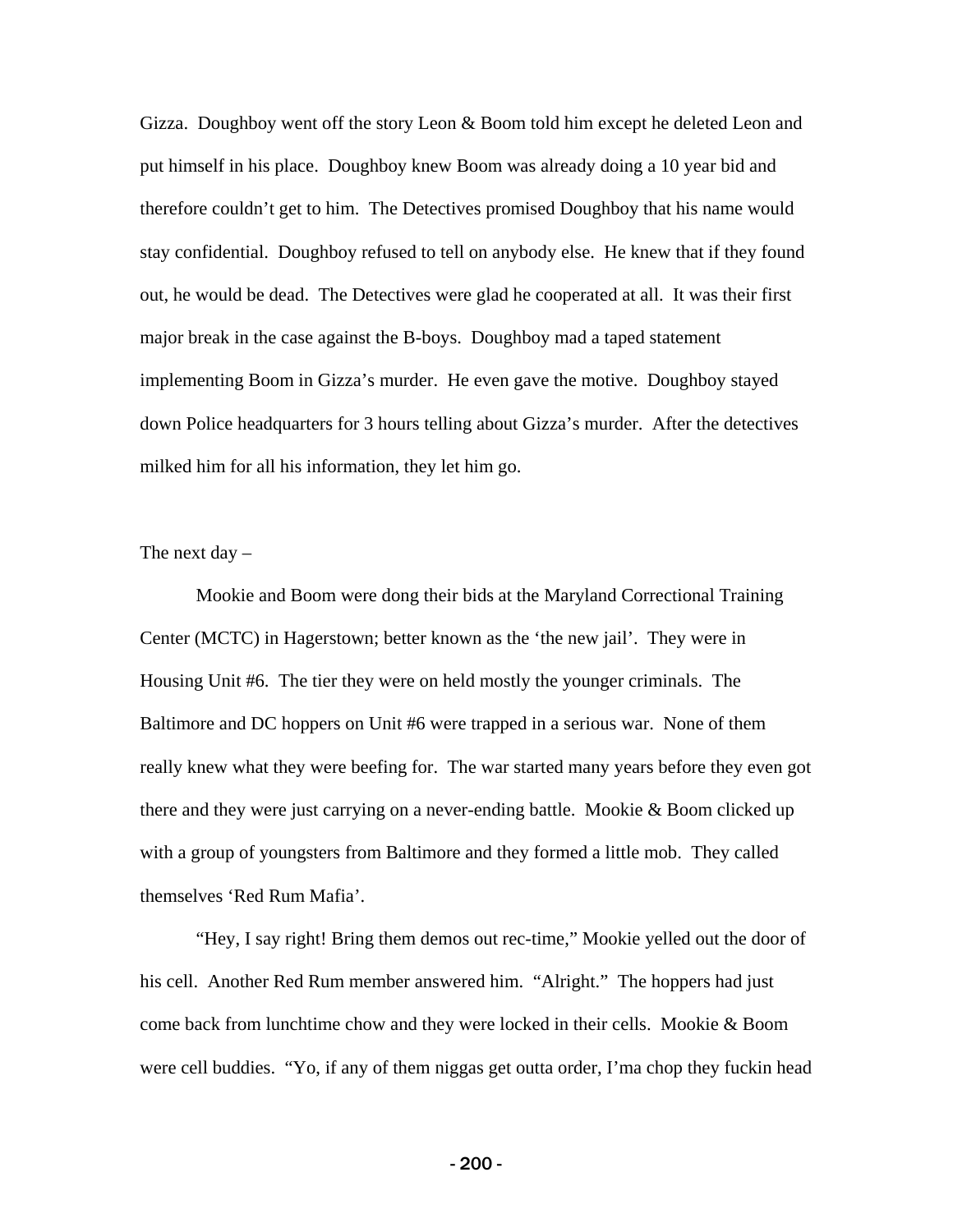off," Mookie said to Boom. He was sitting on the bunk. "Yeah, I hope one of them niggas jump out there," Boom said. All of a sudden their cell door came open. Mookie walked over and looked out onto the tier. A CO was at the top near the lock box. "Are you Smith," the CO said to Mookie. "Nah, that's my cell buddy," Mookie said then Boom got up and went to the door. "I'm Smith," he said. "Pack you shit up, you going out on a Custody Writ," the CO said then hit the button for Boom's cell door to close. "Custody Writ? What the fuck is he talking 'bout," Boom said to Mookie. "Ah Boy, Yo, somebody tellin'. They probably trying to give you another charge," Mookie said. "Hell no, they ain't got nothing against me." "What about that shit with Gizza," Mookie said. "Ain't nobody see nothing except me and Leon and I know he not telling."

After Boom packed his stuff up they sent him to receiving  $\&$  ID. He waited up there for about 2 hours before the S.I.D. detectives picked him up. They drove Boom straight back to Baltimore City and rebooked him for  $2<sup>nd</sup>$  degree murder. After he saw the Commissioner and got no bond, he was sent to D.O.C. Being as though he had an open charge now, Division of Correction raised his security level to maximum and sent him to the Maryland House of Corrections Annex in Jessup.

 For the next four months, Doughboy was a confidential informant for the S.I.D. He fed them bits and pieces of the infrastructure to the B-boys empire. He portrayed the image that he knew a lot less than he really did. Doughboy had enough information to take down the whole B-boy crew but he chose not to tell all that he knew. When Boom called the crew house and told everybody that he was charged for Gizza's murder nobody suspected Doughboy to be the rat. Everybody wondered why they didn't lock Leon up too, but nobody had the balls to question him about it. Doughboy met with detectives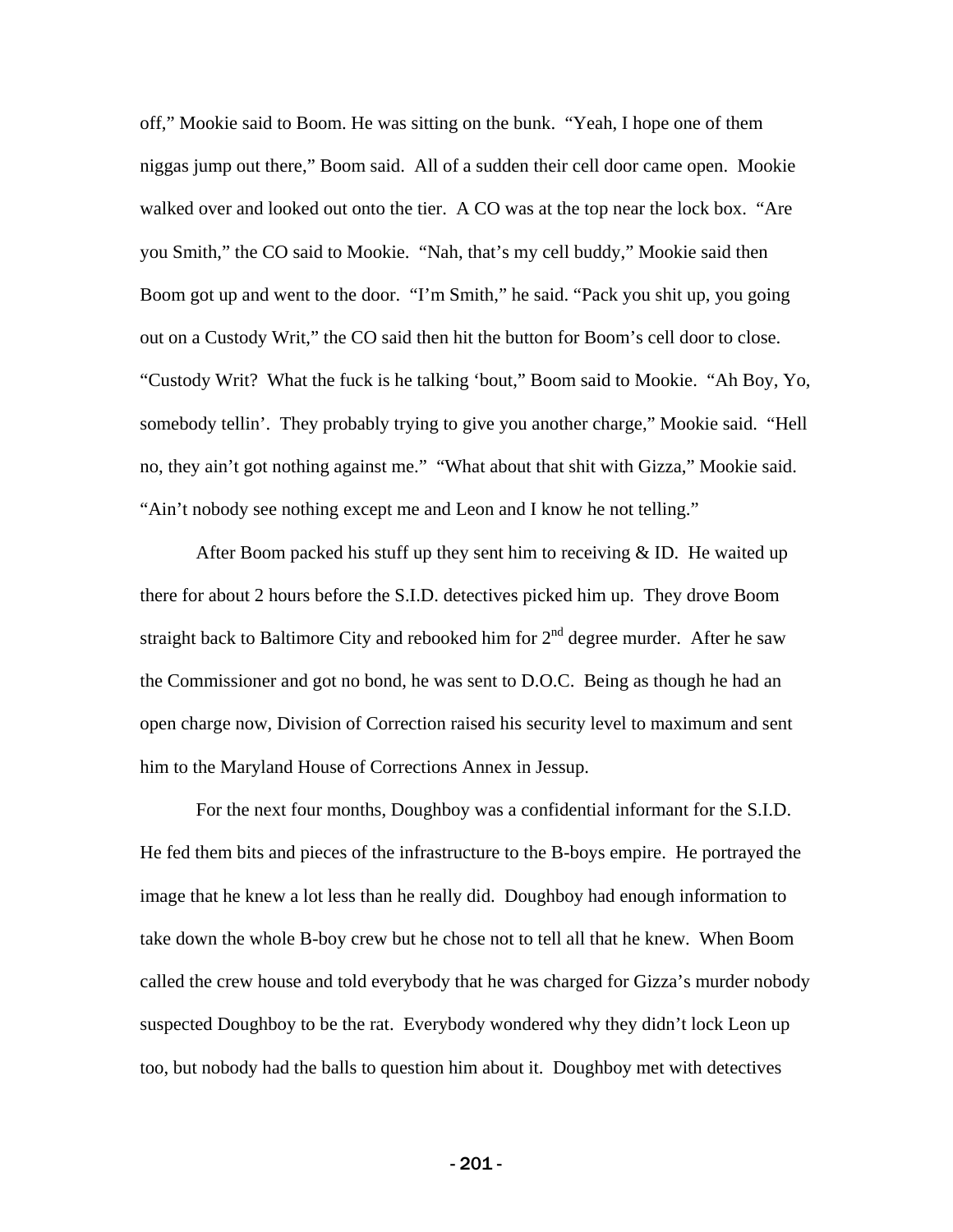from S.I.D. once every two weeks to give up info. The S.I.D.'s case was getting stronger against the B-boys but they still needed more solid evidence.

 Mal and Antoinette were the proud parents of a baby boy. They named him Terell and he was born on February  $4<sup>th</sup>$ . Mal was getting mad dough fucking with Leon & Setty so Lil' Terell wanted for nothing. Mal brought so much baby stuff, his apartment was cluttered with it. Crystal had finally convinced Darnell to put his money into something legal. Him & Crystal now owned 3 more communications stores around the city. They put one in Mondawmin Mall and the other two downtown. Crystal was Darnell's whole life. She was the only person he thought about when he went to sleep and the first person he thought about when he woke up. She felt the same way about him. They brought each other expensive gifts and spent all their time with each other. March  $6<sup>th</sup>$  was Crystal's birthday and Darnell brought her a \$19,000 tennis bracelet. He had serious money now and so did his homeboys. Leon & Setty traded in their Lexus' and got twin Mercedes Benz SL 500's. Leon had a silver one and Setty had a black one. They had niggas all over East Baltimore buying coke from them now. One day in March they all decided to just up and go to Jamaica. Leon, Setty, Lil Joey, Doughboy, Greasy and Mac went. Darnell stayed home with Crystal. The rest of the B-boys got plane tickets on Air Jamaica and went to Nigril for 6 days. None of them had ever been out of the country so it was amazing to them. Seven young niggas from the ghetto vacationing in Nigril, Jamaica. Clear blue water, expensive hotels, tropical foods and women. They had no worries in the world. They were truly living the good life. They stayed at the Windham Suites Hotel and spent the days out on the beaches, chasing Jamaican girls. They took a snorkeling class and the teacher was a sexy Jamaican lady. They partied at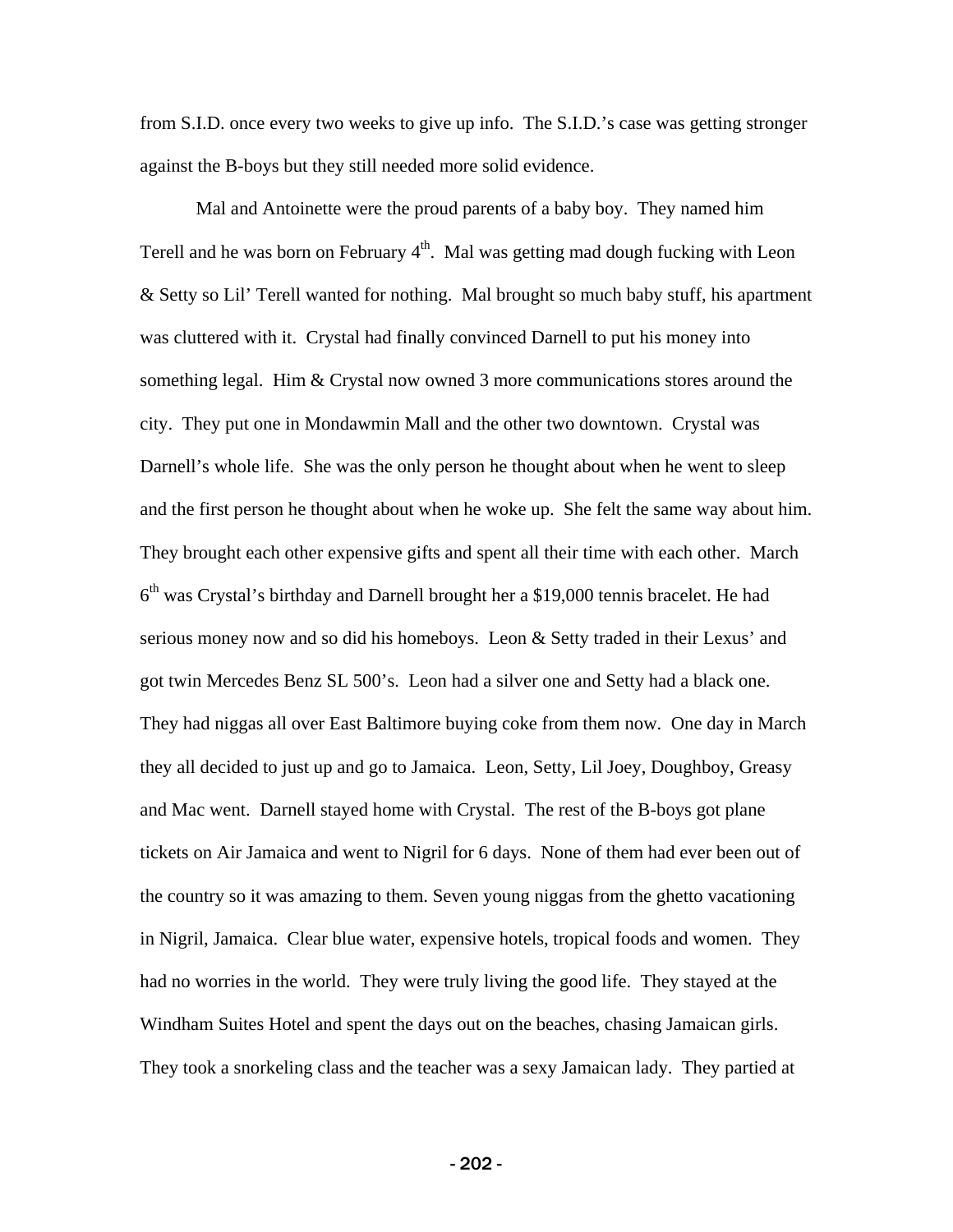various clubs every night. The B-boys had the most fun they ever had in their lives. When the 6 days were up and they went back home everything was the same in the hood…..violence, turmoil, drugs and death.

## A month later

# Sunday, April  $6^{th}$  –

 Leon was driving down North Avenue in his Benz when he got a call on his cell phone. He didn't recognize the number. "Hello." "Hey, how you doing Leon," the man said. Leon recognized the voice. It was Steven Jenkins, the lawyer he had last year on the 2 attempted murder charges. A couple months ago when Boom got charged with Gizza's murder, Leon & Setty hired him again to handle the case. "Everything's okay with me. How's the family doing," Leon said. "They're great Leon, thanks for asking. Now let's talk business. I have something for you. Can you meet me in the parking lot behind Northern High School in say... 15 minutes." "I'll be there," Leon said then hung up.

 When Leon pulled in the parking lot he saw Steve sitting in a white Toyota Avalon. Leon pulled into a spot next to him and got out. Steve opened the passenger door and told Leon to get in and shut the door. "We have a problem Leon," the lawyer said then handed Leon a small stack of papers. He flipped through them. "What is this," Leon asked him. "A 3-hour statement from an eye witness identifying Terrance as the shooter." (Terrance was Boom's real name) "Who the fuck made this statement," Leon started flipping through the papers looking for a name. "Just calm down Leon. I've already been down to Jessup to talk to Terrance. He told me everything. You have to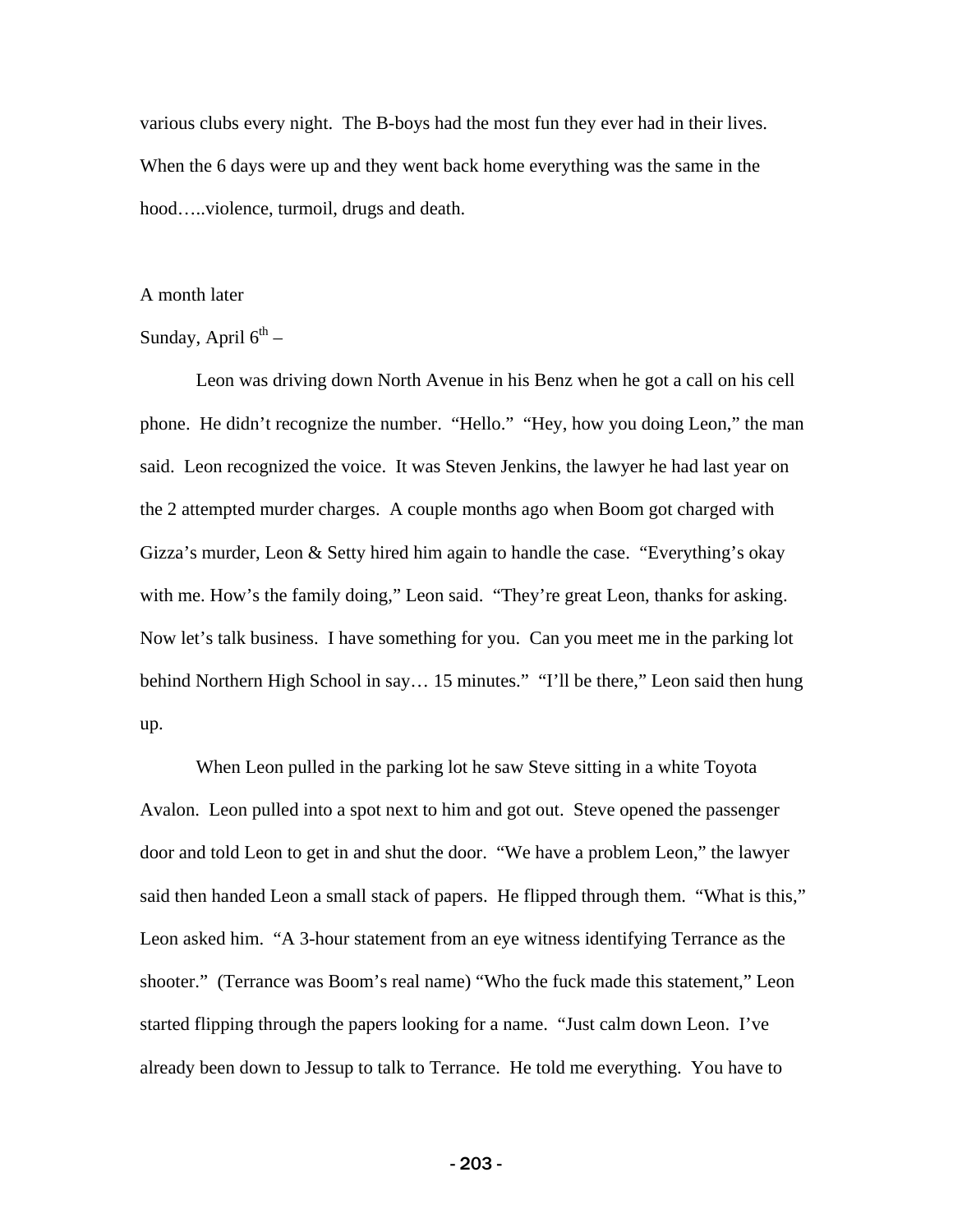trust me. I know you was with Terrance when the shooting happened but according to the person who made this statement, he was with Terrance. Obviously the informant is lying," Steve said to Leon. "Who is this fuckin' rat! What's his name!" "Leon you know I can't give you his name." "How much do you want," Leon said. "What are you talking about?" "Everything has a price, now how much do you want." Steven Jenkins had been a lawyer for 13years and not once has he ever given the name of a confidential informant. On this case he knew that he was dealing with a bunch of trigger happy youngsters with a lot of money. They intimidated him. He knew they would pay top dollar for the info and he could use the money. Leon looked at Steve and could tell he was debating. "I'll give you \$2,500," Leon said. "Alright, I'll do it, but you have to make sure nobody finds out," the lawyer said. "That's cool. Wait here, I'll be right back," Leon said then got in the Benz and pulled off. He drove straight to the palace and got \$2,500 cash out the safe. He then drove back to the parking lot behind Northern High. "Here," Leon said and dropped the cash on the passenger seat. Steve counted it then looked at Leon. "You know I can lose my job so make sure this stays between us. The confidential informant's name is Travis Banks and he's been working for the Special Investigations Division for 4 months." Leon's heart jumped in his throat when he heard the name. He didn't know what to think. A million thoughts were racing through his head. "Thanks Steve," Leon said then hopped in the Benz and sped off.

 Darnell and Crystal were at home watching a movie when the phone rang. "Hello," Crystal answered it. "What's up Crystal, is Darnell there?" Setty said. "Yeah, hold on." She passed the phone to Darnell. "Yeah, what's up." "Yo, come down the crew house. We got to discuss something important," Setty said. "What is it Yo, I'm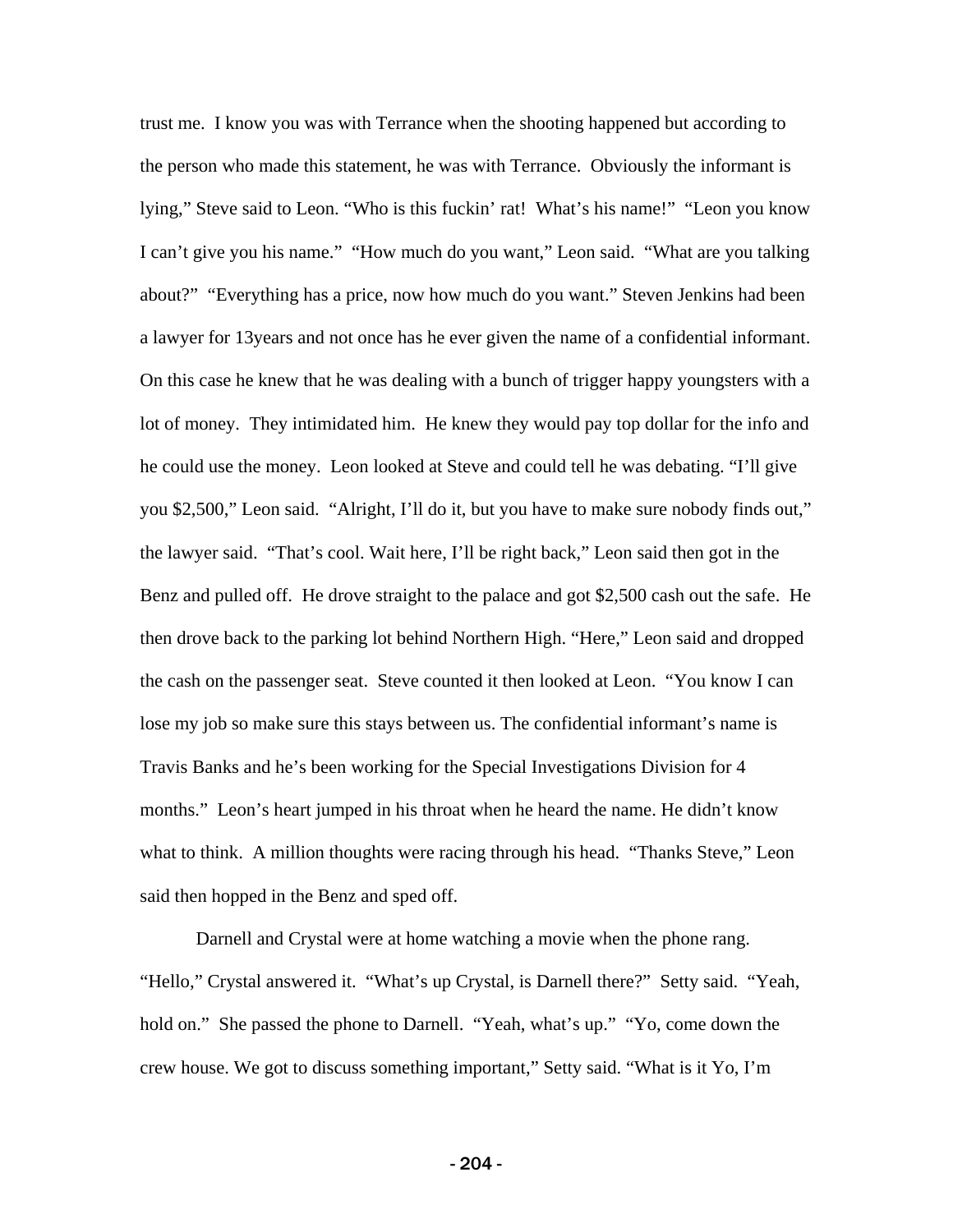chillin' right now," Darnell said. "Nigga bring your ass down here, sho-nuff!" Setty said and Darnell could tell by his voice it was something important. "I'll be down there in like 20 minutes," Darnell said then hung up. He looked at Crystal because he thought she would be mad. "It's something important, it won't take long," he said to her. "It's okay baby, go hang with your boys. I have to go to the market anyway," she was smiling. "You not gonna finish watching the movie," he asked her. "No, I don't really like it. The only reason why I watched this much is because I thought you would be mad if I got up. But I'm free now. Your homeboys saved me," she leaned over and kissed him on the cheek then got up and went in the other room.

 When Darnell walked in the crew house he saw Leon, Setty, Tay & Lil Joey sitting in the living room. "What's up, what's so important," Darnell said then sat on the couch. All the B-boys had serious looks on their faces. "Doughboy a rat," Leon said calmly. Everybody was quiet just looking at Darnell. "He's a rat? What you mean," Darnell said. "The nigga fuckin' telling! That's what we mean!" Lil Joey blurted out. "Listen Darnell, I got the info from my lawyer. Doughboy is a confidential informant and he has been working with the police for 4 months. He the one told on Boom about Gizza," Leon explained. Darnell was thinking hard. He was just as shocked as the rest of them. He didn't know what to say. He kept getting flashbacks from when they were younger growing up together. How could he be a rat. Anybody but him. "Damn Yo, this nigga fuckin' grew up with us," Darnell said. He was real fucked up about it. "He knows too much about all of us. We gonna kill him. It ain't no other option. We just wanted to let you know, but now, how you feel about that," Leon said to Darnell. "We can't have a rat in our circle. Fuck it. Go ahead and chalk him up."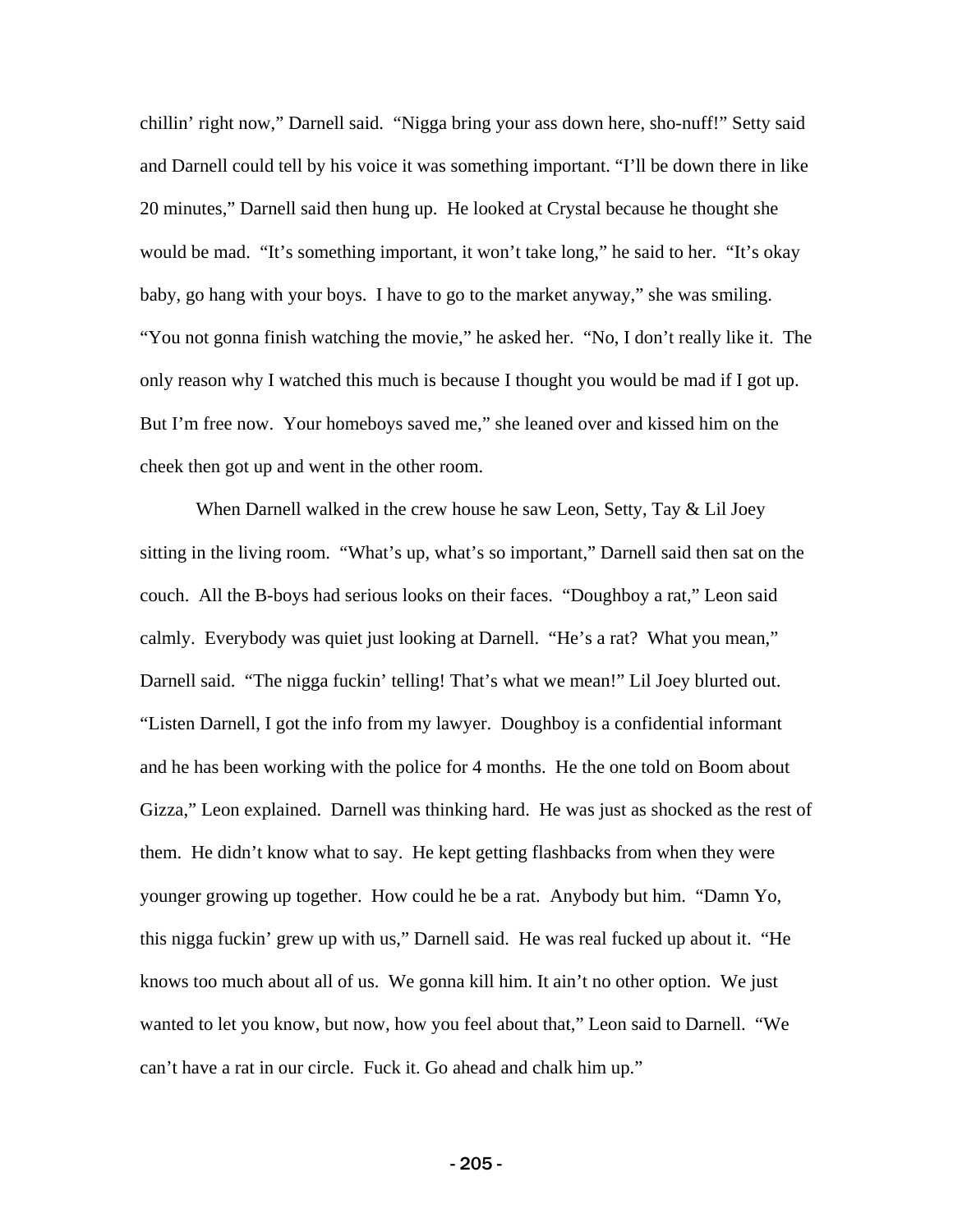Later that  $night$  –

 Leon and Lil Joey had just called Doughboy on his cell phone and was waiting for him at the crew house. "What's up fellas," Doughboy said when he walked in. "I need you to do me a favor. I got a caper I'm tryna do and I need you to drive us up there," Leon said to Doughboy. "A caper! Come on now Leon, you, you slinging bricks all over the city and you talking 'bout a petty ass caper." "It ain't just a caper nigga! He owe me some money and I'ma dust him off after I get it. So, is you gonna take us up there or what!" Leon said. "I'm saying Yo, if that's what ya'll tryna do I'll take ya'll," Doughboy said.

 15 minutes later, Leon, Lil Joey & Doughboy was in his Crown Victoria en route to Lake Clifton High School. Leon was in the passenger seat and Lil Joey was in the back with the .44 long in his dip. Leon told Doughboy to pull around to the parking lot behind the school. It was late at night and the parking lot was very dark. "Pull up right here and cut the lights off," Leon told Doughboy. On the other end of the parking lot across from where they stopped was a black Expedition parked with the lights out. It was so dark behind the school Doughboy didn't even notice the truck until Leon pointed at it. "That's the nigga over there," Leon said. In the back seat Lil Joey pulled the .44 out and laid it in his lap. "Why the nigga parked all the over there," Doughboy asked Leon. "I don't know but fuck him right now nigga! Why the fuck you do it!" "Do what? What you talking about," Doughboy said. "Yo, you fuckin' grew up with us! How you gonna work for the police after all this shit! Huh!" Leon said and Doughboy got quiet. He knew what Leon was talking about now. He put his head down in shame. "You violated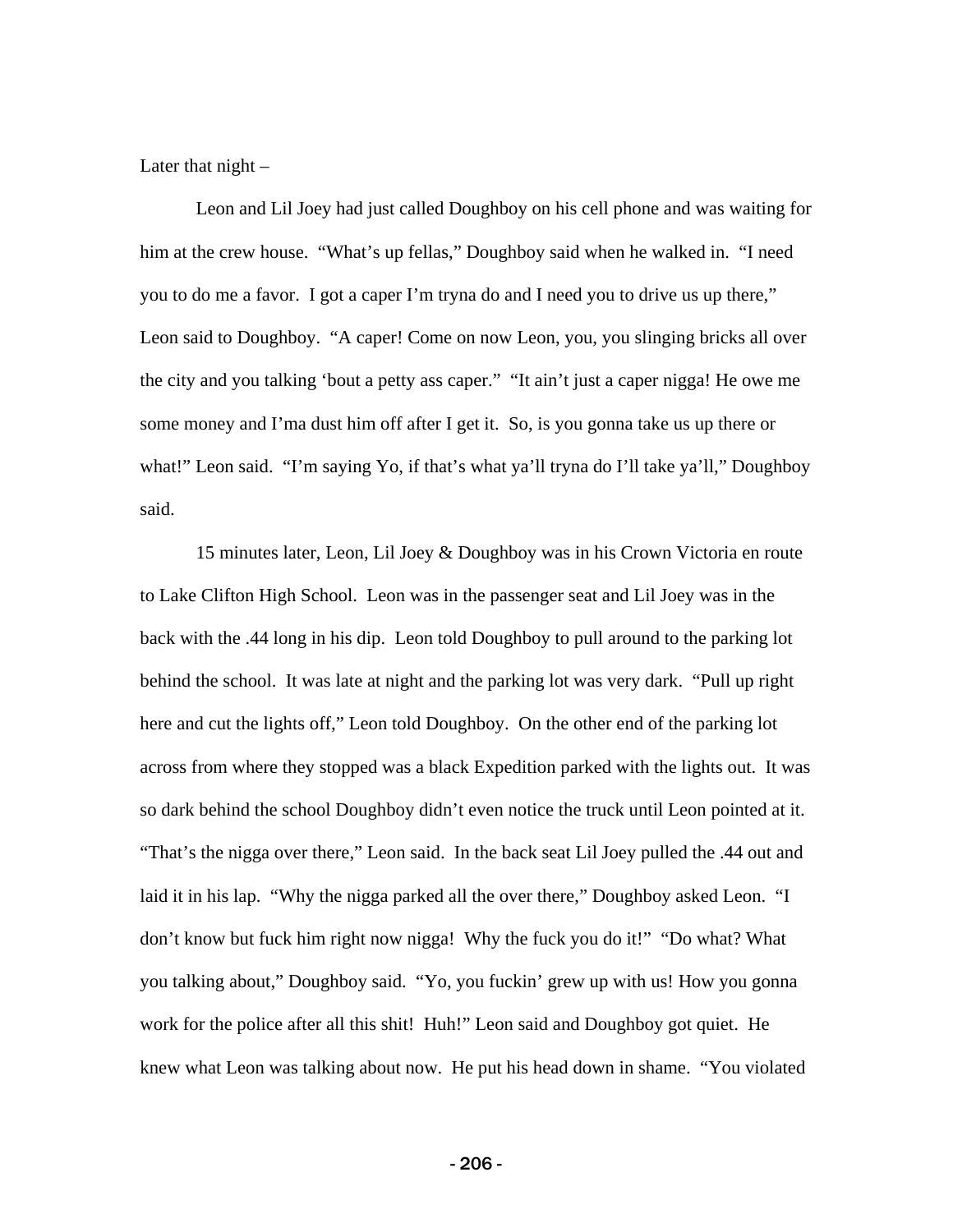all of us! You got Boom fighting a murder! For what! For nothing. That's all you had to do was keep your mouth closed! It ain't no turning back now," Leon said. Lil Joey put the .44 to the back of Doughboy's head. "Yo! Don't do this! I ain't say nothing about ya'll! I swear Yo!" Doughboy was pleading. Leon calmly opened the passenger door and got out of the car. Lil Joey had the back door open but he was still sitting in the car with the gun to the back of Doughboy's head. Leon bent down to the passenger window. Doughboy was still pleading. "Yo! I love ya'll nigga! Don't do this!" "The love is gone nigga! We live by the love of the streets and its death before dishonor," Leon said then looked at Lil Joey. "Whenever you ready soldier," he said then 'Pop'. Lil Joey pulled the trigger. The bullet went through the back of Doughboy's skull and exited his forehead, spraying brains and mucus on the dash and windshield. His body slumped forward.

 Tay and Setty was in the Expedition watching the whole thing. Once they heard the gunshot, they drove over and picked Leon & Lil Joey up, then they left.

 The next morning was a Monday, school day. Two 15-year-old girls walking through the back parking lot on their way to homeroom spotted Doughboy slumped in his Crown Victoria. His brains had dried up and hardened on the dash and windshield. The two girls ran to the school building screaming. Within the next 20 minutes, Homicide investigators had turned the whole left side of the parking lot into a crime scene. They yellow-taped the area off and began looking for evidence. Doughboy was identified immediately by his driver's license. One of the homicide detectives at the scene recognized his name as a confidential informant for the S.I.D. and notified them. When Det. Scott and Randall heard about Doughboy's violent death they were deeply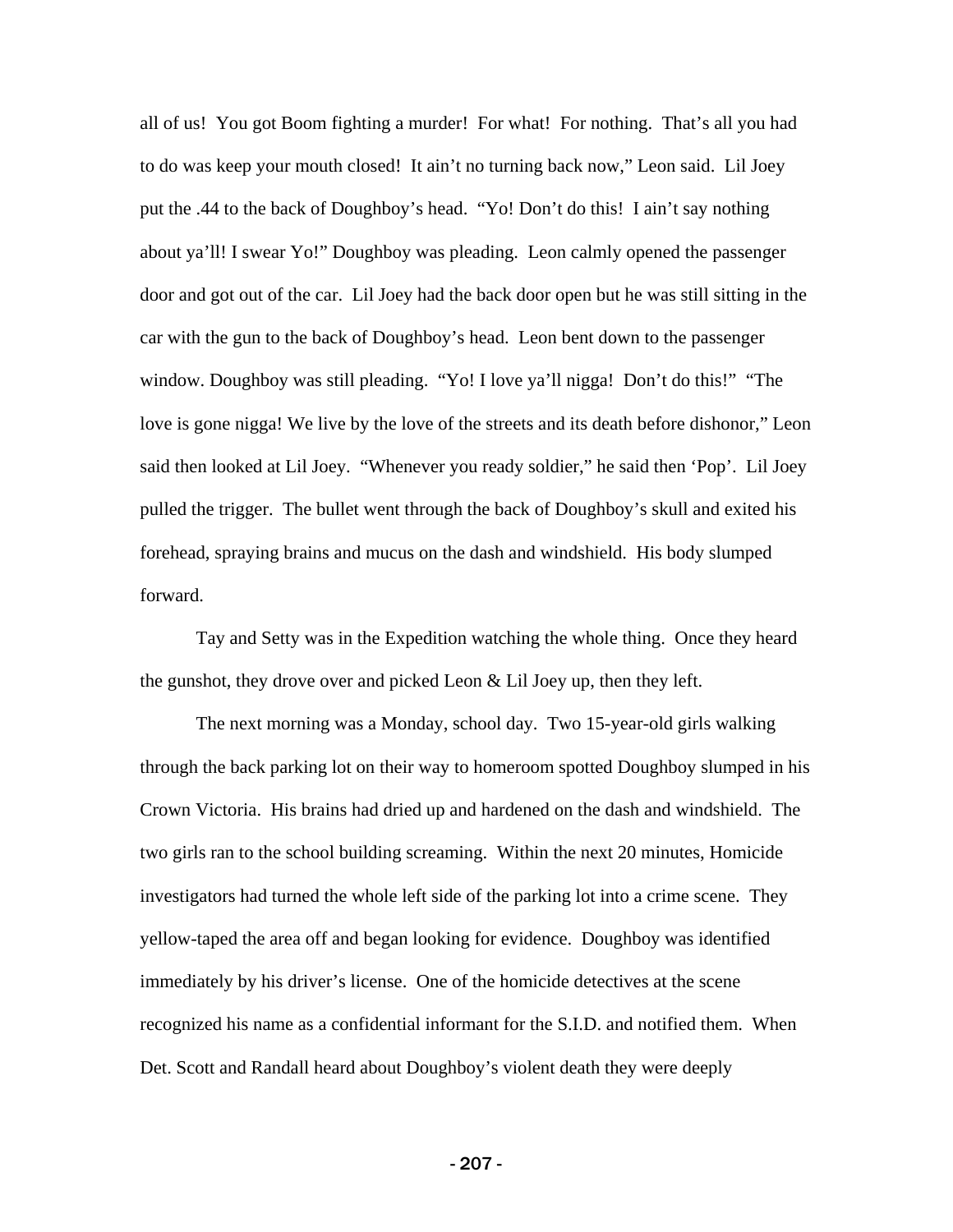frustrated. Not because a young man's life had been taken but because he was their key informant in the B-boys rank. It was no doubt in the detective's minds that Doughboy was executed by one of his fellow homeboys. They were mad at themselves for not providing Doughboy with the proper protection. The S.I.D. were now stepping it up a notch. They called in a few favors and got plugged in with the Feds. The Feds had better technology and resources so the S.I.D. joined forces with them in a combined effort to bring down the B-boys. The Feds only had minor jurisdiction because it was still a state investigation. They put wire taps on every known B-boys phone. They stepped up surveillance on the crew. They started arresting B-boys for minor crimes like loitering and driving without a license. Over the next couple of weeks the S.I.D. recruited 4 more confidential informants. Unfortunately, the informants were nobody important and couldn't tell much about the B-boys except street rumors. Either way you look at it, the S.I.D. was getting closer and closer to the B-boys lair and the were starting to feel the pressure.

3 weeks later – Tuesday, April  $29^{th}$  7:38 p.m.

 Setty had just picked up a chunk of money from Nay Nay over Park Heights. He decided to stop at Mondawmin Mall before he went back over east. Setty parked the Benz in the parking lot around the side and went in. He stayed on the lower level and went in Shoe City. He brought 3 pairs of tennis and some Nike hooping shorts. He was already fresh from head to toe and all eyes were on him. He persona and the way he carried himself attracted females. After he left Shoe City he walked around in the mall for a while. He went in 'Changes' and brought a \$480 Iceberg sweatsuit with a matching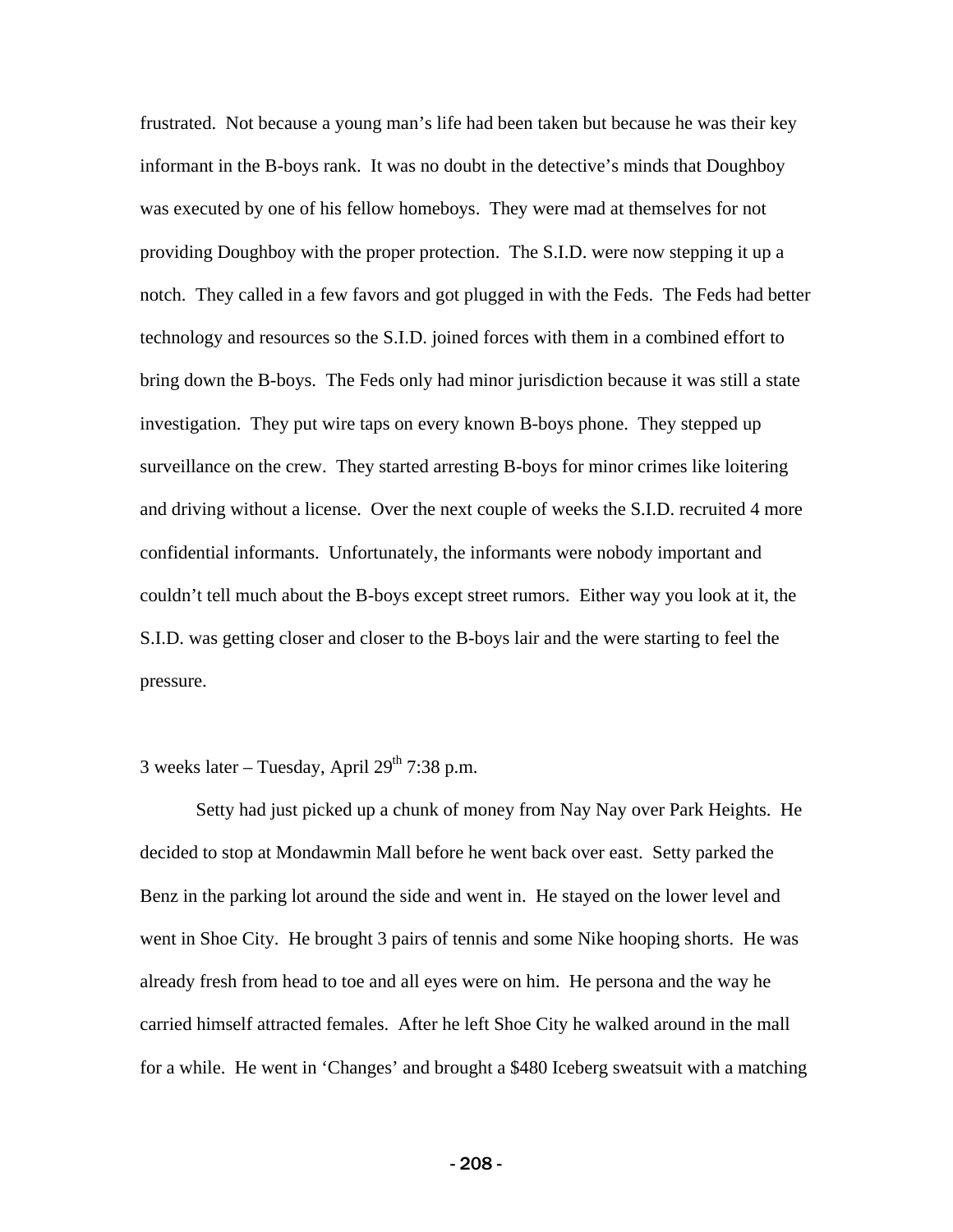t-shirt. When he was leaving out of 'Changes', a short light brown skinned girl walked over to him. "Hey boy, my homegirl want to talk to you," she said. Setty had played this scenario out many times before. He cracked a little smile. "Where she at?" he said. "Over there. She real shy." Setty looked over to where the girl was pointing and he saw a phat-ass red bone girl standing in front of Inner City Gear. She wasn't looking his way. "I'll go holla at her," Setty said, then walked over to the girl. As he got closer to her she turned around and looked at him. "What's up shorty? How you doing?" "I'm fine," she said. "What's your name?" "Tina, what's yours," she was smiling. "Setty, so um, what's up with you. Why you standing all the way over here by yourself," Setty said. "I was checking out this shirt right here," Tina said then pointed in the store window at a white & pink Baby Phat T-shirt. "You like that?" "Yeah, it's cut. You like it," Tina asked Setty. "Yeah, it probably looks sexy on you too," Setty said looking at her body. Tina was blushing. Setty grabbed her hand. "Come on shorty, let's go see how it looks on you." They walked into the store. A sexy girl in her twenties walked over to them. "How can I help ya'll," she said. Setty looked at Tina. "She wants that Baby Phat shirt right there," Setty pointed at it in the window. The store lady walked them over to a rack where the shirts were. Tina picked out her size and held the shirt up to her body. Setty stepped back and looked at her. "Yeah, that's you shorty." Tina was smiling hard. Setty told her to get it. They walked over to the counter and he paid for it. While the lady at the cash register was ringing it up Setty's cell phone started ringing. It was Leon. He leaned on the counter and answered it. "Yeah, what's up." "Where you at Yo?" Leon said. "Mondawmin" "Yo, shit getting crazy. The police harassing niggas. I think they watching the crew house too. I'm moving everything to the palace," Leon said. "Alright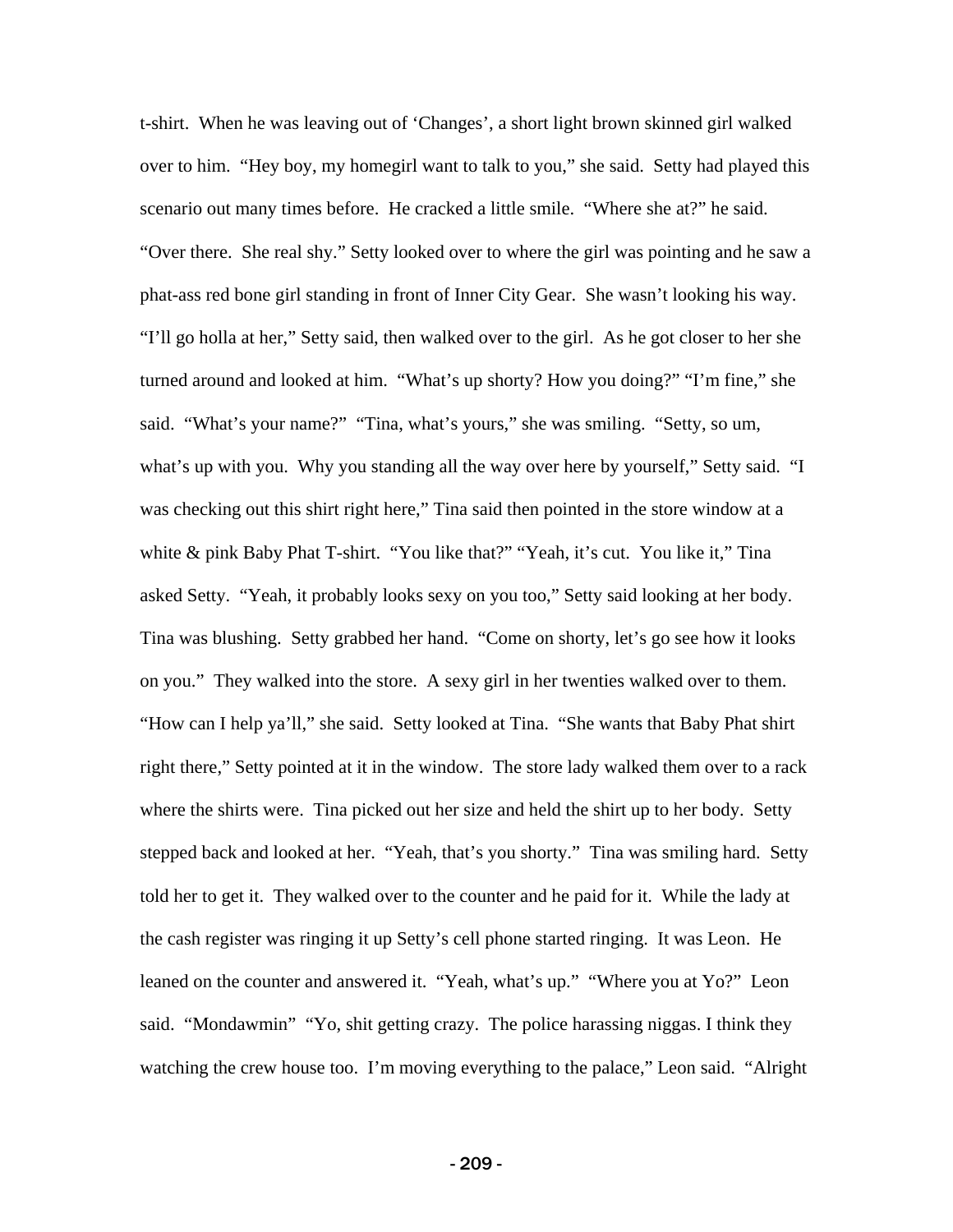Yo, be safe. I'm out." Setty hung up the phone. Tina was standing next to him smiling with the bag in her hand. The cash register clerk gave Setty his change and a receipt. "Listen Tina, I gotta go shorty," Setty wrote his cell number on the back of the receipt. "Call me, Alright." "I will, thanks," Tina was blushing like crazy. Setty grabbed his other bags and left.

 When he got outside to the parking lot it was nighttime. Being as though Setty parked around the side of the mall, it wasn't a lot of lights. It was almost 10 p.m. but the parking lot still had a lot of cars. Setty opened the trunk and put his bags in. As soon as he closed the trunk he felt a presence behind him and turned around. Two niggas with all black on stood behind him holding chrome revolvers. They didn't have on masks but Setty didn't know them. "You know that it is nigga!" the one on the left said. Setty was nervous and mad all at the same time. He had one of the .40 cal Rugers in the car under the seat, but he was trapped and couldn't move. He just put his hands up. "What ya'll want," Setty said. The stick-up boy on the right walked up and took Setty's necklace. Then he went in his pockets and took his cash, cell phone and keys. Setty didn't care about the cash, phone or car. All of those things could be replaced. He made mental pictures of the stick-up boy's faces. After the one dude took all of Setty's valuables the other one told him to strip. "I ain't taking my clothes off. Ya'll got all my shit Yo, I ain't getting naked." "Nigga don't make this no muthafuckin' murder scene! Take that shit off!" Setty didn't move. He just looked at them. He refused to be degraded to that level. Setty wasn't scared to die. He knew the rules to the game. When it's your time to go, then you go. One of the stick-up boys raised his gun to point at Setty and he lunged at him. 'Pop' A .38 caliber bullet tore through Setty's lower stomach but he still managed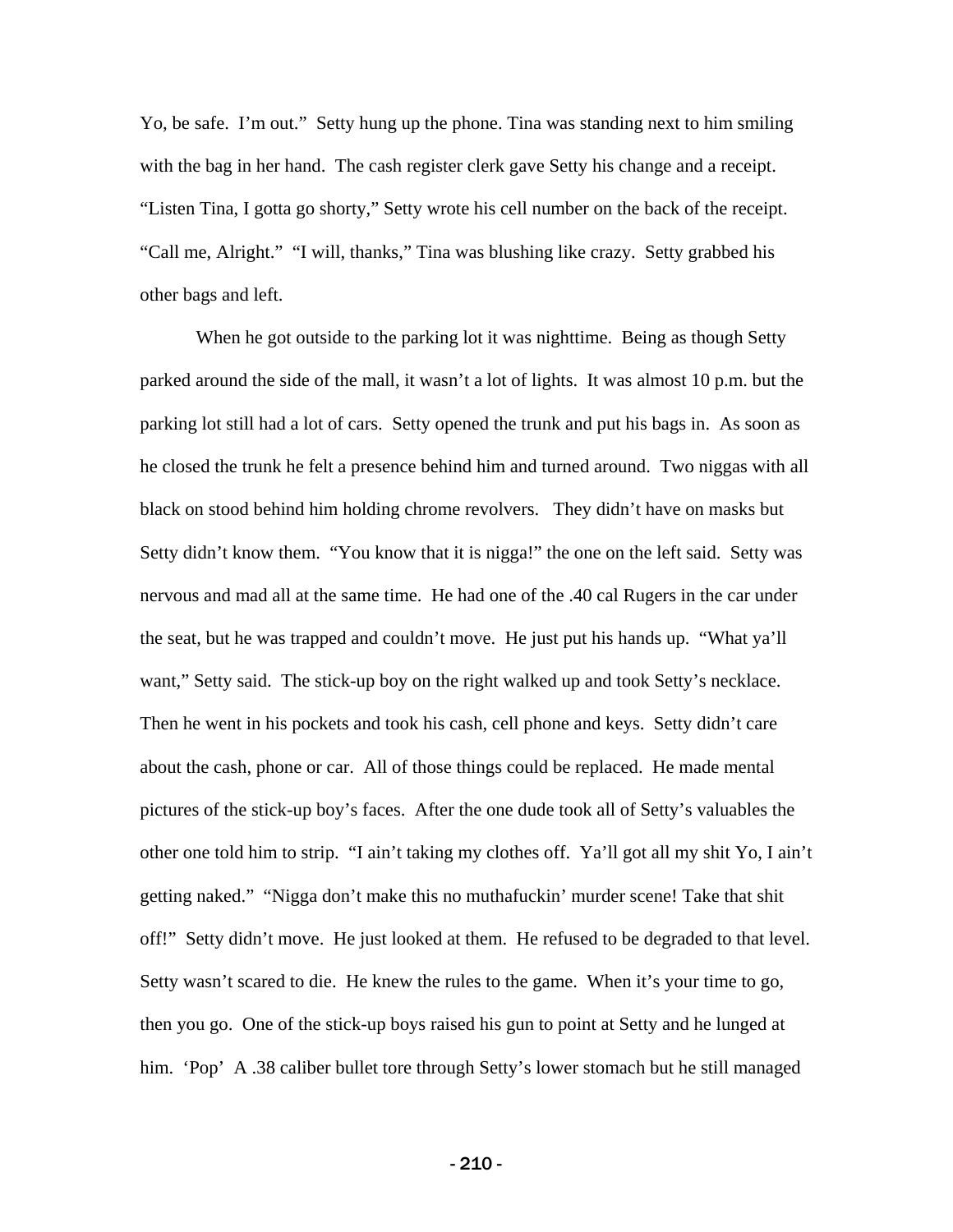to grab his assailant's arm. The stick-up boy started yelling for his partner. "Yo, shot that nigga! Shoot 'em" The other stick-up boy walked over but he didn't have a clear shot. Setty and his partner were tussling for the gun. Setty knew he had been shot but the anger and adrenaline gave him power. The other stick-up[ boy hesitated for a minute then, 'Pop', 'Pop'. He fired 2 shots into Setty's back. Setty collapsed to the ground then the stick-up boys ran off.

### The next morning  $-$

 Antoinette and Lil Terrell was in the apartment alone. Mal had just left out on his way to 'Giants' supermarket on Sinclair Lane. Antoinette heard a knock on the door then went to answer it. As soon as she unlatched the lock on the door, 3 masked men rushed in. She started screaming but then one of the men smacked her across the face with the barrel of a .357 long. Antoinette collapsed to the ground holding her face. "Bitch, you scream again I'ma split your motherfuckin' head open." The 3 men who were in the apartment worked for Von's cousin Taterman. Their names were Donte', Lil Mel and Black. They were all under 24 years old and ruthless. Black stood over top of Antoinette while Lil Mel and Donte' grabbed the baby. They wrapped duct tape around Antoinette's mouth and tied her hands up. Lil Terrell was crying loud. "Yo, shut that fuckin baby up!" Black yelled at Donte'. "Man, he won't stop crying." "Fuck it, come on, let's just go," Black said. Lil Mel laid a pre-written note on the couch, then they took Antoinette and Lil Terell out front. They stuffed them into a black Cherokee then pulled off.

 15 minutes later Mal pulled into the parking lot at his apartment. He grabbed the bags out the back seat then went in the building. When Mal walked in his house he

- 211 -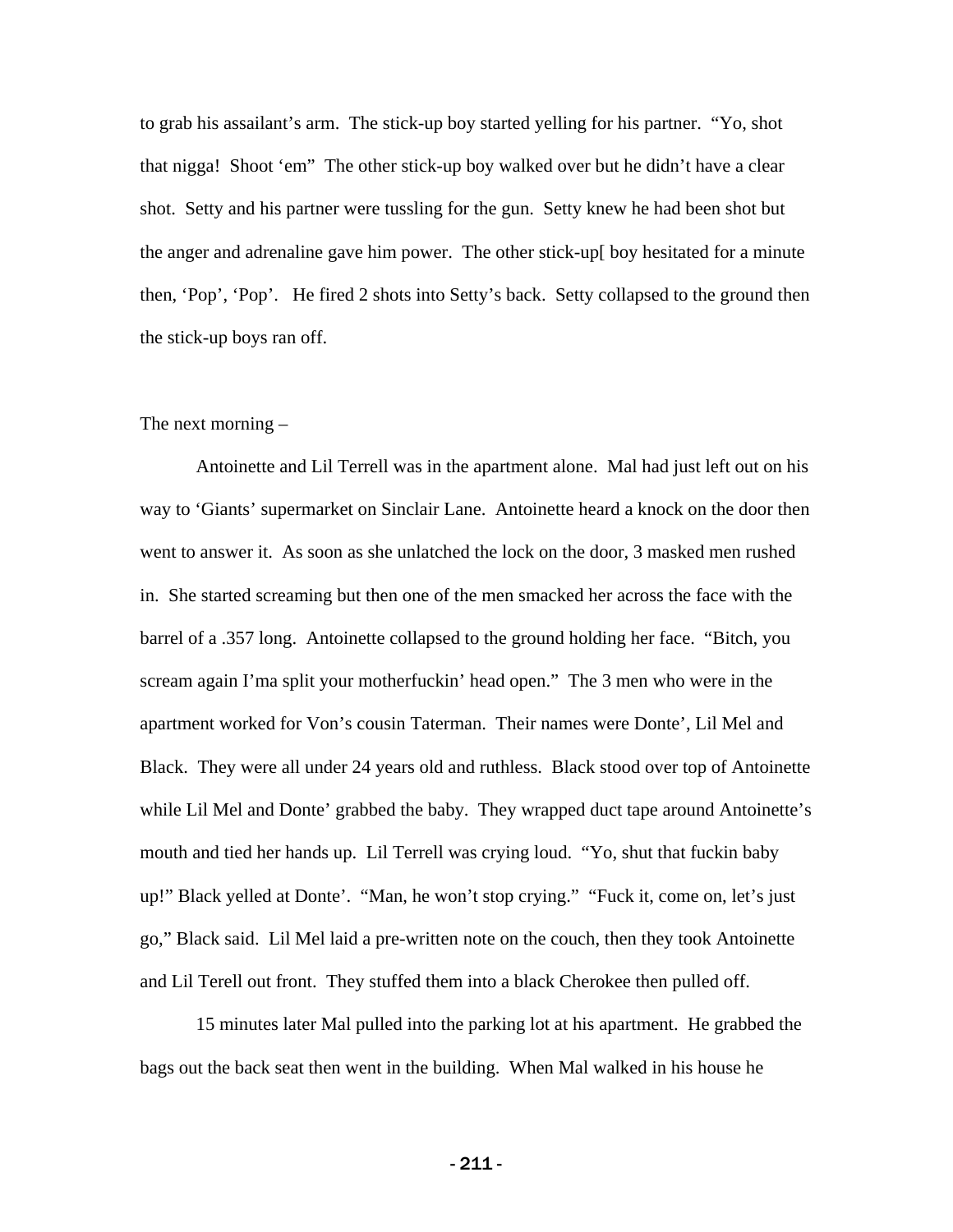noticed it was unusually quiet. "Antoinette," he called her but got no answer. He slowly sat the bags on ground. Something didn't feel right. "Antoinette!" he called her again as he began checking the rooms. He was about to check downstairs at Nita's apartment when he saw the letter on the couch. He picked it up:

*'We got your kid and your girl, so you better read this carefully. We want 2 bricks and \$100,000 dollars by 7 p.m. tonight. If you call the police, they are dead. If you play games, they are dead. Just cooperate and you won't have to bury your first born. You will be getting a call at 7 p.m. Make sure you in the house cause if you miss the call or don't have the shit by then, we gonna kill them both.'* 

 Mal' lets physically began to shake and he had to sit down. His head started hurting and he had a knot in the center of his chest. He didn't know what to do. He didn't have a 100 g's or 2 bricks. But he knew who did.

 Leon was over West Baltimore at Paris' house spending time with his daughters. They were 4 months old now and growing rapidly. Leon had been spending a lot of time with them and Paris. He had brought them home to meet his mother a couple days after they were born. Ms. Diane loved the twins to death. She was a grandmother and loving it. Leon had met Paris' family too. She had a lot of aunts and uncles and they liked him. Everything was cool.

 The twins had just went to sleep and Leon & Paris was sitting on the bed when his cell phone started ringing. "Hello." "Leon! Yo, I need your help! Them bitches Yo! I can't believe this shit," Mal was crying and hysterical. "Whoa! Whoa! Calm down Yo, calm down." "Yo! Them niggas kidnapped my son and Antoinette Yo! Oh my God! I'ma kill these nigga!" "Hold on man, slow down. What niggas?" "I don't know who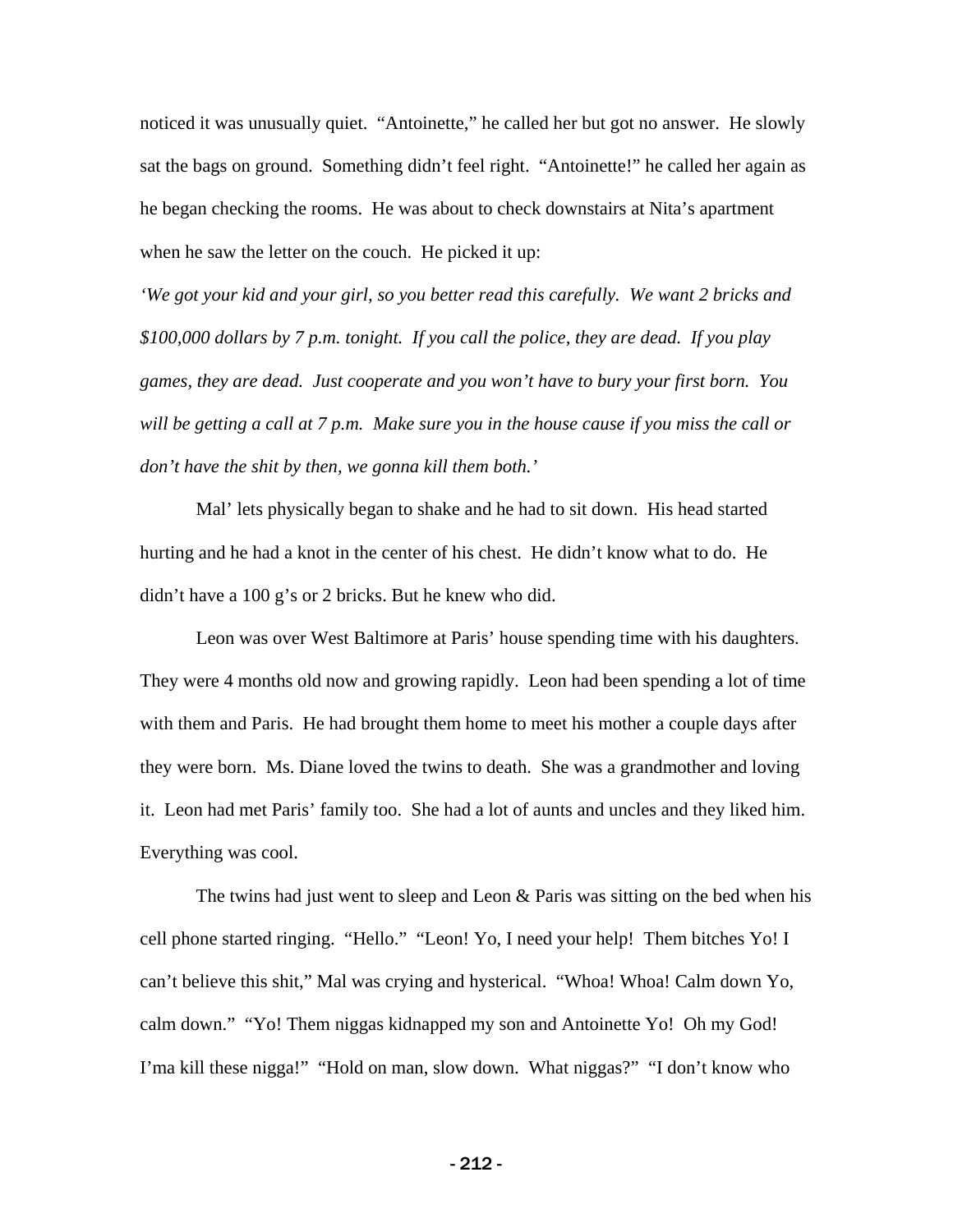but them bitches left a note. Damn! Yo, I'm about to murk in this bitch!" Mal was outta control. "Yo, just chill the fuck out! You hear me! Calm down. Listen, meet me at the Rite Aid on North & Greenmount. Wait for me until I get there, alright?" "Yeah" Leon hung up. "Is everything okay Leon?" Paris asked him. "I don't know yet, but I gotta go. I'll call you later."

 When Leon pulled in the parking lot at Rite Aid he saw Mal leaning up against his Acura Vigor. "What the fuck is going on," Leon said as he got out of his Benz. Mal was calm. "I went to the market earlier and when I came back Antoinette and Lil Terell were gone. I saw this note on the couch." Mal handed Leon the letter and he read it. "So what you wanna do? Do you have any idea who these niggas are," Leon said. "I've been thinking hard but I don't know. I'm just gonna have to pay them first and try to figure out who they are later," Mal said. "I got the cash and the bricks. Are you sure that's what you want to do?" Leon asked Mal. "Yeah Yo, I ain't got no choice."

 Mal was going through a crisis and Leon went against his own rules and brung him to the palace. Only Leon and Setty were suppose to know about it but things were getting kinda thick. Mal followed Leon in his car to Parkside Apartments. He counted out \$100,000 in cash and put it in a duffel bag. He put 2 kilos of cocaine in it too, then went outside and dropped the bag on Mal passenger seat. "Everything is in there, are you gonna be alright?" "Yeah, I'm cool but these niggas are gonna pay for this." "Yo, just go ahead and get your peoples home safe then call me. We gonna handle this, alright?" Leon said. "Yeah, what you 'bout to do," Mal asked. "I got to go find Setty. I been calling his cell phone all night and this morning. Don't nobody know where he at."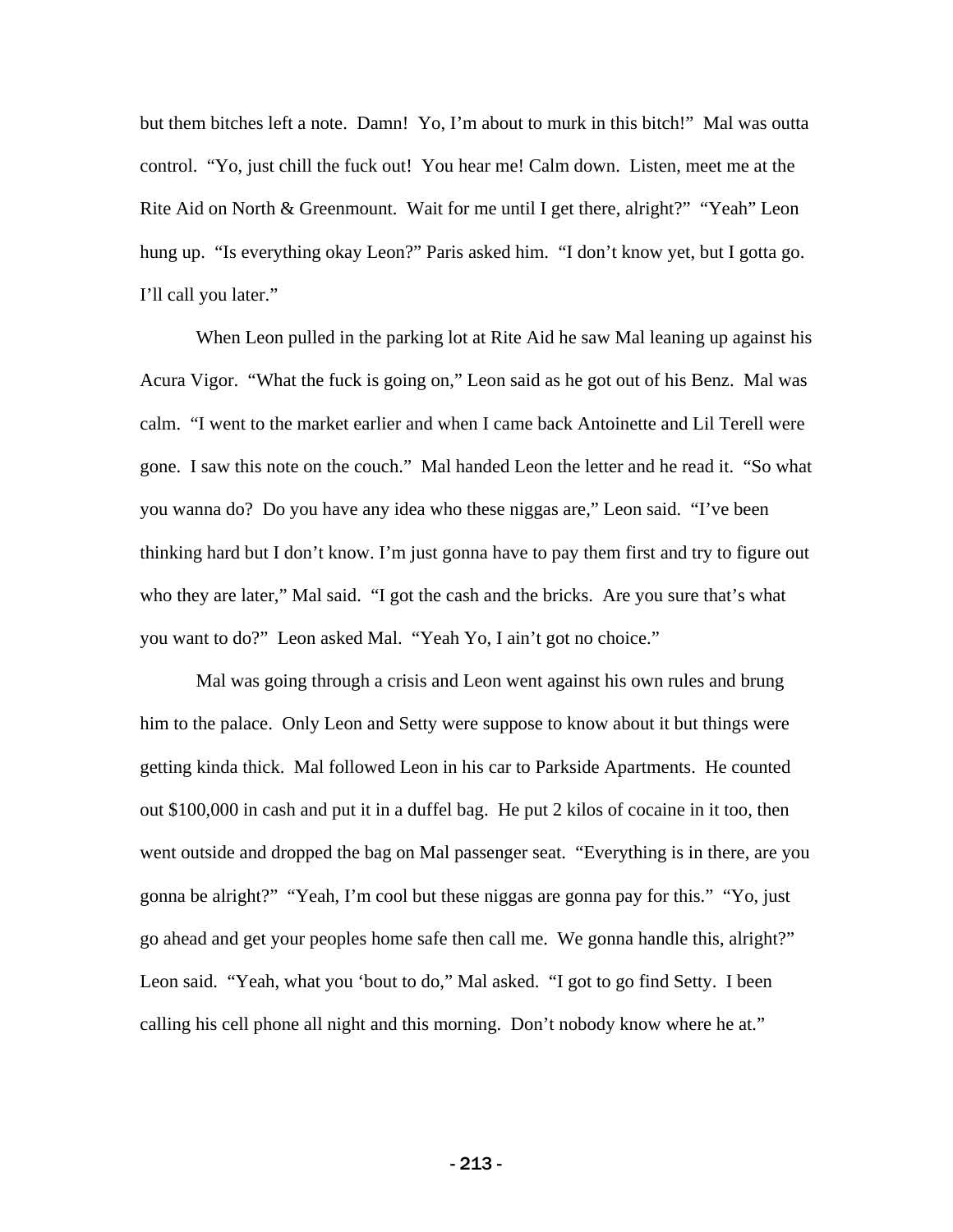"Alright then, Ima get at you after I make the transaction," Mal said then he gave Leon a pound and pulled off. Leon got in the Benz and pulled off in the other direction.

 When Leon pulled up on Bethel Street he saw Greasy, Mac, Tay and Lil Joey standing by the bar. "What's up fellas, ya'll seen Setty?" Leon asked when he got out the car. "Nah, we ain't seen him since yesterday," Greasy said. "I can't find this nigga and he won't answer his cell," Leon said. "He probably laid up with some bitch," Tay said. "I don't think so man, shit kinda crazy. Some niggas ran up in Mal house and kidnapped Antoinette and his son. They holding them for ransom and now all of a sudden Setty is missing too," Leon said. "What! Where was Mal when that shit happened," Greasy said. "He wasn't there, but I gave him the dough they wanted. He's gonna call me when he make the transaction." "Why the fuck ya'll pay them niggas man. Fuck that! Once the word get out he an easy target, mad niggas gonna try the same shit. Let that nigga deal with his own problems. He act like he ain't need us when Leonard bitch ass was alive," Lil Joey said. "He still a B-boy though Joey, we can't leave him for dead," Greasy said. "Yeah Yo, we can't do that," Leon agreed. Lil Joey was mad. He ain't really fuck with Mal no more after the incident they had with Leonard. "Fuck that nigga man, we got to find Setty," Lil Joey said. "Did anybody check around his grandmother's house," Mac said. "Nah, Ima do that now though. I'll be back," Leon said then hopped in the Benz.

 Leon drove around to Caroline & Preston Street to Setty's grandmother's house. He knocked on the door and Setty's Aunt 'Penny' answered it. "How you doing Penny, have you seen Setty?" Leon asked her. "Oh, you haven't heard? He got shot up last night at Mondawmin." Leon's heart skipped a beat. "He what! He ain't die did he!"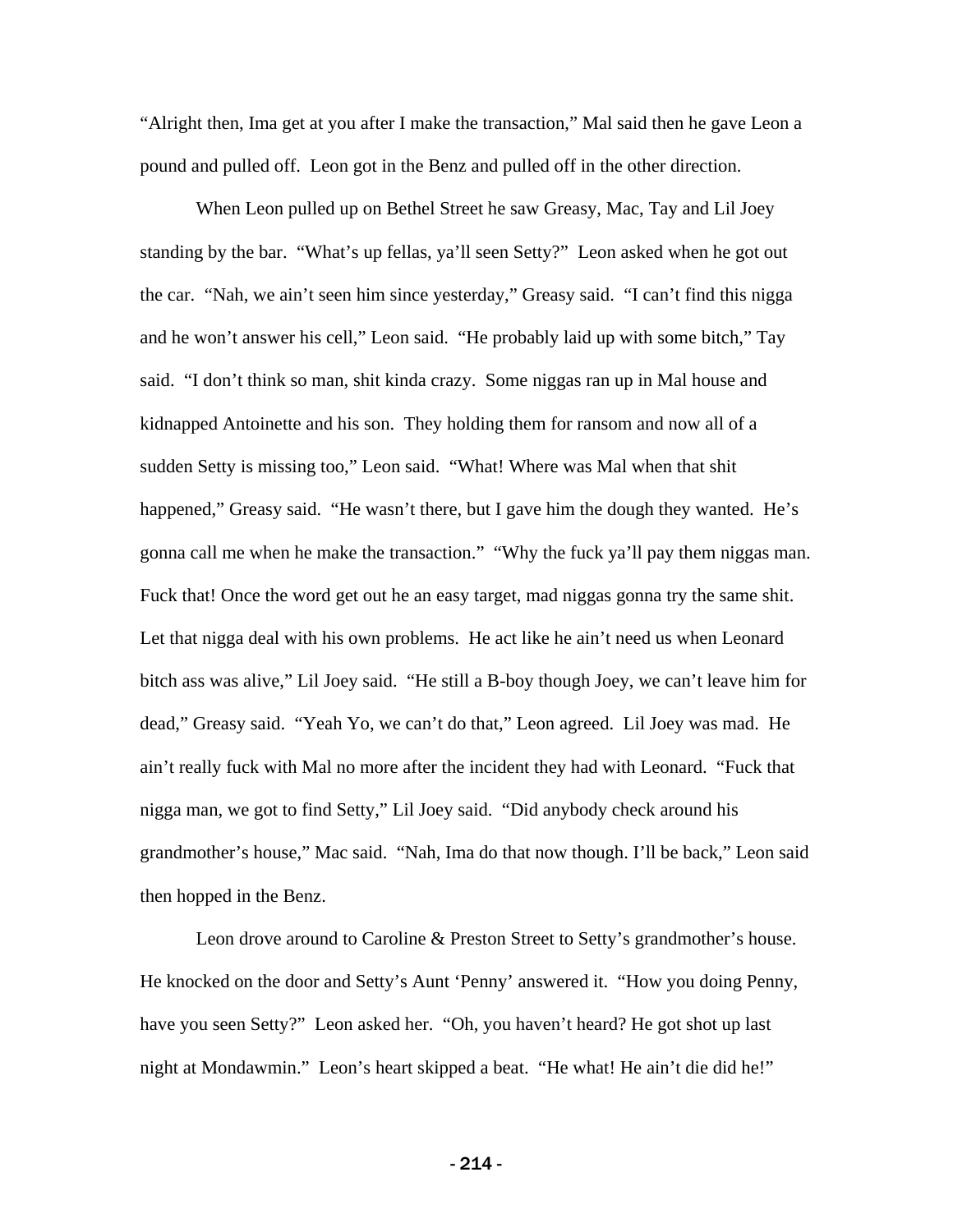"No, no, he got is pretty bad though. They say somebody tried to rob him. He got shot 3 times. Two in his back and once in the stomach. The doctors say he might not be able to walk again," Penny looked upset. She almost cried with her last sentence. "What hospital he at? Can I go see him?" Leon said. "Me and momma just came from down there. They flew him to Leons Hopkins. He had to go through 2 surgeries but he is in the recovery unit now. The visiting hours are from 8 p.m. to 10 p.m. You can go see him but I don't know if he'll be able to talk to you." Penny explained. "Alright Penny, thanks for telling me. You alright? You need anything?" "I could use a couple dollars for the market," Penny said. Leon reached in his pocket and peeled off \$200 dollars. "Thanks Leon," she gave him a hug. "Don't worry about it. If you need anything else just come around Bethel Street. One of us will be out there," Leon said then got in the Benz and pulled off. He had many thoughts running through his head. He wondered if the same niggas who kidnapped Mal peoples was the ones who robbed and shot Setty. There was no way of finding out. Things were happening too fast and Leon didn't like the feeling that was boiling in his stomach. He was on his way to the palace when he decided to make a call on his cell phone. "Hello", a female voice answered. "Is this Nay-Nay," Leon said as he stopped at a red light on North and Caroline Street. "Yeah, who's this?" she said. "This Leon." "Oh, Hi Leon what's up." "When the last time you heard from Setty?" he asked. "He came over and picked up some money yesterday," Nay Nay said. "Then where did he go?" "I don't know. Why Leon, what happened! Did something happen to my baby" she said. Leon didn't say nothing for a moment then he said, "He got shot last night." "Oh my God! Is he okay! What happened." "Somebody tried to rob him at Mondawmin." "Is he hurt bad?" "I don't know yet but um… check this out.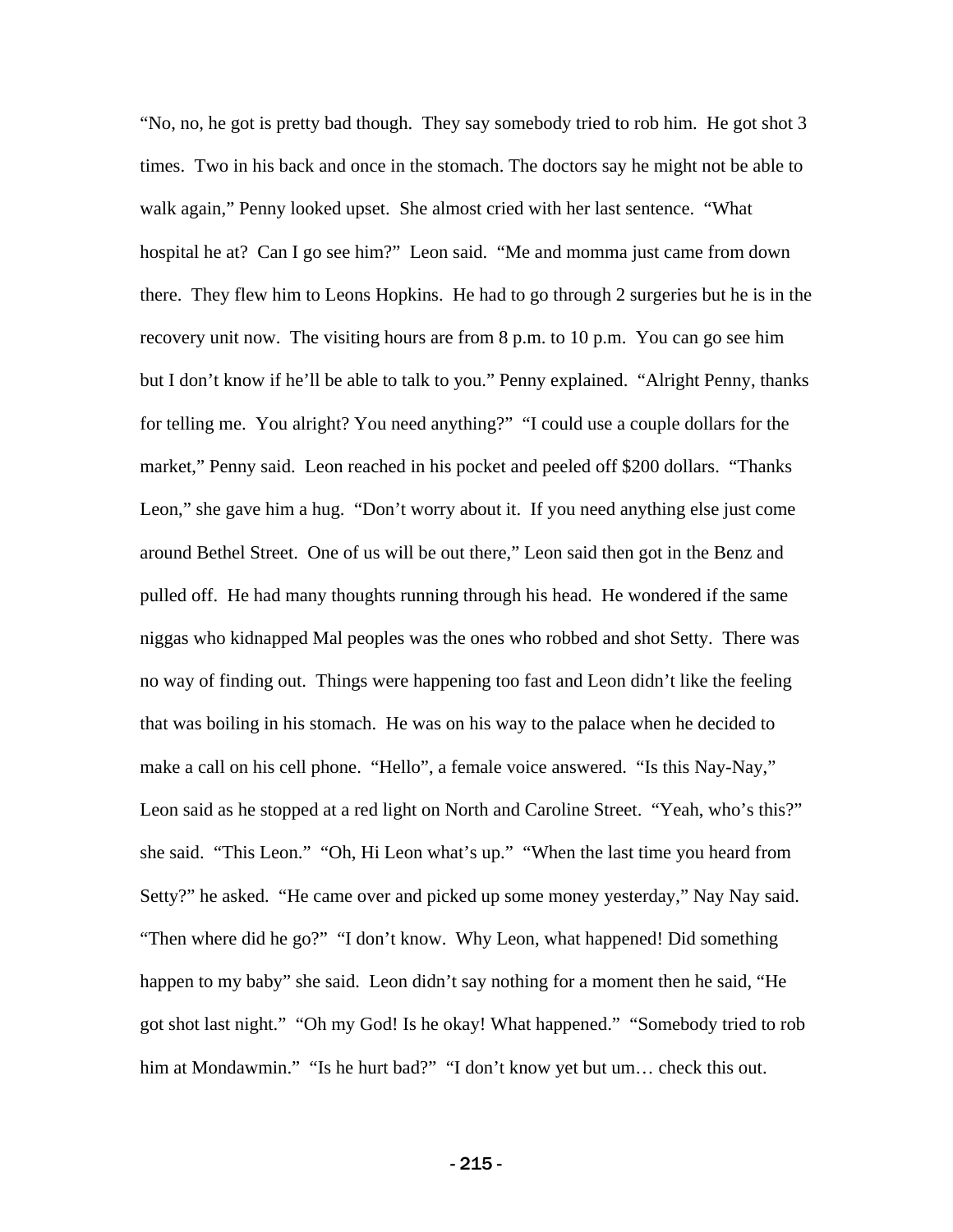Some crazy shit is going on. I don't know what it is yet but if I find out you got anything to do with it, I swear to God on everything I love, I'ma murder your whole family," Leon was sincere. Nay-Nay felt offended. "How the fuck you gonna threaten me like that Leon! That's fucked up! You know I would never do anything to hurt Setty. I can't believe you coming at me like this," she sounded like she wanted to cry. "Listen shorty, if I'm wrong, I'll apologize later but right now I'm not trusting anybody. A lot of shit is going on and I'm trying to piece it all together. I just wanted to let you know what was going on. I'ma get back at you later, I'm out," Leon said then hung up.

 Leon pulled up at the palace and went in. Everything was happening so fast and Leon was getting paranoid. He went in the safe and took out \$75,000 cash. He put it in a pillow case then left. He drove to his mother's house and stashed the money in the basement. For some reason Leon had the feeling that the walls were closing in on him. He felt trapped and stashing that extra cash seemed like the right thing to do. Afterwards he drove back around to Bethel Street and told everybody what happened to Setty.

## Later that  $day -$

 Mal had spent the whole day pacing back and forth in his apartment. He didn't want to leave out at all, just in case the kidnappers called. He called downstairs to Von's apartment but he got no answer. Mal didn't know that Von and his cousin Taterman was behind the whole scheme. Mal still had the cash and coke in the duffel bag sitting next to the couch.. All he could think about was his son. At 7:03 p.m. the phone rang. "Hello." "You got the shit nigga?" a male voice said. "Yeah, I got all of it. What you want me to do?" Mal said. "Take the money and coke to the corner of Rickenbacker and Serversky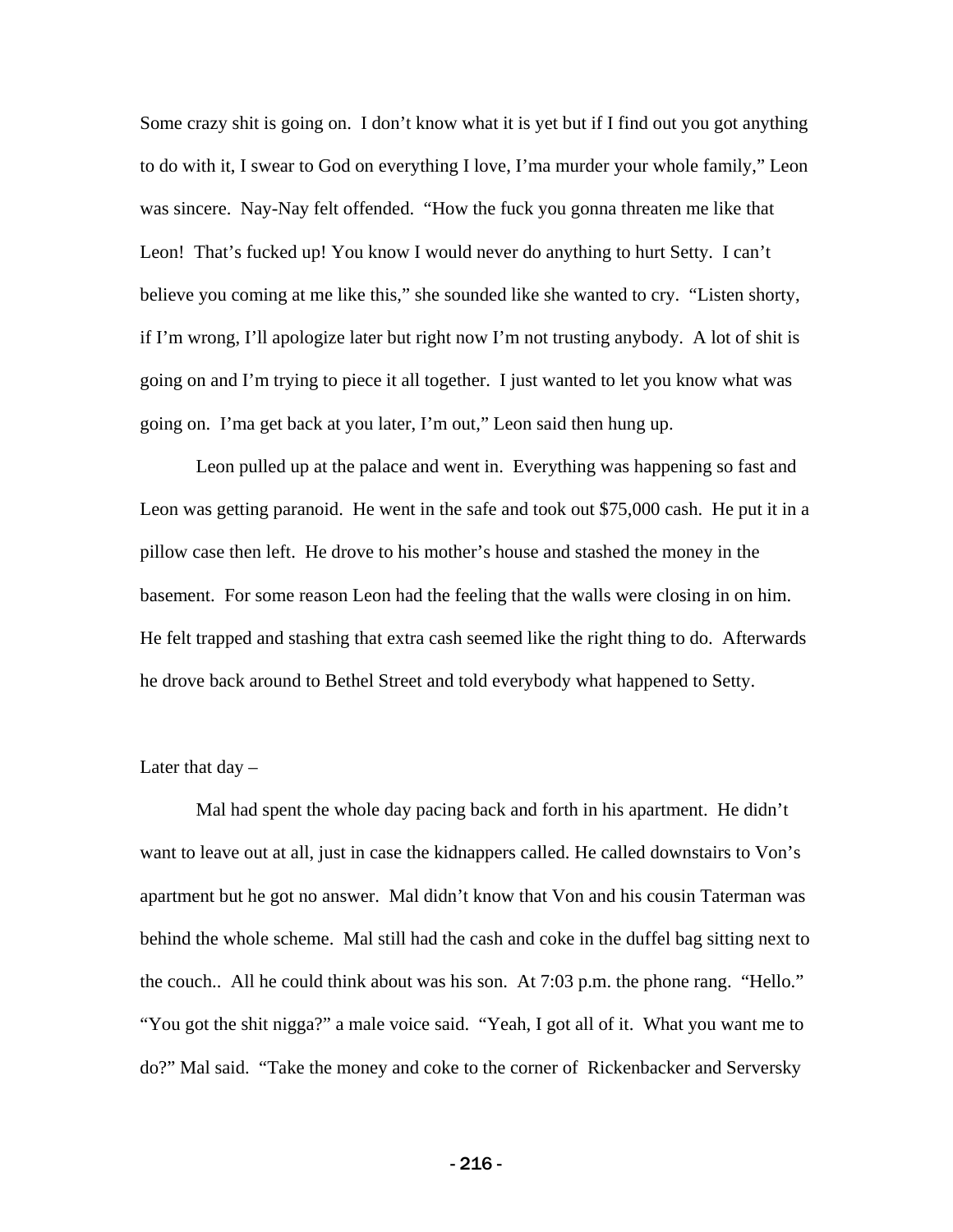Street in Tall Trees Village. It's a store called 'Gussies' there. Somebody will be parked out front in a red 4Runner. Give him the shit then you'll get further instructions. Make sure you come by yourself. We're waiting," the caller said then hung up. Mal quickly got dressed. He grabbed the .40 cal Ruger and the duffel bag then left out. When Mal got outside to his car it was still daytime. He was about to unlock the doors when 2 black Chevy Suburbans raced into the parking lot. They screeched to a halt behind Mal car and several men with suits on jumped out. They pulled out guns and displayed S.I.D. badges. It happened so fast Mal didn't even have enough time to react. The S.I.D. detectives quickly detained Mal and got the .40 caliber Ruger and the duffel bag containing \$100,000 cash and 2 kilos of cocaine. As they handcuffed him, he pleaded, "Nah! Ya'll can't do this! They gonna kill my son! Please! Just listen to me!" They stuffed Mal in one of the Suburbans and took him to the S.I.D. substation in an old shopping center on Radecke & Marquette Ave. Once he got there they took him out of the Suburban and put him in a black Van. When Mal got in the van he saw 2 detectives and a lot of mechanical equipment. They made Mal sit on a little stool on the inside, then took his handcuffs off. "How you doing Mal, I'm Det. Scott and this is Det. Randall." "Man, ya'll got to let me go, they gonna kill my girl and my son if I don't meet them soon!" Mal was irritated. "Calm down. We know everything. Your apartment has been under surveillance for the last couple of weeks. Unfortunately my officers were on break when your girlfriend and son were kidnapped. Your phones are tapped and we have the kidnappers whole conversation on tape. We are here to help you. We can help each other, but you have to listen. We have officers stationed around the store 'Gussies', where you are supposed to make the drop. Unfortunately, we don't know where your family is being held, so you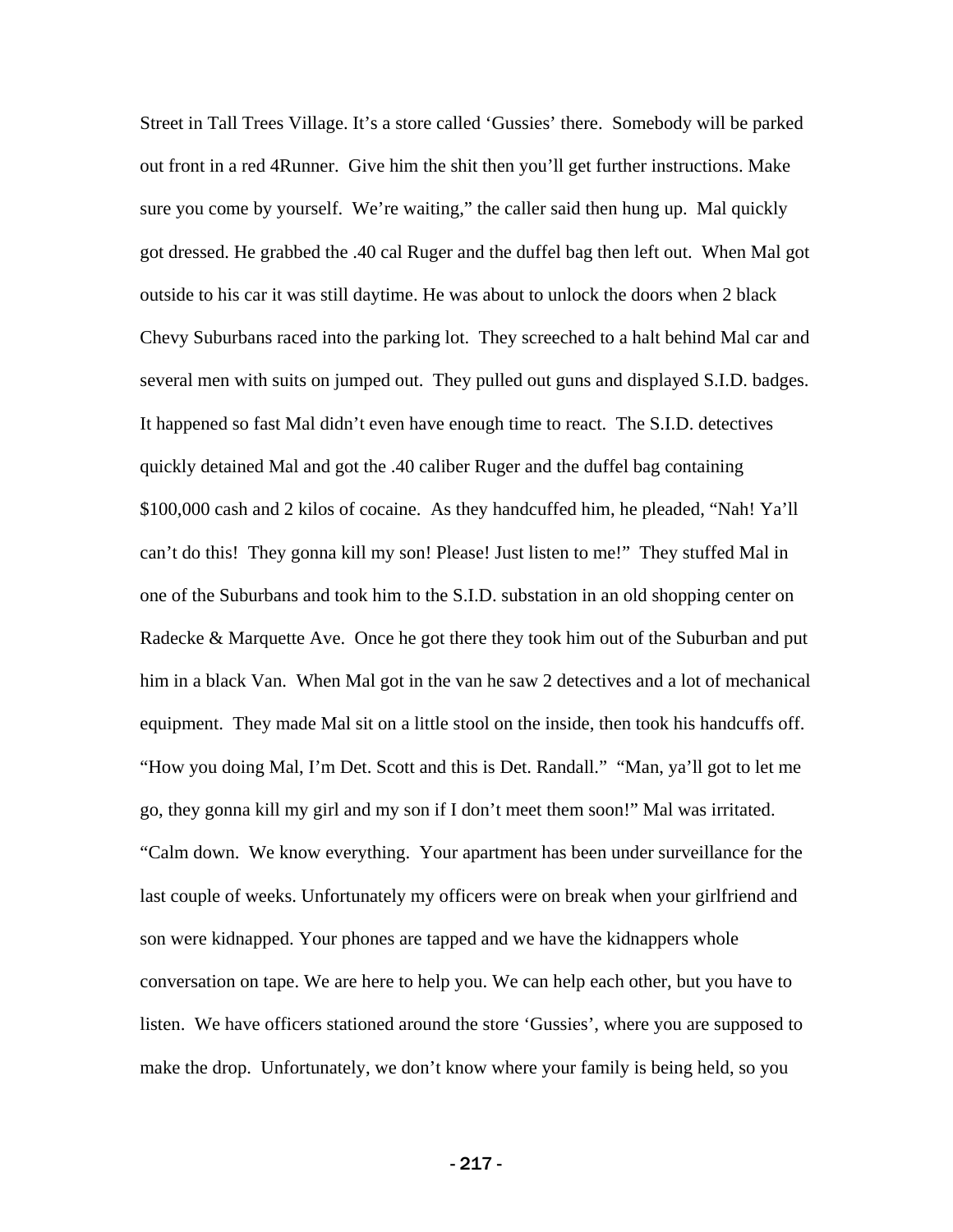have to go along with the drop. We have a duffel bag with 2 fake kilos and cash with a tracking device. What we want you to do is take it to the drop off site and do exactly what they tell you. We'll handle the rest," Det. Scott said. Mal was shocked and caught off guard. He didn't absorb the full extent of what was going on. Everybody knew about Doughboy ratting, then getting whacked but how did they know to tap his phones. Mal got scared all at once but he knew that the main focus for right now was to get his family back.

### 30 minutes later –

 When Mal pulled up at the corner of Rickenbacker and Serversky Street he saw the red 4 runner parked near the store. Mal got out of his Vigor and walked over to the truck with the duffel bag in his hands. Several undercover S.I.D. members were watching. Mal walked over to the passenger side of the truck and got in. A man about 27 was sitting in the drivers seat. Mal shut the door and gave the man the duffel bag. He opened it and looked inside. "How much is this," the man said. His name was 'Gus' and he had on a black Girbaud Sweatsuit. "It's 100 thou cash and 2 bricks," Mal said. He was nervous. The man flipped on a cell phone and dialed a number. "Yeah, it's me. I got the shit, what now?" The person on the other end of the phone was Taterman. He had Lil Mel and Black holding Mal' family tied up in a vacant house. When Taterman got the call from Gus, he told Lil Mel and Black to drive Antoinette and the baby to the parking lot in front of Mal building and let them go. But he had other plans for Mal. "Where he at?" Taterman asked Gus. "He right here." "Alright, kill that nigga," Taterman said then hung up. Mal didn't know what was going on. He sat in the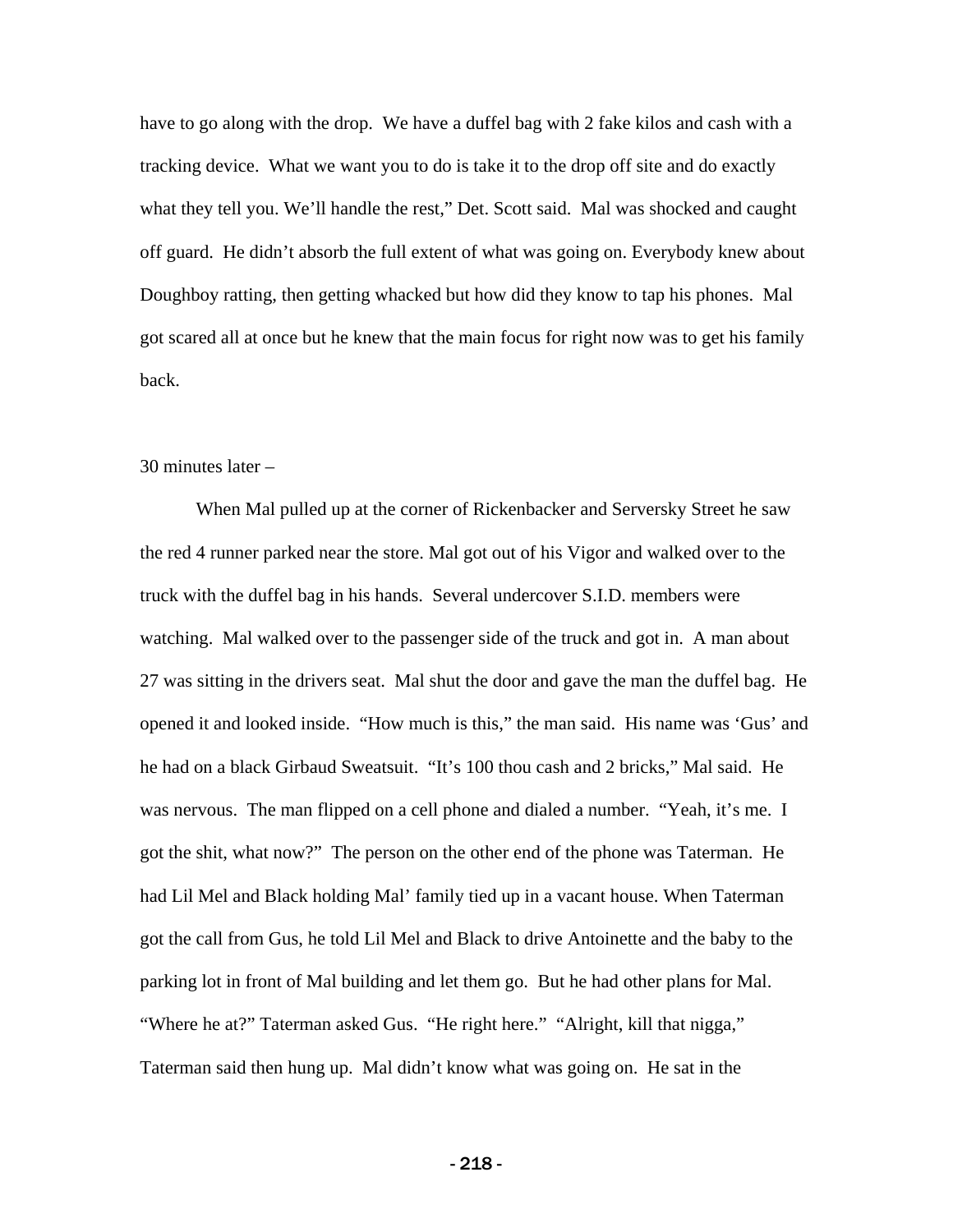passenger seat watching the man next to him talk on the phone. When he hung up, Mal felt something was wrong. Gus had the duffel bag sitting in his lap and Mal couldn't see his left hand. "What's up Yo, you got the shit, where my peoples," Mal said just as Gus swung his left arm around. He had a chrome Smith & Wesson 9mm in his hand. Mal ducked and grabbed the door handle as Gus let the first shot blow. 'Pop'. The bullet flew passed Mal head and shattered the passenger window. Mal used his left arm to try to push the gun away as he opened the passenger door. 'Pop', 'pop', 'pop', 'pop', 'pop'. Gus fired 5 more shots at Mal as he made a exit from the truck. 2 bullets hit him. One ripped through the back of his right shoulder and the other one hit his side. As Mal stumbled the few steps before he fell, Gus peeled off. The undercover S.I.D. detectives that were watching the transaction sped off after him. Detectives Scott and Randall ran over to where Mal fell. "Charlie 19 over! We need paramedics at the corner of Rickenbacker and Serversky Street! Teenager with multiple gunshot wounds!"

 A couple blocks away Gus was in a high speed chase with Baltimore County police and S.I.D. detectives. The pursuit reached speeds in excess of 110 miles per hour on small side streets. Gus had a small head start as he drove through suburban Baltimore County neighborhoods. He slammed the 4 runner into a light pole after he missed a turn at 86 miles per hour. The collision only shook him up because of the air bag and he continued his escape on foot. Gus left the duffel bag in the smashed up truck an disappeared into some woods.

 Back in the city, Lil Mel and Black had just pulled into the parking lot at Mal apartment. The S.I.D. had several police waiting in ambush. As soon as they opened the door to let Antoinette and the baby go, Baltimore City police officers emerged from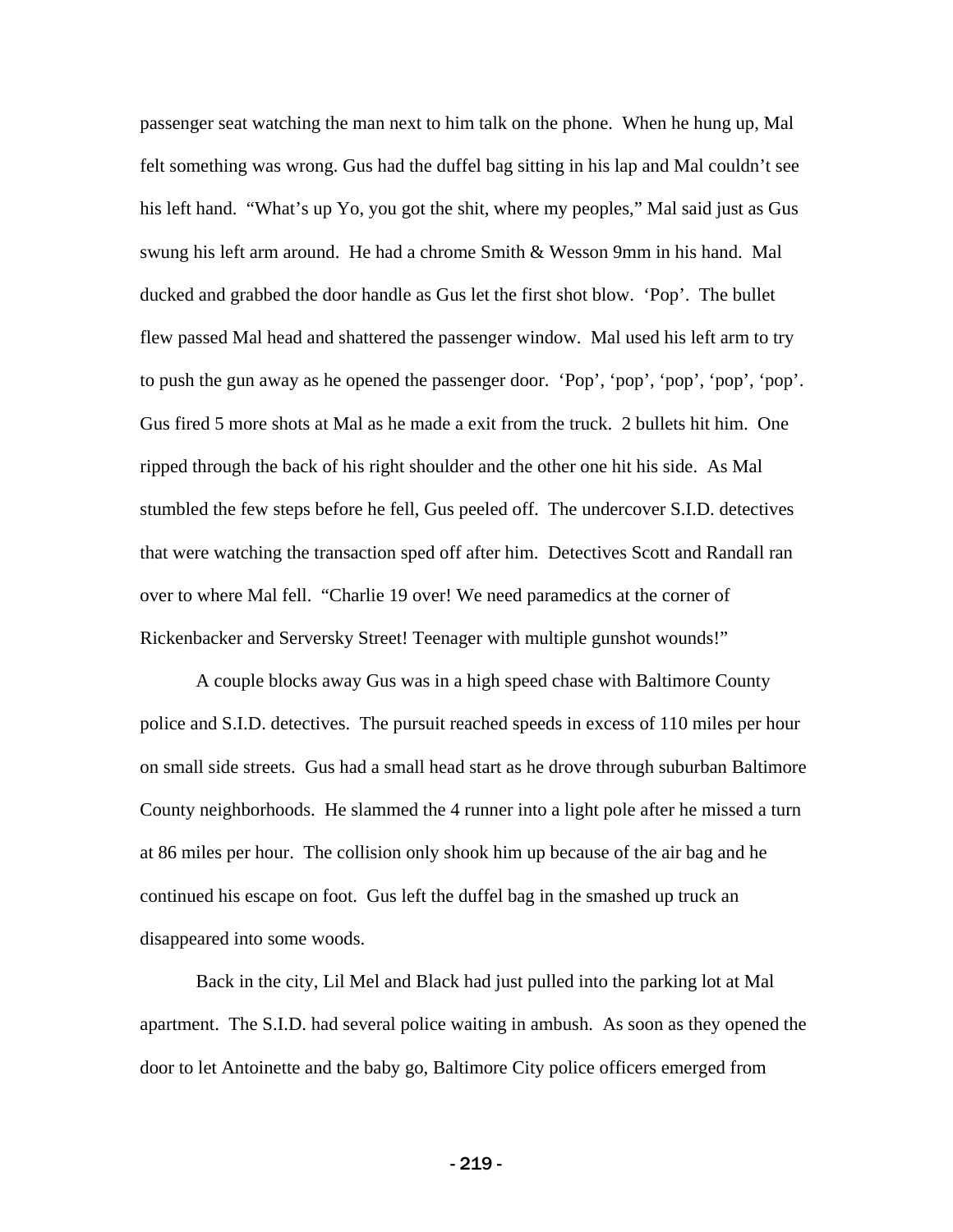everywhere. Lil Mel and Black was caught off guard and surrendered without a fight. They got arrested and Antoinette & Lil Terell were safe.

8:20 p.m. –

 Leon, Darnell and Lil Joey drove to Leons Hopkins Hospital in the gray Benz. Tay, Greasy and Mac followed them in the black Expedition. Setty was recovering and his visiting time was only two hours. Only one person was allowed in his room at a time, so the B-boys had to take turns going in to see him. Everybody went in and spent about 10 minutes with their homeboy. At 9:46 Leon was the last one to go in. Setty was lying in the bed on his back with an IV taped to his hand. When Leon walked in he started smiling. "What's up dog," Setty said. "What's happening nigga, how you feel," Leon said. "I'm a warrior Yo. This shit don't stop me." "Yeah, I hear that, but what happened." "I was at Mondawmin shopping and shit. Just chillin, you know. When I went in the parking lot to leave, two bitch ass niggas stuck me. I let 'em have everything, I wasn't worried about the money or car, feel me? Then one of the niggas tell me to get naked. I wasn't going for that so a little tussle jumped off. The nigga hit me and ran off," Setty explained. "Did you recognize them," Leon asked him. "Nah!" "So that bitch Nay Nay didn't have anything to do with it?" "Nah." "Damn, I leaned on shorty for nothing," Leon said. "Ah boy, what you say to her Yo," Setty was smiling. "I'ma apologize. Don't even worry about it. But um, some niggas snatched Antoinette and Mal' son for a ransom." "What! Setty said, then tried to lean up in the bed but he squinched his face in pain. "Everything cool though. I gave him the dough. I'm waiting for him to call me now," Leon said. Setty got quiet for a minute then a tear rolled down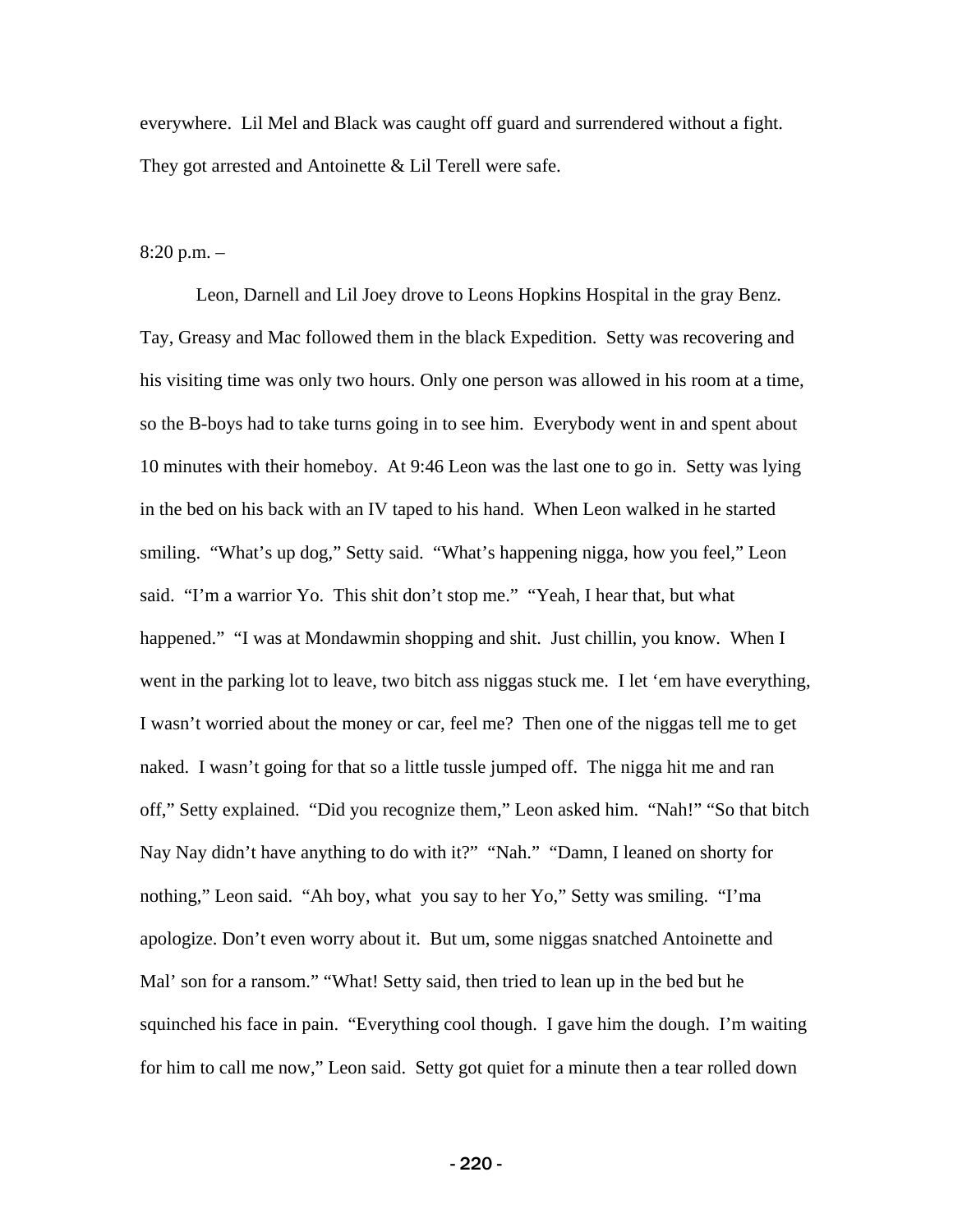his cheek. "What's wrong Yo," Leon asked him. "Shit happening out there Yo and I can't even help ya'll do nothing about it. The muthafuckin' doctors said I might not be able to walk again!" Leon could tell Setty was scared. This was the first time he ever saw his homeboy cry. "Everything's gonna be alright Yo. We gonna take care of each other. You like my brother nigga and that's what brothers do," Leon said, then an overwhelming guilt rushed through Setty's body. "Yo, I got something to tell you," Setty said. "What's up." "Yo, it ain't no way for me to justify why it happened but it did. I'm admitting it now before it's too late. While you were locked up me and Tierra got together a couple times and one thing led to another. That baby she carrying is mine." Leon felt a sharp pain in his heart but he didn't say anything. He just looked at Setty. He wanted to be mad at Setty but for some reason he couldn't. He felt the betrayal in his heart. He walked over closer to the bed. Setty didn't know what was about to happen and he didn't care. He figured that if Leon popped him then he deserved it. Leon walked closer then leaned over the bed and hugged his homeboy. Setty hugged him back. After their embraced ended, Leon stepped back. "I ain't gonna lie Yo, I'm hurt 'bout that but you my nigga. Through thick and thin you were there. It wouldn't be right to let a bitch come between that. Pussy come and go but real niggas last forever."

 Mal was at Bayview Hospital out near Eastpoint. Three S.I.D. detectives stayed closed by him at all times. The bullet that hit Mal shoulder was just a flesh wound, but the one in his side did a little more damage. The small bullet tore a hole in his small intestine. The surgical team operated on him and recovered the bullet and sewed up his intestines. They just cleaned out his shoulder wound and put it in a sling. It was now close to midnight and Mal was propped up in a recovery room. He was still a little

- 221 -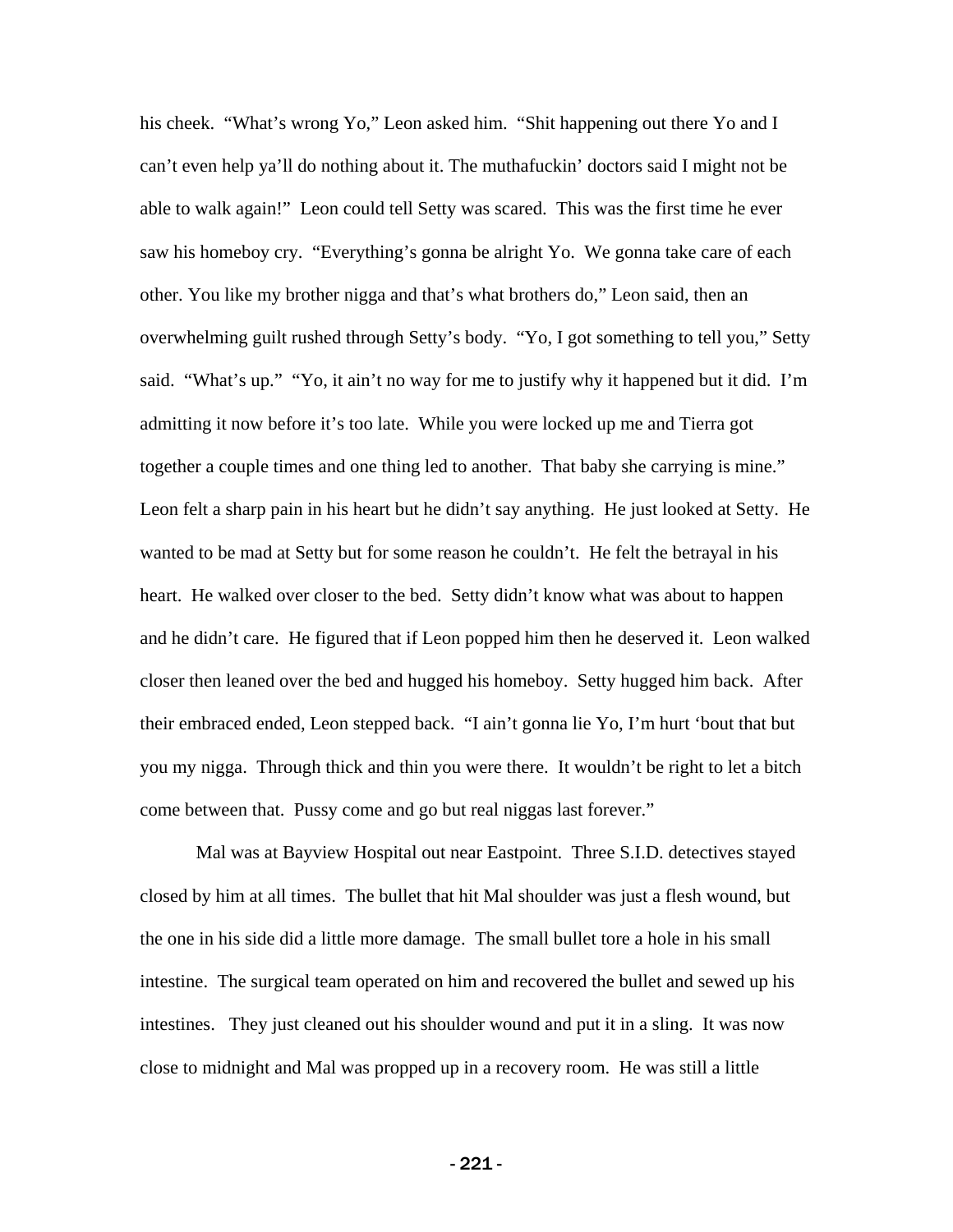sedated from the surgery but he was coherent. All he could think about was his son and Antoinette. Nobody had told him yet that his family was safe and sound. He drifted back off into a light sleep then woke up around 2 o'clock in the morning, when Det. Scott and Randall came into his room. "Hey Mal! How you doing buddy. We brought you some orange juice and a sandwich," Det. Randall said holding up a bag. Mal was starving. He slowly sat up in the bed and opened the bag. Det. Scott and Randall pulled chairs up on both sides of the bed. "Is it good," Det. Scott said as he looked at Mal chewing. Mal just nodded his head. "You did good earlier and we wanted to let you know that," Det. Scott said. "Where is my son and my girl, are they safe?" "That depends on you," Det. Randall said. "What you mean," Mal said. "the deal was – we will help each other. We can bring you your son and girl safe and sound but you have to help us." Mal just looked at them. "We know you ain't get those 2 kilos and 100 thousand cash on your own. We want some information. You got something we want and we got something you want." Det. Randall said. "I don't know nothing," Mal said. "You better tell us something 'cause if you don't, the only time you gonna see your kid again is behind Plexiglas. We found 2 kilos of cocaine and a .40 caliber handgun in your possession. That's enough to send you to the Penn for life." Mal was so focused on getting his family back he had forgotten all about the coke and the gun. Mal suddenly got a real bad headache. "Tell us about the B-boys Mal and we'll make a deal with the States attorney to get you a reduced sentence. At least you'll be home in time to see your son start pre-school," Det. Randall said. Mal thought hard for a couple minutes. "Can I see my son and my girl?" Det. Randall looked at Det. Scott. "Yeah, we can arrange that."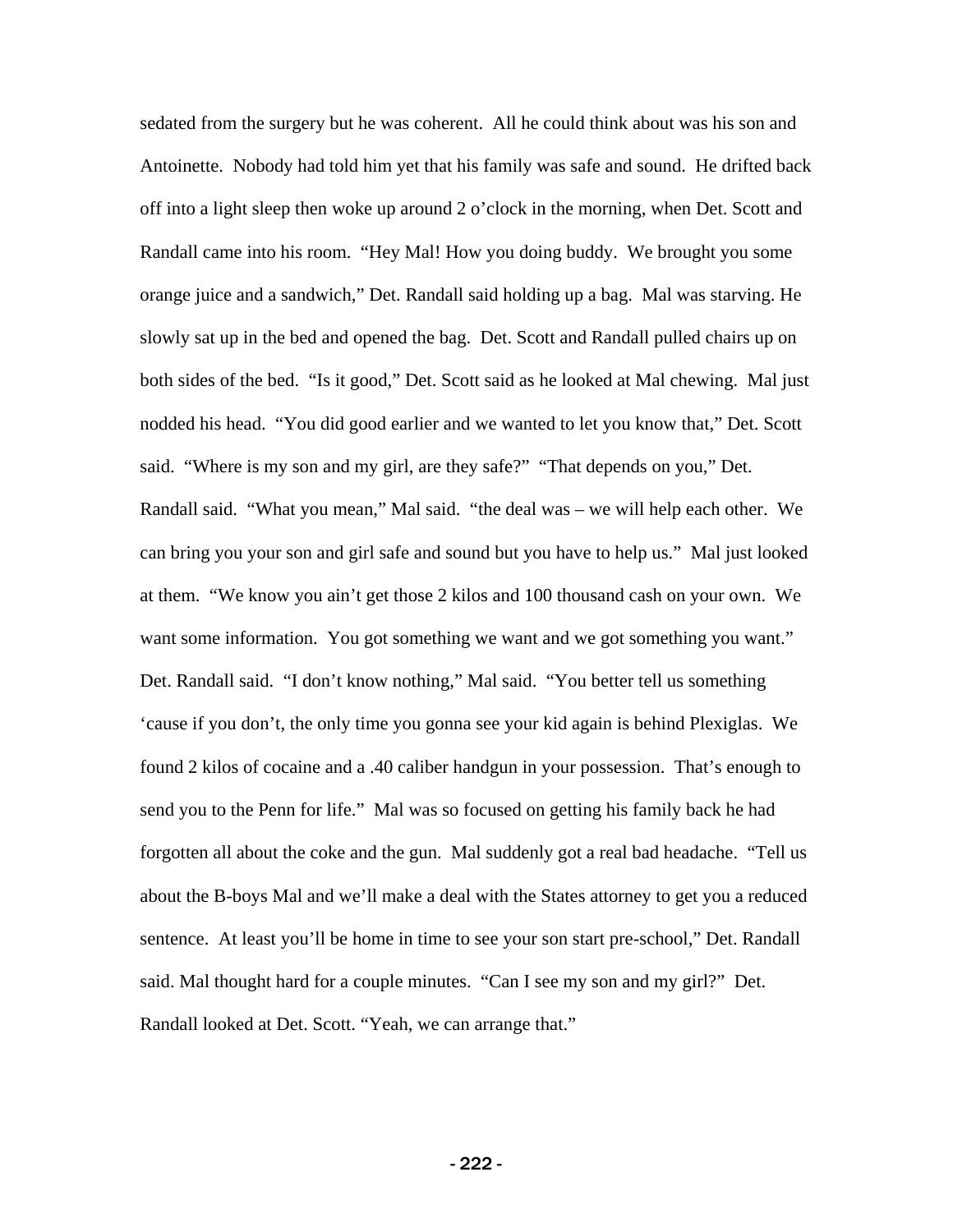Det. Randall got a regular Baltimore City Police officer to go pick up Mal family. About 30-minutes later, Antoinette walked in Mal room holding Lil Terell. The detectives left out and gave them some privacy. Antoinette handed Mal the baby then they hugged and kissed. Antoinette had tears in her eyes. Mal was holding the baby just watching him sleep. "Did they hurt ya'll?" "No, they just taped my mouth and tied up my hands. They had a hard time keeping Lil Terell from crying but they didn't hurt him." "Did you see their faces?" "No. They on masks." What did they want from you Mal?" she said. "Some drugs and money." "Why did they shoot you?" "I don't know. I guess they thought I was gonna retaliate," Mal said. "What's gonna happen now? Why are those police standing guard outside the door?" she asked him. "Because they want to lock me up. They are trying to get me to tell on Leon and them but I ain't doing it," Mal said. "What's gonna happen if you don't tell! What did they catch you with," Antoinette was getting upset. "Some bricks and a gun." "Oh my God Mal, how much time will you get for that!" "I don't know. They're trying to scare me, talking bout 'life'." Antoinette burst out crying. "No, no, no, Mal baby no! You have to tell them what they want to know! Please!" Mal felt bad but he didn't want to rat. He knew about what they did to Doughboy. He felt like crying himself. He wanted to be a good father to his son. He didn't want Lil Terell growing up with his father in prison. He looked at Antoinette. She was sitting on the end of the bed with tears pouring down her face. "Do it for us Mal! Look at him! How could you leave him now! He won't even know you!" Mal looked down at his son cradled in his arms. He loved him more than his own life. Mal called Det. Randall and Scott back into the room. "I'm ready to talk."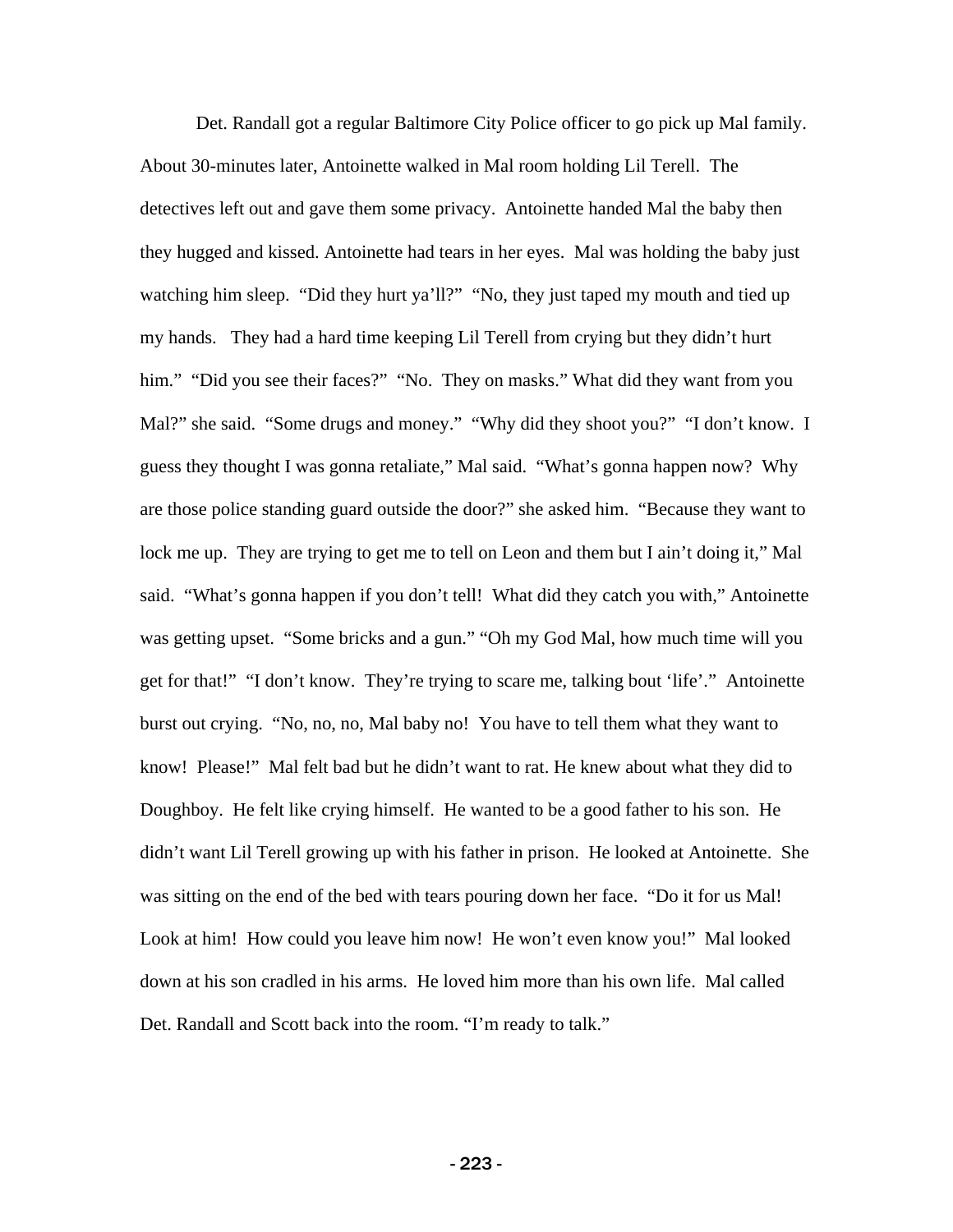2 days later – Friday, May  $2<sup>nd</sup>$  –

 The B-boys empire came crumbling down like a deck of card. The S.I.D. hit them hard in the early morning hours. Several different task forces were dispatched to arrest the B-boys. They kicked in he door of the crew house and arrested Leon, Greasy and Mac. Lil Joey was apprehended coming from his girl's house up near Old York Road. They kicked in the door to Tay's house and locked him up. They ran up in Crystal's house and arrested Darnell. With the information Doughboy leaked to them and what Mal told them was enough to secure arrest warrants. Mal told about the apartment in Parkside. The S.I.D. raided the building and found out which one was the palace. They found cash, coke and guns in there. Lenny Mo got arrested too and started cooperating with the police immediately. The S.I.D. sent a set of police to put a 24-hour watch over Setty at the hospital until he was well enough to be transported to the infirmary unit at Baltimore City Detention Center. All of the B-boys cars and trucks were seized. The B-boys took a hard blow. Mal was sent to the infirmary unit at B.C.D.C. and placed on protective custody. Lil Joey was the only juvenile, so he went to L-section. Their days of partying and fun was over, and they all knew it.

The next day  $-$ 

 Housing Unit #6 at the Maryland Correctional Training Center in Hagerstown had just been let out of their cells for rec time. "Here Mookie,." A dude named Lil Jo handed Mookie the Baltimore Sun as he sat at a table. Mookie read the Maryland section. When he flipped to the second page he saw an article that caught his eye:

### MEMBERS OF VIOLENT EAST-SIDE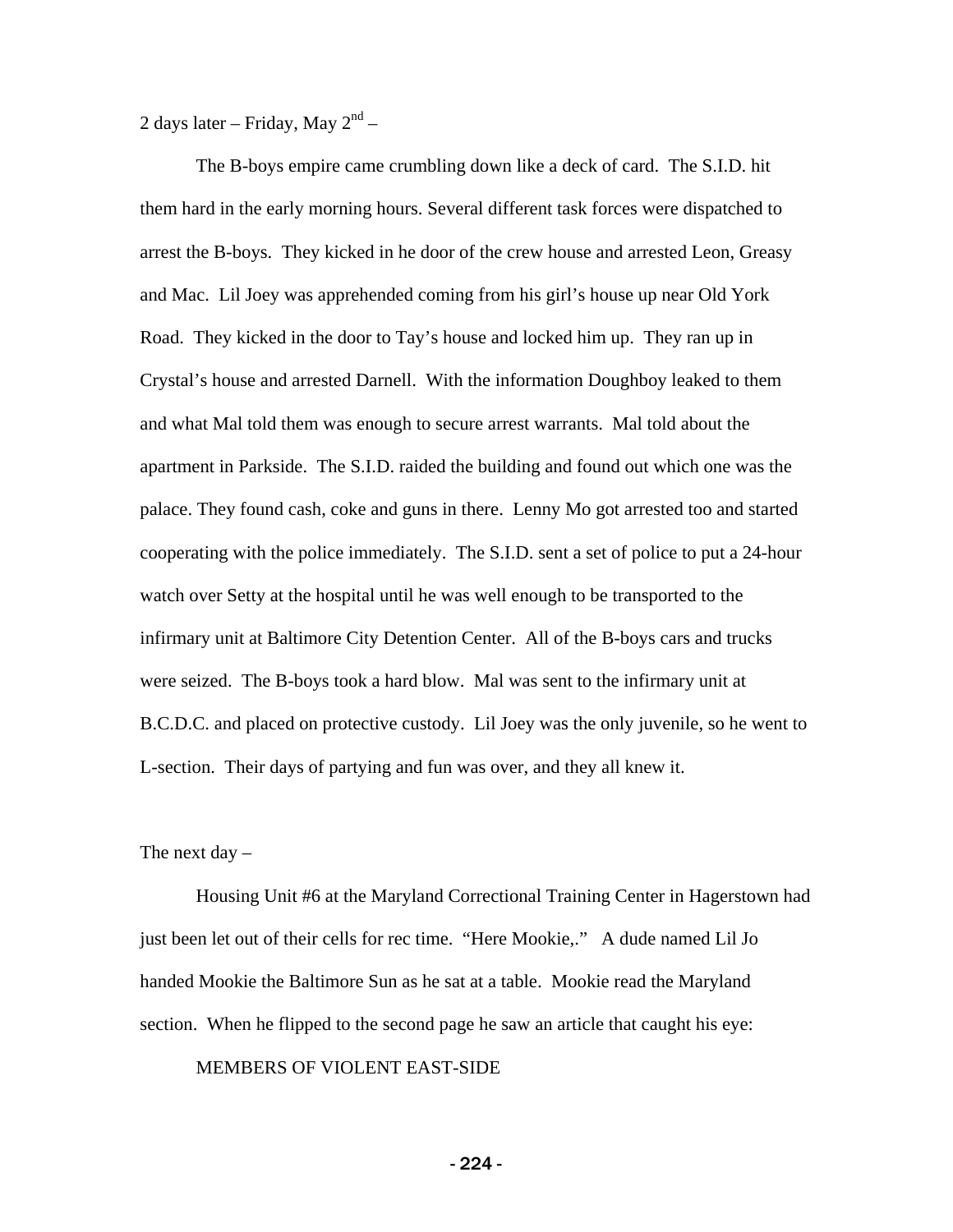### DRUG GANG ARRESTED

--The Special Investigations Division which probes violent drug organizations have arrested key members of a violent East Baltimore drug gang called the 'Bboys'. The S.I.D. were investigating the group for more than 7 months. According to police, the b-boys ran a well organized cocaine and heroine empire in the 1500 block of N. Bethel Street and murdered any rivals that stood in their way. Police believed they are responsible for more than 10 homicides and a half dozen shootings in a 17 month period. Six of the homicides they are suspected of were close range execution style murders. In January, one of the B-boys, Travis "Doughboy" Banks, 19 was arrested for possession of a .40 caliber handgun supposedly used in two of the homicides. He started to cooperate with police and was found shot to death in his car behind Lake Clifton High School early last month. Another member, Earl "Lil Mal" Leonson, 18, was arrested with 2 kilograms of cocaine and a .40 caliber Ruger handgun. He cooperated with police and remains the star witness. Among those arrested were, Darnell Williams, 20 ( the suspected leader), Leon Ruga, 19, Delontay "Lil Setty" Rogers, 18; Tayrell "Tay" Jackson, 19' Deshawn "Greasy" Meyers, 19; Tavon "Mac" Kendall, 19' and Joseph "Lil Joey" Edwards, 17. Police raided two different locations owned by the crew and recovered  $4\frac{1}{2}$  kilograms of cocaine, 107 grams of heroine and more than \$450,000 in cash. Several vehicles were seized including 2 Mercedes Benz, a Lexus and 2 SUV's. They also recovered several high powered handguns and a Chinese-made SK assault rifle. –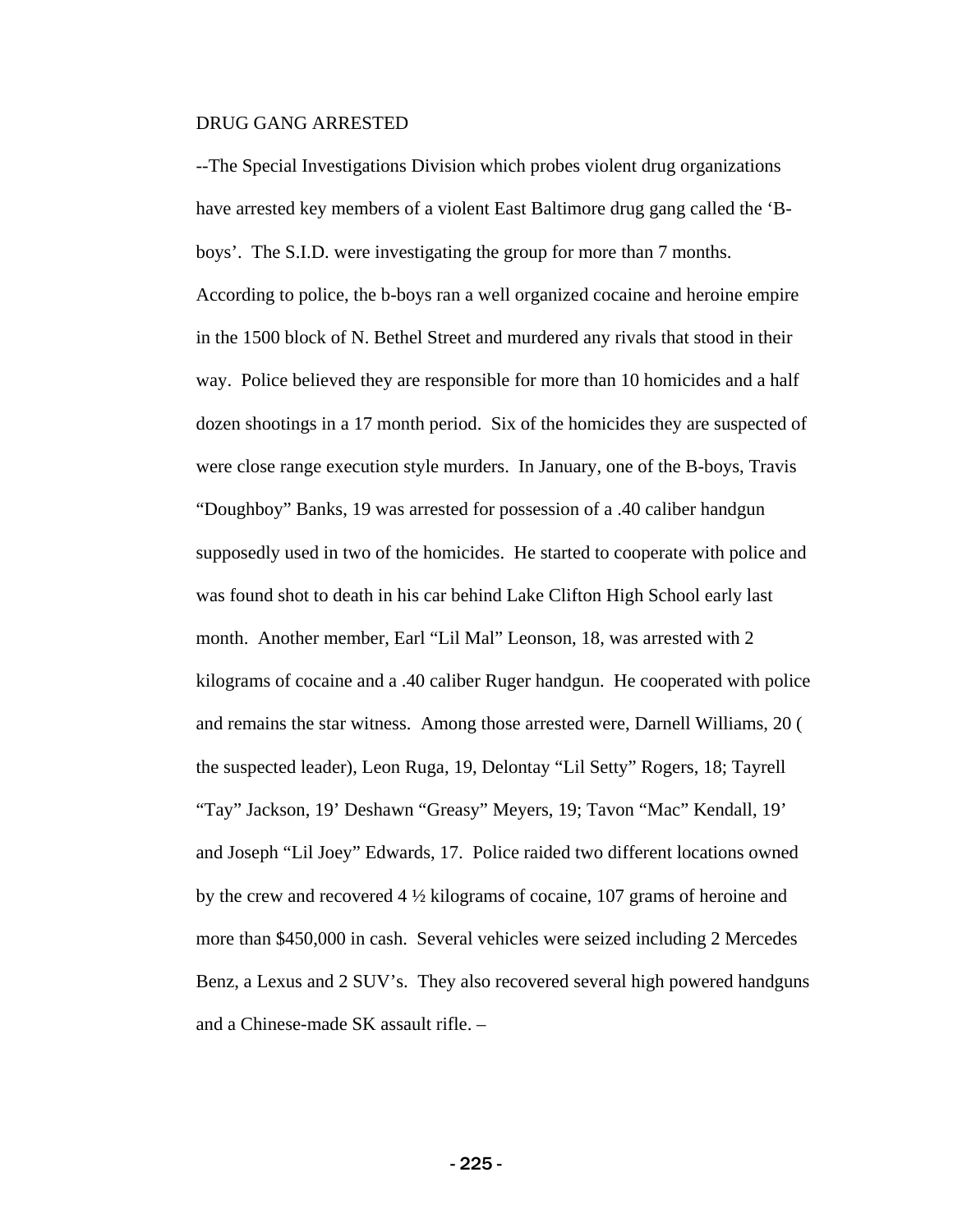Mookie was shocked. He couldn't believe what he just read. That was his crew they were talking about. This was the first Mookie had heard about their arrest. All he could say was 'Damn'. Later that night he cut the article out of the newspaper and put it in his photo album.

 For the next 8 months the B-boys sat over City Jail preparing for trial. The S.I.D. detectives made frequent visits to the jail to try to get other members of the crew to cooperate. Late in September, Detectives Randall and Scott came to see Darnell. "Hey Darnell, how's it going?" Det. Scott said once Darnell sat down on the other side of the glass. "I don't know why ya'll keep coming down here! I'm not telling ya'll shit!" "What's all the hostility for pal. We're just trying to help you, that's all. Sooner or later one of your homeboys will cooperate. Who ever talks first gets the deal and we thought we would give you the first chance," Det. Scott said. "I don't need no fuckin' deal. Ya'll don't have nothing for real," Darnell said hoping they didn't. "Come on now Darnell, you don't believe that yourself. Ya'll going down and you know it, but anyway, just listed to this. We know you tried to do the right things out there. We did a little research on you and we know about the communications stores you and your girl own. By the way, that was smart for you to put everything in her name, but we know you helped her finance these stores. The States prosecutor is offering you immunity if you testify against your ho…." "I ain't no fuckin' rat!" Darnell yelled, then got up from the booth and left.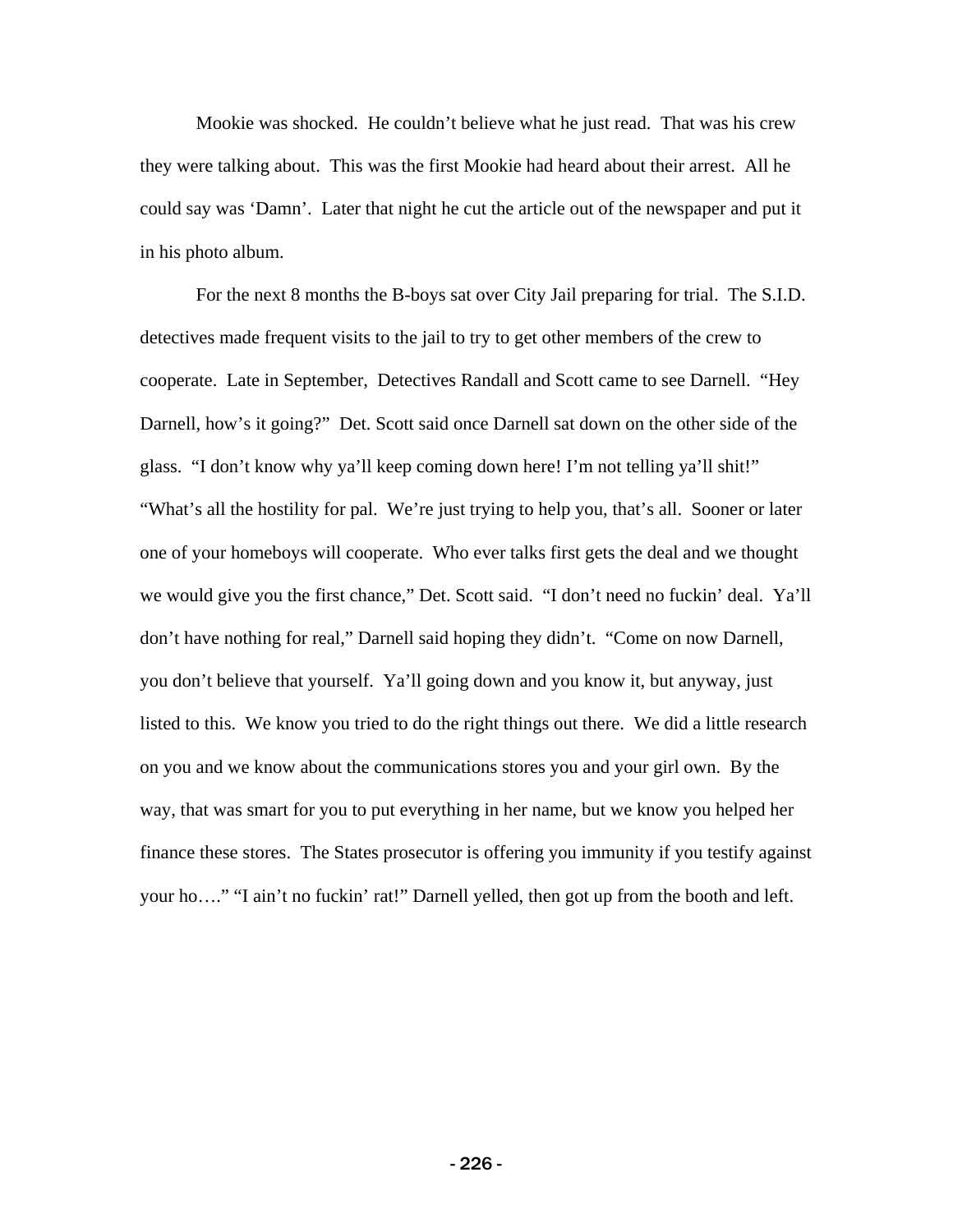# **2003**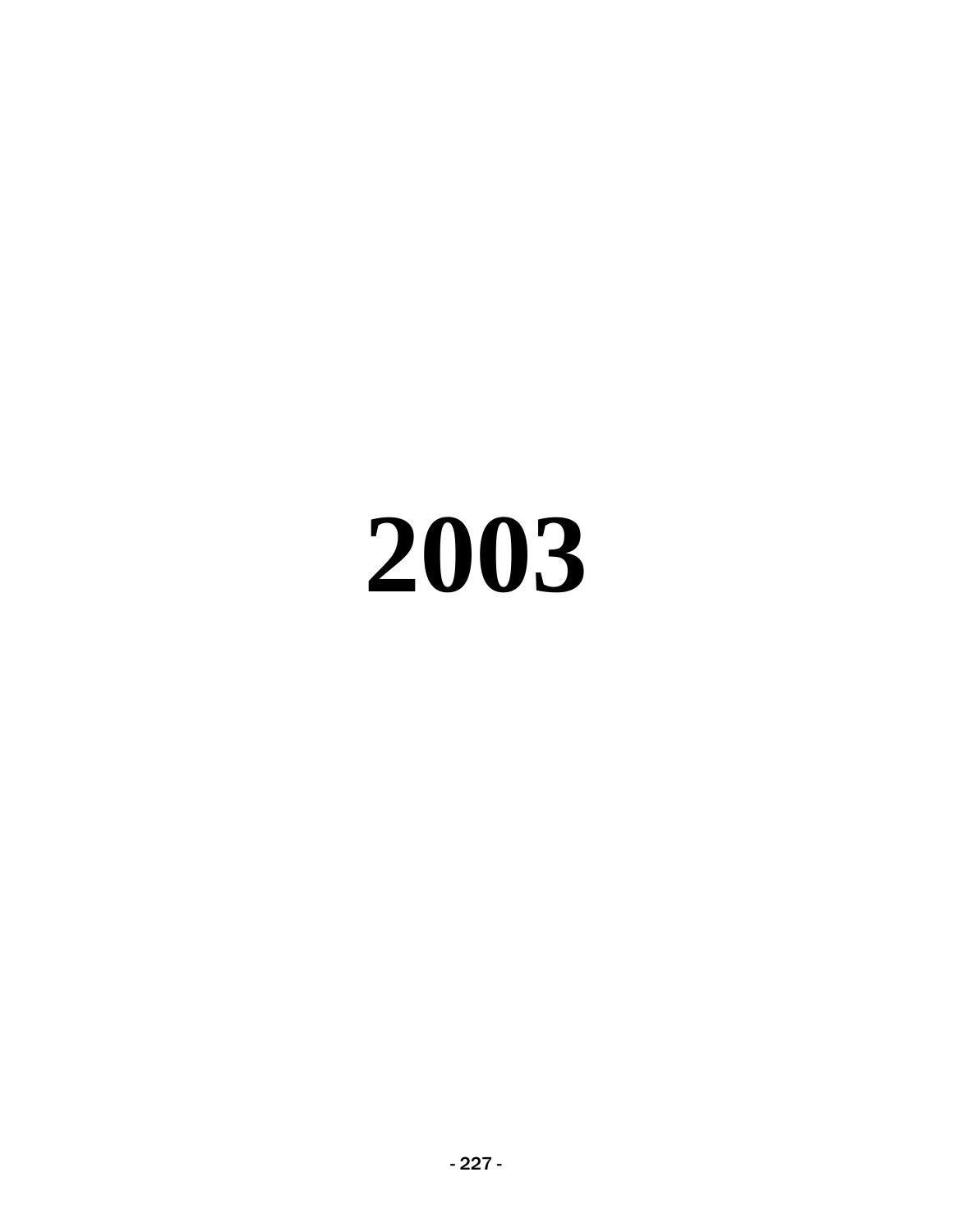Monday, February  $23^{\text{rd}}$  –

 The B-boys started their trials today. They all sat in the court room well groomed with expensive casual clothes on. Setty was in a wheelchair, paralyzed from the waist down. Several high priced lawyers sat beside them. Mal sat off to the side along with the rest of the State's witnesses. The courtroom was packed. Family and friends of the B-boys were there in abundance. Ms. Diane was there with Paris and her 2 granddaughters – Unique and Monique. Tierra had gave birth to Setty's son in July of last year. She was there with Lil Setty in her arms. Crystal stood in the front row for Darnell. Lil Joey's sister, Kim, was there with Donna, Keisha and Tricey. Antoinette and Lil Terell sat on the other side of the courtroom, for Mal. News reporters and a lot of bystanders crowded the back rows. Families of some of the people murdered by the B-boys sat in the middle rows. The State started off by calling Detectives from the S.I.D. to the stand to testify. They showed pictures and played tapes that incriminated the Bboys. They called Lennymo and a couple other informants from the neighborhood to the stand. Mal got on the stand and testified to what he knew. The State displayed murder weapons and pictures of the gruesome killings. They had crime scene investigators get on the stand and testify to physical evidence. The trial was going on for over a week, but the State saved its best witness for last. On the tenth day of the trial, the State's prosecutor, Henry Tuft, stood up, "I would like to call my last and final witness to the stand, Darnell Williams." The courtroom erupted in chatter and the judge had to bang the gavel to get silence. Leon, Setty, Lil Joey, Tay, Greasy and Mac looked at Darnell in surprise as he stood up from his chair and walked up to the stand. "What the fuck is you doing Nigga!' Lil Joey yelled at Darnell. "Silence in my courtroom," the judge yelled. Lil Joey's lawyer talked to him to try to calm him down. Darnell walked up to the stand. "Raise your right hand. Do you swear to tell the truth, the whole truth and nothing but the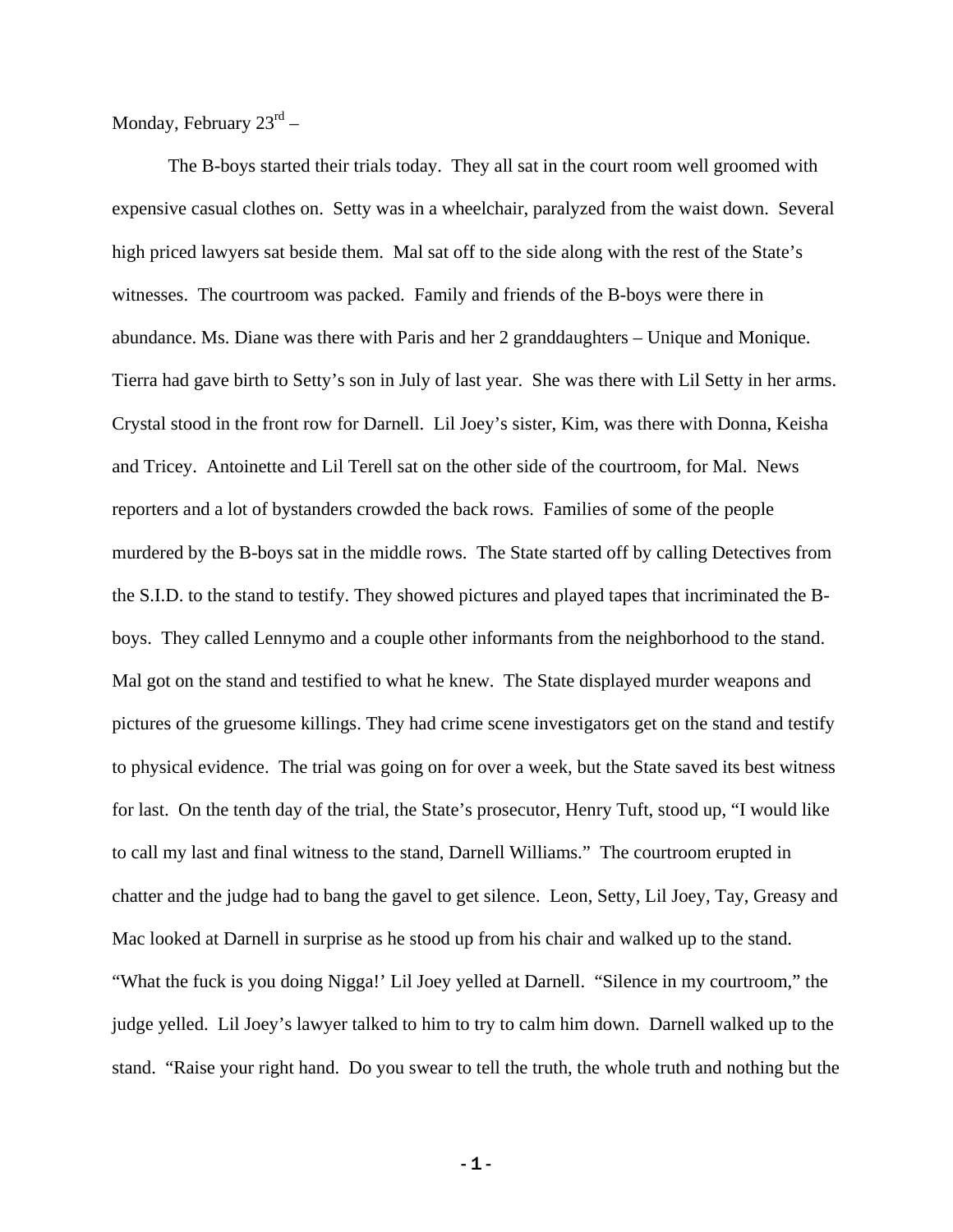truth." "I do," Darnell said then sat down. He took one glance at his homeboys then put his head down in shame. Leon wanted to run up there and break his fucking neck. A couple days after Detectives Scott and Randall came to see Darnell back in September, he decided to cooperate. All he could think of was what Crystal had said to him about her ex-finance'. 'I can't spend the rest of my life waiting for a man that's never gonna come home.' He didn't want to lose her so he took the immunity deal. He told everything he knew. He made an 11-hour taped confession. It took him that long to tell everything he knew. Now as he sat on the witness stand he began to spill all the intimate details of the B-boys. He told everything. Starting with Gizza's death and ending with Doughboy's death. The rest of the B-boys couldn't believe it. They sat and watched Darnell spell out their everyday activities. He left nothing out. When a tear rolled down Leon's right cheek, the judge thought he was crying because he was about to go to jail, but that wasn't it. Leon was crying because the man that was testifying against them was not only his homeboy, Darnell was his cousin.

 5-days later Leon, Setty, Lil Joey, Tay, Greasy and Mac were found guilty for all charges. Conspiracy to several murders, drug trafficking, murder in the aid of a criminal organization, distribution of narcotics, more than a dozen counts of attempted murder and numerous more charges. Being as though Mal testified he took a plea deal of 10 years. The rest of the B-boys had to come back next month for sentencing. Darnell was immediately released. The S.I.D. detectives offered to put him and Crystal into a witness protection program in North Carolina, but he refused.

2 weeks later – Tuesday, March  $9<sup>th</sup>$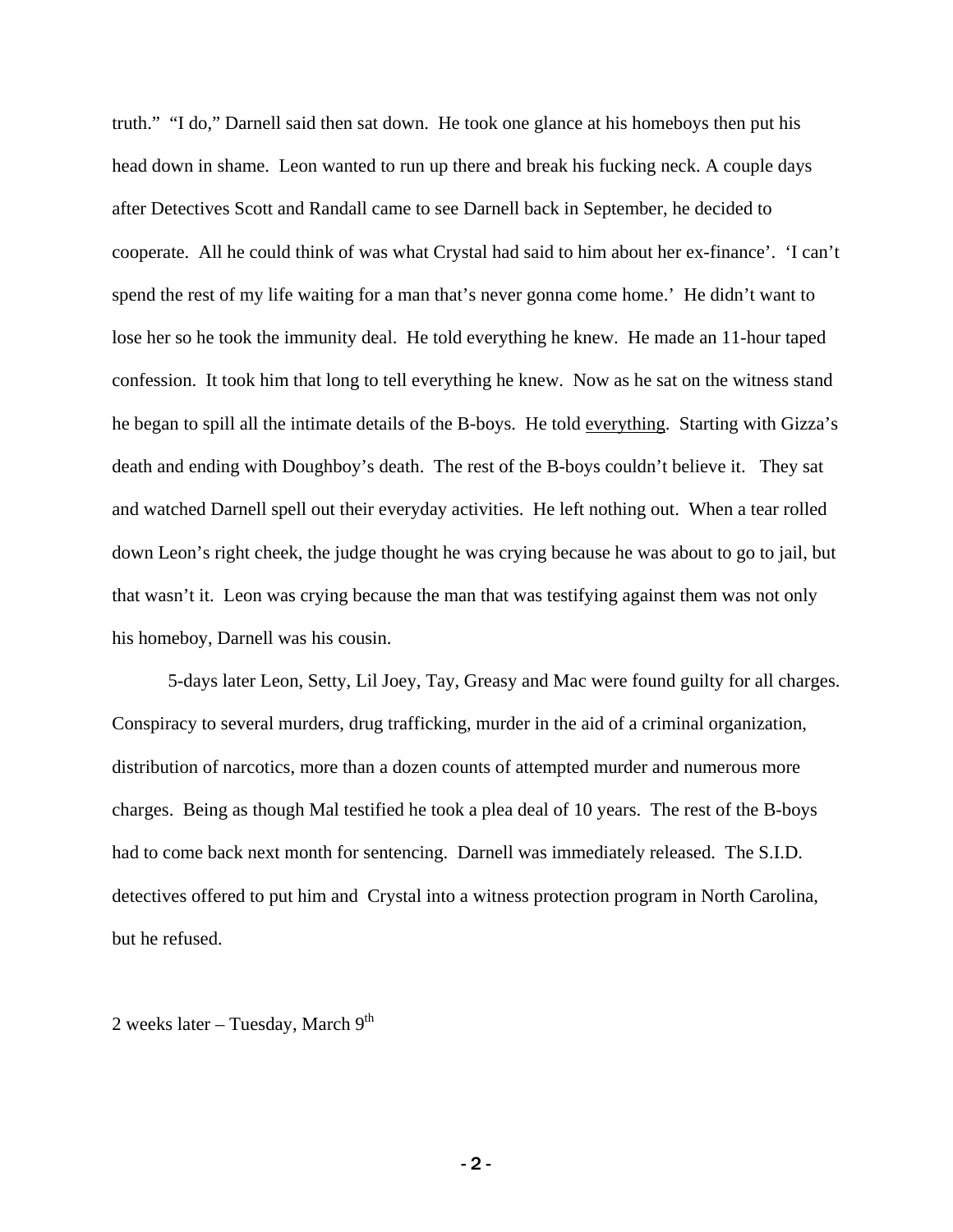Darnell and Crystal had been searching for a new house since his release. They didn't feel safe in Baltimore but they didn't want to go too far. They found a nice house in Charles County. Crystal was at home packing and Darnell was on the way to one of their stores downtown. They had stashed some money in a safe there and he went to pick it up. Darnell was driving Crystal's black Mercedes Benz. He had just pulled up to a red light at Guilford and Biddle Street. It was a nice day and he had the windows rolled down with DMX blasting out the speakers. Two dudes in a white Toyota Cressida pulled up next to him on the driver's side. He glanced at the passenger in the car and he looked familiar but Darnell didn't pay it no mind. He turned his head and looked forward. The passenger in the Cressida quickly leaned out the window with a .357 magnum in his hand. "Remember me nigga!" Darnell turned to look at the dude then recognized his face. It was Lil Cal. The nigga he shot up at the rec party 2 years ago. 'Boom!' The shot hit Darnell in his left eye socket. The bullet ripped through his skull and blew a big piece of the back of his head off. Darnell slumped over almost in the passenger seat. The white Cressida pulled off. No other cars were at the red light. Darnell died instantly and his foot eased off the brake pedal. The Benz drifted slowly over to the curb and came to a stop up against a fire hydrant.

 Darnell thought he could beat the game. The street life always catches up to those who lived it. You can take a nigga outta the hood but the streets is always watching. It catches up to you wherever you to or whatever you decide to do. Whenever you see the light and decide to go a different route just always remember that once you're in, There is No Way Out….